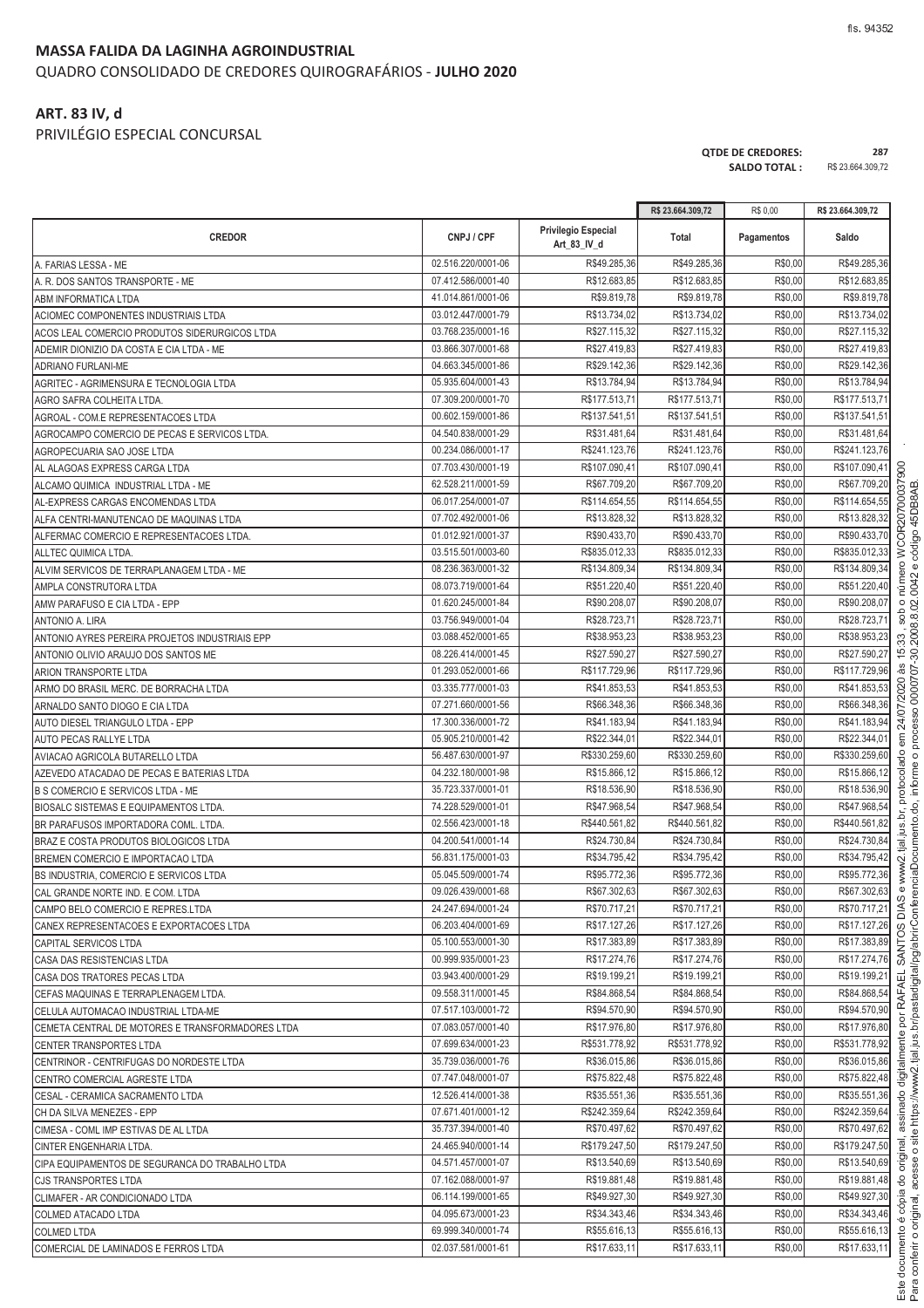| <b>CREDOR</b>                                                                                                       | CNPJ / CPF                               | Privilegio Especial<br>Art_83_IV_d | Total                         | Pagamentos         | Saldo                         |
|---------------------------------------------------------------------------------------------------------------------|------------------------------------------|------------------------------------|-------------------------------|--------------------|-------------------------------|
| COMERCIAL LORENA LTDA - EPP                                                                                         | 86.452.604/0001-94                       | R\$26.646,30                       | R\$26.646,30                  | R\$0,00            | R\$26.646,30                  |
| COMERCIO DE BATERIAS E PECAS LTDA                                                                                   | 69.999.175/0002-31                       | R\$54.318,24                       | R\$54.318,24                  | R\$0,00            | R\$54.318,24                  |
| COMFERRAL-COMERCIO DE FERRAGENS LTDA                                                                                | 07.431.747/0001-43                       | R\$1.050.766,80                    | R\$1.050.766,80               | R\$0,00            | R\$1.050.766,80               |
| CONTACTUS - CONTATO DISTRIBUIDORA LTDA                                                                              | 00.072.792/0001-00<br>01.073.276/0001-62 | R\$25.524,55<br>R\$202.167,17      | R\$25.524,55<br>R\$202.167,17 | R\$0,00<br>R\$0,00 | R\$25.524,55<br>R\$202.167,17 |
| CORREMAC CORRENTES TRANSPORTADORAS LTDA<br>COSTA COMERCIO E REPRES.LTDA                                             | 41.182.627/0001-98                       | R\$54.444,27                       | R\$54.444,27                  | R\$0,00            | R\$54.444,27                  |
| CRG - ASSISTENCIA TEC.P/INSTRUMENTOS-ME                                                                             | 02.527.854/0001-56                       | R\$14.720,80                       | R\$14.720,80                  | R\$0,00            | R\$14.720,80                  |
| D & K EQUIPAMENTOS E PRODUTOS PARA LUBRIFICACAO LTDA                                                                | 06.109.251/0001-95                       | R\$32.765,61                       | R\$32.765,61                  | R\$0,00            | R\$32.765,61                  |
| DAIANE DE FATIMA BIONDO TRANSPOTES-ME                                                                               | 09.544.745/0001-96                       | R\$25.311,30                       | R\$25.311,30                  | R\$0,00            | R\$25.311,30                  |
| DALI COMERCIO DE CORRENTES E EQUIPAMENTOS LTDA - EPP.                                                               | 09.086.419/0001-82                       | R\$267.389,29                      | R\$267.389,29                 | R\$0,00            | R\$267.389,29                 |
| DANILO CASTANHA DA SILVA-ME                                                                                         | 07.183.771/0001-00                       | R\$20.087,24                       | R\$20.087,24                  | R\$0,00            | R\$20.087,24                  |
| <b>DB PNEUS LTDA</b>                                                                                                | 08.505.551/0001-19                       | R\$38.197,22                       | R\$38.197,22                  | R\$0,00            | R\$38.197,22                  |
| DIFER - DISTRIBUIDORA DE FERRAGENS LTDA<br>DJANIRA HENRIQUE HONORATO                                                | 02.723.097/0001-96<br>08.338.091/0001-81 | R\$24.851,78<br>R\$65.055,32       | R\$24.851,78<br>R\$65.055,32  | R\$0,00<br>R\$0,00 | R\$24.851,78<br>R\$65.055,32  |
| DRAGAGEM APIACAS LTDA                                                                                               | 04.888.344/0001-30                       | R\$26.418,41                       | R\$26.418,41                  | R\$0,00            | R\$26.418,41                  |
| DRESSON CONTROLES INDUSTRIAIS LTDA                                                                                  | 07.265.610/0001-66                       | R\$22.389,31                       | R\$22.389,31                  | R\$0,00            | R\$22.389,31                  |
| DROGARIA GENERICOS E SIMILARES DE ITUIUTABA LTDA                                                                    | 05.358.117/0001-65                       | R\$47.535,26                       | R\$47.535,26                  | R\$0,00            | R\$47.535,26                  |
| DURVAL FERNANDO DA SILVA                                                                                            | 05.671.165/0001-09                       | R\$139.985,39                      | R\$139.985,39                 | R\$0,00            | R\$139.985,39                 |
| E. L ROCHA DEDETIZADORA                                                                                             | 02.327.768/0001-08                       | R\$65.619,43                       | R\$65.619,43                  | R\$0,00            | R\$65.619,43                  |
| EDILMA ALVES TEIXEIRA TRANSPORTES                                                                                   | 08.353.472/0001-30                       | R\$49.336,06                       | R\$49.336,06                  | R\$0,00            | R\$49.336,06                  |
| EDITORA GRAFICA IRMAOS MOURA LTDA                                                                                   | 42.871.269/0001-93<br>41.141.144/0001-45 | R\$20.971.28<br>R\$17.226,93       | R\$20.971,28<br>R\$17.226,93  | R\$0,00<br>R\$0,00 | R\$20.971,28<br>R\$17.226,93  |
| EDIVALDO BARBOSA DA SILVA EMPREITEIRA<br>EDNALDO DE CARVALHO SILVA PECAS                                            | 05.377.808/0001-06                       | R\$109.539,60                      | R\$109.539,60                 | R\$0,00            | R\$109.539,60                 |
| EDUARDO JOSE PFAFFMANN DINIZ-ME                                                                                     | 07.079.888/0001-49                       | R\$13.287,77                       | R\$13.287,77                  | R\$0,00            | R\$13.287,77                  |
| ELETROMECANICA FGS LTDA                                                                                             | 08.548.353/0001-32                       | R\$31.521,90                       | R\$31.521,90                  | R\$0,00            | R\$31.521,90                  |
| ELETROSERT EQUIPAMENTOS ELETRONICOS LTDA - EPP                                                                      | 03.852.088/0001-68                       | R\$14.231,56                       | R\$14.231,56                  | R\$0,00            | R\$14.231,56                  |
| ELETROTIL MATERIAIS ELETRICOS LTDA. - EPP                                                                           | 64.230.683/0001-56                       | R\$112.009,90                      | R\$112.009,90                 | R\$0,00            | R\$112.009,90                 |
| EMANOEL MARCELO VIEIRA DE SOUZA-ME                                                                                  | 10.216.051/0001-09                       | R\$14.073,25                       | R\$14.073,25                  | R\$0,00            | R\$14.073,25                  |
| ENG - VED COM. E ASS. DE VED. IND. LTDA.                                                                            | 56.657.018/0001-15                       | R\$27.853,73                       | R\$27.853,73                  | R\$0,00            | R\$27.853,73                  |
| <b>ENGENHO NOVO TECNOLOGIA LTDA</b>                                                                                 | 73.321.226/0001-68                       | R\$23.503,07                       | R\$23.503,07                  | R\$0,00            | R\$23.503,07                  |
| ENGEQUIP INSTRUMENTACAO E CONTROLE LTDA                                                                             | 70.014.774/0001-57<br>36.834.257/0002-77 | R\$42.126,52<br>R\$39.060,49       | R\$42.126,52<br>R\$39.060,49  | R\$0,00<br>R\$0,00 | R\$42.126,52<br>R\$39.060,49  |
| ENGEVAL COMERCIO E REPRESENTACOES LTDA<br><b>ENIVANDER ALVES DE MORAIS</b>                                          | 07.812.343/0001-08                       | R\$44.954,63                       | R\$44.954,63                  | R\$0,00            | R\$44.954,63                  |
| EQUITRONIC INDUSTRIA E COMERCIO DE EQUIPAMENTOS ELETRO-ELETRONICOS LTDA                                             | 36.209.393/0001-95                       | R\$16.108,46                       | R\$16.108,46                  | R\$0,00            | R\$16.108,46                  |
| ESPERANCA ADM DE SERVICOS DE TRANSP LTDA                                                                            | 12.480.547/0001-10                       | R\$16.291,26                       | R\$16.291,26                  | R\$0,00            | R\$16.291,26                  |
| <b>ESTRELA DIESEL LTDA</b>                                                                                          | 40.928.053/0001-91                       | R\$43.262,72                       | R\$43.262,72                  | R\$0,00            | R\$43.262,72                  |
| ESTRELA DOURADA TRANSPORTE LTDA                                                                                     | 02.822.821/0001-39                       | R\$26.939,30                       | R\$26.939,30                  | R\$0,00            | R\$26.939,30                  |
| <b>EURO TRANSPORTES LTDA</b>                                                                                        | 07.743.423/0001-40                       | R\$21.011,04                       | R\$21.011,04                  | R\$0,00            | R\$21.011,04                  |
| EUROMINAS PECAS E SERVICOS LTDA.                                                                                    | 04.861.297/0001-30<br>41.191.230/0001-62 | R\$127.387,12<br>R\$33.054,85      | R\$127.387,12<br>R\$33.054,85 | R\$0,00<br>R\$0,00 | R\$127.387,12<br>R\$33.054,85 |
| EXCLUSIVA VEICULOS E IMPL RODV LTDA<br>F. A. DOS SANTOS DINIZ TRANSPORTE - ME                                       | 07.625.161/0001-10                       | R\$100.562,26                      | R\$100.562,26                 | R\$0,00            | R\$100.562,26                 |
| FEITOSA IRMAOS & CIA. LTDA                                                                                          | 12.187.241/0002-51                       | R\$169.625,76                      | R\$169.625,76                 | R\$0,00            | R\$169.625,76                 |
| FENNER AVIACAO AGRICOLA LTDA                                                                                        | 03.343.541/0001-00                       | R\$149.458,72                      | R\$149.458,72                 | R\$0,00            | R\$149.458,72                 |
| <b>FERNANDES COMERCIAL LTDA</b>                                                                                     | 00.496.222/0001-47                       | R\$13.765,49                       | R\$13.765,49                  | R\$0,00            | R\$13.765,49                  |
| FERRAGIL ITUIUTABA LTDA - EPP                                                                                       | 04.231.278/0001-20                       | R\$15.264,01                       | R\$15.264,01                  | R\$0,00            | R\$15.264,01                  |
| FITACABO IND.E COM. DE FITAS TERMOPLASTICAS LTDA                                                                    | 04.324.947/0001-09                       | R\$120.999,30                      | R\$120.999,30                 | R\$0,00            | R\$120.999,30                 |
| FITOSSAN - ASSIST. F. E CONT.BIO.LTDA                                                                               | 03.477.334/0001-49                       | R\$84.370,38                       | R\$84.370,38                  | R\$0,00<br>R\$0,00 | R\$84.370.38                  |
| FLAMINIO MANOEL VIEIRA MARCONDE JUNIOR ME<br>FORMULA FREIOS E FRICCAO LTDA                                          | 05.382.065/0001-62<br>17.555.285/0001-20 | R\$15.034,53<br>R\$13.731,18       | R\$15.034,53<br>R\$13.731,18  | R\$0,00            | R\$15.034,53<br>R\$13.731,18  |
| <b>FRANCISCO DE ASSIS MELO</b>                                                                                      | 18.150.037/0001-61                       | R\$16.497,14                       | R\$16.497,14                  | R\$0,00            | R\$16.497,14                  |
| FUNDICAO UBERABA LTDA                                                                                               | 10.937.886/0001-58                       | R\$24.298,44                       | R\$24.298,44                  | R\$0,00            | R\$24.298,44                  |
| <b>FUNDIPECAS LTDA</b>                                                                                              | 40.924.227/0001-48                       | R\$29.475,70                       | R\$29.475,70                  | R\$0,00            | R\$29.475,70                  |
| <b>GERALDINA ACIOLE SILVA - ME</b>                                                                                  | 07.448.911/0001-25                       | R\$83.803,82                       | R\$83.803,82                  | R\$0,00            | R\$83.803,82                  |
| <b>GERALDO CEZARIO DA SILVA</b>                                                                                     | 08.916.597/0001-20                       | R\$17.592,76                       | R\$17.592,76                  | R\$0,00            | R\$17.592,76                  |
| <b>GERALDO VALENCA NEVES &amp; CIA LTDA</b>                                                                         | 12.275.251/0001-68                       | R\$57.820,17                       | R\$57.820,17                  | R\$0,00            | R\$57.820,17                  |
| <b>GERLAN AMARO DA SILVA</b>                                                                                        | 06.309.901/0001-46<br>05.156.645/0001-31 | R\$188.129,11<br>R\$22.407,53      | R\$188.129,11<br>R\$22.407,53 | R\$0,00<br>R\$0,00 | R\$188.129,11<br>R\$22.407,53 |
| <b>GERONIL PEREIRA DOS SANTOS</b><br><b>GILDO SILVA BRITO-ME</b>                                                    | 09.287.916/0001-49                       | R\$189.709,28                      | R\$189.709,28                 | R\$0,00            | R\$189.709,28                 |
| GIOVANNI FARIAS BELO - ME                                                                                           | 70.002.159/0001-20                       | R\$249.712,06                      | R\$249.712,06                 | R\$0,00            | R\$249.712,06                 |
| <b>GLOBAL RADIO COMUNICACOES</b>                                                                                    | 04.709.328/0001-32                       | R\$58.026,30                       | R\$58.026,30                  | R\$0,00            | R\$58.026,30                  |
| HEBER OLIVEIRA - ME                                                                                                 | 01.686.354/0001-02                       | R\$17.961,83                       | R\$17.961,83                  | R\$0,00            | R\$17.961,83                  |
| HERBITEC COMERCIO E REPRESENTACOES LTDA                                                                             | 07.724.553/0001-36                       | R\$129.464,49                      | R\$129.464,49                 | R\$0,00            | R\$129.464,49                 |
| HERMINIO APARECIDO LOPES DA SILVA                                                                                   | 00.398.681/0001-98                       | R\$22.795,58                       | R\$22.795,58                  | R\$0,00            | R\$22.795,58                  |
| <b>HIDRAMETAL LTDA-ME</b>                                                                                           | 03.767.250/0001-40<br>07.364.838/0001-03 | R\$41.525,00<br>R\$29.754,96       | R\$41.525,00<br>R\$29.754,96  | R\$0,00<br>R\$0,00 | R\$41.525,00<br>R\$29.754,96  |
| HIDRAULICA TREVAO COMERCIO DE PECAS HIDRAULICAS E SERVICOS LTDA<br>HIDROFREIOS RECUPERACAO E COMERCIO DE PECAS LTDA | 02.164.547/0001-58                       | R\$83.672,47                       | R\$83.672,47                  | R\$0,00            | R\$83.672,47                  |
| HIDROJATO BRASIL SERVICOS E LOCACOES LTDA.                                                                          | 08.963.180/0001-19                       | R\$35.044,47                       | R\$35.044,47                  | R\$0,00            | R\$35.044,47                  |
| HORUS COBERTURA LOCACAO E COM DE BARRACA LTDA                                                                       | 05.790.220/0001-80                       | R\$88.053,42                       | R\$88.053,42                  | R\$0,00            | R\$88.053,42                  |
| I. C. DA SILVA PINTURA - ME                                                                                         | 05.513.997/0001-05                       | R\$138.830,21                      | R\$138.830,21                 | R\$0,00            | R\$138.830,21                 |
| <b>ILTEC RECIFE LTDA</b>                                                                                            | 00.901.304/0001-20                       | R\$14.919,65                       | R\$14.919,65                  | R\$0,00            | R\$14.919,65                  |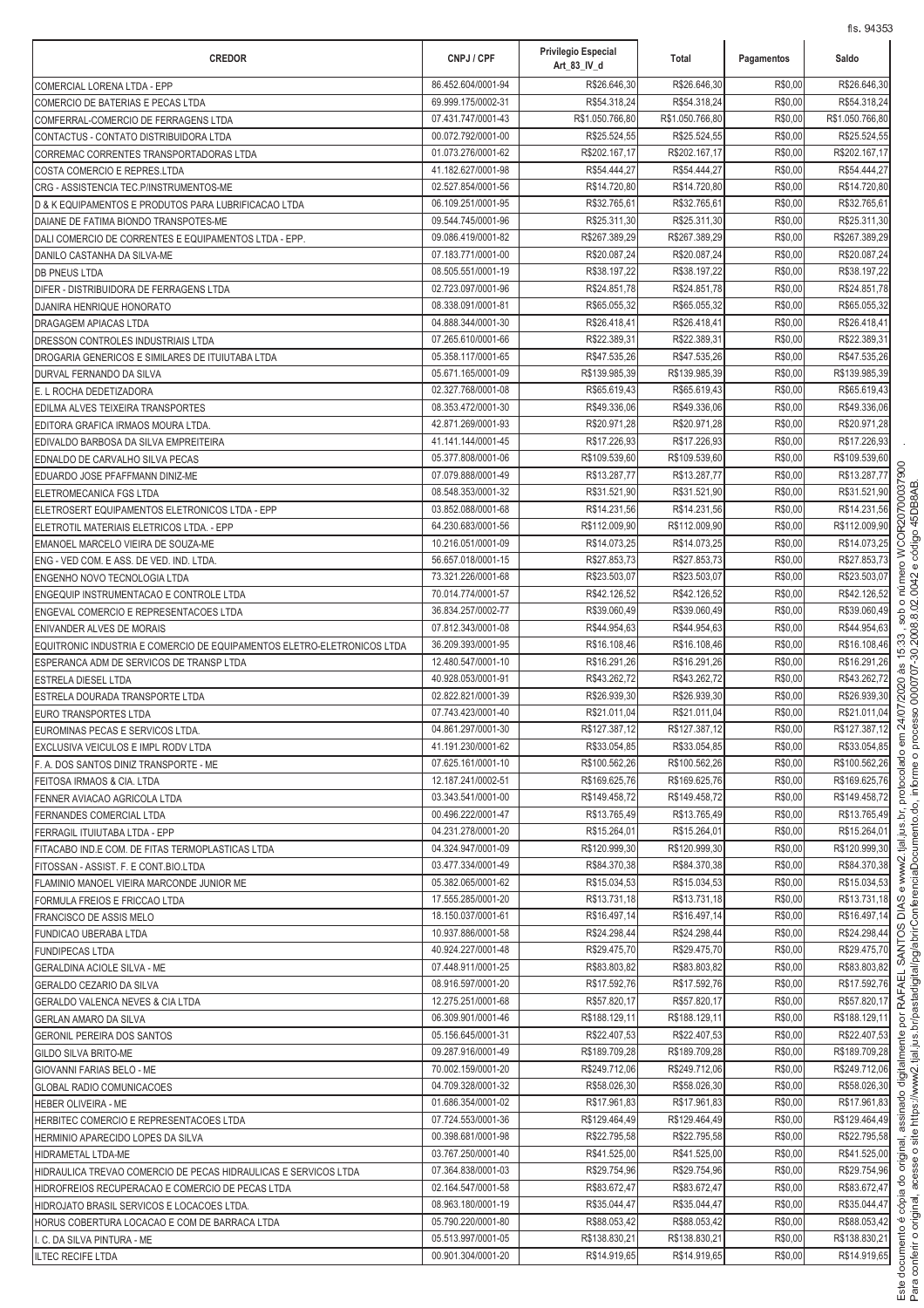| <b>CREDOR</b>                                                            | CNPJ / CPF                               | Privilegio Especial<br>Art_83_IV_d | Total                        | Pagamentos         | Saldo                        |
|--------------------------------------------------------------------------|------------------------------------------|------------------------------------|------------------------------|--------------------|------------------------------|
| IMPERIAL DIESEL LTDA - EPP                                               | 20.853.578/0001-06                       | R\$100.758,40                      | R\$100.758,40                | R\$0,00            | R\$100.758,40                |
| INCOME INDUSTRIA E COM. DE METAIS LTDA                                   | 28.996.478/0002-13                       | R\$39.735,55                       | R\$39.735,55                 | R\$0,00            | R\$39.735,55                 |
| INDUSTRIA E COMERCIO DE GELO LTDA                                        | 10.793.958/0001-30                       | R\$98.218,93                       | R\$98.218,93                 | R\$0,00            | R\$98.218,93                 |
| INSPETEC TREINAMENTO & INSPECCAO DE EQUIPAMENTOS                         | 06.901.786/0001-02                       | R\$23.687,00                       | R\$23.687,00                 | R\$0,00            | R\$23.687,00                 |
| INSTRUMENTACAO CIENTIFICA ASSITEC LTDA                                   | 41.238.668/0001-59                       | R\$17.411,29                       | R\$17.411,29                 | R\$0,00            | R\$17.411,29                 |
| <b>INTEC COMERCIAL LTDA</b>                                              | 00.667.046/0001-69                       | R\$46.611,47                       | R\$46.611,47                 | R\$0,00            | R\$46.611,47                 |
| INTER - SERVICE TECNOLOGIA EM VEDACAO LTDA - EPP                         | 04.171.549/0001-08                       | R\$19.674,69                       | R\$19.674,69                 | R\$0,00            | R\$19.674,69                 |
| ISOBAHIA ISOLAMENTO TERMICO LTDA                                         | 04.699.386/0001-22<br>05.643.223/0001-90 | R\$44.815,37<br>R\$95.868,18       | R\$44.815,37<br>R\$95.868,18 | R\$0,00<br>R\$0,00 | R\$44.815,37<br>R\$95.868,18 |
| ISOMACEDO ISOLAMENTO TERMICO LTDA<br>J. A. B DA SILVA MAQUINAS-ME        | 07.002.911/0001-05                       | R\$25.095,83                       | R\$25.095,83                 | R\$0,00            | R\$25.095,83                 |
| J. A. G. TERRAPLANAGEM LTDA                                              | 10.266.752/0001-52                       | R\$25.947,83                       | R\$25.947,83                 | R\$0,00            | R\$25.947,83                 |
| J. N. VIEIRA E CIA LTDA                                                  | 05.399.926/0001-15                       | R\$22.021,15                       | R\$22.021,15                 | R\$0,00            | R\$22.021,15                 |
| JACILDA PEREIRA DUARTE SILVA- ME                                         | 86.569.928/0001-07                       | R\$22.682,21                       | R\$22.682,21                 | R\$0,00            | R\$22.682,21                 |
| JAIRO BARBOSA DA COSTA - ME                                              | 41.085.648/0001-95                       | R\$107.461,37                      | R\$107.461,37                | R\$0,00            | R\$107.461,37                |
| JASON CALDEIRARIA E SERVICOS GERAIS LTDA                                 | 08.011.350/0001-65                       | R\$30.998,66                       | R\$30.998,66                 | R\$0,00            | R\$30.998,66                 |
| JKE SERVICOS LTDA - ME                                                   | 02.108.180/0001-55                       | R\$180.830,95                      | R\$180.830,95                | R\$0,00            | R\$180.830,95                |
| JLM INSPECAO E MANUTENCAO S/S LTDA                                       | 57.709.610/0001-86                       | R\$85.090,24                       | R\$85.090,24                 | R\$0,00            | R\$85.090,24                 |
| JOSE ALFREDO SOARES LINS WANDERLEY-ME                                    | 07.313.272/0001-90                       | R\$75.153,73                       | R\$75.153,73                 | R\$0,00            | R\$75.153,73                 |
| JOSE ARNALDO VIEIRA DOS SANTOS                                           | 08.815.066/0001-41                       | R\$28.498,73                       | R\$28.498,73                 | R\$0,00            | R\$28.498,73                 |
| JOSE DA SILVA SANTOS SERVICOS-ME                                         | 01.171.838/0001-00                       | R\$105.149,76                      | R\$105.149,76                | R\$0,00            | R\$105.149,76                |
| JOSE HELIO LOZ FILHO TRANSPORTES ME                                      | 08.323.667/0001-37<br>70.007.521/0001-56 | R\$14.867,45<br>R\$1.228,47        | R\$14.867,45<br>R\$1.228,47  | R\$0,00<br>R\$0,00 | R\$14.867,45<br>R\$1.228,47  |
| JOSE HENRIQUE FERREIRA BISPO ME<br>JOSE JERONIMO DOS SANTOS E CIA LTDA   | 07.627.082/0001-48                       | R\$68.379,70                       | R\$68.379,70                 | R\$0,00            | R\$68.379,70                 |
| JOSE LUIS DE FRANCA - SO MOTORES                                         | 01.722.720/0001-23                       | R\$96.966,73                       | R\$96.966,73                 | R\$0,00            | R\$96.966,73                 |
| JOSE NOGUEIRA MENDES FILHO                                               | 02.435.994/0001-02                       | R\$13.050,16                       | R\$13.050,16                 | R\$0,00            | R\$13.050,16                 |
| JOSE RAIMUNDO OLIVEIRA COSTA                                             | 07.618.116/0001-38                       | R\$249.895,99                      | R\$249.895,99                | R\$0,00            | R\$249.895,99                |
| JOSIMAR GONCALVES DE MENEZES                                             | 08.733.904/0001-38                       | R\$83.330,67                       | R\$83.330,67                 | R\$0,00            | R\$83.330,67                 |
| JOSINETE CALIXTO DE SOUZA-ME                                             | 35.633.833/0001-74                       | R\$31.272,88                       | R\$31.272,88                 | R\$0,00            | R\$31.272,88                 |
| JULIO RODRIGUES DE ARAUJO - ME                                           | 04.337.265/0001-30                       | R\$44.194,07                       | R\$44.194,07                 | R\$0,00            | R\$44.194,07                 |
| L. F. TRANSPORTES LTDA                                                   | 04.243.541/0001-00                       | R\$157.589,99                      | R\$157.589,99                | R\$0,00            | R\$157.589,99                |
| L. ROTTA SEMENTES - ME                                                   | 02.014.824/0001-46                       | R\$301.141,42                      | R\$301.141,42                | R\$0,00            | R\$301.141,42                |
| LABOR COMERCIO DE EQUIPAMENTOS INDUSTRIAIS LTDA ME                       | 07.031.705/0001-15                       | R\$14.719,60                       | R\$14.719,60                 | R\$0,00            | R\$14.719,60                 |
| LAGOA SECA AUTO CENTER LTDA.                                             | 04.908.520/0001-58                       | R\$115.823,27                      | R\$115.823,27                | R\$0,00            | R\$115.823,27                |
| LCL IND. COM. E REFORMAS DE CORREIAS E ARTEFATOS DE BORRACHA LTDA-ME     | 05.138.634/0001-29                       | R\$17.021,44                       | R\$17.021,44                 | R\$0,00            | R\$17.021,44                 |
| LEILA ELIZABETH DIAS COSTA - ME                                          | 86.416.971/0001-32<br>08.769.896/0001-80 | R\$12.450,73<br>R\$12.870,36       | R\$12.450,73<br>R\$12.870,36 | R\$0,00<br>R\$0,00 | R\$12.450,73<br>R\$12.870,36 |
| LEVI PAULO DA SILVA<br>LIGA METAL COMERCIO E REPRESENTACOES LTDA.        | 70.019.708/0001-70                       | R\$224.871,97                      | R\$224.871,97                | R\$0,00            | R\$224.871,97                |
| LOJA DO CARTUCHO SUPERJET LTDA                                           | 08.295.518/0001-01                       | R\$24.329,68                       | R\$24.329,68                 | R\$0,00            | R\$24.329,68                 |
| LUBRITEC LUBRIFICACAO EM GERAL LTDA                                      | 70.019.625/0001-80                       | R\$198.460,38                      | R\$198.460,38                | R\$0,00            | R\$198.460,38                |
| LUCIANO CORDEIRO FARIAS - ME                                             | 03.094.254/0001-04                       | R\$48.213,82                       | R\$48.213,82                 | R\$0,00            | R\$48.213,82                 |
| LUCIANO MENEZES SANTOS                                                   | 05.550.721/0001-99                       | R\$23.309,46                       | R\$23.309,46                 | R\$0,00            | R\$23.309,46                 |
| LUCINEIDE DE ARAUJO ROCHA                                                | 22.549.083/0001-05                       | R\$73.049,61                       | R\$73.049,61                 | R\$0,00            | R\$73.049,61                 |
| LUIZ LOPES BATISTA SERTAOZINHO - EPP                                     | 01.003.044/0001-38                       | R\$66.874,59                       | R\$66.874,59                 | R\$0,00            | R\$66.874,59                 |
| M. FERREIRA DA SILVA TRANSPORTES-ME                                      | 09.119.123/0001-10                       | R\$29.019,29                       | R\$29.019,29                 | R\$0,00            | R\$29.019,29                 |
| M. M. DE OLIVEIRA TRANSPORTE - ME                                        | 09.039.393/0001-11                       | R\$1.199,37                        | R\$1.199,37                  | R\$0,00            | R\$1.199,37                  |
| M. M. DOS SANTOS LANTERNAGEM-ME                                          | 01.287.917/0001-81                       | R\$40.314,30                       | R\$40.314.30                 | R\$0,00            | R\$40.314,30                 |
| M. V. DE LIMA TRANSPORTES                                                | 07.371.733/0001-81<br>00.640.373/0001-27 | R\$28.531,26<br>R\$13.011,19       | R\$28.531,26<br>R\$13.011,19 | R\$0,00<br>R\$0,00 | R\$28.531,26<br>R\$13.011,19 |
| MAC PRADO LOCACOES DE EQUIP. LTDA<br>MACHADO DA SILVA E LIMA LTDA        | 08.608.310/0001-03                       | R\$12.324,78                       | R\$12.324,78                 | R\$0,00            | R\$12.324,78                 |
| MADRID TINTAS E ACESSORIOS LTDA                                          | 25.855.883/0001-42                       | R\$54.776,35                       | R\$54.776,35                 | R\$0,00            | R\$54.776,35                 |
| MANDACARI E VILLAR LTDA                                                  | 05.001.836/0003-96                       | R\$63.169,82                       | R\$63.169,82                 | R\$0,00            | R\$63.169,82                 |
| MAPA TRANSPORTES SERTAOZINHO LTDA                                        | 06.008.615/0001-40                       | R\$35.618,38                       | R\$35.618,38                 | R\$0,00            | R\$35.618,38                 |
| MARCOS ANTONIO MIZAEL DA SILVA-ME                                        | 08.454.111/0001-80                       | R\$146.021,16                      | R\$146.021,16                | R\$0,00            | R\$146.021,16                |
| MARIA BETANIA PEREIRA BARBOSA                                            | 06.970.749/0001-48                       | R\$27.702,20                       | R\$27.702,20                 | R\$0,00            | R\$27.702,20                 |
| MARIA CRISTINA SANTANA DE OLIVEIRA - ME                                  | 35.261.692/0001-06                       | R\$82.612,34                       | R\$82.612,34                 | R\$0,00            | R\$82.612,34                 |
| MARIA MADALENA DOS SANTOS - ME                                           | 02.113.131/0001-00                       | R\$54.822,53                       | R\$54.822,53                 | R\$0,00            | R\$54.822,53                 |
| MARILDA L. FIRMINO - ME                                                  | 12.944.104/0001-33                       | R\$70.273,41                       | R\$70.273,41                 | R\$0,00            | R\$70.273,41                 |
| METALIZA INDUSTRIA E COMERCIO LTDA ME                                    | 07.247.509/0001-82                       | R\$90.674,20                       | R\$90.674,20                 | R\$0,00            | R\$90.674,20                 |
| MF PECAS E SERVICOS LTDA.                                                | 05.643.501/0001-00                       | R\$200.759,98                      | R\$200.759,98                | R\$0,00            | R\$200.759,98                |
| MISOTEP MONT. ISOL. PINT. LTDA<br>MM LOCACAO DE MAQUINAS E VEICULOS LTDA | 04.077.351/0001-51<br>08.422.298/0001-30 | R\$76.606,27<br>R\$15.473,05       | R\$76.606,27<br>R\$15.473,05 | R\$0,00<br>R\$0,00 | R\$76.606,27<br>R\$15.473,05 |
| MOTORMAQUINAS LTDA                                                       | 09.629.346/0001-28                       | R\$89.575,91                       | R\$89.575,91                 | R\$0,00            | R\$89.575,91                 |
| MR AUTOMACAO INDUSTRIAL LTDA                                             | 07.718.740/0001-07                       | R\$169.996,79                      | R\$169.996,79                | R\$0,00            | R\$169.996,79                |
| MUNDIAL ELETRONIC DIESEL LTDA                                            | 04.503.501/0001-41                       | R\$27.827,07                       | R\$27.827,07                 | R\$0,00            | R\$27.827,07                 |
| NJR TRANSPORTES LTDA                                                     | 08.399.965/0001-00                       | R\$19.592,23                       | R\$19.592,23                 | R\$0,00            | R\$19.592,23                 |
| NOGUEIRA KROLL E KROLL LTDA - ME                                         | 04.028.305/0001-62                       | R\$96.229,55                       | R\$96.229,55                 | R\$0,00            | R\$96.229,55                 |
| NORBAT COMERCIO DE BATERIAS LTDA                                         | 00.408.522/0001-27                       | R\$24.275,01                       | R\$24.275,01                 | R\$0,00            | R\$24.275,01                 |
| NORDESTE MINERACAO LTDA.                                                 | 09.374.752/0001-97                       | R\$108.705,53                      | R\$108.705,53                | R\$0,00            | R\$108.705,53                |
| NYKON DWYLER INSTRUMENTACAO INDUSTRIAL LTDA                              | 01.093.249/0001-51                       | R\$89.263,24                       | R\$89.263,24                 | R\$0,00            | R\$89.263,24                 |
| ORISMUNDO JOSE MARQUES ME                                                | 02.055.035/0001-53                       | R\$27.395,24                       | R\$27.395,24                 | R\$0,00            | R\$27.395,24                 |

ة<br>أ onferir o original acess i Î https://www2.tial.ius.br/pastadigital/pg/abrirConferenci j ento.do. inform processo 000070730 2008 8 02 0042 ádigo 45DB8AB &  Í ento é cópi mletinih obenizae leninino ol ֧֖֖֧֧֚֚֚֚֚֚֚֚֚֚֚֚֚֚֚֚֝֝֓<u>֚֓</u> , C < - L < C + - < C + - < C + - < C + - < C + - < C + - < C + - < C + - < C + - < C + - < C + - < C + - < C + - < C + - < C + - < C + - < C + - < C + - < C + - < C + - < C + - < C + - < C + - < C + - < C + - < C + - < C ww2.tial.ius.br. protocolado 1 24/07/2020 às 15:33 . sob o número c c m c c l c l c l c c l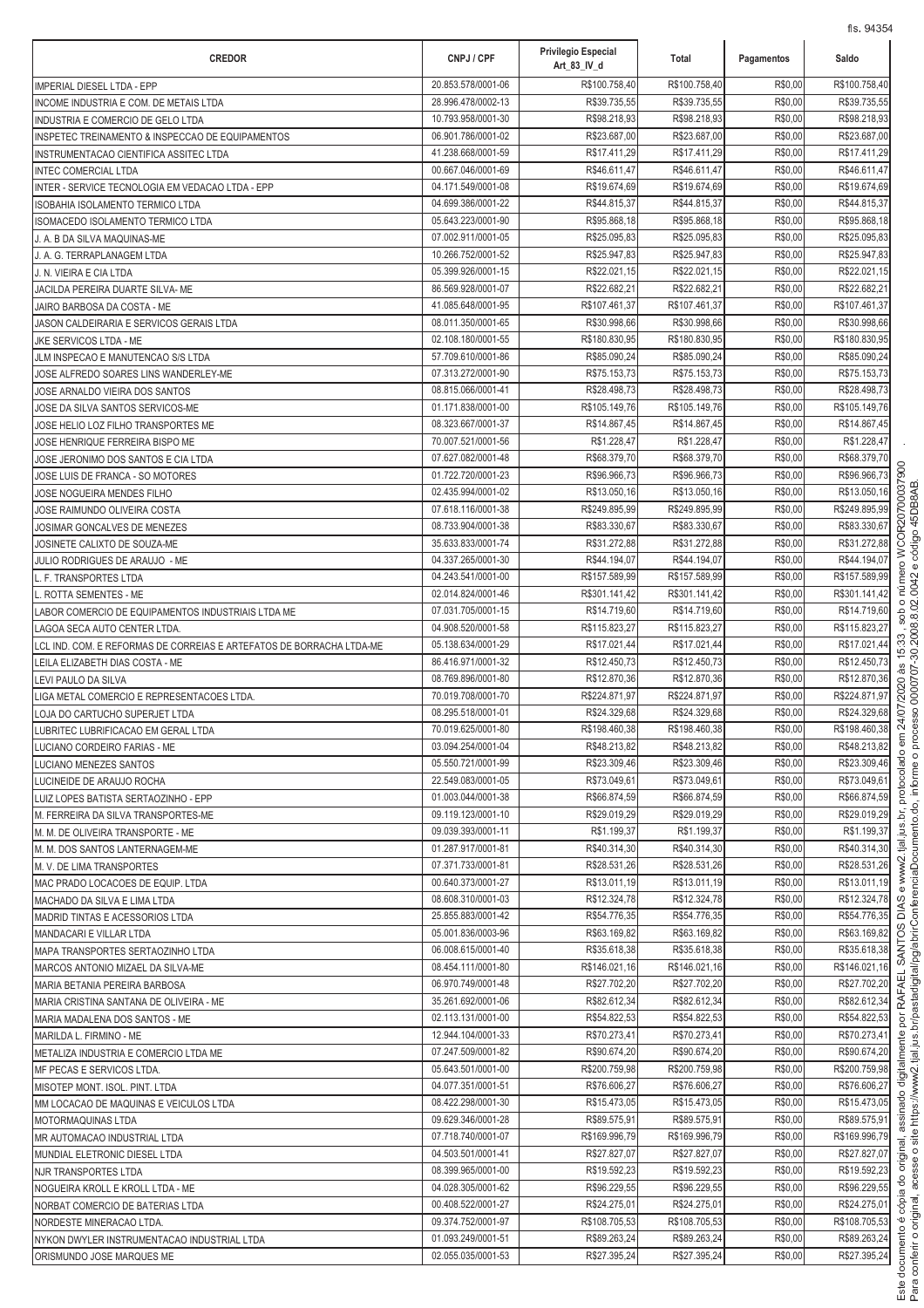| <b>CREDOR</b>                                          | CNPJ / CPF                               | Privilegio Especial<br>Art_83_IV_d | Total                        | Pagamentos         | Saldo                        |
|--------------------------------------------------------|------------------------------------------|------------------------------------|------------------------------|--------------------|------------------------------|
| OTAVIO PARENTES TRANSPORTES LTDA                       | 02.556.427/0001-04                       | R\$66.274,04                       | R\$66.274,04                 | R\$0,00            | R\$66.274,04                 |
| PANIFICADORA MICHELA DARC LTDA                         | 02.462.526/0001-19                       | R\$31.593,98                       | R\$31.593,98                 | R\$0,00            | R\$31.593,98                 |
| PEDRO CHAVES BORGES                                    | 05.698.354/0001-75                       | R\$31.928,79                       | R\$31.928,79                 | R\$0,00            | R\$31.928,79                 |
| PERTEC - PERFURACOES TECNICAS LTDA.                    | 08.812.893/0001-81                       | R\$37.227,80                       | R\$37.227,80                 | R\$0,00            | R\$37.227,80                 |
| PLANTANUS COM. E TECNOL. ALTERNATIVAS EM RESIDUOS LTDA | 00.723.291/0001-46                       | R\$42.241,63                       | R\$42.241,63                 | R\$0,00            | R\$42.241,63                 |
| PNEUS PROGRESSO COM. REPREST. LTDA                     | 35.613.777/0001-06                       | R\$22.530,60                       | R\$22.530,60                 | R\$0,00            | R\$22.530,60                 |
| PREMOLDADOS SOL LTDA                                   | 86.602.828/0001-35                       | R\$18.789,54                       | R\$18.789,54                 | R\$0,00            | R\$18.789,54                 |
| PREVINORTE LTDA                                        | 09.356.687/0001-77                       | R\$306.036,94                      | R\$306.036,94                | R\$0,00            | R\$306.036,94                |
| PROFETA & PROFETA RIB. PRETO LTDA-ME                   | 02.648.777/0001-92                       | R\$42.210,47                       | R\$42.210,47                 | R\$0,00            | R\$42.210,47                 |
| PROJETE IND.E COM. DE EQUIP.ELETRICOS LTDA             | 24.309.924/0001-32                       | R\$23.031,68                       | R\$23.031,68                 | R\$0,00            | R\$23.031,68                 |
| PROMOEN IND.COM.MAQ.EQUIP.EM GERAL-EPP.                | 05.855.461/0001-60                       | R\$27.656,67                       | R\$27.656,67                 | R\$0,00            | R\$27.656.67                 |
| PROSEL EQUIPAMENTOS DE SEGURANCA LTDA                  | 04.260.593/0001-86                       | R\$80.097,67                       | R\$80.097,67                 | R\$0,00            | R\$80.097,67                 |
| PWR ENGENHARIA LTDA                                    | 08.782.886/0001-84                       | R\$65.993,08                       | R\$65.993,08                 | R\$0,00            | R\$65.993,08                 |
| QUEIROZ BOMBAS IRRIGACOES E PECAS LTDA                 | 03.961.052/0001-12                       | R\$18.387,80                       | R\$18.387,80                 | R\$0,00            | R\$18.387,80                 |
| R. J. DE SOUZA BORBA - ME                              | 69.997.989/0001-56                       | R\$126.501,62                      | R\$126.501,62                | R\$0,00            | R\$126.501,62                |
| R. SOLUTIONS AUTOMACAO INDUSTRIAL LTDA ME              | 10.197.384/0001-38                       | R\$13.346,06                       | R\$13.346,06                 | R\$0,00            | R\$13.346,06                 |
| R. T. CONVENIENCIAS LTDA                               | 05.087.780/0001-72                       | R\$59.265,69                       | R\$59.265,69                 | R\$0,00            | R\$59.265,69                 |
| RAIMUNDO R.DA SILVA-EPP                                | 08.751.682/0001-86                       | R\$80.824,45                       | R\$80.824,45                 | R\$0,00            | R\$80.824,45                 |
| RAZANTE AVIACAO AGRICOLA LTDA                          | 04.789.768/0001-47                       | R\$143.104,19                      | R\$143.104,19                | R\$0,00            | R\$143.104,19                |
| REGINALDO BATISTA DA SILVA                             | 12.400.768/0001-31                       | R\$952.775,96                      | R\$952.775,96                | R\$0,00            | R\$952.775,96                |
| RENOVADORA DE PNEUS MACEIO LTDA-ME                     | 05.330.679/0001-09                       | R\$242.578,04                      | R\$242.578,04                | R\$0,00            | R\$242.578,04                |
| RETIFICA ATALAIA INDUSTRIA E COMERCIO LTDA.            | 06.013.161/0001-04                       | R\$153.986,41                      | R\$153.986,41                | R\$0,00            | R\$153.986,41                |
| RVA DISTRIBUICAO E TRANSPORTE LTDA                     | 02.600.079/0001-17                       | R\$144.773,69                      | R\$144.773,69                | R\$0,00            | R\$144.773,69                |
| SANDRO MARQUES DOS SANTOS                              | 08.981.335/0001-40                       | R\$18.271,09                       | R\$18.271,09                 | R\$0,00            | R\$18.271,09                 |
| SANTA LAURA TRANSPORTES LTDA                           | 02.158.761/0001-00                       | R\$20.505,41                       | R\$20.505,41                 | R\$0,00            | R\$20.505,41                 |
| SANTOS E PINHEIRO COM.REP.PC.E SERV.LTDA.              | 07.673.691/0001-33                       | R\$62.990,29                       | R\$62.990,29                 | R\$0,00            | R\$62.990,29                 |
| SENSOR-TEC COMERCIAL LTDA                              | 04.383.304/0001-36                       | R\$60.967,75                       | R\$60.967,75                 | R\$0,00            | R\$60.967,75                 |
| SERMECTRAN SERV.DE MEC.E TRANSP.RURAL LTDA             | 05.787.267/0001-94                       | R\$104.808,49                      | R\$104.808,49                | R\$0,00            | R\$104.808,49                |
| SINER SERVICE COMERCIAL LTDA                           | 64.034.705/0001-02                       | R\$60.060,95                       | R\$60.060,95                 | R\$0,00            | R\$60.060,95                 |
| SM3 COMERCIO E INDUSTRIA LTDA-EPP                      | 00.161.234/0001-10                       | R\$1.116.198,39                    | R\$1.116.198,39              | R\$0,00            | R\$1.116.198,39              |
| <b>SMV VALVULAS INDUSTRIAIS</b>                        | 01.881.601/0001-13                       | R\$190.703,58                      | R\$190.703,58                | R\$0,00            | R\$190.703,58                |
| SOMADEIRAS LTDA.                                       | 01.743.688/0001-62                       | R\$13.495,26                       | R\$13.495,26                 | R\$0,00            | R\$13.495,26                 |
| SORAIA DERAMIO MATAO ME                                | 04.697.149/0001-22                       | R\$16.096,87                       | R\$16.096,87                 | R\$0,00            | R\$16.096,87                 |
| SUDRAT IND.E COM. DE PRODTS.ALIMENT.LTDA               | 05.050.958/0001-00                       | R\$172.334,72                      | R\$172.334,72                | R\$0,00            | R\$172.334,72                |
| SUECA EMPREENDIMENTOS IMOB. E AGRIC.LTDA               | 09.327.715/0001-28                       | R\$51.361,21                       | R\$51.361,21                 | R\$0,00            | R\$51.361,21                 |
| T C R - INDUSTRIA E COMERCIO LTDA - EPP                | 00.413.812/0001-69                       | R\$68.512,62                       | R\$68.512,62                 | R\$0,00            | R\$68.512,62                 |
| TALHES & DETALHES CONFECCOES LTDA - ME.                | 04.219.124/0001-13                       | R\$41.653,96                       | R\$41.653,96                 | R\$0,00            | R\$41.653,96                 |
| TAME SERVICOS LTDA-ME                                  | 00.595.625/0001-43                       | R\$81.723,35                       | R\$81.723,35                 | R\$0,00            | R\$81.723,35                 |
| TCA DE MIRANDA                                         | 08.621.047/0001-84                       | R\$156.867,53                      | R\$156.867,53                | R\$0,00            | R\$156.867,53                |
| TEC PECAS FILTROS E PECAS AUTOMOTIVAS LTDA             | 02.347.827/0001-00                       | R\$31.177,46                       | R\$31.177,46                 | R\$0,00            | R\$31.177,46                 |
| TECNOMAT COMERCIAL LTDA EPP                            | 04.086.408/0001-89                       | R\$84.461,27                       | R\$84.461,27                 | R\$0,00            | R\$84.461,27                 |
| TECNOSAT TOPOGRAFIA LTDA                               | 04.540.452/0001-17                       | R\$15.412,31                       | R\$15.412,31                 | R\$0,00            | R\$15.412,31<br>R\$26,833.21 |
| TELE COMUNICACOES DO VALE DO RIO GRANDE LTDA           | 71.061.345/0001-01                       | R\$26.833,21                       | R\$26.833,21                 | R\$0,00            |                              |
| TELERADIO - TELEFONIA E RADIO DE COMUNICACAO           | 02.580.644/0001-21<br>40.931.339/0001-26 | R\$21.397,99                       | R\$21.397,99                 | R\$0,00            | R\$21.397,99                 |
| TEOCRITO TENORIO VASCONCELOS                           | 04.987.259/0001-29                       | R\$36.806,11<br>R\$17.285,38       | R\$36.806,11<br>R\$17.285,38 | R\$0,00<br>R\$0,00 | R\$36.806,11<br>R\$17.285,38 |
| TERMOFLOW COMERCIO LTDA                                | 07.617.992/0001-40                       | R\$63.351.57                       | R\$63.351,57                 | R\$0,00            | R\$63.351,57                 |
| TERRACANA COMERCIO E SERVICOS LTDA                     | 00.728.876/0001-59                       | R\$27.658,03                       | R\$27.658,03                 | R\$0,00            | R\$27.658,03                 |
| THOWALL HIDRAULICA LTDA<br>TICIANA NOVAES PEDROSA-ME   | 09.002.966/0001-32                       | R\$25.810,36                       | R\$25.810,36                 | R\$0,00            | R\$25.810,36                 |
| TIRADENTES COMERCIO DE FERRO E ACO LTDA                | 59.751.883/0001-14                       | R\$43.837,21                       | R\$43.837,21                 | R\$0,00            | R\$43.837,21                 |
| TMA REPRESENTACOES COMERCIAS LTDA                      | 01.551.307/0001-43                       | R\$76.378,95                       | R\$76.378,95                 | R\$0,00            | R\$76.378,95                 |
| TOP SERVICE SERVICOS E PROMOCOES DE EVENTOS LTDA       | 03.080.305/0001-49                       | R\$15.155,54                       | R\$15.155,54                 | R\$0,00            | R\$15.155,54                 |
| TORNEADORA DIMAS - ME                                  | 73.634.966/0001-54                       | R\$66.666,58                       | R\$66.666,58                 | R\$0,00            | R\$66.666,58                 |
| TRANSCAN TRANSPORTADORA LTDA                           | 08.782.129/0001-00                       | R\$51.855,92                       | R\$51.855,92                 | R\$0,00            | R\$51.855,92                 |
| <b>TRANSFROTA LTDA</b>                                 | 04.994.165/0001-87                       | R\$30.962,43                       | R\$30.962,43                 | R\$0,00            | R\$30.962,43                 |
| TRANSPAPINHA LTDA                                      | 08.780.023/0001-78                       | R\$252.623,34                      | R\$252.623,34                | R\$0,00            | R\$252.623,34                |
| TRANSPORTADORA ELLO LTDA                               | 07.165.133/0001-67                       | R\$14.748,75                       | R\$14.748,75                 | R\$0,00            | R\$14.748,75                 |
| TRANSPORTADORA TEIXEIRA LTDA.                          | 04.706.720/0001-28                       | R\$313.092,50                      | R\$313.092,50                | R\$0,00            | R\$313.092,50                |
| TRANSPORTADORA WANFER LTDA                             | 05.114.565/0001-13                       | R\$18.336,22                       | R\$18.336,22                 | R\$0,00            | R\$18.336,22                 |
| TRAPMAN TECNOLOGIA EM SISTEMA DE VAPOR LTDA            | 01.796.398/0001-87                       | R\$48.858,85                       | R\$48.858,85                 | R\$0,00            | R\$48.858,85                 |
| TRIBOTECNICA LUBRIFICANTES SINTETICOS LTDA             | 57.635.260/0001-50                       | R\$16.422,88                       | R\$16.422,88                 | R\$0,00            | R\$16.422,88                 |
| TUBOLAR SERRALHERIA E VIDRACARIA LTDA - ME             | 01.421.566/0001-50                       | R\$39.006,66                       | R\$39.006,66                 | R\$0,00            | R\$39.006,66                 |
| TURFLEX EQUIPAMENTOS INDUSTRIIAS LTDA                  | 53.873.576/0001-20                       | R\$18.370,62                       | R\$18.370,62                 | R\$0,00            | R\$18.370,62                 |
| UNIAO TRANSPORTES-G.V.SIQUEIRA-ME                      | 07.197.697/0001-81                       | R\$238.921,55                      | R\$238.921,55                | R\$0,00            | R\$238.921,55                |
| UNIDIESEL LTDA                                         | 10.821.031/0001-67                       | R\$38.076,85                       | R\$38.076,85                 | R\$0,00            | R\$38.076,85                 |
| UNIFORMS IND.TEXTIL DE CONFECCOES LTDA                 | 04.523.904/0001-52                       | R\$36.351,85                       | R\$36.351,85                 | R\$0,00            | R\$36.351,85                 |
| UNIVERSAL PECAS LTDA.                                  | 03.921.617/0001-38                       | R\$33.856,24                       | R\$33.856,24                 | R\$0,00            | R\$33.856,24                 |
| USIMEC - USINAGEM MECANICA LTDA                        | 00.669.711/0001-53                       | R\$8.191,52                        | R\$8.191,52                  | R\$0,00            | R\$8.191,52                  |
| USIVAL-USINAGEM E VALVULAS LTDA.                       | 07.063.735/0001-03                       | R\$175.135,86                      | R\$175.135,86                | R\$0,00            | R\$175.135,86                |
| VALCOTEC DISTR. VALV. IND. CON. LTDA EPP               | 07.620.772/0001-75                       | R\$19.367,58                       | R\$19.367,58                 | R\$0,00            | R\$19.367,58                 |

ة<br>أ onferir o original acess i Î https://www2.tial.ius.br/pastadigital/pg/abrirConferenci j ento.do. inform processo 000070730 2008 8 02 0042 ádigo 45DB8AB &  Í ento é cópi mletinih obenizae leninino ol ֧֖֖֧֧֚֚֚֚֚֚֚֚֚֚֚֚֚֚֚֚֝֝֓<u>֚֓</u> , C < - L < C + - < C + - < C + - < C + - < C + - < C + - < C + - < C + - < C + - < C + - < C + - < C + - < C + - < C + - < C + - < C + - < C + - < C + - < C + - < C + - < C + - < C + - < C + - < C + - < C + - < C + - < C ww2.tial.ius.br. protocolado 1 24/07/2020 às 15:33 . sob o número c c m c c l c l c l c c l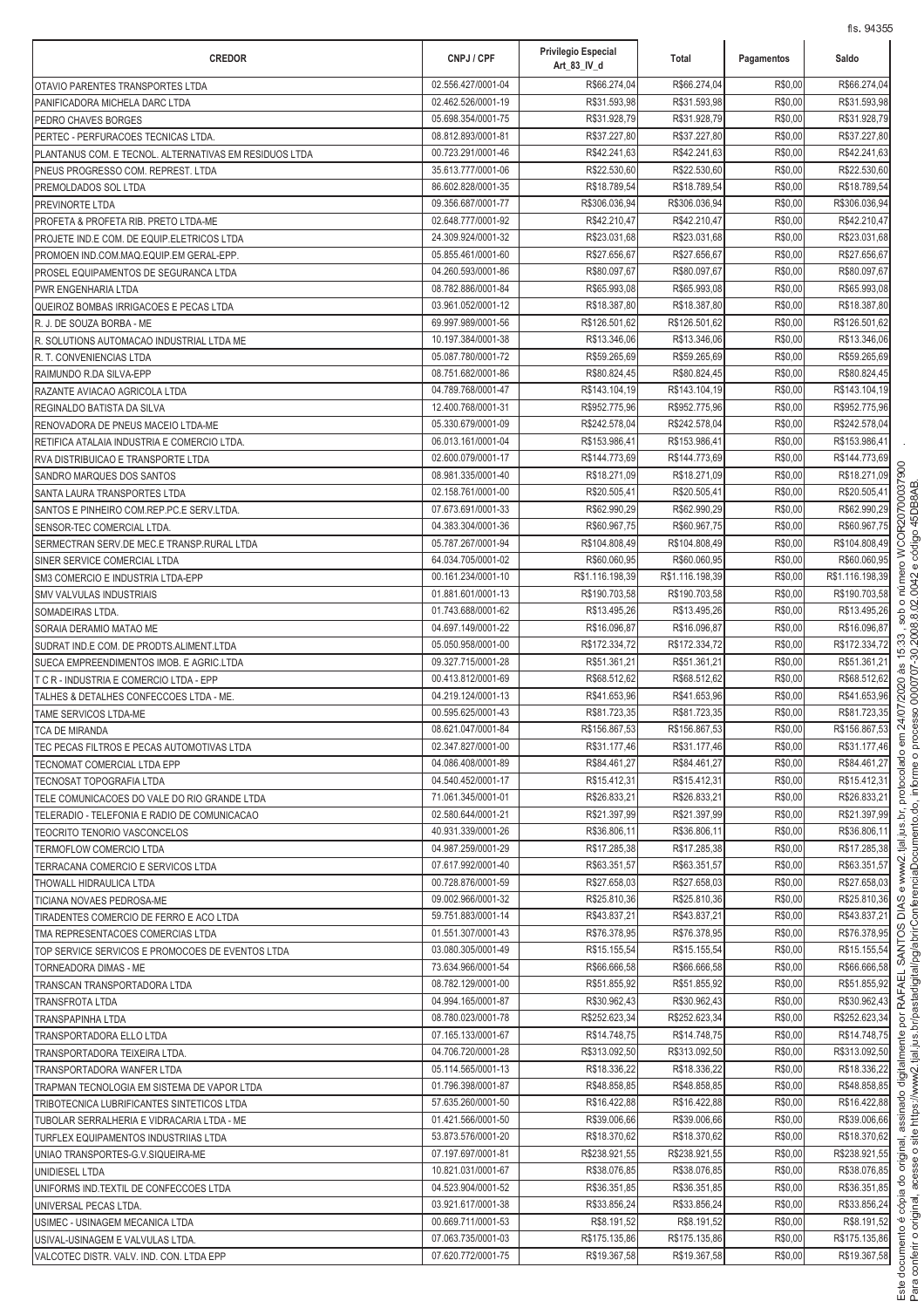|                                                                     |                    |                                           |               |            | fls. 94356    |
|---------------------------------------------------------------------|--------------------|-------------------------------------------|---------------|------------|---------------|
| <b>CREDOR</b>                                                       | CNPJ / CPF         | <b>Privilegio Especial</b><br>Art_83_IV_d | Total         | Pagamentos | Saldo         |
| VALDECI ABDIAS RODRIGUES - ME                                       | 03.120.842/0001-75 | R\$38.850,03                              | R\$38.850,03  | R\$0,00    | R\$38.850,03  |
| VALTER PEREIRA DE LIMA - ME                                         | 67.261.578/0001-72 | R\$23.312,02                              | R\$23.312,02  | R\$0,00    | R\$23.312,02  |
| VALVULAS SAO FRANCISCO IND. E COM. LTDA - EPP                       | 07.231.676/0001-35 | R\$24.367,60                              | R\$24.367,60  | R\$0,00    | R\$24.367,60  |
| VAN ASS MAQUINAS E IMPLEMENTOS AGRICOLAS LTDA                       | 07.012.598/0001-88 | R\$147.323,36                             | R\$147.323,36 | R\$0,00    | R\$147.323,36 |
| VAZAO HIDROPNEUMATICA LTDA                                          | 05.694.130/0001-95 | R\$15.599,90                              | R\$15.599,90  | R\$0,00    | R\$15.599,90  |
| VELHO BARRETO CONSULTORIA E PROJETOS LTDA                           | 06.915.156/0001-89 | R\$3.703,51                               | R\$3.703,51   | R\$0,00    | R\$3.703,51   |
| VIA PECAS COMERCIO E SERVICOS LTDA-EPP                              | 07.707.112/0001-26 | R\$26.238,12                              | R\$26.238,12  | R\$0,00    | R\$26.238,12  |
| VIACAO J A LTDA - ME                                                | 08.074.621/0001-21 | R\$116.465,59                             | R\$116.465,59 | R\$0,00    | R\$116.465,59 |
| VICTORIO LAERTE FURLANI NETO - ME                                   | 07.079.562/0001-11 | R\$26.896,18                              | R\$26.896,18  | R\$0,00    | R\$26.896,18  |
| VIEIRA COMERCIO DE TINTAS LTDA - EPP                                | 68.506.468/0001-96 | R\$52.657,00                              | R\$52.657,00  | R\$0,00    | R\$52.657,00  |
| <b>VR TRANSPORTES LTDA</b>                                          | 09.078.682/0001-20 | R\$10.394,49                              | R\$10.394,49  | R\$0,00    | R\$10.394,49  |
| VTK VIDEO PRODUCOES LTDA.                                           | 00.332.758/0001-27 | R\$11.428,00                              | R\$11.428,00  | R\$0,00    | R\$11.428,00  |
| VULCAFORTT SERVICOS TECNICOS LTDA. ME                               | 71.246.433/0001-70 | R\$38.161,75                              | R\$38.161,75  | R\$0,00    | R\$38.161,75  |
| VULCANIZACAO NORDESTE LTDA                                          | 35.526.201/0001-01 | R\$117.447,51                             | R\$117.447,51 | R\$0,00    | R\$117.447,51 |
| WELDSERVICE LTDA                                                    | 04.821.392/0001-00 | R\$325.138,64                             | R\$325.138,64 | R\$0,00    | R\$325.138,64 |
| WILSON DONIZETE ESCUDEIRO SERTAOZINHO                               | 62.813.258/0001-64 | R\$272.382,69                             | R\$272.382,69 | R\$0,00    | R\$272.382,69 |
| X - CINCO INDUSTRIA E COMERCIO DE EQUIPAMENTOS DE PROTECAO LTDA-EPP | 07.267.151/0001-50 | R\$31.113,69                              | R\$31.113,69  | R\$0,00    | R\$31.113,69  |
| ZUMBA ASISTENCIA TECNICA EM CENTRIFUGAS DE ACUCAR LTDA              | 08.228.095/0001-07 | R\$15.596,64                              | R\$15.596,64  | R\$0,00    | R\$15.596,64  |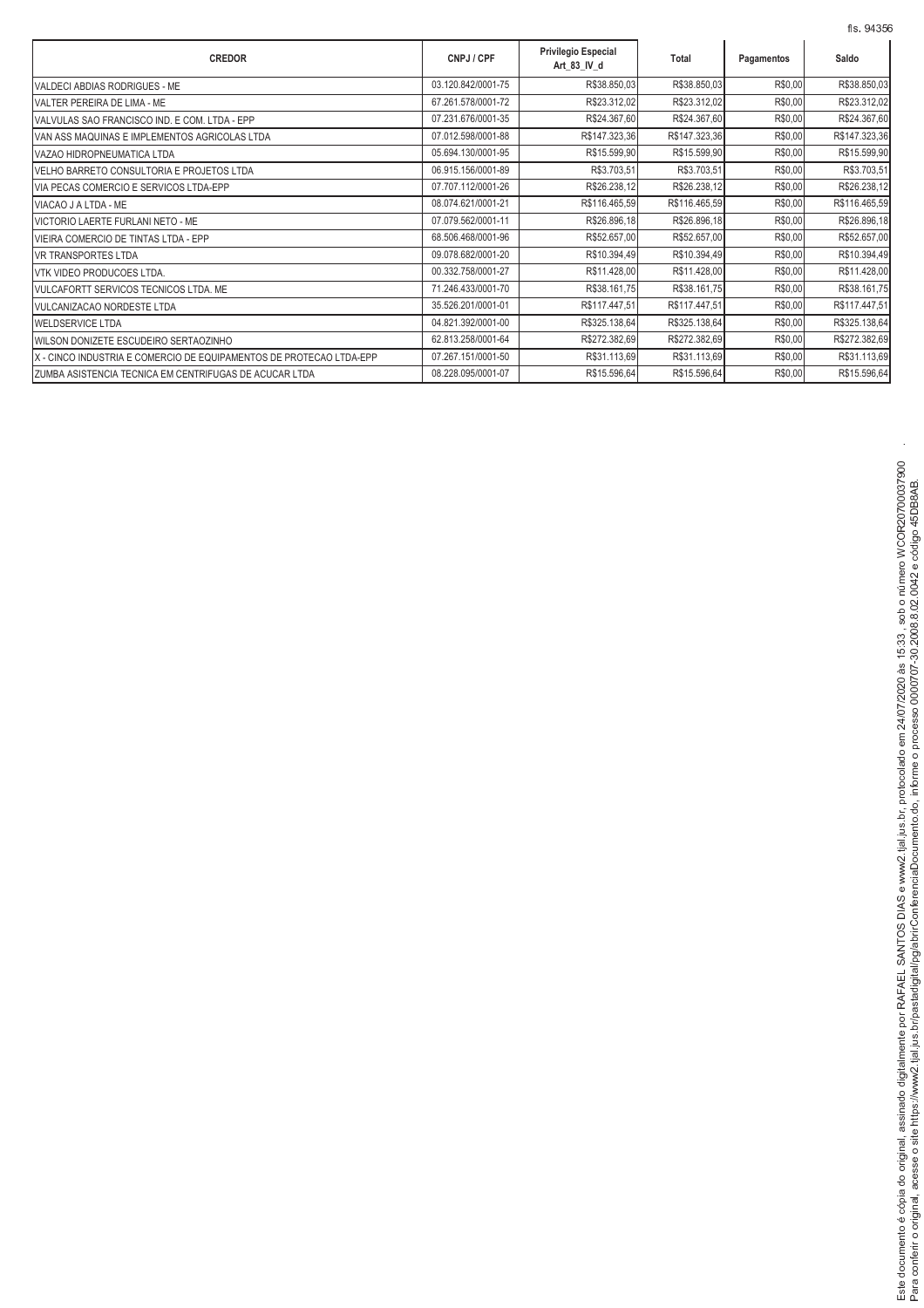### **MASSA FALIDA DA LAGINHA AGROINDUSTRIAL** QUADRO CONSOLIDADO DE CREDORES QUIROGRAFÁRIOS - **JULHO 2020**

# **ART. 83 V, b**

PRIVILÉGIO GERAL CONCURSAL

**QTDE DE CREDORES: 200 SALDO TOTAL :** R\$ 16.372.000,26

nferir o original.

.<br>. <sup>W</sup> <sup>C</sup> <sup>B</sup> <sup>U</sup> <sup>C</sup> <sup>K</sup> <sup>G</sup> <sup>L</sup> <sup>F</sup>

 $\frac{1}{2}$ 

tial ius br/p

 $\overline{\phantom{a}}$ 

where the contract of the contract of the contract of the contract of the contract of the contract of the contract of the contract of the contract of the contract of the contract of the contract of the contract of the cont

<sup>V</sup> <sup>A</sup> <sup>G</sup> <sup>A</sup> <sup>X</sup> <sup>C</sup> <sup>D</sup> <sup>E</sup> <sup>F</sup> AF <sup>D</sup> <sup>B</sup> <sup>G</sup> @

<sup>Y</sup> <sup>C</sup> <sup>B</sup> <sup>U</sup>

ento do inform

n processo 0000707-30.2008 8 02 0042

:<br>'

|                                                            |                    |                                | R\$ 16.372.000,26 | R\$ 0,00   | R\$ 16.372.000,26 |
|------------------------------------------------------------|--------------------|--------------------------------|-------------------|------------|-------------------|
| <b>CREDOR</b>                                              | CNPJ / CPF         | Privilegio_Geral<br>Art 83 V b | Total             | Pagamentos | Saldo             |
| A. R. DOS SANTOS TRANSPORTE - ME                           | 07.412.586/0001-40 | R\$23.252,91                   | R\$23.252,91      | R\$0,00    | R\$23.252,91      |
| ABM INFORMATICA LTDA                                       | 41.014.861/0001-06 | R\$15.987,72                   | R\$15.987,72      | R\$0,00    | R\$15.987,72      |
| ACIP - APARELHOS DE CONTROLE E INDUSTRIA DE PRECISAO LTDA. | 50.971.365/0001-31 | R\$56,00                       | R\$56,00          | R\$0,00    | R\$56,00          |
| ADMINISTRACAO DO PORTO DE MACEIO                           | 34.040.345/0003-52 | R\$18.063,14                   | R\$18.063,14      | R\$0,00    | R\$18.063,14      |
| ADRIANO F.DE ANDRADE HORTA E OUTRO                         | 734.432.126-20     | R\$70.177,66                   | R\$70.177,66      | R\$0,00    | R\$70.177,6       |
| ADRIANO FURLANI-ME                                         | 04.663.345/0001-86 | R\$1.673,04                    | R\$1.673,04       | R\$0,00    | R\$1.673,04       |
| AFRANIO RAPOSO TENORIO                                     | 092.285.194-87     | R\$189.451,60                  | R\$189.451,60     | R\$0,00    | R\$189.451,60     |
| AGRIMIG CALCARIO AGRICOLA LTDA                             | 21.580.469/0001-17 | R\$25.479,80                   | R\$25.479,80      | R\$0,00    | R\$25.479,80      |
| AGRO SAFRA COLHEITA LTDA.                                  | 07.309.200/0001-70 | R\$52.326,54                   | R\$52.326,54      | R\$0,00    | R\$52.326,54      |
| AGROPECUARIA ANTONIO BADUY LTDA                            | 18.148.361/0001-45 | R\$98.043,78                   | R\$98.043,78      | R\$0,00    | R\$98.043,78      |
| AGROPECUARIA SAO JOSE LTDA                                 | 00.234.086/0001-17 | R\$8.780,24                    | R\$8.780,24       | R\$0,00    | R\$8.780,24       |
| ALBERTO BELO PEREIRA                                       | 004.608.936-53     | R\$18.778,97                   | R\$18.778,97      | R\$0,00    | R\$18.778,97      |
| ALFREDO BERTONI NETO                                       | 742.977.678-72     | R\$114.282,17                  | R\$114.282,17     | R\$0,00    | R\$114.282,17     |
| ALVARO SILVA JUNIOR                                        | 007.851.996-91     | R\$54.000,00                   | R\$54.000,00      | R\$0,00    | R\$54.000,00      |
| AMPLA CONSTRUTORA LTDA                                     | 08.073.719/0001-64 | R\$42.008,87                   | R\$42.008,87      | R\$0,00    | R\$42.008,87      |
| ANA CANDIDA DOS REIS                                       | 802.075.106-87     | R\$123.783,91                  | R\$123.783,91     | R\$0,00    | R\$123.783.91     |
| ANTONIO BADUY FILHO E OUTRO                                | 004.626.596-15     | R\$35.403,99                   | R\$35.403,99      | R\$0,00    | R\$35.403,99      |
| <b>ANTONIO CARLOS FERREIRA</b>                             | 004.801.506-72     | R\$66.669,27                   | R\$66.669.27      | R\$0,00    | R\$66.669,2A      |
| ANTONIO LUIZ PERES DRUMMOND                                | 171.079.626-04     | R\$73.686,52                   | R\$73.686,52      | R\$0,00    | R\$73.686,52      |
| ANTONIO OLIVIO ARAUJO DOS SANTOS ME                        | 08.226.414/0001-45 | R\$3.976,33                    | R\$3.976,33       | R\$0,00    | R\$3.976,33       |
| ARATROP NORDESTE INDL.COML.IMPOR.EXPOR.LTDA                | 05.382.505/0001-81 | R\$18.079,74                   | R\$18.079,74      | R\$0,00    | R\$18.079,74      |
| ARNALDO SANTO DIOGO E CIA LTDA                             | 07.271.660/0001-56 | R\$22.492,84                   | R\$22.492,84      | R\$0,00    | R\$22.492,84      |
| ART-ARA-TROP INDUSTRIAL, COMERCIAL, IMP. E EXP. LTDA.      | 01.678.475/0002-85 | R\$40.476,96                   | R\$40.476,96      | R\$0,00    | R\$40.476,96      |
| ARYL PONTES DE LYRA FILHO                                  | 098.795.284-68     | R\$26.424,36                   | R\$26.424,36      | R\$0,00    | R\$26.424,36      |
| ATLANTICA MOTOS LTDA                                       | 05.194.406/0001-76 | R\$1.513,89                    | R\$1.513,89       | R\$0,00    | R\$1.513,89       |
| ATLAS COPCO BRASIL LTDA                                    | 57.029.431/0001-06 | R\$227,44                      | R\$227,44         | R\$0,00    | R\$227,44         |
| AVIACAO AGRICOLA BUTARELLO LTDA                            | 56.487.630/0001-97 | R\$30.947,20                   | R\$30.947,20      | R\$0,00    | R\$30.947,20P     |
| <b>BARTIRA AGROPECUARIA S/A</b>                            | 20.090.981/0001-12 | R\$168.251,03                  | R\$168.251,03     | R\$0,00    | R\$168.251,03     |
| <b>BENEDICTO PERES DRUMMOND</b>                            | 037.231.276-49     | R\$934.746,60                  | R\$934.746,60     | R\$0,00    | R\$934.746,60     |
| BR PARAFUSOS IMPORTADORA COML. LTDA.                       | 02.556.423/0001-18 | R\$8.514,53                    | R\$8.514,53       | R\$0,00    | R\$8.514,53       |
| <b>BRAZ E COSTA PRODUTOS BIOLOGICOS LTDA</b>               | 04.200.541/0001-14 | R\$7.200,00                    | R\$7.200,00       | R\$0,00    | R\$7.200,00       |
| BRITO DISTRIBUIDORA DE PECAS LTDA                          | 01.752.598/0001-38 | R\$1.269,70                    | R\$1.269,70       | R\$0,00    | R\$1.269,70       |
| CACILDO DE ANDRADE SOUZA                                   | 004.650.466-49     | R\$84.133,97                   | R\$84.133,97      | R\$0,00    | R\$84.133,92      |
|                                                            | 03.656.804/0001-31 |                                |                   |            |                   |
| CARAJAS MATERIAL DE CONSTRUCAO LTDA                        |                    | R\$8.243,92                    | R\$8.243,92       | R\$0,00    | R\$8.243,92P      |
| CARLOS VILELA JUNIOR                                       | 057.296.536-20     | R\$25.642,79                   | R\$25.642,79      | R\$0,00    | R\$25.642,79      |
| <b>CASA DAS TINTAS LTDA</b>                                | 09.326.760/0001-68 | R\$161.415,13                  | R\$161.415,13     | R\$0,00    | R\$161.415,13     |
| ICATA TECIDOS E EMBALAGENS INDUSTRIAIS LIMITADA            | 15.689.185/0001-60 | R\$1.154.677,80                | R\$1.154.677,80   | R\$0,00    | R\$1.154.677,80   |
| CH DA SILVA MENEZES - EPP                                  | 07.671.401/0001-12 | R\$13,10                       | R\$13,10          | R\$0,00    | R\$13,10          |
| CICERO BENTO DOS SANTOS                                    | 148.136.704-82     | R\$6.500.00                    | R\$6.500,00       | R\$0,00    | R\$6.500,00       |
| <b>CLODOALDO PRUDENTE</b>                                  | 004.896.706-87     | R\$49.031,44                   | R\$49.031,44      | R\$0,00    | R\$49.031,44      |
| <b>CLORINDA ALVES COELHO</b>                               | 321.212.886-00     | R\$34.908.33                   | R\$34.908,33      | R\$0,00    | R\$34.908,33      |
| <b>CLOVIS VILELA MARQUEZ</b>                               | 340.905.256-91     | R\$127.349,78                  | R\$127.349,78     | R\$0,00    | R\$127.349,78     |
| CMF COMERCIAL DE FERRAMENTAS LTDA                          | 25.321.498/0001-15 | R\$6.233,74                    | R\$6.233,74       | R\$0,00    | R\$6.233,74       |
| COMFERRAL-COMERCIO DE FERRAGENS LTDA                       | 07.431.747/0001-43 | R\$147.120,78                  | R\$147.120,78     | R\$0,00    | R\$147.120,78     |
| <b>COMPER TRATORES LTDA</b>                                | 00.984.345/0001-27 | R\$621,21                      | R\$621,21         | R\$0,00    | R\$621,21         |
| CONCRENOR INDUSTRIA E COMERCIO LTDA                        | 04.692.327/0004-75 | R\$185.907,00                  | R\$185.907,00     | R\$0,00    | R\$185.907,00     |
| CONTROL UNION LTDA                                         | 53.281.382/0006-40 | R\$6.762,96                    | R\$6.762,96       | R\$0,00    | R\$6.762,96       |
| COREMAL COM. E REPRES. MAIA LTDA                           | 10.793.008/0006-10 | R\$16.059,01                   | R\$16.059,01      | R\$0,00    | R\$16.059,016     |
| DANIEL FREITAS DE OMENA                                    | 259.229.554-20     | R\$72.235,23                   | R\$72.235,23      | R\$0,00    | R\$72.235,23      |
| <b>DAVI PALIS</b>                                          | 004.617.926-72     | R\$29.887,55                   | R\$29.887,55      | R\$0,00    | R\$29.887,55      |
| DELVAI JOSE DA COSTA ME                                    | 00.829.441/0001-09 | R\$26.961,91                   | R\$26.961,91      | R\$0,00    | R\$26.961,91      |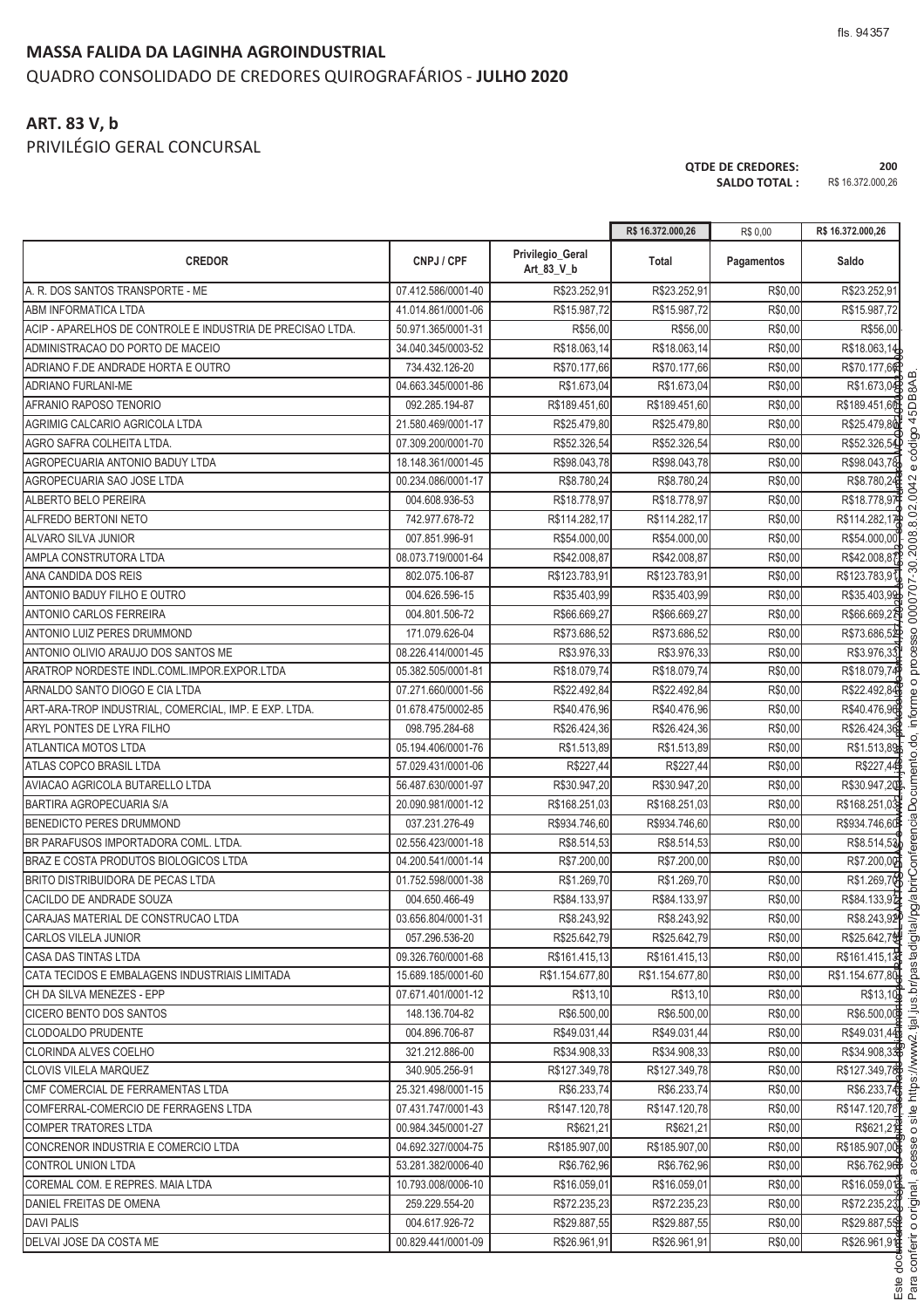| <b>CREDOR</b>                                           | CNPJ / CPF                               | Privilegio_Geral<br>Art_83_V_b | Total                       | Pagamentos         | Saldo                       |
|---------------------------------------------------------|------------------------------------------|--------------------------------|-----------------------------|--------------------|-----------------------------|
| DISTRIBUIDORA ALAGOANA BATERIAS E ACES. LTDA            | 12.520.599/0001-73                       | R\$26,67                       | R\$26,67                    | R\$0,00            | R\$26,67                    |
| E. L ROCHA DEDETIZADORA                                 | 02.327.768/0001-08                       | R\$7.859,81                    | R\$7.859,81                 | R\$0,00            | R\$7.859,81                 |
| EDIMAR JOSE BATISTA                                     | 07.791.865/0001-62                       | R\$17.796,90                   | R\$17.796,90                | R\$0,00            | R\$17.796,90                |
| EDMUR GOUVEIA TEODORO JUNIOR                            | 068.307.146-72                           | R\$27.831,70                   | R\$27.831,70                | R\$0,00            | R\$27.831,70                |
| EDNALDO DE CARVALHO SILVA PECAS                         | 05.377.808/0001-06                       | R\$12.090,75                   | R\$12.090,75                | R\$0,00            | R\$12.090,75                |
| EDUARDO HENRIQUE SOUZA                                  | 393.570.666-91                           | R\$228.557,67                  | R\$228.557,67               | R\$0,00            | R\$228.557,67               |
| <b>ELETROLUZ LTDA</b>                                   | 08.441.081/0002-58                       | R\$110,00                      | R\$110,00                   | R\$0,00            | R\$110,00                   |
| ELEVADORES OTIS LTDA                                    | 29.739.737/0005-36                       | R\$12.704,48                   | R\$12.704,48                | R\$0,00            | R\$12.704,48                |
| ELLO CORRENTES COM. IND. LTDA                           | 64.080.021/0001-47                       | R\$25.477,50                   | R\$25.477,50                | R\$0,00            | R\$25.477,50                |
| EMPRESA ALAGOANA DE TERMINAIS LTDA                      | 35.270.750/0001-68                       | R\$159.183,53                  | R\$159.183,53               | R\$0,00            | R\$159.183,53               |
| EQUIPE INDUSTRIA MECANICA LTDA                          | 54.383.500/0001-89                       | R\$7.904,36                    | R\$7.904,36                 | R\$0,00            | R\$7.904,36                 |
| ESTRELA DOURADA TRANSPORTE LTDA                         | 02.822.821/0001-39                       | R\$82.291,31                   | R\$82.291,31                | R\$0,00            | R\$82.291,31                |
| EURIPEA CRECENCIA DE SOUZA OLIVEIRA                     | 05.444.913/0001-10                       | R\$98,94                       | R\$98,94                    | R\$0,00            | R\$98,94                    |
| EURO TRANSPORTES LTDA                                   | 07.743.423/0001-40                       | R\$10.046,24                   | R\$10.046,24                | R\$0,00            | R\$10.046,24                |
| F. A. DOS SANTOS DINIZ TRANSPORTE - ME                  | 07.625.161/0001-10                       | R\$18.659,16                   | R\$18.659,16                | R\$0,00            | R\$18.659,16                |
| FARJALLA MIGUEL JACOB SOBRINHO                          | 182.517.306-00                           | R\$58.453,77                   | R\$58.453,77                | R\$0,00            | R\$58.453,77                |
| FERRAMENTAS GERAIS COMERCIO E IMPORTACAO S/A            | 92.664.028/0040-58                       | R\$36,00                       | R\$36,00                    | R\$0,00            | R\$36,00                    |
| FERTRON CONTROLE E AUTOMACAO INDL.LTDA                  | 50.391.929/0001-67                       | R\$20.617,37                   | R\$20.617,37                | R\$0,00            | R\$20.617,38                |
| FITOAGRO CONTROLE BIOLOGICO LTDA                        | 09.361.835/0001-41                       | R\$84.001,59                   | R\$84.001,59                | R\$0,00            | R\$84.001,59                |
| <b>FRANCISCO EDUARDO MEDEIROS DE ALBUQUERQUE</b>        | 730.574.104-30                           | R\$18.284,48                   | R\$18.284,48                | R\$0,00            | R\$18.284,48                |
| FRANCISCO HELIO CAVALCANTE JATOBA                       | 068.454.014-20                           | R\$118.283,55                  | R\$118.283,55               | R\$0,00            | R\$118.283,55               |
| <b>FUNDACAO ARTHUR BERNARDES</b>                        | 20.320.503/0001-51                       | R\$14.389,53                   | R\$14.389,53                | R\$0,00            | R\$14.389,53                |
| GE WATER & PROCESS TECHNOLOGIES DO BRASIL LTDA          | 01.009.681/0005-45                       | R\$499.011,79                  | R\$499.011,79               | R\$0,00            | R\$499.011,79               |
| <b>GEILZA MARIA DA TRINDADE</b>                         | 039.249.514-70                           | R\$10.900,36                   | R\$10.900,36                | R\$0,00            | R\$10.900,36                |
| GENERAL CHAINS DO BRASIL LTDA                           | 00.994.571/0001-99                       | R\$3.332,15                    | R\$3.332,15                 | R\$0,00            | R\$3.332,15                 |
| <b>GENI GOMES ALMEIDA SILVA</b>                         | 154.026.064-04                           | R\$4.000,00                    | R\$4.000,00                 | R\$0,00            | R\$4.000,00                 |
| GERALDO CEZARIO DA SILVA<br><b>GILDO SILVA BRITO-ME</b> | 08.916.597/0001-20<br>09.287.916/0001-49 | R\$4.949,21<br>R\$54.724,90    | R\$4.949,21<br>R\$54.724,90 | R\$0,00<br>R\$0,00 | R\$4.949,21<br>R\$54.724,90 |
| <b>GLOBAL RADIO COMUNICACOES</b>                        | 04.709.328/0001-32                       | R\$14.035,40                   | R\$14.035,40                | R\$0,00            | R\$14.035,40                |
| <b>GLOBALSEG VIGILANCIA E SEGURANCA LTDA</b>            | 07.078.994/0001-08                       | R\$60.678,01                   | R\$60.678,01                | R\$0,00            | R\$60.678,0                 |
| <b>GROUP SERVICES DO BRASIL LTDA</b>                    | 42.174.805/0002-82                       | R\$1.630,39                    | R\$1.630,39                 | R\$0,00            | R\$1.630,39                 |
| <b>GTS COMERCIAL AGROQUIMICA LTDA</b>                   | 09.227.789/0001-92                       | R\$499.013,24                  | R\$499.013,24               | R\$0,00            | R\$499.013,24               |
| <b>GUILHERME SCALON</b>                                 | 023.962.548-04                           | R\$410.813,21                  | R\$410.813,21               | R\$0,00            | R\$410.813,21               |
| <b>HEBER OLIVEIRA - ME</b>                              | 01.686.354/0001-02                       | R\$337,50                      | R\$337,50                   | R\$0,00            | R\$337,50                   |
| <b>HERBICAT LTDA.</b>                                   | 58.613.142/0001-04                       | R\$15.825,95                   | R\$15.825,95                | R\$0,00            | R\$15.825,95                |
| HIDRACROMO HIDRAULICA E CROMAGEM LTDA                   | 09.310.632/0001-26                       | R\$31.922,49                   | R\$31.922,49                | R\$0,00            | R\$31.922,49                |
| <b>HIDRAMETAL LTDA-ME</b>                               | 03.767.250/0001-40                       | R\$4.313,39                    | R\$4.313,39                 | R\$0,00            | R\$4.313,39                 |
| HIDROFREIOS RECUPERACAO E COMERCIO DE PECAS LTDA        | 02.164.547/0001-58                       | R\$3.244,80                    | R\$3.244,80                 | R\$0,00            | R\$3.244,80                 |
| HIDROJATO BRASIL SERVICOS E LOCACOES LTDA.              | 08.963.180/0001-19                       | R\$5.820,15                    | R\$5.820,15                 | R\$0,00            | R\$5.820,15                 |
| HORUS COBERTURA LOCACAO E COM DE BARRACA LTDA           | 05.790.220/0001-80                       | R\$7.350.00                    | R\$7.350,00                 | R\$0,00            | R\$7.350.00                 |
| I. C. DA SILVA PINTURA - ME                             | 05.513.997/0001-05                       | R\$505.840.60                  | R\$505.840,60               | R\$0,00            | R\$505.840,60               |
| <b>IMPERIAL DIESEL LTDA - EPP</b>                       | 20.853.578/0001-06                       | R\$1.566,00                    | R\$1.566,00                 | R\$0,00            | R\$1.566,00                 |
| INDUSTRIA E COMERCIO DE GELO LTDA                       | 10.793.958/0001-30                       | R\$8.378,00                    | R\$8.378,00                 | R\$0,00            | R\$8.378,00                 |
| <b>INOXFORTE METAIS LTDA</b>                            | 07.801.105/0001-99                       | R\$22,21                       | R\$22,21                    | R\$0,00            | R\$22,2 <sup>1</sup>        |
| INTER CONTROL INSTRUMENTACAO LTDA - EPP                 | 07.539.637/0001-08                       | R\$84.995,28                   | R\$84.995,28                | R\$0,00            | R\$84.995,28                |
| <b>IRMAOS DINIZ LTDA</b>                                | 05.144.939/0001-43                       | R\$80.391,25                   | R\$80.391,25                | R\$0,00            | R\$80.391,25                |
| J. A. B DA SILVA MAQUINAS-ME                            | 07.002.911/0001-05                       | R\$2.235,73                    | R\$2.235,73                 | R\$0,00            | R\$2.235,70                 |
| J. J. S. TRANSPORTE LTDA                                | 07.770.772/0001-51                       | R\$15.989,77                   | R\$15.989,77                | R\$0,00            | R\$15.989,77                |
| J. RAIMUNDO FILHO CONSULTORIA                           | 06.086.190/0001-98                       | R\$1.849,75                    | R\$1.849,75                 | R\$0,00            | R\$1.849,75                 |
| JAIME FERREIRA DA LUZ-ME                                | 41.764.960/0001-05                       | R\$142.104,61                  | R\$142.104,61               | R\$0,00            | R\$142.104,619              |
| <b>JJM TRANSPORTE LTDA</b>                              | 06.008.947/0001-25                       | R\$204.306,31                  | R\$204.306,31               | R\$0,00            | R\$204.306,31               |
| JOAO ALVES DE FREITAS                                   | 045.071.001-78                           | R\$82.619,10                   | R\$82.619,10                | R\$0,00            | R\$82.619,10                |
| <b>JOAO ROBERTO TOMICIOLI</b>                           | 140.717.898-91                           | R\$82.671,96                   | R\$82.671,96                | R\$0,00            | R\$82.671,96                |
| JOSE ALFREDO SOARES LINS WANDERLEY-ME                   | 07.313.272/0001-90                       | R\$99.841,32                   | R\$99.841,32                | R\$0,00            | R\$99.841,32                |
| <b>JOSE ANTONIO MAXIMIANO</b>                           | 432.072.866-15                           | R\$106.786,38                  | R\$106.786,38               | R\$0,00            | R\$106.786,38               |
| <b>JOSE CASAIS FILHO</b>                                | 084.040.626-68                           | R\$42.157,31                   | R\$42.157,31                | R\$0,00            | R\$42.157,31                |
| JOSE HENRIQUE FERREIRA BISPO ME                         | 70.007.521/0001-56                       | R\$11.215,07                   | R\$11.215,07                | R\$0,00            | R\$11.215,07                |
| <b>JOSE LINO MONTEIRO</b>                               | 026.401.477-49                           | R\$76.757,99                   | R\$76.757,99                | R\$0,00            | R\$76.757,99                |
| JOSE LOURIVAL DA SILVA                                  | 059.954.004-44                           | R\$6.769,18                    | R\$6.769,18                 | R\$0,00            | R\$6.769,18                 |
| JOSE NOGUEIRA MENDES FILHO                              | 02.435.994/0001-02                       | R\$33.706,00                   | R\$33.706,00                | R\$0,00            | R\$33.706,00                |
| JOSE ROBERTO DE OLIVEIRA MARQUEZ                        | 240.480.706-49                           | R\$116.769,86                  | R\$116.769,86               | R\$0,00            | R\$116.769,86               |
| <b>JOSE RUI LESSA ARAUJO</b>                            | 357.022.654-91                           | R\$21.899,03                   | R\$21.899,03                | R\$0,00            | R\$21.899,03                |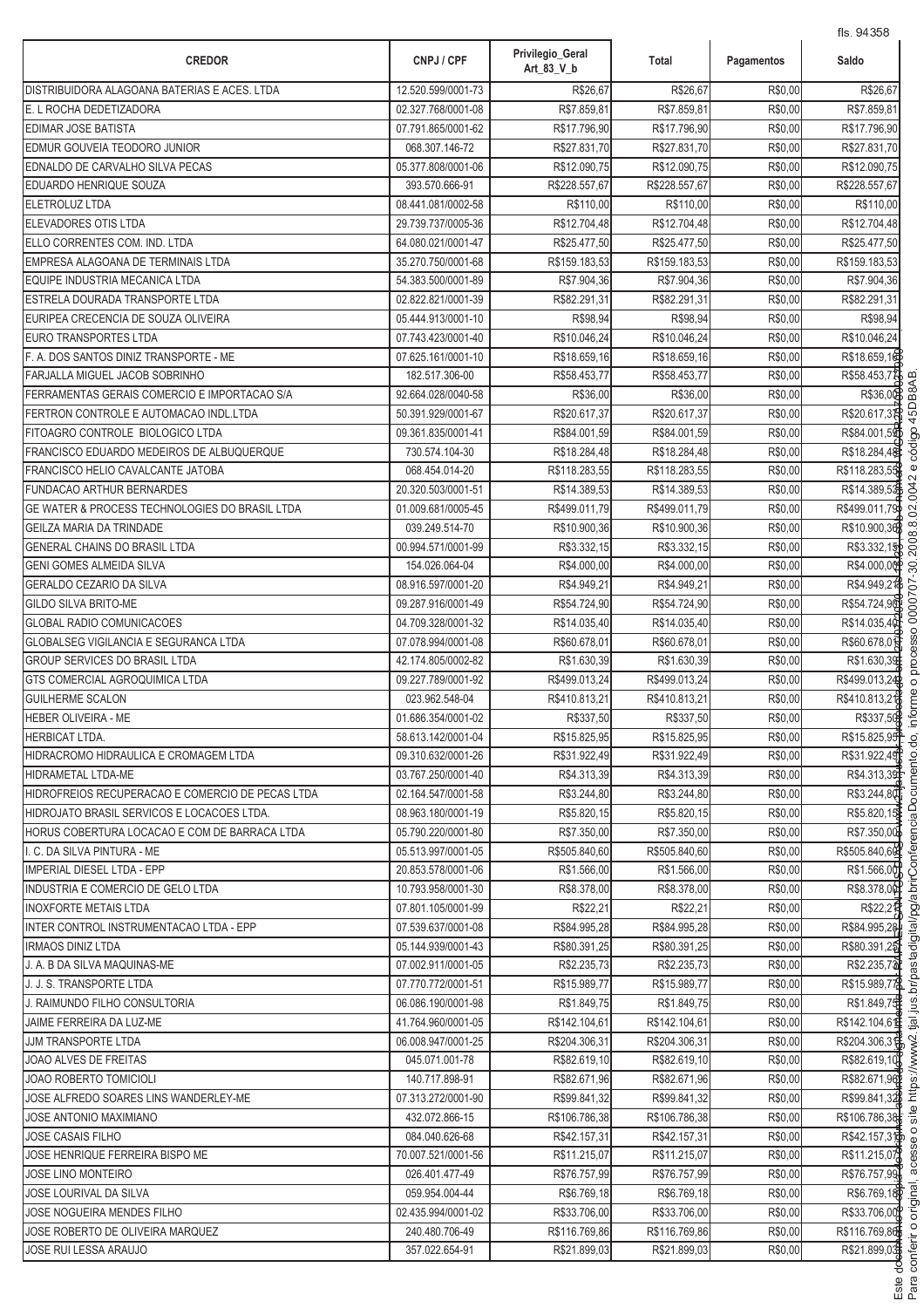| <b>CREDOR</b>                                             | CNPJ / CPF         | Privilegio_Geral<br>Art_83_V_b | Total           | Pagamentos | 113.0700<br>Saldo |
|-----------------------------------------------------------|--------------------|--------------------------------|-----------------|------------|-------------------|
| JOSEANE MEIRELES VASCONCELOS ANTUNES                      | 418.856.276-53     | R\$55.436,91                   | R\$55.436,91    | R\$0,00    | R\$55.436,91      |
| KPMG AUDITORES INDEPENDENTES                              | 57.755.217/0002-00 | R\$22.798,85                   | R\$22.798,85    | R\$0,00    | R\$22.798,85      |
| L. H. B - COM. SERV. E REPRESENT. LTDA.                   | 70.224.936/0002-62 | R\$45.582,35                   | R\$45.582,35    | R\$0,00    | R\$45.582,35      |
| LACA COMERCIO E REPRESENTACOES LTDA                       | 10.789.980/0001-07 | R\$10.197,22                   | R\$10.197,22    | R\$0,00    | R\$10.197,22      |
| LEVI PAULO DA SILVA                                       | 08.769.896/0001-80 | R\$7.160,02                    | R\$7.160,02     | R\$0,00    | R\$7.160,02       |
| LIGA METAL COMERCIO E REPRESENTACOES LTDA.                | 70.019.708/0001-70 | R\$13.571,80                   | R\$13.571,80    | R\$0,00    | R\$13.571,80      |
| OCADORA DE MAQUINAS ITUIUTABA LTDA - ME                   | 21.246.293/0001-61 | R\$1.934.966,58                | R\$1.934.966,58 | R\$0,00    | R\$1.934.966,58   |
| LUBRITEC LUBRIFICACAO EM GERAL LTDA                       | 70.019.625/0001-80 | R\$160.049,07                  | R\$160.049,07   | R\$0,00    | R\$160.049,07     |
| LUCIANO BIASSUTI DELECAVE                                 | 663.613.467-49     | R\$131.650,18                  | R\$131.650,18   | R\$0,00    | R\$131.650,18     |
| LUCIANO FARIA DE ANDRADE HORTA                            | 761.153.561-72     | R\$35.038,81                   | R\$35.038,81    | R\$0,00    | R\$35.038,81      |
| LUIZ ALBERTO VILLAR COUTINHO                              | 018.461.914-91     | R\$39.893,20                   | R\$39.893,20    | R\$0,00    | R\$39.893,20      |
| LUIZ EUGENIO DE FREITAS RIBEIRO                           | 498.311.606-06     | R\$108.229,88                  | R\$108.229,88   | R\$0,00    | R\$108.229,88     |
| <b>M. F TRANSPORTES LTDA-ME</b>                           | 07.761.019/0001-08 | R\$20.031,19                   | R\$20.031,19    | R\$0,00    | R\$20.031,19      |
| M. M. DE OLIVEIRA TRANSPORTE - ME                         | 09.039.393/0001-11 | R\$17.749,79                   | R\$17.749,79    | R\$0,00    | R\$17.749,79      |
| M. M. DOS SANTOS LANTERNAGEM-ME                           | 01.287.917/0001-81 | R\$40.533,39                   | R\$40.533,39    | R\$0,00    | R\$40.533,39      |
| MADRID AVIACAO AGRICOLA LTDA                              | 02.377.342/0001-50 | R\$146.997,30                  | R\$146.997,30   | R\$0,00    | R\$146.997,30     |
| MADRID TINTAS E ACESSORIOS LTDA                           | 25.855.883/0001-42 | R\$21.025,78                   | R\$21.025,78    | R\$0,00    | R\$21.025,7&      |
| MAGNUM IND. E COM. DE AUTO PECAS LTDA                     | 70.014.808/0001-03 | R\$2.332,40                    | R\$2.332,40     | R\$0,00    | R\$2.332,40       |
| MAQTRAL MAQUINAS PECAS E TRATORES DE ALAGOAS LTDA         | 05.453.608/0001-95 | R\$39.898,74                   | R\$39.898,74    | R\$0,00    | R\$39.898,74      |
| MARANGHETTI E MARRA LTDA                                  | 67.380.170/0001-10 | R\$15.660,96                   | R\$15.660,96    | R\$0,00    | R\$15.660,96      |
| MARCOS FERNANDO PEIXOTO COSTA                             | 564.400.494-53     | R\$139.396,23                  | R\$139.396,23   | R\$0,00    | R\$139.396,23     |
| <b>MARCOS PEREIRA DA SILVA</b>                            | 407.993.794-68     | R\$14.212,93                   | R\$14.212,93    | R\$0,00    | R\$14.212,93      |
| MARIA LUCIA ALVES JUNQUEIRA CUNHA E SOUZA                 | 672.222.186-53     | R\$189.454,23                  | R\$189.454,23   | R\$0,00    | R\$189.454,23     |
| <b>MARIO ATTIE JUNIOR</b>                                 | 107.598.246-49     | R\$157.275,21                  | R\$157.275,21   | R\$0,00    | R\$157.275,21     |
| <b>MAURO COELHO</b>                                       | 323.244.806-20     | R\$35.358,29                   | R\$35.358,29    | R\$0,00    | R\$35.358,29      |
| METALTEC COM.REPRES.SERVICOS LTDA                         | 01.636.651/0001-35 | R\$34.234,92                   | R\$34.234,92    | R\$0,00    | R\$34.234,92      |
| MIBASA - MINERACAO BARRETO S.A.                           | 13.342.753/0004-70 | R\$277.472,86                  | R\$277.472,86   | R\$0,00    | R\$277.472,86     |
| MINERACAO OURO BRANCO LTDA                                | 05.050.532/0001-57 | R\$85,60                       | R\$85,60        | R\$0,00    | R\$85,60          |
| MORENO EQUIPAMENTOS PESADOS LTDA                          | 45.373.107/0001-13 | R\$16.343,88                   | R\$16.343,88    | R\$0,00    | R\$16.343,8&      |
| <b>MOTORMAQUINAS LTDA</b>                                 | 09.629.346/0001-28 | R\$9.374,58                    | R\$9.374,58     | R\$0,00    | R\$9.374,58       |
| MUNDIAL ELETRONIC DIESEL LTDA                             | 04.503.501/0001-41 | R\$7.225,14                    | R\$7.225,14     | R\$0,00    | R\$7.225,14       |
| <b>NADIA FERES VILELA</b>                                 | 365.273.276-68     | R\$232.520,19                  | R\$232.520,19   | R\$0,00    | R\$232.520,19     |
| NARCISO ALVES DA SILVA                                    | 491.586.784-68     | R\$27.786,81                   | R\$27.786,81    | R\$0,00    | R\$27.786,81      |
| NEWDSON COSTA DE MOURA FILHO                              | 09.136.822/0001-79 | R\$473.676,65                  | R\$473.676,65   | R\$0,00    | R\$473.676,65     |
| NOGUEIRA KROLL E KROLL LTDA - ME                          | 04.028.305/0001-62 | R\$3.726,81                    | R\$3.726,81     | R\$0.00    | R\$3.726,819      |
| OLIVIA HELENA BERTONI PALIS                               | 025.845.106-85     | R\$33.617,42                   | R\$33.617,42    | R\$0,00    | R\$33.617,42      |
| ORLANDO AUTO PECAS LTDA                                   | 01.792.898/0001-40 | R\$58.055,73                   | R\$58.055,73    | R\$0,00    | R\$58.055,73      |
| PEMAGRI PECAS E MAQUINAS AGRICOLAS LTDA                   | 08.489.098/0001-02 | R\$109.550.24                  | R\$109.550,24   | R\$0,00    | R\$109.550,24     |
| PLANTANUS COM. E TECNOL. ALTERNATIVAS EM RESIDUOS LTDA    | 00.723.291/0001-46 | R\$6.567,98                    | R\$6.567.98     | R\$0,00    | R\$6.567,98       |
| PONTAL AGROPECUARIA E COMERCIO LTDA                       | 20.736.427/0001-60 | R\$12.612.33                   | R\$12.612,33    | R\$0,00    | R\$12.612,33      |
| <b>PRATENSE QUIMICA INDUSTRIAL LTDA</b>                   | 07.741.126/0001-66 | R\$52.963,02                   | R\$52.963,02    | R\$0,00    | R\$52.963,02      |
| PRESYS INSTRUMENTOS E SISTEMAS LTDA                       | 59.894.113/0001-20 | R\$11.462,59                   | R\$11.462,59    | R\$0,00    | R\$11.462,59      |
| RBS ENGENHARIA E CALDEIRARIA LTDA                         | 06.536.887/0001-13 | R\$417.349,22                  | R\$417.349.22   | R\$0,00    | R\$417.349,22     |
| RC COMERCIO DE ROLAMENTOS E CORR. LTDA                    | 06.955.917/0001-26 | R\$552,48                      | R\$552,48       | R\$0,00    | R\$552,48         |
| REINALDO ANGELO DA SILVA                                  | 349.985.276-49     | R\$32.608.38                   | R\$32,608.38    | R\$0,00    | R\$32.608,38      |
| <b>REINALDO BERTONI JUNIOR</b>                            | 210.915.796-87     | R\$172.416,51                  | R\$172.416,51   | R\$0,00    | R\$172.416,51     |
| RENATO HUMBERTO CALCAGNO JUNIOR                           | 511.434.026-34     | R\$79.933,27                   | R\$79.933,27    | R\$0,00    | R\$79.933,27      |
| RENILDE FERREIRA MARINHO                                  | 183.542.467-87     | R\$6.750,00                    | R\$6.750,00     | R\$0,00    | R\$6.750,00       |
| RETIFICA ATALAIA INDUSTRIA E COMERCIO LTDA.               | 06.013.161/0001-04 | R\$25.881,34                   | R\$25.881,34    | R\$0,00    | R\$25.881,34      |
| <b>SAMIR TANNUS</b>                                       | 040.050.666-15     | R\$12.625,05                   | R\$12.625,05    | R\$0,00    | R\$12.625,05      |
| SAYBOLT CONCREMAT INSPECOES TECNICAS LTDA                 | 01.178.071/0003-03 | R\$2.130,55                    | R\$2.130,55     | R\$0,00    | R\$2.130,55       |
| SERQUIMICA INDUSTRIA E COMERCIO DE PRODUTOS QUIMICOS LTDA | 00.006.027/0001-91 | R\$195.964,20                  | R\$195.964,20   | R\$0,00    | R\$195.964,20     |
| SETTIMO TUBO IND.COM.E SERV.LTDA                          | 04.510.193/0001-81 | R\$149.563,08                  | R\$149.563,08   | R\$0,00    | R\$149.563,08     |
| SEVERINO OTAVIO VELLUDO SOUZA MEIRELLES                   | 834.230.108-78     | R\$12.944,83                   | R\$12.944,83    | R\$0,00    | R\$12.944,83      |
| <b>SGS DO BRASIL LTDA</b>                                 | 33.182.809/0006-45 | R\$77.027,49                   | R\$77.027,49    | R\$0,00    | R\$77.027,49      |
| SILVA E DUARTE TRANSPORTES DE PASSAGEIROS LTDA - ME       | 08.575.874/0001-89 | R\$486.622,27                  | R\$486.622,27   | R\$0,00    | R\$486.622,27     |
| SMAR EQUIPAMENTOS INDUSTRIAIS LTDA                        | 46.761.730/0001-06 | R\$28.376,16                   | R\$28.376,16    | R\$0,00    | R\$28.376,16      |
| SOLANGE QUEIROZ RAMIRO COSTA                              | 003.413.124-87     | R\$437.631,78                  | R\$437.631,78   | R\$0,00    | R\$437.631,78     |
| SUA MAJESTADE TRANSPORTES LOG. E ARMAZENAGEM LTDA.        | 02.748.818/0001-12 | R\$3.945,32                    | R\$3.945,32     | R\$0,00    | R\$3.945,32       |
| T. J. A INDUSTRIA E COMERCIO LTDA-EPP                     | 61.170.536/0001-40 | R\$6.918,72                    | R\$6.918,72     | R\$0,00    | R\$6.918,72       |
| <b>TCA DE MIRANDA</b>                                     | 08.621.047/0001-84 | R\$16.476,00                   | R\$16.476,00    | R\$0,00    | R\$16.476,00      |
| TEKNOL ELETRONICA INDUSTRIAL LTDA                         | 24.252.447/0001-16 | R\$2.117,65                    | R\$2.117,65     | R\$0,00    | R\$2.117,65       |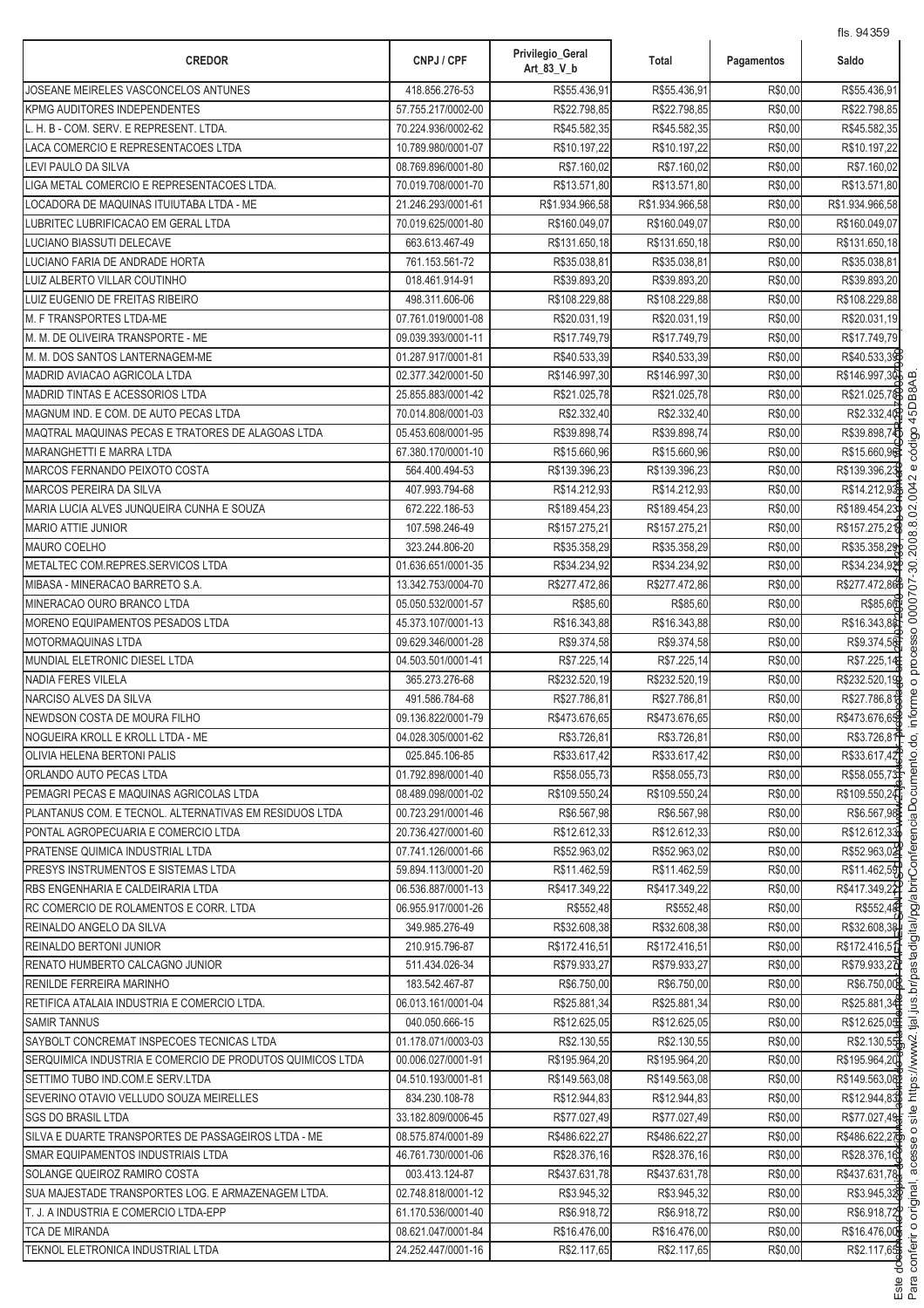|                                               |                    |                                |               |            | fls. 94360    |
|-----------------------------------------------|--------------------|--------------------------------|---------------|------------|---------------|
| <b>CREDOR</b>                                 | CNPJ / CPF         | Privilegio_Geral<br>Art 83 V b | Total         | Pagamentos | Saldo         |
| TGM - TURBINAS INDUSTRIA E COMERCIO LTDA      | 67.356.345/0001-53 | R\$57.820,31                   | R\$57.820,31  | R\$0,00    | R\$57.820,31  |
| TOLEDO DO BRASIL INDUSTRIA DE BALANCAS LTDA   | 59.704.510/0002-73 | R\$9,50                        | R\$9,50       | R\$0,00    | R\$9,50       |
| TRAPMAN TECNOLOGIA EM SISTEMA DE VAPOR LTDA   | 01.796.398/0001-87 | R\$60.408,97                   | R\$60.408,97  | R\$0,00    | R\$60.408,97  |
| TULIO MAURICIO ACIOLY TENORIO                 | 210.108.464-34     | R\$26.148,80                   | R\$26.148,80  | R\$0,00    | R\$26.148,80  |
| TURFLEX EQUIPAMENTOS INDUSTRIIAS LTDA         | 53.873.576/0001-20 | R\$167,79                      | R\$167,79     | R\$0,00    | R\$167,79     |
| <b>TYRESOLES DE ALAGOAS LTDA</b>              | 12.268.652/0001-90 | R\$1.980,00                    | R\$1.980,00   | R\$0,00    | R\$1.980,00   |
| USIMEC - USINAGEM MECANICA LTDA               | 00.669.711/0001-53 | R\$9.911,50                    | R\$9.911,50   | R\$0,00    | R\$9.911,50   |
| USINAL COMERCIO E SERVICOS LTDA               | 01.819.027/0001-73 | R\$12.586,20                   | R\$12.586,20  | R\$0,00    | R\$12.586,20  |
| VALVULAS S. F. INDUSTRIA E COMERCIO LTDA      | 03.138.553/0001-01 | R\$6.822,84                    | R\$6.822,84   | R\$0,00    | R\$6.822,84   |
| VALVULAS SAO FRANCISCO IND. E COM. LTDA - EPP | 07.231.676/0001-35 | R\$427,64                      | R\$427,64     | R\$0,00    | R\$427,64     |
| VANIA VILELA MARQUEZ                          | 539.613.906-49     | R\$190.664,34                  | R\$190.664,34 | R\$0,00    | R\$190.664,34 |
| VELHO BARRETO CONSULTORIA E PROJETOS LTDA     | 06.915.156/0001-89 | R\$14.713,29                   | R\$14.713,29  | R\$0,00    | R\$14.713,29  |
| VIACAO J A LTDA - ME                          | 08.074.621/0001-21 | R\$2.089,99                    | R\$2.089,99   | R\$0,00    | R\$2.089,99   |
| <b>VR TRANSPORTES LTDA</b>                    | 09.078.682/0001-20 | R\$7.590,74                    | R\$7.590,74   | R\$0,00    | R\$7.590,74   |
| VTK VIDEO PRODUCOES LTDA.                     | 00.332.758/0001-27 | R\$20.000,00                   | R\$20.000,00  | R\$0,00    | R\$20.000,00  |
| <b>VULCANIZACAO NORDESTE LTDA</b>             | 35.526.201/0001-01 | R\$13.725,90                   | R\$13.725,90  | R\$0,00    | R\$13.725,90  |
| <b>WALTER CINQUINI ESPOLIO</b>                | 004.649.106-68     | R\$26.291,29                   | R\$26.291,29  | R\$0,00    | R\$26.291,29  |
| WELDING SOLDAGEM E INSPECOES LTDA.            | 60.244.217/0001-79 | R\$2.250,00                    | R\$2.250,00   | R\$0.00    | R\$2.250,00   |
| <b>WELDSERVICE LTDA</b>                       | 04.821.392/0001-00 | R\$44.406,87                   | R\$44.406,87  | R\$0,00    | R\$44.406,87  |
| WHITE MARTINS GASES IND DO NORDESTE S/A       | 24.380.578/0002-60 | R\$43.037,65                   | R\$43.037,65  | R\$0,00    | R\$43.037,65  |
| WHITE MARTINS GASES INDUSTRIAIS LTDA          | 35.820.448/0039-09 | R\$1.214,81                    | R\$1.214,81   | R\$0,00    | R\$1.214,81   |
| ZANARDO INSTRUMENTACAO INDUSTRIAL LTDA        | 78.748.183/0001-15 | R\$8.359,27                    | R\$8.359,27   | R\$0,00    | R\$8.359,27   |
| ZARAPLAST S.A.                                | 61.827.663/0009-26 | R\$20.537,52                   | R\$20.537,52  | R\$0,00    | R\$20.537,52  |
| ZILMA HELENA ANDRADE DE FREITAS               | 595.753.606-72     | R\$67.568,60                   | R\$67.568,60  | R\$0,00    | R\$67.568,60  |
| <b>WINSTON PERES DRUMMOND</b>                 | 047.413.586-15     | R\$68.440,72                   | R\$68.440,72  | R\$0.00    | R\$68.440,72  |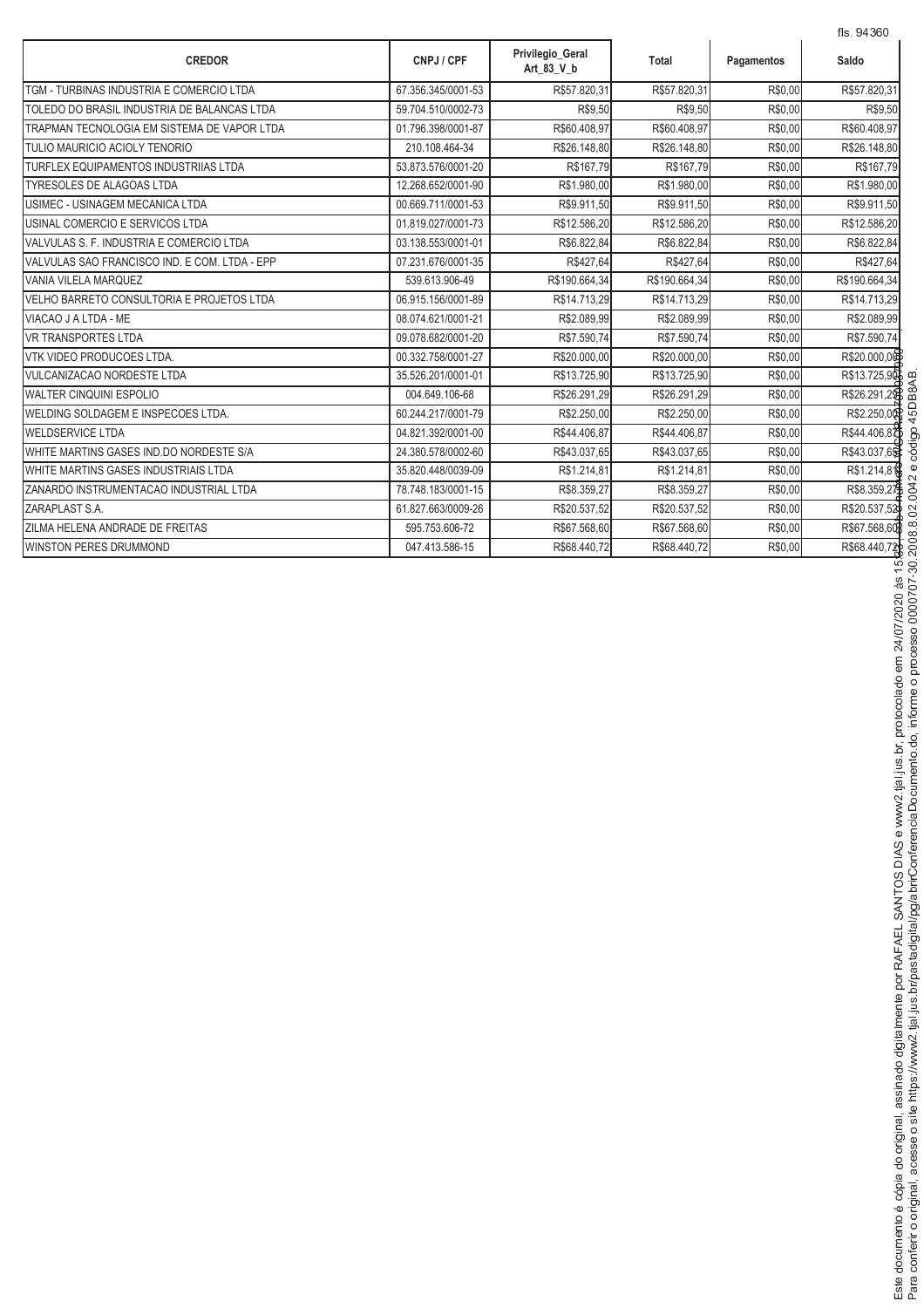#### **MASSA FALIDA DA LAGINHA AGROINDUSTRIAL** QUADRO CONSOLIDADO DE CREDORES QUIROGRAFÁRIOS - **JULHO 2020**

#### **ART. 83 VI, a**

QUIROGRAFÁRIO CONCURSAL

**QTDE DE CREDORES: 419 SALDO TOTAL :** R\$ 436.323.794,77

|                                                             |                    |                              | R\$436.323.794,77            | R\$ 0,00   | R\$436.323.794,77            |
|-------------------------------------------------------------|--------------------|------------------------------|------------------------------|------------|------------------------------|
| <b>CREDOR</b>                                               | CNPJ / CPF         | Quirografário<br>Art 83 VI a | Total                        | Pagamentos | Saldo                        |
| ABADIR DISTRIBUIDORA E IMPORTADORA ROLAMENTOS E PECAS LTDA. | 67.122.747/0001-93 | R\$72.007,61                 | R\$72.007,61                 | R\$0,00    | R\$72.007,61                 |
| ABB LTDA                                                    | 61.074.829/0008-08 | R\$19.466,80                 | R\$19.466,80                 | R\$0,00    | R\$19.466,80                 |
| ACACIO ALVES CINTRA SOBRINO                                 | 010.156.806-15     | R\$43.544,37                 | R\$43.544,37                 | R\$0,00    | R\$43.544,37                 |
| ACIP - APARELHOS DE CONTROLE E INDUSTRIA DE PRECISAO LTDA.  | 50.971.365/0001-31 | R\$89.872,53                 | R\$89.872,53                 | R\$0,00    | R\$89.872,53                 |
| ACO NOBRE METAL ESPECIAIS LTDA-EPP                          | 06.170.396/0001-00 | R\$116.846,04                | R\$116.846,04                | R\$0,00    | R\$116.846,04                |
| ACOFORJA INDUSTRIA E FORJADOS S/A.                          | 16.716.417/0001-95 | R\$35.917,43                 | R\$35.917,43                 | R\$0,00    | R\$35.917,43                 |
| ACOTUBO IND. E COM. LTDA                                    | 43.919.968/0001-29 | R\$272.100,37                | R\$272.100,37                | R\$0,00    | R\$272.100,37                |
| ADALBERTO SEVERINO DOS SANTOS                               | 06.191.216/0001-68 | R\$15.547,69                 | R\$15.547,69                 | R\$0,00    | R\$15.547,69                 |
| ADMINISTRACAO DO PORTO DE MACEIO                            | 34.040.345/0003-52 | R\$31.878,65                 | R\$31.878,65                 | R\$0,00    | R\$31.878,65                 |
| ADN IMPORTACAO E EXPORTACAO LTDA                            | 00.778.066/0001-07 | R\$19.541,55                 | R\$19.541,55                 | R\$0,00    | R\$19.541.55                 |
| AFC DO BRASIL INDUSTRIA DE VENTILADORES LTDA                | 03.621.818/0001-10 | R\$180.163,24                | R\$180.163,24                | R\$0,00    | R\$180.163,24                |
| AGRIMIG CALCARIO AGRICOLA LTDA                              | 21.580.469/0001-17 | R\$57.446,67                 | R\$57.446,67                 | R\$0,00    | R\$57.446,67                 |
| AGROCANA COMERCIO E REPRESENTACOES LTDA                     | 05.147.748/0001-35 | R\$2.898.552,58              | R\$2.898.552,58              | R\$0,00    | R\$2.898.552,58              |
| AGROMAX COM.E REPRESENTACAO LTDA                            | 05.675.629/0002-36 | R\$318.239,62                | R\$318.239,62                | R\$0,00    | R\$318.239,62                |
| AH ENGENHARIA E CONSULTORIA LTDA.                           | 05.209.806/0001-08 | R\$31.854.81                 | R\$31.854,81                 | R\$0,00    | R\$31.854,81                 |
| ALAGOAS DIESEL S/A                                          | 12.268.249/0001-61 | R\$149.937,0                 | R\$149.937,01                | R\$0,00    | R\$149.937,01                |
| ALAPEL-INDUSTRIA COMERCIO REPRES.E SERVICOS LTDA.           | 35.359.496/0001-79 | R\$87.804,26                 | R\$87.804,26                 | R\$0,00    | R\$87.804,26                 |
| ALCOCANA BIOENERGIA                                         | 09.355.837/0001-28 | R\$23.647.403.19             | R\$23.647.403,19             | R\$0,00    | R\$23.647.403,19             |
| ALCOLINA QUIMICA E DERIVADOS LTDA                           | 01.133.298/0001-70 | R\$83.038,64                 | R\$83.038,64                 | R\$0,00    | R\$83.038,64                 |
| ALCONEX COM. DE VAL. E ACESS. IND. LTDA.                    | 54.454.426/0001-44 | R\$15.158,93                 | R\$15.158,93                 | R\$0,00    | R\$15.158,93                 |
| <b>ALCOTRA S/A</b>                                          | 01.313.834/0001-10 | R\$93.165.429,67             | R\$93.165.429,67             | R\$0,00    | R\$93.165.429,67             |
| ALFA ALUMINIO COMERCIAL LTDA                                | 04.811.426/0004-29 | R\$147.599,83                | R\$147.599,83                | R\$0,00    | R\$147.599,83                |
| <b>ALFREDO BERTONI NETO</b>                                 | 742.977.678-72     | R\$148.882,18                | R\$148.882,18                | R\$0,00    | R\$148.882,18                |
| ALIANCA LOGISTICA, COMERCIALIZACAO E SERVICOS S/A           | 03.788.420/0005-04 | R\$321.316,68                | R\$321.316,68                | R\$0,00    | R\$321.316,68                |
| ALVARO SILVA JUNIOR                                         | 007.851.996-91     | R\$482.251,66                | R\$482.251,66                | R\$0,00    | R\$482.251,66                |
| ALVO DISTRIBUIDORA DE COMBUSTIVEIS LTDA                     | 09.302.703/0017-06 | R\$40.533,63                 | R\$40.533,63                 | R\$0,00    | R\$40.533,63                 |
| AMEROPA AG                                                  | 05.482.911/0001-16 | R\$7.067.974,59              | R\$7.067.974,59              | R\$0,00    | R\$7.067.974,59              |
| ANDRE LUIZ PEREIRA DA SILVA                                 | 321.370.604-34     | R\$25.947,11                 | R\$25.947,11                 | R\$0,00    | R\$25.947,11                 |
|                                                             | 004.801.506-72     | R\$43.602,33                 | R\$43.602,33                 | R\$0,00    | R\$43.602,33                 |
| ANTONIO CARLOS FERREIRA                                     | 196.360.164-53     | R\$34.233,76                 | R\$34.233,76                 | R\$0,00    | R\$34.233,76                 |
| ANTONIO PAULO SELVA COUTINHO                                | 007.995.724-20     | R\$86.740,60                 | R\$86.740,60                 | R\$0,00    | R\$86.740,60                 |
| ANTONIO TOLEDO NETO                                         | 05.382.505/0001-81 | R\$122.701,15                | R\$122.701,15                | R\$0,00    | R\$122.701,15                |
| ARATROP NORDESTE INDL.COML.IMPOR.EXPOR.LTDA                 | 010.159.076-87     | R\$35.935,95                 | R\$35.935,95                 | R\$0,00    | R\$35.935,95                 |
| AROLDO DE SOUZA BARBOSA                                     | 01.678.475/0002-85 | R\$133.650,56                | R\$133.650,56                | R\$0,00    | R\$133.650.56                |
| ART-ARA-TROP INDUSTRIAL, COMERCIAL, IMP. E EXP. LTDA.       | 098.795.284-68     | R\$11.331,21                 | R\$11.331,21                 | R\$0,00    | R\$11.331,21                 |
| ARYL PONTES DE LYRA FILHO                                   | 21.296.322/0001-08 | R\$358.130,52                | R\$358.130,52                | R\$0,00    | R\$358.130,52                |
| ASSOCIACAO DOS LAVRADORES E FORNECEDORES DE CANA DE ARAPOA  | 10.777.993/0001-66 | R\$46.853,15                 | R\$46.853,15                 | R\$0,00    | R\$46.853,15                 |
| ASSOCIACAO DOS TAXISTAS DE U.DOS PALMARES-ATUP              | 08.077.033/0001-41 | R\$272.369.98                | R\$272.369,98                | R\$0,00    | R\$272.369,98                |
| ATIARA MATERIAIS ELETRICOS LTDA                             | 05.194.406/0001-76 |                              |                              | R\$0,00    |                              |
| <b>ATLANTICA MOTOS LTDA</b>                                 | 57.029.431/0001-06 | R\$45.174,75<br>R\$89.178.41 | R\$45.174,75<br>R\$89.178,41 | R\$0,00    | R\$45.174,75<br>R\$89.178,41 |
| ATLAS COPCO BRASIL LTDA                                     |                    | R\$66.803,73                 |                              |            |                              |
| <b>AUTO NIVEL LTDA</b>                                      | 20.729.471/0001-42 |                              | R\$66.803,73                 | R\$0,00    | R\$66.803,73                 |
| AUTOMOTIVA PNEUS LTDA.                                      | 86.404.175/0011-51 | R\$18.732,07                 | R\$18.732,07                 | R\$0,00    | R\$18.732,07                 |
| AVANT AGROQUIMICA LTDA                                      | 06.351.305/0001-24 | R\$19.233,94                 | R\$19.233,94                 | R\$0,00    | R\$19.233,94                 |
| AVIACAO AGRICOLA ALAGOANA.                                  | 12.373.429/0001-03 | R\$245.663,29                | R\$245.663,29                | R\$0,00    | R\$245.663,29                |
| BAMBOZZI REFORMA DE MAQUINAS LTDA                           | 03.869.017/0001-78 | R\$172.012,29                | R\$172.012,29                | R\$0,00    | R\$172.012,29                |
| <b>BANCO BBM S/A</b>                                        | 15.114.366/0002-40 | R\$4.488.264,62              | R\$4.488.264,62              | R\$0,00    | R\$4.488.264,62              |
| BANCO DE DESENVOLVIMENTO DE MINAS GERAIS S/A                | 38.486.817/0001-94 | R\$12.565.528,69             | R\$12.565.528,69             | R\$0,00    | R\$12.565.528,69             |
| BANCO DE LAGE LANDEN BRASIL S/A                             | 05.040.481/0001-82 | R\$2.008.547,07              | R\$2.008.547,07              | R\$0,00    | R\$2.008.547,07              |
| BANCO DO NORDESTE DO BRASIL S/A                             | 07.237.373/0016-06 | R\$92.553.363,86             | R\$92.553.363,86             | R\$0,00    | R\$92.553.363,86             |
| <b>BANCO SAFRA S/A</b>                                      | 58.160.789/0001-28 | R\$2.587.095,41              | R\$2.587.095,41              | R\$0,00    | R\$2.587.095,41              |
| <b>BANK OF AMERICA</b>                                      |                    | R\$45.325.966,29             | R\$45.325.966,29             | R\$0,00    | R\$45.325.966,29             |
| BARRA FERTIL FERTILIZANTE LTDA.                             | 03.313.409/0001-56 | R\$335.026,68                | R\$335.026,68                | R\$0,00    | R\$335.026,68                |
| BASE QUIMICA PRODUTOS QUIMICOS LTDA                         | 65.763.377/0001-48 | R\$671.071,91                | R\$671.071,91                | R\$0,00    | R\$671.071,91                |
| BATTISTELLA DIST. E IND.DE PECAS E ROLAMENTOS LTDA.         | 05.198.319/0001-97 | R\$334.792,10                | R\$334.792,10                | R\$0,00    | R\$334.792,10                |
| <b>BAYER S/A</b>                                            | 18.459.628/0033-00 | R\$1.470.044,28              | R\$1.470.044,28              | R\$0,00    | R\$1.470.044,28              |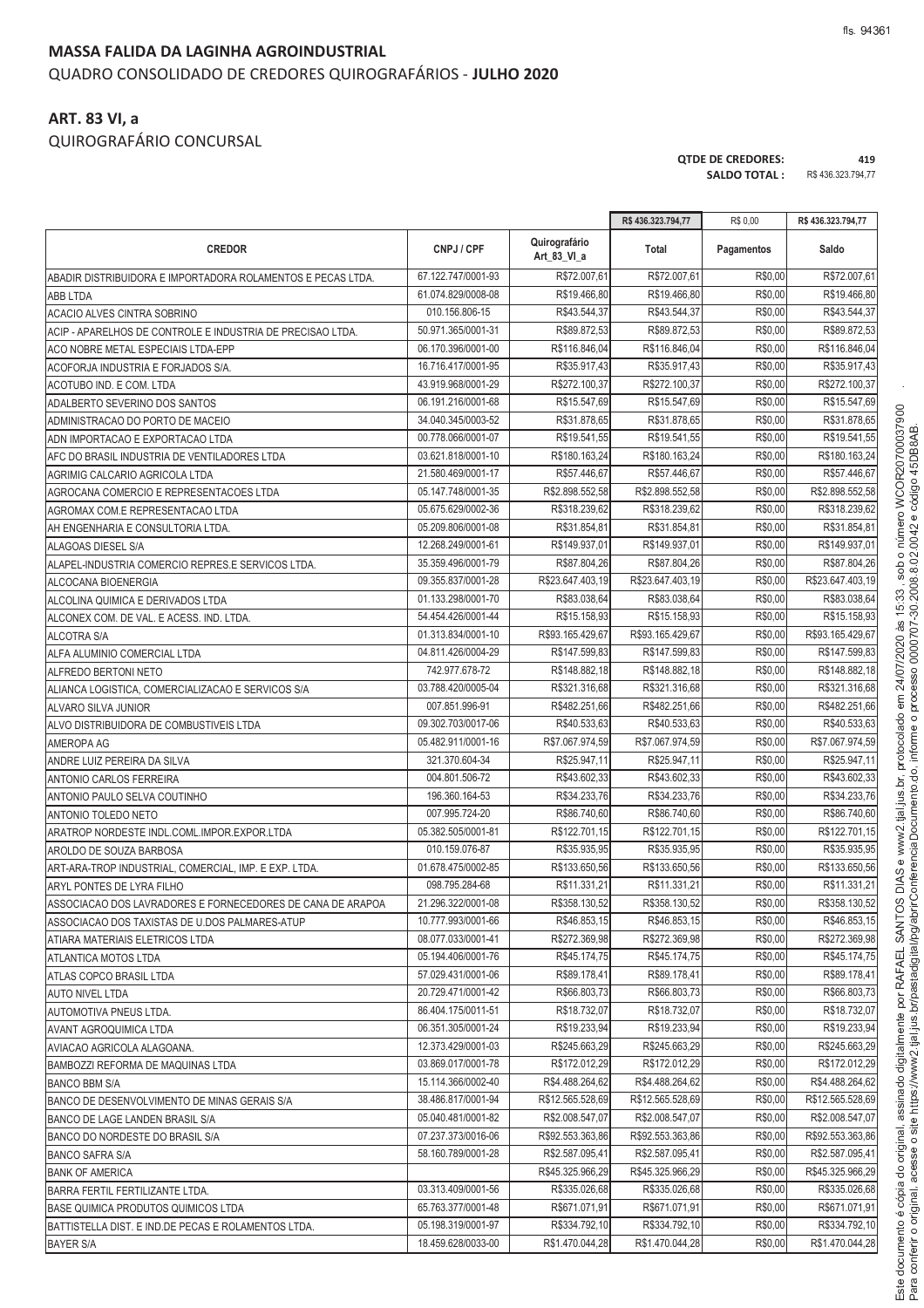| <b>CREDOR</b>                                                                                       | CNPJ / CPF                               | Quirografário<br>Art 83 VI a   | Total                          | Pagamentos         | Saldo                         |
|-----------------------------------------------------------------------------------------------------|------------------------------------------|--------------------------------|--------------------------------|--------------------|-------------------------------|
| BIOTECH CONTROLE BIOLOGICO LTDA.                                                                    | 12.014.510/0001-05                       | R\$123.310.57                  | R\$123.310,57                  | R\$0,00            | R\$123.310,57                 |
| BRAY CONTROLS INDUSTRIA DE VALVULAS LTDA                                                            | 06.979.206/0001-91                       | R\$86.313,34                   | R\$86.313,34                   | R\$0,00            | R\$86.313,34                  |
| <b>BRITO DISTRIBUIDORA DE PECAS LTDA</b>                                                            | 01.752.598/0001-38                       | R\$69.273,35                   | R\$69.273,35                   | R\$0,00            | R\$69.273,35                  |
| BT EQUIPAMENTOS INDUSTRIAIS LTDA                                                                    | 01.852.612/0001-75                       | R\$13.347,72                   | R\$13.347,72                   | R\$0,00            | R\$13.347,72                  |
| C. L. BIANCHINI & BIANCHINI LTDA                                                                    | 04.157.257/0001-02                       | R\$66.992,96                   | R\$66.992,96                   | R\$0,00<br>R\$0,00 | R\$66.992,96<br>R\$462.743,66 |
| CALCINACAO NOSSA SENHORA DA GUIA LTDA                                                               | 25.605.056/0001-09<br>10.678.456/0001-69 | R\$462.743,66<br>R\$111.196,31 | R\$462.743,66<br>R\$111.196.31 | R\$0,00            | R\$111.196,31                 |
| CALF - CALCADOS E EPIS S/A<br>CALYON                                                                |                                          | R\$10.707.346,65               | R\$10.707.346,65               | R\$0,00            | R\$10.707.346,65              |
| CAMPOS ENGENHARIA LTDA.                                                                             | 04.667.933/0001-98                       | R\$37.556,66                   | R\$37.556,66                   | R\$0,00            | R\$37.556,66                  |
| CANCELLA VEICULOS S/A                                                                               | 21.310.891/0001-52                       | R\$26.975,44                   | R\$26.975,44                   | R\$0,00            | R\$26.975,44                  |
| CARAJAS MATERIAL DE CONSTRUCAO LTDA                                                                 | 03.656.804/0001-31                       | R\$54.720,66                   | R\$54.720,66                   | R\$0,00            | R\$54.720,66                  |
| CARBOMIL QUIMICA S/A                                                                                | 07.645.062/0001-08                       | R\$170.430,67                  | R\$170.430,67                  | R\$0,00            | R\$170.430,67                 |
| CARLOS CESAR DE JESUS                                                                               | 033.312.954-77                           | R\$15.000,8                    | R\$15.000,81                   | R\$0,00            | R\$15.000,81                  |
| CASA DAS TINTAS LTDA                                                                                | 09.326.760/0001-68                       | R\$207.382,48                  | R\$207.382,48                  | R\$0,00            | R\$207.382,48                 |
| CASA DO LABORATORIO LTDA                                                                            | 08.772.204/0001-52                       | R\$43.327,87                   | R\$43.327,87                   | R\$0,00            | R\$43.327,87                  |
| <b>CASPPER DISTRIBUIDORA LTDA</b>                                                                   | 16.920.423/0001-60                       | R\$19.795,26                   | R\$19.795,26                   | R\$0,00            | R\$19.795,26                  |
| CAVEPE COML ALAG.DE VEIC.PECAS LTDA                                                                 | 10.790.624/0001-03                       | R\$396.069,07                  | R\$396.069.07                  | R\$0,00            | R\$396.069.07                 |
| CELERA IND.E COM.DE PRODUTOS QUIMICOS LTDA.                                                         | 04.258.306/0001-01                       | R\$200.099.77                  | R\$200.099,77                  | R\$0,00            | R\$200.099.77                 |
| <b>CELIO PERFEITO JUNIOR</b>                                                                        | 765.925.106-68                           | R\$107.997.74                  | R\$107.997,74                  | R\$0,00            | R\$107.997,74                 |
| CENTRAL ANALITICA LTDA.                                                                             | 02.977.904/0001-05                       | R\$47.864,47                   | R\$47.864,47                   | R\$0,00            | R\$47.864,47                  |
| CERRO AZUL TRANSPORTES PESADOS LTDA                                                                 | 05.081.677/0001-15                       | R\$87.818,35                   | R\$87.818,35                   | R\$0,00            | R\$87,818,35                  |
| CESTARI INDUSTRIAL E COMERCIAL S/A                                                                  | 52.848.868/0001-40                       | R\$73.782,87                   | R\$73.782,87                   | R\$0,00            | R\$73.782,87                  |
| CHEMICAL BRASILEIRA MODERNA LTDA                                                                    | 01.026.917/0001-28                       | R\$167.056,35                  | R\$167.056,35                  | R\$0,00            | R\$167.056.35                 |
| CHEMLUB PRODUTOS QUIMICOS LTDA                                                                      | 45.036.670/0001-04                       | R\$408.609,58                  | R\$408.609,58                  | R\$0,00            | R\$408.609,58                 |
| CHINA CONTRUCTION BANK (BRASIL) BANCO MULTIPLO SA                                                   | 07.450.604/0001-89                       | R\$25.240.027,71               | R\$25.240.027,71               | R\$0,00            | R\$25.240.027,71              |
| CICERO BENTO DOS SANTOS                                                                             | 148.136.704-82                           | R\$48.817,33                   | R\$48.817,33                   | R\$0,00            | R\$48.817,33                  |
| CIL COMERCIO DE INFORMATICA LTDA                                                                    | 24.073.694/0008-21<br>08.444.655/0001-60 | R\$18.615,19<br>R\$27.918,21   | R\$18.615,19<br>R\$27.918,21   | R\$0,00<br>R\$0,00 | R\$18.615,19<br>R\$27.918,21  |
| CINAL CIA ALAGOAS INDL.                                                                             | 004.896.706-87                           | R\$8.045,28                    | R\$8.045,28                    | R\$0,00            | R\$8.045,28                   |
| CLODOALDO PRUDENTE<br>CMF COMERCIAL DE FERRAMENTAS LTDA                                             | 25.321.498/0001-15                       | R\$83.360,21                   | R\$83.360,21                   | R\$0,00            | R\$83.360,21                  |
| COAGRIL COMERCIAL INDUSTRIAL AGRICOLA LTDA                                                          | 45.235.678/0001-91                       | R\$38.576,18                   | R\$38.576,18                   | R\$0,00            | R\$38.576,18                  |
| COCAL CEREAIS LTDA                                                                                  | 25.650.383/0002-55                       | R\$294.685,8                   | R\$294.685,81                  | R\$0,00            | R\$294.685,81                 |
| CODISTIL DO NORDESTE LTDA.                                                                          | 10.779.478/0001-15                       | R\$53.944,79                   | R\$53.944,79                   | R\$0,00            | R\$53.944,79                  |
| COFACE DO BRASIL SEGUROS DE CREDITO S.A.                                                            | 07.644.868/0001-73                       | R\$201.280,00                  | R\$201.280,00                  | R\$0,00            | R\$201.280,00                 |
| COMERCIAL AUTOMOTIVA LTDA                                                                           | 45.987.005/0028-08                       | R\$234.285,33                  | R\$234.285,33                  | R\$0,00            | R\$234.285,33                 |
| COMERCIAL DE SECOS E MOLHADOS E REPRES. GERAIS LTDA.                                                | 03.234.749/0001-91                       | R\$67.669,16                   | R\$67.669,16                   | R\$0,00            | R\$67.669,16                  |
| COMERCIAL E INDUSTRIAL DE FERRO E ACO LTDA                                                          | 08.195.406/0007-74                       | R\$127.535,16                  | R\$127.535,16                  | R\$0,00            | R\$127.535,16                 |
| COMERCIAL MERCOTUBOS ATIBAIA IMPORTACAO E EXPORTACAO LTDA.                                          | 02.281.299/0001-25                       | R\$93.227,48                   | R\$93.227,48                   | R\$0,00            | R\$93.227.48                  |
| COMERCIAL STOCKTOTAL RADIOCOMUNICACAO LTDA - EPP                                                    | 00.915.129/0001-20                       | R\$98.700,40                   | R\$98.700,40                   | R\$0,00            | R\$98.700.40                  |
| COMLUB COMERCIAL DE LUBRIFICANTES LTDA                                                              | 24.313.827/0001-13                       | R\$84.774,41                   | R\$84.774,41                   | R\$0,00            | R\$84.774,41                  |
| COMPANHIA DE ARMAZENS E SILOS DO ESTADO DE MINAS GERAIS                                             | 17.186.370/0064-41                       | R\$83.072,36                   | R\$83.072,36                   | R\$0,00            | R\$83.072,36                  |
| COMPANHIA ENERGETICA DE ALAGOAS - CEAL                                                              | 12.272.084/0001-00                       | R\$417.419,60                  | R\$417.419,60                  | R\$0,00            | R\$417.419,60                 |
| <b>COMPER TRATORES LTDA</b>                                                                         | 00.984.345/0001-27                       | R\$23.088,57                   | R\$23.088,57                   | R\$0,00            | R\$23.088,57                  |
| CONCRENOR INDUSTRIA E COMERCIO LTDA                                                                 | 04.692.327/0004-75                       | R\$204.148,02                  | R\$204.148,02                  | R\$0,00            | R\$204.148,02                 |
| CONSTRUTORA PLANICIE LTDA                                                                           | 07.861.146/0001-70                       | R\$79.287,27                   | R\$79.287,27                   | R\$0,00            | R\$79.287.27                  |
| CONSULTORIA E PROJETOS AMBIENTAIS LTDA.                                                             | 03.922.421/0001-68                       | R\$176.591,32                  | R\$176.591,32                  | R\$0,00            | R\$176.591,32                 |
| CONTROL UNION LTDA                                                                                  | 53.281.382/0006-40                       | R\$56.293,55                   | R\$56.293,55<br>R\$15.092.51   | R\$0,00<br>R\$0,00 | R\$56.293,55<br>R\$15.092,51  |
| CONVEM COMERCIO DE VEICULOS MOTORES LTDA.                                                           | 12.388.278/0001-67<br>06.929.233/0001-50 | R\$15.092,51<br>R\$236.237,12  | R\$236.237,12                  | R\$0,00            | R\$236.237,12                 |
| COOPERATIVA DE PRODUCAO E SERV METAL SAO JOSE<br>COOPERATIVA DOS AGRICULTORES DA REGIAO DE ORLANDIA | 53.311.361/0059-31                       | R\$4.566.959,33                | R\$4.566.959,33                | R\$0,00            | R\$4.566.959,33               |
| COOPERATIVA DOS CAFEICULTORES E CITRICULTORES DE SAO PAULO                                          | 45.236.791/0052-31                       | R\$44.413,11                   | R\$44.413,11                   | R\$0,00            | R\$44.413,11                  |
| COPAPE TERMINAIS E ARMAZENS GERAIS S/A                                                              | 04.272.637/0001-98                       | R\$246.540,57                  | R\$246.540,57                  | R\$0,00            | R\$246.540,57                 |
| COPECAR INDUSTRIA E COM PECAS LTDA                                                                  | 56.786.908/0001-27                       | R\$37.543,81                   | R\$37.543,81                   | R\$0,00            | R\$37.543,81                  |
| COPPERMETAL COM. DE ACOS E METAIS LTDA                                                              | 66.018.441/0001-29                       | R\$52.696,43                   | R\$52.696,43                   | R\$0,00            | R\$52.696,43                  |
| COTECNA SERVICOS LTDA                                                                               | 53.174.983/0005-72                       | R\$28.948,94                   | R\$28.948,94                   | R\$0,00            | R\$28.948,94                  |
| COVADIS COMERCIO VIDROS ACESSORIOS INDUSTRIAIS LTDA                                                 | 54.363.700/0001-70                       | R\$296.388,88                  | R\$296.388,88                  | R\$0,00            | R\$296.388,88                 |
| CP 2 LTDA - ME                                                                                      | 03.779.255/0001-92                       | R\$36.948,04                   | R\$36.948,04                   | R\$0,00            | R\$36.948,04                  |
| CQI CENTRAL QUIMICA INDUSTRIAL LTDA                                                                 | 07.174.991/0001-78                       | R\$24.028,85                   | R\$24.028,85                   | R\$0,00            | R\$24.028,85                  |
| CYCOSA CAMINHOES LTDA                                                                               | 04.757.705/0001-09                       | R\$140.406,71                  | R\$140.406,71                  | R\$0,00            | R\$140.406,71                 |
| CYCOSA TRATORES E MAQUINAS LTDA                                                                     | 12.479.697/0001-04                       | R\$245.855,38                  | R\$245.855,38                  | R\$0,00            | R\$245.855,38                 |
| CYRO ACCIOLY COM.S/A-CYCOSA                                                                         | 12.270.740/0001-27                       | R\$16.478,89                   | R\$16.478,89                   | R\$0,00            | R\$16.478,89                  |
| D. ALBIERI E CIA. LTDA                                                                              | 03.059.726/0004-30                       | R\$176.588,54                  | R\$176.588,54                  | R\$0,00            | R\$176.588,54                 |
| DAY BRASIL S/A                                                                                      | 49.327.943/0014-37                       | R\$17.247,68                   | R\$17.247,68                   | R\$0,00            | R\$17.247,68                  |
| DEDINI S/A INDUSTRIAS DE BASE                                                                       | 50.109.271/0001-58                       | R\$4.738.597,51                | R\$4.738.597,51                | R\$0,00            | R\$4.738.597,51               |
| DEFEJ MONTAGEM DE EQUIPAMENTOS DE USINAS LTDA                                                       | 07.527.512/0001-50                       | R\$37.814,27                   | R\$37.814,27                   | R\$0,00            | R\$37.814.27                  |
| <b>DENILSON BARROS DE JESUS</b>                                                                     | 663.170.024-87                           | R\$18.002,97                   | R\$18.002,97                   | R\$0,00            | R\$18.002,97                  |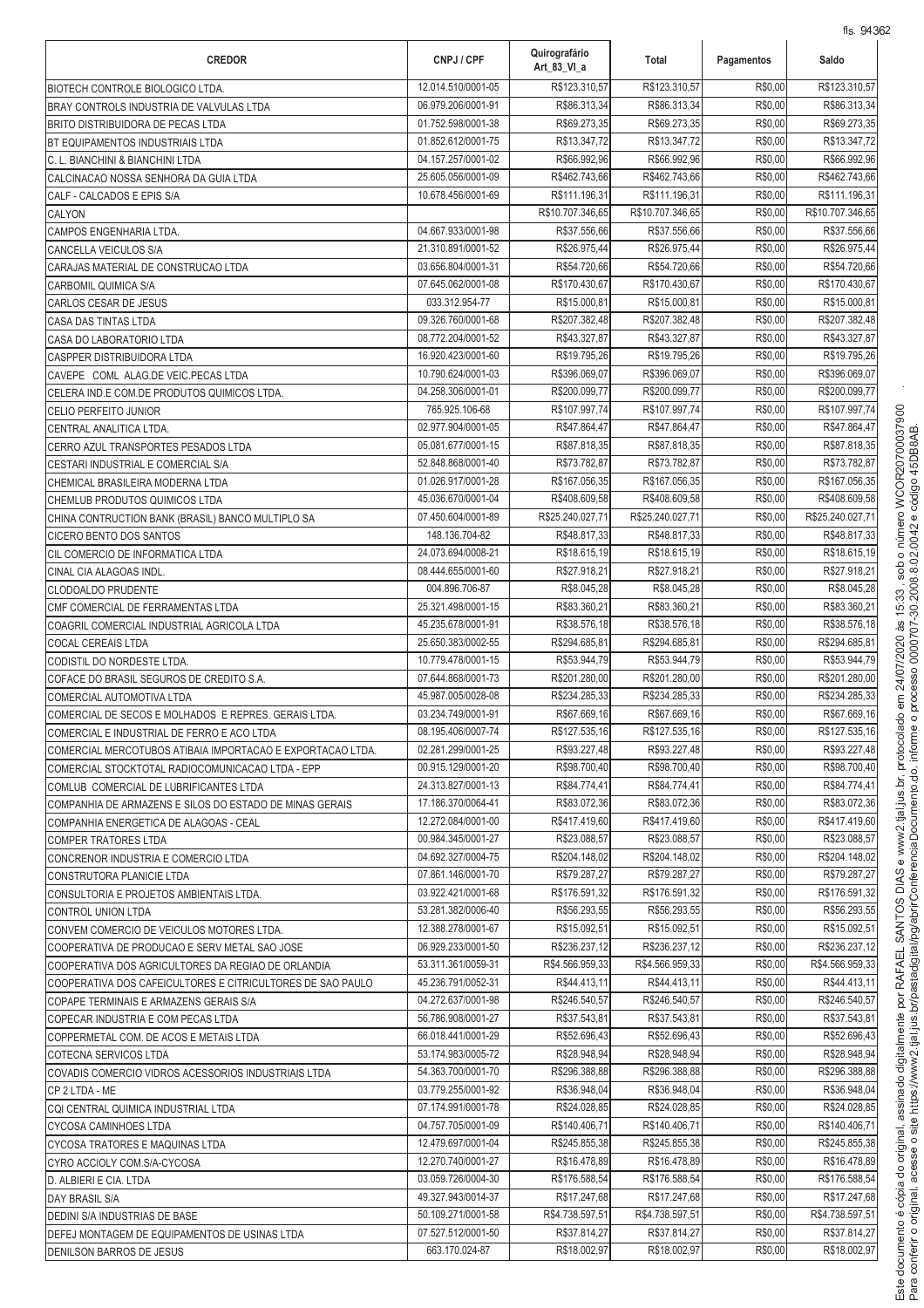| <b>CREDOR</b>                                                                   | CNPJ / CPF                               | Quirografário<br>Art 83 VI a  | Total                         | Pagamentos         | 113. 940 U<br>Saldo           |
|---------------------------------------------------------------------------------|------------------------------------------|-------------------------------|-------------------------------|--------------------|-------------------------------|
| <b>DIRETA DISTRIBUIDORA LTDA</b>                                                | 03.094.213/0001-18                       | R\$16.414,86                  | R\$16.414,86                  | R\$0,00            | R\$16.414,86                  |
| DISTRIBEM LOGISTICA E DISTRIBUICAO LTDA                                         | 01.977.624/0001-26                       | R\$13.306,43                  | R\$13.306,43                  | R\$0,00            | R\$13.306,43                  |
| DISTRIBUIDORA ALAGOANA BATERIAS E ACES. LTDA                                    | 12.520.599/0001-73                       | R\$97.418,13                  | R\$97.418,13                  | R\$0,00            | R\$97.418,13                  |
| DOW AGROSCIENCES INDUSTRIAL LTDA                                                | 47.180.625/0021-90                       | R\$50.184,26                  | R\$50.184,26                  | R\$0,00            | R\$50.184,26                  |
| DSJ COM. REPRESENTACOES S/A                                                     | 60.723.772/0001-83                       | R\$158.356,71                 | R\$158.356,71                 | R\$0,00            | R\$158.356,71                 |
| DU PONT DO BRASIL S.A.                                                          | 61.064.929/0057-23                       | R\$7.675.809,74               | R\$7.675.809,74               | R\$0,00            | R\$7.675.809,74               |
| <b>DURCON EQUIPAMENTOS INDUSTRIAIS LTDA</b>                                     | 57.948.762/0001-31                       | R\$31.930,86                  | R\$31.930,86                  | R\$0,00            | R\$31.930,86                  |
| EDMUR GOUVEIA TEODORO E OUTROS                                                  | 004.636.716-00                           | R\$197.053,02                 | R\$197.053,02                 | R\$0,00            | R\$197.053,02                 |
| EDUARDO JOSE SEGATTO E OUTROS                                                   | 016.229.758-04                           | R\$21.702,88                  | R\$21.702,88                  | R\$0,00            | R\$21.702,88                  |
| ELEPIRA ELETRICIDADE LTDA                                                       | 56.111.586/0001-16<br>00.395.538/0001-42 | R\$27.569,70<br>R\$89.241,65  | R\$27.569,70<br>R\$89.241,65  | R\$0,00<br>R\$0,00 | R\$27.569,70<br>R\$89.241,65  |
| ELETRICA IRMAOS LIMA LTDA. - EPP                                                | 61.505.400/0001-43                       | R\$20.093,19                  | R\$20.093,19                  | R\$0,00            | R\$20.093,19                  |
| ELETRICA NEBLINA LTDA<br><b>ELETROLUZ LTDA</b>                                  | 08.441.081/0002-58                       | R\$58.287,64                  | R\$58.287,64                  | R\$0,00            | R\$58.287,64                  |
| ELETROSOLDA MAQUINAS E FERRAMENTAS LTDA.                                        | 01.702.695/0001-16                       | R\$161.491,57                 | R\$161.491,57                 | R\$0,00            | R\$161.491,57                 |
| <b>ELEVADORES OTIS LTDA</b>                                                     | 29.739.737/0005-36                       | R\$23.778,21                  | R\$23.778,21                  | R\$0,00            | R\$23.778,21                  |
| ELINOX CENTRAL DE ACO INOXIDAVEL LTDA                                           | 04.330.905/0001-80                       | R\$42.608,87                  | R\$42.608,87                  | R\$0,00            | R\$42.608,87                  |
| ELISPAR COMERCIAL LTDA                                                          | 03.054.077/0001-32                       | R\$104.369,33                 | R\$104.369,33                 | R\$0,00            | R\$104.369,33                 |
| ELLO CORRENTES COM. IND. LTDA                                                   | 64.080.021/0001-47                       | R\$318.280,26                 | R\$318.280,26                 | R\$0,00            | R\$318.280,26                 |
| EMBU CIENTIFICA IND. COM. LTDA                                                  | 01.136.617/0001-00                       | R\$28.100,68                  | R\$28.100,68                  | R\$0,00            | R\$28.100,68                  |
| EQUIPE INDUSTRIA MECANICA LTDA                                                  | 54.383.500/0001-89                       | R\$693.355,64                 | R\$693.355,64                 | R\$0,00            | R\$693.355,64                 |
| ERCAL EMPRESAS REUNIDAS DE CALCARIO LTDA                                        | 19.564.343/0005-30                       | R\$155.370,99                 | R\$155.370,99                 | R\$0,00            | R\$155.370,99                 |
| <b>ERICO VILELA MARQUEZ</b>                                                     | 138.739.466-53                           | R\$20.738,79                  | R\$20.738,79                  | R\$0,00            | R\$20.738,79                  |
| ESPOLIO DE JOSE FERNANDO LIMA SOUZA                                             | 003.480.314-91                           | R\$236.898,80                 | R\$236.898,80                 | R\$0,00            | R\$236.898,80                 |
| ESSO BRASILEIRA DE PETROLEO LTDA.                                               | 33.000.092/0038-50                       | R\$81.167,49                  | R\$81.167,49                  | R\$0,00            | R\$81.167,49                  |
| EUDMARCO ARMAZENS GERAIS LTDA                                                   | 46.544.987/0019-35                       | R\$176.065,14                 | R\$176.065,14                 | R\$0,00            | R\$176.065,14                 |
| EURIPEA CRECENCIA DE SOUZA OLIVEIRA                                             | 05.444.913/0001-10                       | R\$14.612,67                  | R\$14.612,67                  | R\$0,00            | R\$14.612,67                  |
| EUTECTIC DO BRASIL LTDA                                                         | 18.715.177/0001-30                       | R\$66.367,70                  | R\$66.367,70                  | R\$0,00            | R\$66.367,70                  |
| EXACT POWER INDUSTRIA HIDRAULICA LTDA.                                          | 54.429.485/0001-62                       | R\$89.222,35                  | R\$89.222,35                  | R\$0,00            | R\$89.222,35                  |
| EXPAMETAL COM.DE ACESSORIOS INDUSTRIAIS LTDA                                    | 57.017.162/0001-50                       | R\$85.598,63                  | R\$85.598,63                  | R\$0,00            | R\$85.598,63                  |
| EXPRESSO LIMEIRA DE VIACAO LTDA                                                 | 51.421.832/0012-75                       | R\$17.159,77                  | R\$17.159,77                  | R\$0,00            | R\$17.159,77                  |
| EXTRATIVA FERTILIZANTES S/A                                                     | 04.131.635/0001-89                       | R\$303.716,94                 | R\$303.716,94                 | R\$0,00            | R\$303.716,94                 |
| F. MECAL - MECANICA E CALDEIRARIA LTDA                                          | 01.521.460/0001-28                       | R\$14.331,18                  | R\$14.331,18                  | R\$0,00            | R\$14.331,18                  |
| FAZANARO INDUSTRIA E COMERCIO S/A.                                              | 54.406.327/0001-97                       | R\$135.550,02                 | R\$135.550,02                 | R\$0,00            | R\$135.550,02                 |
| FENIX COMPANHIA SECURITIZADORA DE CREDITOS FINANCEIROS                          | 05.232.410/0001-81                       | R\$7.030.391,81               | R\$7.030.391,81               | R\$0,00            | R\$7.030.391,81               |
| FERRAMENTAS GERAIS COMERCIO E IMPORTACAO S/A                                    | 92.664.028/0040-58                       | R\$59.113,54                  | R\$59.113,54                  | R\$0,00            | R\$59.113,54                  |
| FIVES LILLE INDL.DO NORDESTE S/A                                                | 12.297.305/0001-96<br>18.032.250/0001-79 | R\$110.587,77<br>R\$38.911,37 | R\$110.587,77<br>R\$38.911,37 | R\$0,00<br>R\$0,00 | R\$110.587,77<br>R\$38.911,37 |
| <b>FLENDER BRASIL LTDA</b>                                                      | 037.215.236-87                           | R\$23.143,22                  | R\$23.143,22                  | R\$0,00            | R\$23.143,22                  |
| <b>FRANCISCO PEREIRA DA SILVA</b><br>FRESADORA SANTANA SOCIEDADE COMERCIAL LTDA | 50.859.446/0001-44                       | R\$87.383,09                  | R\$87.383,09                  | R\$0,00            | R\$87.383,09                  |
| <b>FUCHS DO BRASIL S/A</b>                                                      | 43.995.646/0001-69                       | R\$45.075.41                  | R\$45.075,41                  | R\$0,00            | R\$45.075.41                  |
| <b>FUNDACAO ARTHUR BERNARDES</b>                                                | 20.320.503/0001-51                       | R\$233.497,67                 | R\$233.497,67                 | R\$0,00            | R\$233.497,67                 |
| FUNDACAO ESTUDOS AGRARIOS LUIZ DE QUEIROZ - SEA                                 | 48.659.502/0001-55                       | R\$15.231,62                  | R\$15.231,62                  | R\$0,00            | R\$15.231,62                  |
| <b>FUNDICAO MORENO LTDA</b>                                                     | 02.483.898/0001-21                       | R\$209.892,69                 | R\$209.892,69                 | R\$0,00            | R\$209.892,69                 |
| FUNDO DE INVESTIMENTO EM DIREITOS CREDITORIOS PCG - BRASIL MULTICAR             | 07.727.002/0001-26                       | R\$5.777.304,99               | R\$5.777.304,99               | R\$0,00            | R\$5.777.304,99               |
| <b>G 10 - LOGISTICA E SERVICOS DE TRANSPORTES LTDA</b>                          | 08.101.984/0001-09                       | R\$505.113,29                 | R\$505.113,29                 | R\$0,00            | R\$505.113,29                 |
| GALVACO COML. DE FERRO E ACO LTDA.                                              | 68.474.485/0001-99                       | R\$78.363,20                  | R\$78.363,20                  | R\$0,00            | R\$78.363,20                  |
| <b>GANDOLPHO &amp; FALCONI LTDA</b>                                             | 50.432.715/0001-91                       | R\$246,008.44                 | R\$246.008,44                 | R\$0,00            | R\$246.008,44                 |
| GE WATER & PROCESS TECHNOLOGIES DO BRASIL LTDA                                  | 01.009.681/0005-45                       | R\$1.449.975,76               | R\$1.449.975,76               | R\$0,00            | R\$1.449.975,76               |
| GECAL INDUSTRIA E COMERCIO DE PRODUTOS MINERAIS LTDA                            | 20.302.873/0001-66                       | R\$165.210,19                 | R\$165.210,19                 | R\$0,00            | R\$165.210,19                 |
| GEILZA MARIA DA TRINDADE                                                        | 039.249.514-70                           | R\$6.957,12                   | R\$6.957,12                   | R\$0,00            | R\$6.957,12                   |
| GENERAL CHAINS DO BRASIL LTDA                                                   | 00.994.571/0001-99                       | R\$869.412,90                 | R\$869.412,90                 | R\$0,00            | R\$869.412,90                 |
| GENI GOMES ALMEIDA SILVA                                                        | 154.026.064-04                           | R\$9.568,77                   | R\$9.568,77                   | R\$0,00            | R\$9.568,77                   |
| GERALDO JOSE SIQUEIRA DA SILVA E OUTROS                                         | 513.647.944-20                           | R\$113.743,51                 | R\$113.743,51                 | R\$0,00            | R\$113.743,51                 |
| <b>GERDAU COMERCIAL DE ACO LTDA</b>                                             | 07.369.685/0023-00                       | R\$1.091.736,14               | R\$1.091.736,14               | R\$0,00            | R\$1.091.736,14               |
| <b>GILVAN RIBEIRO DE ANDRADE</b>                                                | 008.409.806-63                           | R\$243.309,85                 | R\$243.309,85                 | R\$0,00            | R\$243.309,85                 |
| <b>GN LOCACOES LTDA</b>                                                         | 08.470.389/0001-40                       | R\$76.298,17                  | R\$76.298,17                  | R\$0,00            | R\$76.298,17                  |
| <b>GRIEG RETROPORTO LTDA</b>                                                    | 55.186.241/0004-01                       | R\$60.272,09                  | R\$60.272,09                  | R\$0,00            | R\$60.272,09                  |
| <b>GROUP SERVICES DO BRASIL LTDA</b>                                            | 42.174.805/0002-82                       | R\$16.512,37                  | R\$16.512,37                  | R\$0,00            | R\$16.512,37                  |
| <b>GUERRA &amp; GUERRA TRANSPORTES LTDA</b>                                     | 02.913.263/0002-06                       | R\$37.902,90                  | R\$37.902,90                  | R\$0,00            | R\$37.902,90                  |
| <b>HC PNEUS S/A</b>                                                             | 00.000.802/0003-63                       | R\$1.183.884,75               | R\$1.183.884,75               | R\$0,00            | R\$1.183.884,75               |
| HDB COM DE EQUIP IND LTDA                                                       | 00.021.145/0001-79                       | R\$15.218,91                  | R\$15.218,91                  | R\$0,00            | R\$15.218,91                  |
| HENRIQUE CESAR MAGALHAES                                                        | 469.096.994-91<br>02.606.843/0002-42     | R\$16.489,44<br>R\$79.846,62  | R\$16.489,44<br>R\$79.846,62  | R\$0,00<br>R\$0,00 | R\$16.489,44<br>R\$79.846,62  |
| HEROM EQUIPAMENTOS INDUSTRIAIS LTDA.                                            | 09.310.632/0001-26                       | R\$218.207,13                 | R\$218.207,13                 | R\$0,00            | R\$218.207,13                 |
| HIDRACROMO HIDRAULICA E CROMAGEM LTDA<br><b>HIDROJATO NACIONAL S/C LTDA</b>     | 02.303.624/0001-03                       | R\$19.473,14                  | R\$19.473,14                  | R\$0,00            | R\$19.473,14                  |
| HIDROTUBO HIDRAULICA DE TUBOS COMERCIAL LTDA.                                   | 09.017.369/0001-81                       | R\$61.307,08                  | R\$61.307,08                  | R\$0,00            | R\$61.307,08                  |
|                                                                                 |                                          |                               |                               |                    |                               |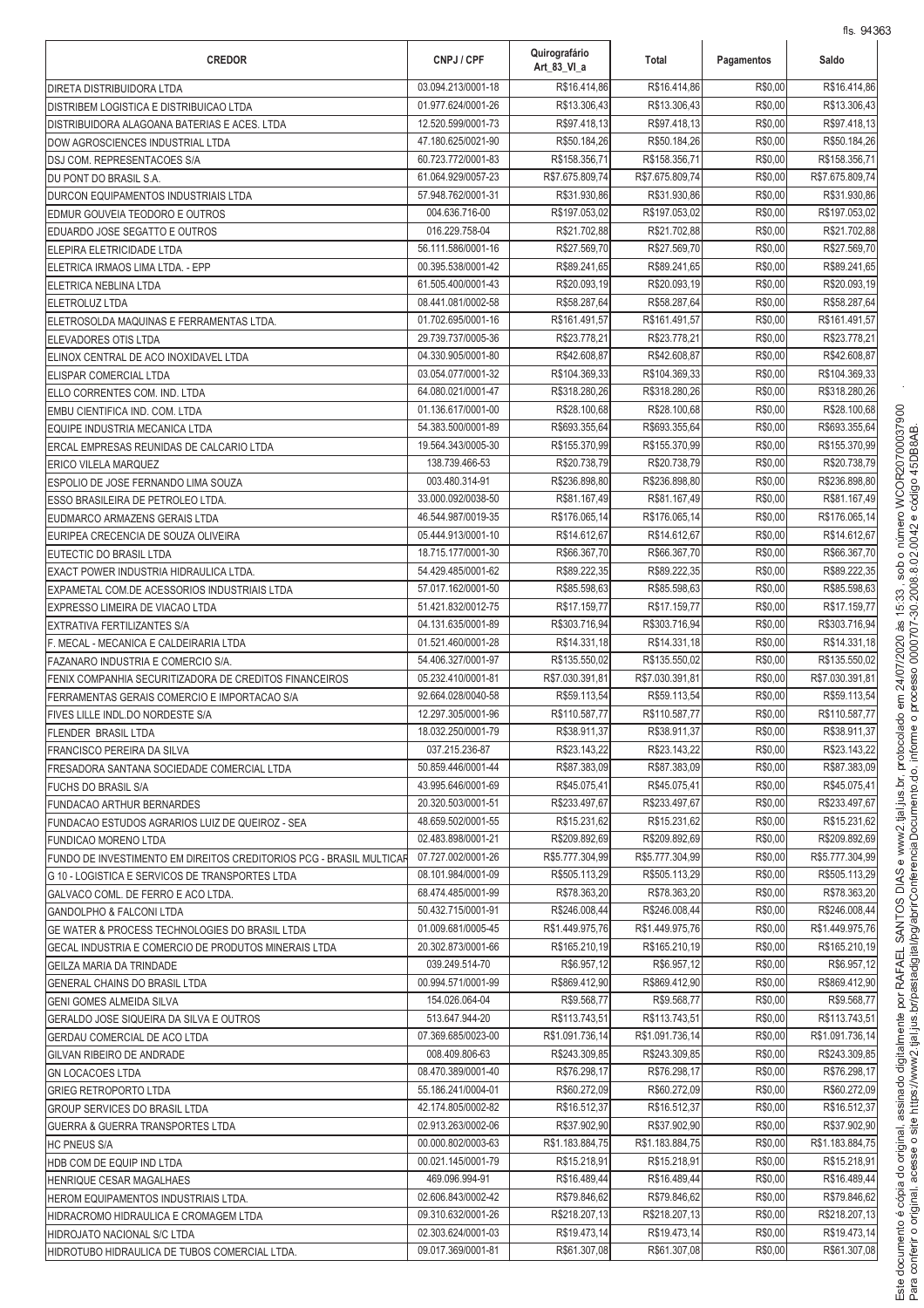| <b>CREDOR</b>                                                    | CNPJ / CPF                               | Quirografário<br>Art 83 VI a   | Total                          | Pagamentos         | Saldo                          |
|------------------------------------------------------------------|------------------------------------------|--------------------------------|--------------------------------|--------------------|--------------------------------|
| <b>HIPERMETAL LTDA</b>                                           | 08.151.219/0001-01                       | R\$353.017,12                  | R\$353.017,12                  | R\$0,00            | R\$353.017,12                  |
| HITER IND.COM.CONTR.TERMO-HIDR.LTDA.                             | 61.507.844/0001-18                       | R\$110.616,62                  | R\$110.616,62                  | R\$0,00            | R\$110.616,62                  |
| <b>HOZANA MARIA SANTOS</b>                                       | 70.198.403/0001-72                       | R\$83.485,46                   | R\$83.485,46                   | R\$0,00            | R\$83.485,46                   |
| IMBIL INDUSTRIA E MANUTENCAO BOMBAS ITA                          | 51.482.776/0001-26                       | R\$77.880,34                   | R\$77.880,34                   | R\$0,00            | R\$77.880,34                   |
| IMDEPA ROLAMENTOS IMP. E COMERCIO LTDA                           | 88.613.922/0009-72                       | R\$35.119,46                   | R\$35.119,46                   | R\$0,00            | R\$35.119,46                   |
| IMPLANOR - IMPL.AGRIC.NE.IND.E COM.LTDA.                         | 10.164.010/0001-16                       | R\$61.494,12                   | R\$61.494,12                   | R\$0,00            | R\$61.494,12                   |
| INCOMEL COM.DE MATS.ELETRICOS LTDA.                              | 12.845.236/0001-08                       | R\$112.803,83                  | R\$112.803,83                  | R\$0,00            | R\$112.803,83                  |
| <b>INCOREL COMERCIO LTDA</b>                                     | 12.343.604/0001-10                       | R\$58.061,35                   | R\$58.061,35                   | R\$0,00            | R\$58.061,35                   |
| INDALIGHT SISTEMAS DE ELETRICIDADE LTDA.                         | 03.833.536/0001-86                       | R\$14.676,85                   | R\$14.676,85                   | R\$0,00            | R\$14.676,85                   |
| <b>INORCAL LTDA</b>                                              | 15.129.422/0001-39                       | R\$42.740,57                   | R\$42.740,57                   | R\$0,00            | R\$42.740,57                   |
| INOX - TECH COMERCIO DE ACOS INOXIDAVEIS LTDA                    | 49.934.250/0001-98                       | R\$223.458,29                  | R\$223.458,29                  | R\$0,00<br>R\$0,00 | R\$223.458,29                  |
| <b>INOXFORTE METAIS LTDA</b>                                     | 07.801.105/0001-99<br>04.732.048/0001-45 | R\$27.861,00                   | R\$27.861,00                   |                    | R\$27.861,00                   |
| IPLAN ENGENHARIA, PROJETOS, INSPECAO E PLANEJAMENTO              | 177.698.684-91                           | R\$557.111,34<br>R\$117.875,21 | R\$557.111,34<br>R\$117.875,21 | R\$0,00<br>R\$0,00 | R\$557.111,34<br>R\$117.875,21 |
| <b>IRACIDE DA SILVA MARTINS</b>                                  | 10.792.851/0002-59                       | R\$24.270,42                   | R\$24.270,42                   | R\$0,00            | R\$24.270,42                   |
| <b>IRMAOS CRUZ LTDA</b><br><b>IRMAOS DINIZ LTDA</b>              | 05.144.939/0001-43                       | R\$54.398,09                   | R\$54.398,09                   | R\$0,00            | R\$54.398,09                   |
| <b>IRMAOS SILVA S/A</b>                                          | 21.012.190/0024-23                       | R\$221.244,20                  | R\$221.244,20                  | R\$0,00            | R\$221.244,20                  |
| ITAFORTE INDUSTRIAL DE BIO PRODUTOS AGROFLORESTAIS LTDA          | 65.017.857/0001-60                       | R\$77.941,47                   | R\$77.941,47                   | R\$0,00            | R\$77.941,47                   |
| <b>ITUIUTABA BIOENERGIA LTDA</b>                                 | 08.164.344/0001-48                       | R\$113.378,33                  | R\$113.378,33                  | R\$0,00            | R\$113.378,33                  |
| <b>ITW-CHEMICAL PRODUCTS LTDA</b>                                | 03.102.205/0001-76                       | R\$22.518,07                   | R\$22.518,07                   | R\$0,00            | R\$22.518,07                   |
| BRANDAO FILHO E CIA LTDA                                         | 04.556.749/0001-70                       | R\$25.142,39                   | R\$25.142,39                   | R\$0,00            | R\$25.142,39                   |
| C. MAGALHAES COM.REPRES.LTDA.                                    | 41.186.826/0001-74                       | R\$350.291,79                  | R\$350.291,79                  | R\$0,00            | R\$350.291,79                  |
| J. C. SOARES COM. REPRESENTACOES - ME                            | 01.844.452/0001-12                       | R\$68.864,64                   | R\$68.864,64                   | R\$0,00            | R\$68.864,64                   |
| J. M COMERCIO E SERVICOS LTDA                                    | 02.123.320/0001-64                       | R\$50.570,97                   | R\$50.570,97                   | R\$0,00            | R\$50.570,97                   |
| J. RAIMUNDO FILHO CONSULTORIA                                    | 06.086.190/0001-98                       | R\$16.770,72                   | R\$16.770,72                   | R\$0,00            | R\$16.770,72                   |
| J. RICARDO SOBRINHO SERVICOS                                     | 08.650.783/0001-60                       | R\$22.732,49                   | R\$22.732,49                   | R\$0,00            | R\$22.732,49                   |
| JADIR ELEOTERIO NUNES                                            | 042.174.624-68                           | R\$13.513,53                   | R\$13.513,53                   | R\$0,00            | R\$13.513,53                   |
| JD COMERCIO DE DERIVADOS DE BORRACHAS LTDA.                      | 66.294.976/0001-22                       | R\$147.252,8                   | R\$147.252,81                  | R\$0,00            | R\$147.252,81                  |
| JOAO DE BARRO CONSTRUTORA LTDA                                   | 18.610.584/0001-82                       | R\$44.812,69                   | R\$44.812,69                   | R\$0,00            | R\$44.812,69                   |
| JOSE ARNILDO DOS SANTOS SERVICOS                                 | 04.655.440/0001-38                       | R\$65.690,53                   | R\$65.690,53                   | R\$0,00            | R\$65.690,53                   |
| JOSE GOMES DOS SANTOS                                            | 384.346.444-87                           | R\$14.846,89                   | R\$14.846,89                   | R\$0,00            | R\$14.846,89                   |
| JOSE LOURIVAL DA SILVA                                           | 059.954.004-44                           | R\$15.541,72                   | R\$15.541,72                   | R\$0,00            | R\$15.541,72                   |
| <b>JOSE MAGALHAES SAMPAIO</b>                                    | 071.449.204-30                           | R\$68.285,31                   | R\$68.285,31                   | R\$0,00            | R\$68.285,31                   |
| JOSUE CASTRO LESSA                                               | 740.206.174-49                           | R\$77.471,53                   | R\$77.471,53                   | R\$0,00            | R\$77.471,53                   |
| KICAL - COMERCIAL E INDUSTRIAL DE CAL LTDA                       | 08.213.035/0001-10                       | R\$48.625,82                   | R\$48.625,82                   | R\$0,00            | R\$48.625,82                   |
| KORTH RFID LTDA                                                  | 66.181.355/0001-32                       | R\$15.641,27                   | R\$15.641,27                   | R\$0,00            | R\$15.641,27                   |
| KPMG ASSURANCE SERVICES LTDA                                     | 06.240.429/0003-02                       | R\$68.664,82                   | R\$68.664,82                   | R\$0,00            | R\$68.664,82                   |
| KPMG CORPORATE FINANCE LTDA                                      | 48.883.938/0001-23                       | R\$510.994,03                  | R\$510.994,03                  | R\$0,00            | R\$510.994,03                  |
| KPMG TAX ADVISORS ASSESS TRIB LTDA                               | 05.480.570/0009-05                       | R\$51.001,77                   | R\$51.001.77                   | R\$0,00            | R\$51.001,77                   |
| KROMINOX ACOS E METAIS LTDA                                      | 01.606.452/0001-84                       | R\$44.615,67                   | R\$44.615,67                   | R\$0,00            | R\$44.615,67                   |
| L. H. B - COM. SERV. E REPRESENT. LTDA.                          | 70.224.936/0002-62<br>12.270.435/0001-35 | R\$121.082,68                  | R\$121.082,68                  | R\$0,00<br>R\$0,00 | R\$121.082,68                  |
| L. JARDIM & CIA.LTDA.                                            | 07.588.657/0001-60                       | R\$176.834,21                  | R\$176.834,21<br>R\$27.578,05  | R\$0,00            | R\$176.834,21<br>R\$27.578.05  |
| L. MEDEIROS DA SILVA                                             | 06.299.104/0001-25                       | R\$27.578,05<br>R\$83.975,35   | R\$83.975,35                   | R\$0,00            | R\$83.975.35                   |
| LAAPSA LUBRIFICANTE E INSUMOS LTDA                               | 10.789.980/0001-07                       | R\$70.104,62                   | R\$70.104,62                   | R\$0,00            | R\$70.104,62                   |
| LACA COMERCIO E REPRESENTACOES LTDA<br>LB EQUIPAMENTOS INDS.LTDA | 07.075.730/0001-09                       | R\$52.064,32                   | R\$52.064,32                   | R\$0,00            | R\$52.064,32                   |
| LNF LATINO AMERICANA CONSULTORIA ASSESSORIA E IMPORTACAO LTDA    | 91.975.011/0001-42                       | R\$22.138,31                   | R\$22.138,31                   | R\$0,00            | R\$22.138,31                   |
| LOCALIZA RENT A CAR S/A                                          | 16.670.085/0024-41                       | R\$246.368,91                  | R\$246.368,91                  | R\$0,00            | R\$246.368,91                  |
| LUCIANO PESSOA DE MELO SOUZA                                     | 052.677.794-07                           | R\$72.553,45                   | R\$72.553,45                   | R\$0,00            | R\$72.553,45                   |
| LUCIO TADEU APARECIDO CAMILO                                     | 033.544.696-50                           | R\$30.887,98                   | R\$30.887,98                   | R\$0,00            | R\$30.887,98                   |
| LUIZ ALBERTO VILLAR COUTINHO                                     | 018.461.914-91                           | R\$59.382,10                   | R\$59.382,10                   | R\$0,00            | R\$59.382,10                   |
| LUIZ CARLOS VIANA FRANCHINI E OUTROS                             | 821.419.248-04                           | R\$167.114,16                  | R\$167.114,16                  | R\$0,00            | R\$167.114,16                  |
| MACEDO E SOUZA LTDA.                                             | 19.046.218/0001-05                       | R\$13.124,33                   | R\$13.124,33                   | R\$0,00            | R\$13.124,33                   |
| MAFRANCO MAQUINAS AGRICOLAS FRANCO LTDA                          | 18.472.076/0001-85                       | R\$27.418,62                   | R\$27.418,62                   | R\$0,00            | R\$27.418,62                   |
| MAGNUM IND. E COM. DE AUTO PECAS LTDA                            | 70.014.808/0001-03                       | R\$20.179,97                   | R\$20.179,97                   | R\$0,00            | R\$20.179,97                   |
| MANOEL BARBOSA DA SILVA SOUZA JUNIOR                             | 678.251.094-49                           | R\$25.107,58                   | R\$25.107,58                   | R\$0,00            | R\$25.107,58                   |
| MAQTRAL MAQUINAS PECAS E TRATORES DE ALAGOAS LTDA                | 05.453.608/0001-95                       | R\$38.723,66                   | R\$38.723,66                   | R\$0,00            | R\$38.723,66                   |
| MARANGHETTI E MARRA LTDA                                         | 67.380.170/0001-10                       | R\$112.015,55                  | R\$112.015,55                  | R\$0,00            | R\$112.015,55                  |
| MARCHESAN IMPLEM.E MAQ.AGRIC.TATU S/A                            | 52.311.289/0001-63                       | R\$44.309,74                   | R\$44.309,74                   | R\$0,00            | R\$44.309,74                   |
| MARCOS FERNANDO PEIXOTO COSTA                                    | 564.400.494-53                           | R\$28.819,07                   | R\$28.819,07                   | R\$0,00            | R\$28.819,07                   |
| MARCOSA S.A. MAQS. E EQUIPAMENTOS                                | 04.894.077/0001-03                       | R\$25.273,06                   | R\$25.273,06                   | R\$0,00            | R\$25.273,06                   |
| MARIA CONCEICAO DA SILVA                                         | 994.251.904-10                           | R\$399.244,89                  | R\$399.244,89                  | R\$0,00            | R\$399.244,89                  |
| MARIA FERNANDA QUINTELLA BRANDAO VILELA E OUTRO                  | 299.780.500-78                           | R\$8.458.812,19                | R\$8.458.812,19                | R\$0,00            | R\$8.458.812,19                |
| MARIA LUCIENE DA SILVA - ME                                      | 05.968.525/0001-39                       | R\$150.609,87                  | R\$150.609,87                  | R\$0,00            | R\$150.609,87                  |
| <b>MARTINELI COMERCIAL LTDA</b>                                  | 62.338.769/0001-71                       | R\$20.154,13                   | R\$20.154,13                   | R\$0,00            | R\$20.154,13                   |
| MARVANO DE AZEVEDO BRAGA                                         | 047.760.934-13                           | R\$14.456,86                   | R\$14.456,86                   | R\$0,00            | R\$14.456,86                   |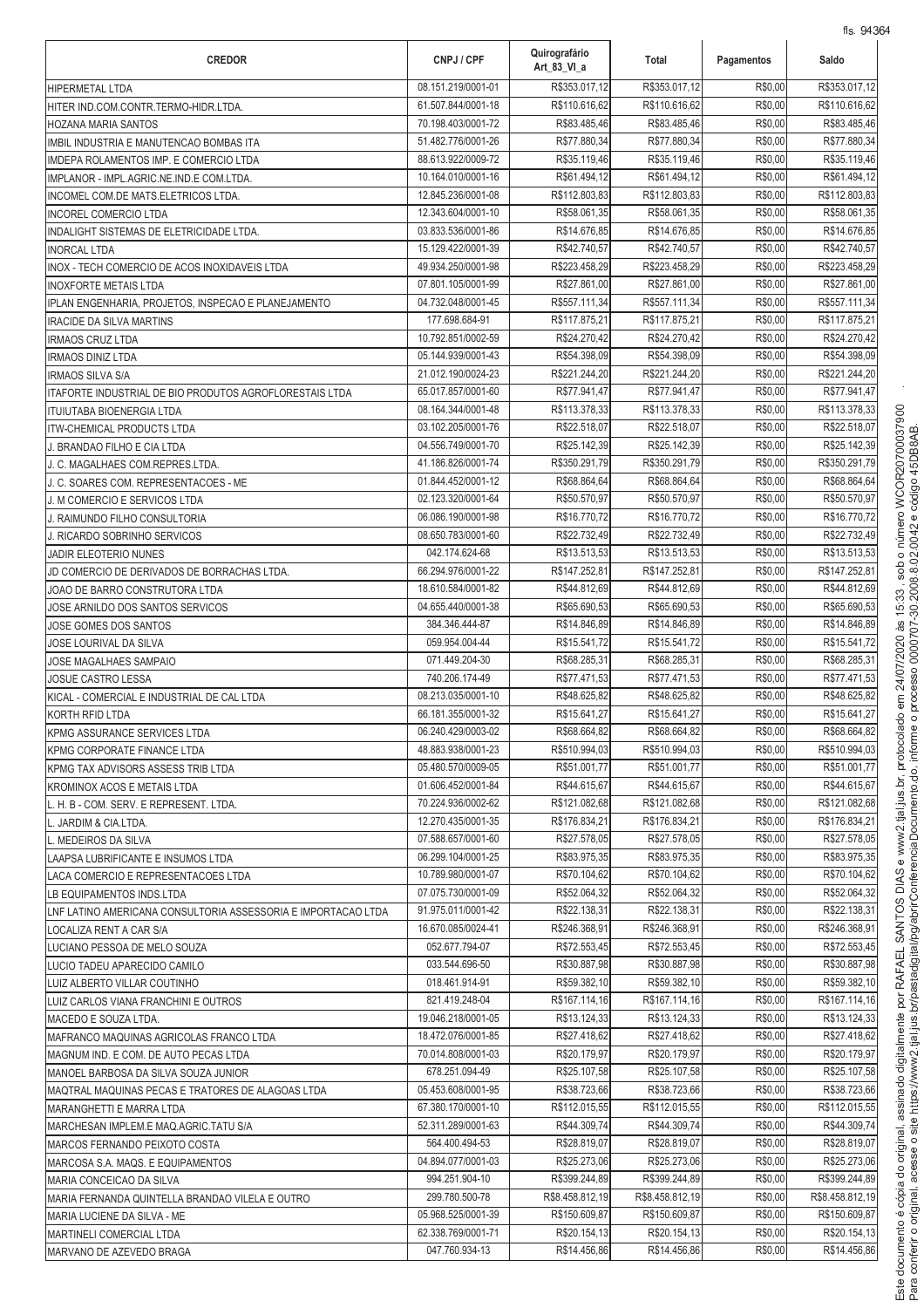| <b>CREDOR</b>                                                   | CNPJ / CPF                               | Quirografário<br>Art 83 VI a  | Total                          | Pagamentos         | 113. 9400<br>Saldo             |
|-----------------------------------------------------------------|------------------------------------------|-------------------------------|--------------------------------|--------------------|--------------------------------|
| MDIC INMETRO IPEM MG                                            | 00.662.270/0003-20                       | R\$19.389,59                  | R\$19.389,59                   | R\$0,00            | R\$19.389,59                   |
| MERCOSUL REFRATARIOS LTDA                                       | 03.107.721/0001-93                       | R\$100.654,01                 | R\$100.654,01                  | R\$0,00            | R\$100.654,01                  |
| METALTEC COM.REPRES.SERVICOS LTDA                               | 01.636.651/0001-35                       | R\$844.397,99                 | R\$844.397,99                  | R\$0,00            | R\$844.397,99                  |
| MIBASA - MINERACAO BARRETO S.A.                                 | 13.342.753/0004-70                       | R\$250.897,68                 | R\$250.897,68                  | R\$0,00            | R\$250.897,68                  |
| MILENIA AGROCIENCIAS S.A.                                       | 02.290.510/0001-76                       | R\$33.356,95                  | R\$33.356,95                   | R\$0,00            | R\$33.356,95                   |
| MINAS ROLETES IND.E COM. LTDA                                   | 01.084.237/0001-60                       | R\$17.707,19                  | R\$17.707,19                   | R\$0,00            | R\$17.707,19                   |
| MINERACAO OURO BRANCO LTDA                                      | 05.050.532/0001-57                       | R\$71.953,07                  | R\$71.953,07                   | R\$0,00            | R\$71.953,07                   |
| MINERACAO TATUASSU LTDA                                         | 07.411.014/0001-47                       | R\$18.273,53                  | R\$18.273,53                   | R\$0,00            | R\$18.273,53                   |
| <b>MKG EQUIPAMENTOS LTDA</b>                                    | 05.115.921/0001-13                       | R\$12.822,64                  | R\$12.822,64                   | R\$0,00            | R\$12.822,64                   |
| MLM ACIONAMENTO E AUTOMACAO ELETRICA LTDA                       | 71.285.704/0001-04                       | R\$16.035,30                  | R\$16.035,30                   | R\$0,00            | R\$16.035,30                   |
| MOISES AMANCIO DA SILVA                                         | 07.495.429/0001-46                       | R\$33.829,09                  | R\$33.829,09                   | R\$0,00            | R\$33.829,09                   |
| MOLYGRAFIFT-IND. E COM.LTDA                                     | 00.017.952/0001-18                       | R\$28.149,46                  | R\$28.149,46                   | R\$0,00            | R\$28.149,46                   |
| MONGEL-VENDAS, REPAROS E LOCACAO DE GUINDASTE LTDA              | 06.172.337/0001-62                       | R\$97.999,46                  | R\$97.999,46                   | R\$0,00            | R\$97.999,46                   |
| MONTREAL EQUIPAMENTOS DE PROTECAO INDIVIDUAL LTDA (EX-FUJIWARA) | 00.796.352/0001-03                       | R\$131.914,68                 | R\$131.914,68<br>R\$269.091,04 | R\$0,00<br>R\$0,00 | R\$131.914,68<br>R\$269.091,04 |
| MORENO EQUIPAMENTOS PESADOS LTDA                                | 45.373.107/0001-13<br>12.614.707/0001-77 | R\$269.091,04                 |                                |                    |                                |
| MOURA RAMOS GRAFICA E EDITORA LTDA.                             | 07.744.925/0001-96                       | R\$75.564,26<br>R\$194.264,98 | R\$75.564,26<br>R\$194.264,98  | R\$0,00<br>R\$0,00 | R\$75.564,26<br>R\$194.264,98  |
| MULTILIFT TERMINAIS LTDA                                        | 05.592.517/0001-30                       | R\$19.892,92                  | R\$19.892,92                   | R\$0,00            | R\$19.892,92                   |
| MUNDIAL PECAS PARA VEICULOS LTDA                                | 00.507.405/0001-10                       | R\$30.956,51                  | R\$30.956,51                   | R\$0,00            | R\$30.956,51                   |
| MURRELEKTRONIK DO BRASIL<br><b>NALCO BRASIL LTDA</b>            | 62.800.446/0007-43                       | R\$179.685,59                 | R\$179.685,59                  | R\$0,00            | R\$179.685,59                  |
| <b>NATIXIS</b>                                                  |                                          | R\$10.707.346,65              | R\$10.707.346,65               | R\$0,00            | R\$10.707.346.65               |
| NELSON COSME FRANCHINI E OUTROS.                                | 038.237.128-37                           | R\$48.373,44                  | R\$48.373,44                   | R\$0,00            | R\$48.373,44                   |
| NETZSCH DO BRASIL IND. E COM. LTDA                              | 82.749.987/0001-06                       | R\$86.204,71                  | R\$86.204,71                   | R\$0,00            | R\$86.204,71                   |
| NUTRIPLANT INDUSTRIA E COMERCIO S/A.                            | 51.128.999/0001-90                       | R\$27.895,51                  | R\$27.895,51                   | R\$0,00            | R\$27.895,51                   |
| OLIMPIO DE FREITAS COSTA NETO                                   | 004.642.606-04                           | R\$45.503,13                  | R\$45.503,13                   | R\$0,00            | R\$45.503,13                   |
| ORIONSISTEM ACESSORIOS E SISTEMAS INDUSTRIAIS LTDA              | 04.539.534/0001-41                       | R\$54.294,55                  | R\$54.294,55                   | R\$0,00            | R\$54.294,55                   |
| ORLANDIA IMPLEMENTOS E MAQUINAS AGRICOLAS S/A                   | 53.312.229/0001-28                       | R\$15.908,47                  | R\$15.908,47                   | R\$0,00            | R\$15.908,47                   |
| OSCAR FRANCISCO DA SILVA                                        | 327.911.608-25                           | R\$1.220.818,64               | R\$1.220.818,64                | R\$0,00            | R\$1.220.818,64                |
| OTAVIO LEAO PRAXEDES                                            | 087.912.284-68                           | R\$155.384,56                 | R\$155.384,56                  | R\$0,00            | R\$155.384,56                  |
| PAIVA PARTICIPACOES LTDA                                        | 09.531.508/0001-90                       | R\$3.752.803,58               | R\$3.752.803,58                | R\$0,00            | R\$3.752.803,58                |
| PAPELARIA MACEIO LTDA                                           | 24.464.539/0001-60                       | R\$68.998,68                  | R\$68.998,68                   | R\$0,00            | R\$68.998,68                   |
| PASCHOAL, ORTOLAN & CIA. LTDA                                   | 53.477.600/0001-01                       | R\$60.033,19                  | R\$60.033,19                   | R\$0,00            | R\$60.033,19                   |
| PAULISTEEL COML.DE FERRO E ACO LTDA                             | 55.642.565/0001-64                       | R\$147.073,75                 | R\$147.073,75                  | R\$0,00            | R\$147.073,75                  |
| PAULO SERGIO FERREIRA DA SILVA                                  | 019.578.234-88                           | R\$15.502,54                  | R\$15.502,54                   | R\$0,00            | R\$15.502,54                   |
| PEDRO VIEL E ESPOLIO                                            | 317.736.488-53                           | R\$180.516,23                 | R\$180.516,23                  | R\$0,00            | R\$180.516,23                  |
| PEMAGRI PECAS E MAQUINAS AGRICOLAS LTDA                         | 08.489.098/0001-02                       | R\$1.705.208,17               | R\$1.705.208,17                | R\$0,00            | R\$1.705.208,17                |
| PERFILOR S/A CONSTRUCOES INDUSTRIA E COMERCIO LTDA              | 05.476.154/0004-10                       | R\$13.111,07                  | R\$13.111,07                   | R\$0,00            | R\$13.111,07                   |
| PIPE SISTEMAS TUBULARES LTDA                                    | 02.226.707/0001-46                       | R\$29.966,10                  | R\$29.966,10                   | R\$0,00            | R\$29.966,10                   |
| PIRES DO RIO COM. IND. DE FERRO E ACO LTDA - CITEP              | 61.074.514/0006-90                       | R\$107.599,89                 | R\$107.599.89                  | R\$0,00            | R\$107.599,89                  |
| PLUS COMERCIAL DE CAL SE LTDA                                   | 06.889.436/0001-60                       | R\$17.259,20                  | R\$17.259,20                   | R\$0,00            | R\$17.259,20                   |
| POLARIS SYSTEMS ETIQUETAS ADESIVAS LTDA                         | 04.151.408/0001-15                       | R\$133.383,09                 | R\$133.383,09                  | R\$0,00            | R\$133.383,09                  |
| POLO POSITION PNEUS LTDA                                        | 16.776.023/0001-22                       | R\$66.752,11                  | R\$66.752,11                   | R\$0,00            | R\$66.752,11                   |
| PRATA MADEIRA LTDA                                              | 06.221.323/0001-91                       | R\$27,983.38                  | R\$27.983,38                   | R\$0,00            | R\$27.983,38                   |
| <b>PRATENSE QUIMICA INDUSTRIAL LTDA</b>                         | 07.741.126/0001-66                       | R\$679.325,43                 | R\$679.325,43                  | R\$0,00            | R\$679.325,43                  |
| PRESYS INSTRUMENTOS E SISTEMAS LTDA                             | 59.894.113/0001-20                       | R\$48.183,04                  | R\$48.183,04                   | R\$0,00            | R\$48.183,04                   |
| <b>PROBALANCE ENGENHARIA LTDA</b>                               | 13.997.333/0001-89                       | R\$19.689,82                  | R\$19.689,82                   | R\$0,00            | R\$19.689,82                   |
| PROFERTIL-PRODUTOS QUIMICOS E FERTILIZANTES S.A.                | 10.782.100/0001-70                       | R\$332.671,08                 | R\$332.671,08                  | R\$0,00            | R\$332.671,08                  |
| PROLINK-CORRENTES E EQUIPAMENTOS LTDA.                          | 00.770.418/0001-88                       | R\$182.182,52                 | R\$182.182,52                  | R\$0,00            | R\$182.182,52                  |
| PROMINAS BRASIL EQUIPAMENTOS LTDA                               | 59.598.946/0001-44                       | R\$172.854,08                 | R\$172.854,08                  | R\$0,00            | R\$172.854,08                  |
| PROMOEM EQUIPAMENTOS INDUSTRIAIS LTDA                           | 00.250.937/0001-15                       | R\$79.880,73                  | R\$79.880,73                   | R\$0,00            | R\$79.880,73                   |
| PROTEGO-LESER DO BRASIL LTDA                                    | 02.917.178/0001-27                       | R\$32.978,81                  | R\$32.978,81                   | R\$0,00            | R\$32.978,81                   |
| <b>PROTENOR LTDA</b>                                            | 01.298.404/0001-76                       | R\$273.904,42                 | R\$273.904,42                  | R\$0,00            | R\$273.904,42                  |
| PULL CORPORATION COM. IMP. E EXP. LTDA.                         | 54.210.950/0001-70                       | R\$15.314,39                  | R\$15.314,39                   | R\$0,00            | R\$15.314,39                   |
| QUIMATEC PRODUTOS QUIMICOS LTDA                                 | 47.446.133/0001-50                       | R\$1.014.721,85               | R\$1.014.721,85                | R\$0,00            | R\$1.014.721,85                |
| QUIMICA REAL LTDA                                               | 03.564.280/0001-59                       | R\$14.717,22                  | R\$14.717,22                   | R\$0,00            | R\$14.717,22                   |
| R. G. SERTAL-INDUSTRIA E COMERCIO LTDA                          | 60.627.312/0002-32                       | R\$754.630,73                 | R\$754.630,73                  | R\$0,00            | R\$754.630,73                  |
| R. RODRIGUES DE MELO TRANSPORTES-ME                             | 06.328.605/0001-92<br>57.345.050/0001-28 | R\$92.030,89<br>R\$12.744,03  | R\$92.030,89<br>R\$12.744,03   | R\$0,00<br>R\$0,00 | R\$92.030,89<br>R\$12.744,03   |
| <b>RADIEX QUIMICA LTDA</b>                                      | 06.536.887/0001-13                       | R\$144.639,82                 | R\$144.639,82                  | R\$0,00            | R\$144.639,82                  |
| RBS ENGENHARIA E CALDEIRARIA LTDA                               | 06.955.917/0001-26                       | R\$40.205,25                  | R\$40.205,25                   | R\$0,00            | R\$40.205,25                   |
| RC COMERCIO DE ROLAMENTOS E CORR. LTDA                          | 12.801.494/0001-92                       | R\$81.167,87                  | R\$81.167,87                   | R\$0,00            | R\$81.167,87                   |
| <b>RECAPE MORAIS LTDA</b>                                       | 349.985.276-49                           | R\$15,84                      | R\$15,84                       | R\$0,00            | R\$15,84                       |
| REINALDO ANGELO DA SILVA                                        | 03.356.761/0001-79                       | R\$14.959,73                  | R\$14.959,73                   | R\$0,00            | R\$14.959,73                   |
| REKIPODONTO ASSISTENCIA TECNICA LTDA - ME                       | 183.542.467-87                           | R\$63.005,89                  | R\$63.005,89                   | R\$0,00            | R\$63.005,89                   |
| <b>RENILDE FERREIRA MARINHO</b><br>RENOVADORA DE PNEUS OK LTDA. | 12.268.876/0001-00                       | R\$871.901,01                 | R\$871.901.01                  | R\$0,00            | R\$871.901,01                  |
| REP-TEC COMERCIO E REPRESENTACOES LTDA                          | 04.883.125/0001-68                       | R\$70.398,05                  | R\$70.398,05                   | R\$0,00            | R\$70.398,05                   |
|                                                                 |                                          |                               |                                |                    |                                |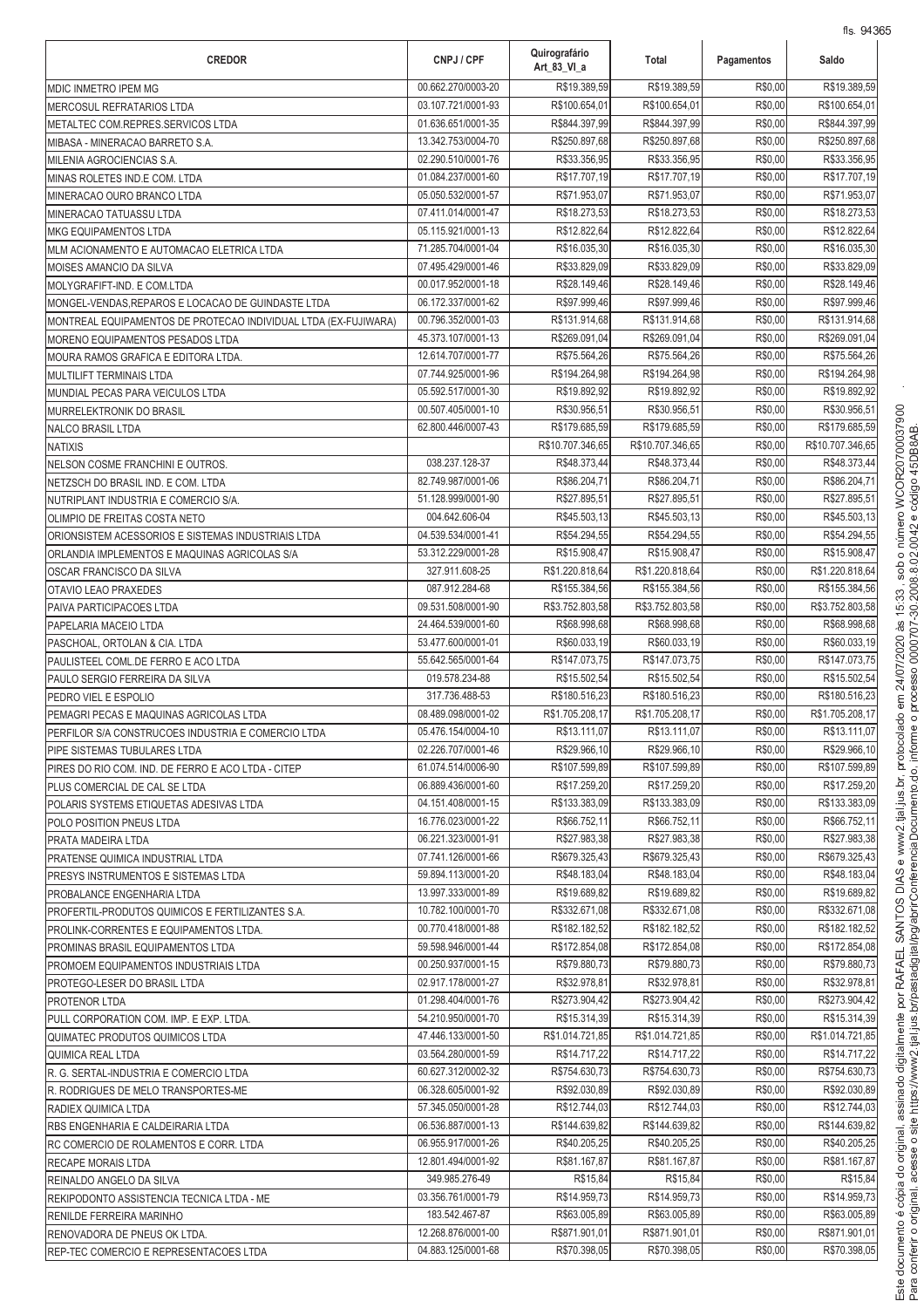| R\$170.715,55<br>R\$170.715,55<br>05.605.599/0001-00<br>R\$170.715,55<br>R\$0,00<br>REVELARE AGRICOLA COMERCIO LTDA<br>R\$112.136,54<br>R\$0,00<br>R\$112.136,54<br>71.447.635/0001-80<br>R\$112.136,54<br>RIBERMINAS PECAS E SERVICOS LTDA<br>03.635.486/0001-22<br>R\$47.757,77<br>R\$47.757,77<br>R\$0,00<br>R\$47.757,77<br>RIMA COMERCIO DE PECAS LTDA<br>R\$17.166,90<br>R\$0,00<br>22.123.871/0001-35<br>R\$17.166,90<br>R\$17.166,90<br>RM COMERCIO DE MOLAS LTDA<br>645.158.348-00<br>R\$24.276,50<br>R\$24.276,50<br>R\$0,00<br>R\$24.276,50<br>ROBERTO VILELA MARQUEZ<br>R\$349.929,14<br>R\$349.929,14<br>R\$0,00<br>71.712.855/0001-93<br>R\$349.929,14<br>ROCKFIBRAS DO BRASIL IND.E COM.LTDA<br>R\$0,00<br>03.582.106/0001-39<br>R\$37.319,04<br>R\$37.319,04<br>R\$37.319.04<br>RODOAL - IMPLEMENTOS RODOVIARIOS LTDA<br>64.232.499/0001-45<br>R\$38.554,78<br>R\$38.554,78<br>R\$0,00<br>R\$38.554,78<br>RODOBORGES TRANSPORTES LTDA.<br>44.914.992/0001-38<br>R\$34.766,90<br>R\$34.766,90<br>R\$0,00<br>R\$34.766,90<br>RODONAVES TRANSPORTE E ENCOMENDAS LTDA.<br>62.969.951/0001-20<br>R\$17.328,79<br>R\$17.328,79<br>R\$0,00<br>R\$17.328,79<br>ROLAMENTOS PAULISTA RPL LTDA<br>91.239.442/0001-40<br>R\$14.720,83<br>R\$14.720,83<br>R\$0,00<br>R\$14.720,83<br>ROLEFLEX ARTEFATOS DE BORRACHA LTDA<br>R\$0,00<br>R\$17.088,34<br>01.612.046/0001-24<br>R\$17.088,34<br>R\$17.088,34<br>ROLIMEC ROLAMENTOS LTDA<br>R\$0,00<br>47.064.092/0001-37<br>R\$20.866,71<br>R\$20.866,71<br>R\$20.866,71<br>ROMERA SIMON IRRIGACAO E MAQUINAS AGRICOLAS LTDA<br>R\$128.556,44<br>R\$0,00<br>090.129.826-34<br>R\$128.556,44<br>R\$128.556,44<br>RONALDO VILELA MARQUEZ<br>59.420.349/0001-25<br>R\$31.377,74<br>R\$31.377,74<br>R\$0,00<br>R\$31.377,74<br>RTS IND E COM DE VALVULAS LTDA<br>R\$13.270,00<br>R\$13.270,00<br>05.880.814/0001-81<br>R\$13.270,00<br>R\$0,00<br>RUN TIME AUTOMACAO INDUSTRIAL LTDA<br>R\$514.446.03<br>08.039.919/0001-09<br>R\$514.446,03<br>R\$0,00<br>R\$514,446.03<br>SACOPLAST-SACOS PLASTICOS DO NORDESTE S/<br>29.348.695/0001-89<br>R\$41.632,07<br>R\$41.632,07<br>R\$0,00<br>R\$41.632.07<br>SACOR SIDEROTECNICA SA<br>45.750.411/0001-32<br>R\$24.675,77<br>R\$24.675,77<br>R\$0,00<br>R\$24.675,77<br>SAFETLINE EQUIPAMENTOS DE SEGURANCA LTDA<br>58.129.651/0001-66<br>R\$15.664,00<br>R\$15.664,00<br>R\$0,00<br>R\$15.664,00<br><b>SANCAP TRANSPORTES</b><br>677.603.844-91<br>R\$85.428,34<br>R\$0,00<br>R\$85.428,34<br>R\$85.428,34<br>SANDRO ALEX ALVES DOS SANTOS<br>01.072.027/0002-33<br>R\$104.679,42<br>R\$0,00<br>R\$104.679,42<br>R\$104.679,42<br>SANKO-SIDER COMERCIO, IMPORTACAO E EXPORTACAO DE PRODUTOS SIDER<br>R\$0,00<br>25.027.566/0001-38<br>R\$273.473,08<br>R\$273.473,08<br>R\$273.473,08<br>SANTEMA SOC.COM. SANTELENENSE DE SEMENTES LTDA.<br>R\$32.370,30<br>R\$0,00<br>R\$32.370,30<br>02.084.220/0002-57<br>R\$32.370,30<br>SANTOS BRASIL S/A<br>R\$0,00<br>01.414.048/0001-09<br>R\$166.204,44<br>R\$166.204,44<br>R\$166.204,44<br>SASIL COM. E INDUSTRIAL DE PETROQUIMICOS LTDA<br>R\$0,00<br>156.575.746-72<br>R\$28.395,34<br>R\$28.395,34<br>R\$28.395,34<br>SAUL VILELA MARQUEZ<br>01.178.071/0003-03<br>R\$16.239,81<br>R\$16.239,81<br>R\$0,00<br>R\$16.239,81<br>SAYBOLT CONCREMAT INSPECOES TECNICAS LTDA<br>11.338.159/0001-37<br>R\$171.034,18<br>R\$171.034,18<br>R\$0,00<br>R\$171.034,18<br>SCALA - SOC.COML.ACOS LAMINADOS LTDA<br>R\$360.861,67<br>R\$360.861,67<br>R\$360.861,67<br>00.974.454/0005-97<br>R\$0,00<br><b>SCHOENHERR &amp; CIA LTDA.</b><br>08.725.767/0001-90<br>R\$214.258,32<br>R\$214.258,32<br>R\$0,00<br>R\$214.258,32<br>SEMEAR COMERCIO E REPRESENTACOES LTDA<br>34.060.681/0001-03<br>R\$144.151,72<br>R\$144.151,72<br>R\$0,00<br>R\$144.151,72<br>SERMAP ENGENHARIA LTDA<br>R\$16.594,01<br>R\$0,00<br>47.038.088/0001-02<br>R\$16.594,01<br>R\$16.594,01<br>SERMATEC INDUSTRIA E MONTAGENS LTDA<br>00.006.027/0001-91<br>R\$405.270,56<br>R\$405.270,56<br>R\$0,00<br>R\$405.270,56<br>SERQUIMICA INDUSTRIA E COMERCIO DE PRODUTOS QUIMICOS LTDA<br>01.321.341/0001-21<br>R\$42.940,21<br>R\$0,00<br>R\$42.940,21<br>R\$42.940,21<br>SERRANA MAQUINAS E EQUIPAMENTOS LTDA<br>00.365.021/0001-00<br>R\$492.382,93<br>R\$492.382,93<br>R\$0,00<br>R\$492.382,93<br>SERTEMAQ EQUIPAMENTOS IND. LTDA<br>33.182.809/0006-45<br>R\$24.886,36<br>R\$24.886,36<br>R\$0,00<br>R\$24.886,36<br><b>SGS DO BRASIL LTDA</b><br>R\$0,00<br>24.174.559/0001-04<br>R\$726.293,97<br>R\$726.293,97<br>R\$726.293,97<br>SIDER COM. TRANSP. E SERVICOS LTDA<br>R\$0,00<br>R\$221.738,06<br>R\$221.738,06<br>R\$221.738,06<br>48.031.306/0003-01<br>SIDERINOX COMERCIO E INDUSTRIA LTDA<br>R\$0,00<br>R\$659.707,56<br>R\$659.707,56<br>R\$659.707,56<br>46.761.730/0001-06<br>SMAR EQUIPAMENTOS INDUSTRIAIS LTDA<br>R\$0,00<br>48.715.759/0001-87<br>R\$15.370,26<br>R\$15.370,26<br>R\$15.370,26<br>SMS TECNOLOGIA ELETRONICA LTDA<br>17.403.551/0001-07<br>R\$209.314,75<br>R\$209.314.75<br>R\$0,00<br>R\$209.314,75<br>SOLDERING COM. E INDUS. LTDA<br>01.369.005/0001-59<br>R\$105.787,50<br>R\$105.787,50<br>R\$0,00<br>R\$105.787.50<br>SOLLUS MECANIZACAO AGRICOLA LTDA<br>197.746.804-72<br>R\$20.241,56<br>R\$20.241,56<br>R\$0,00<br>R\$20.241,56<br>SONIA MARIA SELVA COUTINHO<br>61.064.689/0021-56<br>R\$218.686,39<br>R\$218.686,39<br>R\$0,00<br>R\$218.686,39<br>SOTREQ S.A.<br>R\$0,00<br>06.287.157/0001-26<br>R\$25.123,30<br>R\$25.123,30<br>R\$25.123,30<br>SPRAYTEC FERTILIZANTES LTDA.<br>59.105.833/0001-60<br>R\$51.500,82<br>R\$51.500,82<br>R\$0,00<br>R\$51.500,82<br>SPX FLOW TECHNOLOGY DO BRASIL INDUSTRIA E COMERCIO LTDA.<br>R\$0,00<br>02.748.818/0001-12<br>R\$44.498,00<br>R\$44.498,00<br>R\$44.498,00<br>SUA MAJESTADE TRANSPORTES LOG. E ARMAZENAGEM LTDA.<br>11.448.933/0001-62<br>R\$23.701,44<br>R\$23.701,44<br>R\$0,00<br>R\$23.701,44<br>SUAPE-COMPLEXO INDL. PORTUARIO<br>R\$0,00<br>02.714.977/0005-20<br>R\$44.136,90<br>R\$44.136,90<br>R\$44.136,90<br>SUECIA VEICULOS LTDA<br>R\$0,00<br>R\$46.009,14<br>R\$46.009,14<br>R\$46.009,14<br>61.170.536/0001-40<br>T. J. A INDUSTRIA E COMERCIO LTDA-EPP<br>R\$0,00<br>R\$13.664,81<br>R\$13.664,81<br>R\$13.664,81<br>09.560.574/0001-99<br><b>TECLABOR LTDA</b><br>R\$67.939,77<br>R\$67.939,77<br>R\$0,00<br>24.484.750/0001-44<br>R\$67.939,77<br>TECNICA - TEC. CONSTRUCAO IND.E COM.LTDA.<br>R\$63.509,78<br>R\$0,00<br>R\$63.509,78<br>33.467.572/0005-68<br>R\$63.509,78<br>TEKNO S/A - CONSTRUCOES INDUSTRIA E COMERCIO<br>24.252.447/0001-16<br>R\$39.163,53<br>R\$39.163,53<br>R\$0,00<br>R\$39.163,53<br>TEKNOL ELETRONICA INDUSTRIAL LTDA<br>02.138.396/0001-63<br>R\$102.327,02<br>R\$102.327,02<br>R\$0,00<br>R\$102.327,02<br>TEMA PROCEM ENG. E PROJETOS S/C LTDA<br>23.095.706/0001-80<br>R\$216.195,38<br>R\$0,00<br>R\$216.195,38<br>R\$216.195,38<br>TERCON TERRAPLANAGEM E CONSTRUCOES LTDA<br>65.649.360/0001-64<br>R\$320.721,22<br>R\$320.721,22<br>R\$0,00<br>R\$320.721,22<br>TERCOVAL ACESSORIOS INDUSTRIAIS LTDA<br>14.688.220/0005-98<br>R\$24.777,99<br>R\$24.777,99<br>R\$0,00<br>R\$24.777,99<br>TERMINAL QUIMICO DE ARATU S/A-TEQUIMAR<br>67.356.345/0001-53<br>R\$1.291.595,69<br>R\$1.291.595,69<br>R\$0,00<br>R\$1.291.595,69<br>TGM - TURBINAS INDUSTRIA E COMERCIO LTDA<br>R\$0,00<br>01.597.168/0036-19<br>R\$135.341,78<br>R\$135.341,78<br>R\$135.341,78<br><b>TINTO HOLDING LTDA</b><br>R\$0,00<br>R\$31.428,00<br>05.888.757/0001-87<br>R\$31.428,00<br>R\$31.428,00<br>TOCHIYUKI AGROPECUARIA LTDA<br>R\$20.290,22<br>R\$0,00<br>59.704.510/0002-73<br>R\$20.290,22<br>R\$20.290,22<br>TOLEDO DO BRASIL INDUSTRIA DE BALANCAS LTDA<br>R\$0,00<br>R\$19.429,47<br>62.208.418/0002-27<br>R\$19.429,47<br>R\$19.429,47<br>TRANE DO BRASIL IND.E COM.DE PROD. P/ CONDIC DE AR LTDA<br>R\$0,00<br>R\$632.283,81<br>R\$632.283,81<br>R\$632.283,81<br>81.108.029/0008-60<br>TRANSCOCAMAR TRANSPORTES E COMERCIO LTDA<br>R\$0,00<br>02.804.480/0001-79<br>R\$595.834,12<br>R\$595.834,12<br>R\$595.834.12<br>TRANSJORDANO LTDA<br>02.333.765/0001-79<br>R\$55.819,46<br>R\$55.819,46<br>R\$0,00<br>R\$55.819,46<br>TRANSPORTADORA ALTINA LTDA. | <b>CREDOR</b> | CNPJ / CPF | Quirografário<br>Art 83 VI a | Total | Pagamentos | Saldo |
|----------------------------------------------------------------------------------------------------------------------------------------------------------------------------------------------------------------------------------------------------------------------------------------------------------------------------------------------------------------------------------------------------------------------------------------------------------------------------------------------------------------------------------------------------------------------------------------------------------------------------------------------------------------------------------------------------------------------------------------------------------------------------------------------------------------------------------------------------------------------------------------------------------------------------------------------------------------------------------------------------------------------------------------------------------------------------------------------------------------------------------------------------------------------------------------------------------------------------------------------------------------------------------------------------------------------------------------------------------------------------------------------------------------------------------------------------------------------------------------------------------------------------------------------------------------------------------------------------------------------------------------------------------------------------------------------------------------------------------------------------------------------------------------------------------------------------------------------------------------------------------------------------------------------------------------------------------------------------------------------------------------------------------------------------------------------------------------------------------------------------------------------------------------------------------------------------------------------------------------------------------------------------------------------------------------------------------------------------------------------------------------------------------------------------------------------------------------------------------------------------------------------------------------------------------------------------------------------------------------------------------------------------------------------------------------------------------------------------------------------------------------------------------------------------------------------------------------------------------------------------------------------------------------------------------------------------------------------------------------------------------------------------------------------------------------------------------------------------------------------------------------------------------------------------------------------------------------------------------------------------------------------------------------------------------------------------------------------------------------------------------------------------------------------------------------------------------------------------------------------------------------------------------------------------------------------------------------------------------------------------------------------------------------------------------------------------------------------------------------------------------------------------------------------------------------------------------------------------------------------------------------------------------------------------------------------------------------------------------------------------------------------------------------------------------------------------------------------------------------------------------------------------------------------------------------------------------------------------------------------------------------------------------------------------------------------------------------------------------------------------------------------------------------------------------------------------------------------------------------------------------------------------------------------------------------------------------------------------------------------------------------------------------------------------------------------------------------------------------------------------------------------------------------------------------------------------------------------------------------------------------------------------------------------------------------------------------------------------------------------------------------------------------------------------------------------------------------------------------------------------------------------------------------------------------------------------------------------------------------------------------------------------------------------------------------------------------------------------------------------------------------------------------------------------------------------------------------------------------------------------------------------------------------------------------------------------------------------------------------------------------------------------------------------------------------------------------------------------------------------------------------------------------------------------------------------------------------------------------------------------------------------------------------------------------------------------------------------------------------------------------------------------------------------------------------------------------------------------------------------------------------------------------------------------------------------------------------------------------------------------------------------------------------------------------------------------------------------------------------------------------------------------------------------------------------------------------------------------------------------------------------------------------------------------------------------------------------------------------------------------------------------------------------------------------------------------------------------------------------------------------------------------------------------------------------------------------------------------------------------------------------------------------------------------------------------------------------------------------------------------------------------------------------------------------------------------------------------------------------------------------------------------------------------------------------------------------------------------------------------------------------------------------------------------------------------------------------------------------------------------------------------------------------------------------------------------------------------------------------------------------------------------------------------------------------------------------------------------------------------------------------------------------------------------------------------------------------------------------------------------------------------------------------------------------------------------------------------------------------------------------------------------------------------------------------------------------------------------------------------------------------------------------------------------------------------------------------------------------------------------------------------------------------------------------------------------------|---------------|------------|------------------------------|-------|------------|-------|
|                                                                                                                                                                                                                                                                                                                                                                                                                                                                                                                                                                                                                                                                                                                                                                                                                                                                                                                                                                                                                                                                                                                                                                                                                                                                                                                                                                                                                                                                                                                                                                                                                                                                                                                                                                                                                                                                                                                                                                                                                                                                                                                                                                                                                                                                                                                                                                                                                                                                                                                                                                                                                                                                                                                                                                                                                                                                                                                                                                                                                                                                                                                                                                                                                                                                                                                                                                                                                                                                                                                                                                                                                                                                                                                                                                                                                                                                                                                                                                                                                                                                                                                                                                                                                                                                                                                                                                                                                                                                                                                                                                                                                                                                                                                                                                                                                                                                                                                                                                                                                                                                                                                                                                                                                                                                                                                                                                                                                                                                                                                                                                                                                                                                                                                                                                                                                                                                                                                                                                                                                                                                                                                                                                                                                                                                                                                                                                                                                                                                                                                                                                                                                                                                                                                                                                                                                                                                                                                                                                                                                                                                                                                                                                                                                                                                                                                                                                                                                                                                                                                                                                                                                                                                                                                                                                                                                                                                                                                                                                                                                                                                                                                                                                                                          |               |            |                              |       |            |       |
|                                                                                                                                                                                                                                                                                                                                                                                                                                                                                                                                                                                                                                                                                                                                                                                                                                                                                                                                                                                                                                                                                                                                                                                                                                                                                                                                                                                                                                                                                                                                                                                                                                                                                                                                                                                                                                                                                                                                                                                                                                                                                                                                                                                                                                                                                                                                                                                                                                                                                                                                                                                                                                                                                                                                                                                                                                                                                                                                                                                                                                                                                                                                                                                                                                                                                                                                                                                                                                                                                                                                                                                                                                                                                                                                                                                                                                                                                                                                                                                                                                                                                                                                                                                                                                                                                                                                                                                                                                                                                                                                                                                                                                                                                                                                                                                                                                                                                                                                                                                                                                                                                                                                                                                                                                                                                                                                                                                                                                                                                                                                                                                                                                                                                                                                                                                                                                                                                                                                                                                                                                                                                                                                                                                                                                                                                                                                                                                                                                                                                                                                                                                                                                                                                                                                                                                                                                                                                                                                                                                                                                                                                                                                                                                                                                                                                                                                                                                                                                                                                                                                                                                                                                                                                                                                                                                                                                                                                                                                                                                                                                                                                                                                                                                                          |               |            |                              |       |            |       |
|                                                                                                                                                                                                                                                                                                                                                                                                                                                                                                                                                                                                                                                                                                                                                                                                                                                                                                                                                                                                                                                                                                                                                                                                                                                                                                                                                                                                                                                                                                                                                                                                                                                                                                                                                                                                                                                                                                                                                                                                                                                                                                                                                                                                                                                                                                                                                                                                                                                                                                                                                                                                                                                                                                                                                                                                                                                                                                                                                                                                                                                                                                                                                                                                                                                                                                                                                                                                                                                                                                                                                                                                                                                                                                                                                                                                                                                                                                                                                                                                                                                                                                                                                                                                                                                                                                                                                                                                                                                                                                                                                                                                                                                                                                                                                                                                                                                                                                                                                                                                                                                                                                                                                                                                                                                                                                                                                                                                                                                                                                                                                                                                                                                                                                                                                                                                                                                                                                                                                                                                                                                                                                                                                                                                                                                                                                                                                                                                                                                                                                                                                                                                                                                                                                                                                                                                                                                                                                                                                                                                                                                                                                                                                                                                                                                                                                                                                                                                                                                                                                                                                                                                                                                                                                                                                                                                                                                                                                                                                                                                                                                                                                                                                                                                          |               |            |                              |       |            |       |
|                                                                                                                                                                                                                                                                                                                                                                                                                                                                                                                                                                                                                                                                                                                                                                                                                                                                                                                                                                                                                                                                                                                                                                                                                                                                                                                                                                                                                                                                                                                                                                                                                                                                                                                                                                                                                                                                                                                                                                                                                                                                                                                                                                                                                                                                                                                                                                                                                                                                                                                                                                                                                                                                                                                                                                                                                                                                                                                                                                                                                                                                                                                                                                                                                                                                                                                                                                                                                                                                                                                                                                                                                                                                                                                                                                                                                                                                                                                                                                                                                                                                                                                                                                                                                                                                                                                                                                                                                                                                                                                                                                                                                                                                                                                                                                                                                                                                                                                                                                                                                                                                                                                                                                                                                                                                                                                                                                                                                                                                                                                                                                                                                                                                                                                                                                                                                                                                                                                                                                                                                                                                                                                                                                                                                                                                                                                                                                                                                                                                                                                                                                                                                                                                                                                                                                                                                                                                                                                                                                                                                                                                                                                                                                                                                                                                                                                                                                                                                                                                                                                                                                                                                                                                                                                                                                                                                                                                                                                                                                                                                                                                                                                                                                                                          |               |            |                              |       |            |       |
|                                                                                                                                                                                                                                                                                                                                                                                                                                                                                                                                                                                                                                                                                                                                                                                                                                                                                                                                                                                                                                                                                                                                                                                                                                                                                                                                                                                                                                                                                                                                                                                                                                                                                                                                                                                                                                                                                                                                                                                                                                                                                                                                                                                                                                                                                                                                                                                                                                                                                                                                                                                                                                                                                                                                                                                                                                                                                                                                                                                                                                                                                                                                                                                                                                                                                                                                                                                                                                                                                                                                                                                                                                                                                                                                                                                                                                                                                                                                                                                                                                                                                                                                                                                                                                                                                                                                                                                                                                                                                                                                                                                                                                                                                                                                                                                                                                                                                                                                                                                                                                                                                                                                                                                                                                                                                                                                                                                                                                                                                                                                                                                                                                                                                                                                                                                                                                                                                                                                                                                                                                                                                                                                                                                                                                                                                                                                                                                                                                                                                                                                                                                                                                                                                                                                                                                                                                                                                                                                                                                                                                                                                                                                                                                                                                                                                                                                                                                                                                                                                                                                                                                                                                                                                                                                                                                                                                                                                                                                                                                                                                                                                                                                                                                                          |               |            |                              |       |            |       |
|                                                                                                                                                                                                                                                                                                                                                                                                                                                                                                                                                                                                                                                                                                                                                                                                                                                                                                                                                                                                                                                                                                                                                                                                                                                                                                                                                                                                                                                                                                                                                                                                                                                                                                                                                                                                                                                                                                                                                                                                                                                                                                                                                                                                                                                                                                                                                                                                                                                                                                                                                                                                                                                                                                                                                                                                                                                                                                                                                                                                                                                                                                                                                                                                                                                                                                                                                                                                                                                                                                                                                                                                                                                                                                                                                                                                                                                                                                                                                                                                                                                                                                                                                                                                                                                                                                                                                                                                                                                                                                                                                                                                                                                                                                                                                                                                                                                                                                                                                                                                                                                                                                                                                                                                                                                                                                                                                                                                                                                                                                                                                                                                                                                                                                                                                                                                                                                                                                                                                                                                                                                                                                                                                                                                                                                                                                                                                                                                                                                                                                                                                                                                                                                                                                                                                                                                                                                                                                                                                                                                                                                                                                                                                                                                                                                                                                                                                                                                                                                                                                                                                                                                                                                                                                                                                                                                                                                                                                                                                                                                                                                                                                                                                                                                          |               |            |                              |       |            |       |
|                                                                                                                                                                                                                                                                                                                                                                                                                                                                                                                                                                                                                                                                                                                                                                                                                                                                                                                                                                                                                                                                                                                                                                                                                                                                                                                                                                                                                                                                                                                                                                                                                                                                                                                                                                                                                                                                                                                                                                                                                                                                                                                                                                                                                                                                                                                                                                                                                                                                                                                                                                                                                                                                                                                                                                                                                                                                                                                                                                                                                                                                                                                                                                                                                                                                                                                                                                                                                                                                                                                                                                                                                                                                                                                                                                                                                                                                                                                                                                                                                                                                                                                                                                                                                                                                                                                                                                                                                                                                                                                                                                                                                                                                                                                                                                                                                                                                                                                                                                                                                                                                                                                                                                                                                                                                                                                                                                                                                                                                                                                                                                                                                                                                                                                                                                                                                                                                                                                                                                                                                                                                                                                                                                                                                                                                                                                                                                                                                                                                                                                                                                                                                                                                                                                                                                                                                                                                                                                                                                                                                                                                                                                                                                                                                                                                                                                                                                                                                                                                                                                                                                                                                                                                                                                                                                                                                                                                                                                                                                                                                                                                                                                                                                                                          |               |            |                              |       |            |       |
|                                                                                                                                                                                                                                                                                                                                                                                                                                                                                                                                                                                                                                                                                                                                                                                                                                                                                                                                                                                                                                                                                                                                                                                                                                                                                                                                                                                                                                                                                                                                                                                                                                                                                                                                                                                                                                                                                                                                                                                                                                                                                                                                                                                                                                                                                                                                                                                                                                                                                                                                                                                                                                                                                                                                                                                                                                                                                                                                                                                                                                                                                                                                                                                                                                                                                                                                                                                                                                                                                                                                                                                                                                                                                                                                                                                                                                                                                                                                                                                                                                                                                                                                                                                                                                                                                                                                                                                                                                                                                                                                                                                                                                                                                                                                                                                                                                                                                                                                                                                                                                                                                                                                                                                                                                                                                                                                                                                                                                                                                                                                                                                                                                                                                                                                                                                                                                                                                                                                                                                                                                                                                                                                                                                                                                                                                                                                                                                                                                                                                                                                                                                                                                                                                                                                                                                                                                                                                                                                                                                                                                                                                                                                                                                                                                                                                                                                                                                                                                                                                                                                                                                                                                                                                                                                                                                                                                                                                                                                                                                                                                                                                                                                                                                                          |               |            |                              |       |            |       |
|                                                                                                                                                                                                                                                                                                                                                                                                                                                                                                                                                                                                                                                                                                                                                                                                                                                                                                                                                                                                                                                                                                                                                                                                                                                                                                                                                                                                                                                                                                                                                                                                                                                                                                                                                                                                                                                                                                                                                                                                                                                                                                                                                                                                                                                                                                                                                                                                                                                                                                                                                                                                                                                                                                                                                                                                                                                                                                                                                                                                                                                                                                                                                                                                                                                                                                                                                                                                                                                                                                                                                                                                                                                                                                                                                                                                                                                                                                                                                                                                                                                                                                                                                                                                                                                                                                                                                                                                                                                                                                                                                                                                                                                                                                                                                                                                                                                                                                                                                                                                                                                                                                                                                                                                                                                                                                                                                                                                                                                                                                                                                                                                                                                                                                                                                                                                                                                                                                                                                                                                                                                                                                                                                                                                                                                                                                                                                                                                                                                                                                                                                                                                                                                                                                                                                                                                                                                                                                                                                                                                                                                                                                                                                                                                                                                                                                                                                                                                                                                                                                                                                                                                                                                                                                                                                                                                                                                                                                                                                                                                                                                                                                                                                                                                          |               |            |                              |       |            |       |
|                                                                                                                                                                                                                                                                                                                                                                                                                                                                                                                                                                                                                                                                                                                                                                                                                                                                                                                                                                                                                                                                                                                                                                                                                                                                                                                                                                                                                                                                                                                                                                                                                                                                                                                                                                                                                                                                                                                                                                                                                                                                                                                                                                                                                                                                                                                                                                                                                                                                                                                                                                                                                                                                                                                                                                                                                                                                                                                                                                                                                                                                                                                                                                                                                                                                                                                                                                                                                                                                                                                                                                                                                                                                                                                                                                                                                                                                                                                                                                                                                                                                                                                                                                                                                                                                                                                                                                                                                                                                                                                                                                                                                                                                                                                                                                                                                                                                                                                                                                                                                                                                                                                                                                                                                                                                                                                                                                                                                                                                                                                                                                                                                                                                                                                                                                                                                                                                                                                                                                                                                                                                                                                                                                                                                                                                                                                                                                                                                                                                                                                                                                                                                                                                                                                                                                                                                                                                                                                                                                                                                                                                                                                                                                                                                                                                                                                                                                                                                                                                                                                                                                                                                                                                                                                                                                                                                                                                                                                                                                                                                                                                                                                                                                                                          |               |            |                              |       |            |       |
|                                                                                                                                                                                                                                                                                                                                                                                                                                                                                                                                                                                                                                                                                                                                                                                                                                                                                                                                                                                                                                                                                                                                                                                                                                                                                                                                                                                                                                                                                                                                                                                                                                                                                                                                                                                                                                                                                                                                                                                                                                                                                                                                                                                                                                                                                                                                                                                                                                                                                                                                                                                                                                                                                                                                                                                                                                                                                                                                                                                                                                                                                                                                                                                                                                                                                                                                                                                                                                                                                                                                                                                                                                                                                                                                                                                                                                                                                                                                                                                                                                                                                                                                                                                                                                                                                                                                                                                                                                                                                                                                                                                                                                                                                                                                                                                                                                                                                                                                                                                                                                                                                                                                                                                                                                                                                                                                                                                                                                                                                                                                                                                                                                                                                                                                                                                                                                                                                                                                                                                                                                                                                                                                                                                                                                                                                                                                                                                                                                                                                                                                                                                                                                                                                                                                                                                                                                                                                                                                                                                                                                                                                                                                                                                                                                                                                                                                                                                                                                                                                                                                                                                                                                                                                                                                                                                                                                                                                                                                                                                                                                                                                                                                                                                                          |               |            |                              |       |            |       |
|                                                                                                                                                                                                                                                                                                                                                                                                                                                                                                                                                                                                                                                                                                                                                                                                                                                                                                                                                                                                                                                                                                                                                                                                                                                                                                                                                                                                                                                                                                                                                                                                                                                                                                                                                                                                                                                                                                                                                                                                                                                                                                                                                                                                                                                                                                                                                                                                                                                                                                                                                                                                                                                                                                                                                                                                                                                                                                                                                                                                                                                                                                                                                                                                                                                                                                                                                                                                                                                                                                                                                                                                                                                                                                                                                                                                                                                                                                                                                                                                                                                                                                                                                                                                                                                                                                                                                                                                                                                                                                                                                                                                                                                                                                                                                                                                                                                                                                                                                                                                                                                                                                                                                                                                                                                                                                                                                                                                                                                                                                                                                                                                                                                                                                                                                                                                                                                                                                                                                                                                                                                                                                                                                                                                                                                                                                                                                                                                                                                                                                                                                                                                                                                                                                                                                                                                                                                                                                                                                                                                                                                                                                                                                                                                                                                                                                                                                                                                                                                                                                                                                                                                                                                                                                                                                                                                                                                                                                                                                                                                                                                                                                                                                                                                          |               |            |                              |       |            |       |
|                                                                                                                                                                                                                                                                                                                                                                                                                                                                                                                                                                                                                                                                                                                                                                                                                                                                                                                                                                                                                                                                                                                                                                                                                                                                                                                                                                                                                                                                                                                                                                                                                                                                                                                                                                                                                                                                                                                                                                                                                                                                                                                                                                                                                                                                                                                                                                                                                                                                                                                                                                                                                                                                                                                                                                                                                                                                                                                                                                                                                                                                                                                                                                                                                                                                                                                                                                                                                                                                                                                                                                                                                                                                                                                                                                                                                                                                                                                                                                                                                                                                                                                                                                                                                                                                                                                                                                                                                                                                                                                                                                                                                                                                                                                                                                                                                                                                                                                                                                                                                                                                                                                                                                                                                                                                                                                                                                                                                                                                                                                                                                                                                                                                                                                                                                                                                                                                                                                                                                                                                                                                                                                                                                                                                                                                                                                                                                                                                                                                                                                                                                                                                                                                                                                                                                                                                                                                                                                                                                                                                                                                                                                                                                                                                                                                                                                                                                                                                                                                                                                                                                                                                                                                                                                                                                                                                                                                                                                                                                                                                                                                                                                                                                                                          |               |            |                              |       |            |       |
|                                                                                                                                                                                                                                                                                                                                                                                                                                                                                                                                                                                                                                                                                                                                                                                                                                                                                                                                                                                                                                                                                                                                                                                                                                                                                                                                                                                                                                                                                                                                                                                                                                                                                                                                                                                                                                                                                                                                                                                                                                                                                                                                                                                                                                                                                                                                                                                                                                                                                                                                                                                                                                                                                                                                                                                                                                                                                                                                                                                                                                                                                                                                                                                                                                                                                                                                                                                                                                                                                                                                                                                                                                                                                                                                                                                                                                                                                                                                                                                                                                                                                                                                                                                                                                                                                                                                                                                                                                                                                                                                                                                                                                                                                                                                                                                                                                                                                                                                                                                                                                                                                                                                                                                                                                                                                                                                                                                                                                                                                                                                                                                                                                                                                                                                                                                                                                                                                                                                                                                                                                                                                                                                                                                                                                                                                                                                                                                                                                                                                                                                                                                                                                                                                                                                                                                                                                                                                                                                                                                                                                                                                                                                                                                                                                                                                                                                                                                                                                                                                                                                                                                                                                                                                                                                                                                                                                                                                                                                                                                                                                                                                                                                                                                                          |               |            |                              |       |            |       |
|                                                                                                                                                                                                                                                                                                                                                                                                                                                                                                                                                                                                                                                                                                                                                                                                                                                                                                                                                                                                                                                                                                                                                                                                                                                                                                                                                                                                                                                                                                                                                                                                                                                                                                                                                                                                                                                                                                                                                                                                                                                                                                                                                                                                                                                                                                                                                                                                                                                                                                                                                                                                                                                                                                                                                                                                                                                                                                                                                                                                                                                                                                                                                                                                                                                                                                                                                                                                                                                                                                                                                                                                                                                                                                                                                                                                                                                                                                                                                                                                                                                                                                                                                                                                                                                                                                                                                                                                                                                                                                                                                                                                                                                                                                                                                                                                                                                                                                                                                                                                                                                                                                                                                                                                                                                                                                                                                                                                                                                                                                                                                                                                                                                                                                                                                                                                                                                                                                                                                                                                                                                                                                                                                                                                                                                                                                                                                                                                                                                                                                                                                                                                                                                                                                                                                                                                                                                                                                                                                                                                                                                                                                                                                                                                                                                                                                                                                                                                                                                                                                                                                                                                                                                                                                                                                                                                                                                                                                                                                                                                                                                                                                                                                                                                          |               |            |                              |       |            |       |
|                                                                                                                                                                                                                                                                                                                                                                                                                                                                                                                                                                                                                                                                                                                                                                                                                                                                                                                                                                                                                                                                                                                                                                                                                                                                                                                                                                                                                                                                                                                                                                                                                                                                                                                                                                                                                                                                                                                                                                                                                                                                                                                                                                                                                                                                                                                                                                                                                                                                                                                                                                                                                                                                                                                                                                                                                                                                                                                                                                                                                                                                                                                                                                                                                                                                                                                                                                                                                                                                                                                                                                                                                                                                                                                                                                                                                                                                                                                                                                                                                                                                                                                                                                                                                                                                                                                                                                                                                                                                                                                                                                                                                                                                                                                                                                                                                                                                                                                                                                                                                                                                                                                                                                                                                                                                                                                                                                                                                                                                                                                                                                                                                                                                                                                                                                                                                                                                                                                                                                                                                                                                                                                                                                                                                                                                                                                                                                                                                                                                                                                                                                                                                                                                                                                                                                                                                                                                                                                                                                                                                                                                                                                                                                                                                                                                                                                                                                                                                                                                                                                                                                                                                                                                                                                                                                                                                                                                                                                                                                                                                                                                                                                                                                                                          |               |            |                              |       |            |       |
|                                                                                                                                                                                                                                                                                                                                                                                                                                                                                                                                                                                                                                                                                                                                                                                                                                                                                                                                                                                                                                                                                                                                                                                                                                                                                                                                                                                                                                                                                                                                                                                                                                                                                                                                                                                                                                                                                                                                                                                                                                                                                                                                                                                                                                                                                                                                                                                                                                                                                                                                                                                                                                                                                                                                                                                                                                                                                                                                                                                                                                                                                                                                                                                                                                                                                                                                                                                                                                                                                                                                                                                                                                                                                                                                                                                                                                                                                                                                                                                                                                                                                                                                                                                                                                                                                                                                                                                                                                                                                                                                                                                                                                                                                                                                                                                                                                                                                                                                                                                                                                                                                                                                                                                                                                                                                                                                                                                                                                                                                                                                                                                                                                                                                                                                                                                                                                                                                                                                                                                                                                                                                                                                                                                                                                                                                                                                                                                                                                                                                                                                                                                                                                                                                                                                                                                                                                                                                                                                                                                                                                                                                                                                                                                                                                                                                                                                                                                                                                                                                                                                                                                                                                                                                                                                                                                                                                                                                                                                                                                                                                                                                                                                                                                                          |               |            |                              |       |            |       |
|                                                                                                                                                                                                                                                                                                                                                                                                                                                                                                                                                                                                                                                                                                                                                                                                                                                                                                                                                                                                                                                                                                                                                                                                                                                                                                                                                                                                                                                                                                                                                                                                                                                                                                                                                                                                                                                                                                                                                                                                                                                                                                                                                                                                                                                                                                                                                                                                                                                                                                                                                                                                                                                                                                                                                                                                                                                                                                                                                                                                                                                                                                                                                                                                                                                                                                                                                                                                                                                                                                                                                                                                                                                                                                                                                                                                                                                                                                                                                                                                                                                                                                                                                                                                                                                                                                                                                                                                                                                                                                                                                                                                                                                                                                                                                                                                                                                                                                                                                                                                                                                                                                                                                                                                                                                                                                                                                                                                                                                                                                                                                                                                                                                                                                                                                                                                                                                                                                                                                                                                                                                                                                                                                                                                                                                                                                                                                                                                                                                                                                                                                                                                                                                                                                                                                                                                                                                                                                                                                                                                                                                                                                                                                                                                                                                                                                                                                                                                                                                                                                                                                                                                                                                                                                                                                                                                                                                                                                                                                                                                                                                                                                                                                                                                          |               |            |                              |       |            |       |
|                                                                                                                                                                                                                                                                                                                                                                                                                                                                                                                                                                                                                                                                                                                                                                                                                                                                                                                                                                                                                                                                                                                                                                                                                                                                                                                                                                                                                                                                                                                                                                                                                                                                                                                                                                                                                                                                                                                                                                                                                                                                                                                                                                                                                                                                                                                                                                                                                                                                                                                                                                                                                                                                                                                                                                                                                                                                                                                                                                                                                                                                                                                                                                                                                                                                                                                                                                                                                                                                                                                                                                                                                                                                                                                                                                                                                                                                                                                                                                                                                                                                                                                                                                                                                                                                                                                                                                                                                                                                                                                                                                                                                                                                                                                                                                                                                                                                                                                                                                                                                                                                                                                                                                                                                                                                                                                                                                                                                                                                                                                                                                                                                                                                                                                                                                                                                                                                                                                                                                                                                                                                                                                                                                                                                                                                                                                                                                                                                                                                                                                                                                                                                                                                                                                                                                                                                                                                                                                                                                                                                                                                                                                                                                                                                                                                                                                                                                                                                                                                                                                                                                                                                                                                                                                                                                                                                                                                                                                                                                                                                                                                                                                                                                                                          |               |            |                              |       |            |       |
|                                                                                                                                                                                                                                                                                                                                                                                                                                                                                                                                                                                                                                                                                                                                                                                                                                                                                                                                                                                                                                                                                                                                                                                                                                                                                                                                                                                                                                                                                                                                                                                                                                                                                                                                                                                                                                                                                                                                                                                                                                                                                                                                                                                                                                                                                                                                                                                                                                                                                                                                                                                                                                                                                                                                                                                                                                                                                                                                                                                                                                                                                                                                                                                                                                                                                                                                                                                                                                                                                                                                                                                                                                                                                                                                                                                                                                                                                                                                                                                                                                                                                                                                                                                                                                                                                                                                                                                                                                                                                                                                                                                                                                                                                                                                                                                                                                                                                                                                                                                                                                                                                                                                                                                                                                                                                                                                                                                                                                                                                                                                                                                                                                                                                                                                                                                                                                                                                                                                                                                                                                                                                                                                                                                                                                                                                                                                                                                                                                                                                                                                                                                                                                                                                                                                                                                                                                                                                                                                                                                                                                                                                                                                                                                                                                                                                                                                                                                                                                                                                                                                                                                                                                                                                                                                                                                                                                                                                                                                                                                                                                                                                                                                                                                                          |               |            |                              |       |            |       |
|                                                                                                                                                                                                                                                                                                                                                                                                                                                                                                                                                                                                                                                                                                                                                                                                                                                                                                                                                                                                                                                                                                                                                                                                                                                                                                                                                                                                                                                                                                                                                                                                                                                                                                                                                                                                                                                                                                                                                                                                                                                                                                                                                                                                                                                                                                                                                                                                                                                                                                                                                                                                                                                                                                                                                                                                                                                                                                                                                                                                                                                                                                                                                                                                                                                                                                                                                                                                                                                                                                                                                                                                                                                                                                                                                                                                                                                                                                                                                                                                                                                                                                                                                                                                                                                                                                                                                                                                                                                                                                                                                                                                                                                                                                                                                                                                                                                                                                                                                                                                                                                                                                                                                                                                                                                                                                                                                                                                                                                                                                                                                                                                                                                                                                                                                                                                                                                                                                                                                                                                                                                                                                                                                                                                                                                                                                                                                                                                                                                                                                                                                                                                                                                                                                                                                                                                                                                                                                                                                                                                                                                                                                                                                                                                                                                                                                                                                                                                                                                                                                                                                                                                                                                                                                                                                                                                                                                                                                                                                                                                                                                                                                                                                                                                          |               |            |                              |       |            |       |
|                                                                                                                                                                                                                                                                                                                                                                                                                                                                                                                                                                                                                                                                                                                                                                                                                                                                                                                                                                                                                                                                                                                                                                                                                                                                                                                                                                                                                                                                                                                                                                                                                                                                                                                                                                                                                                                                                                                                                                                                                                                                                                                                                                                                                                                                                                                                                                                                                                                                                                                                                                                                                                                                                                                                                                                                                                                                                                                                                                                                                                                                                                                                                                                                                                                                                                                                                                                                                                                                                                                                                                                                                                                                                                                                                                                                                                                                                                                                                                                                                                                                                                                                                                                                                                                                                                                                                                                                                                                                                                                                                                                                                                                                                                                                                                                                                                                                                                                                                                                                                                                                                                                                                                                                                                                                                                                                                                                                                                                                                                                                                                                                                                                                                                                                                                                                                                                                                                                                                                                                                                                                                                                                                                                                                                                                                                                                                                                                                                                                                                                                                                                                                                                                                                                                                                                                                                                                                                                                                                                                                                                                                                                                                                                                                                                                                                                                                                                                                                                                                                                                                                                                                                                                                                                                                                                                                                                                                                                                                                                                                                                                                                                                                                                                          |               |            |                              |       |            |       |
|                                                                                                                                                                                                                                                                                                                                                                                                                                                                                                                                                                                                                                                                                                                                                                                                                                                                                                                                                                                                                                                                                                                                                                                                                                                                                                                                                                                                                                                                                                                                                                                                                                                                                                                                                                                                                                                                                                                                                                                                                                                                                                                                                                                                                                                                                                                                                                                                                                                                                                                                                                                                                                                                                                                                                                                                                                                                                                                                                                                                                                                                                                                                                                                                                                                                                                                                                                                                                                                                                                                                                                                                                                                                                                                                                                                                                                                                                                                                                                                                                                                                                                                                                                                                                                                                                                                                                                                                                                                                                                                                                                                                                                                                                                                                                                                                                                                                                                                                                                                                                                                                                                                                                                                                                                                                                                                                                                                                                                                                                                                                                                                                                                                                                                                                                                                                                                                                                                                                                                                                                                                                                                                                                                                                                                                                                                                                                                                                                                                                                                                                                                                                                                                                                                                                                                                                                                                                                                                                                                                                                                                                                                                                                                                                                                                                                                                                                                                                                                                                                                                                                                                                                                                                                                                                                                                                                                                                                                                                                                                                                                                                                                                                                                                                          |               |            |                              |       |            |       |
|                                                                                                                                                                                                                                                                                                                                                                                                                                                                                                                                                                                                                                                                                                                                                                                                                                                                                                                                                                                                                                                                                                                                                                                                                                                                                                                                                                                                                                                                                                                                                                                                                                                                                                                                                                                                                                                                                                                                                                                                                                                                                                                                                                                                                                                                                                                                                                                                                                                                                                                                                                                                                                                                                                                                                                                                                                                                                                                                                                                                                                                                                                                                                                                                                                                                                                                                                                                                                                                                                                                                                                                                                                                                                                                                                                                                                                                                                                                                                                                                                                                                                                                                                                                                                                                                                                                                                                                                                                                                                                                                                                                                                                                                                                                                                                                                                                                                                                                                                                                                                                                                                                                                                                                                                                                                                                                                                                                                                                                                                                                                                                                                                                                                                                                                                                                                                                                                                                                                                                                                                                                                                                                                                                                                                                                                                                                                                                                                                                                                                                                                                                                                                                                                                                                                                                                                                                                                                                                                                                                                                                                                                                                                                                                                                                                                                                                                                                                                                                                                                                                                                                                                                                                                                                                                                                                                                                                                                                                                                                                                                                                                                                                                                                                                          |               |            |                              |       |            |       |
|                                                                                                                                                                                                                                                                                                                                                                                                                                                                                                                                                                                                                                                                                                                                                                                                                                                                                                                                                                                                                                                                                                                                                                                                                                                                                                                                                                                                                                                                                                                                                                                                                                                                                                                                                                                                                                                                                                                                                                                                                                                                                                                                                                                                                                                                                                                                                                                                                                                                                                                                                                                                                                                                                                                                                                                                                                                                                                                                                                                                                                                                                                                                                                                                                                                                                                                                                                                                                                                                                                                                                                                                                                                                                                                                                                                                                                                                                                                                                                                                                                                                                                                                                                                                                                                                                                                                                                                                                                                                                                                                                                                                                                                                                                                                                                                                                                                                                                                                                                                                                                                                                                                                                                                                                                                                                                                                                                                                                                                                                                                                                                                                                                                                                                                                                                                                                                                                                                                                                                                                                                                                                                                                                                                                                                                                                                                                                                                                                                                                                                                                                                                                                                                                                                                                                                                                                                                                                                                                                                                                                                                                                                                                                                                                                                                                                                                                                                                                                                                                                                                                                                                                                                                                                                                                                                                                                                                                                                                                                                                                                                                                                                                                                                                                          |               |            |                              |       |            |       |
|                                                                                                                                                                                                                                                                                                                                                                                                                                                                                                                                                                                                                                                                                                                                                                                                                                                                                                                                                                                                                                                                                                                                                                                                                                                                                                                                                                                                                                                                                                                                                                                                                                                                                                                                                                                                                                                                                                                                                                                                                                                                                                                                                                                                                                                                                                                                                                                                                                                                                                                                                                                                                                                                                                                                                                                                                                                                                                                                                                                                                                                                                                                                                                                                                                                                                                                                                                                                                                                                                                                                                                                                                                                                                                                                                                                                                                                                                                                                                                                                                                                                                                                                                                                                                                                                                                                                                                                                                                                                                                                                                                                                                                                                                                                                                                                                                                                                                                                                                                                                                                                                                                                                                                                                                                                                                                                                                                                                                                                                                                                                                                                                                                                                                                                                                                                                                                                                                                                                                                                                                                                                                                                                                                                                                                                                                                                                                                                                                                                                                                                                                                                                                                                                                                                                                                                                                                                                                                                                                                                                                                                                                                                                                                                                                                                                                                                                                                                                                                                                                                                                                                                                                                                                                                                                                                                                                                                                                                                                                                                                                                                                                                                                                                                                          |               |            |                              |       |            |       |
|                                                                                                                                                                                                                                                                                                                                                                                                                                                                                                                                                                                                                                                                                                                                                                                                                                                                                                                                                                                                                                                                                                                                                                                                                                                                                                                                                                                                                                                                                                                                                                                                                                                                                                                                                                                                                                                                                                                                                                                                                                                                                                                                                                                                                                                                                                                                                                                                                                                                                                                                                                                                                                                                                                                                                                                                                                                                                                                                                                                                                                                                                                                                                                                                                                                                                                                                                                                                                                                                                                                                                                                                                                                                                                                                                                                                                                                                                                                                                                                                                                                                                                                                                                                                                                                                                                                                                                                                                                                                                                                                                                                                                                                                                                                                                                                                                                                                                                                                                                                                                                                                                                                                                                                                                                                                                                                                                                                                                                                                                                                                                                                                                                                                                                                                                                                                                                                                                                                                                                                                                                                                                                                                                                                                                                                                                                                                                                                                                                                                                                                                                                                                                                                                                                                                                                                                                                                                                                                                                                                                                                                                                                                                                                                                                                                                                                                                                                                                                                                                                                                                                                                                                                                                                                                                                                                                                                                                                                                                                                                                                                                                                                                                                                                                          |               |            |                              |       |            |       |
|                                                                                                                                                                                                                                                                                                                                                                                                                                                                                                                                                                                                                                                                                                                                                                                                                                                                                                                                                                                                                                                                                                                                                                                                                                                                                                                                                                                                                                                                                                                                                                                                                                                                                                                                                                                                                                                                                                                                                                                                                                                                                                                                                                                                                                                                                                                                                                                                                                                                                                                                                                                                                                                                                                                                                                                                                                                                                                                                                                                                                                                                                                                                                                                                                                                                                                                                                                                                                                                                                                                                                                                                                                                                                                                                                                                                                                                                                                                                                                                                                                                                                                                                                                                                                                                                                                                                                                                                                                                                                                                                                                                                                                                                                                                                                                                                                                                                                                                                                                                                                                                                                                                                                                                                                                                                                                                                                                                                                                                                                                                                                                                                                                                                                                                                                                                                                                                                                                                                                                                                                                                                                                                                                                                                                                                                                                                                                                                                                                                                                                                                                                                                                                                                                                                                                                                                                                                                                                                                                                                                                                                                                                                                                                                                                                                                                                                                                                                                                                                                                                                                                                                                                                                                                                                                                                                                                                                                                                                                                                                                                                                                                                                                                                                                          |               |            |                              |       |            |       |
|                                                                                                                                                                                                                                                                                                                                                                                                                                                                                                                                                                                                                                                                                                                                                                                                                                                                                                                                                                                                                                                                                                                                                                                                                                                                                                                                                                                                                                                                                                                                                                                                                                                                                                                                                                                                                                                                                                                                                                                                                                                                                                                                                                                                                                                                                                                                                                                                                                                                                                                                                                                                                                                                                                                                                                                                                                                                                                                                                                                                                                                                                                                                                                                                                                                                                                                                                                                                                                                                                                                                                                                                                                                                                                                                                                                                                                                                                                                                                                                                                                                                                                                                                                                                                                                                                                                                                                                                                                                                                                                                                                                                                                                                                                                                                                                                                                                                                                                                                                                                                                                                                                                                                                                                                                                                                                                                                                                                                                                                                                                                                                                                                                                                                                                                                                                                                                                                                                                                                                                                                                                                                                                                                                                                                                                                                                                                                                                                                                                                                                                                                                                                                                                                                                                                                                                                                                                                                                                                                                                                                                                                                                                                                                                                                                                                                                                                                                                                                                                                                                                                                                                                                                                                                                                                                                                                                                                                                                                                                                                                                                                                                                                                                                                                          |               |            |                              |       |            |       |
|                                                                                                                                                                                                                                                                                                                                                                                                                                                                                                                                                                                                                                                                                                                                                                                                                                                                                                                                                                                                                                                                                                                                                                                                                                                                                                                                                                                                                                                                                                                                                                                                                                                                                                                                                                                                                                                                                                                                                                                                                                                                                                                                                                                                                                                                                                                                                                                                                                                                                                                                                                                                                                                                                                                                                                                                                                                                                                                                                                                                                                                                                                                                                                                                                                                                                                                                                                                                                                                                                                                                                                                                                                                                                                                                                                                                                                                                                                                                                                                                                                                                                                                                                                                                                                                                                                                                                                                                                                                                                                                                                                                                                                                                                                                                                                                                                                                                                                                                                                                                                                                                                                                                                                                                                                                                                                                                                                                                                                                                                                                                                                                                                                                                                                                                                                                                                                                                                                                                                                                                                                                                                                                                                                                                                                                                                                                                                                                                                                                                                                                                                                                                                                                                                                                                                                                                                                                                                                                                                                                                                                                                                                                                                                                                                                                                                                                                                                                                                                                                                                                                                                                                                                                                                                                                                                                                                                                                                                                                                                                                                                                                                                                                                                                                          |               |            |                              |       |            |       |
|                                                                                                                                                                                                                                                                                                                                                                                                                                                                                                                                                                                                                                                                                                                                                                                                                                                                                                                                                                                                                                                                                                                                                                                                                                                                                                                                                                                                                                                                                                                                                                                                                                                                                                                                                                                                                                                                                                                                                                                                                                                                                                                                                                                                                                                                                                                                                                                                                                                                                                                                                                                                                                                                                                                                                                                                                                                                                                                                                                                                                                                                                                                                                                                                                                                                                                                                                                                                                                                                                                                                                                                                                                                                                                                                                                                                                                                                                                                                                                                                                                                                                                                                                                                                                                                                                                                                                                                                                                                                                                                                                                                                                                                                                                                                                                                                                                                                                                                                                                                                                                                                                                                                                                                                                                                                                                                                                                                                                                                                                                                                                                                                                                                                                                                                                                                                                                                                                                                                                                                                                                                                                                                                                                                                                                                                                                                                                                                                                                                                                                                                                                                                                                                                                                                                                                                                                                                                                                                                                                                                                                                                                                                                                                                                                                                                                                                                                                                                                                                                                                                                                                                                                                                                                                                                                                                                                                                                                                                                                                                                                                                                                                                                                                                                          |               |            |                              |       |            |       |
|                                                                                                                                                                                                                                                                                                                                                                                                                                                                                                                                                                                                                                                                                                                                                                                                                                                                                                                                                                                                                                                                                                                                                                                                                                                                                                                                                                                                                                                                                                                                                                                                                                                                                                                                                                                                                                                                                                                                                                                                                                                                                                                                                                                                                                                                                                                                                                                                                                                                                                                                                                                                                                                                                                                                                                                                                                                                                                                                                                                                                                                                                                                                                                                                                                                                                                                                                                                                                                                                                                                                                                                                                                                                                                                                                                                                                                                                                                                                                                                                                                                                                                                                                                                                                                                                                                                                                                                                                                                                                                                                                                                                                                                                                                                                                                                                                                                                                                                                                                                                                                                                                                                                                                                                                                                                                                                                                                                                                                                                                                                                                                                                                                                                                                                                                                                                                                                                                                                                                                                                                                                                                                                                                                                                                                                                                                                                                                                                                                                                                                                                                                                                                                                                                                                                                                                                                                                                                                                                                                                                                                                                                                                                                                                                                                                                                                                                                                                                                                                                                                                                                                                                                                                                                                                                                                                                                                                                                                                                                                                                                                                                                                                                                                                                          |               |            |                              |       |            |       |
|                                                                                                                                                                                                                                                                                                                                                                                                                                                                                                                                                                                                                                                                                                                                                                                                                                                                                                                                                                                                                                                                                                                                                                                                                                                                                                                                                                                                                                                                                                                                                                                                                                                                                                                                                                                                                                                                                                                                                                                                                                                                                                                                                                                                                                                                                                                                                                                                                                                                                                                                                                                                                                                                                                                                                                                                                                                                                                                                                                                                                                                                                                                                                                                                                                                                                                                                                                                                                                                                                                                                                                                                                                                                                                                                                                                                                                                                                                                                                                                                                                                                                                                                                                                                                                                                                                                                                                                                                                                                                                                                                                                                                                                                                                                                                                                                                                                                                                                                                                                                                                                                                                                                                                                                                                                                                                                                                                                                                                                                                                                                                                                                                                                                                                                                                                                                                                                                                                                                                                                                                                                                                                                                                                                                                                                                                                                                                                                                                                                                                                                                                                                                                                                                                                                                                                                                                                                                                                                                                                                                                                                                                                                                                                                                                                                                                                                                                                                                                                                                                                                                                                                                                                                                                                                                                                                                                                                                                                                                                                                                                                                                                                                                                                                                          |               |            |                              |       |            |       |
|                                                                                                                                                                                                                                                                                                                                                                                                                                                                                                                                                                                                                                                                                                                                                                                                                                                                                                                                                                                                                                                                                                                                                                                                                                                                                                                                                                                                                                                                                                                                                                                                                                                                                                                                                                                                                                                                                                                                                                                                                                                                                                                                                                                                                                                                                                                                                                                                                                                                                                                                                                                                                                                                                                                                                                                                                                                                                                                                                                                                                                                                                                                                                                                                                                                                                                                                                                                                                                                                                                                                                                                                                                                                                                                                                                                                                                                                                                                                                                                                                                                                                                                                                                                                                                                                                                                                                                                                                                                                                                                                                                                                                                                                                                                                                                                                                                                                                                                                                                                                                                                                                                                                                                                                                                                                                                                                                                                                                                                                                                                                                                                                                                                                                                                                                                                                                                                                                                                                                                                                                                                                                                                                                                                                                                                                                                                                                                                                                                                                                                                                                                                                                                                                                                                                                                                                                                                                                                                                                                                                                                                                                                                                                                                                                                                                                                                                                                                                                                                                                                                                                                                                                                                                                                                                                                                                                                                                                                                                                                                                                                                                                                                                                                                                          |               |            |                              |       |            |       |
|                                                                                                                                                                                                                                                                                                                                                                                                                                                                                                                                                                                                                                                                                                                                                                                                                                                                                                                                                                                                                                                                                                                                                                                                                                                                                                                                                                                                                                                                                                                                                                                                                                                                                                                                                                                                                                                                                                                                                                                                                                                                                                                                                                                                                                                                                                                                                                                                                                                                                                                                                                                                                                                                                                                                                                                                                                                                                                                                                                                                                                                                                                                                                                                                                                                                                                                                                                                                                                                                                                                                                                                                                                                                                                                                                                                                                                                                                                                                                                                                                                                                                                                                                                                                                                                                                                                                                                                                                                                                                                                                                                                                                                                                                                                                                                                                                                                                                                                                                                                                                                                                                                                                                                                                                                                                                                                                                                                                                                                                                                                                                                                                                                                                                                                                                                                                                                                                                                                                                                                                                                                                                                                                                                                                                                                                                                                                                                                                                                                                                                                                                                                                                                                                                                                                                                                                                                                                                                                                                                                                                                                                                                                                                                                                                                                                                                                                                                                                                                                                                                                                                                                                                                                                                                                                                                                                                                                                                                                                                                                                                                                                                                                                                                                                          |               |            |                              |       |            |       |
|                                                                                                                                                                                                                                                                                                                                                                                                                                                                                                                                                                                                                                                                                                                                                                                                                                                                                                                                                                                                                                                                                                                                                                                                                                                                                                                                                                                                                                                                                                                                                                                                                                                                                                                                                                                                                                                                                                                                                                                                                                                                                                                                                                                                                                                                                                                                                                                                                                                                                                                                                                                                                                                                                                                                                                                                                                                                                                                                                                                                                                                                                                                                                                                                                                                                                                                                                                                                                                                                                                                                                                                                                                                                                                                                                                                                                                                                                                                                                                                                                                                                                                                                                                                                                                                                                                                                                                                                                                                                                                                                                                                                                                                                                                                                                                                                                                                                                                                                                                                                                                                                                                                                                                                                                                                                                                                                                                                                                                                                                                                                                                                                                                                                                                                                                                                                                                                                                                                                                                                                                                                                                                                                                                                                                                                                                                                                                                                                                                                                                                                                                                                                                                                                                                                                                                                                                                                                                                                                                                                                                                                                                                                                                                                                                                                                                                                                                                                                                                                                                                                                                                                                                                                                                                                                                                                                                                                                                                                                                                                                                                                                                                                                                                                                          |               |            |                              |       |            |       |
|                                                                                                                                                                                                                                                                                                                                                                                                                                                                                                                                                                                                                                                                                                                                                                                                                                                                                                                                                                                                                                                                                                                                                                                                                                                                                                                                                                                                                                                                                                                                                                                                                                                                                                                                                                                                                                                                                                                                                                                                                                                                                                                                                                                                                                                                                                                                                                                                                                                                                                                                                                                                                                                                                                                                                                                                                                                                                                                                                                                                                                                                                                                                                                                                                                                                                                                                                                                                                                                                                                                                                                                                                                                                                                                                                                                                                                                                                                                                                                                                                                                                                                                                                                                                                                                                                                                                                                                                                                                                                                                                                                                                                                                                                                                                                                                                                                                                                                                                                                                                                                                                                                                                                                                                                                                                                                                                                                                                                                                                                                                                                                                                                                                                                                                                                                                                                                                                                                                                                                                                                                                                                                                                                                                                                                                                                                                                                                                                                                                                                                                                                                                                                                                                                                                                                                                                                                                                                                                                                                                                                                                                                                                                                                                                                                                                                                                                                                                                                                                                                                                                                                                                                                                                                                                                                                                                                                                                                                                                                                                                                                                                                                                                                                                                          |               |            |                              |       |            |       |
|                                                                                                                                                                                                                                                                                                                                                                                                                                                                                                                                                                                                                                                                                                                                                                                                                                                                                                                                                                                                                                                                                                                                                                                                                                                                                                                                                                                                                                                                                                                                                                                                                                                                                                                                                                                                                                                                                                                                                                                                                                                                                                                                                                                                                                                                                                                                                                                                                                                                                                                                                                                                                                                                                                                                                                                                                                                                                                                                                                                                                                                                                                                                                                                                                                                                                                                                                                                                                                                                                                                                                                                                                                                                                                                                                                                                                                                                                                                                                                                                                                                                                                                                                                                                                                                                                                                                                                                                                                                                                                                                                                                                                                                                                                                                                                                                                                                                                                                                                                                                                                                                                                                                                                                                                                                                                                                                                                                                                                                                                                                                                                                                                                                                                                                                                                                                                                                                                                                                                                                                                                                                                                                                                                                                                                                                                                                                                                                                                                                                                                                                                                                                                                                                                                                                                                                                                                                                                                                                                                                                                                                                                                                                                                                                                                                                                                                                                                                                                                                                                                                                                                                                                                                                                                                                                                                                                                                                                                                                                                                                                                                                                                                                                                                                          |               |            |                              |       |            |       |
|                                                                                                                                                                                                                                                                                                                                                                                                                                                                                                                                                                                                                                                                                                                                                                                                                                                                                                                                                                                                                                                                                                                                                                                                                                                                                                                                                                                                                                                                                                                                                                                                                                                                                                                                                                                                                                                                                                                                                                                                                                                                                                                                                                                                                                                                                                                                                                                                                                                                                                                                                                                                                                                                                                                                                                                                                                                                                                                                                                                                                                                                                                                                                                                                                                                                                                                                                                                                                                                                                                                                                                                                                                                                                                                                                                                                                                                                                                                                                                                                                                                                                                                                                                                                                                                                                                                                                                                                                                                                                                                                                                                                                                                                                                                                                                                                                                                                                                                                                                                                                                                                                                                                                                                                                                                                                                                                                                                                                                                                                                                                                                                                                                                                                                                                                                                                                                                                                                                                                                                                                                                                                                                                                                                                                                                                                                                                                                                                                                                                                                                                                                                                                                                                                                                                                                                                                                                                                                                                                                                                                                                                                                                                                                                                                                                                                                                                                                                                                                                                                                                                                                                                                                                                                                                                                                                                                                                                                                                                                                                                                                                                                                                                                                                                          |               |            |                              |       |            |       |
|                                                                                                                                                                                                                                                                                                                                                                                                                                                                                                                                                                                                                                                                                                                                                                                                                                                                                                                                                                                                                                                                                                                                                                                                                                                                                                                                                                                                                                                                                                                                                                                                                                                                                                                                                                                                                                                                                                                                                                                                                                                                                                                                                                                                                                                                                                                                                                                                                                                                                                                                                                                                                                                                                                                                                                                                                                                                                                                                                                                                                                                                                                                                                                                                                                                                                                                                                                                                                                                                                                                                                                                                                                                                                                                                                                                                                                                                                                                                                                                                                                                                                                                                                                                                                                                                                                                                                                                                                                                                                                                                                                                                                                                                                                                                                                                                                                                                                                                                                                                                                                                                                                                                                                                                                                                                                                                                                                                                                                                                                                                                                                                                                                                                                                                                                                                                                                                                                                                                                                                                                                                                                                                                                                                                                                                                                                                                                                                                                                                                                                                                                                                                                                                                                                                                                                                                                                                                                                                                                                                                                                                                                                                                                                                                                                                                                                                                                                                                                                                                                                                                                                                                                                                                                                                                                                                                                                                                                                                                                                                                                                                                                                                                                                                                          |               |            |                              |       |            |       |
|                                                                                                                                                                                                                                                                                                                                                                                                                                                                                                                                                                                                                                                                                                                                                                                                                                                                                                                                                                                                                                                                                                                                                                                                                                                                                                                                                                                                                                                                                                                                                                                                                                                                                                                                                                                                                                                                                                                                                                                                                                                                                                                                                                                                                                                                                                                                                                                                                                                                                                                                                                                                                                                                                                                                                                                                                                                                                                                                                                                                                                                                                                                                                                                                                                                                                                                                                                                                                                                                                                                                                                                                                                                                                                                                                                                                                                                                                                                                                                                                                                                                                                                                                                                                                                                                                                                                                                                                                                                                                                                                                                                                                                                                                                                                                                                                                                                                                                                                                                                                                                                                                                                                                                                                                                                                                                                                                                                                                                                                                                                                                                                                                                                                                                                                                                                                                                                                                                                                                                                                                                                                                                                                                                                                                                                                                                                                                                                                                                                                                                                                                                                                                                                                                                                                                                                                                                                                                                                                                                                                                                                                                                                                                                                                                                                                                                                                                                                                                                                                                                                                                                                                                                                                                                                                                                                                                                                                                                                                                                                                                                                                                                                                                                                                          |               |            |                              |       |            |       |
|                                                                                                                                                                                                                                                                                                                                                                                                                                                                                                                                                                                                                                                                                                                                                                                                                                                                                                                                                                                                                                                                                                                                                                                                                                                                                                                                                                                                                                                                                                                                                                                                                                                                                                                                                                                                                                                                                                                                                                                                                                                                                                                                                                                                                                                                                                                                                                                                                                                                                                                                                                                                                                                                                                                                                                                                                                                                                                                                                                                                                                                                                                                                                                                                                                                                                                                                                                                                                                                                                                                                                                                                                                                                                                                                                                                                                                                                                                                                                                                                                                                                                                                                                                                                                                                                                                                                                                                                                                                                                                                                                                                                                                                                                                                                                                                                                                                                                                                                                                                                                                                                                                                                                                                                                                                                                                                                                                                                                                                                                                                                                                                                                                                                                                                                                                                                                                                                                                                                                                                                                                                                                                                                                                                                                                                                                                                                                                                                                                                                                                                                                                                                                                                                                                                                                                                                                                                                                                                                                                                                                                                                                                                                                                                                                                                                                                                                                                                                                                                                                                                                                                                                                                                                                                                                                                                                                                                                                                                                                                                                                                                                                                                                                                                                          |               |            |                              |       |            |       |
|                                                                                                                                                                                                                                                                                                                                                                                                                                                                                                                                                                                                                                                                                                                                                                                                                                                                                                                                                                                                                                                                                                                                                                                                                                                                                                                                                                                                                                                                                                                                                                                                                                                                                                                                                                                                                                                                                                                                                                                                                                                                                                                                                                                                                                                                                                                                                                                                                                                                                                                                                                                                                                                                                                                                                                                                                                                                                                                                                                                                                                                                                                                                                                                                                                                                                                                                                                                                                                                                                                                                                                                                                                                                                                                                                                                                                                                                                                                                                                                                                                                                                                                                                                                                                                                                                                                                                                                                                                                                                                                                                                                                                                                                                                                                                                                                                                                                                                                                                                                                                                                                                                                                                                                                                                                                                                                                                                                                                                                                                                                                                                                                                                                                                                                                                                                                                                                                                                                                                                                                                                                                                                                                                                                                                                                                                                                                                                                                                                                                                                                                                                                                                                                                                                                                                                                                                                                                                                                                                                                                                                                                                                                                                                                                                                                                                                                                                                                                                                                                                                                                                                                                                                                                                                                                                                                                                                                                                                                                                                                                                                                                                                                                                                                                          |               |            |                              |       |            |       |
|                                                                                                                                                                                                                                                                                                                                                                                                                                                                                                                                                                                                                                                                                                                                                                                                                                                                                                                                                                                                                                                                                                                                                                                                                                                                                                                                                                                                                                                                                                                                                                                                                                                                                                                                                                                                                                                                                                                                                                                                                                                                                                                                                                                                                                                                                                                                                                                                                                                                                                                                                                                                                                                                                                                                                                                                                                                                                                                                                                                                                                                                                                                                                                                                                                                                                                                                                                                                                                                                                                                                                                                                                                                                                                                                                                                                                                                                                                                                                                                                                                                                                                                                                                                                                                                                                                                                                                                                                                                                                                                                                                                                                                                                                                                                                                                                                                                                                                                                                                                                                                                                                                                                                                                                                                                                                                                                                                                                                                                                                                                                                                                                                                                                                                                                                                                                                                                                                                                                                                                                                                                                                                                                                                                                                                                                                                                                                                                                                                                                                                                                                                                                                                                                                                                                                                                                                                                                                                                                                                                                                                                                                                                                                                                                                                                                                                                                                                                                                                                                                                                                                                                                                                                                                                                                                                                                                                                                                                                                                                                                                                                                                                                                                                                                          |               |            |                              |       |            |       |
|                                                                                                                                                                                                                                                                                                                                                                                                                                                                                                                                                                                                                                                                                                                                                                                                                                                                                                                                                                                                                                                                                                                                                                                                                                                                                                                                                                                                                                                                                                                                                                                                                                                                                                                                                                                                                                                                                                                                                                                                                                                                                                                                                                                                                                                                                                                                                                                                                                                                                                                                                                                                                                                                                                                                                                                                                                                                                                                                                                                                                                                                                                                                                                                                                                                                                                                                                                                                                                                                                                                                                                                                                                                                                                                                                                                                                                                                                                                                                                                                                                                                                                                                                                                                                                                                                                                                                                                                                                                                                                                                                                                                                                                                                                                                                                                                                                                                                                                                                                                                                                                                                                                                                                                                                                                                                                                                                                                                                                                                                                                                                                                                                                                                                                                                                                                                                                                                                                                                                                                                                                                                                                                                                                                                                                                                                                                                                                                                                                                                                                                                                                                                                                                                                                                                                                                                                                                                                                                                                                                                                                                                                                                                                                                                                                                                                                                                                                                                                                                                                                                                                                                                                                                                                                                                                                                                                                                                                                                                                                                                                                                                                                                                                                                                          |               |            |                              |       |            |       |
|                                                                                                                                                                                                                                                                                                                                                                                                                                                                                                                                                                                                                                                                                                                                                                                                                                                                                                                                                                                                                                                                                                                                                                                                                                                                                                                                                                                                                                                                                                                                                                                                                                                                                                                                                                                                                                                                                                                                                                                                                                                                                                                                                                                                                                                                                                                                                                                                                                                                                                                                                                                                                                                                                                                                                                                                                                                                                                                                                                                                                                                                                                                                                                                                                                                                                                                                                                                                                                                                                                                                                                                                                                                                                                                                                                                                                                                                                                                                                                                                                                                                                                                                                                                                                                                                                                                                                                                                                                                                                                                                                                                                                                                                                                                                                                                                                                                                                                                                                                                                                                                                                                                                                                                                                                                                                                                                                                                                                                                                                                                                                                                                                                                                                                                                                                                                                                                                                                                                                                                                                                                                                                                                                                                                                                                                                                                                                                                                                                                                                                                                                                                                                                                                                                                                                                                                                                                                                                                                                                                                                                                                                                                                                                                                                                                                                                                                                                                                                                                                                                                                                                                                                                                                                                                                                                                                                                                                                                                                                                                                                                                                                                                                                                                                          |               |            |                              |       |            |       |
|                                                                                                                                                                                                                                                                                                                                                                                                                                                                                                                                                                                                                                                                                                                                                                                                                                                                                                                                                                                                                                                                                                                                                                                                                                                                                                                                                                                                                                                                                                                                                                                                                                                                                                                                                                                                                                                                                                                                                                                                                                                                                                                                                                                                                                                                                                                                                                                                                                                                                                                                                                                                                                                                                                                                                                                                                                                                                                                                                                                                                                                                                                                                                                                                                                                                                                                                                                                                                                                                                                                                                                                                                                                                                                                                                                                                                                                                                                                                                                                                                                                                                                                                                                                                                                                                                                                                                                                                                                                                                                                                                                                                                                                                                                                                                                                                                                                                                                                                                                                                                                                                                                                                                                                                                                                                                                                                                                                                                                                                                                                                                                                                                                                                                                                                                                                                                                                                                                                                                                                                                                                                                                                                                                                                                                                                                                                                                                                                                                                                                                                                                                                                                                                                                                                                                                                                                                                                                                                                                                                                                                                                                                                                                                                                                                                                                                                                                                                                                                                                                                                                                                                                                                                                                                                                                                                                                                                                                                                                                                                                                                                                                                                                                                                                          |               |            |                              |       |            |       |
|                                                                                                                                                                                                                                                                                                                                                                                                                                                                                                                                                                                                                                                                                                                                                                                                                                                                                                                                                                                                                                                                                                                                                                                                                                                                                                                                                                                                                                                                                                                                                                                                                                                                                                                                                                                                                                                                                                                                                                                                                                                                                                                                                                                                                                                                                                                                                                                                                                                                                                                                                                                                                                                                                                                                                                                                                                                                                                                                                                                                                                                                                                                                                                                                                                                                                                                                                                                                                                                                                                                                                                                                                                                                                                                                                                                                                                                                                                                                                                                                                                                                                                                                                                                                                                                                                                                                                                                                                                                                                                                                                                                                                                                                                                                                                                                                                                                                                                                                                                                                                                                                                                                                                                                                                                                                                                                                                                                                                                                                                                                                                                                                                                                                                                                                                                                                                                                                                                                                                                                                                                                                                                                                                                                                                                                                                                                                                                                                                                                                                                                                                                                                                                                                                                                                                                                                                                                                                                                                                                                                                                                                                                                                                                                                                                                                                                                                                                                                                                                                                                                                                                                                                                                                                                                                                                                                                                                                                                                                                                                                                                                                                                                                                                                                          |               |            |                              |       |            |       |
|                                                                                                                                                                                                                                                                                                                                                                                                                                                                                                                                                                                                                                                                                                                                                                                                                                                                                                                                                                                                                                                                                                                                                                                                                                                                                                                                                                                                                                                                                                                                                                                                                                                                                                                                                                                                                                                                                                                                                                                                                                                                                                                                                                                                                                                                                                                                                                                                                                                                                                                                                                                                                                                                                                                                                                                                                                                                                                                                                                                                                                                                                                                                                                                                                                                                                                                                                                                                                                                                                                                                                                                                                                                                                                                                                                                                                                                                                                                                                                                                                                                                                                                                                                                                                                                                                                                                                                                                                                                                                                                                                                                                                                                                                                                                                                                                                                                                                                                                                                                                                                                                                                                                                                                                                                                                                                                                                                                                                                                                                                                                                                                                                                                                                                                                                                                                                                                                                                                                                                                                                                                                                                                                                                                                                                                                                                                                                                                                                                                                                                                                                                                                                                                                                                                                                                                                                                                                                                                                                                                                                                                                                                                                                                                                                                                                                                                                                                                                                                                                                                                                                                                                                                                                                                                                                                                                                                                                                                                                                                                                                                                                                                                                                                                                          |               |            |                              |       |            |       |
|                                                                                                                                                                                                                                                                                                                                                                                                                                                                                                                                                                                                                                                                                                                                                                                                                                                                                                                                                                                                                                                                                                                                                                                                                                                                                                                                                                                                                                                                                                                                                                                                                                                                                                                                                                                                                                                                                                                                                                                                                                                                                                                                                                                                                                                                                                                                                                                                                                                                                                                                                                                                                                                                                                                                                                                                                                                                                                                                                                                                                                                                                                                                                                                                                                                                                                                                                                                                                                                                                                                                                                                                                                                                                                                                                                                                                                                                                                                                                                                                                                                                                                                                                                                                                                                                                                                                                                                                                                                                                                                                                                                                                                                                                                                                                                                                                                                                                                                                                                                                                                                                                                                                                                                                                                                                                                                                                                                                                                                                                                                                                                                                                                                                                                                                                                                                                                                                                                                                                                                                                                                                                                                                                                                                                                                                                                                                                                                                                                                                                                                                                                                                                                                                                                                                                                                                                                                                                                                                                                                                                                                                                                                                                                                                                                                                                                                                                                                                                                                                                                                                                                                                                                                                                                                                                                                                                                                                                                                                                                                                                                                                                                                                                                                                          |               |            |                              |       |            |       |
|                                                                                                                                                                                                                                                                                                                                                                                                                                                                                                                                                                                                                                                                                                                                                                                                                                                                                                                                                                                                                                                                                                                                                                                                                                                                                                                                                                                                                                                                                                                                                                                                                                                                                                                                                                                                                                                                                                                                                                                                                                                                                                                                                                                                                                                                                                                                                                                                                                                                                                                                                                                                                                                                                                                                                                                                                                                                                                                                                                                                                                                                                                                                                                                                                                                                                                                                                                                                                                                                                                                                                                                                                                                                                                                                                                                                                                                                                                                                                                                                                                                                                                                                                                                                                                                                                                                                                                                                                                                                                                                                                                                                                                                                                                                                                                                                                                                                                                                                                                                                                                                                                                                                                                                                                                                                                                                                                                                                                                                                                                                                                                                                                                                                                                                                                                                                                                                                                                                                                                                                                                                                                                                                                                                                                                                                                                                                                                                                                                                                                                                                                                                                                                                                                                                                                                                                                                                                                                                                                                                                                                                                                                                                                                                                                                                                                                                                                                                                                                                                                                                                                                                                                                                                                                                                                                                                                                                                                                                                                                                                                                                                                                                                                                                                          |               |            |                              |       |            |       |
|                                                                                                                                                                                                                                                                                                                                                                                                                                                                                                                                                                                                                                                                                                                                                                                                                                                                                                                                                                                                                                                                                                                                                                                                                                                                                                                                                                                                                                                                                                                                                                                                                                                                                                                                                                                                                                                                                                                                                                                                                                                                                                                                                                                                                                                                                                                                                                                                                                                                                                                                                                                                                                                                                                                                                                                                                                                                                                                                                                                                                                                                                                                                                                                                                                                                                                                                                                                                                                                                                                                                                                                                                                                                                                                                                                                                                                                                                                                                                                                                                                                                                                                                                                                                                                                                                                                                                                                                                                                                                                                                                                                                                                                                                                                                                                                                                                                                                                                                                                                                                                                                                                                                                                                                                                                                                                                                                                                                                                                                                                                                                                                                                                                                                                                                                                                                                                                                                                                                                                                                                                                                                                                                                                                                                                                                                                                                                                                                                                                                                                                                                                                                                                                                                                                                                                                                                                                                                                                                                                                                                                                                                                                                                                                                                                                                                                                                                                                                                                                                                                                                                                                                                                                                                                                                                                                                                                                                                                                                                                                                                                                                                                                                                                                                          |               |            |                              |       |            |       |
|                                                                                                                                                                                                                                                                                                                                                                                                                                                                                                                                                                                                                                                                                                                                                                                                                                                                                                                                                                                                                                                                                                                                                                                                                                                                                                                                                                                                                                                                                                                                                                                                                                                                                                                                                                                                                                                                                                                                                                                                                                                                                                                                                                                                                                                                                                                                                                                                                                                                                                                                                                                                                                                                                                                                                                                                                                                                                                                                                                                                                                                                                                                                                                                                                                                                                                                                                                                                                                                                                                                                                                                                                                                                                                                                                                                                                                                                                                                                                                                                                                                                                                                                                                                                                                                                                                                                                                                                                                                                                                                                                                                                                                                                                                                                                                                                                                                                                                                                                                                                                                                                                                                                                                                                                                                                                                                                                                                                                                                                                                                                                                                                                                                                                                                                                                                                                                                                                                                                                                                                                                                                                                                                                                                                                                                                                                                                                                                                                                                                                                                                                                                                                                                                                                                                                                                                                                                                                                                                                                                                                                                                                                                                                                                                                                                                                                                                                                                                                                                                                                                                                                                                                                                                                                                                                                                                                                                                                                                                                                                                                                                                                                                                                                                                          |               |            |                              |       |            |       |
|                                                                                                                                                                                                                                                                                                                                                                                                                                                                                                                                                                                                                                                                                                                                                                                                                                                                                                                                                                                                                                                                                                                                                                                                                                                                                                                                                                                                                                                                                                                                                                                                                                                                                                                                                                                                                                                                                                                                                                                                                                                                                                                                                                                                                                                                                                                                                                                                                                                                                                                                                                                                                                                                                                                                                                                                                                                                                                                                                                                                                                                                                                                                                                                                                                                                                                                                                                                                                                                                                                                                                                                                                                                                                                                                                                                                                                                                                                                                                                                                                                                                                                                                                                                                                                                                                                                                                                                                                                                                                                                                                                                                                                                                                                                                                                                                                                                                                                                                                                                                                                                                                                                                                                                                                                                                                                                                                                                                                                                                                                                                                                                                                                                                                                                                                                                                                                                                                                                                                                                                                                                                                                                                                                                                                                                                                                                                                                                                                                                                                                                                                                                                                                                                                                                                                                                                                                                                                                                                                                                                                                                                                                                                                                                                                                                                                                                                                                                                                                                                                                                                                                                                                                                                                                                                                                                                                                                                                                                                                                                                                                                                                                                                                                                                          |               |            |                              |       |            |       |
|                                                                                                                                                                                                                                                                                                                                                                                                                                                                                                                                                                                                                                                                                                                                                                                                                                                                                                                                                                                                                                                                                                                                                                                                                                                                                                                                                                                                                                                                                                                                                                                                                                                                                                                                                                                                                                                                                                                                                                                                                                                                                                                                                                                                                                                                                                                                                                                                                                                                                                                                                                                                                                                                                                                                                                                                                                                                                                                                                                                                                                                                                                                                                                                                                                                                                                                                                                                                                                                                                                                                                                                                                                                                                                                                                                                                                                                                                                                                                                                                                                                                                                                                                                                                                                                                                                                                                                                                                                                                                                                                                                                                                                                                                                                                                                                                                                                                                                                                                                                                                                                                                                                                                                                                                                                                                                                                                                                                                                                                                                                                                                                                                                                                                                                                                                                                                                                                                                                                                                                                                                                                                                                                                                                                                                                                                                                                                                                                                                                                                                                                                                                                                                                                                                                                                                                                                                                                                                                                                                                                                                                                                                                                                                                                                                                                                                                                                                                                                                                                                                                                                                                                                                                                                                                                                                                                                                                                                                                                                                                                                                                                                                                                                                                                          |               |            |                              |       |            |       |
|                                                                                                                                                                                                                                                                                                                                                                                                                                                                                                                                                                                                                                                                                                                                                                                                                                                                                                                                                                                                                                                                                                                                                                                                                                                                                                                                                                                                                                                                                                                                                                                                                                                                                                                                                                                                                                                                                                                                                                                                                                                                                                                                                                                                                                                                                                                                                                                                                                                                                                                                                                                                                                                                                                                                                                                                                                                                                                                                                                                                                                                                                                                                                                                                                                                                                                                                                                                                                                                                                                                                                                                                                                                                                                                                                                                                                                                                                                                                                                                                                                                                                                                                                                                                                                                                                                                                                                                                                                                                                                                                                                                                                                                                                                                                                                                                                                                                                                                                                                                                                                                                                                                                                                                                                                                                                                                                                                                                                                                                                                                                                                                                                                                                                                                                                                                                                                                                                                                                                                                                                                                                                                                                                                                                                                                                                                                                                                                                                                                                                                                                                                                                                                                                                                                                                                                                                                                                                                                                                                                                                                                                                                                                                                                                                                                                                                                                                                                                                                                                                                                                                                                                                                                                                                                                                                                                                                                                                                                                                                                                                                                                                                                                                                                                          |               |            |                              |       |            |       |
|                                                                                                                                                                                                                                                                                                                                                                                                                                                                                                                                                                                                                                                                                                                                                                                                                                                                                                                                                                                                                                                                                                                                                                                                                                                                                                                                                                                                                                                                                                                                                                                                                                                                                                                                                                                                                                                                                                                                                                                                                                                                                                                                                                                                                                                                                                                                                                                                                                                                                                                                                                                                                                                                                                                                                                                                                                                                                                                                                                                                                                                                                                                                                                                                                                                                                                                                                                                                                                                                                                                                                                                                                                                                                                                                                                                                                                                                                                                                                                                                                                                                                                                                                                                                                                                                                                                                                                                                                                                                                                                                                                                                                                                                                                                                                                                                                                                                                                                                                                                                                                                                                                                                                                                                                                                                                                                                                                                                                                                                                                                                                                                                                                                                                                                                                                                                                                                                                                                                                                                                                                                                                                                                                                                                                                                                                                                                                                                                                                                                                                                                                                                                                                                                                                                                                                                                                                                                                                                                                                                                                                                                                                                                                                                                                                                                                                                                                                                                                                                                                                                                                                                                                                                                                                                                                                                                                                                                                                                                                                                                                                                                                                                                                                                                          |               |            |                              |       |            |       |
|                                                                                                                                                                                                                                                                                                                                                                                                                                                                                                                                                                                                                                                                                                                                                                                                                                                                                                                                                                                                                                                                                                                                                                                                                                                                                                                                                                                                                                                                                                                                                                                                                                                                                                                                                                                                                                                                                                                                                                                                                                                                                                                                                                                                                                                                                                                                                                                                                                                                                                                                                                                                                                                                                                                                                                                                                                                                                                                                                                                                                                                                                                                                                                                                                                                                                                                                                                                                                                                                                                                                                                                                                                                                                                                                                                                                                                                                                                                                                                                                                                                                                                                                                                                                                                                                                                                                                                                                                                                                                                                                                                                                                                                                                                                                                                                                                                                                                                                                                                                                                                                                                                                                                                                                                                                                                                                                                                                                                                                                                                                                                                                                                                                                                                                                                                                                                                                                                                                                                                                                                                                                                                                                                                                                                                                                                                                                                                                                                                                                                                                                                                                                                                                                                                                                                                                                                                                                                                                                                                                                                                                                                                                                                                                                                                                                                                                                                                                                                                                                                                                                                                                                                                                                                                                                                                                                                                                                                                                                                                                                                                                                                                                                                                                                          |               |            |                              |       |            |       |
|                                                                                                                                                                                                                                                                                                                                                                                                                                                                                                                                                                                                                                                                                                                                                                                                                                                                                                                                                                                                                                                                                                                                                                                                                                                                                                                                                                                                                                                                                                                                                                                                                                                                                                                                                                                                                                                                                                                                                                                                                                                                                                                                                                                                                                                                                                                                                                                                                                                                                                                                                                                                                                                                                                                                                                                                                                                                                                                                                                                                                                                                                                                                                                                                                                                                                                                                                                                                                                                                                                                                                                                                                                                                                                                                                                                                                                                                                                                                                                                                                                                                                                                                                                                                                                                                                                                                                                                                                                                                                                                                                                                                                                                                                                                                                                                                                                                                                                                                                                                                                                                                                                                                                                                                                                                                                                                                                                                                                                                                                                                                                                                                                                                                                                                                                                                                                                                                                                                                                                                                                                                                                                                                                                                                                                                                                                                                                                                                                                                                                                                                                                                                                                                                                                                                                                                                                                                                                                                                                                                                                                                                                                                                                                                                                                                                                                                                                                                                                                                                                                                                                                                                                                                                                                                                                                                                                                                                                                                                                                                                                                                                                                                                                                                                          |               |            |                              |       |            |       |
|                                                                                                                                                                                                                                                                                                                                                                                                                                                                                                                                                                                                                                                                                                                                                                                                                                                                                                                                                                                                                                                                                                                                                                                                                                                                                                                                                                                                                                                                                                                                                                                                                                                                                                                                                                                                                                                                                                                                                                                                                                                                                                                                                                                                                                                                                                                                                                                                                                                                                                                                                                                                                                                                                                                                                                                                                                                                                                                                                                                                                                                                                                                                                                                                                                                                                                                                                                                                                                                                                                                                                                                                                                                                                                                                                                                                                                                                                                                                                                                                                                                                                                                                                                                                                                                                                                                                                                                                                                                                                                                                                                                                                                                                                                                                                                                                                                                                                                                                                                                                                                                                                                                                                                                                                                                                                                                                                                                                                                                                                                                                                                                                                                                                                                                                                                                                                                                                                                                                                                                                                                                                                                                                                                                                                                                                                                                                                                                                                                                                                                                                                                                                                                                                                                                                                                                                                                                                                                                                                                                                                                                                                                                                                                                                                                                                                                                                                                                                                                                                                                                                                                                                                                                                                                                                                                                                                                                                                                                                                                                                                                                                                                                                                                                                          |               |            |                              |       |            |       |
|                                                                                                                                                                                                                                                                                                                                                                                                                                                                                                                                                                                                                                                                                                                                                                                                                                                                                                                                                                                                                                                                                                                                                                                                                                                                                                                                                                                                                                                                                                                                                                                                                                                                                                                                                                                                                                                                                                                                                                                                                                                                                                                                                                                                                                                                                                                                                                                                                                                                                                                                                                                                                                                                                                                                                                                                                                                                                                                                                                                                                                                                                                                                                                                                                                                                                                                                                                                                                                                                                                                                                                                                                                                                                                                                                                                                                                                                                                                                                                                                                                                                                                                                                                                                                                                                                                                                                                                                                                                                                                                                                                                                                                                                                                                                                                                                                                                                                                                                                                                                                                                                                                                                                                                                                                                                                                                                                                                                                                                                                                                                                                                                                                                                                                                                                                                                                                                                                                                                                                                                                                                                                                                                                                                                                                                                                                                                                                                                                                                                                                                                                                                                                                                                                                                                                                                                                                                                                                                                                                                                                                                                                                                                                                                                                                                                                                                                                                                                                                                                                                                                                                                                                                                                                                                                                                                                                                                                                                                                                                                                                                                                                                                                                                                                          |               |            |                              |       |            |       |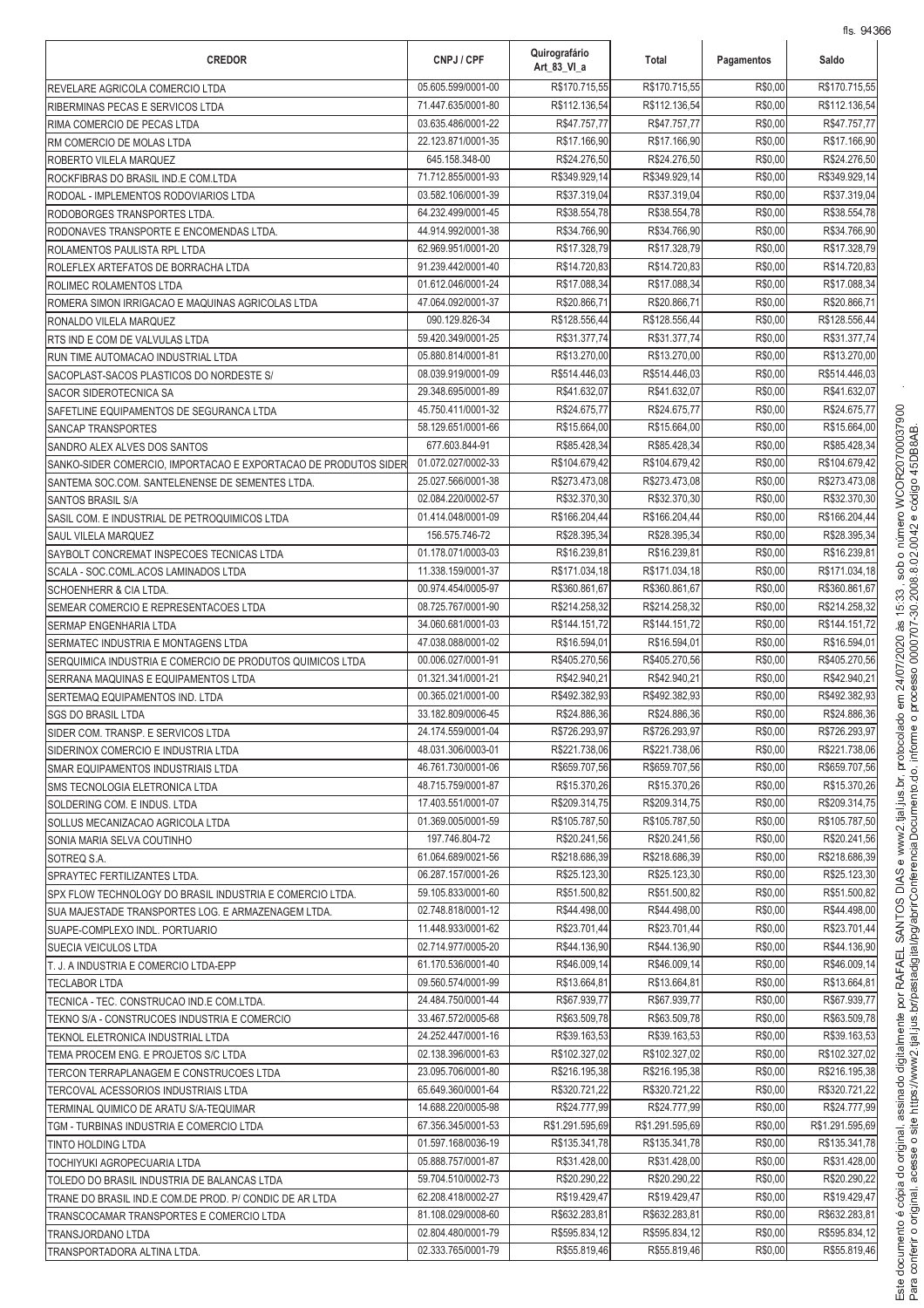| <b>CREDOR</b>                                                | CNPJ / CPF         | Quirografário<br>Art 83 VI a | Total           | Pagamentos | Saldo           |
|--------------------------------------------------------------|--------------------|------------------------------|-----------------|------------|-----------------|
| <b>TRANSPORTADORA BARRETO LTDA</b>                           | 05.153.658/0001-57 | R\$71.545,74                 | R\$71.545,74    | R\$0,00    | R\$71.545,74    |
| TRANSPORTADORA ESPECIALISTA LTDA                             | 04.764.558/0001-02 | R\$277.733,70                | R\$277.733,70   | R\$0,00    | R\$277.733,70   |
| TRANSPORTADORA IRMAOS VIEIRA LTDA                            | 22.168.975/0001-66 | R\$113.981,42                | R\$113.981,42   | R\$0.00    | R\$113.981,42   |
| TRANSPORTADORA TRANSOUZA LTDA                                | 46.445.425/0001-05 | R\$70.749,29                 | R\$70.749,29    | R\$0,00    | R\$70.749,29    |
| <b>TRANSPORTES BORELLI LTDA</b>                              | 58.525.197/0001-62 | R\$140.180,35                | R\$140.180,35   | R\$0.00    | R\$140.180,35   |
| <b>TRANSPORTES SAO EXPEDITO LTDA</b>                         | 00.096.777/0001-00 | R\$16.971,13                 | R\$16.971,13    | R\$0,00    | R\$16.971,13    |
| <b>TRANSPORTES VOIGT LTDA</b>                                | 78.662.970/0001-40 | R\$22.414,49                 | R\$22.414,49    | R\$0,00    | R\$22.414,49    |
| TRATORAL TRATORES DE ALAGOAS S/A                             | 12.202.024/0001-02 | R\$18.885,93                 | R\$18.885,93    | R\$0,00    | R\$18.885,93    |
| TRIANGULO ELETROFILTROS LTDA                                 | 26.334.128/0001-85 | R\$20.976,53                 | R\$20.976,53    | R\$0,00    | R\$20.976,53    |
| <b>TROPICAL BIOENERGIA</b>                                   | 08.195.806/0001-94 | R\$1.578.775,63              | R\$1.578.775,63 | R\$0,00    | R\$1.578.775,63 |
| <b>TYRESOLES DE ALAGOAS LTDA</b>                             | 12.268.652/0001-90 | R\$172.092,27                | R\$172.092,27   | R\$0,00    | R\$172.092,27   |
| UNIMED MACEIO COOP DE TRAB MEDICO LTDA.                      | 12.442.737/0001-43 | R\$56.683,93                 | R\$56.683.93    | R\$0.00    | R\$56.683,93    |
| UNIODONTO - SISTEMA NACIONAL DE COOPERATIVAS ODONTOLOGICAS   | 24.243.925/0001-21 | R\$108.506,85                | R\$108.506,85   | R\$0,00    | R\$108.506,85   |
| UNIODONTO REGIONAL COOPERATIVA DE TRABALHO ODONTOLOGICO LTDA | 26.185.199/0001-63 | R\$27.851,85                 | R\$27.851,85    | R\$0,00    | R\$27.851,85    |
| USIMAQ-USINAGEM E MAQUINAS LTDA                              | 00.526.052/0001-04 | R\$54.805,73                 | R\$54.805,73    | R\$0,00    | R\$54.805,73    |
| USITEP INDUSTRIA E COMERCIO LTDA.                            | 54.013.016/0001-68 | R\$165.755,38                | R\$165.755,38   | R\$0,00    | R\$165.755,38   |
| VALTOR ACESSORIOS INDUSTRIAIS LTDA                           | 05.298.931/0001-31 | R\$241.117,37                | R\$241.117,37   | R\$0,00    | R\$241.117,37   |
| VALVULAS S. F. INDUSTRIA E COMERCIO LTDA                     | 03.138.553/0001-01 | R\$345.078,05                | R\$345.078,05   | R\$0,00    | R\$345.078,05   |
| VANESSA DE LAZZARI SANTOS CRUZ                               | 227.781.818-65     | R\$151.347,71                | R\$151.347,71   | R\$0,00    | R\$151.347,71   |
| VENTEC AMBIENTAL EQUIP. E INSTALACOES LTDA.                  | 58.345.059/0001-00 | R\$34.281,71                 | R\$34.281,71    | R\$0,00    | R\$34.281,71    |
| VETTOR TORRE DE RESFRIAMENTO LTDA                            | 02.825.612/0001-49 | R\$508.978,12                | R\$508.978,12   | R\$0,00    | R\$508.978,12   |
| VIBROART MANUTENCAO PREDITIVA LTDA-ME                        | 04.298.182/0001-80 | R\$16.199,51                 | R\$16.199,51    | R\$0.00    | R\$16.199,51    |
| VIDEIRA TRANSPORTES RODOVIARIOS LTDA.                        | 52.611.183/0001-85 | R\$82.725,65                 | R\$82.725,65    | R\$0,00    | R\$82.725,65    |
| VSA COMERCIO DE INFORMATICA LTDA                             | 06.188.584/0001-57 | R\$19.168,55                 | R\$19.168,55    | R\$0,00    | R\$19.168,55    |
| <b>WEG AUTOMACAO</b>                                         | 08.520.338/0001-86 | R\$801.591,45                | R\$801.591,45   | R\$0,00    | R\$801.591,45   |
| WEG EQUIPAMENTOS ELETRONICOS S/A                             | 07.175.725/0007-55 | R\$528.822,08                | R\$528.822,08   | R\$0,00    | R\$528.822,08   |
| WELDING SOLDAGEM E INSPECOES LTDA.                           | 60.244.217/0001-79 | R\$33.608,93                 | R\$33.608,93    | R\$0,00    | R\$33.608,93    |
| WHITE MARTINS GASES IND.DO NORDESTE S/A                      | 24.380.578/0002-60 | R\$742.112,95                | R\$742.112,95   | R\$0,00    | R\$742.112,95   |
| WHITE MARTINS GASES INDUSTRIAIS LTDA                         | 35.820.448/0039-09 | R\$219.393,57                | R\$219.393,57   | R\$0,00    | R\$219.393,57   |
| WINSTON FREDERICO ALMEIDA DRUMOND                            | 652.032.916-91     | R\$61.465,73                 | R\$61.465,73    | R\$0,00    | R\$61.465,73    |
| YETE AMBIENTAL IND. E COMERCIO LTDA                          | 68.858.471/0001-79 | R\$12.954,77                 | R\$12.954,77    | R\$0,00    | R\$12.954,77    |
| YOKOGAWA AMERICA DO SUL LTDA                                 | 53.761.607/0001-50 | R\$12.862,78                 | R\$12.862,78    | R\$0,00    | R\$12.862,78    |
| ZANARDO INSTRUMENTACAO INDUSTRIAL LTDA                       | 78.748.183/0001-15 | R\$99.782,43                 | R\$99.782,43    | R\$0,00    | R\$99.782,43    |
| ZARAPLAST S.A.                                               | 61.827.663/0009-26 | R\$841.074,21                | R\$841.074,21   | R\$0,00    | R\$841.074,21   |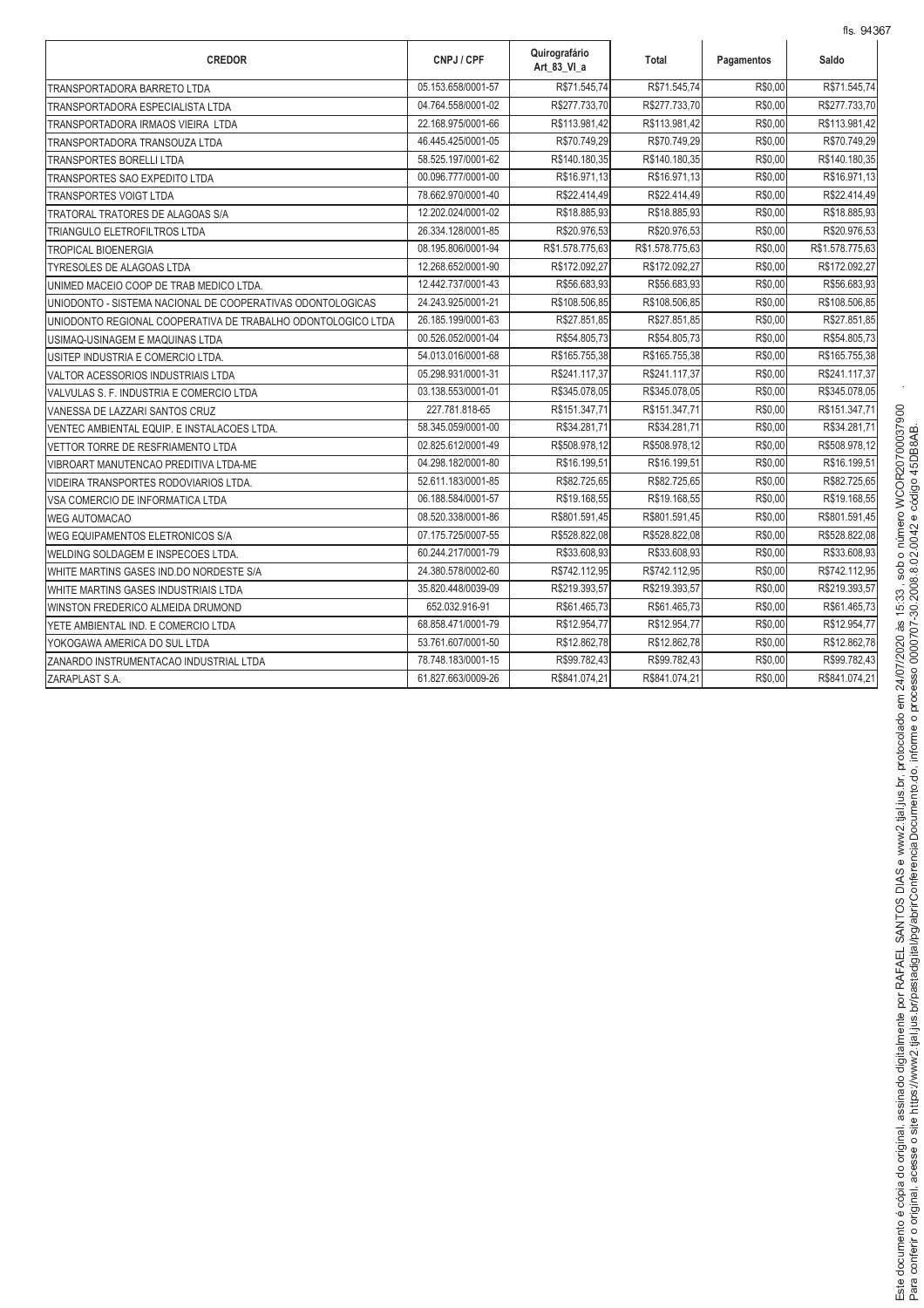## **MASSA FALIDA DA LAGINHA AGROINDUSTRIAL**

### QUADRO CONSOLIDADO DE CREDORES QUIROGRAFÁRIOS - **JULHO 2020**

### **ART. 83 VII - MULTAS CONCURSAL**

# **QTDE DE CREDORES: 6**

| <b>SALDO TOTAL:</b> | R\$ 3.443.628,36 |
|---------------------|------------------|
|                     |                  |

|                                 |                    |                   | R\$ 3.443.628,36 | R\$ 0.00   | R\$ 3.443.628,36 |
|---------------------------------|--------------------|-------------------|------------------|------------|------------------|
| <b>CREDOR</b>                   | CNPJ / CPF         | Multas Art 83 VII | Total            | Pagamentos | Saldo            |
| BANCO DE LAGE LANDEN BRASIL S/A | 05.040.481/0001-82 | R\$40.170,94      | R\$40.170,94     | R\$0,00    | R\$40.170,94     |
| DANIEL FREITAS DE OMENA         | 259.229.554-20     | R\$601.938,84     | R\$601.938,84    | R\$0,00    | R\$601.938,84    |
| JACIRA DAMARA FREITAS DE OMENA  | 411.041.704-00     | R\$2.588.718,27   | R\$2.588.718,27  | R\$0,00    | R\$2.588.718,27  |
| <b>TROPICAL BIOENERGIA</b>      | 08.195.806/0001-94 | R\$157.877,56     | R\$157.877,56    | R\$0,00    | R\$157.877,56    |
| MARIA CONCEICAO DA SILVA        | 994.251.904-10     | R\$53.753.99      | R\$53.753.99     | R\$0.00    | R\$53.753.99     |
| CONDOMINIO EDIFICIO STATUS      | 35.564.707/0001-05 | R\$1.168,76       | R\$1.168,76      | R\$0,00    | R\$1.168,76      |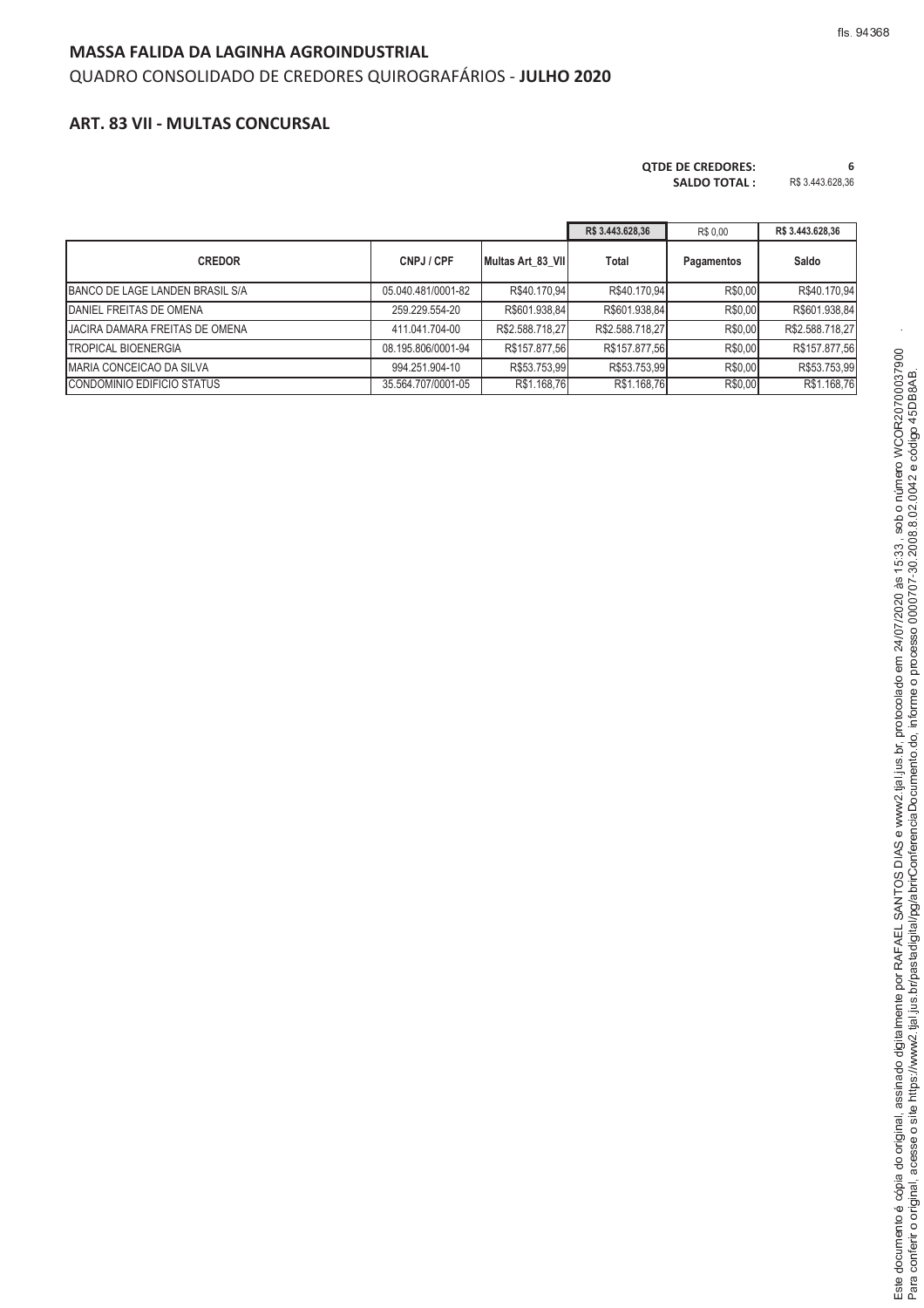# **MASSA FALIDA DA LAGINHA AGROINDUSTRIAL** QUADRO CONSOLIDADO DE CREDORES QUIROGRAFÁRIOS - **JULHO 2020**

# **ART. 83 VIII, b**

CRÉDITOS SUBORDINADOS

#### **QTDE DE CREDORES: 4 SALDO TOTAL :**

Á Â <sup>Ã</sup> <sup>Â</sup>

<sup>ç</sup> <sup>Í</sup> <sup>Î</sup> <sup>È</sup>

<sup>Ù</sup> <sup>Å</sup> <sup>Ä</sup> <sup>×</sup> <sup>Ü</sup> <sup>È</sup>

<sup>Æ</sup> <sup>Î</sup> <sup>Å</sup> <sup>è</sup> <sup>Ä</sup> <sup>ã</sup> <sup>Ð</sup> <sup>É</sup> <sup>Â</sup>

lo original

<sup>Í</sup> <sup>Í</sup> <sup>É</sup> <sup>Æ</sup> <sup>Â</sup>

<sup>Ù</sup> <sup>Å</sup> <sup>Ù</sup> <sup>É</sup> <sup>Ê</sup> <sup>É</sup> <sup>Î</sup> <sup>Â</sup> <sup>Ë</sup> <sup>Ü</sup> <sup>È</sup>

<sup>Æ</sup> <sup>Î</sup> <sup>È</sup> <sup>Ð</sup> <sup>Å</sup> <sup>Ã</sup>

<sup>é</sup> <sup>æ</sup> <sup>ê</sup> <sup>æ</sup> <sup>ç</sup> <sup>ë</sup>

<sup>ì</sup> <sup>æ</sup> <sup>í</sup> <sup>î</sup> <sup>ï</sup> <sup>ì</sup>

<sup>Û</sup> <sup>ð</sup> <sup>æ</sup> <sup>ì</sup> <sup>È</sup> <sup>Ó</sup> <sup>Ó</sup> <sup>Ó</sup>

ì lial i

i. br protocol

<sup>Ù</sup> <sup>Å</sup> <sup>È</sup>

<sup>Ü</sup> <sup>Ô</sup> <sup>â</sup> <sup>Ò</sup> <sup>Ý</sup> <sup>Þ</sup> <sup>Ò</sup> <sup>Ô</sup> <sup>Ý</sup> <sup>Ô</sup> <sup>Ý</sup> <sup>ñ</sup> <sup>Í</sup> <sup>ò</sup> <sup>ä</sup> <sup>Ñ</sup>

porterir o original

<sup>Í</sup> <sup>Í</sup> ÈÅ <sup>Í</sup> <sup>É</sup> <sup>Î</sup> <sup>È</sup> <sup>Ï</sup> <sup>Î</sup> Î Ð

<sup>Í</sup> <sup>Ñ</sup> <sup>Ò</sup> Ò Ó <sup>Ó</sup> <sup>Ó</sup>

i lai

<sup>Í</sup> <sup>Õ</sup> <sup>Ø</sup> <sup>Ã</sup> <sup>Ò</sup> <sup>Ð</sup> <sup>Â</sup> <sup>Í</sup> <sup>Î</sup> <sup>Â</sup>

<sup>Ù</sup> <sup>É</sup> <sup>Ê</sup> <sup>É</sup> <sup>Î</sup> <sup>Â</sup> <sup>Ë</sup> <sup>Ò</sup> <sup>Ð</sup> <sup>Ê</sup>

<sup>Ø</sup> <sup>Ã</sup> <sup>É</sup> <sup>Ã</sup> <sup>Ú</sup> <sup>Å</sup> <sup>Æ</sup> <sup>Ç</sup> <sup>È</sup> ÃÈ

<sup>Æ</sup> <sup>Ä</sup> <sup>É</sup> <sup>Â</sup> <sup>Û</sup> <sup>Å</sup> <sup>Ä</sup> ×Ü

ito do inform

<sup>Å</sup> <sup>Ð</sup> <sup>Ã</sup> <sup>Å</sup> ÄÈ

|                                              |                    |                                               |                   | <b>QTDE DE CREDORES:</b><br><b>SALDO TOTAL:</b> | 32900<br>R\$ 31.749.773, 83<br>R\$ 31.749.773, 83<br>CO CO CO<br>CO CO<br>220 |
|----------------------------------------------|--------------------|-----------------------------------------------|-------------------|-------------------------------------------------|-------------------------------------------------------------------------------|
|                                              |                    |                                               | R\$ 31.749.773,85 | R\$ 0.00                                        | R\$ 31.749.773,85 O                                                           |
| <b>CREDOR</b>                                | CNPJ / CPF         | <b>Creditos Subordinados</b><br>Art 83 VIII b | <b>Total</b>      | Pagamentos                                      | 3<br>Saldo<br>$\frac{1}{2}$                                                   |
| JOAO JOSE PEREIRA DE LYRA                    | 003.413.204-04     | R\$293.503,08                                 | R\$293.503,08     | R\$0,00                                         | R\$293.503, 嘎 0                                                               |
| <b>IMAPEL - MACEIO VEICULOS E PECAS LTDA</b> | 12.180.469/0001-39 | R\$21.716.481,34                              | R\$21.716.481,34  | R\$0,00                                         | R\$21.716.481,39                                                              |
| JOSE VALDYR DA SILVA FONSECA LINS            | 407.069.824-87     | R\$735.294,22                                 | R\$735.294,22     | R\$0,00                                         | $R$735.294,\frac{22}{28}$                                                     |
| JL COMERCIAL AGROQUIMICA LTDA                | 12.190.013/0001-50 | R\$9.004.495,21                               | R\$9.004.495,21   | R\$0,00                                         | R\$9.004.495,21                                                               |
|                                              |                    |                                               |                   |                                                 | $\frac{15}{30}$<br>$7/2020$ às<br>0000707<br>107                              |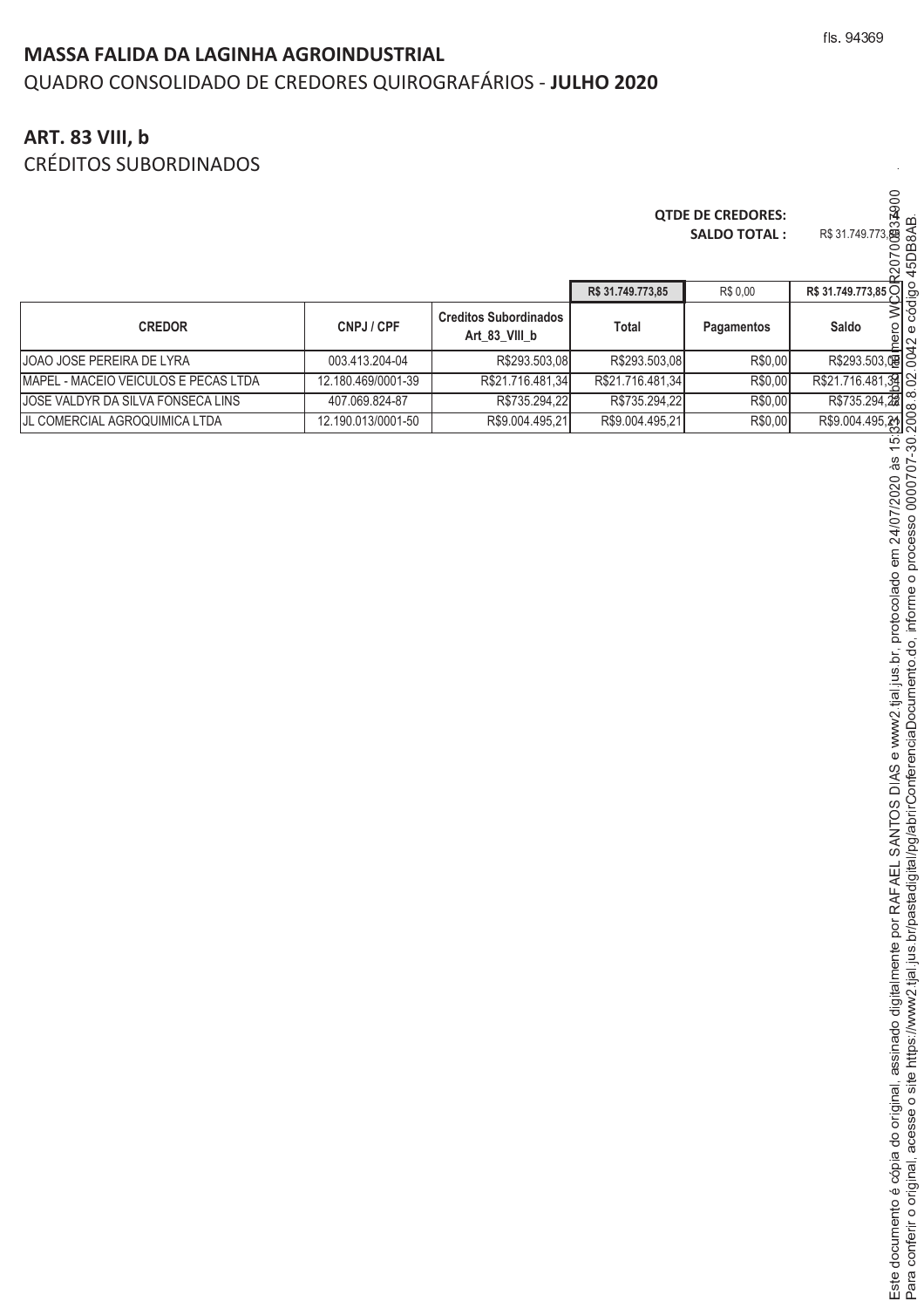# **MASSA FALIDA DA LAGINHA AGROINDUSTRIAL**

## QUADRO CONSOLIDADO DE CREDORES QUIROGRAFÁRIOS - **JULHO 2020**

## **ART. 84 III**

DESPESAS COM ARRECADAÇÃO, ADMINISTRAÇÃO, REALIZAÇÃO DO ATIVO E DISTRIBUIÇÃO DO SEU PRODUTO, BEM COMO CUSTAS DO PROCESSO DE FALÊNCIA.

#### **QTDE DE CREDORES: 1**<br>**SALDO TOTAL : R\$** 60.088,00 SALDO TOTAL :

| LUU IUIAL. | <b>IND OU.U</b> |
|------------|-----------------|
|            |                 |
|            |                 |

fls. 94370

|                            |                    |                              | R\$ 60,088,00 | R\$ 0,00   | R\$ 60,088,00 |
|----------------------------|--------------------|------------------------------|---------------|------------|---------------|
| <b>CREDOR</b>              | CNPJ / CPF         | Extraconcursal<br>Art_84_III | Total         | Pagamentos | Saldo         |
| CONDOMINIO EDIFICIO STATUS | 35.564.707/0001-05 | R\$60.088,00                 | R\$60.088,00  | R\$0,00    | R\$60.088,00  |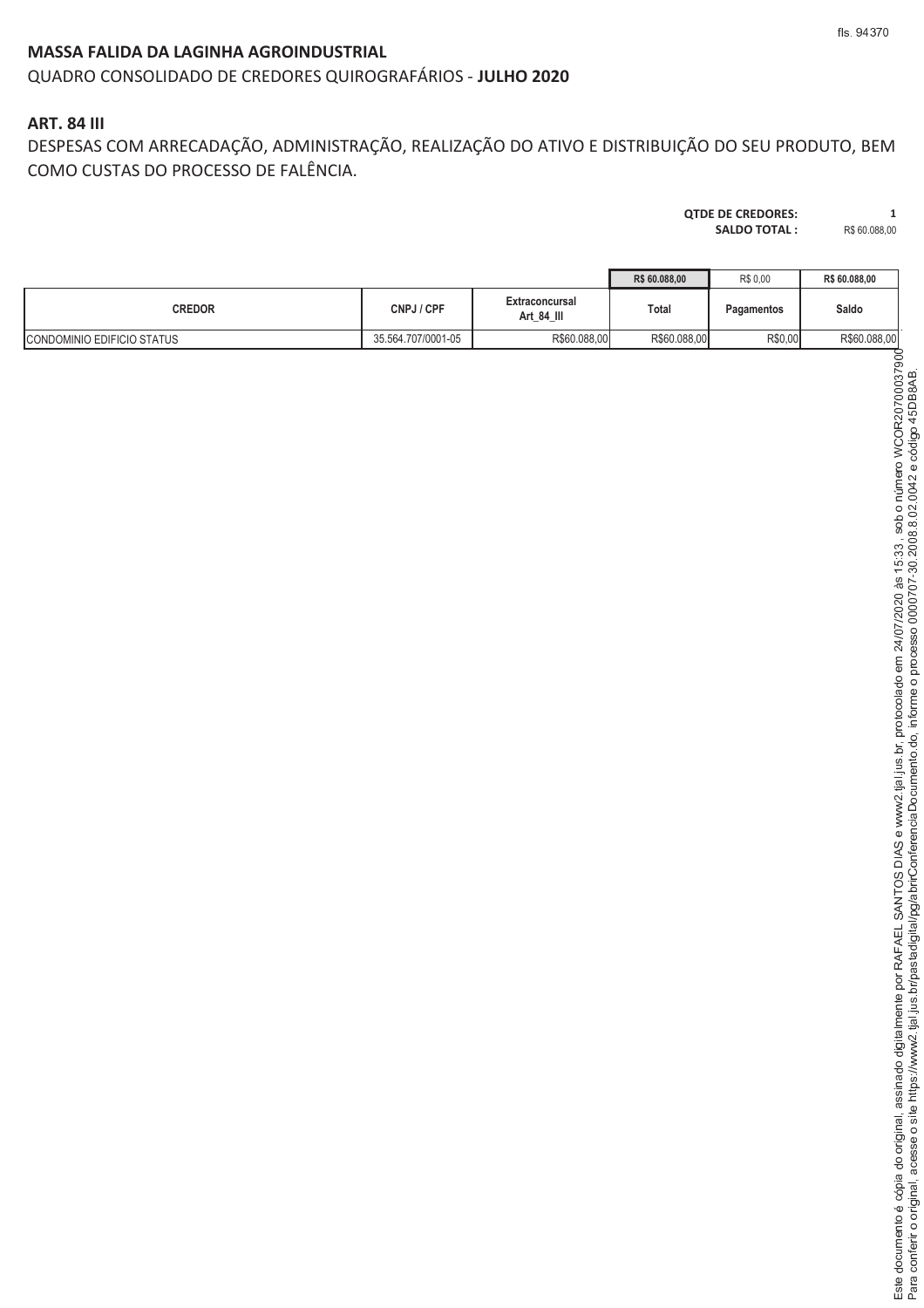#### **MASSA FALIDA DA LAGINHA AGROINDUSTRIAL**

# QUADRO CONSOLIDADO DE CREDORES QUIROGRAFÁRIOS - **JULHO 2020**

# **ART. 84 V, c/c ART. 83 IV d**

PRIVILÉGIO ESPECIAL EXTRACONCURSAL

**QTDE DE CREDORES: 679 SALDO TOTAL :** R\$ 38.879.269,55

٦

nferir o original.

.<br>. <sup>W</sup> <sup>C</sup> <sup>B</sup> <sup>U</sup> <sup>C</sup> <sup>K</sup> <sup>G</sup> <sup>L</sup> <sup>F</sup>

 $\frac{1}{2}$ 

tial ius br/p

 $\overline{\phantom{a}}$ 

where the contract of the contract of the contract of the contract of the contract of the contract of the contract of the contract of the contract of the contract of the contract of the contract of the contract of the cont

<sup>V</sup> <sup>A</sup> <sup>G</sup> <sup>A</sup> <sup>X</sup> <sup>C</sup> <sup>D</sup> <sup>E</sup> <sup>F</sup> AF <sup>D</sup> <sup>B</sup> <sup>G</sup> @

<sup>Y</sup> <sup>C</sup> <sup>B</sup> <sup>U</sup>

ento do. inform

n processo 0000707-30.2008 8 02 0042

:<br>'

|                                                    |                    |                                                        | R\$ 38.879.269,55 | R\$ 0,00   | R\$ 38.879.269,55      |
|----------------------------------------------------|--------------------|--------------------------------------------------------|-------------------|------------|------------------------|
| <b>CREDOR</b>                                      | CNPJ / CPF         | <b>Privilegio Especial</b><br>Art 84 V c/c Art 83 IV d | <b>Total</b>      | Pagamentos | Saldo                  |
| A. CORREIA TRANSPORTES ME                          | 14.408.569/0001-03 | R\$9.707,90                                            | R\$9.707,90       | R\$0,00    | R\$9.707,90            |
| A. JARBAS ALENCAR GONCALVES-ME                     | 12.904.905/0001-75 | R\$3.338,64                                            | R\$3.338,64       | R\$0,00    | R\$3.338,64            |
| A. M. DA S NETTO ENTRETENIMENTOS ME                | 16.657.220/0001-22 | R\$23.399,72                                           | R\$23.399,72      | R\$0,00    | R\$23.399,72           |
| A. P. SANTOS DA SILVA TRANSPORTES ME               | 18.291.053/0001-74 | R\$7.992,21                                            | R\$7.992,21       | R\$0,00    | R\$7.992,21            |
| A. PATRICIA DA SILVA SANTOS - ME                   | 14.126.652/0001-81 | R\$3.403,00                                            | R\$3.403,00       | R\$0,00    | R\$3.403,00            |
| A. R. DOS SANTOS TRANSPORTE - ME                   | 07.412.586/0001-40 | R\$23.252,9                                            | R\$23.252,91      | R\$0,00    | R\$23.252,91           |
| A. R. PINHEIRO TURBINAS                            | 01.096.570/0001-90 | R\$19.162,58                                           | R\$19.162,58      | R\$0,00    | R\$19.162,58           |
| A. R. TENORIO FILHO TRANSPORTES                    | 11.922.078/0001-80 | R\$192.251,07                                          | R\$192.251,07     | R\$0,00    | R\$192.251,07          |
| A. RODRIGUES DA SILVA TRANSPORTES - ME             | 18.667.489/0001-15 | R\$29.418,00                                           | R\$29.418,00      | R\$0,00    | R\$29.418,00           |
| A. T. CORDEIRO DE FARIAS EPP                       | 07.573.139/0001-73 | R\$27.236,94                                           | R\$27.236,94      | R\$0,00    | R\$27.236,94           |
| A. V. T. DAMASO                                    | 07.798.492/0001-51 | R\$73.106,64                                           | R\$73.106,64      | R\$0,00    | R\$73.106,64           |
| A. W. COMERCIO DE PARAFUSOS LTDA-ME.               | 07.693.999/0001-40 | R\$18,12                                               | R\$18,12          | R\$0,00    | R\$18,12               |
| <b>ABM INFORMATICA LTDA</b>                        | 41.014.861/0001-06 | R\$15.987,72                                           | R\$15.987,72      | R\$0,00    | R\$15.987,72           |
| <b>AC SERVICOS &amp; COMERCIO LTDA</b>             | 11.646.649/0001-09 | R\$2.488.32                                            | R\$2.488,32       | R\$0,00    | R\$2.488,32            |
| ACACIO GUINCHOS COMERCIO E SERVICOS LTDA           | 05.248.895/0001-00 | R\$293.056,39                                          | R\$293.056,39     | R\$0,00    | R\$293.056,39          |
| ACIOLI & ACIOLI TRANSPORTES LTDA - ME              | 12.550.551/0001-08 | R\$8.062,50                                            | R\$8.062,50       | R\$0,00    | R\$8.062,50            |
| ACOS FUTURO COM DE FERRO E ACO LTDA-ME             | 13.690.405/0001-40 | R\$109,20                                              | R\$109,20         | R\$0,00    | R\$109,20              |
| ACUCAREIRA COMERCIAL SERRA GRANDE LTDA             | 10.330.513/0001-14 | R\$494.490.00                                          | R\$494.490,00     | R\$0,00    | R\$494.490,00          |
| ADEBAL DIOGO DA SILVA                              | 13.057.793/0001-27 | R\$8.749.95                                            | R\$8.749,95       | R\$0,00    | R\$8.749,95            |
|                                                    | 11.442.898/0001-74 | R\$9.438,76                                            | R\$9.438,76       | R\$0,00    | R\$9.438,76            |
| ADELMO MOREIRA CALHEIROS - ME                      | 11.285.678/0001-84 | R\$12.004,71                                           | R\$12.004.71      | R\$0,00    | R\$12.004,71           |
| ADELSON ANTONIO DE OLIVEIRA TRANSPORTES            | 07.439.827/0001-45 | R\$20.950,00                                           | R\$20.950,00      | R\$0,00    | R\$20.950,00           |
| ADEMILSON ROSA PEREIRA E CIA LTDA                  | 07.284.981/0001-95 |                                                        |                   |            | R\$152.507,81          |
| ADENILSO PEREIRA DOS SANTOS E CIA LTDA ME          |                    | R\$152.507,8                                           | R\$152.507,81     | R\$0,00    |                        |
| ADRIANA BARCELOS MOURA SILVA-ME                    | 11.458.225/0001-02 | R\$32,00                                               | R\$32,00          | R\$0,00    | R\$32,00               |
| ADRIANA DA SILVA LUCAS QUEIROZ - ME                | 07.689.736/0001-68 | R\$1.581,00                                            | R\$1.581,00       | R\$0,00    | R\$1.581,00            |
| ADRIANO DOS SANTOS TRANSPORTES ME                  | 11.326.768/0001-76 | R\$3.957,73                                            | R\$3.957,73       | R\$0,00    | R\$3.957,73            |
| ADRIANO FURLANI-ME                                 | 04.663.345/0001-86 | R\$1.673,04                                            | R\$1.673,04       | R\$0,00    | R\$1.673,04            |
| AGRO SAFRA COLHEITA LTDA.                          | 07.309.200/0001-70 | R\$52.326,54                                           | R\$52.326,54      | R\$0,00    | R\$52.326,54           |
| AGROINDUSTRIAL VALE DO PARAIBA LTDA                | 07.757.494/0001-00 | R\$122.889,00                                          | R\$122.889,00     | R\$0,00    | R\$122.889,00          |
| AGROPECUARIA ANTONIO BADUY LTDA                    | 18.148.361/0001-45 | R\$602.080,80                                          | R\$602.080,80     | R\$0,00    | R\$602.080,80          |
| AGROPECUARIA MARINGA LTDA                          | 23.185.200/0001-61 | R\$389.390,9                                           | R\$389.390,91     | R\$0,00    | R\$389.390,91          |
| AGROPECUARIA SAO JOSE LTDA                         | 00.234.086/0001-17 | R\$8.780,24                                            | R\$8.780,24       | R\$0,00    | R\$8.780,24            |
| AGROPUMP COMERCIAL LTDA - ME                       | 67.788.190/0001-24 | R\$750,00                                              | R\$750,00         | R\$0,00    | R\$750,00              |
| AIRTON SILVA TRANSPORTES-ME                        | 12.607.379/0001-81 | R\$257,68                                              | R\$257,68         | R\$0,00    | R\$257,68 <sup>5</sup> |
| AL TRANSPORTES LTDA ME                             | 10.906.013/0001-88 | R\$20.522,92                                           | R\$20.522,92      | R\$0,00    | R\$20.522,92           |
| ALARMATIC SISTEMA DE SEGURANCA LTDA - ME           | 01.326.253/0001-12 | R\$126,00                                              | R\$126,00         | R\$0,00    | R\$126,00              |
| ALBERDAN DE SOUZA FERREIRA SERVICOS - ME           | 07.684.763/0001-48 | R\$27.962,45                                           | R\$27.962,45      | R\$0,00    | R\$27.962,45           |
| ALBERTO RAPOSO TENORIO-ME                          | 10.790.772/0001-28 | R\$780.407,72                                          | R\$780.407,72     | R\$0,00    | R\$780.407,72          |
| ALCOLINA NORD. COM. PROD. QUIMICOS LTDA            | 09.120.576/0001-67 | R\$20,00                                               | R\$20,00          | R\$0,00    | R\$20,00               |
| ALESSANDRA ANANIAS DA SILVA PEDROSA - ME           | 02.678.702/0001-54 | R\$1.245,50                                            | R\$1.245,50       | R\$0,00    | R\$1.245,50            |
| ALIANCA AGRO INDUSTRIAL E SERVICOS LTDA.           | 12.888.864/0001-70 | R\$6.600,00                                            | R\$6.600,00       | R\$0,00    | R\$6.600,00            |
| ALMEIDA SANTOS TRANSPORTES LTDA - ME               | 09.500.413/0001-00 | R\$6.691,54                                            | R\$6.691,54       | R\$0,00    | R\$6.691,54            |
| AM TRANSPORTE LTDA - ME                            | 07.026.048/0001-18 | R\$2.659,47                                            | R\$2.659,47       | R\$0,00    | R\$2.659,47            |
| AMARO SEBASTIAO DOS SANTOS                         | 11.555.277/0001-05 | R\$2.596,67                                            | R\$2.596,67       | R\$0,00    | R\$2.596,67            |
| AMERICANA MECATRON DIESEL PECAS PARA MOTORES LTDA. | 08.371.191/0001-00 | R\$22.637,08                                           | R\$22.637,08      | R\$0,00    | R\$22.637,08           |
| AMILTON RAPOSO TENORIO ME                          | 07.701.163/0001-40 | R\$615.885,13                                          | R\$615.885,13     | R\$0,00    | R\$615.885,13          |
| AMORIM & AMORIM LTDA[SPORTCAR LOCADORA]            | 70.012.612/0001-80 | R\$41.569,22                                           | R\$41.569,22      | R\$0,00    | R\$41.569,22           |
| AMPLA CONSTRUTORA LTDA                             | 08.073.719/0001-64 | R\$42.008,87                                           | R\$42.008,87      | R\$0,00    | R\$42.008,87           |
| AMT AGRICOLA LTDA - EPP                            | 13.225.311/0001-09 | R\$6.164,41                                            | R\$6.164,41       | R\$0,00    | R\$6.164,41            |
| ANA CARLA DA SILVA FARIAS - ME                     | 15.833.875/0001-41 | R\$8.586,76                                            | R\$8.586,76       | R\$0,00    | R\$8.586,76            |
| ANA CELIA DE SOUZA TRANSPORTE                      | 08.255.435/0001-99 | R\$13.488,14                                           | R\$13.488,14      | R\$0,00    | R\$13.488,14           |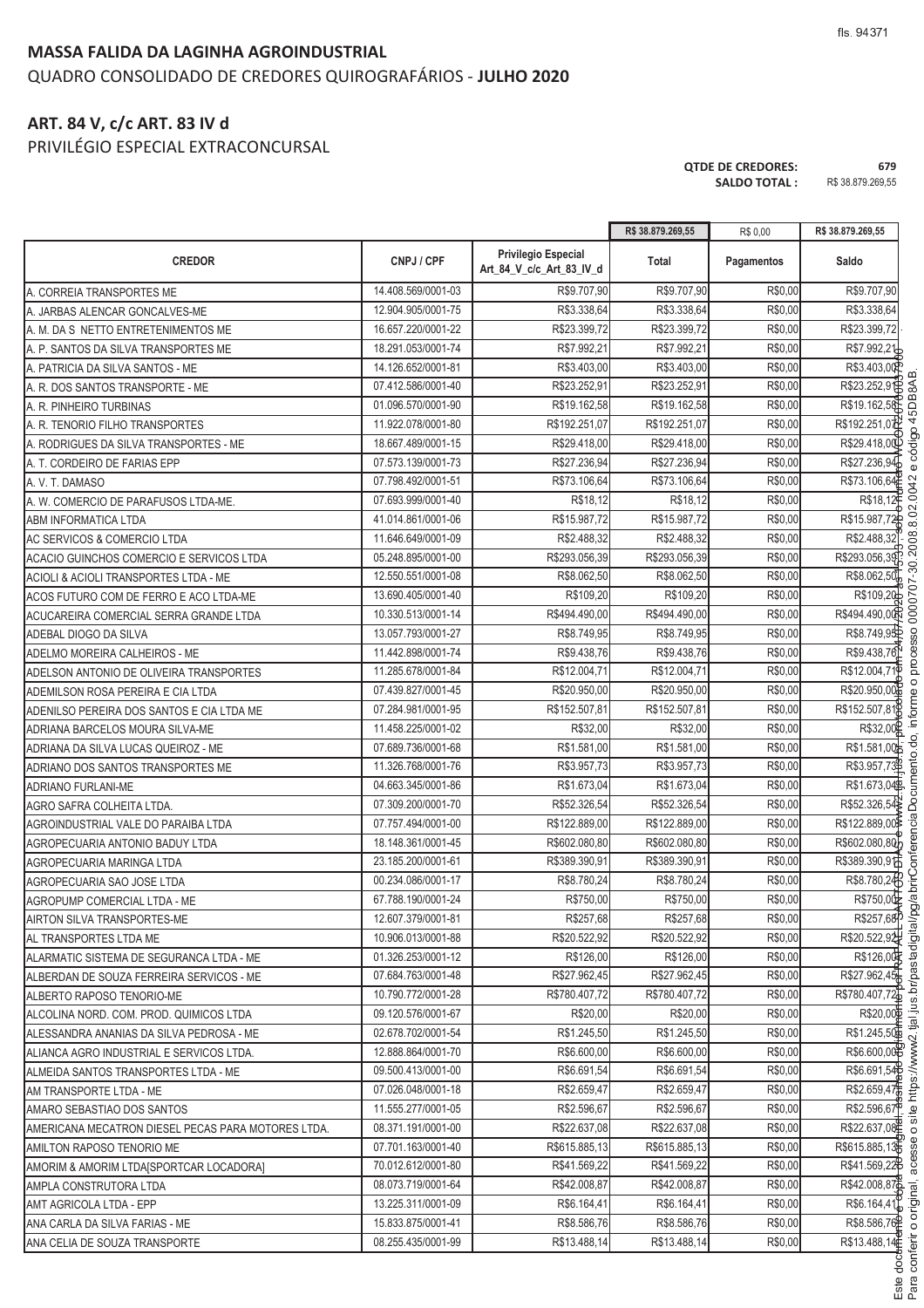| <b>CREDOR</b>                                                                           | CNPJ / CPF                               | <b>Privilegio Especial</b><br>Art_84_V_c/c_Art_83_IV_d | Total                       | Pagamentos         | 115. 9437 Z<br>Saldo        |
|-----------------------------------------------------------------------------------------|------------------------------------------|--------------------------------------------------------|-----------------------------|--------------------|-----------------------------|
| ANATEST-ANALISE E DIAGNOSTICO AMBIENTAL LTDA                                            | 14.883.589/0001-28                       | R\$111,60                                              | R\$111,60                   | R\$0,00            | R\$111,60                   |
| ANDERSON DE MENEZES LOPES                                                               | 11.760.250/0001-46                       | R\$5.973,15                                            | R\$5.973,15                 | R\$0,00            | R\$5.973,15                 |
| ANDREIS S. DE LIRA TRANSPORTES - EPP                                                    | 17.270.809/0001-36                       | R\$2.003,47                                            | R\$2.003,47                 | R\$0,00            | R\$2.003,47                 |
| ANGELICA MATIAS DOS SANTOS SILVA                                                        | 17.649.027/0001-02                       | R\$1.267,50                                            | R\$1.267,50                 | R\$0,00            | R\$1.267,50                 |
| ANOVAR E FARIA LTDA                                                                     | 03.435.893/0001-96                       | R\$2.460,00                                            | R\$2.460,00                 | R\$0,00            | R\$2.460,00                 |
| ANTONIA DE ALMEIDA SANTOS TRANSPORTES                                                   | 11.308.633/0001-88                       | R\$70.857,36                                           | R\$70.857,36                | R\$0,00            | R\$70.857,36                |
| ANTONIO DA SILVA RAPOSO TRANSPORTE - ME                                                 | 14.603.944/0001-68                       | R\$7.560,00                                            | R\$7.560,00                 | R\$0,00            | R\$7.560,00                 |
| ANTONIO DOS SANTOS TRANSPORTE                                                           | 09.108.363/0001-10                       | R\$62.871,49                                           | R\$62.871,49                | R\$0,00            | R\$62.871,49                |
| ANTONIO OLIVIO ARAUJO DOS SANTOS ME                                                     | 08.226.414/0001-45                       | R\$3.976,33                                            | R\$3.976,33                 | R\$0,00            | R\$3.976,33                 |
| ANTONIO P. DOS SANTOS TRANSPORTES                                                       | 10.544.442/0001-52                       | R\$3.392,08                                            | R\$3.392,08                 | R\$0,00            | R\$3.392,08                 |
| ANTONIO SILVA DOS SANTOS ME.                                                            | 09.488.227/0001-00                       | R\$128.310,27                                          | R\$128.310,27               | R\$0,00            | R\$128.310,27               |
| AR SUL MINAS AUTOMACAO INDL. LTDA.                                                      | 03.216.840/0001-84                       | R\$2.396,00                                            | R\$2.396,00                 | R\$0,00            | R\$2.396,00                 |
| ARAPIRACA AUTO PECAS LTDA EPP                                                           | 04.293.335/0001-04                       | R\$626,00                                              | R\$626,00                   | R\$0,00            | R\$626,00                   |
| AREN AUTO TRIANGULO COMERCIO LTDA.                                                      | 08.896.101/0001-02                       | R\$60,00                                               | R\$60,00                    | R\$0,00            | R\$60.00                    |
| ARGON COMERCIAL LTDA. ME                                                                | 64.590.532/0001-09                       | R\$25,65                                               | R\$25,65                    | R\$0,00            | R\$25,65                    |
| ARNALDO SANTO DIOGO E CIA LTDA                                                          | 07.271.660/0001-56                       | R\$22.492,84                                           | R\$22.492,84                | R\$0,00            | R\$22.492,84                |
| ARY DIESEL AUTO PECAS E SERVICOS LTDA                                                   | 08.311.827/0001-28                       | R\$1.131,00                                            | R\$1.131,00                 | R\$0,00            | R\$1.131,00                 |
| AS TRANSPORTADORA LTDA - ME                                                             | 12.685.454/0001-22                       | R\$3.791,04                                            | R\$3.791,04                 | R\$0,00            | R\$3.791,04                 |
| AUDIOCLIN FONOAUDIOLOGIA LTDA                                                           | 05.849.847/0001-69                       | R\$3.400,00                                            | R\$3.400,00                 | R\$0,00            | R\$3.400,00                 |
| AUTO DIESEL CANAPOLIS LTDA                                                              | 10.975.874/0001-18                       | R\$7.712,23                                            | R\$7.712,23                 | R\$0,00            | R\$7.712,23                 |
| AUTO ELETRICA GOIATUBA LTDA-ME                                                          | 00.270.074/0001-48                       | R\$1.432,00                                            | R\$1.432,00                 | R\$0,00            | R\$1.432,00                 |
| AUTO ELETRICA IRMAOS GONCALVES LTDA-ME                                                  | 07.264.576/0001-05                       | R\$95,00                                               | R\$95,00                    | R\$0,00            | R\$95,00                    |
| AUTO ELETRICA MARMO LTDA.                                                               | 00.426.447/0001-27                       | R\$143,80                                              | R\$143,80                   | R\$0,00            | R\$143,80¢                  |
| AUTO MECANICA UNIVERSAL                                                                 | 09.298.448/0001-08                       | R\$70,00                                               | R\$70,00                    | R\$0,00            | R\$70,00                    |
| AUTO PECAS ARANTES CAPINOPOLIS LTDA - ME                                                | 17.581.878/0001-60                       | R\$2.574,50                                            | R\$2.574,50                 | R\$0,00            | R\$2.574,50                 |
| AUTO PECAS BANDEIRANTES LTDA. - EPP                                                     | 17.819.459/0001-14                       | R\$65,00                                               | R\$65,00                    | R\$0,00            | R\$65,00                    |
| <b>AUTO PECAS DE PAULA LTDA</b>                                                         | 04.104.537/0001-52                       | R\$786,50                                              | R\$786,50                   | R\$0,00            | R\$786,50                   |
| AUTO PECAS MOTORVOL LTDA                                                                | 07.209.289/0001-00                       | R\$585,00                                              | R\$585,00                   | R\$0,00            | R\$585,00                   |
| AUTO RETIFICA MEIRELUCE LTDA - ME                                                       | 03.671.925/0001-52                       | R\$350,00                                              | R\$350,00                   | R\$0,00            | R\$350,00                   |
| <b>AVACI DIAS DOS SANTOS</b>                                                            | 09.032.605/0001-39                       | R\$35.267,16                                           | R\$35.267,16                | R\$0,00            | R\$35.267,16                |
| AVANI MANOEL DE ARAUJO ME                                                               | 13.021.565/0001-05                       | R\$266.462,82                                          | R\$266.462,82               | R\$0,00            | R\$266.462,82               |
| AVIACAO AGRICOLA BUTARELLO LTDA                                                         | 56.487.630/0001-97                       | R\$30.947,20                                           | R\$30.947,20                | R\$0,00            | R\$30.947,20                |
| BARONA REPRESENTACOES DE PRODUTOS AGRICOLAS LTDA ME                                     | 14.451.760/0001-20                       | R\$3.480,10                                            | R\$3.480,10                 | R\$0,00            | R\$3.480,10                 |
| BASE & CO-COM. E IND. DE MAT. P/CONSTRUCAO LTDA                                         | 05.300.971/0001-70                       | R\$9,00                                                | R\$9,00                     | R\$0,00            | R\$9,00                     |
| BATERIA LUZ DIVINA LTDA                                                                 | 10.322.351/0001-72                       | R\$340,00                                              | R\$340,00                   | R\$0,00            | R\$340,00 <sup>2</sup>      |
| BEOCAR FUNILARIA E PINTURA LTDA                                                         | 10.920.006/0001-30                       | R\$10.230.00                                           | R\$10.230.00                | R\$0,00            | R\$10.230,00                |
| <b>BIO SISTEMA - ME</b>                                                                 | 11.062.886/0001-14                       | R\$20.000,00                                           | R\$20.000,00                | R\$0,00            | R\$20.000,00                |
| <b>BITCOM TECNOLOGIA LTDA.</b>                                                          | 03.049.428/0001-17                       | R\$1.548,09                                            | R\$1.548,09                 | R\$0,00            | R\$1.548,09                 |
| BR PARAFUSOS IMPORTADORA COML. LTDA.                                                    | 02.556.423/0001-18                       | R\$8.514,53                                            | R\$8.514,53                 | R\$0,00            | R\$8.514,53                 |
| BRASIT JATO E ISOLAMENTO TERMICO LTDA - ME                                              | 15.282.295/0001-03                       | R\$13.748,25                                           | R\$13.748,25                | R\$0,00            | R\$13.748,25                |
| BRAZ E COSTA PRODUTOS BIOLOGICOS LTDA                                                   | 04.200.541/0001-14                       | R\$7.200.00                                            | R\$7.200,00                 | R\$0,00            | R\$7.200,00                 |
| <b>BRUNO FREIRE LOPES</b>                                                               | 10.548.707/0001-90                       | R\$34.113,25                                           | R\$34.113.25                | R\$0,00            | R\$34.113,25                |
| <b>BRUNO GARCIA ROSS</b>                                                                | 07.805.291/0001-34                       | R\$11.650,25                                           | R\$11.650,25                | R\$0,00            | R\$11.650,25                |
| BRUNO VIEIRA DE MOURA COUTINHO - ME                                                     | 14.870.708/0001-08                       | R\$3.155,48                                            | R\$3.155,48                 | R\$0,00            | R\$3.155,48                 |
| BS CENTRIFUGA PECAS E SERVICOS LTDA-ME                                                  | 09.347.314/0001-30                       | R\$10.140,00                                           | R\$10.140,00                | R\$0,00            | R\$10.140,00                |
| BSB COMERCIO E MANUTENCAO INDUSTRIAL LTDA.                                              | 01.034.704/0001-48                       | R\$1.267,00<br>R\$10.356,97                            | R\$1.267,00<br>R\$10.356,97 | R\$0,00<br>R\$0,00 | R\$1.267,00<br>R\$10.356,97 |
| C. DOS SANTOS TRANSPORTES                                                               | 11.439.868/0001-09<br>01.323.100/0001-11 | R\$2.620,00                                            | R\$2.620,00                 | R\$0,00            | R\$2.620,008                |
| C. E. S. EMBREAGENS LTDA.                                                               | 16.637.579/0001-38                       | R\$3.192,05                                            | R\$3.192,05                 | R\$0,00            | R\$3.192,05                 |
| C. F. DOS SANTOS TRANSPORTES - ME                                                       | 03.914.590/0001-56                       | R\$51.461,89                                           | R\$51.461,89                | R\$0,00            | R\$51.461,89                |
| C. R. A. REPRESENTACOES E SERVICOS LTDA                                                 | 10.612.320/0001-56                       | R\$2.922,25                                            | R\$2.922,25                 | R\$0,00            | R\$2.922,25                 |
| C. SILVA DOS SANTOS TRANSPORTES-ME<br>CABRAL & CUNHA TRANSPORTES DE ANASTACIO LTDA - ME | 09.458.222/0001-27                       | R\$55.315,91                                           | R\$55.315,91                | R\$0,00            | R\$55.315,91                |
| CAPINOPOLIS DISTRIBUIDORA DE PECAS LTDA-ME                                              | 22.360.267/0001-22                       | R\$35.983,30                                           | R\$35.983,30                | R\$0,00            | R\$35.983,30P               |
| CARITA DE CARVALHO ALVES                                                                | 07.752.825/0001-01                       | R\$3.600,86                                            | R\$3.600,86                 | R\$0,00            | R\$3.600,86                 |
| CARLOS ANTONIO DOS SANTOS SERVICOS                                                      | 09.629.162/0001-68                       | R\$340,00                                              | R\$340,00                   | R\$0,00            | R\$340,00                   |
| CARLOS AUGUSTO AYUSSO                                                                   | 13.878.531/0001-23                       | R\$130.605,14                                          | R\$130.605,14               | R\$0,00            | R\$130.605,14               |
| CARLOS HENRIQUE ACIOLI TENORIO - ME                                                     | 13.588.113/0001-00                       | R\$202.725,77                                          | R\$202.725,77               | R\$0,00            | R\$202.725,77               |
| CARLOS JORGE DA SILVA MELO TRANSPORTE-ME                                                | 12.526.871/0001-22                       | R\$2.159,38                                            | R\$2.159,38                 | R\$0,00            | R\$2.159,38                 |
| CARLOS MAGNO DE OLIVEIRA ALBUQUERQUE                                                    | 07.972.564/0001-35                       | R\$25.948,86                                           | R\$25.948,86                | R\$0,00            | R\$25.948,86                |
| CARMO ASSISTENCIA TECNICA LTDA ME                                                       | 23.865.876/0001-04                       | R\$777,25                                              | R\$777,25                   | R\$0,00            | R\$777,25                   |
| CARVALHO MECANIZACAO AGRICOLA LTDA-ME                                                   | 09.306.178/0001-30                       | R\$11.637,01                                           | R\$11.637,01                | R\$0,00            | R\$11.637,01                |
| CASA DA CONSTRUCAO PILAR LTDA                                                           | 07.387.391/0001-98                       | R\$250,00                                              | R\$250,00                   | R\$0,00            | R\$250,00                   |
|                                                                                         |                                          |                                                        |                             |                    |                             |

.<br>.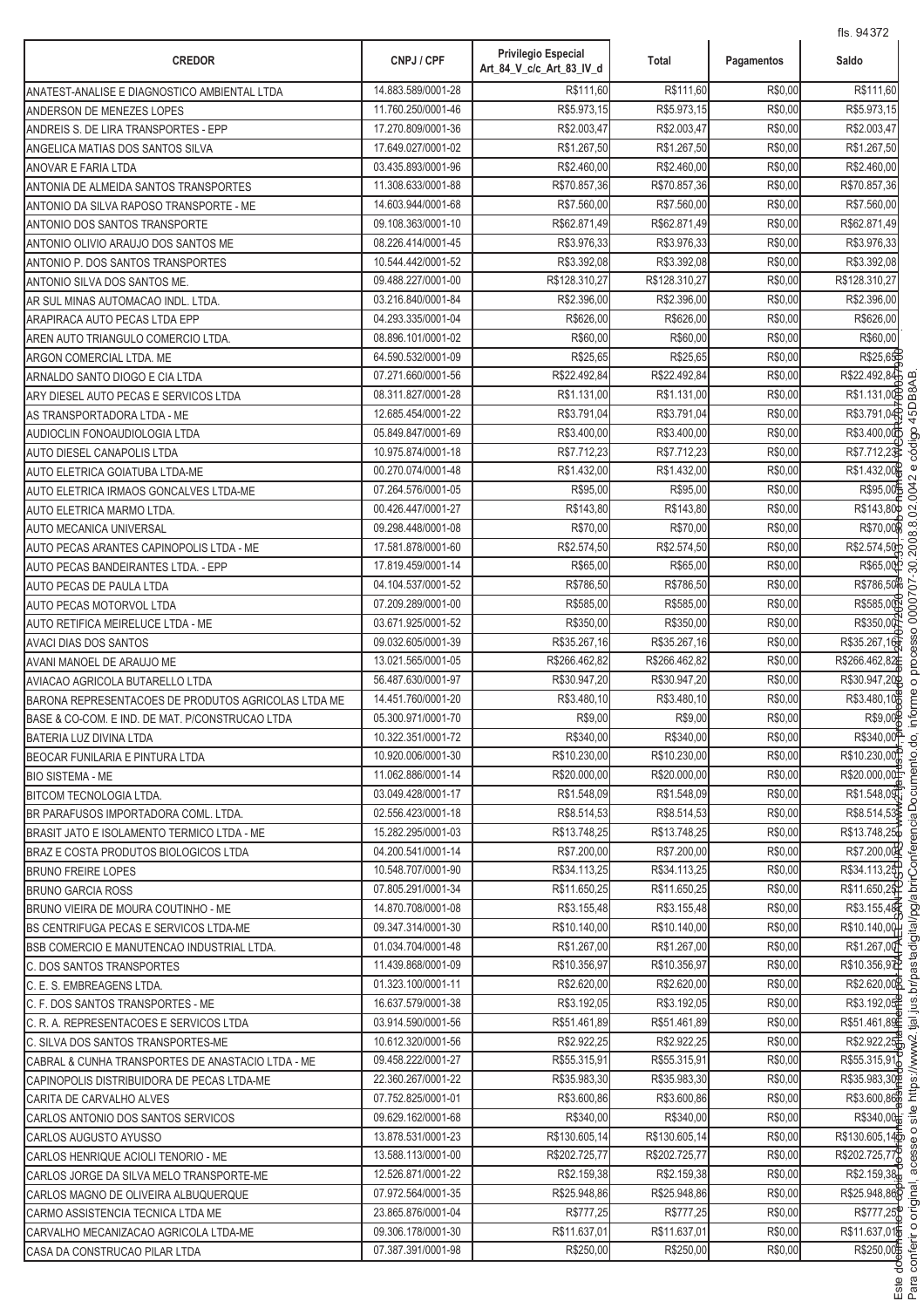| 12.504.163/0001-90<br>R\$250.88<br>R\$250.88<br>R\$0,00<br>CASA DAS MOLAS LTDA<br>06.177.743/0001-18<br>R\$2.089,05<br>R\$2.089,05<br>R\$0,00<br>CASA DO CARRETEIRO LTDA ME<br>R\$15.000,00<br>R\$0,00<br>14.678.249/0001-65<br>R\$15.000,00<br>CASTRO LOCACOES LTDA - EPP<br>13.040.586/0001-60<br>R\$86.250,00<br>R\$86.250.00<br>R\$0,00<br>CCBR - CENTRAL DE COMMODITIES BRASIL LTDA - ME<br>15.482.476/0001-83<br>R\$2.134,81<br>R\$2.134,81<br>R\$0,00<br>CELIO P DE OLIVEIRA TRANSPORTES ME<br>07.671.401/0001-12<br>R\$13,10<br>R\$13,10<br>R\$0,00<br>CH DA SILVA MENEZES - EPP<br>12.133.995/0001-48<br>R\$1.384,10<br>R\$1.384,10<br>R\$0,00<br>CICERA CLEIDE FERREIRA DE MELO<br>10.683.260/0001-62<br>R\$44.543,68<br>R\$44.543,68<br>R\$0,00<br>CICERO ALVINO DE OLIVEIRA TRANSPORTE<br>10.889.428/0001-90<br>R\$15.711,32<br>R\$15.711,32<br>R\$0,00<br>CICERO AVELINO DA SILVA TRANSPORTES + EPP<br>13.696.073/0001-01<br>R\$21.043,76<br>R\$21.043,76<br>R\$0,00<br>CICERO DOMINGOS DE OLIVEIRA JUNIOR - ME<br>11.840.749/0001-63<br>R\$1.346,50<br>R\$1.346,50<br>R\$0,00<br>CICERO GOMES DA SILVA<br>14.371.894/0001-30<br>R\$3.600,00<br>R\$3.600,00<br>R\$0,00<br>CICERO JOSE DOS SANTOS<br>11.425.231/0001-63<br>R\$10.616,00<br>R\$10.616,00<br>R\$0,00<br>CICERO PEREIRA DA SILVA<br>R\$2.112,25<br>13.090.186/0001-69<br>R\$2.112,25<br>R\$0,00<br>CICERO RAIMUNDO DA SILVA<br>15.328.911/0001-10<br>R\$8.248,88<br>R\$8.248,88<br>R\$0,00<br>CILENE ANTONIA DE OLIVEIRA SANTOS<br>R\$9.191,60<br>15.016.731/0001-00<br>R\$9.191,60<br>R\$0,00<br><b>CLAUDEIR SOARES DA SILVA</b><br>02.618.105/0001-34<br>R\$4.608,22<br>R\$4.608,22<br>R\$0,00<br>CLAUDINEY RODRIGUES GOMES-ME<br>11.223.275/0001-00<br>R\$169.108,03<br>R\$169.108,03<br>R\$0,00<br>CLAUDIO PEIXOTO COSTA JUNIOR | Saldo                 |
|--------------------------------------------------------------------------------------------------------------------------------------------------------------------------------------------------------------------------------------------------------------------------------------------------------------------------------------------------------------------------------------------------------------------------------------------------------------------------------------------------------------------------------------------------------------------------------------------------------------------------------------------------------------------------------------------------------------------------------------------------------------------------------------------------------------------------------------------------------------------------------------------------------------------------------------------------------------------------------------------------------------------------------------------------------------------------------------------------------------------------------------------------------------------------------------------------------------------------------------------------------------------------------------------------------------------------------------------------------------------------------------------------------------------------------------------------------------------------------------------------------------------------------------------------------------------------------------------------------------------------------------------------------------------------------------------------------------------------------------------------------------------------------------------------------------|-----------------------|
|                                                                                                                                                                                                                                                                                                                                                                                                                                                                                                                                                                                                                                                                                                                                                                                                                                                                                                                                                                                                                                                                                                                                                                                                                                                                                                                                                                                                                                                                                                                                                                                                                                                                                                                                                                                                              | R\$250.88             |
|                                                                                                                                                                                                                                                                                                                                                                                                                                                                                                                                                                                                                                                                                                                                                                                                                                                                                                                                                                                                                                                                                                                                                                                                                                                                                                                                                                                                                                                                                                                                                                                                                                                                                                                                                                                                              | R\$2.089,05           |
|                                                                                                                                                                                                                                                                                                                                                                                                                                                                                                                                                                                                                                                                                                                                                                                                                                                                                                                                                                                                                                                                                                                                                                                                                                                                                                                                                                                                                                                                                                                                                                                                                                                                                                                                                                                                              | R\$15.000,00          |
|                                                                                                                                                                                                                                                                                                                                                                                                                                                                                                                                                                                                                                                                                                                                                                                                                                                                                                                                                                                                                                                                                                                                                                                                                                                                                                                                                                                                                                                                                                                                                                                                                                                                                                                                                                                                              | R\$86.250,00          |
|                                                                                                                                                                                                                                                                                                                                                                                                                                                                                                                                                                                                                                                                                                                                                                                                                                                                                                                                                                                                                                                                                                                                                                                                                                                                                                                                                                                                                                                                                                                                                                                                                                                                                                                                                                                                              | R\$2.134,81           |
|                                                                                                                                                                                                                                                                                                                                                                                                                                                                                                                                                                                                                                                                                                                                                                                                                                                                                                                                                                                                                                                                                                                                                                                                                                                                                                                                                                                                                                                                                                                                                                                                                                                                                                                                                                                                              | R\$13,10              |
|                                                                                                                                                                                                                                                                                                                                                                                                                                                                                                                                                                                                                                                                                                                                                                                                                                                                                                                                                                                                                                                                                                                                                                                                                                                                                                                                                                                                                                                                                                                                                                                                                                                                                                                                                                                                              | R\$1.384.10           |
|                                                                                                                                                                                                                                                                                                                                                                                                                                                                                                                                                                                                                                                                                                                                                                                                                                                                                                                                                                                                                                                                                                                                                                                                                                                                                                                                                                                                                                                                                                                                                                                                                                                                                                                                                                                                              | R\$44.543,68          |
|                                                                                                                                                                                                                                                                                                                                                                                                                                                                                                                                                                                                                                                                                                                                                                                                                                                                                                                                                                                                                                                                                                                                                                                                                                                                                                                                                                                                                                                                                                                                                                                                                                                                                                                                                                                                              | R\$15.711,32          |
|                                                                                                                                                                                                                                                                                                                                                                                                                                                                                                                                                                                                                                                                                                                                                                                                                                                                                                                                                                                                                                                                                                                                                                                                                                                                                                                                                                                                                                                                                                                                                                                                                                                                                                                                                                                                              | R\$21.043,76          |
|                                                                                                                                                                                                                                                                                                                                                                                                                                                                                                                                                                                                                                                                                                                                                                                                                                                                                                                                                                                                                                                                                                                                                                                                                                                                                                                                                                                                                                                                                                                                                                                                                                                                                                                                                                                                              | R\$1.346,50           |
|                                                                                                                                                                                                                                                                                                                                                                                                                                                                                                                                                                                                                                                                                                                                                                                                                                                                                                                                                                                                                                                                                                                                                                                                                                                                                                                                                                                                                                                                                                                                                                                                                                                                                                                                                                                                              | R\$3.600,00           |
|                                                                                                                                                                                                                                                                                                                                                                                                                                                                                                                                                                                                                                                                                                                                                                                                                                                                                                                                                                                                                                                                                                                                                                                                                                                                                                                                                                                                                                                                                                                                                                                                                                                                                                                                                                                                              | R\$10.616,00          |
|                                                                                                                                                                                                                                                                                                                                                                                                                                                                                                                                                                                                                                                                                                                                                                                                                                                                                                                                                                                                                                                                                                                                                                                                                                                                                                                                                                                                                                                                                                                                                                                                                                                                                                                                                                                                              | R\$2.112,25           |
|                                                                                                                                                                                                                                                                                                                                                                                                                                                                                                                                                                                                                                                                                                                                                                                                                                                                                                                                                                                                                                                                                                                                                                                                                                                                                                                                                                                                                                                                                                                                                                                                                                                                                                                                                                                                              | R\$8.248,88           |
|                                                                                                                                                                                                                                                                                                                                                                                                                                                                                                                                                                                                                                                                                                                                                                                                                                                                                                                                                                                                                                                                                                                                                                                                                                                                                                                                                                                                                                                                                                                                                                                                                                                                                                                                                                                                              | R\$9.191,60           |
|                                                                                                                                                                                                                                                                                                                                                                                                                                                                                                                                                                                                                                                                                                                                                                                                                                                                                                                                                                                                                                                                                                                                                                                                                                                                                                                                                                                                                                                                                                                                                                                                                                                                                                                                                                                                              | R\$4.608,22           |
|                                                                                                                                                                                                                                                                                                                                                                                                                                                                                                                                                                                                                                                                                                                                                                                                                                                                                                                                                                                                                                                                                                                                                                                                                                                                                                                                                                                                                                                                                                                                                                                                                                                                                                                                                                                                              | R\$169.108,03         |
| R\$0,00<br>09.380.812/0001-84<br>R\$5.457,18<br>R\$5.457,18<br>CLEBER CAMPOS FERREIRA - ME                                                                                                                                                                                                                                                                                                                                                                                                                                                                                                                                                                                                                                                                                                                                                                                                                                                                                                                                                                                                                                                                                                                                                                                                                                                                                                                                                                                                                                                                                                                                                                                                                                                                                                                   | R\$5.457,18D          |
| 06.985.959/0001-00<br>R\$2.795,00<br>R\$2.795,00<br>R\$0,00<br>CLEIBIANE MARLI DA SILVA                                                                                                                                                                                                                                                                                                                                                                                                                                                                                                                                                                                                                                                                                                                                                                                                                                                                                                                                                                                                                                                                                                                                                                                                                                                                                                                                                                                                                                                                                                                                                                                                                                                                                                                      | R\$2.795,00           |
| R\$11.068,75<br>R\$11.068,75<br>R\$0,00<br>11.696.905/0001-64<br>CODEQUIP LOCACAO DE BENS MOVEIS LTDA EPP                                                                                                                                                                                                                                                                                                                                                                                                                                                                                                                                                                                                                                                                                                                                                                                                                                                                                                                                                                                                                                                                                                                                                                                                                                                                                                                                                                                                                                                                                                                                                                                                                                                                                                    | R\$11.068,75          |
| 18.254.169/0001-33<br>R\$85,02<br>R\$85,02<br>R\$0,00<br>COFEP COMERCIAL DE FERRAMENTAS E PARAFUSOS LTDA.                                                                                                                                                                                                                                                                                                                                                                                                                                                                                                                                                                                                                                                                                                                                                                                                                                                                                                                                                                                                                                                                                                                                                                                                                                                                                                                                                                                                                                                                                                                                                                                                                                                                                                    | R\$85,02              |
| 09.360.347/0001-10<br>R\$8.216,66<br>R\$8.216,66<br>R\$0,00<br>COMERCIAL ATIVA CENTER MODAS LTDA-ME                                                                                                                                                                                                                                                                                                                                                                                                                                                                                                                                                                                                                                                                                                                                                                                                                                                                                                                                                                                                                                                                                                                                                                                                                                                                                                                                                                                                                                                                                                                                                                                                                                                                                                          | R\$8.216,66           |
| 07.856.424/0001-00<br>R\$664,79<br>R\$664,79<br>R\$0,00<br>COMERCIAL DE ROLAMENTOS GTR LTDA                                                                                                                                                                                                                                                                                                                                                                                                                                                                                                                                                                                                                                                                                                                                                                                                                                                                                                                                                                                                                                                                                                                                                                                                                                                                                                                                                                                                                                                                                                                                                                                                                                                                                                                  | R\$664,79             |
| 35.375.005/0001-83<br>R\$2.513,68<br>R\$2.513,68<br>R\$0,00<br>COMERCIAL LETICIA LTDA.                                                                                                                                                                                                                                                                                                                                                                                                                                                                                                                                                                                                                                                                                                                                                                                                                                                                                                                                                                                                                                                                                                                                                                                                                                                                                                                                                                                                                                                                                                                                                                                                                                                                                                                       | R\$2.513,68           |
| R\$3.854,00<br>R\$3.854,00<br>R\$0,00<br>08.840.342/0001-21<br>COMERCIAL MACEIO SOLUCOES ELETRICAS LTDA-ME                                                                                                                                                                                                                                                                                                                                                                                                                                                                                                                                                                                                                                                                                                                                                                                                                                                                                                                                                                                                                                                                                                                                                                                                                                                                                                                                                                                                                                                                                                                                                                                                                                                                                                   | R\$3.854,00           |
| R\$0,00<br>22.686.414/0001-59<br>R\$2.390,00<br>R\$2.390,00<br><b>COMERCIAL RN LTDA</b>                                                                                                                                                                                                                                                                                                                                                                                                                                                                                                                                                                                                                                                                                                                                                                                                                                                                                                                                                                                                                                                                                                                                                                                                                                                                                                                                                                                                                                                                                                                                                                                                                                                                                                                      | R\$2.390,00           |
| R\$0,00<br>07.431.747/0001-43<br>R\$147.120,78<br>R\$147.120,78<br>COMFERRAL-COMERCIO DE FERRAGENS LTDA                                                                                                                                                                                                                                                                                                                                                                                                                                                                                                                                                                                                                                                                                                                                                                                                                                                                                                                                                                                                                                                                                                                                                                                                                                                                                                                                                                                                                                                                                                                                                                                                                                                                                                      | R\$147.120,78         |
| 17.530.643/0001-40<br>R\$83,84<br>R\$83,84<br>R\$0,00<br>COMPECAS COMERCIO DE PECAS PARA MAQUINAS LTDA. - EPP                                                                                                                                                                                                                                                                                                                                                                                                                                                                                                                                                                                                                                                                                                                                                                                                                                                                                                                                                                                                                                                                                                                                                                                                                                                                                                                                                                                                                                                                                                                                                                                                                                                                                                | R\$83,84              |
| 03.867.195/0001-60<br>R\$21.000,00<br>R\$21.000,00<br>R\$0,00<br>CONEXAO MONTAGENS E EVENTOS LTDA.                                                                                                                                                                                                                                                                                                                                                                                                                                                                                                                                                                                                                                                                                                                                                                                                                                                                                                                                                                                                                                                                                                                                                                                                                                                                                                                                                                                                                                                                                                                                                                                                                                                                                                           | R\$21.000,00          |
| R\$70,84<br>R\$0,00<br>06.982.760/0001-28<br>R\$70,84<br>CONEXPRESS ENCOMENDAS LTDA-ME.                                                                                                                                                                                                                                                                                                                                                                                                                                                                                                                                                                                                                                                                                                                                                                                                                                                                                                                                                                                                                                                                                                                                                                                                                                                                                                                                                                                                                                                                                                                                                                                                                                                                                                                      | R\$70,84              |
| R\$144,65<br>R\$144,65<br>R\$0,00<br>00.458.062/0001-41<br>CONFORTEC COMERCIO TECNICAS E REFRIGERACAO LTDA-ME                                                                                                                                                                                                                                                                                                                                                                                                                                                                                                                                                                                                                                                                                                                                                                                                                                                                                                                                                                                                                                                                                                                                                                                                                                                                                                                                                                                                                                                                                                                                                                                                                                                                                                | R\$144,65             |
| 04.267.344/0001-12<br>R\$3.806,99<br>R\$3.806,99<br>R\$0,00<br>CONSNUFER MONT. E MANUT. DE MAQ. S/C LTDA - ME                                                                                                                                                                                                                                                                                                                                                                                                                                                                                                                                                                                                                                                                                                                                                                                                                                                                                                                                                                                                                                                                                                                                                                                                                                                                                                                                                                                                                                                                                                                                                                                                                                                                                                | R\$3.806,99           |
| 41.103.201/0001-00<br>R\$239.999,99<br>R\$239.999,99<br>R\$0,00<br>CONSULTANT CONSULTORIA DE FINANCAS LTDA                                                                                                                                                                                                                                                                                                                                                                                                                                                                                                                                                                                                                                                                                                                                                                                                                                                                                                                                                                                                                                                                                                                                                                                                                                                                                                                                                                                                                                                                                                                                                                                                                                                                                                   | R\$239.999,99         |
| R\$16,20<br>05.143.472/0001-17<br>R\$16,20<br>R\$0.00<br>COREL AQUECIMENTO INDUSTRIAL LTDA                                                                                                                                                                                                                                                                                                                                                                                                                                                                                                                                                                                                                                                                                                                                                                                                                                                                                                                                                                                                                                                                                                                                                                                                                                                                                                                                                                                                                                                                                                                                                                                                                                                                                                                   | R\$16,20 <sup>P</sup> |
| 25.259.094/0001-49<br>R\$74,00<br>R\$74,00<br>R\$0,00<br>CRISTAL HOME CENTER LTDA-ME                                                                                                                                                                                                                                                                                                                                                                                                                                                                                                                                                                                                                                                                                                                                                                                                                                                                                                                                                                                                                                                                                                                                                                                                                                                                                                                                                                                                                                                                                                                                                                                                                                                                                                                         | R\$74,00              |
| 11.308.651/0001-60<br>R\$4.707,75<br>R\$4.707,75<br>R\$0,00<br>CRISTIANA DA SILVA SANTOS TRANSPORTES - ME                                                                                                                                                                                                                                                                                                                                                                                                                                                                                                                                                                                                                                                                                                                                                                                                                                                                                                                                                                                                                                                                                                                                                                                                                                                                                                                                                                                                                                                                                                                                                                                                                                                                                                    | R\$4.707.75           |
| 09.388.997/0001-73<br>R\$30.083,76<br>R\$30.083,76<br>R\$0,00<br>CRISTIANE NASCIMENTO DA SILVA LOCACAO-ME (Cessao de Credito IS                                                                                                                                                                                                                                                                                                                                                                                                                                                                                                                                                                                                                                                                                                                                                                                                                                                                                                                                                                                                                                                                                                                                                                                                                                                                                                                                                                                                                                                                                                                                                                                                                                                                              | R\$30.083,76          |
| R\$176.736,60<br>R\$0,00<br>08.711.226/0001-02<br>R\$176.736,60<br>CRISTIANO CORREIA DA SILVA                                                                                                                                                                                                                                                                                                                                                                                                                                                                                                                                                                                                                                                                                                                                                                                                                                                                                                                                                                                                                                                                                                                                                                                                                                                                                                                                                                                                                                                                                                                                                                                                                                                                                                                | R\$176.736,60         |
| R\$0,00<br>04.456.574/0001-20<br>R\$4.200,00<br>R\$4.200,00<br>CRM TRANSPORTES COMERCIO E REPRESENTACOES LTDA                                                                                                                                                                                                                                                                                                                                                                                                                                                                                                                                                                                                                                                                                                                                                                                                                                                                                                                                                                                                                                                                                                                                                                                                                                                                                                                                                                                                                                                                                                                                                                                                                                                                                                | R\$4.200,00           |
| R\$20,00<br>R\$0,00<br>R\$20,00<br>04.705.907/0001-07<br>CVG CARROS CAMINHOES & PNEUS LTDA                                                                                                                                                                                                                                                                                                                                                                                                                                                                                                                                                                                                                                                                                                                                                                                                                                                                                                                                                                                                                                                                                                                                                                                                                                                                                                                                                                                                                                                                                                                                                                                                                                                                                                                   | R\$20,00              |
| R\$18.851,73<br>R\$18.851,73<br>R\$0,00<br>41.163.411/0001-85<br>D M SILVA TRANSPORTES ME                                                                                                                                                                                                                                                                                                                                                                                                                                                                                                                                                                                                                                                                                                                                                                                                                                                                                                                                                                                                                                                                                                                                                                                                                                                                                                                                                                                                                                                                                                                                                                                                                                                                                                                    | R\$18.851,73          |
| R\$5.979,85<br>R\$0,00<br>13.990.375/0001-98<br>R\$5.979,85<br>D. DE A. OLIVEIRA TRANSPORTES                                                                                                                                                                                                                                                                                                                                                                                                                                                                                                                                                                                                                                                                                                                                                                                                                                                                                                                                                                                                                                                                                                                                                                                                                                                                                                                                                                                                                                                                                                                                                                                                                                                                                                                 | R\$5.979,85           |
| R\$0,00<br>R\$1.950.00<br>07.519.201/0001-49<br>R\$1.950,00<br>D. F. ROCHA OFICINA-ME                                                                                                                                                                                                                                                                                                                                                                                                                                                                                                                                                                                                                                                                                                                                                                                                                                                                                                                                                                                                                                                                                                                                                                                                                                                                                                                                                                                                                                                                                                                                                                                                                                                                                                                        | R\$1.950,00           |
| R\$23.928,43<br>R\$0,00<br>13.020.666/0001-53<br>R\$23.928.43<br>D. P. CORDEIRO DE BARROS - ME                                                                                                                                                                                                                                                                                                                                                                                                                                                                                                                                                                                                                                                                                                                                                                                                                                                                                                                                                                                                                                                                                                                                                                                                                                                                                                                                                                                                                                                                                                                                                                                                                                                                                                               | R\$23.928,43          |
| R\$0,00<br>18.074.487/0001-12<br>R\$3.879,38<br>R\$3.879,38<br>D. R. CALDEIRARIA E ENGENHARIA LTDA - ME                                                                                                                                                                                                                                                                                                                                                                                                                                                                                                                                                                                                                                                                                                                                                                                                                                                                                                                                                                                                                                                                                                                                                                                                                                                                                                                                                                                                                                                                                                                                                                                                                                                                                                      | R\$3.879,38           |
| R\$75,46<br>R\$75,46<br>R\$0,00<br>08.650.488/0001-04<br>DA CUNHA SANTOS ENCOMENDAS LTDA                                                                                                                                                                                                                                                                                                                                                                                                                                                                                                                                                                                                                                                                                                                                                                                                                                                                                                                                                                                                                                                                                                                                                                                                                                                                                                                                                                                                                                                                                                                                                                                                                                                                                                                     | R\$75,46              |
| R\$538,89<br>R\$538,89<br>R\$0,00<br>35.560.481/0001-74<br>DANIEL MATA DE OLIVEIRA ME                                                                                                                                                                                                                                                                                                                                                                                                                                                                                                                                                                                                                                                                                                                                                                                                                                                                                                                                                                                                                                                                                                                                                                                                                                                                                                                                                                                                                                                                                                                                                                                                                                                                                                                        | R\$538,89             |
| R\$56.950,08<br>R\$56.950,08<br>R\$0,00<br>11.021.853/0001-26<br>DANIELA TOMAZ NOGUEIRA ME                                                                                                                                                                                                                                                                                                                                                                                                                                                                                                                                                                                                                                                                                                                                                                                                                                                                                                                                                                                                                                                                                                                                                                                                                                                                                                                                                                                                                                                                                                                                                                                                                                                                                                                   | R\$56.950,08          |
| 14.743.671/0001-57<br>R\$4.968,00<br>R\$4.968,00<br>R\$0,00<br>DARJIANE MAGNA GOMES DE ARAUJO - ME                                                                                                                                                                                                                                                                                                                                                                                                                                                                                                                                                                                                                                                                                                                                                                                                                                                                                                                                                                                                                                                                                                                                                                                                                                                                                                                                                                                                                                                                                                                                                                                                                                                                                                           | R\$4.968,00           |
| R\$9.550,97<br>R\$0,00<br>04.216.398/0001-59<br>R\$9.550,97<br>DAVID ACUCAR E ALCOOL REPRESENTACOES LTDA.                                                                                                                                                                                                                                                                                                                                                                                                                                                                                                                                                                                                                                                                                                                                                                                                                                                                                                                                                                                                                                                                                                                                                                                                                                                                                                                                                                                                                                                                                                                                                                                                                                                                                                    | R\$9.550,97           |
| 12.434.834/0001-94<br>R\$10.548,13<br>R\$10.548,13<br>R\$0,00<br>DAYANE MOTA OLIVEIRA-ME                                                                                                                                                                                                                                                                                                                                                                                                                                                                                                                                                                                                                                                                                                                                                                                                                                                                                                                                                                                                                                                                                                                                                                                                                                                                                                                                                                                                                                                                                                                                                                                                                                                                                                                     | R\$10.548,13          |
| R\$8.961,64<br>R\$8.961,64<br>R\$0,00<br>03.303.663/0001-73<br>DD MINAS DESINSETIZACAO DESRATIZACAO LTD                                                                                                                                                                                                                                                                                                                                                                                                                                                                                                                                                                                                                                                                                                                                                                                                                                                                                                                                                                                                                                                                                                                                                                                                                                                                                                                                                                                                                                                                                                                                                                                                                                                                                                      | R\$8.961,64           |
| R\$121.366,68<br>R\$0,00<br>10.241.136/0001-47<br>R\$121.366,68<br>DEDETIZADORA E DESENTUPIDORA SOS CAMPINAS LTDA.                                                                                                                                                                                                                                                                                                                                                                                                                                                                                                                                                                                                                                                                                                                                                                                                                                                                                                                                                                                                                                                                                                                                                                                                                                                                                                                                                                                                                                                                                                                                                                                                                                                                                           | R\$121.366,68         |
| R\$13.347,09<br>R\$0,00<br>01.157.165/0001-34<br>R\$13.347,09<br>DELTA MONTAGENS LTDA                                                                                                                                                                                                                                                                                                                                                                                                                                                                                                                                                                                                                                                                                                                                                                                                                                                                                                                                                                                                                                                                                                                                                                                                                                                                                                                                                                                                                                                                                                                                                                                                                                                                                                                        | R\$13.347,09          |
| 13.673.625/0001-66<br>R\$23.000,00<br>R\$23.000,00<br>R\$0,00<br>DELYRES CASSIA DA SILVA                                                                                                                                                                                                                                                                                                                                                                                                                                                                                                                                                                                                                                                                                                                                                                                                                                                                                                                                                                                                                                                                                                                                                                                                                                                                                                                                                                                                                                                                                                                                                                                                                                                                                                                     | R\$23.000,00          |
| R\$0,00<br>12.856.497/0001-23<br>R\$6.004,51<br>R\$6.004,51<br>DIONEIA MAJADAS DE SOUZA LIMA-ME.                                                                                                                                                                                                                                                                                                                                                                                                                                                                                                                                                                                                                                                                                                                                                                                                                                                                                                                                                                                                                                                                                                                                                                                                                                                                                                                                                                                                                                                                                                                                                                                                                                                                                                             | R\$6.004,51)          |
| R\$0,00<br>12.465.476/0001-87<br>R\$6.930,80<br>R\$6.930,80<br><b>DJAIR LESSA LIMA</b>                                                                                                                                                                                                                                                                                                                                                                                                                                                                                                                                                                                                                                                                                                                                                                                                                                                                                                                                                                                                                                                                                                                                                                                                                                                                                                                                                                                                                                                                                                                                                                                                                                                                                                                       | R\$6.930,80           |
| R\$324.430,60<br>11.435.185/0001-83<br>R\$324.430,60<br>R\$0,00<br>DJR TRANSPORTES E SERVICOS CANAVIEIROS LTDA - EPP.                                                                                                                                                                                                                                                                                                                                                                                                                                                                                                                                                                                                                                                                                                                                                                                                                                                                                                                                                                                                                                                                                                                                                                                                                                                                                                                                                                                                                                                                                                                                                                                                                                                                                        | R\$324.430,60         |
| R\$978,75<br>R\$978,75<br>05.675.534/0001-31<br>R\$0,00<br>E D S SERVICOS E COMERCIO LTDA.-ME                                                                                                                                                                                                                                                                                                                                                                                                                                                                                                                                                                                                                                                                                                                                                                                                                                                                                                                                                                                                                                                                                                                                                                                                                                                                                                                                                                                                                                                                                                                                                                                                                                                                                                                | R\$978,75             |
| R\$2.450,69<br>R\$0,00<br>19.307.862/0001-90<br>R\$2.450,69<br>E DA SILVA NEVES - ME                                                                                                                                                                                                                                                                                                                                                                                                                                                                                                                                                                                                                                                                                                                                                                                                                                                                                                                                                                                                                                                                                                                                                                                                                                                                                                                                                                                                                                                                                                                                                                                                                                                                                                                         | R\$2.450,69           |
| 10.705.384/0001-00<br>R\$99.381,01<br>R\$99.381,01<br>R\$0,00<br>E. DE OLIVEIRA SANTOS - ME                                                                                                                                                                                                                                                                                                                                                                                                                                                                                                                                                                                                                                                                                                                                                                                                                                                                                                                                                                                                                                                                                                                                                                                                                                                                                                                                                                                                                                                                                                                                                                                                                                                                                                                  | R\$99.381,01          |

.<br>.

:<br>'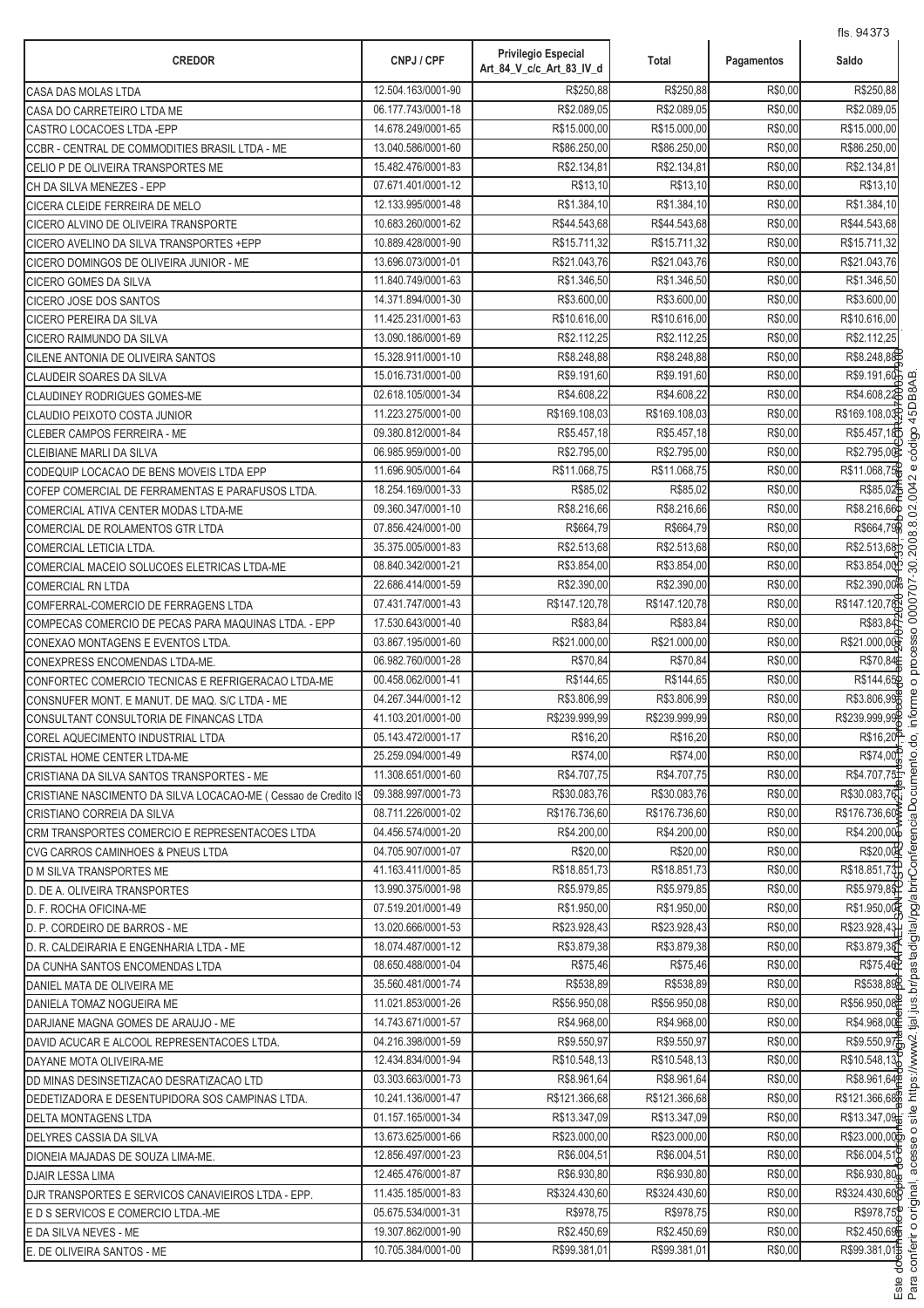| <b>CREDOR</b>                                                | CNPJ / CPF         | <b>Privilegio Especial</b><br>Art_84_V_c/c_Art_83_IV_d | Total         | Pagamentos | 115.94374<br>Saldo       |
|--------------------------------------------------------------|--------------------|--------------------------------------------------------|---------------|------------|--------------------------|
| E. L ROCHA DEDETIZADORA                                      | 02.327.768/0001-08 | R\$7.859,81                                            | R\$7.859,81   | R\$0,00    | R\$7.859,81              |
| E. M. PEREIRA MELO TRANSPORTES - ME                          | 14.443.391/0001-23 | R\$7.923,25                                            | R\$7.923,25   | R\$0,00    | R\$7.923,25              |
| E. S. DA SILVA COMERCIO E SERVICOS - ME                      | 10.929.778/0001-33 | R\$13.672,37                                           | R\$13.672,37  | R\$0,00    | R\$13.672,37             |
| E. S. I. SERVICOS INUSTRIAIS E CALDEIRARIA LTDA-EPP          | 08.295.467/0001-18 | R\$26.666,67                                           | R\$26.666,67  | R\$0,00    | R\$26.666,67             |
| ECONTECH CONSULTORIA & TECNOLOGIA LTDA                       | 07.913.918/0001-70 | R\$100.950,12                                          | R\$100.950,12 | R\$0,00    | R\$100.950,12            |
| <b>ECR QUIMICA LTDA</b>                                      | 04.322.447/0001-38 | R\$2.664,90                                            | R\$2.664,90   | R\$0,00    | R\$2.664,90              |
| EDER DIVINO DE SOUZA ME                                      | 12.385.533/0001-18 | R\$890,00                                              | R\$890,00     | R\$0,00    | R\$890,00                |
| <b>EDIMAR JOSE BATISTA</b>                                   | 07.791.865/0001-62 | R\$55.729,97                                           | R\$55.729,97  | R\$0,00    | R\$55.729,97             |
| EDIOMA GRACINIO DE SOUZA                                     | 05.391.108/0001-76 | R\$369,25                                              | R\$369,25     | R\$0,00    | R\$369,25                |
| EDISON DA SILVA CORREA                                       | 16.668.937/0001-70 | R\$9.573,67                                            | R\$9.573,67   | R\$0,00    | R\$9.573,67              |
| EDITORA & GRAFICA FRANSBRUNO LTDA                            | 09.401.651/0001-68 | R\$1.510,50                                            | R\$1.510,50   | R\$0,00    | R\$1.510,50              |
| EDJANE DOS SANTOS MECANIZACAO                                | 12.472.385/0001-79 | R\$39.052,61                                           | R\$39.052,61  | R\$0,00    | R\$39.052,61             |
| EDMILSON DE SOUZA ME                                         | 11.547.119/0001-03 | R\$6.192,26                                            | R\$6.192,26   | R\$0,00    | R\$6.192,26              |
| <b>EDMILSON RIBEIRO</b>                                      | 10.145.650/0001-89 | R\$49.202,19                                           | R\$49.202,19  | R\$0,00    | R\$49.202,19             |
| EDNALDO DE CARVALHO SILVA PECAS                              | 05.377.808/0001-06 | R\$12.090,75                                           | R\$12.090,75  | R\$0,00    | R\$12.090,75             |
| EDUARDO DE CASTRO NEVES TRANSPORTES                          | 13.222.207/0001-52 | R\$30.877,70                                           | R\$30.877,70  | R\$0,00    | R\$30.877,70             |
| EDVILSON VIEIRA DA SILVA - ME                                | 01.581.663/0001-00 | R\$124,00                                              | R\$124,00     | R\$0,00    | R\$124,00                |
| ELENIMAR OLIVEIRA RAMOS EPP                                  | 06.083.860/0001-12 | R\$11.560,43                                           | R\$11.560,43  | R\$0,00    | R\$11.560,43             |
| ELETROAUTO PECAS AUTOMOTIVAS LTDA-EPP                        | 13.033.841/0001-47 | R\$1.464,11                                            | R\$1.464,11   | R\$0,00    | R\$1.464,10              |
| ELI FRANCISCO CAETANO - TRANSPORTES                          | 08.754.323/0001-82 | R\$13.183,27                                           | R\$13.183,27  | R\$0,00    | R\$13.183,27             |
| ELO - TERRAPLANAGEM E PAVIMENTACAO EORELI - EPP              | 16.974.301/0001-56 | R\$800,00                                              | R\$800,00     | R\$0,00    | R\$800,00                |
| ELOHIM SOLUCOES EM TECN DA INFORMACAO ME                     | 07.435.987/0001-16 | R\$1.155,98                                            | R\$1.155,98   | R\$0,00    | R\$1.155,98              |
| ELSON GOMES DA SILVA SERVICOS - ME                           | 13.736.125/0001-26 | R\$6.147,31                                            | R\$6.147,31   | R\$0,00    | R\$6.147,31              |
| EBEC EMPREITEIRA BRASIL TECNICA E CONSTRUCOES LTDA           | 03.196.241/0001-46 | R\$409.940,01                                          | R\$409.940,01 | R\$0,00    | R\$409.940,01            |
| EMPROTEC EMPR.TEC.E COMERCIAIS LTDA                          | 08.015.091/0001-40 | R\$8.400,00                                            | R\$8.400,00   | R\$0,00    | R\$8.400,00              |
| ERIMAR RICARDO SANTOS DA SILVA - ME                          | 03.780.619/0001-54 | R\$782,92                                              | R\$782,92     | R\$0,00    | R\$782,92                |
| EROMI TRANSPORTE DE CARGAS LTDA-ME                           | 14.447.406/0001-21 | R\$49.096,95                                           | R\$49.096,95  | R\$0,00    | R\$49.096,95             |
| <b>ESTRELA DIESEL LTDA</b>                                   | 40.928.053/0001-91 | R\$212.478,35                                          | R\$212.478,35 | R\$0,00    | R\$212.478,35            |
| ESTRELA DOURADA TRANSPORTE LTDA                              | 02.822.821/0001-39 | R\$82.291,31                                           | R\$82.291,31  | R\$0,00    | R\$82.291,3              |
| EURO TRANSPORTES LTDA                                        | 07.743.423/0001-40 | R\$10.046,24                                           | R\$10.046,24  | R\$0,00    | R\$10.046,24             |
| EVALDO MENDES DA SILVA - ME                                  | 08.996.992/0001-60 | R\$5.951,43                                            | R\$5.951,43   | R\$0,00    | R\$5.951,43              |
| EXPRESSO IDEAL BRASIL TURISMO LTA - EPP                      | 02.240.957/0001-30 | R\$7.600,00                                            | R\$7.600,00   | R\$0,00    | R\$7.600,00              |
| EXTERMINSETO COMERCIO E SERVICOS LTDA - ME                   | 00.784.826/0001-99 | R\$2.251,50                                            | R\$2.251,50   | R\$0,00    | R\$2.251,50              |
| EXTINCENDIO DO TRIANGULO LTDA - EPP                          | 25.314.964/0001-35 | R\$274,95                                              | R\$274,95     | R\$0,00    | R\$274,95                |
| F & V ESCRITORIO CONTABIL LTDA - ME                          | 16.923.277/0002-07 | R\$200,00                                              | R\$200,00     | R\$0,00    | R\$200,00 <sup>P</sup>   |
| F. A. DOS SANTOS DINIZ TRANSPORTE - ME                       | 07.625.161/0001-10 | R\$18,659.16                                           | R\$18.659,16  | R\$0,00    | R\$18.659,16             |
| FABIANO PEREIRA DA SILVA-ME                                  | 07.960.921/0001-45 | R\$2.603,64                                            | R\$2.603,64   | R\$0,00    | R\$2.603,64E             |
| FANIF PECAS E SERVICOS LTDA ME                               | 05.074.590/0001-10 | R\$11.800,00                                           | R\$11.800,00  | R\$0,00    | R\$11.800,00             |
| <b>FARIAS E SANTOS TRANSPORTES LTDA</b>                      | 13.105.102/0001-13 | R\$4.445,78                                            | R\$4.445,78   | R\$0,00    | R\$4.445,78              |
| <b>FASA ELETROMECANICA LTDA</b>                              | 08.863.068/0001-06 | R\$9.285,00                                            | R\$9.285.00   | R\$0,00    | R\$9.285,00              |
| FENIX RIBEIRAO INDUSTRIA E COMERCIO SOLDAS LTDA ME           | 08.459.800/0001-87 | R\$810,00                                              | R\$810.00     | R\$0,00    | R\$810,00                |
| <b>FENIX TRANSPORTES E LOGISTICA LTDA-ME</b>                 | 09.229.317/0001-79 | R\$23.641,48                                           | R\$23.641,48  | R\$0,00    | R\$23.641,48             |
| FERNANDO A.B.SARMENTO-ME                                     | 02.379.883/0001-18 | R\$4.474.50                                            | R\$4.474.50   | R\$0,00    | R\$4.474,50              |
| FERNANDO ANTONIO DE BASTOS MELO TRANSPORTE - ME              | 16.894.213/0001-44 | R\$4.823,85                                            | R\$4.823,85   | R\$0,00    | R\$4.823,85              |
| FERREIRA ROSA HIDROPNEUMATICOS LTDA                          | 02.264.550/0001-43 | R\$2,66                                                | R\$2,66       | R\$0,00    | R\$2,66                  |
| FH DE FARIAS CERQUEIRA ME                                    | 09.012.229/0001-10 | R\$75.766,45                                           | R\$75.766,45  | R\$0,00    | R\$75.766,45             |
| FITOAGRO CONTROLE BIOLOGICO LTDA                             | 09.361.835/0001-41 | R\$278.604,59                                          | R\$278.604,59 | R\$0,00    | R\$278.604,59            |
| FORT AVIACAO AGRICOLA LTDA.                                  | 08.639.426/0001-00 | R\$35.600,89                                           | R\$35.600,89  | R\$0,00    | R\$35.600,89             |
| FRANCISCO CHAGA FILHO - ME                                   | 02.140.179/0001-08 | R\$250,40                                              | R\$250,40     | R\$0,00    | R\$250,40                |
| FRANCISCO JOAO DE SOUZA                                      | 11.620.849/0001-84 | R\$50.247,95                                           | R\$50.247,95  | R\$0,00    | R\$50.247,95             |
| FRANCISCO RICARDO DE SOUZA                                   | 12.945.895/0001-16 | R\$1.575,00                                            | R\$1.575,00   | R\$0,00    | R\$1.575,00              |
| FUNDINOR FUNDICAO DE ACO DO NORDESTE LTDA.                   | 10.157.391/0001-06 | R\$965,00                                              | R\$965,00     | R\$0,00    | R\$965,00                |
| <b>FUTURA PNEUS LTDA</b>                                     | 01.590.466/0001-57 | R\$480,75                                              | R\$480,75     | R\$0,00    | R\$480,75 <sup>p</sup>   |
| G. DA SILVA SANTOS - ME                                      | 12.878.316/0001-60 | R\$9.304,53                                            | R\$9.304,53   | R\$0,00    | R\$9.304,53              |
| G. M. G - COM. E SERV. DE MANUTENCAO E REPARO DE EQUIP. LTDA | 12.382.211/0001-15 | R\$14.000,00                                           | R\$14.000,00  | R\$0,00    | R\$14.000,00             |
| G. N. CANUTO JUNIOR TRANSPORTES ME                           | 14.341.871/0001-83 | R\$2.461,04                                            | R\$2.461,04   | R\$0,00    | R\$2.461,04 <sup>b</sup> |
| <b>GABRIELLE SANTANA SILVA</b>                               | 11.875.081/0001-90 | R\$146.117,35                                          | R\$146.117,35 | R\$0,00    | R\$146.117,35            |
| <b>GARVIL &amp; GARVIL LTDA</b>                              | 06.192.825/0001-31 | R\$32,62                                               | R\$32,62      | R\$0,00    | R\$32,62                 |
| GEOLOGIA & GEOFISICA SOLUCOES AMBIENTAIS LTDA                | 09.355.164/0001-06 | R\$1.872,69                                            | R\$1.872,69   | R\$0,00    | R\$1.872,69              |
| GERALDO CEZARIO DA SILVA                                     | 08.916.597/0001-20 | R\$4.949,21                                            | R\$4.949,21   | R\$0,00    | R\$4.949,21              |
| GERSON VIEIRA DE ALMEIDA                                     | 12.819.211/0001-30 | R\$15.163.74                                           | R\$15.163,74  | R\$0,00    | R\$15.163,74             |
| <b>GILDO SILVA BRITO-ME</b>                                  | 09.287.916/0001-49 | R\$54.724,90                                           | R\$54.724,90  | R\$0,00    | R\$54.724,90             |

.<br>.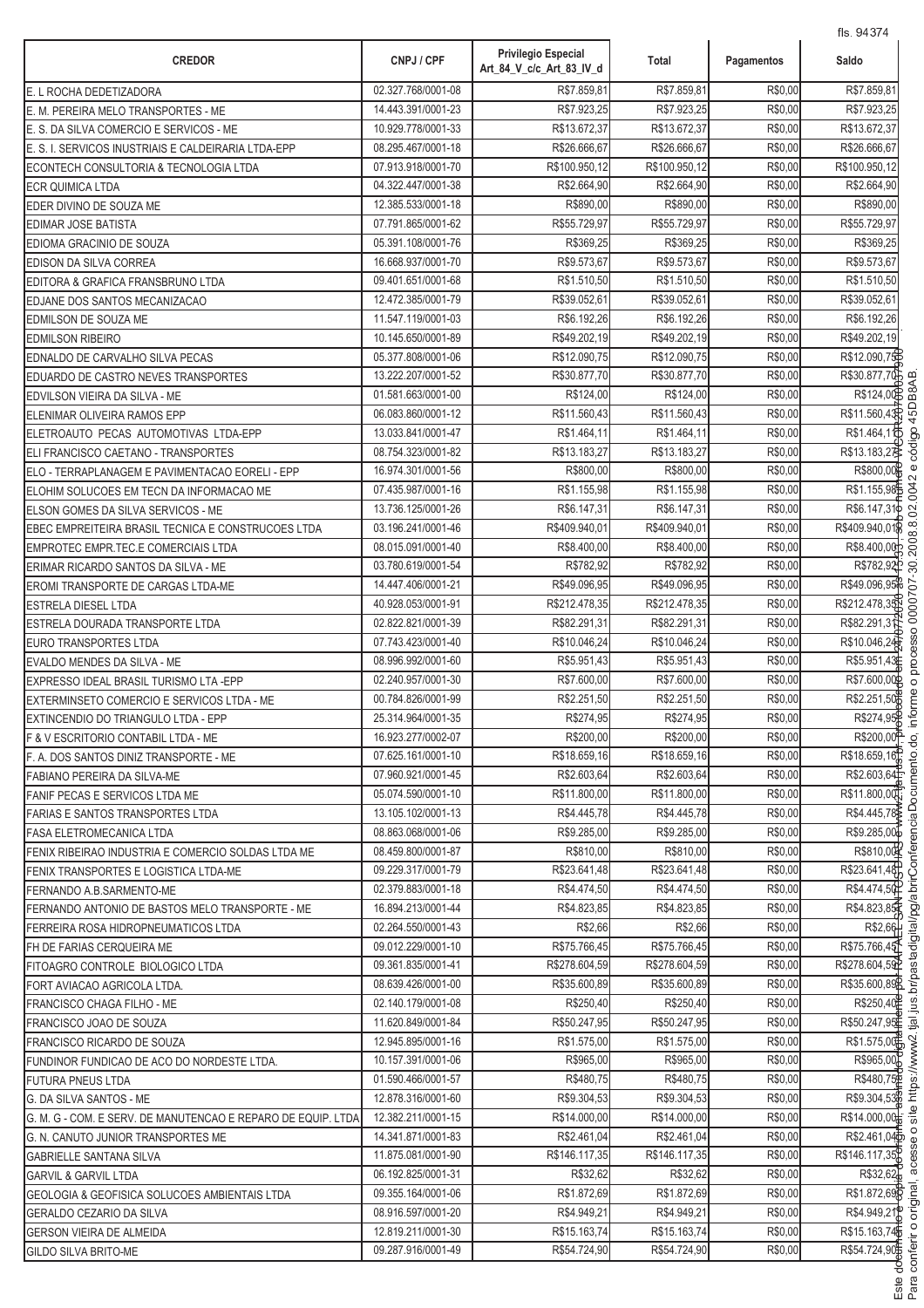| <b>CREDOR</b>                                               | CNPJ / CPF         | <b>Privilegio Especial</b><br>Art_84_V_c/c_Art_83_IV_d | <b>Total</b>  | Pagamentos | 113.34010<br>Saldo         |
|-------------------------------------------------------------|--------------------|--------------------------------------------------------|---------------|------------|----------------------------|
| GILSON BATISTA DA SILVA ME                                  | 07.684.279/0001-19 | R\$10.902,68                                           | R\$10.902,68  | R\$0,00    | R\$10.902,68               |
| GILSON FRANCISCO DOS SANTOS                                 | 08.467.389/0001-91 | R\$48.970,97                                           | R\$48.970,97  | R\$0,00    | R\$48.970,97               |
| GILSON MORAES DE ARAUJO                                     | 08.440.190/0001-70 | R\$365,00                                              | R\$365,00     | R\$0,00    | R\$365,00                  |
| GILSON PAULINO DE ARAUJO                                    | 10.557.656/0001-63 | R\$7.752,10                                            | R\$7.752,10   | R\$0,00    | R\$7.752,10                |
| GILTON CORREIA DE ARAUJO                                    | 14.179.595/0001-07 | R\$14.382,88                                           | R\$14.382,88  | R\$0,00    | R\$14.382,88               |
| GILVANEIDE PEREIRA DE ALCANTARA                             | 14.788.093/0001-75 | R\$8.721,13                                            | R\$8.721,13   | R\$0,00    | R\$8.721,13                |
| GILVANIA PAIXAO DA SILVA-ME                                 | 10.919.533/0001-25 | R\$7.742,25                                            | R\$7.742,25   | R\$0,00    | R\$7.742,25                |
| <b>GIVANILDO DE BARROS SILVA</b>                            | 09.277.484/0001-95 | R\$17.013,33                                           | R\$17.013,33  | R\$0,00    | R\$17.013,33               |
| <b>GLOBAL RADIO COMUNICACOES</b>                            | 04.709.328/0001-32 | R\$14.035,40                                           | R\$14.035,40  | R\$0,00    | R\$14.035,40               |
| <b>GOMES E SILVA TRANSPORTES</b>                            | 11.178.111/0001-09 | R\$4.918.76                                            | R\$4.918.76   | R\$0,00    | R\$4.918,76                |
| GRACIENE MARIA DOS SANTOS ME                                | 05.880.071/0001-40 | R\$10.785,90                                           | R\$10.785,90  | R\$0,00    | R\$10.785,90               |
| <b>GRAFFSET EDITORA GRAFICA LTDA</b>                        | 10.883.741/0001-11 | R\$150,00                                              | R\$150,00     | R\$0,00    | R\$150,00                  |
| GREGORIO CARVALHO ALBUQUERQUE TRANSPORTES                   | 09.078.756/0001-28 | R\$49.781,20                                           | R\$49.781,20  | R\$0,00    | R\$49.781,20               |
| GS COMERCIO DE MANGUEIRAS E CONEXOES HIDRAULICAS LTDA - E   | 04.113.789/0001-48 | R\$13,00                                               | R\$13,00      | R\$0,00    | R\$13,00                   |
| GTCA - ENGENHARIA E CONSUL.AGROINDL.LTDA                    | 09.300.137/0001-36 | R\$64.707,97                                           | R\$64.707,97  | R\$0,00    | R\$64.707,94               |
| <b>GUIRADO &amp; GREGIO LTDA - ME</b>                       | 07.225.183/0001-92 | R\$2.112,52                                            | R\$2.112,52   | R\$0,00    | R\$2.112,52                |
| <b>H F MARTINS BOMBAS ME</b>                                | 08.819.471/0001-38 | R\$431,20                                              | R\$431,20     | R\$0,00    | R\$431.20                  |
| HARDSIS COMERCIO E ASSISTENCIA TECNICA LTDA                 | 03.497.884/0001-20 | R\$85,00                                               | R\$85,00      | R\$0,00    | R\$85,00                   |
| HAROLDO COMERCIO & SERVICOS LTDA                            | 41.187.998/0001-62 | R\$2.457,00                                            | R\$2.457,00   | R\$0,00    | R\$2.457,00                |
| <b>HEBER OLIVEIRA - ME</b>                                  | 01.686.354/0001-02 | R\$337,50                                              | R\$337,50     | R\$0,00    | R\$337,50                  |
| HELENO DE OLIVEIRA - ME                                     | 10.893.677/0001-50 | R\$6.538,51                                            | R\$6.538,51   | R\$0,00    | R\$6.538,51                |
| <b>HIDE GAIAO ME</b>                                        | 21.969.464/0001-80 | R\$123.805,00                                          | R\$123.805,00 | R\$0,00    | R\$123.805,00              |
| HIDRALLINS COMERCIO E SERVICOS LTDA-ME                      | 11.493.811/0001-98 | R\$3.840,00                                            | R\$3.840,00   | R\$0,00    | R\$3.840,00                |
| <b>HIDRAMETAL LTDA-ME</b>                                   | 03.767.250/0001-40 | R\$4.313,39                                            | R\$4.313,39   | R\$0,00    | R\$4.313,39                |
| HIDRO TREVO COM. E PRETACAO DE SERVICOS LTDA.               | 03.709.619/0001-68 | R\$105.962,31                                          | R\$105.962,31 | R\$0,00    | R\$105.962,31              |
| HIDROFREIOS RECUPERACAO E COMERCIO DE PECAS LTDA            | 02.164.547/0001-58 | R\$3.244,80                                            | R\$3.244,80   | R\$0,00    | R\$3.244,80                |
| HIDROJATO BRASIL SERVICOS E LOCACOES LTDA.                  | 08.963.180/0001-19 | R\$5.820,15                                            | R\$5.820,15   | R\$0,00    | R\$5.820,15 <sup>2</sup>   |
| HOMERO PORTOES E PORTEIROS ELETRONICOS LTDA                 | 04.063.396/0001-77 | R\$1.137,80                                            | R\$1.137,80   | R\$0,00    | R\$1.137,80                |
| HORUS COBERTURA LOCACAO E COM DE BARRACA LTDA               | 05.790.220/0001-80 | R\$7.350,00                                            | R\$7.350,00   | R\$0,00    | R\$7.350,00                |
| HOTEL NACIONAL INN BH LTDA.                                 | 08.349.419/0001-65 | R\$435,00                                              | R\$435,00     | R\$0,00    | R\$435,00                  |
| HOTEL PAREIRA LTDA.                                         | 19.863.885/0001-80 | R\$240,00                                              | R\$240,00     | R\$0,00    | R\$240,00                  |
| HOTEL PATAO LTDA - EPP                                      | 16.776.183/0001-71 | R\$132,00                                              | R\$132,00     | R\$0,00    | R\$132,00                  |
| HOTEL SERRAS DE GOYAS LTDA                                  | 03.216.273/0002-47 | R\$1.232,00                                            | R\$1.232,00   | R\$0,00    | R\$1.232,00                |
| I F RODRIGUES \$ CIA LTDA ME                                | 31.296.213/0001-36 | R\$1.124,80                                            | R\$1.124,80   | R\$0,00    | R\$1.124,80                |
| I. C. DA SILVA PINTURA - ME                                 | 05.513.997/0001-05 | R\$505.840,60                                          | R\$505.840,60 | R\$0,00    | R\$505.840,60 <sup>P</sup> |
| IDMAR TRANSPORTADORA LTDA - ME                              | 16.980.858/0001-08 | R\$30.593,34                                           | R\$30.593,34  | R\$0,00    | R\$30.593,34               |
| <b>IDSUPRI COMERCIO DE SUPRIMENTOS DE INFORMATICAS LTDA</b> | 09.227.262/0001-68 | R\$87,00                                               | R\$87,00      | R\$0,00    | R\$87,00                   |
| IGM MATERIAIS ELETRICOS LTDA                                | 02.685.275/0001-31 | R\$62,52                                               | R\$62,52      | R\$0,00    | R\$62,52T                  |
| ILUIZ ELI SERVICOS DE CARGA LTDA - ME                       | 11.103.895/0001-06 | R\$10.057,67                                           | R\$10.057,67  | R\$0,00    | R\$10.057,67               |
| IMPERIAL DIESEL LTDA - EPP                                  | 20.853.578/0001-06 | R\$1.566.00                                            | R\$1.566,00   | R\$0,00    | R\$1.566,00                |
| IMSEM SERVICOS DE MANUT. E MONT. INDUSTRIAL LTDA            | 04.774.369/0001-02 | R\$3.420,00                                            | R\$3.420,00   | R\$0,00    | R\$3.420.00                |
| IND. E COM. DE ESCADAS FORTUNATO LTDA                       | 01.820.981/0001-86 | R\$780,00                                              | R\$780,00     | R\$0,00    | R\$780,00                  |
| INDUSAFETY COMERCIO DE EPI'S E UNIFORMES LTDA ME.           | 15.193.000/0001-22 | R\$8.128,45                                            | R\$8.128,45   | R\$0,00    | R\$8.128,45                |
| INDUSTRIA E COMERCIO DE GELO LTDA                           | 10.793.958/0001-30 | R\$8.378,00                                            | R\$8.378,00   | R\$0,00    | R\$8.378,00                |
| INDUSTRIA GRAFICA E EDITORA MARAVILHA LTDA - ME             | 08.737.947/0001-91 | R\$1.440,00                                            | R\$1.440,00   | R\$0,00    | R\$1.440,00                |
| INK PRINTER DO BRASIL COM. IMP. E EXP. LTDA - ME.           | 09.232.291/0001-18 | R\$34,23                                               | R\$34,23      | R\$0,00    | R\$34,23                   |
| INOXCONSULT COM. E REPRESENTACOES LTDA                      | 08.199.032/0001-70 | R\$740,89                                              | R\$740,89     | R\$0,00    | R\$740,89                  |
| INTER CONTROL INSTRUMENTACAO LTDA - EPP                     | 07.539.637/0001-08 | R\$124.566,00                                          | R\$124.566,00 | R\$0,00    | R\$124.566,00              |
| <b>INTER FENIX SERVICOS HIDRAULICOS LTDA</b>                | 05.322.353/0001-21 | R\$2.191,36                                            | R\$2.191,36   | R\$0,00    | R\$2.191,36                |
| <b>INTERSUCAR LTDA - EPP</b>                                | 26.150.946/0001-28 | R\$18.770,00                                           | R\$18.770,00  | R\$0,00    | R\$18.770,00               |
| <b>IRAN CASTRO SIMOES</b>                                   | 07.028.693/0001-70 | R\$33.058,60                                           | R\$33.058,60  | R\$0,00    | R\$33.058,60               |
| IRMAOS AMBROZIO LTDA                                        | 03.410.856/0001-23 | R\$256,00                                              | R\$256,00     | R\$0,00    | R\$256,00                  |
| ISRAEL DA SILVA BARBOSA                                     | 03.434.694/0001-63 | R\$10.000,00                                           | R\$10.000,00  | R\$0,00    | R\$10.000,000              |
| <b>IVAN BORGES DA SILVA</b>                                 | 09.519.830/0001-02 | R\$417,00                                              | R\$417,00     | R\$0,00    | R\$417,00                  |
| IVANILSON LIMA BATISTA ME                                   | 35.738.608/0001-00 | R\$182,71                                              | R\$182,71     | R\$0,00    | R\$182,71 <sup>+</sup>     |
| J. A. B DA SILVA MAQUINAS-ME                                | 07.002.911/0001-05 | R\$2.235,73                                            | R\$2.235,73   | R\$0,00    | R\$2.235,73                |
| J. A. CHURRASCARIA LTDA                                     | 12.926.803/0001-50 | R\$1.784,00                                            | R\$1.784,00   | R\$0,00    | R\$1.784,00                |
| J A DOS SANTOS LOCACAO DE MAO DE OBRA                       | 08.675.238/0001-29 | R\$1.106,47                                            | R\$1.106,47   | R\$0,00    | R\$1.106,47                |
| J. B. DE VASCONCELOS TRANSPORTES ME                         | 12.485.202/0001-50 | R\$41.842,34                                           | R\$41.842,34  | R\$0,00    | R\$41.842,34               |
| J. B. SILVA TRANSPORTES - ME                                | 14.092.247/0001-90 | R\$13.243,88                                           | R\$13.243,88  | R\$0,00    | R\$13.243,88               |
| J. C. CONSULTORIA CONSTRUCOES E COMERCIO LTDA-EPP           | 10.721.038/0001-07 | R\$1.700,00                                            | R\$1.700,00   | R\$0,00    | R\$1.700,00                |
| J. C. NET LTDA - EPP                                        | 10.729.156/0001-61 | R\$10.898,50                                           | R\$10.898,50  | R\$0,00    | R\$10.898,50               |

.<br>.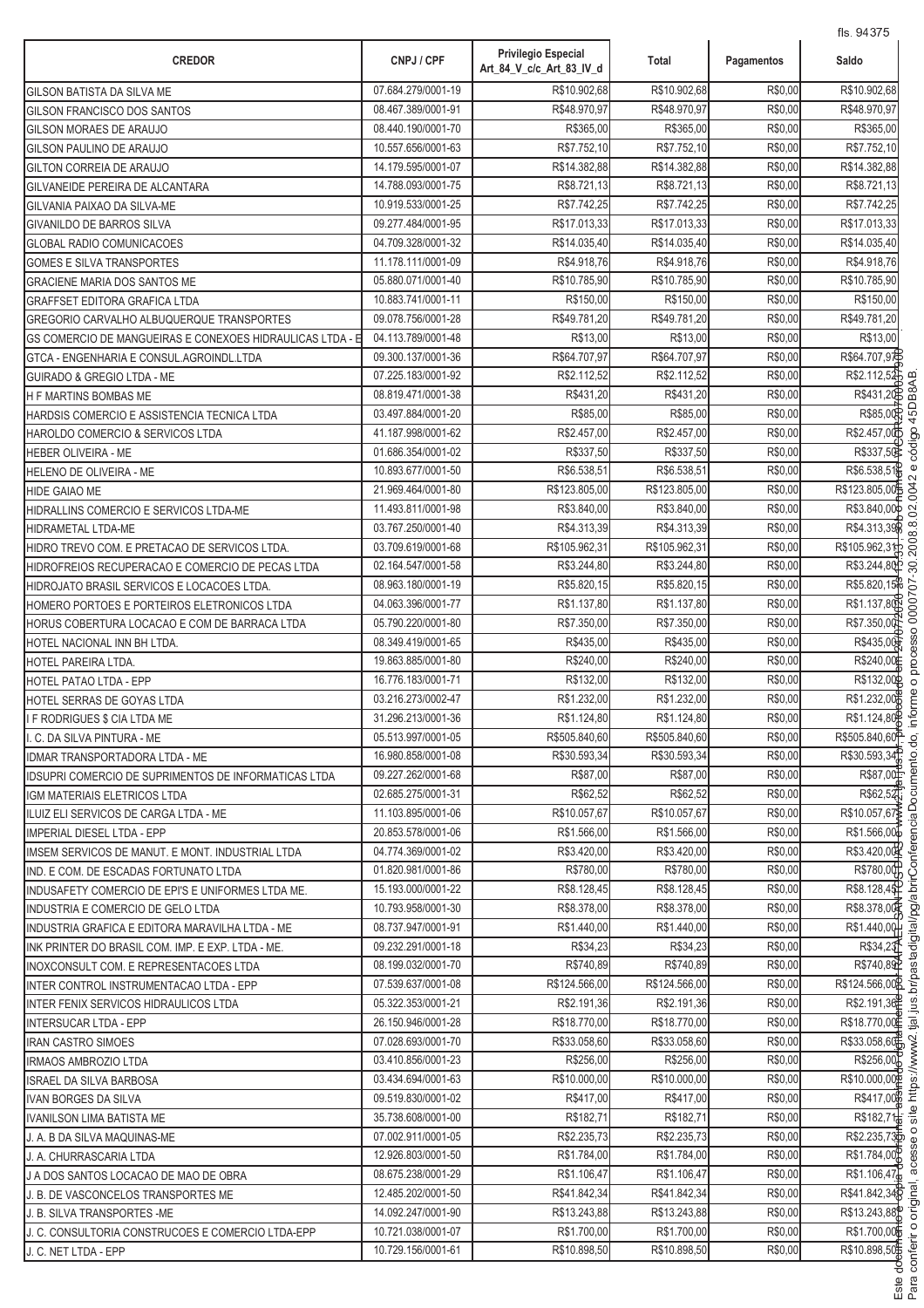| 09.569.527/0001-06<br>R\$27.448,86<br>R\$27.448,86<br>J. C. PEIXOTO DE OLIVEIRA-ME<br>06.056.772/0001-21<br>R\$4.720,27<br>R\$4.720,27<br>J. C. TENORIO ACIOLY-ME | R\$0,00 | R\$27.448,86              |
|-------------------------------------------------------------------------------------------------------------------------------------------------------------------|---------|---------------------------|
|                                                                                                                                                                   |         |                           |
|                                                                                                                                                                   | R\$0,00 | R\$4.720,27               |
| R\$60.412,75<br>R\$60.412,75<br>14.407.824/0001-95<br>J. CONSTANTINO DE ALBUQUERQUE EPP                                                                           | R\$0,00 | R\$60.412,75              |
| 05.354.545/0001-10<br>R\$3.161,00<br>R\$3.161.00<br>J. EDSON CORREIA DA SILVA TRANSPORTES-ME                                                                      | R\$0,00 | R\$3.161,00               |
| 11.107.575/0001-24<br>R\$49.335,81<br>R\$49.335,81<br>J. F. DOS SANTOS NETO                                                                                       | R\$0,00 | R\$49.335,81              |
| 14.456.579/0001-06<br>R\$10.696,96<br>R\$10.696,96<br>J. HUMBERTO DA SILVA AGRICOLAS ME                                                                           | R\$0,00 | R\$10.696,96              |
| 07.770.772/0001-51<br>R\$23.355,53<br>R\$23.355,53<br>J. J. S. TRANSPORTE LTDA                                                                                    | R\$0,00 | R\$23.355,53              |
| 13.425.709/0001-80<br>R\$10.716,00<br>R\$10.716,00<br>J. M. SUPERMERCADO LTDA - ME                                                                                | R\$0,00 | R\$10.716,00              |
| R\$1.600,00<br>12.516.758/0001-66<br>R\$1.600,00<br>J. MORAES TRANSPORTE LTDA-ME                                                                                  | R\$0,00 | R\$1.600,00               |
| R\$3.812,15<br>11.422.179/0001-91<br>R\$3.812,15<br>J. P. GRAFICA E EDITORA LTDA.                                                                                 | R\$0,00 | R\$3.812,15               |
| 14.546.421/0001-27<br>R\$6.810,91<br>R\$6.810,91<br>J. R. DA SILVA TORRES TRANSPORTES ME                                                                          | R\$0,00 | R\$6.810,91               |
| 11.078.842/0001-82<br>R\$27.440,00<br>R\$27.440,00<br>J. S. NASCIMENTO DOS SANTOS                                                                                 | R\$0,00 | R\$27.440,00              |
| 06.251.018/0001-42<br>R\$21.353,25<br>R\$21.353,25<br>J. SOARES CALDEIRARIA INDUSTRIAL LTDA-ME                                                                    | R\$0,00 | R\$21.353,25              |
| R\$10.753,31<br>R\$10.753,31<br>17.046.702/0001-09<br>J. T. DOS SANTOS TRANSPORTES - ME                                                                           | R\$0,00 | R\$10.753,31              |
| 09.423.367/0001-92<br>R\$1.400,00<br>R\$1.400,00<br>J. V. DE MELO - ME                                                                                            | R\$0,00 | R\$1.400,00               |
| R\$6.202,50<br>R\$6.202,50<br>J. V. PEIXOTO DE ARAUJO TRANSPORTES<br>10.409.422/0001-79                                                                           | R\$0,00 | R\$6.202,50               |
| R\$5.876,95<br>R\$5.876,95<br>00.985.064/0001-99<br>J. VALDIR DA SILVA TRANSPORTADORA                                                                             | R\$0,00 | R\$5.876,95               |
| R\$5.391,35<br>R\$5.391,35<br>11.273.329/0001-42<br>J. VITOR MACENA CORDEIRO DE LIMA-ME                                                                           | R\$0,00 | R\$5.391,35               |
| R\$7.368,28<br>07.090.213/0001-09<br>R\$7.368,28<br>JAB LAMEIRAS TRANSPORTES LTDA                                                                                 | R\$0,00 | R\$7.368,28               |
| R\$22.266,10<br>R\$22.266,10<br>10.469.037/0001-17<br><b>JACINTO RODRIGUES DUPIM</b>                                                                              | R\$0,00 | R\$22.266,10              |
| R\$9.000,00<br>R\$9.000,00<br>13.281.745/0001-18<br>JAILSON BARBOSA DE FARIAS -ME                                                                                 | R\$0,00 | R\$9.000,00               |
| R\$168.263,15<br>R\$168.263,15<br>41.764.960/0001-05<br>JAIME FERREIRA DA LUZ-ME                                                                                  | R\$0,00 | R\$168.263,15             |
| 08.612.961/0001-69<br>R\$7.751,92<br>R\$7.751,92<br>JAMES GONCALVES CASTRO - ME                                                                                   | R\$0,00 | R\$7.751,92               |
| 03.052.247/0001-40<br>R\$60,00<br>R\$60,00<br>JANDER NUNES DE MEDEIROS E CIA LTDA                                                                                 | R\$0,00 | R\$60,00                  |
| R\$15.944,87<br>19.364.225/0001-55<br>R\$15.944,87<br>JAUDILENE FERREIRA DE OLIVEIRA                                                                              | R\$0,00 | R\$15.944,87              |
| 09.444.047/0001-19<br>R\$28.707,63<br>R\$28.707,63<br>JESSIANE AMARO DA SILVA-ME                                                                                  | R\$0,00 | R\$28.707,63              |
| R\$792,30<br>R\$792,30<br>10.521.925/0001-31<br>JF ELETRONICA LTDA                                                                                                | R\$0,00 | R\$792,30                 |
| 12.926.534/0001-22<br>R\$1.099,85<br>R\$1.099,85<br><b>JF SOBRINHO TRANSPORTES</b>                                                                                | R\$0,00 | R\$1.099,85               |
| 07.335.871/0001-05<br>R\$2.466,00<br>R\$2.466,00<br>JJ BOMBAS E SERVICOS                                                                                          | R\$0,00 | R\$2.466,00               |
| 06.008.947/0001-25<br>R\$406.680,97<br>R\$406.680,97<br><b>JJM TRANSPORTE LTDA</b>                                                                                | R\$0,00 | R\$406.680,97             |
| R\$25.735,91<br>14.631.738/0001-61<br>R\$25.735,91<br>JM LOCACOES LTDA - ME                                                                                       | R\$0,00 | R\$25.735,91              |
| 12.032.271/0001-08<br>R\$35.737,09<br>R\$35.737,09<br>JMS LOCACAO DE MAQUINAS E EQUIPAMENTOS LTDA.                                                                | R\$0,00 | R\$35.737,09              |
| 08.169.960/0001-91<br>R\$389.179,10<br>R\$389.179,10<br>JN MASTER TRANSPORTES LTDA ME                                                                             | R\$0,00 | R\$389.179,10             |
| 17.958.311/0001-60<br>R\$12.896,11<br>R\$12.896,11<br>JNE SERVICOS AGRICOLAS LTDA                                                                                 | R\$0,00 | R\$12.896,11              |
| 11.627.805/0001-86<br>R\$7.368,89<br>R\$7.368,89<br>JOAO BATISTA LEITE DOS SANTOS - ME                                                                            | R\$0,00 | R\$7.368,89 <sup>P</sup>  |
| 10.319.976/0001-85<br>R\$26.113.62<br>R\$26.113,62<br>JOAO CARLOS DAS NOVAS SOUSA - ME                                                                            | R\$0,00 | R\$26.113,62              |
| 10.560.757/0001-93<br>R\$2.957,85<br>R\$2.957,85<br>JOAO JOSE DOS SANTOS GOMES                                                                                    | R\$0,00 | R\$2.957,85               |
| 08.861.471/0001-04<br>R\$35.808,91<br>R\$35.808.91<br>JOAO JOSE PARANHOS REIS                                                                                     | R\$0,00 | R\$35.808,91              |
| R\$3.128,54<br>R\$3.128.54<br>18.709.490/0001-65<br><b>JOAO PANGARDI</b>                                                                                          | R\$0,00 | R\$3.128,54               |
| R\$8.053,49<br>R\$8.053,49<br>07.938.611/0001-24<br><b>JOAO SILVA GOMES EPP</b>                                                                                   | R\$0,00 | R\$8.053,49               |
| R\$6.563,75<br>R\$6.563,75<br>12.943.981/0001-90<br>JORGE MARINHO DA SILVA - ME                                                                                   | R\$0,00 | R\$6.563,75               |
| R\$1.500,00<br>R\$1.500,00<br>21.247.507/0001-14<br>JORNAL FOLHA DE CAPINOPOLIS LTDA                                                                              | R\$0,00 | R\$1.500,00               |
| R\$99.841,32<br>R\$99.841,32<br>07.313.272/0001-90<br>JOSE ALFREDO SOARES LINS WANDERLEY-ME                                                                       | R\$0,00 | R\$99.841.32              |
| R\$4.612,43<br>R\$4.612,43<br>17.322.068/0001-90<br>JOSE ALVES DA SILVA                                                                                           | R\$0,00 | R\$4.612,43               |
| 06.074.759/0001-03<br>R\$950,00<br>R\$950,00<br>JOSE BARBOSA SERVICOS-ME                                                                                          | R\$0,00 | R\$950,00                 |
| R\$1.260,42<br>R\$1.260,42<br>10.756.883/0001-18<br>JOSE BELO DA SILVA                                                                                            | R\$0,00 | R\$1.260,42               |
| 12.592.054/0001-72<br>R\$16.625,12<br>R\$16.625,12<br>JOSE CICERO DE MEDEIROS MOURA-ME                                                                            | R\$0,00 | R\$16.625,12P             |
| 17.251.592/0001-17<br>R\$11.906,15<br>R\$11.906,15<br>JOSE CORDEIRO DE LIMA FILHO                                                                                 | R\$0,00 | R\$11.906,15 <sup>8</sup> |
| 13.052.643/0001-20<br>R\$16.757,66<br>R\$16.757,66<br>JOSE DE SOUZA ALMEIDA-ME                                                                                    | R\$0,00 | R\$16.757,66              |
| 15.427.185/0001-92<br>R\$4.282,38<br>R\$4.282,38<br>JOSE DOS SANTOS RAMOS ME                                                                                      | R\$0,00 | R\$4.282,38               |
| 11.326.761/0001-54<br>R\$47.483,72<br>R\$47.483,72<br>JOSE EDILSON PEREIRA DA SILVA                                                                               | R\$0,00 | R\$47.483,72#             |
| 10.932.998/0001-16<br>R\$816,63<br>R\$816,63<br>JOSE EDVALDO DE ANDRADE SILVA E CIA LTDA.                                                                         | R\$0,00 | R\$816,63                 |
| R\$3.039,05<br>R\$3.039,05<br>18.972.462/0001-36<br>JOSE ENEAS DA COSTA GAMA - ME                                                                                 | R\$0,00 | R\$3.039,05P              |
| R\$11.340,11<br>R\$11.340,11<br>10.503.411/0001-53<br>JOSE F DOS SANTOS TRANSPORTES                                                                               | R\$0,00 | R\$11.340,11              |
| R\$11.912,79<br>35.379.270/0001-30<br>R\$11.912,79<br>JOSE FERREIRA DA SILVA TRANSPORTES-ME                                                                       | R\$0,00 | R\$11.912,79 <del>.</del> |
| 02.142.946/0001-18<br>R\$5.110,00<br>R\$5.110,00<br>JOSE FERREIRA DE AZEVEDO                                                                                      | R\$0,00 | R\$5.110,00               |
| R\$14.733,89<br>R\$14.733,89<br>06.096.203/0001-00<br>JOSE FIRMINO DE SOUZA                                                                                       | R\$0,00 | R\$14.733,89              |
| 14.544.362/0001-58<br>R\$2.569,50<br>R\$2.569,50<br>JOSE HAROLDO SOARES                                                                                           | R\$0,00 | R\$2.569,50               |
| 70.007.521/0001-56<br>R\$11.215,07<br>R\$11.215,07<br>JOSE HENRIQUE FERREIRA BISPO ME                                                                             | R\$0,00 | R\$11.215,07              |
| 97.529.906/0001-30<br>R\$4.045,67<br>R\$4.045,67<br>JOSE IRAN PEREIRA DE MELO-ME                                                                                  | R\$0,00 | R\$4.045,67               |
| 12.629.200/0001-97<br>R\$200,00<br>R\$200,00<br>JOSE JAIR MACENA DE OLIVEIRA                                                                                      | R\$0,00 | R\$200,00                 |
| R\$22.883,20<br>R\$22.883,20<br>14.815.639/0001-30<br>JOSE JULIO CORREIA PAES-ME                                                                                  | R\$0,00 | R\$22.883,20              |

.<br>.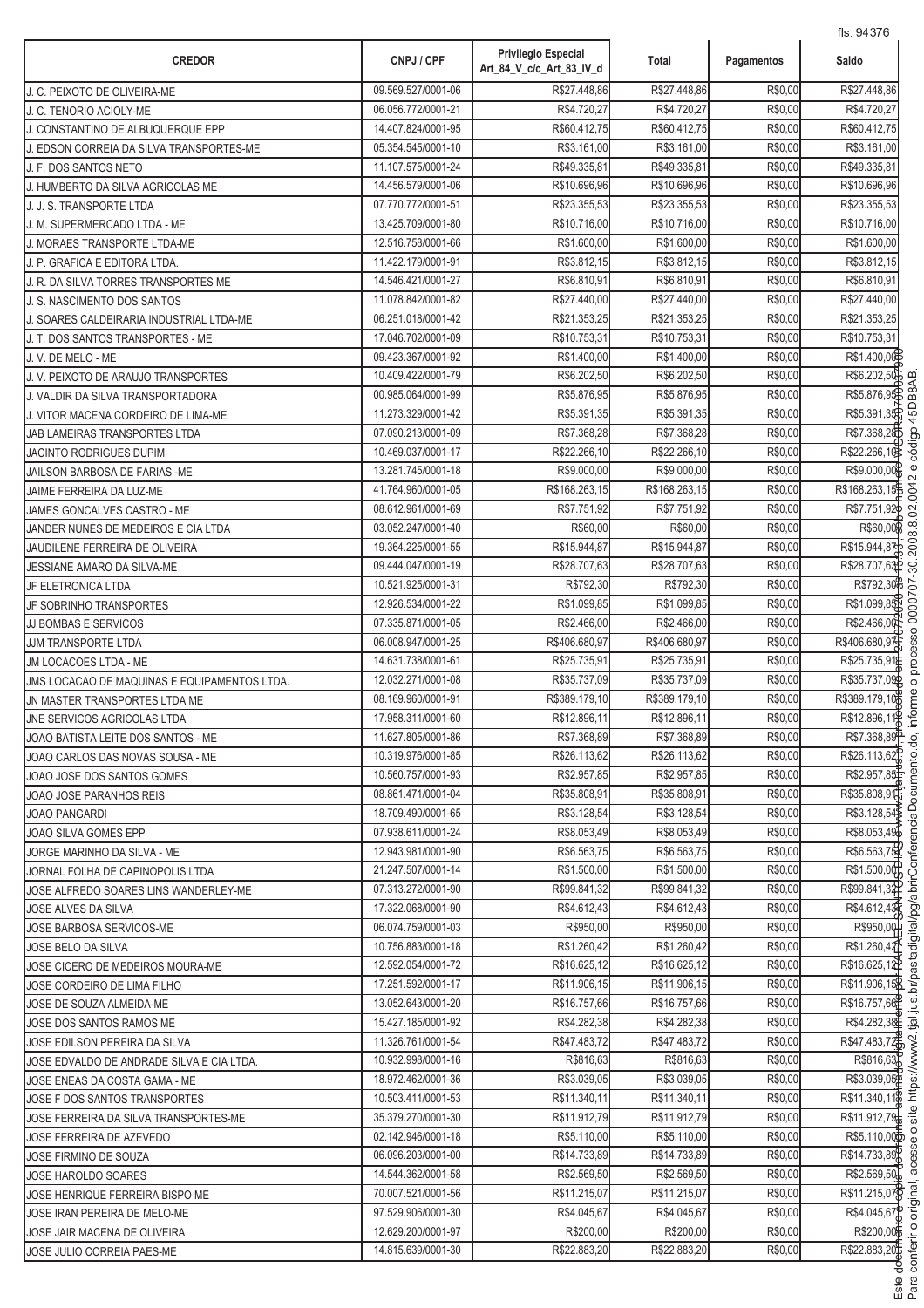| <b>CREDOR</b>                                           | CNPJ / CPF         | <b>Privilegio Especial</b><br>Art_84_V_c/c_Art_83_IV_d | Total           | Pagamentos | 115. 94377<br>Saldo       |
|---------------------------------------------------------|--------------------|--------------------------------------------------------|-----------------|------------|---------------------------|
| JOSE LEANDRO SOARES FONSECA TRANSPORTES                 | 10.355.837/0001-07 | R\$6.051,15                                            | R\$6.051,15     | R\$0,00    | R\$6.051,15               |
| JOSE NOGUEIRA MENDES FILHO                              | 02.435.994/0001-02 | R\$33.706,00                                           | R\$33.706,00    | R\$0,00    | R\$33.706,00              |
| JOSE PETRUCIO DA SILVA LOCACAO - ME                     | 12.497.265/0001-26 | R\$937,39                                              | R\$937,39       | R\$0,00    | R\$937,39                 |
| JOSE QUITERIO DOS SANTOS                                | 14.427.949/0001-87 | R\$11.298,00                                           | R\$11.298,00    | R\$0,00    | R\$11.298,00              |
| JOSE RUBEM VIEIRA DA SILVA-ME                           | 07.867.152/0001-35 | R\$6.668,51                                            | R\$6.668,51     | R\$0,00    | R\$6.668,51               |
| JOSE VANIO BARBOSA DA SILVA - ME                        | 14.424.467/0001-73 | R\$1.963,55                                            | R\$1.963,55     | R\$0,00    | R\$1.963,55               |
| JOSE WALLECY COSTA DA SILVA - ME                        | 13.653.322/0001-81 | R\$76,32                                               | R\$76,32        | R\$0,00    | R\$76,32                  |
| JOSEFA SERGIO DO NASCIMENTO SILVA                       | 10.947.159/0001-71 | R\$1.429,16                                            | R\$1.429,16     | R\$0,00    | R\$1.429,16               |
| JOSIVAL TEIXEIRA DANTAS                                 | 17.367.883/0001-75 | R\$6.895,28                                            | R\$6.895,28     | R\$0,00    | R\$6.895,28               |
| JOSIVALDO DA SILVA TRANSPORTES - ME                     | 14.309.516/0001-27 | R\$3.107,15                                            | R\$3.107,15     | R\$0,00    | R\$3.107,15               |
| JOSUE GOMES DA SILVA TRANSPORTES-ME                     | 11.665.495/0001-94 | R\$3.386,18                                            | R\$3.386,18     | R\$0,00    | R\$3.386,18               |
| JP TERRAPLENAGEM LTDA                                   | 24.355.844/0001-13 | R\$10.000,00                                           | R\$10.000,00    | R\$0,00    | R\$10.000,00              |
| JSR COMERCIO E SERVICOS ELETRICOS LTDA.                 | 07.430.134/0001-91 | R\$8.520,00                                            | R\$8.520,00     | R\$0,00    | R\$8.520,00               |
| JUDITE PADILHA DE ALMEIDA PEIXOTO-ME                    | 05.921.501/0001-24 | R\$2.640,00                                            | R\$2.640,00     | R\$0,00    | R\$2.640,00               |
| JULESMAR TRANSPORTES E SERVICOS LTDA                    | 08.876.840/0001-24 | R\$366.435,19                                          | R\$366.435,19   | R\$0,00    | R\$366.435,19             |
| JULIO AFONSO BEVILACQUA                                 | 17.774.985/0001-05 | R\$825,00                                              | R\$825,00       | R\$0,00    | R\$825,00                 |
| KATTIANE MORAIS SEVERINO ME.                            | 09.319.979/0001-30 | R\$30.325,64                                           | R\$30.325,64    | R\$0,00    | R\$30.325,64              |
| KENNEDY JERONIMO DA SILVA - ME                          | 13.074.211/0001-10 | R\$5.026,92                                            | R\$5.026.92     | R\$0,00    | R\$5.026.92               |
| KIZZY MENDES PEREIRA BUENO TRANSPORTES - ME             | 14.861.170/0001-75 | R\$1.303,08                                            | R\$1.303,08     | R\$0,00    | R\$1.303,08               |
| <b>KV TRANSPORTES LTDA.EPP</b>                          | 08.345.069/0001-69 | R\$40.421,16                                           | R\$40.421,16    | R\$0,00    | R\$40.421,16              |
| L. DE OLIVEIRA SILVA MAQ. AGRICOLAS                     | 12.472.368/0001-31 | R\$3.470,32                                            | R\$3.470,32     | R\$0,00    | R\$3.470,32               |
| L. F. LOPES DA SILVA - ME                               | 09.721.292/0001-26 | R\$29.952,90                                           | R\$29.952,90    | R\$0,00    | R\$29.952,90              |
| LA SERVICES LTDA                                        | 12.361.350/0001-62 | R\$231,00                                              | R\$231,00       | R\$0,00    | R\$231,00                 |
| LABORATORIO DE DIAG. E PESQ. UNIDADE A PELE LT          | 03.722.229/0001-28 | R\$2.882,00                                            | R\$2.882,00     | R\$0,00    | R\$2.882,00               |
| LABORATORIO PASTEUR DE ANALISE CLINICAS                 | 18.470.658/0001-22 | R\$753,50                                              | R\$753,50       | R\$0,00    | R\$753,50                 |
| LAFER COM. REP. LTDA.                                   | 00.498.678/0001-46 | R\$18,44                                               | R\$18,44        | R\$0,00    | R\$18,44                  |
| LASTRO CORRENTES LTDA                                   | 05.823.650/0001-50 | R\$27.559,31                                           | R\$27.559,31    | R\$0,00    | R\$27.559,31              |
| LEANDRA MARIA DA SILVA-ME                               | 10.887.301/0001-32 | R\$68.151,50                                           | R\$68.151,50    | R\$0,00    | R\$68.151,50              |
| LEONARDO SILVA BARRO                                    | 13.394.509/0001-08 | R\$5.683,33                                            | R\$5.683,33     | R\$0,00    | R\$5.683,33               |
| LEVI PAULO DA SILVA                                     | 08.769.896/0001-80 | R\$7.160,02                                            | R\$7.160,02     | R\$0,00    | R\$7.160,02               |
| LGM - LOCACOES DE GUINCHOS LTDA.                        | 06.146.412/0001-10 | R\$15.204,00                                           | R\$15.204,00    | R\$0,00    | R\$15.204,00              |
| LIDER HOTEL ITUIUTABA LTDA                              | 18.152.256/0001-80 | R\$29.847,83                                           | R\$29.847,83    | R\$0,00    | R\$29.847,83              |
| LIDERQUIMICA COMERCIO DE PRODUTOS QUIMICOS LTDA.        | 09.183.728/0001-70 | R\$971,50                                              | R\$971,50       | R\$0,00    | R\$971,50                 |
| LIGA METAL COMERCIO E REPRESENTACOES LTDA.              | 70.019.708/0001-70 | R\$13.571,80                                           | R\$13.571,80    | R\$0,00    | R\$13.571,80              |
| LILEANE TRANSPORTES EIRELI - ME                         | 17.560.801/0001-04 | R\$2.301,62                                            | R\$2.301,62     | R\$0,00    | R\$2.301,62 <sup>P</sup>  |
| LOCACAO SAO JORGE LTDA-ME                               | 14.323.451/0001-74 | R\$30.254,61                                           | R\$30.254,61    | R\$0,00    | R\$30.254.61              |
| LOCADORA DE BANHEIROS SEULAR LTDA                       | 03.849.058/0001-00 | R\$8.259,00                                            | R\$8.259,00     | R\$0,00    | R\$8.259.00               |
| LOCADORA DE MAQUINAS ITUIUTABA LTDA - ME                | 21.246.293/0001-61 | R\$1.889.010,22                                        | R\$1.889.010,22 | R\$0,00    | R\$1.889.010,22           |
| LOJAS SILVA E XAVIER LTDA-ME.                           | 03.330.415/0001-11 | R\$2.159,80                                            | R\$2.159.80     | R\$0,00    | R\$2.159,80               |
| LUANA FLORINDO GONCALVES PETRAGLIA - ME                 | 13.180.333/0001-91 | R\$280,00                                              | R\$280,00       | R\$0,00    | R\$280,00                 |
| LUBRITEC LUBRIFICACAO EM GERAL LTDA                     | 70.019.625/0001-80 | R\$160.049,07                                          | R\$160.049,07   | R\$0,00    | R\$160.049,074            |
| LUCIANO BARBOSA                                         | 08.434.594/0001-50 | R\$8.460,93                                            | R\$8.460,93     | R\$0,00    | R\$8.460,93               |
| LUCIANO VIEIRA DE LIMA                                  | 10.198.820/0001-93 | R\$17.822,10                                           | R\$17.822,10    | R\$0,00    | R\$17.822,10              |
| LUIZ CARLOS FERREIRA ROSENDO                            | 11.782.862/0001-30 | R\$1.858.08                                            | R\$1.858,08     | R\$0,00    | R\$1.858,08               |
| LUIZ ERALDO DE MOURA - ME                               | 03.172.955/0001-14 | R\$32.100.00                                           | R\$32.100,00    | R\$0,00    | R\$32.100,00              |
| LUIZ FABIO DE BRITO-ME                                  | 09.342.382/0001-06 | R\$36.450,82                                           | R\$36.450,82    | R\$0,00    | R\$36.450,82              |
| LUZIA ANGELA RAMOS TROVATI EPP                          | 15.649.899/0001-45 | R\$3.357,02                                            | R\$3.357,02     | R\$0,00    | R\$3.357,02               |
| M L ALBUQUERQUE TRANSPORTES ME                          | 08.466.957/0001-30 | R\$15.117,85                                           | R\$15.117,85    | R\$0,00    | R\$15.117,85 <sup>8</sup> |
| M LUCIANO DA SILVA TRANSPORTES - EPP                    | 11.124.508/0001-18 | R\$17.025,33                                           | R\$17.025,33    | R\$0,00    | R\$17.025,33              |
| M N DA CONCEICAO ROMEIRO TRANSPORTES ME                 | 14.015.230/0001-39 | R\$8.690,11                                            | R\$8.690,11     | R\$0,00    | R\$8.690,11               |
| M R DA SILVA TRANSPORTES                                | 13.035.684/0001-09 | R\$19.293,94                                           | R\$19.293,94    | R\$0,00    | R\$19.293,94              |
| M ROSENDO DA SILVA TRANSPORTES                          | 03.712.714/0001-10 | R\$13.507,57                                           | R\$13.507,57    | R\$0,00    | R\$13.507,57              |
| M V SANTOS DA SILVA                                     | 08.449.872/0001-43 | R\$480,00                                              | R\$480,00       | R\$0,00    | R\$480,00P                |
| M. A. ALBUQUERQUE FERREIRA                              | 02.195.572/0001-07 | R\$450,00                                              | R\$450,00       | R\$0,00    | R\$450,00                 |
| M. A. DA SILVA TRANSPORTES                              | 12.973.175/0001-64 | R\$12.311,47                                           | R\$12.311,47    | R\$0,00    | R\$12.311,47              |
| M. A. DOS ANJOS COMERCIO E SERVICOS DE INFORMATICA LTDA | 10.840.082/0001-36 | R\$1.255,65                                            | R\$1.255,65     | R\$0,00    | R\$1.255,65               |
| M. A. F SERVICOS LTDA                                   | 07.534.551/0001-84 | R\$11.502,65                                           | R\$11.502,65    | R\$0,00    | R\$11.502,65              |
| M. B COUTO DE MORAES - EPP                              | 12.529.124/0001-48 | R\$4.768,00                                            | R\$4.768,00     | R\$0,00    | R\$4.768,00               |
| M. DO SOCORRO DA S. SANTOS - ME                         | 12.848.981/0001-00 | R\$1.785,00                                            | R\$1.785,00     | R\$0,00    | R\$1.785,00               |
| M. E. DAS CHAGAS TRANSPORTES                            | 12.809.481/0001-60 | R\$14.985,10                                           | R\$14.985,10    | R\$0,00    | R\$14.985,10              |
| M. F TRANSPORTES LTDA-ME                                | 07.761.019/0001-08 | R\$40.740,39                                           | R\$40.740,39    | R\$0,00    | R\$40.740,39              |
| M. M. DE OLIVEIRA TRANSPORTE - ME                       | 09.039.393/0001-11 | R\$17.749,79                                           | R\$17.749,79    | R\$0,00    | R\$17.749,79              |
|                                                         |                    |                                                        |                 |            |                           |

.<br>.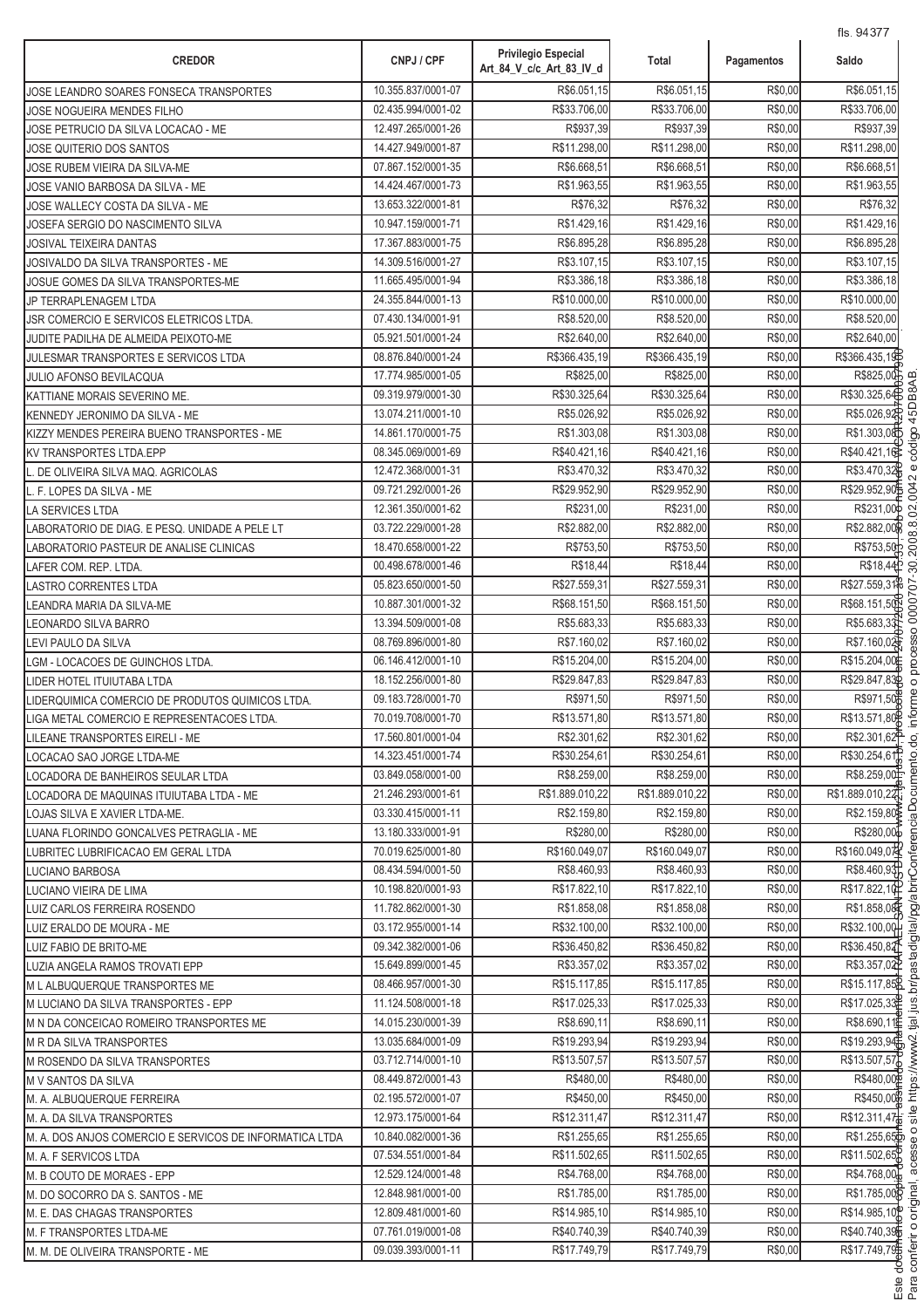| <b>CREDOR</b>                                                         | CNPJ / CPF                               | <b>Privilegio Especial</b><br>Art_84_V_c/c_Art_83_IV_d | Total                    | Pagamentos         | 113. 9497 U<br>Saldo     |
|-----------------------------------------------------------------------|------------------------------------------|--------------------------------------------------------|--------------------------|--------------------|--------------------------|
| M. M. DOS SANTOS LANTERNAGEM-ME                                       | 01.287.917/0001-81                       | R\$40.533,39                                           | R\$40.533,39             | R\$0,00            | R\$40.533,39             |
| M. O. DE ALMEIDA & CIA LTDA. - EPP                                    | 04.318.961/0001-08                       | R\$51,00                                               | R\$51,00                 | R\$0,00            | R\$51,00                 |
| M. S. DE JESUS FERREIRA TRANSPORTES ME                                | 10.896.227/0001-10                       | R\$18.482,49                                           | R\$18.482,49             | R\$0,00            | R\$18.482,49             |
| MACIEL PEDRO BATISTA DA SILVA-ME                                      | 13.950.879/0001-84                       | R\$35.882,62                                           | R\$35.882,62             | R\$0,00            | R\$35.882,62             |
| MADEIREIRA SETE LTDA                                                  | 38.481.545/0001-30                       | R\$18,00                                               | R\$18,00                 | R\$0,00            | R\$18,00                 |
| MADRID AVIACAO AGRICOLA LTDA                                          | 02.377.342/0001-50                       | R\$229.074,95                                          | R\$229.074,95            | R\$0,00            | R\$229.074,95            |
| MADRID TINTAS E ACESSORIOS LTDA                                       | 25.855.883/0001-42                       | R\$21.025,78                                           | R\$21.025,78             | R\$0,00            | R\$21.025,78             |
| MAMUTH MANGUEIRAS E CONEXOES LTDA                                     | 06.176.579/0001-24                       | R\$3.224.40                                            | R\$3.224,40              | R\$0,00            | R\$3.224,40              |
| MANOEL AFONSO SILVA CAL                                               | 04.685.795/0001-70                       | R\$320,00                                              | R\$320,00                | R\$0,00            | R\$320,00                |
| MANOEL DE ALMEIDA E SILVA TRANSPORTES - ME                            | 09.331.632/0001-02                       | R\$38.413.03                                           | R\$38.413,03             | R\$0,00            | R\$38.413,03             |
| MANOEL JOAO DA SILVA NETO                                             | 10.408.948/0001-34                       | R\$5.327,77                                            | R\$5.327,77              | R\$0,00            | R\$5.327,77              |
| MANTOVANI E ANTONIO COM.E EQUIP.IND.LTDA-ME                           | 11.012.033/0001-78                       | R\$2.024,80                                            | R\$2.024,80              | R\$0,00            | R\$2.024,80              |
| MAQBRAS MAQUINAS E EQUIPAMENTOS LTDA - ME                             | 09.562.107/0001-06                       | R\$29.928,80                                           | R\$29.928,80             | R\$0,00            | R\$29.928,80             |
| MAQUIPE MAQUINAS E MOVEIS LTDA                                        | 16.802.563/0001-33                       | R\$707,00                                              | R\$707,00                | R\$0,00            | R\$707,00                |
| MARCELO GONCALVES DE MOURA                                            | 11.030.317/0001-97                       | R\$14.935,00                                           | R\$14.935,00             | R\$0,00            | R\$14.935,00E            |
| MARCILHA FERNANDES PECAS - ME                                         | 11.099.886/0001-99                       | R\$4.775,02                                            | R\$4.775,02              | R\$0,00            | R\$4.775,02              |
| MARCOS ANDRENDIAS DA SILVA - ME                                       | 17.041.312/0001-46                       | R\$4.226,49                                            | R\$4.226,49              | R\$0,00            | R\$4.226,49              |
| MARCOS ANTONIO DE AZEVEDO ME                                          | 13.779.189/0001-04                       | R\$23.100,45                                           | R\$23.100,45             | R\$0,00            | R\$23.100,45             |
| <b>MARCOS AURELIO GARCIA</b>                                          | 12.410.815/0001-28                       | R\$226.770,15                                          | R\$226.770,15            | R\$0,00            | R\$226.770,15            |
| MARCOS FERREIRA DA CUNHA-ME                                           | 17.285.183/0001-31                       | R\$36,00                                               | R\$36,00                 | R\$0,00            | R\$36,00                 |
| MARCOS VINICIUS DA SILVA TRANSPORTE ME                                | 04.669.706/0001-00                       | R\$2.105,07                                            | R\$2.105,07              | R\$0,00            | R\$2.105,07              |
| MARIA AUXILIADORA DE OLIVEIRA DIAS-ME.                                | 42.976.514/0001-27                       | R\$750,00                                              | R\$750,00                | R\$0,00            | R\$750,00                |
| MARIA BETANIA ALMEIDA LIRA - ME                                       | 17.032.076/0001-00                       | R\$4.078,42                                            | R\$4.078,42              | R\$0,00            | R\$4.078,42              |
| MARIA DA CONCEICAO TRANSPORTES                                        | 11.613.446/0001-08                       | R\$13.526,24                                           | R\$13.526,24             | R\$0,00            | R\$13.526,24             |
| MARIA DA SILVA RODRIGUES TRANSPORTES                                  | 08.318.595/0001-30                       | R\$18.327,47                                           | R\$18.327,47             | R\$0,00            | R\$18.327,47             |
| MARIA DAS DORES SOARES DA SILVA-ME                                    | 09.062.060/0001-03                       | R\$11.124,98                                           | R\$11.124,98             | R\$0,00            | R\$11.124,98             |
| MARIA DE LOURDES SOARES AMERICO                                       | 16.734.548/0001-03                       | R\$6.680,04                                            | R\$6.680,04              | R\$0,00            | R\$6.680,04              |
| MARIA DE LOURDES TONACO                                               | 16.673.896/0001-00                       | R\$16.785,48                                           | R\$16.785,48             | R\$0,00            | R\$16.785,48             |
| MARIA DO CARMO COSTA SOUSA ME                                         | 35.141.795/0001-32                       | R\$79,00<br>R\$99.111,80                               | R\$79,00<br>R\$99.111,80 | R\$0,00            | R\$79,00                 |
| MARIA DO CARMO DA SILVA BASTOS                                        | 08.652.899/0001-39<br>05.242.182/0001-20 | R\$90,00                                               | R\$90,00                 | R\$0,00<br>R\$0,00 | R\$99.111,80<br>R\$90,00 |
| MARIA DONIZETE DA SILVA TEIXEIRA-ME<br>MARIA ELIANE SILVA DE JESUS ME | 00.683.498/0001-34                       | R\$36.946,56                                           | R\$36.946,56             | R\$0,00            | R\$36.946,56             |
|                                                                       | 11.193.305/0001-83                       | R\$9.706,51                                            | R\$9.706.51              | R\$0,00            | R\$9.706,51              |
| MARIA GORETE SOUZA DE ALBUQUERQUE<br>MARIA IZABEL MELO SILVA ME       | 07.501.172/0001-98                       | R\$1.052.00                                            | R\$1.052,00              | R\$0,00            | R\$1.052,00              |
| MARIA JOSE DA SILVA - ZEZE                                            | 03.797.058/0001-04                       | R\$25,00                                               | R\$25,00                 | R\$0,00            | R\$25,00 <sup>P</sup>    |
| MARIA ROSECLEIDE DA SILVA ME                                          | 14.213.593/0001-89                       | R\$48.063,00                                           | R\$48.063,00             | R\$0,00            | R\$48.063,00             |
| MARIELLEN GONCALVES DE LIMA-ME                                        | 14.310.727/0001-80                       | R\$381.000,28                                          | R\$381.000,28            | R\$0,00            | R\$381.000,28            |
| MARILDA DE VASCONCELLOS COSTA                                         | 11.907.149/0001-75                       | R\$1.800,00                                            | R\$1.800,00              | R\$0,00            | R\$1.800,00              |
| MARINHO E SILVA LTDA - ME                                             | 07.520.969/0001-32                       | R\$10.652,00                                           | R\$10.652,00             | R\$0,00            | R\$10.652,00             |
| <b>MARIO FERREIRA BRITO</b>                                           | 16.677.892/0001-08                       | R\$17.250,00                                           | R\$17.250,00             | R\$0,00            | R\$17.250,00             |
| MARLENE BENTO DA SILVA ME                                             | 15.623.976/0001-98                       | R\$15.280,98                                           | R\$15.280,98             | R\$0,00            | R\$15.280,98             |
| <b>MARMO TRUCK SERVICE LTDA.</b>                                      | 09.943.068/0001-89                       | R\$120,00                                              | R\$120,00                | R\$0,00            | R\$120,00                |
| MARS - CONSULTORIA E DESENVOLVIMENTO S/C LTDA                         | 62.477.153/0001-81                       | R\$2.974,15                                            | R\$2.974,15              | R\$0,00            | R\$2.974,15              |
| MARTA MARIA DOS SANTOS FIRMINO                                        | 24.220.923/0001-17                       | R\$24.000.80                                           | R\$24.000,80             | R\$0,00            | R\$24.000,80             |
| MATI TAPERE DECORACOES LTDA. - EPP                                    | 18.470.781/0001-43                       | R\$39,52                                               | R\$39,52                 | R\$0,00            | R\$39.52                 |
| MAX TURBOS PECAS E SERVICOS AUTOMOTORES LTDA ME                       | 09.467.519/0001-59                       | R\$671,08                                              | R\$671,08                | R\$0,00            | R\$671,08                |
| MCM COZINHA ESPECIALIZADA LTDA - ME                                   | 06.051.232/0001-55                       | R\$34.262,80                                           | R\$34.262,80             | R\$0,00            | R\$34.262,80             |
| <b>MD DA SILVA TRANSPORTES</b>                                        | 09.199.727/0001-14                       | R\$14.406,78                                           | R\$14.406,78             | R\$0,00            | R\$14.406,78             |
| <b>MEB TRANSPORTES LTDA ME</b>                                        | 10.701.971/0001-12                       | R\$511,10                                              | R\$511,10                | R\$0,00            | R\$511,10                |
| MECATRIL TRATORES E IMPLEMENTOS AGRICOLAS LTDA                        | 04.504.170/0001-64                       | R\$28,00                                               | R\$28,00                 | R\$0,00            | R\$28,00                 |
| <b>MEGGA TRANSPORTES LTDA-EPP</b>                                     | 01.944.514/0001-68                       | R\$30.282,65                                           | R\$30.282,65             | R\$0,00            | R\$30.282,65             |
| MEIC VASOS DE PRESSAO LTDA                                            | 11.852.456/0001-04                       | R\$6.097,85                                            | R\$6.097,85              | R\$0,00            | R\$6.097,85              |
| MIGUEL ALVES NETO - ME                                                | 00.420.791/0001-09                       | R\$36.409,00                                           | R\$36.409,00             | R\$0,00            | R\$36.409,00             |
| MIKRON FABRICACAO DE MAQ. INDUSTRIAIS E AUTOMACAO LTDA-ME             | 05.953.254/0001-48                       | R\$22.086,74                                           | R\$22.086,74             | R\$0,00            | R\$22.086,746            |
| <b>MIYA TRANSPORTES LTDA</b>                                          | 09.459.792/0001-31                       | R\$398,14                                              | R\$398,14                | R\$0,00            | R\$398,14                |
| MJ - TRANSPORTES PONTAL LTDA                                          | 04.198.574/0001-77                       | R\$24.834,51                                           | R\$24.834,51             | R\$0,00            | R\$24.834,516            |
| MJB DOS SANTOS - ME                                                   | 11.124.539/0001-79                       | R\$9.109,54                                            | R\$9.109,54              | R\$0,00            | R\$9.109,54)             |
| MMR TRANSPORTES E SERVICOS MECANIZADOS LTDA. ME                       | 08.642.091/0001-70                       | R\$525.513,97                                          | R\$525.513,97            | R\$0,00            | R\$525.513,97            |
| MODELO LOCADORA DE EQUIPAMENTOS PARA CONSTRUCAO LTDA                  | 15.195.230/0001-20                       | R\$4.770,00                                            | R\$4.770,00              | R\$0,00            | R\$4.770,00              |
| MOISES BERNARDO DA SILVA TRANSPORTE - ME                              | 06.198.983/0001-07                       | R\$91.279,21                                           | R\$91.279,21             | R\$0,00            | R\$91.279,21             |
| MOLINA LOCACAO DE VEICULOS LTDA.                                      | 13.366.568/0001-72                       | R\$483.752,37                                          | R\$483.752,37            | R\$0,00            | R\$483.752,37            |
| MONTEIRO E TRAVENCOLO PULVERIZACAO AGRICOLA LTDA.                     | 12.929.407/0001-87                       | R\$198.391,93                                          | R\$198.391,93            | R\$0,00            | R\$198.391,93            |

.<br>.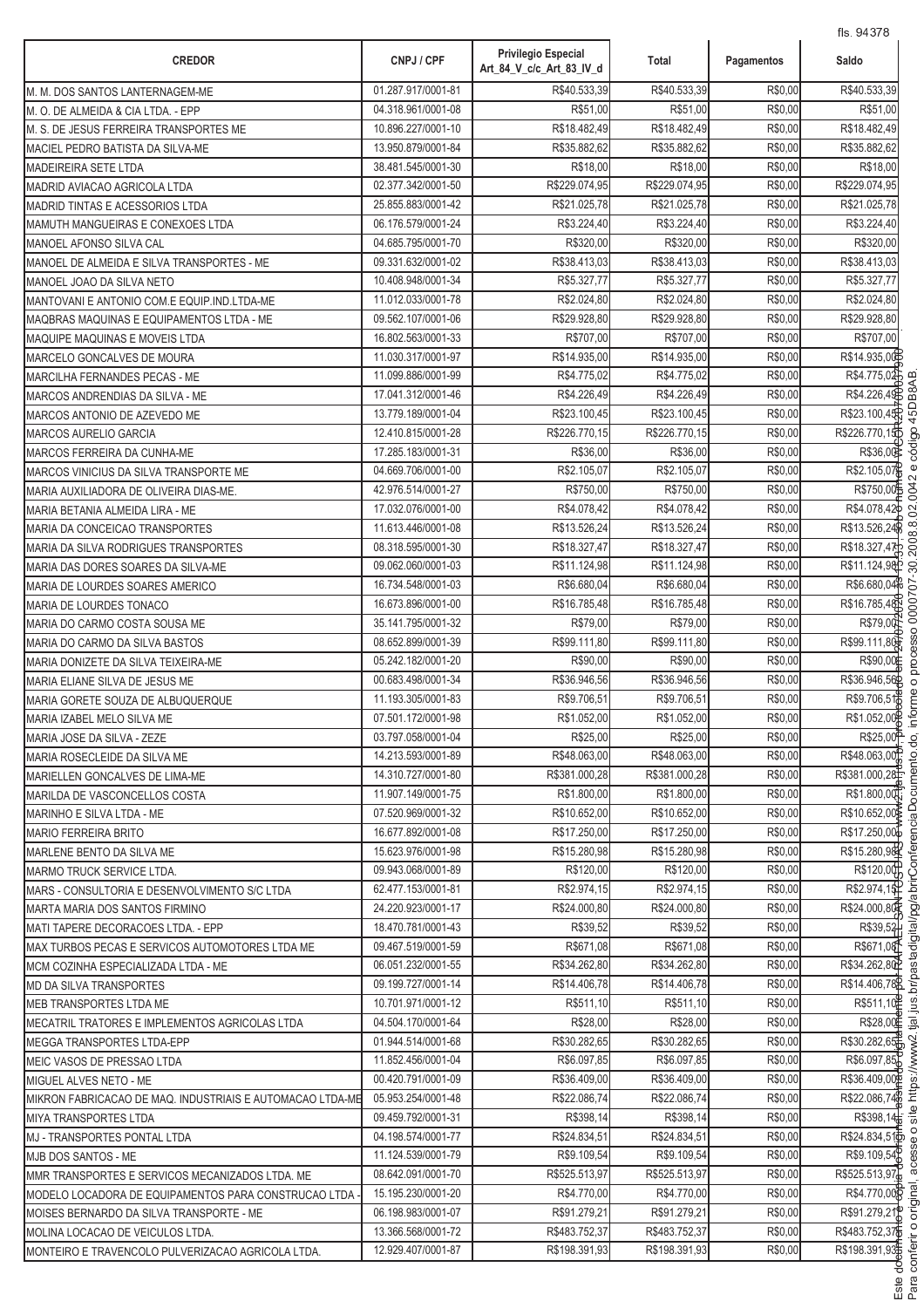| 11.879.786/0001-85<br>R\$219.300,00<br>R\$219.300,00<br>R\$0,00<br>MONTISA SERVICOS LTDA - ME<br>05.089.082/0001-06<br>R\$10.522,35<br>R\$10.522,35<br>R\$0,00<br>MONZANI COM. DE PRODS SIDERURGICOS LTDA<br>R\$1.176,99<br>R\$1.176,99<br>R\$0,00<br>10.498.813/0001-07<br>MOREIRA E CASTRO MATERIAS DE CONSTRUCAO LTDA<br>12.583.100/0001-77<br>R\$500,00<br>R\$500,00<br>R\$0,00<br>MORIEM COMERCIAL & INDUSTRIAL LTDA<br>R\$9.374,58<br>R\$9.374,58<br>R\$0,00<br>09.629.346/0001-28<br><b>MOTORMAQUINAS LTDA</b><br>08.215.255/0001-83<br>R\$40.499,85<br>R\$40.499,85<br>R\$0,00<br>MOURA RODRIGUES PRESTACAO DE SERVICOS AGRICOLAS LTDA<br>08.645.535/0001-21<br>R\$821,46<br>R\$821,46<br>R\$0,00<br>MRM DISTRIBUICAO TRANSPORTES E LOGISTICA LTDA-ME<br>R\$0,00<br>41.806.514/0001-16<br>R\$12.600,00<br>R\$12.600,00<br>MTB GREEN CONTROLE DE PRAGAS LTDA EPP<br>R\$19.234,32<br>09.554.183/0001-61<br>R\$19.234,32<br>R\$0,00<br>MULTIMAQUINAS SOLUCOES AGRICOLAS LTDA<br>04.503.501/0001-41<br>R\$7.225,14<br>R\$7.225,14<br>R\$0,00<br>MUNDIAL ELETRONIC DIESEL LTDA<br>00.787.964/0001-21<br>R\$2.180,00<br>R\$2.180,00<br>R\$0,00<br>MVM CONSULTORIA INTERNACIONAL LTDA<br>07.653.388/0001-79<br>R\$133.785,00<br>R\$133.785,00<br>R\$0,00<br>N.DE CARVALHO COMERCIO-ME<br>12.395.381/0001-34<br>R\$2.425,64<br>R\$2.425,64<br>R\$0,00<br>NAILSON FELICIANO DOS SANTOS ME<br>14.030.562/0001-92<br>R\$79.940,71<br>R\$79.940,71<br>R\$0,00<br>NAILTA LUANA DA SILVA TOLEDO EPP<br>R\$20,00<br>05.562.844/0001-40<br>R\$20,00<br>R\$0,00<br>NEIDE SOARES CAMARGOS CUNHA - ME<br>R\$136,73<br>R\$136,73<br>08.704.410/0001-25<br>R\$0,00<br>NEILTON PAZ DA SILVA-ME<br>R\$39.591,85<br>R\$39.591,85<br>14.188.714/0001-80<br>R\$0,00<br><b>NELSON COSME FRANCHINI - ME</b><br>R\$0,00<br>17.722.095/0001-50<br>R\$4.788,48<br>R\$4.788,48<br>NELZA GUEDES DE MAGALHAES DA SILVA - ME<br>R\$856.454,00<br>R\$856.454,00<br>R\$0,00<br>09.136.822/0001-79<br>NEWDSON COSTA DE MOURA FILHO<br>R\$3.726,81<br>R\$0,00<br>04.028.305/0001-62<br>R\$3.726,81<br>NOGUEIRA KROLL E KROLL LTDA - ME<br>12.821.160/0001-80<br>R\$11.086,18<br>R\$11.086,18<br>R\$0,00<br>ODEMAR DE ANDRADE LIMA FILHO<br>R\$42.786,33<br>R\$42.786,33<br>R\$0,00<br>11.314.493/0001-50<br><b>ODETE DE FARIAS</b><br>04.438.903/0001-00<br>R\$189.022,63<br>R\$189.022,63<br>R\$0,00<br>OF RECUPERACAO E SUSPENSAO LTDA<br>05.241.945/0001-19<br>R\$174,30<br>R\$174,30<br>R\$0,00<br><b>OITIS HOTEL LTDA</b><br>10.524.830/0002-52<br>R\$2.407,16<br>R\$2.407,16<br>R\$0,00<br>OLIVEIRA E CALIL LTDA-ME<br>04.424.022/0001-30<br>R\$200,74<br>R\$200,74<br>R\$0,00<br>OLIVEIRA LIMA ASSESORIA COML. S/C LTDA.<br>24.484.511/0001-94<br>R\$4.500,00<br>R\$4.500,00<br>R\$0,00<br>OMAR PEREIRA DO NASCIMENTO - EPP<br>R\$1.750,00<br>R\$1.750,00<br>R\$0,00<br>02.238.946/0001-16<br>ORTENCIO MARREIRO HERCULANO - ME<br>10.999.325/0001-83<br>R\$27.179,98<br>R\$27.179,98<br>R\$0,00<br>OTAVIO JORGE LIMA JUNIOR<br>07.812.045/0001-00<br>R\$164.000,00<br>R\$164.000,00<br>R\$0,00<br>OURO BRANCO DISTRIBUIDORA DE ALIMENTOS LTDA<br>19.104.218/0001-14<br>R\$5.734,73<br>R\$5.734,73<br>R\$0,00<br>P H SILVA DO NASCIMENTO LOCACOES - ME<br>03.470.759/0001-26<br>R\$19.107,51<br>R\$19.107,51<br>R\$0,00<br>P. F. DE OLIVEIRA COMERCIO E TRANSPORTES<br>R\$85.514,23<br>R\$85.514.23<br>04.774.599/0001-71<br>R\$0,00<br>P. P. S SILVA<br>R\$33,58<br>41.187.931/0001-28<br>R\$33,58<br>R\$0,00<br>PACOM PATRIOTA COMERCIAL LTDA<br>R\$0,00<br>03.228.480/0001-30<br>R\$785,00<br>R\$785,00<br>PAINEL INSTRUMENTOS LTDA-ME<br>04.141.845/0001-58<br>R\$12.411,00<br>R\$12.411.00<br>R\$0,00<br><b>PALACE HOTEL LTDA</b><br>R\$8.990.298.40<br>R\$8.990.298,40<br>00.199.573/0001-96<br>R\$0,00<br>PARACUCAR ACUCAREIRA PARAIBANA COM E REPRESENTACAO LTD.<br>12.322.253/0001-60<br>R\$863,00<br>R\$863,00<br>R\$0,00<br>PAULO CESAR GARCIA<br>04.372.390/0001-81<br>R\$141,74<br>R\$141,74<br>R\$0,00<br>PAULO MED REPRES. E COM. LTDA.<br>R\$1.820.00<br>R\$0,00<br>12.498.804/0001-41<br>R\$1.820.00<br>PERFIL COMERCIO E SERVICOS LTDA<br>R\$110.815,65<br>R\$110.815,65<br>R\$0,00<br>08.622.938/0001-55<br>PERI PERI AGROPECUARIA LTDA<br>R\$220,00<br>R\$220,00<br>R\$0,00<br>15.386.114/0001-99<br>PEV PROMOCOES EVENTOS E LOCACAO LTDA<br>R\$496,22<br>R\$496,22<br>R\$0,00<br>96.441.787/0001-04<br>PHAMA COMERCIAL LTDA<br>R\$15.244,95<br>R\$15.244,95<br>R\$0,00<br>10.665.177/0001-60<br>PINGUIM TRANSPORTES DE CARGAS LTDA ME<br>R\$6.567,98<br>R\$0,00<br>00.723.291/0001-46<br>R\$6.567,98<br>PLANTANUS COM. E TECNOL. ALTERNATIVAS EM RESIDUOS LTDA<br>R\$10.344,68<br>R\$10.344,68<br>R\$0,00<br>01.698.568/0001-90<br>PLANTAO BOMBAS INJETORAS LTDA.<br>R\$1.062.559,00<br>R\$1.062.559,00<br>R\$0,00<br>20.736.427/0001-60<br>PONTAL AGROPECUARIA E COMERCIO LTDA<br>R\$1.296,00<br>R\$1.296,00<br>R\$0,00<br>04.540.756/0001-84<br>PREMOART IND E COMERCIO VAREJISTA LTDA<br>R\$20.000,00<br>R\$0,00<br>08.078.664/0001-85<br>R\$20.000,00<br>PRIMEIRA EDICAO ON-LINE IMPRESSA LTDA-ME<br>15.304.218/0001-07<br>R\$7.832,36<br>R\$7.832,36<br>R\$0,00<br>PRIMOS LOCACOES LTDA-ME<br>R\$12.932,30<br>R\$12.932,30<br>R\$0,00<br>09.111.835/0001-93<br>PROD AUDIO PROMOCOES EVENTOS, TRANSPORTES, MAQUINAS E S<br>R\$0,00<br>06.154.877/0001-13<br>R\$29,76<br>R\$29,76<br>PROJETE SERVICOS ELETRICOS LTDA | 119.94379<br>Saldo       |
|---------------------------------------------------------------------------------------------------------------------------------------------------------------------------------------------------------------------------------------------------------------------------------------------------------------------------------------------------------------------------------------------------------------------------------------------------------------------------------------------------------------------------------------------------------------------------------------------------------------------------------------------------------------------------------------------------------------------------------------------------------------------------------------------------------------------------------------------------------------------------------------------------------------------------------------------------------------------------------------------------------------------------------------------------------------------------------------------------------------------------------------------------------------------------------------------------------------------------------------------------------------------------------------------------------------------------------------------------------------------------------------------------------------------------------------------------------------------------------------------------------------------------------------------------------------------------------------------------------------------------------------------------------------------------------------------------------------------------------------------------------------------------------------------------------------------------------------------------------------------------------------------------------------------------------------------------------------------------------------------------------------------------------------------------------------------------------------------------------------------------------------------------------------------------------------------------------------------------------------------------------------------------------------------------------------------------------------------------------------------------------------------------------------------------------------------------------------------------------------------------------------------------------------------------------------------------------------------------------------------------------------------------------------------------------------------------------------------------------------------------------------------------------------------------------------------------------------------------------------------------------------------------------------------------------------------------------------------------------------------------------------------------------------------------------------------------------------------------------------------------------------------------------------------------------------------------------------------------------------------------------------------------------------------------------------------------------------------------------------------------------------------------------------------------------------------------------------------------------------------------------------------------------------------------------------------------------------------------------------------------------------------------------------------------------------------------------------------------------------------------------------------------------------------------------------------------------------------------------------------------------------------------------------------------------------------------------------------------------------------------------------------------------------------------------------------------------------------------------------------------------------------------------------------------------------------------------------------------------------------------------------------------------------------------------------------------------------------------------------------------------------------------------------------------------------------------------------------------------------------------------------------------------------------------------------------------------------------------------------------------------------------------------------------------------------------------------------------------------------------------------------------------------------------------------------------------------------------------------------------------------------------------------------------------------------------------------------------------------------------------------------------------------------------------------------------------------------------------------------------------------------------------------------------------------------------------------------------------------------------------------------------------------------------------------------------------------------------------------------------------------------------------------------------|--------------------------|
|                                                                                                                                                                                                                                                                                                                                                                                                                                                                                                                                                                                                                                                                                                                                                                                                                                                                                                                                                                                                                                                                                                                                                                                                                                                                                                                                                                                                                                                                                                                                                                                                                                                                                                                                                                                                                                                                                                                                                                                                                                                                                                                                                                                                                                                                                                                                                                                                                                                                                                                                                                                                                                                                                                                                                                                                                                                                                                                                                                                                                                                                                                                                                                                                                                                                                                                                                                                                                                                                                                                                                                                                                                                                                                                                                                                                                                                                                                                                                                                                                                                                                                                                                                                                                                                                                                                                                                                                                                                                                                                                                                                                                                                                                                                                                                                                                                                                                                                                                                                                                                                                                                                                                                                                                                                                                                                                                                                                                     | R\$219.300,00            |
|                                                                                                                                                                                                                                                                                                                                                                                                                                                                                                                                                                                                                                                                                                                                                                                                                                                                                                                                                                                                                                                                                                                                                                                                                                                                                                                                                                                                                                                                                                                                                                                                                                                                                                                                                                                                                                                                                                                                                                                                                                                                                                                                                                                                                                                                                                                                                                                                                                                                                                                                                                                                                                                                                                                                                                                                                                                                                                                                                                                                                                                                                                                                                                                                                                                                                                                                                                                                                                                                                                                                                                                                                                                                                                                                                                                                                                                                                                                                                                                                                                                                                                                                                                                                                                                                                                                                                                                                                                                                                                                                                                                                                                                                                                                                                                                                                                                                                                                                                                                                                                                                                                                                                                                                                                                                                                                                                                                                                     | R\$10.522,35             |
|                                                                                                                                                                                                                                                                                                                                                                                                                                                                                                                                                                                                                                                                                                                                                                                                                                                                                                                                                                                                                                                                                                                                                                                                                                                                                                                                                                                                                                                                                                                                                                                                                                                                                                                                                                                                                                                                                                                                                                                                                                                                                                                                                                                                                                                                                                                                                                                                                                                                                                                                                                                                                                                                                                                                                                                                                                                                                                                                                                                                                                                                                                                                                                                                                                                                                                                                                                                                                                                                                                                                                                                                                                                                                                                                                                                                                                                                                                                                                                                                                                                                                                                                                                                                                                                                                                                                                                                                                                                                                                                                                                                                                                                                                                                                                                                                                                                                                                                                                                                                                                                                                                                                                                                                                                                                                                                                                                                                                     | R\$1.176,99              |
|                                                                                                                                                                                                                                                                                                                                                                                                                                                                                                                                                                                                                                                                                                                                                                                                                                                                                                                                                                                                                                                                                                                                                                                                                                                                                                                                                                                                                                                                                                                                                                                                                                                                                                                                                                                                                                                                                                                                                                                                                                                                                                                                                                                                                                                                                                                                                                                                                                                                                                                                                                                                                                                                                                                                                                                                                                                                                                                                                                                                                                                                                                                                                                                                                                                                                                                                                                                                                                                                                                                                                                                                                                                                                                                                                                                                                                                                                                                                                                                                                                                                                                                                                                                                                                                                                                                                                                                                                                                                                                                                                                                                                                                                                                                                                                                                                                                                                                                                                                                                                                                                                                                                                                                                                                                                                                                                                                                                                     | R\$500,00                |
|                                                                                                                                                                                                                                                                                                                                                                                                                                                                                                                                                                                                                                                                                                                                                                                                                                                                                                                                                                                                                                                                                                                                                                                                                                                                                                                                                                                                                                                                                                                                                                                                                                                                                                                                                                                                                                                                                                                                                                                                                                                                                                                                                                                                                                                                                                                                                                                                                                                                                                                                                                                                                                                                                                                                                                                                                                                                                                                                                                                                                                                                                                                                                                                                                                                                                                                                                                                                                                                                                                                                                                                                                                                                                                                                                                                                                                                                                                                                                                                                                                                                                                                                                                                                                                                                                                                                                                                                                                                                                                                                                                                                                                                                                                                                                                                                                                                                                                                                                                                                                                                                                                                                                                                                                                                                                                                                                                                                                     | R\$9.374,58              |
|                                                                                                                                                                                                                                                                                                                                                                                                                                                                                                                                                                                                                                                                                                                                                                                                                                                                                                                                                                                                                                                                                                                                                                                                                                                                                                                                                                                                                                                                                                                                                                                                                                                                                                                                                                                                                                                                                                                                                                                                                                                                                                                                                                                                                                                                                                                                                                                                                                                                                                                                                                                                                                                                                                                                                                                                                                                                                                                                                                                                                                                                                                                                                                                                                                                                                                                                                                                                                                                                                                                                                                                                                                                                                                                                                                                                                                                                                                                                                                                                                                                                                                                                                                                                                                                                                                                                                                                                                                                                                                                                                                                                                                                                                                                                                                                                                                                                                                                                                                                                                                                                                                                                                                                                                                                                                                                                                                                                                     | R\$40.499,85             |
|                                                                                                                                                                                                                                                                                                                                                                                                                                                                                                                                                                                                                                                                                                                                                                                                                                                                                                                                                                                                                                                                                                                                                                                                                                                                                                                                                                                                                                                                                                                                                                                                                                                                                                                                                                                                                                                                                                                                                                                                                                                                                                                                                                                                                                                                                                                                                                                                                                                                                                                                                                                                                                                                                                                                                                                                                                                                                                                                                                                                                                                                                                                                                                                                                                                                                                                                                                                                                                                                                                                                                                                                                                                                                                                                                                                                                                                                                                                                                                                                                                                                                                                                                                                                                                                                                                                                                                                                                                                                                                                                                                                                                                                                                                                                                                                                                                                                                                                                                                                                                                                                                                                                                                                                                                                                                                                                                                                                                     | R\$821,46                |
|                                                                                                                                                                                                                                                                                                                                                                                                                                                                                                                                                                                                                                                                                                                                                                                                                                                                                                                                                                                                                                                                                                                                                                                                                                                                                                                                                                                                                                                                                                                                                                                                                                                                                                                                                                                                                                                                                                                                                                                                                                                                                                                                                                                                                                                                                                                                                                                                                                                                                                                                                                                                                                                                                                                                                                                                                                                                                                                                                                                                                                                                                                                                                                                                                                                                                                                                                                                                                                                                                                                                                                                                                                                                                                                                                                                                                                                                                                                                                                                                                                                                                                                                                                                                                                                                                                                                                                                                                                                                                                                                                                                                                                                                                                                                                                                                                                                                                                                                                                                                                                                                                                                                                                                                                                                                                                                                                                                                                     | R\$12.600,00             |
|                                                                                                                                                                                                                                                                                                                                                                                                                                                                                                                                                                                                                                                                                                                                                                                                                                                                                                                                                                                                                                                                                                                                                                                                                                                                                                                                                                                                                                                                                                                                                                                                                                                                                                                                                                                                                                                                                                                                                                                                                                                                                                                                                                                                                                                                                                                                                                                                                                                                                                                                                                                                                                                                                                                                                                                                                                                                                                                                                                                                                                                                                                                                                                                                                                                                                                                                                                                                                                                                                                                                                                                                                                                                                                                                                                                                                                                                                                                                                                                                                                                                                                                                                                                                                                                                                                                                                                                                                                                                                                                                                                                                                                                                                                                                                                                                                                                                                                                                                                                                                                                                                                                                                                                                                                                                                                                                                                                                                     | R\$19.234,32             |
|                                                                                                                                                                                                                                                                                                                                                                                                                                                                                                                                                                                                                                                                                                                                                                                                                                                                                                                                                                                                                                                                                                                                                                                                                                                                                                                                                                                                                                                                                                                                                                                                                                                                                                                                                                                                                                                                                                                                                                                                                                                                                                                                                                                                                                                                                                                                                                                                                                                                                                                                                                                                                                                                                                                                                                                                                                                                                                                                                                                                                                                                                                                                                                                                                                                                                                                                                                                                                                                                                                                                                                                                                                                                                                                                                                                                                                                                                                                                                                                                                                                                                                                                                                                                                                                                                                                                                                                                                                                                                                                                                                                                                                                                                                                                                                                                                                                                                                                                                                                                                                                                                                                                                                                                                                                                                                                                                                                                                     | R\$7.225,14              |
|                                                                                                                                                                                                                                                                                                                                                                                                                                                                                                                                                                                                                                                                                                                                                                                                                                                                                                                                                                                                                                                                                                                                                                                                                                                                                                                                                                                                                                                                                                                                                                                                                                                                                                                                                                                                                                                                                                                                                                                                                                                                                                                                                                                                                                                                                                                                                                                                                                                                                                                                                                                                                                                                                                                                                                                                                                                                                                                                                                                                                                                                                                                                                                                                                                                                                                                                                                                                                                                                                                                                                                                                                                                                                                                                                                                                                                                                                                                                                                                                                                                                                                                                                                                                                                                                                                                                                                                                                                                                                                                                                                                                                                                                                                                                                                                                                                                                                                                                                                                                                                                                                                                                                                                                                                                                                                                                                                                                                     | R\$2.180,00              |
|                                                                                                                                                                                                                                                                                                                                                                                                                                                                                                                                                                                                                                                                                                                                                                                                                                                                                                                                                                                                                                                                                                                                                                                                                                                                                                                                                                                                                                                                                                                                                                                                                                                                                                                                                                                                                                                                                                                                                                                                                                                                                                                                                                                                                                                                                                                                                                                                                                                                                                                                                                                                                                                                                                                                                                                                                                                                                                                                                                                                                                                                                                                                                                                                                                                                                                                                                                                                                                                                                                                                                                                                                                                                                                                                                                                                                                                                                                                                                                                                                                                                                                                                                                                                                                                                                                                                                                                                                                                                                                                                                                                                                                                                                                                                                                                                                                                                                                                                                                                                                                                                                                                                                                                                                                                                                                                                                                                                                     | R\$133.785,00            |
|                                                                                                                                                                                                                                                                                                                                                                                                                                                                                                                                                                                                                                                                                                                                                                                                                                                                                                                                                                                                                                                                                                                                                                                                                                                                                                                                                                                                                                                                                                                                                                                                                                                                                                                                                                                                                                                                                                                                                                                                                                                                                                                                                                                                                                                                                                                                                                                                                                                                                                                                                                                                                                                                                                                                                                                                                                                                                                                                                                                                                                                                                                                                                                                                                                                                                                                                                                                                                                                                                                                                                                                                                                                                                                                                                                                                                                                                                                                                                                                                                                                                                                                                                                                                                                                                                                                                                                                                                                                                                                                                                                                                                                                                                                                                                                                                                                                                                                                                                                                                                                                                                                                                                                                                                                                                                                                                                                                                                     | R\$2.425,64              |
|                                                                                                                                                                                                                                                                                                                                                                                                                                                                                                                                                                                                                                                                                                                                                                                                                                                                                                                                                                                                                                                                                                                                                                                                                                                                                                                                                                                                                                                                                                                                                                                                                                                                                                                                                                                                                                                                                                                                                                                                                                                                                                                                                                                                                                                                                                                                                                                                                                                                                                                                                                                                                                                                                                                                                                                                                                                                                                                                                                                                                                                                                                                                                                                                                                                                                                                                                                                                                                                                                                                                                                                                                                                                                                                                                                                                                                                                                                                                                                                                                                                                                                                                                                                                                                                                                                                                                                                                                                                                                                                                                                                                                                                                                                                                                                                                                                                                                                                                                                                                                                                                                                                                                                                                                                                                                                                                                                                                                     | R\$79.940,71             |
|                                                                                                                                                                                                                                                                                                                                                                                                                                                                                                                                                                                                                                                                                                                                                                                                                                                                                                                                                                                                                                                                                                                                                                                                                                                                                                                                                                                                                                                                                                                                                                                                                                                                                                                                                                                                                                                                                                                                                                                                                                                                                                                                                                                                                                                                                                                                                                                                                                                                                                                                                                                                                                                                                                                                                                                                                                                                                                                                                                                                                                                                                                                                                                                                                                                                                                                                                                                                                                                                                                                                                                                                                                                                                                                                                                                                                                                                                                                                                                                                                                                                                                                                                                                                                                                                                                                                                                                                                                                                                                                                                                                                                                                                                                                                                                                                                                                                                                                                                                                                                                                                                                                                                                                                                                                                                                                                                                                                                     | R\$20,00                 |
|                                                                                                                                                                                                                                                                                                                                                                                                                                                                                                                                                                                                                                                                                                                                                                                                                                                                                                                                                                                                                                                                                                                                                                                                                                                                                                                                                                                                                                                                                                                                                                                                                                                                                                                                                                                                                                                                                                                                                                                                                                                                                                                                                                                                                                                                                                                                                                                                                                                                                                                                                                                                                                                                                                                                                                                                                                                                                                                                                                                                                                                                                                                                                                                                                                                                                                                                                                                                                                                                                                                                                                                                                                                                                                                                                                                                                                                                                                                                                                                                                                                                                                                                                                                                                                                                                                                                                                                                                                                                                                                                                                                                                                                                                                                                                                                                                                                                                                                                                                                                                                                                                                                                                                                                                                                                                                                                                                                                                     | R\$136.73                |
|                                                                                                                                                                                                                                                                                                                                                                                                                                                                                                                                                                                                                                                                                                                                                                                                                                                                                                                                                                                                                                                                                                                                                                                                                                                                                                                                                                                                                                                                                                                                                                                                                                                                                                                                                                                                                                                                                                                                                                                                                                                                                                                                                                                                                                                                                                                                                                                                                                                                                                                                                                                                                                                                                                                                                                                                                                                                                                                                                                                                                                                                                                                                                                                                                                                                                                                                                                                                                                                                                                                                                                                                                                                                                                                                                                                                                                                                                                                                                                                                                                                                                                                                                                                                                                                                                                                                                                                                                                                                                                                                                                                                                                                                                                                                                                                                                                                                                                                                                                                                                                                                                                                                                                                                                                                                                                                                                                                                                     | R\$39.591,85             |
|                                                                                                                                                                                                                                                                                                                                                                                                                                                                                                                                                                                                                                                                                                                                                                                                                                                                                                                                                                                                                                                                                                                                                                                                                                                                                                                                                                                                                                                                                                                                                                                                                                                                                                                                                                                                                                                                                                                                                                                                                                                                                                                                                                                                                                                                                                                                                                                                                                                                                                                                                                                                                                                                                                                                                                                                                                                                                                                                                                                                                                                                                                                                                                                                                                                                                                                                                                                                                                                                                                                                                                                                                                                                                                                                                                                                                                                                                                                                                                                                                                                                                                                                                                                                                                                                                                                                                                                                                                                                                                                                                                                                                                                                                                                                                                                                                                                                                                                                                                                                                                                                                                                                                                                                                                                                                                                                                                                                                     | R\$4.788,48              |
|                                                                                                                                                                                                                                                                                                                                                                                                                                                                                                                                                                                                                                                                                                                                                                                                                                                                                                                                                                                                                                                                                                                                                                                                                                                                                                                                                                                                                                                                                                                                                                                                                                                                                                                                                                                                                                                                                                                                                                                                                                                                                                                                                                                                                                                                                                                                                                                                                                                                                                                                                                                                                                                                                                                                                                                                                                                                                                                                                                                                                                                                                                                                                                                                                                                                                                                                                                                                                                                                                                                                                                                                                                                                                                                                                                                                                                                                                                                                                                                                                                                                                                                                                                                                                                                                                                                                                                                                                                                                                                                                                                                                                                                                                                                                                                                                                                                                                                                                                                                                                                                                                                                                                                                                                                                                                                                                                                                                                     | R\$856,454,00            |
|                                                                                                                                                                                                                                                                                                                                                                                                                                                                                                                                                                                                                                                                                                                                                                                                                                                                                                                                                                                                                                                                                                                                                                                                                                                                                                                                                                                                                                                                                                                                                                                                                                                                                                                                                                                                                                                                                                                                                                                                                                                                                                                                                                                                                                                                                                                                                                                                                                                                                                                                                                                                                                                                                                                                                                                                                                                                                                                                                                                                                                                                                                                                                                                                                                                                                                                                                                                                                                                                                                                                                                                                                                                                                                                                                                                                                                                                                                                                                                                                                                                                                                                                                                                                                                                                                                                                                                                                                                                                                                                                                                                                                                                                                                                                                                                                                                                                                                                                                                                                                                                                                                                                                                                                                                                                                                                                                                                                                     | R\$3.726,81              |
|                                                                                                                                                                                                                                                                                                                                                                                                                                                                                                                                                                                                                                                                                                                                                                                                                                                                                                                                                                                                                                                                                                                                                                                                                                                                                                                                                                                                                                                                                                                                                                                                                                                                                                                                                                                                                                                                                                                                                                                                                                                                                                                                                                                                                                                                                                                                                                                                                                                                                                                                                                                                                                                                                                                                                                                                                                                                                                                                                                                                                                                                                                                                                                                                                                                                                                                                                                                                                                                                                                                                                                                                                                                                                                                                                                                                                                                                                                                                                                                                                                                                                                                                                                                                                                                                                                                                                                                                                                                                                                                                                                                                                                                                                                                                                                                                                                                                                                                                                                                                                                                                                                                                                                                                                                                                                                                                                                                                                     | R\$11.086,18             |
|                                                                                                                                                                                                                                                                                                                                                                                                                                                                                                                                                                                                                                                                                                                                                                                                                                                                                                                                                                                                                                                                                                                                                                                                                                                                                                                                                                                                                                                                                                                                                                                                                                                                                                                                                                                                                                                                                                                                                                                                                                                                                                                                                                                                                                                                                                                                                                                                                                                                                                                                                                                                                                                                                                                                                                                                                                                                                                                                                                                                                                                                                                                                                                                                                                                                                                                                                                                                                                                                                                                                                                                                                                                                                                                                                                                                                                                                                                                                                                                                                                                                                                                                                                                                                                                                                                                                                                                                                                                                                                                                                                                                                                                                                                                                                                                                                                                                                                                                                                                                                                                                                                                                                                                                                                                                                                                                                                                                                     | R\$42.786,33             |
|                                                                                                                                                                                                                                                                                                                                                                                                                                                                                                                                                                                                                                                                                                                                                                                                                                                                                                                                                                                                                                                                                                                                                                                                                                                                                                                                                                                                                                                                                                                                                                                                                                                                                                                                                                                                                                                                                                                                                                                                                                                                                                                                                                                                                                                                                                                                                                                                                                                                                                                                                                                                                                                                                                                                                                                                                                                                                                                                                                                                                                                                                                                                                                                                                                                                                                                                                                                                                                                                                                                                                                                                                                                                                                                                                                                                                                                                                                                                                                                                                                                                                                                                                                                                                                                                                                                                                                                                                                                                                                                                                                                                                                                                                                                                                                                                                                                                                                                                                                                                                                                                                                                                                                                                                                                                                                                                                                                                                     | R\$189.022,63            |
|                                                                                                                                                                                                                                                                                                                                                                                                                                                                                                                                                                                                                                                                                                                                                                                                                                                                                                                                                                                                                                                                                                                                                                                                                                                                                                                                                                                                                                                                                                                                                                                                                                                                                                                                                                                                                                                                                                                                                                                                                                                                                                                                                                                                                                                                                                                                                                                                                                                                                                                                                                                                                                                                                                                                                                                                                                                                                                                                                                                                                                                                                                                                                                                                                                                                                                                                                                                                                                                                                                                                                                                                                                                                                                                                                                                                                                                                                                                                                                                                                                                                                                                                                                                                                                                                                                                                                                                                                                                                                                                                                                                                                                                                                                                                                                                                                                                                                                                                                                                                                                                                                                                                                                                                                                                                                                                                                                                                                     | R\$174,30                |
|                                                                                                                                                                                                                                                                                                                                                                                                                                                                                                                                                                                                                                                                                                                                                                                                                                                                                                                                                                                                                                                                                                                                                                                                                                                                                                                                                                                                                                                                                                                                                                                                                                                                                                                                                                                                                                                                                                                                                                                                                                                                                                                                                                                                                                                                                                                                                                                                                                                                                                                                                                                                                                                                                                                                                                                                                                                                                                                                                                                                                                                                                                                                                                                                                                                                                                                                                                                                                                                                                                                                                                                                                                                                                                                                                                                                                                                                                                                                                                                                                                                                                                                                                                                                                                                                                                                                                                                                                                                                                                                                                                                                                                                                                                                                                                                                                                                                                                                                                                                                                                                                                                                                                                                                                                                                                                                                                                                                                     | R\$2.407,16              |
|                                                                                                                                                                                                                                                                                                                                                                                                                                                                                                                                                                                                                                                                                                                                                                                                                                                                                                                                                                                                                                                                                                                                                                                                                                                                                                                                                                                                                                                                                                                                                                                                                                                                                                                                                                                                                                                                                                                                                                                                                                                                                                                                                                                                                                                                                                                                                                                                                                                                                                                                                                                                                                                                                                                                                                                                                                                                                                                                                                                                                                                                                                                                                                                                                                                                                                                                                                                                                                                                                                                                                                                                                                                                                                                                                                                                                                                                                                                                                                                                                                                                                                                                                                                                                                                                                                                                                                                                                                                                                                                                                                                                                                                                                                                                                                                                                                                                                                                                                                                                                                                                                                                                                                                                                                                                                                                                                                                                                     | R\$200,74                |
|                                                                                                                                                                                                                                                                                                                                                                                                                                                                                                                                                                                                                                                                                                                                                                                                                                                                                                                                                                                                                                                                                                                                                                                                                                                                                                                                                                                                                                                                                                                                                                                                                                                                                                                                                                                                                                                                                                                                                                                                                                                                                                                                                                                                                                                                                                                                                                                                                                                                                                                                                                                                                                                                                                                                                                                                                                                                                                                                                                                                                                                                                                                                                                                                                                                                                                                                                                                                                                                                                                                                                                                                                                                                                                                                                                                                                                                                                                                                                                                                                                                                                                                                                                                                                                                                                                                                                                                                                                                                                                                                                                                                                                                                                                                                                                                                                                                                                                                                                                                                                                                                                                                                                                                                                                                                                                                                                                                                                     | R\$4.500,00              |
|                                                                                                                                                                                                                                                                                                                                                                                                                                                                                                                                                                                                                                                                                                                                                                                                                                                                                                                                                                                                                                                                                                                                                                                                                                                                                                                                                                                                                                                                                                                                                                                                                                                                                                                                                                                                                                                                                                                                                                                                                                                                                                                                                                                                                                                                                                                                                                                                                                                                                                                                                                                                                                                                                                                                                                                                                                                                                                                                                                                                                                                                                                                                                                                                                                                                                                                                                                                                                                                                                                                                                                                                                                                                                                                                                                                                                                                                                                                                                                                                                                                                                                                                                                                                                                                                                                                                                                                                                                                                                                                                                                                                                                                                                                                                                                                                                                                                                                                                                                                                                                                                                                                                                                                                                                                                                                                                                                                                                     | R\$1.750,00              |
|                                                                                                                                                                                                                                                                                                                                                                                                                                                                                                                                                                                                                                                                                                                                                                                                                                                                                                                                                                                                                                                                                                                                                                                                                                                                                                                                                                                                                                                                                                                                                                                                                                                                                                                                                                                                                                                                                                                                                                                                                                                                                                                                                                                                                                                                                                                                                                                                                                                                                                                                                                                                                                                                                                                                                                                                                                                                                                                                                                                                                                                                                                                                                                                                                                                                                                                                                                                                                                                                                                                                                                                                                                                                                                                                                                                                                                                                                                                                                                                                                                                                                                                                                                                                                                                                                                                                                                                                                                                                                                                                                                                                                                                                                                                                                                                                                                                                                                                                                                                                                                                                                                                                                                                                                                                                                                                                                                                                                     | R\$27.179,98             |
|                                                                                                                                                                                                                                                                                                                                                                                                                                                                                                                                                                                                                                                                                                                                                                                                                                                                                                                                                                                                                                                                                                                                                                                                                                                                                                                                                                                                                                                                                                                                                                                                                                                                                                                                                                                                                                                                                                                                                                                                                                                                                                                                                                                                                                                                                                                                                                                                                                                                                                                                                                                                                                                                                                                                                                                                                                                                                                                                                                                                                                                                                                                                                                                                                                                                                                                                                                                                                                                                                                                                                                                                                                                                                                                                                                                                                                                                                                                                                                                                                                                                                                                                                                                                                                                                                                                                                                                                                                                                                                                                                                                                                                                                                                                                                                                                                                                                                                                                                                                                                                                                                                                                                                                                                                                                                                                                                                                                                     | R\$164.000,00            |
|                                                                                                                                                                                                                                                                                                                                                                                                                                                                                                                                                                                                                                                                                                                                                                                                                                                                                                                                                                                                                                                                                                                                                                                                                                                                                                                                                                                                                                                                                                                                                                                                                                                                                                                                                                                                                                                                                                                                                                                                                                                                                                                                                                                                                                                                                                                                                                                                                                                                                                                                                                                                                                                                                                                                                                                                                                                                                                                                                                                                                                                                                                                                                                                                                                                                                                                                                                                                                                                                                                                                                                                                                                                                                                                                                                                                                                                                                                                                                                                                                                                                                                                                                                                                                                                                                                                                                                                                                                                                                                                                                                                                                                                                                                                                                                                                                                                                                                                                                                                                                                                                                                                                                                                                                                                                                                                                                                                                                     | R\$5.734,73              |
|                                                                                                                                                                                                                                                                                                                                                                                                                                                                                                                                                                                                                                                                                                                                                                                                                                                                                                                                                                                                                                                                                                                                                                                                                                                                                                                                                                                                                                                                                                                                                                                                                                                                                                                                                                                                                                                                                                                                                                                                                                                                                                                                                                                                                                                                                                                                                                                                                                                                                                                                                                                                                                                                                                                                                                                                                                                                                                                                                                                                                                                                                                                                                                                                                                                                                                                                                                                                                                                                                                                                                                                                                                                                                                                                                                                                                                                                                                                                                                                                                                                                                                                                                                                                                                                                                                                                                                                                                                                                                                                                                                                                                                                                                                                                                                                                                                                                                                                                                                                                                                                                                                                                                                                                                                                                                                                                                                                                                     | R\$19.107,51             |
|                                                                                                                                                                                                                                                                                                                                                                                                                                                                                                                                                                                                                                                                                                                                                                                                                                                                                                                                                                                                                                                                                                                                                                                                                                                                                                                                                                                                                                                                                                                                                                                                                                                                                                                                                                                                                                                                                                                                                                                                                                                                                                                                                                                                                                                                                                                                                                                                                                                                                                                                                                                                                                                                                                                                                                                                                                                                                                                                                                                                                                                                                                                                                                                                                                                                                                                                                                                                                                                                                                                                                                                                                                                                                                                                                                                                                                                                                                                                                                                                                                                                                                                                                                                                                                                                                                                                                                                                                                                                                                                                                                                                                                                                                                                                                                                                                                                                                                                                                                                                                                                                                                                                                                                                                                                                                                                                                                                                                     | R\$85.514,23             |
|                                                                                                                                                                                                                                                                                                                                                                                                                                                                                                                                                                                                                                                                                                                                                                                                                                                                                                                                                                                                                                                                                                                                                                                                                                                                                                                                                                                                                                                                                                                                                                                                                                                                                                                                                                                                                                                                                                                                                                                                                                                                                                                                                                                                                                                                                                                                                                                                                                                                                                                                                                                                                                                                                                                                                                                                                                                                                                                                                                                                                                                                                                                                                                                                                                                                                                                                                                                                                                                                                                                                                                                                                                                                                                                                                                                                                                                                                                                                                                                                                                                                                                                                                                                                                                                                                                                                                                                                                                                                                                                                                                                                                                                                                                                                                                                                                                                                                                                                                                                                                                                                                                                                                                                                                                                                                                                                                                                                                     | R\$33,58                 |
|                                                                                                                                                                                                                                                                                                                                                                                                                                                                                                                                                                                                                                                                                                                                                                                                                                                                                                                                                                                                                                                                                                                                                                                                                                                                                                                                                                                                                                                                                                                                                                                                                                                                                                                                                                                                                                                                                                                                                                                                                                                                                                                                                                                                                                                                                                                                                                                                                                                                                                                                                                                                                                                                                                                                                                                                                                                                                                                                                                                                                                                                                                                                                                                                                                                                                                                                                                                                                                                                                                                                                                                                                                                                                                                                                                                                                                                                                                                                                                                                                                                                                                                                                                                                                                                                                                                                                                                                                                                                                                                                                                                                                                                                                                                                                                                                                                                                                                                                                                                                                                                                                                                                                                                                                                                                                                                                                                                                                     | R\$785,00 <sup>P</sup>   |
|                                                                                                                                                                                                                                                                                                                                                                                                                                                                                                                                                                                                                                                                                                                                                                                                                                                                                                                                                                                                                                                                                                                                                                                                                                                                                                                                                                                                                                                                                                                                                                                                                                                                                                                                                                                                                                                                                                                                                                                                                                                                                                                                                                                                                                                                                                                                                                                                                                                                                                                                                                                                                                                                                                                                                                                                                                                                                                                                                                                                                                                                                                                                                                                                                                                                                                                                                                                                                                                                                                                                                                                                                                                                                                                                                                                                                                                                                                                                                                                                                                                                                                                                                                                                                                                                                                                                                                                                                                                                                                                                                                                                                                                                                                                                                                                                                                                                                                                                                                                                                                                                                                                                                                                                                                                                                                                                                                                                                     | R\$12.411,00             |
|                                                                                                                                                                                                                                                                                                                                                                                                                                                                                                                                                                                                                                                                                                                                                                                                                                                                                                                                                                                                                                                                                                                                                                                                                                                                                                                                                                                                                                                                                                                                                                                                                                                                                                                                                                                                                                                                                                                                                                                                                                                                                                                                                                                                                                                                                                                                                                                                                                                                                                                                                                                                                                                                                                                                                                                                                                                                                                                                                                                                                                                                                                                                                                                                                                                                                                                                                                                                                                                                                                                                                                                                                                                                                                                                                                                                                                                                                                                                                                                                                                                                                                                                                                                                                                                                                                                                                                                                                                                                                                                                                                                                                                                                                                                                                                                                                                                                                                                                                                                                                                                                                                                                                                                                                                                                                                                                                                                                                     | R\$8.990.298,40          |
|                                                                                                                                                                                                                                                                                                                                                                                                                                                                                                                                                                                                                                                                                                                                                                                                                                                                                                                                                                                                                                                                                                                                                                                                                                                                                                                                                                                                                                                                                                                                                                                                                                                                                                                                                                                                                                                                                                                                                                                                                                                                                                                                                                                                                                                                                                                                                                                                                                                                                                                                                                                                                                                                                                                                                                                                                                                                                                                                                                                                                                                                                                                                                                                                                                                                                                                                                                                                                                                                                                                                                                                                                                                                                                                                                                                                                                                                                                                                                                                                                                                                                                                                                                                                                                                                                                                                                                                                                                                                                                                                                                                                                                                                                                                                                                                                                                                                                                                                                                                                                                                                                                                                                                                                                                                                                                                                                                                                                     | R\$863,00                |
|                                                                                                                                                                                                                                                                                                                                                                                                                                                                                                                                                                                                                                                                                                                                                                                                                                                                                                                                                                                                                                                                                                                                                                                                                                                                                                                                                                                                                                                                                                                                                                                                                                                                                                                                                                                                                                                                                                                                                                                                                                                                                                                                                                                                                                                                                                                                                                                                                                                                                                                                                                                                                                                                                                                                                                                                                                                                                                                                                                                                                                                                                                                                                                                                                                                                                                                                                                                                                                                                                                                                                                                                                                                                                                                                                                                                                                                                                                                                                                                                                                                                                                                                                                                                                                                                                                                                                                                                                                                                                                                                                                                                                                                                                                                                                                                                                                                                                                                                                                                                                                                                                                                                                                                                                                                                                                                                                                                                                     | R\$141,74                |
|                                                                                                                                                                                                                                                                                                                                                                                                                                                                                                                                                                                                                                                                                                                                                                                                                                                                                                                                                                                                                                                                                                                                                                                                                                                                                                                                                                                                                                                                                                                                                                                                                                                                                                                                                                                                                                                                                                                                                                                                                                                                                                                                                                                                                                                                                                                                                                                                                                                                                                                                                                                                                                                                                                                                                                                                                                                                                                                                                                                                                                                                                                                                                                                                                                                                                                                                                                                                                                                                                                                                                                                                                                                                                                                                                                                                                                                                                                                                                                                                                                                                                                                                                                                                                                                                                                                                                                                                                                                                                                                                                                                                                                                                                                                                                                                                                                                                                                                                                                                                                                                                                                                                                                                                                                                                                                                                                                                                                     | R\$1.820,00              |
|                                                                                                                                                                                                                                                                                                                                                                                                                                                                                                                                                                                                                                                                                                                                                                                                                                                                                                                                                                                                                                                                                                                                                                                                                                                                                                                                                                                                                                                                                                                                                                                                                                                                                                                                                                                                                                                                                                                                                                                                                                                                                                                                                                                                                                                                                                                                                                                                                                                                                                                                                                                                                                                                                                                                                                                                                                                                                                                                                                                                                                                                                                                                                                                                                                                                                                                                                                                                                                                                                                                                                                                                                                                                                                                                                                                                                                                                                                                                                                                                                                                                                                                                                                                                                                                                                                                                                                                                                                                                                                                                                                                                                                                                                                                                                                                                                                                                                                                                                                                                                                                                                                                                                                                                                                                                                                                                                                                                                     | R\$110.815,65            |
|                                                                                                                                                                                                                                                                                                                                                                                                                                                                                                                                                                                                                                                                                                                                                                                                                                                                                                                                                                                                                                                                                                                                                                                                                                                                                                                                                                                                                                                                                                                                                                                                                                                                                                                                                                                                                                                                                                                                                                                                                                                                                                                                                                                                                                                                                                                                                                                                                                                                                                                                                                                                                                                                                                                                                                                                                                                                                                                                                                                                                                                                                                                                                                                                                                                                                                                                                                                                                                                                                                                                                                                                                                                                                                                                                                                                                                                                                                                                                                                                                                                                                                                                                                                                                                                                                                                                                                                                                                                                                                                                                                                                                                                                                                                                                                                                                                                                                                                                                                                                                                                                                                                                                                                                                                                                                                                                                                                                                     | R\$220,00<br>R\$496,22   |
|                                                                                                                                                                                                                                                                                                                                                                                                                                                                                                                                                                                                                                                                                                                                                                                                                                                                                                                                                                                                                                                                                                                                                                                                                                                                                                                                                                                                                                                                                                                                                                                                                                                                                                                                                                                                                                                                                                                                                                                                                                                                                                                                                                                                                                                                                                                                                                                                                                                                                                                                                                                                                                                                                                                                                                                                                                                                                                                                                                                                                                                                                                                                                                                                                                                                                                                                                                                                                                                                                                                                                                                                                                                                                                                                                                                                                                                                                                                                                                                                                                                                                                                                                                                                                                                                                                                                                                                                                                                                                                                                                                                                                                                                                                                                                                                                                                                                                                                                                                                                                                                                                                                                                                                                                                                                                                                                                                                                                     | R\$15.244,95             |
|                                                                                                                                                                                                                                                                                                                                                                                                                                                                                                                                                                                                                                                                                                                                                                                                                                                                                                                                                                                                                                                                                                                                                                                                                                                                                                                                                                                                                                                                                                                                                                                                                                                                                                                                                                                                                                                                                                                                                                                                                                                                                                                                                                                                                                                                                                                                                                                                                                                                                                                                                                                                                                                                                                                                                                                                                                                                                                                                                                                                                                                                                                                                                                                                                                                                                                                                                                                                                                                                                                                                                                                                                                                                                                                                                                                                                                                                                                                                                                                                                                                                                                                                                                                                                                                                                                                                                                                                                                                                                                                                                                                                                                                                                                                                                                                                                                                                                                                                                                                                                                                                                                                                                                                                                                                                                                                                                                                                                     | R\$6.567.98              |
|                                                                                                                                                                                                                                                                                                                                                                                                                                                                                                                                                                                                                                                                                                                                                                                                                                                                                                                                                                                                                                                                                                                                                                                                                                                                                                                                                                                                                                                                                                                                                                                                                                                                                                                                                                                                                                                                                                                                                                                                                                                                                                                                                                                                                                                                                                                                                                                                                                                                                                                                                                                                                                                                                                                                                                                                                                                                                                                                                                                                                                                                                                                                                                                                                                                                                                                                                                                                                                                                                                                                                                                                                                                                                                                                                                                                                                                                                                                                                                                                                                                                                                                                                                                                                                                                                                                                                                                                                                                                                                                                                                                                                                                                                                                                                                                                                                                                                                                                                                                                                                                                                                                                                                                                                                                                                                                                                                                                                     | R\$10.344,68             |
|                                                                                                                                                                                                                                                                                                                                                                                                                                                                                                                                                                                                                                                                                                                                                                                                                                                                                                                                                                                                                                                                                                                                                                                                                                                                                                                                                                                                                                                                                                                                                                                                                                                                                                                                                                                                                                                                                                                                                                                                                                                                                                                                                                                                                                                                                                                                                                                                                                                                                                                                                                                                                                                                                                                                                                                                                                                                                                                                                                                                                                                                                                                                                                                                                                                                                                                                                                                                                                                                                                                                                                                                                                                                                                                                                                                                                                                                                                                                                                                                                                                                                                                                                                                                                                                                                                                                                                                                                                                                                                                                                                                                                                                                                                                                                                                                                                                                                                                                                                                                                                                                                                                                                                                                                                                                                                                                                                                                                     | R\$1.062.559,00P         |
|                                                                                                                                                                                                                                                                                                                                                                                                                                                                                                                                                                                                                                                                                                                                                                                                                                                                                                                                                                                                                                                                                                                                                                                                                                                                                                                                                                                                                                                                                                                                                                                                                                                                                                                                                                                                                                                                                                                                                                                                                                                                                                                                                                                                                                                                                                                                                                                                                                                                                                                                                                                                                                                                                                                                                                                                                                                                                                                                                                                                                                                                                                                                                                                                                                                                                                                                                                                                                                                                                                                                                                                                                                                                                                                                                                                                                                                                                                                                                                                                                                                                                                                                                                                                                                                                                                                                                                                                                                                                                                                                                                                                                                                                                                                                                                                                                                                                                                                                                                                                                                                                                                                                                                                                                                                                                                                                                                                                                     | R\$1.296,00 <sup>8</sup> |
|                                                                                                                                                                                                                                                                                                                                                                                                                                                                                                                                                                                                                                                                                                                                                                                                                                                                                                                                                                                                                                                                                                                                                                                                                                                                                                                                                                                                                                                                                                                                                                                                                                                                                                                                                                                                                                                                                                                                                                                                                                                                                                                                                                                                                                                                                                                                                                                                                                                                                                                                                                                                                                                                                                                                                                                                                                                                                                                                                                                                                                                                                                                                                                                                                                                                                                                                                                                                                                                                                                                                                                                                                                                                                                                                                                                                                                                                                                                                                                                                                                                                                                                                                                                                                                                                                                                                                                                                                                                                                                                                                                                                                                                                                                                                                                                                                                                                                                                                                                                                                                                                                                                                                                                                                                                                                                                                                                                                                     | R\$20.000,00             |
|                                                                                                                                                                                                                                                                                                                                                                                                                                                                                                                                                                                                                                                                                                                                                                                                                                                                                                                                                                                                                                                                                                                                                                                                                                                                                                                                                                                                                                                                                                                                                                                                                                                                                                                                                                                                                                                                                                                                                                                                                                                                                                                                                                                                                                                                                                                                                                                                                                                                                                                                                                                                                                                                                                                                                                                                                                                                                                                                                                                                                                                                                                                                                                                                                                                                                                                                                                                                                                                                                                                                                                                                                                                                                                                                                                                                                                                                                                                                                                                                                                                                                                                                                                                                                                                                                                                                                                                                                                                                                                                                                                                                                                                                                                                                                                                                                                                                                                                                                                                                                                                                                                                                                                                                                                                                                                                                                                                                                     | R\$7.832,36              |
|                                                                                                                                                                                                                                                                                                                                                                                                                                                                                                                                                                                                                                                                                                                                                                                                                                                                                                                                                                                                                                                                                                                                                                                                                                                                                                                                                                                                                                                                                                                                                                                                                                                                                                                                                                                                                                                                                                                                                                                                                                                                                                                                                                                                                                                                                                                                                                                                                                                                                                                                                                                                                                                                                                                                                                                                                                                                                                                                                                                                                                                                                                                                                                                                                                                                                                                                                                                                                                                                                                                                                                                                                                                                                                                                                                                                                                                                                                                                                                                                                                                                                                                                                                                                                                                                                                                                                                                                                                                                                                                                                                                                                                                                                                                                                                                                                                                                                                                                                                                                                                                                                                                                                                                                                                                                                                                                                                                                                     | R\$12.932,30             |
|                                                                                                                                                                                                                                                                                                                                                                                                                                                                                                                                                                                                                                                                                                                                                                                                                                                                                                                                                                                                                                                                                                                                                                                                                                                                                                                                                                                                                                                                                                                                                                                                                                                                                                                                                                                                                                                                                                                                                                                                                                                                                                                                                                                                                                                                                                                                                                                                                                                                                                                                                                                                                                                                                                                                                                                                                                                                                                                                                                                                                                                                                                                                                                                                                                                                                                                                                                                                                                                                                                                                                                                                                                                                                                                                                                                                                                                                                                                                                                                                                                                                                                                                                                                                                                                                                                                                                                                                                                                                                                                                                                                                                                                                                                                                                                                                                                                                                                                                                                                                                                                                                                                                                                                                                                                                                                                                                                                                                     | R\$29,76                 |
| 14.061.916/0001-66<br>R\$607.609,88<br>R\$607.609,88<br>R\$0,00<br>PROMASSA PANIFICADORA LTDA                                                                                                                                                                                                                                                                                                                                                                                                                                                                                                                                                                                                                                                                                                                                                                                                                                                                                                                                                                                                                                                                                                                                                                                                                                                                                                                                                                                                                                                                                                                                                                                                                                                                                                                                                                                                                                                                                                                                                                                                                                                                                                                                                                                                                                                                                                                                                                                                                                                                                                                                                                                                                                                                                                                                                                                                                                                                                                                                                                                                                                                                                                                                                                                                                                                                                                                                                                                                                                                                                                                                                                                                                                                                                                                                                                                                                                                                                                                                                                                                                                                                                                                                                                                                                                                                                                                                                                                                                                                                                                                                                                                                                                                                                                                                                                                                                                                                                                                                                                                                                                                                                                                                                                                                                                                                                                                       | R\$607.609,88            |
| R\$0,00<br>11.356.051/0001-77<br>R\$24.094,24<br>R\$24.094,24<br>PULVETEC SERVICOS E COMERCIO AGRICOLA LTDA                                                                                                                                                                                                                                                                                                                                                                                                                                                                                                                                                                                                                                                                                                                                                                                                                                                                                                                                                                                                                                                                                                                                                                                                                                                                                                                                                                                                                                                                                                                                                                                                                                                                                                                                                                                                                                                                                                                                                                                                                                                                                                                                                                                                                                                                                                                                                                                                                                                                                                                                                                                                                                                                                                                                                                                                                                                                                                                                                                                                                                                                                                                                                                                                                                                                                                                                                                                                                                                                                                                                                                                                                                                                                                                                                                                                                                                                                                                                                                                                                                                                                                                                                                                                                                                                                                                                                                                                                                                                                                                                                                                                                                                                                                                                                                                                                                                                                                                                                                                                                                                                                                                                                                                                                                                                                                         | R\$24.094,24             |
| 11.788.582/0001-39<br>R\$0,00<br>R\$705,00<br>R\$705,00<br>QUEIROZ GARCIA COM. DE PECAS E MECANICA LTDA.                                                                                                                                                                                                                                                                                                                                                                                                                                                                                                                                                                                                                                                                                                                                                                                                                                                                                                                                                                                                                                                                                                                                                                                                                                                                                                                                                                                                                                                                                                                                                                                                                                                                                                                                                                                                                                                                                                                                                                                                                                                                                                                                                                                                                                                                                                                                                                                                                                                                                                                                                                                                                                                                                                                                                                                                                                                                                                                                                                                                                                                                                                                                                                                                                                                                                                                                                                                                                                                                                                                                                                                                                                                                                                                                                                                                                                                                                                                                                                                                                                                                                                                                                                                                                                                                                                                                                                                                                                                                                                                                                                                                                                                                                                                                                                                                                                                                                                                                                                                                                                                                                                                                                                                                                                                                                                            | R\$705,00                |
| R\$900,00<br>R\$0,00<br>08.562.002/0001-86<br>R\$900,00<br>QUIMINORTE INDUSTRIA E COMERCIO QUIMICO LTDA EPP                                                                                                                                                                                                                                                                                                                                                                                                                                                                                                                                                                                                                                                                                                                                                                                                                                                                                                                                                                                                                                                                                                                                                                                                                                                                                                                                                                                                                                                                                                                                                                                                                                                                                                                                                                                                                                                                                                                                                                                                                                                                                                                                                                                                                                                                                                                                                                                                                                                                                                                                                                                                                                                                                                                                                                                                                                                                                                                                                                                                                                                                                                                                                                                                                                                                                                                                                                                                                                                                                                                                                                                                                                                                                                                                                                                                                                                                                                                                                                                                                                                                                                                                                                                                                                                                                                                                                                                                                                                                                                                                                                                                                                                                                                                                                                                                                                                                                                                                                                                                                                                                                                                                                                                                                                                                                                         | R\$900,00                |
| R\$72.000,00<br>R\$0,00<br>11.073.310/0001-52<br>R\$72.000,00<br>R. F. PRODUTOS E EQUIPAMENTOS LTDA                                                                                                                                                                                                                                                                                                                                                                                                                                                                                                                                                                                                                                                                                                                                                                                                                                                                                                                                                                                                                                                                                                                                                                                                                                                                                                                                                                                                                                                                                                                                                                                                                                                                                                                                                                                                                                                                                                                                                                                                                                                                                                                                                                                                                                                                                                                                                                                                                                                                                                                                                                                                                                                                                                                                                                                                                                                                                                                                                                                                                                                                                                                                                                                                                                                                                                                                                                                                                                                                                                                                                                                                                                                                                                                                                                                                                                                                                                                                                                                                                                                                                                                                                                                                                                                                                                                                                                                                                                                                                                                                                                                                                                                                                                                                                                                                                                                                                                                                                                                                                                                                                                                                                                                                                                                                                                                 | R\$72.000,00             |
| 10.775.607/0001-05<br>R\$136.557,07<br>R\$0,00<br>R\$136.557,07<br>R. M. DE ALBUQUERQUE EPP                                                                                                                                                                                                                                                                                                                                                                                                                                                                                                                                                                                                                                                                                                                                                                                                                                                                                                                                                                                                                                                                                                                                                                                                                                                                                                                                                                                                                                                                                                                                                                                                                                                                                                                                                                                                                                                                                                                                                                                                                                                                                                                                                                                                                                                                                                                                                                                                                                                                                                                                                                                                                                                                                                                                                                                                                                                                                                                                                                                                                                                                                                                                                                                                                                                                                                                                                                                                                                                                                                                                                                                                                                                                                                                                                                                                                                                                                                                                                                                                                                                                                                                                                                                                                                                                                                                                                                                                                                                                                                                                                                                                                                                                                                                                                                                                                                                                                                                                                                                                                                                                                                                                                                                                                                                                                                                         | R\$136.557,07            |
| 01.042.113/0001-12<br>R\$7.731,08<br>R\$7.731,08<br>R\$0,00<br>R. M. M. WANDERLEY-ME                                                                                                                                                                                                                                                                                                                                                                                                                                                                                                                                                                                                                                                                                                                                                                                                                                                                                                                                                                                                                                                                                                                                                                                                                                                                                                                                                                                                                                                                                                                                                                                                                                                                                                                                                                                                                                                                                                                                                                                                                                                                                                                                                                                                                                                                                                                                                                                                                                                                                                                                                                                                                                                                                                                                                                                                                                                                                                                                                                                                                                                                                                                                                                                                                                                                                                                                                                                                                                                                                                                                                                                                                                                                                                                                                                                                                                                                                                                                                                                                                                                                                                                                                                                                                                                                                                                                                                                                                                                                                                                                                                                                                                                                                                                                                                                                                                                                                                                                                                                                                                                                                                                                                                                                                                                                                                                                | R\$7.731,08              |
| R\$47,00<br>R\$47,00<br>R\$0,00<br>08.841.104/0001-30<br>RADAR MORAES & ACESSORIOS LTDA                                                                                                                                                                                                                                                                                                                                                                                                                                                                                                                                                                                                                                                                                                                                                                                                                                                                                                                                                                                                                                                                                                                                                                                                                                                                                                                                                                                                                                                                                                                                                                                                                                                                                                                                                                                                                                                                                                                                                                                                                                                                                                                                                                                                                                                                                                                                                                                                                                                                                                                                                                                                                                                                                                                                                                                                                                                                                                                                                                                                                                                                                                                                                                                                                                                                                                                                                                                                                                                                                                                                                                                                                                                                                                                                                                                                                                                                                                                                                                                                                                                                                                                                                                                                                                                                                                                                                                                                                                                                                                                                                                                                                                                                                                                                                                                                                                                                                                                                                                                                                                                                                                                                                                                                                                                                                                                             | R\$47,00                 |
| 21.247.523/0001-07<br>R\$1.070,00<br>R\$1.070,00<br>R\$0,00<br>RADIADORES OFICINA DO RUY JUNIOR LTDA                                                                                                                                                                                                                                                                                                                                                                                                                                                                                                                                                                                                                                                                                                                                                                                                                                                                                                                                                                                                                                                                                                                                                                                                                                                                                                                                                                                                                                                                                                                                                                                                                                                                                                                                                                                                                                                                                                                                                                                                                                                                                                                                                                                                                                                                                                                                                                                                                                                                                                                                                                                                                                                                                                                                                                                                                                                                                                                                                                                                                                                                                                                                                                                                                                                                                                                                                                                                                                                                                                                                                                                                                                                                                                                                                                                                                                                                                                                                                                                                                                                                                                                                                                                                                                                                                                                                                                                                                                                                                                                                                                                                                                                                                                                                                                                                                                                                                                                                                                                                                                                                                                                                                                                                                                                                                                                | R\$1.070,00              |
| 18.384.282/0001-33<br>R\$25.830,37<br>R\$25.830,37<br>R\$0,00<br>RAQUEL L. DOS SANTOS TRANSPORTES - ME                                                                                                                                                                                                                                                                                                                                                                                                                                                                                                                                                                                                                                                                                                                                                                                                                                                                                                                                                                                                                                                                                                                                                                                                                                                                                                                                                                                                                                                                                                                                                                                                                                                                                                                                                                                                                                                                                                                                                                                                                                                                                                                                                                                                                                                                                                                                                                                                                                                                                                                                                                                                                                                                                                                                                                                                                                                                                                                                                                                                                                                                                                                                                                                                                                                                                                                                                                                                                                                                                                                                                                                                                                                                                                                                                                                                                                                                                                                                                                                                                                                                                                                                                                                                                                                                                                                                                                                                                                                                                                                                                                                                                                                                                                                                                                                                                                                                                                                                                                                                                                                                                                                                                                                                                                                                                                              | R\$25.830,37             |

.<br>.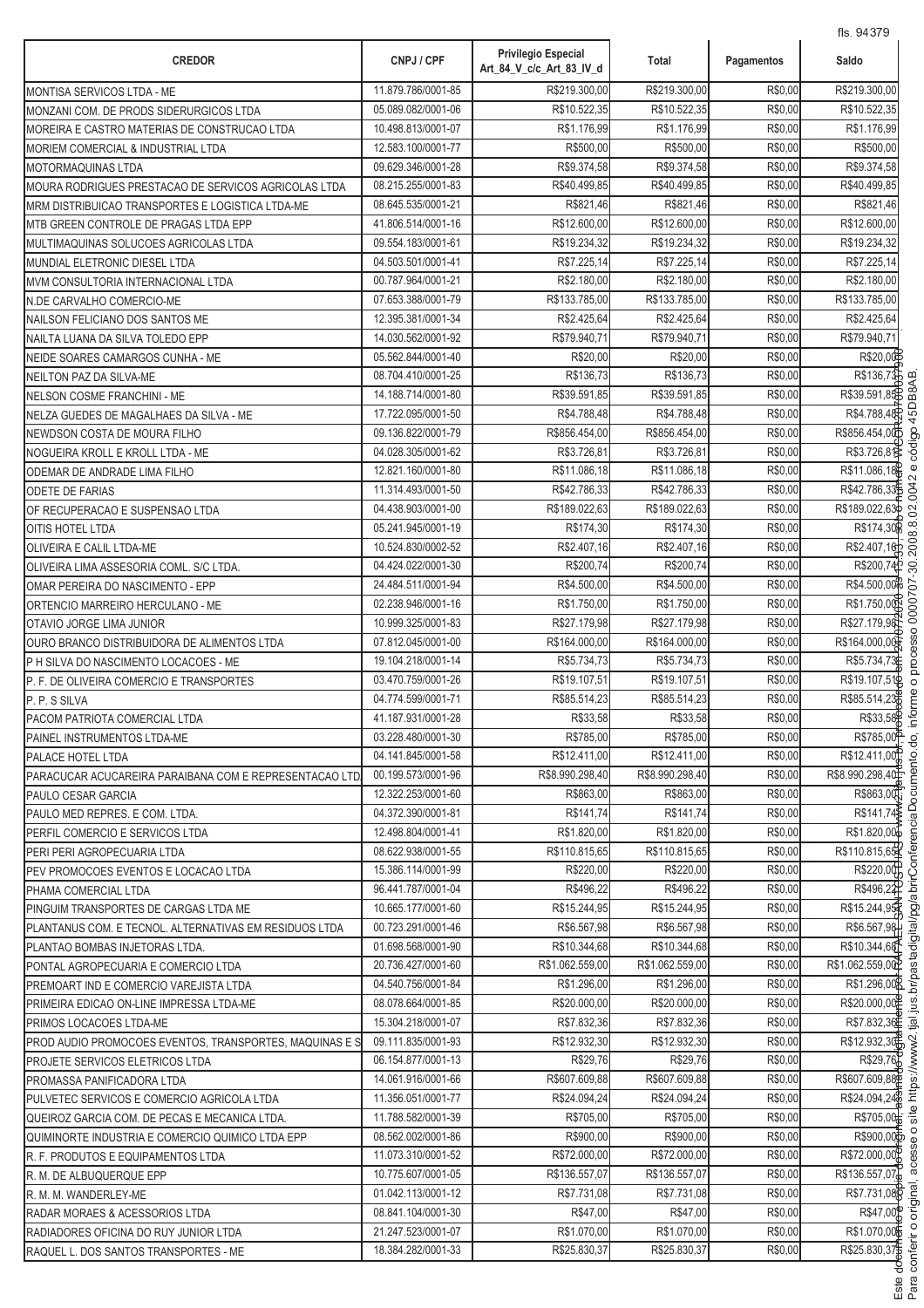| <b>CREDOR</b>                                                        | CNPJ / CPF                               | <b>Privilegio Especial</b>  | Total                       | Pagamentos         | 115.94000<br>Saldo          |
|----------------------------------------------------------------------|------------------------------------------|-----------------------------|-----------------------------|--------------------|-----------------------------|
|                                                                      |                                          | Art_84_V_c/c_Art_83_IV_d    |                             |                    |                             |
| RB BALANCAS LTDA EPP                                                 | 12.332.815/0001-57<br>10.532.765/0001-26 | R\$895,00                   | R\$895,00                   | R\$0,00<br>R\$0,00 | R\$895.00                   |
| RCD MONTAGENS INDUSTRIAIS LTDA                                       | 03.204.928/0001-86                       | R\$91.753,15<br>R\$4.949,68 | R\$91.753,15<br>R\$4.949,68 | R\$0,00            | R\$91.753,15<br>R\$4.949,68 |
| RECAPAGEM PNEU FORTE LTDA - EPP<br>REFRICON COMERCIO LTDA - ME       | 08.369.725/0001-63                       | R\$358,00                   | R\$358.00                   | R\$0,00            | R\$358,00                   |
|                                                                      | 62.078.563/0001-50                       | R\$10.000,00                | R\$10.000,00                | R\$0,00            | R\$10.000,00                |
| RETEC COMERCIAL LTDA.<br>RETIFICA ATALAIA INDUSTRIA E COMERCIO LTDA. | 06.013.161/0001-04                       | R\$25.881,34                | R\$25.881,34                | R\$0,00            | R\$25.881,34                |
| RETIFICA DE MOTORES AMERICANA LTDA.                                  | 00.122.739/0001-76                       | R\$37.603,76                | R\$37.603,76                | R\$0,00            | R\$37.603,76                |
| RETIFICA DE MOTORES PRECISAO LTDA-ME                                 | 08.140.491/0001-88                       | R\$109.364,90               | R\$109.364,90               | R\$0,00            | R\$109.364,90               |
| RETIFICA FREI DAMIAO LTDA.                                           | 01.357.554/0001-03                       | R\$548,00                   | R\$548,00                   | R\$0,00            | R\$548,00                   |
| REVOL COMERCIO DE EQUIPAMENTOS HIDRAULICOS LTDA                      | 01.115.744/0001-14                       | R\$11.980,00                | R\$11.980,00                | R\$0,00            | R\$11.980,00                |
| RF DE CARVALHO TRANSPORTES - ME                                      | 07.789.933/0001-59                       | R\$1.520,00                 | R\$1.520,00                 | R\$0,00            | R\$1.520,00                 |
| RGO CONSULTORIA E PROJETOS ELETRICOS LTDA.                           | 06.943.483/0001-44                       | R\$7.350,15                 | R\$7.350,15                 | R\$0,00            | R\$7.350,15                 |
| RITZ MG COMERCIAL LTDA.                                              | 05.874.588/0001-26                       | R\$132,70                   | R\$132,70                   | R\$0,00            | R\$132,70                   |
| RIVALDO DA SILVA GOMES TRANSPORTES-EPP                               | 09.533.391/0001-84                       | R\$10.651,90                | R\$10.651,90                | R\$0,00            | R\$10.651,90                |
| RODAMAIS PNEUS E ACESSORIOS LTDA-ME.                                 | 11.352.043/0001-52                       | R\$12.713,00                | R\$12.713,00                | R\$0,00            | R\$12.713,00                |
| RODOLFO TALLES DE OLIVEIRA                                           | 10.284.604/0001-60                       | R\$209,66                   | R\$209,66                   | R\$0,00            | R\$209.66                   |
| ROMA SERVICOS INDL. S/C LTDA                                         | 02.917.093/0001-49                       | R\$18.842,20                | R\$18.842,20                | R\$0,00            | R\$18.842,20                |
| RONNIE ROBSON MACHADO-ME                                             | 07.646.815/0001-91                       | R\$4.500,00                 | R\$4.500,00                 | R\$0,00            | R\$4.500,00                 |
| ROSALINA MARIA FELIX DA SILVA                                        | 12.634.815/0001-01                       | R\$7.932,98                 | R\$7.932,98                 | R\$0,00            | R\$7.932,98                 |
| ROSIEDE DOS SANTOS ME                                                | 14.413.194/0001-61                       | R\$9.556,98                 | R\$9.556,98                 | R\$0,00            | R\$9.556,98                 |
| RRV COMERCIO DE MATERIAIS HIDRAULICOS, LUBRIFICACAO LTDA -           | 12.326.556/0001-51                       | R\$8.000,00                 | R\$8.000,00                 | R\$0,00            | R\$8.000,00                 |
| RRV LUBRIFICACAO, HIDRAULICA E CMERCIO LTDA ME                       | 09.136.497/0001-44                       | R\$14.302,49                | R\$14.302,49                | R\$0,00            | R\$14.302,49                |
| S FERREIRA DA SILVA-ME                                               | 10.680.453/0001-60                       | R\$15.970,85                | R\$15.970,85                | R\$0,00            | R\$15.970,85                |
| S. M DA SILVA TRANSPORTES                                            | 07.000.582/0001-55                       | R\$29.287,26                | R\$29.287,26                | R\$0,00            | R\$29.287,26                |
| SAMUEL JOSE DO NASCIMENTO                                            | 12.690.177/0001-46                       | R\$12.180,73                | R\$12.180,73                | R\$0,00            | R\$12.180,73                |
| SANDRA LUCIA CLEMENTE DA SILVA                                       | 10.343.237/0001-29                       | R\$8.193,64                 | R\$8.193,64                 | R\$0,00            | R\$8.193,64                 |
| SANTA CASA DE MISERICORDIA DE SAO MIGUEL DOS CAMPOS                  | 01.273.768/0001-00                       | R\$3.099,48                 | R\$3.099,48                 | R\$0,00            | R\$3.099,48                 |
| SANTOS & ALMEIDA TRANSPORTES LTDA ME                                 | 97.535.618/0001-98                       | R\$14.951,72                | R\$14.951,72                | R\$0,00            | R\$14.951,72                |
| SAO BENEDITO TRANSPORTES LTDA-ME                                     | 11.108.968/0001-52                       | R\$7.593,05                 | R\$7.593,05                 | R\$0,00            | R\$7.593,05                 |
| SARMENTO E CIA LTDA - ME                                             | 15.336.679/0001-61                       | R\$22.850,00                | R\$22.850,00                | R\$0,00            | R\$22.850,00                |
| SATURNINO E ALMEIDA LTDA                                             | 24.329.559/0001-28                       | R\$285,00                   | R\$285,00                   | R\$0,00            | R\$285,00                   |
| SAULO E DA SILVA TRANSPORTES ME                                      | 05.051.375/0001-02                       | R\$24.498,63                | R\$24.498,63                | R\$0,00            | R\$24.498,63                |
| SEBASTIAO PEREIRA DOS SANTOS                                         | 14.715.492/0001-06                       | R\$14.741,82                | R\$14.741,82                | R\$0,00            | R\$14.741,82                |
| SEBASTIAO REGINALDO DA SILVA- SR TRANSPORTES -ME                     | 08.755.419/0001-65                       | R\$7.236,01                 | R\$7.236,01                 | R\$0,00            | R\$7.236,01                 |
| SETE ESTRELA TRANSPORTES E COMERCIO LTDA                             | 14.022.215/0001-18                       | R\$35.895,15                | R\$35.895,15                | R\$0,00            | R\$35.895,15 <sup>P</sup>   |
| SETTIMO TUBO IND.COM.E SERV.LTDA                                     | 04.510.193/0001-81                       | R\$272.850,00               | R\$272.850,00               | R\$0,00            | R\$272.850,00               |
| SEVERINO DA SILVA TRANSPORTE-ME                                      | 12.742.070/0001-02                       | R\$9.441,00                 | R\$9.441,00                 | R\$0,00            | R\$9.441,00                 |
| SHEILA JUNQUEIRA DA SILVA - ME                                       | 08.319.919/0001-54                       | R\$50,00                    | R\$50,00                    | R\$0,00            | R\$50,00                    |
| SILVA E DUARTE TRANSPORTES DE PASSAGEIROS LTDA - ME                  | 08.575.874/0001-89                       | R\$677.345,43               | R\$677.345,43               | R\$0,00            | R\$677.345,43               |
| SILVANA BARBOSA DA SILVA TRANSPORTES ME                              | 09.021.089/0001-47                       | R\$11.126,93                | R\$11.126,93                | R\$0,00            | R\$11.126,93                |
| SILVIA VAZ GUEDES - ME                                               | 07.150.674/0001-11                       | R\$844,00                   | R\$844,00                   | R\$0,00            | R\$844,00                   |
| SINDOVAL MEDEIROS DANTAS - ME                                        | 04.920.764/0001-56                       | R\$22.197.50                | R\$22.197,50                | R\$0,00            | R\$22.197,50                |
| SIVAN-ENGENHARIA E PAVIMENTACAO LTDA                                 | 09.146.744/0001-93                       | R\$5.797.66                 | R\$5.797,66                 | R\$0,00            | R\$5.797.66                 |
| <b>SM CONTROLE DE QUALIDADE LTDA</b>                                 | 41.054.453/0001-88                       | R\$41,33                    | R\$41,33                    | R\$0,00            | R\$41,33                    |
| ELINALDO JOSE DA SILVA - ME                                          | 04.358.913/0001-35                       | R\$412.351.81               | R\$412.351,81               | R\$0,00            | R\$412.351,81               |
| SOCIEDADE RADIO DE CAPINOPOLIS LTDA                                  | 21.239.249/0001-24                       | R\$8.870,00                 | R\$8.870,00                 | R\$0,00            | R\$8.870,00                 |
| SOLIDONIO DE MELO MEDEIROS                                           | 18.743.876/0001-93                       | R\$4.871,18                 | R\$4.871,18                 | R\$0,00            | R\$4.871,18                 |
| SOLON EVANGELISTA B. OLIVEIRA - ME                                   | 15.177.722/0001-93                       | R\$239,40                   | R\$239,40                   | R\$0,00            | R\$239,40                   |
| SONIA M DA SILVA ME                                                  | 18.958.549/0001-59                       | R\$6.050,81                 | R\$6.050,81                 | R\$0,00            | R\$6.050,81                 |
| STAR COMERCIO DE BATERIAS LTDA                                       | 10.335.186/0001-93                       | R\$450,00                   | R\$450,00                   | R\$0,00            | R\$450,00                   |
| SUDRAVIT IND E COM.DE REIND. E COMPLS.ALIMENT.LTDA                   | 13.021.740/0001-56                       | R\$3.900,00                 | R\$3.900,00                 | R\$0,00            | R\$3.900,00                 |
| SUED TRANSPORTE ESCOLAR E LOCACAO DE VEICULO LTDA-ME                 | 10.544.657/0001-73                       | R\$23.335,53                | R\$23.335,53                | R\$0,00            | R\$23.335,53                |
| SUNELAIT GOMES DE OLIVEIRA                                           | 18.124.952/0001-82                       | R\$300,00                   | R\$300,00                   | R\$0,00            | R\$300,00\$                 |
| SUPPLY COMERCIO LTDA - ME                                            | 12.985.026/0001-15                       | R\$15.801,76                | R\$15.801,76                | R\$0,00            | R\$15.801,766               |
| SUSANA GOMES DA SILVA NOBRE ME                                       | 04.774.164/0001-27                       | R\$6.721,60                 | R\$6.721,60                 | R\$0,00            | R\$6.721,60 <sup>+</sup>    |
| TAMUZ LOURENCO DA SILVA ME                                           | 07.674.770/0001-69                       | R\$282.301,40               | R\$282.301,40               | R\$0,00            | R\$282.301,40               |
| <b>TCA DE MIRANDA</b>                                                | 08.621.047/0001-84                       | R\$16.476,00                | R\$16.476,00                | R\$0,00            | R\$16.476,00                |
| TECALSUCAR - ASSESSORIA TEC. IND.LT                                  | 00.304.127/0001-02                       | R\$1.402,60                 | R\$1.402,60                 | R\$0,00            | R\$1.402,60                 |
| TECNOCEL TELEFONIA E INFORMATICA ITUIUTABA LTDA                      | 05.505.189/0001-98                       | R\$70,00                    | R\$70,00                    | R\$0,00            | R\$70,00                    |
| TECNOQUALITY TECNOLOIA EM QUALIDADE E DESENVOLVIMENTO L              | 02.990.555/0001-53                       | R\$6.246,25                 | R\$6.246,25                 | R\$0,00            | R\$6.246,25                 |
| TECVIB ENGENHARIA LTDA                                               | 13.502.174/0001-02                       | R\$14.760,24                | R\$14.760,24                | R\$0,00            | R\$14.760,24                |
| TEKNOL UBERABA REPRESENTACOES LTDA.                                  | 09.655.829/0001-05                       | R\$178,23                   | R\$178,23                   | R\$0,00            | R\$178,23                   |

.<br>.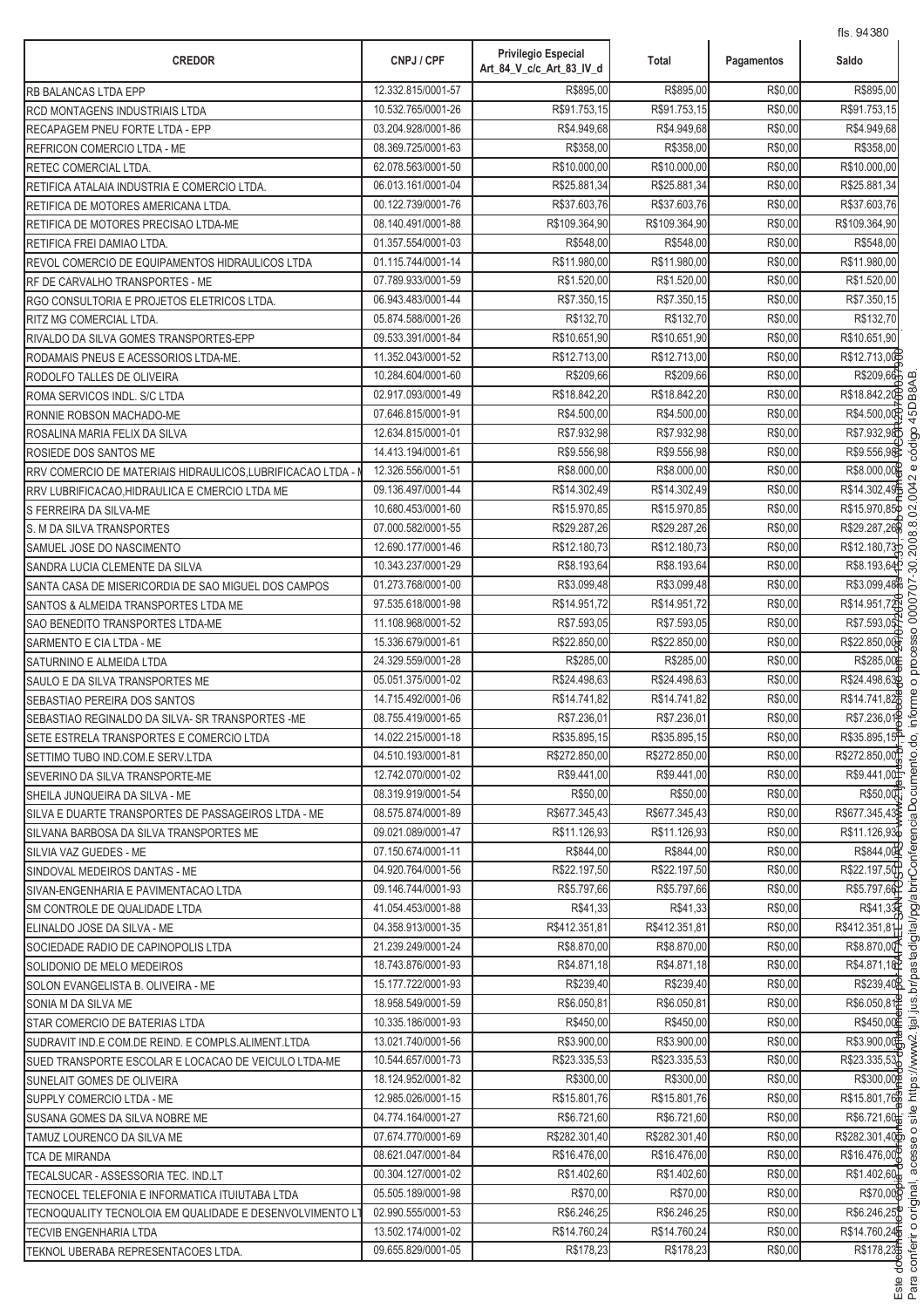| <b>CREDOR</b>                                        | CNPJ / CPF         | <b>Privilegio Especial</b><br>Art_84_V_c/c_Art_83_IV_d | Total           | Pagamentos | 113.34001<br>Saldo          |
|------------------------------------------------------|--------------------|--------------------------------------------------------|-----------------|------------|-----------------------------|
| TELAPORT COBERTURAS METALICAS LTDA                   | 24.436.172/0001-70 | R\$21.393,14                                           | R\$21.393,14    | R\$0,00    | R\$21.393,14                |
| TELE COMUNICACOES DO VALE DO RIO DOCE LTDA ME.       | 12.941.349/0001-07 | R\$211.337,74                                          | R\$211.337,74   | R\$0,00    | R\$211.337,74               |
| TENDHOTEL COSTA E COSTA LTDA-ME                      | 01.686.782/0001-27 | R\$3.720,60                                            | R\$3.720,60     | R\$0,00    | R\$3.720,60                 |
| TERALAFF INFORMATICA LTDA                            | 04.710.241/0001-85 | R\$105,00                                              | R\$105,00       | R\$0,00    | R\$105,00                   |
| THIAGO RODRIGO SILVA                                 | 14.636.051/0001-19 | R\$8.948,76                                            | R\$8.948,76     | R\$0,00    | R\$8.948,76                 |
| <b>TIAGO HENRIQUE SILVA</b>                          | 14.668.358/0001-00 | R\$945,00                                              | R\$945,00       | R\$0,00    | R\$945,00                   |
| TOCANTINS CONSTRUCAO LTDA                            | 08.029.587/0001-73 | R\$5.611,74                                            | R\$5.611,74     | R\$0,00    | R\$5.611,74                 |
| TOOBENS COMERCIO E PECAS E SERVICOS LTDA ME          | 07.106.789/0001-09 | R\$1.312,00                                            | R\$1.312,00     | R\$0,00    | R\$1.312,00                 |
| TORK EXPRESS DO BRASIL LTDA. EPP                     | 11.233.975/0001-86 | R\$1.440,00                                            | R\$1.440,00     | R\$0,00    | R\$1.440,00                 |
| TRANS ONIBUS DE CANAPOLIS LTDA ME                    | 10.633.435/0001-27 | R\$407.208,75                                          | R\$407.208,75   | R\$0,00    | R\$407.208,75               |
| TRANSDUTOR TECNOLOGIA LTDA - EPP                     | 03.590.463/0001-49 | R\$250,00                                              | R\$250,00       | R\$0,00    | R\$250,00                   |
| TRANSFELIZARDO TRANSPORTE LTDA                       | 02.461.232/0001-72 | R\$66.777,00                                           | R\$66.777,00    | R\$0,00    | R\$66.777,00                |
| TRANSJESSICA LTDA - ME                               | 08.198.444/0001-95 | R\$7.324,64                                            | R\$7.324,64     | R\$0,00    | R\$7.324,64                 |
| TRANSPORTADORA ANDREZA LTDA                          | 04.583.248/0001-83 | R\$4.000,00                                            | R\$4.000,00     | R\$0,00    | R\$4.000,00                 |
| TRANSPORTADORA ATIVA LTDA                            | 10.197.371/0001-69 | R\$261.507,40                                          | R\$261.507,40   | R\$0,00    | R\$261.507,40E              |
| TRANSPORTADORA BORGES LTDA-ME                        | 11.336.688/0001-00 | R\$285.827,95                                          | R\$285.827,95   | R\$0,00    | R\$285.827,95               |
| TRANSPORTADORA DA BARRA LTDA. - EPP                  | 02.738.386/0001-69 | R\$14.890,96                                           | R\$14.890.96    | R\$0,00    | R\$14.890,96                |
| TRANSPORTADORA JOCASE LTDA. - EPP                    | 02.738.355/0001-08 | R\$2.336,31                                            | R\$2.336,31     | R\$0,00    | R\$2.336,31                 |
| TRANSPORTADORA PIPEIRAS LTDA                         | 09.477.534/0001-88 | R\$95.176,05                                           | R\$95.176,05    | R\$0,00    | R\$95.176,05                |
| TRANSPORTADORA SOUZA E SANTOS LTDA-ME                | 14.034.163/0001-08 | R\$22.265,90                                           | R\$22.265,90    | R\$0,00    | R\$22.265,90                |
| TRANSPORTADORA SOUZA E SOUZA LTDA                    | 10.720.579/0001-10 | R\$47.148,12                                           | R\$47.148.12    | R\$0,00    | R\$47.148,12                |
| TRANSPORTADORA UNIBRACAN LTDA                        | 10.955.067/0001-33 | R\$1.664,56                                            | R\$1.664,56     | R\$0,00    | R\$1.664,56                 |
| TRANSPORTADORA UNIDOS LTDA-EPP.                      | 07.664.499/0001-80 | R\$40.187,20                                           | R\$40.187,20    | R\$0,00    | R\$40.187,20                |
| TRANSPORTE COLETIVO ITUIUTABA LTDA                   | 03.644.494/0001-35 | R\$61.029,06                                           | R\$61.029,06    | R\$0,00    | R\$61.029,06                |
| TRANS-UBER LOGINTER TRANSPORTES LTDA-ME              | 10.235.854/0001-00 | R\$18,00                                               | R\$18,00        | R\$0,00    | R\$18,00                    |
| TRAPMAN TECNOLOGIA EM SISTEMA DE VAPOR LTDA          | 01.796.398/0001-87 | R\$60.408,97                                           | R\$60.408,97    | R\$0,00    | R\$60.408,97                |
| TRATOR NORTE LTDA ME                                 | 02.064.310/0001-03 | R\$259,74                                              | R\$259,74       | R\$0,00    | R\$259,74                   |
| TUPINAMBA E TUPINAMBA ASSOCIADOS LTDA.               | 09.120.591/0001-05 | R\$32.530,00                                           | R\$32.530,00    | R\$0,00    | R\$32.530,00                |
| TURFLEX EQUIPAMENTOS INDUSTRIIAS LTDA                | 53.873.576/0001-20 | R\$167,79                                              | R\$167,79       | R\$0,00    | R\$167,79                   |
| <b>UBER COMERCIO E SERVICOS LTDA</b>                 | 11.387.531/0001-03 | R\$6.500,00                                            | R\$6.500,00     | R\$0,00    | R\$6.500,00                 |
| UBERPOSTOS LOG. E EQUIP. P/ POSTOS DE COMB.LTDA      | 05.656.738/0001-25 | R\$5.200,00                                            | R\$5.200,00     | R\$0,00    | R\$5.200,00                 |
| ULTRA TELECOM LTDA                                   | 05.787.723/0001-04 | R\$168,00                                              | R\$168,00       | R\$0,00    | R\$168,00                   |
| UNIAGRO COMERCIO LTDA                                | 70.001.201/0001-99 | R\$55,00                                               | R\$55,00        | R\$0,00    | R\$55,00                    |
| UNIVERSAL MOLAS E PECAS LTDA                         | 03.509.339/0001-06 | R\$5.065,10                                            | R\$5.065,10     | R\$0,00    | R\$5.065,10                 |
| UNIVERSAL SERVICOS LTDA. - ME                        | 14.801.859/0001-04 | R\$710,00                                              | R\$710,00       | R\$0,00    | R\$710,00 <sup>2</sup>      |
| USIMEC - USINAGEM MECANICA LTDA                      | 00.669.711/0001-53 | R\$9.911,50                                            | R\$9.911.50     | R\$0,00    | R\$9.911,50 <sup>P</sup>    |
| USIMEC USINAGEM E MECANICA LTDA                      | 05.516.831/0001-34 | R\$18.380,00                                           | R\$18.380,00    | R\$0,00    | R\$18.380,00                |
| USINAL COMERCIO E SERVICOS LTDA                      | 01.819.027/0001-73 | R\$31.005,50                                           | R\$31.005,50    | R\$0,00    | R\$31.005,50                |
| V J DOS SANTOS COSTA PRODUTOS AGRICOLA ME            | 11.318.406/0001-33 | R\$8.671,99                                            | R\$8.671,99     | R\$0,00    | R\$8.671,99                 |
| V. F DA CONCEICAO VESTUARIO ME                       | 01.372.322/0001-24 | R\$14.051,32                                           | R\$14.051,32    | R\$0,00    | R\$14.051,32                |
| V. MOREIRA FREIRE - ME                               | 07.779.834/0001-96 | R\$76.558,23                                           | R\$76.558,23    | R\$0,00    | R\$76.558,23                |
| V. W. DISTRIBUIDORA LTDA - EPP                       | 86.672.037/0001-81 | R\$240,00                                              | R\$240,00       | R\$0,00    | R\$240,00                   |
| VALENTIM E SILVA SERVICOS LTDA ME.                   | 13.743.219/0001-22 | R\$374,00                                              | R\$374,00       | R\$0,00    | R\$374,00                   |
| VALERIA ALVES PARANAIBA PARREIRA - ME                | 38.591.145/0001-87 | R\$2.928.00                                            | R\$2.928,00     | R\$0,00    | R\$2.928,00                 |
| VALVULAS SAO FRANCISCO IND. E COM. LTDA - EPP        | 07.231.676/0001-35 | R\$427,64                                              | R\$427,64       | R\$0,00    | R\$427,64                   |
| VANDERLON ALVES MACHADO - ME                         | 73.415.093/0001-99 | R\$3.500,00                                            | R\$3.500,00     | R\$0,00    | R\$3.500,00                 |
| VANILSON DA SILVA                                    | 11.555.301/0001-06 | R\$16.484,23                                           | R\$16.484,23    | R\$0,00    | R\$16.484,23P               |
| VELHO BARRETO CONSULTORIA E PROJETOS LTDA            | 06.915.156/0001-89 | R\$14.713,29                                           | R\$14.713,29    | R\$0,00    | R\$14.713,29                |
| VHT FABRICACAO E COM. DE EQUIP. DE TELECOM. LTDA-EPP | 09.458.882/0001-08 | R\$40,79                                               | R\$40,79        | R\$0,00    | R\$40,79                    |
| VIACAO CENTRAL LTDA                                  | 04.567.642/0001-28 | R\$1.552.875,86                                        | R\$1.552.875,86 | R\$0,00    | R\$1.552.875,86             |
| VIACAO DIVA                                          | 11.281.971/0001-73 | R\$49.206,09                                           | R\$49.206,09    | R\$0,00    | R\$49.206,09                |
| VIACAO J A LTDA - ME                                 | 08.074.621/0001-21 | R\$2.089,99                                            | R\$2.089,99     | R\$0,00    | R\$2.089,99                 |
| VIACAO QUILOMBO DOS PALMARES LTDA                    | 04.450.792/0001-57 | R\$131.561,83                                          | R\$131.561,83   | R\$0,00    | R\$131.561,839              |
| VIACAO SAO BENEDITO LTDA                             | 03.418.104/0001-09 | R\$16.650,64                                           | R\$16.650,64    | R\$0,00    | R\$16.650,646               |
| VIACAO SUECA - JAIME VERGETTI                        | 01.005.270/0001-58 | R\$311.577,24                                          | R\$311.577,24   | R\$0,00    | R\$311.577,24               |
| VIACAO TEODORO LTDA ME                               | 16.858.751/0001-83 | R\$358.201,17                                          | R\$358.201,17   | R\$0,00    | R\$358.201,17 <sup>th</sup> |
| VITALABOR MEDICINA LABORATORIAL LTDA.                | 11.105.853/0001-04 | R\$18.739,91                                           | R\$18.739,91    | R\$0,00    | R\$18.739,91)               |
| <b>VR TRANSPORTES LTDA</b>                           | 09.078.682/0001-20 | R\$7.590,74                                            | R\$7.590,74     | R\$0,00    | R\$7.590,74                 |
| VTK VIDEO PRODUCOES LTDA.                            | 00.332.758/0001-27 | R\$20.000,00                                           | R\$20.000,00    | R\$0,00    | R\$20.000,00R               |
| <b>VULCANIZACAO NORDESTE LTDA</b>                    | 35.526.201/0001-01 | R\$13.725,90                                           | R\$13.725,90    | R\$0,00    | R\$13.725,90                |
| VULCANIZADORA J.S. LTDA                              | 07.752.662/0001-67 | R\$14.599,90                                           | R\$14.599,90    | R\$0,00    | R\$14.599,90                |
| <b>WASCHINGTON DAVID DA SILVA VELOSO</b>             | 12.651.130/0001-73 | R\$1.190,73                                            | R\$1.190,73     | R\$0,00    | R\$1.190,73                 |
|                                                      |                    |                                                        |                 |            |                             |

.<br>.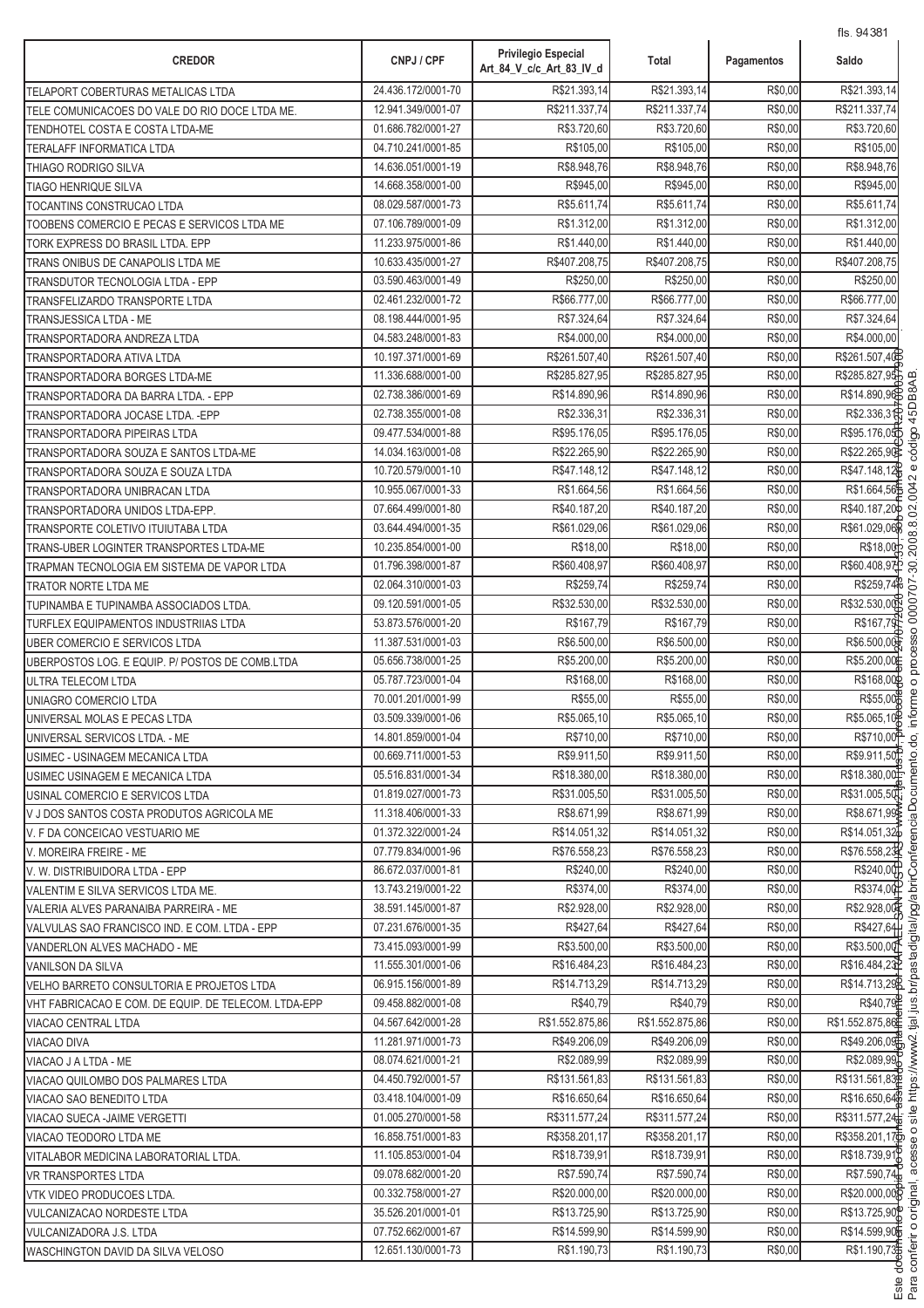|                                           |                    |                                                        |               | fls. 94382 |               |
|-------------------------------------------|--------------------|--------------------------------------------------------|---------------|------------|---------------|
| <b>CREDOR</b>                             | CNPJ / CPF         | <b>Privilegio Especial</b><br>Art 84 V c/c Art 83 IV d | <b>Total</b>  | Pagamentos | Saldo         |
| <b>WELD COMERCIO E REP. LTDA</b>          | 03.515.180/0001-32 | R\$3.592,07                                            | R\$3.592,07   | R\$0,00    | R\$3.592,07   |
| <b>WELDING RECONDICIONAMENTOS LTDA-ME</b> | 12.028.088/0001-39 | R\$5.025,00                                            | R\$5.025,00   | R\$0,00    | R\$5.025,00   |
| <b>WELDSERVICE LTDA</b>                   | 04.821.392/0001-00 | R\$79.854,11                                           | R\$79.854,11  | R\$0,00    | R\$79.854,11  |
| <b>IWELLINGTON DE MIRANDA BASTOS</b>      | 12.972.109/0001-70 | R\$12.904,94                                           | R\$12.904,94  | R\$0,00    | R\$12.904,94  |
| WITALLO EDUARDO CORREIA PINTO             | 05.693.152/0001-30 | R\$113,00                                              | R\$113,00     | R\$0.00    | R\$113,00     |
| WW LOCACOES E CONSTRUCOES LTDA - ME       | 14.761.453/0001-45 | R\$7.768,07                                            | R\$7.768,07   | R\$0,00    | R\$7.768,07   |
| ZIGOMAR DOS SANTOS MARQUES JUNIOR         | 11.200.985/0001-15 | R\$250,00                                              | R\$250,00     | R\$0,00    | R\$250,00     |
| M & D MONTAGENS INDUSTRIAIS LTDA - ME     | 15.276.532/0001-23 | R\$373.063,50                                          | R\$373.063,50 | R\$0,00    | R\$373.063,50 |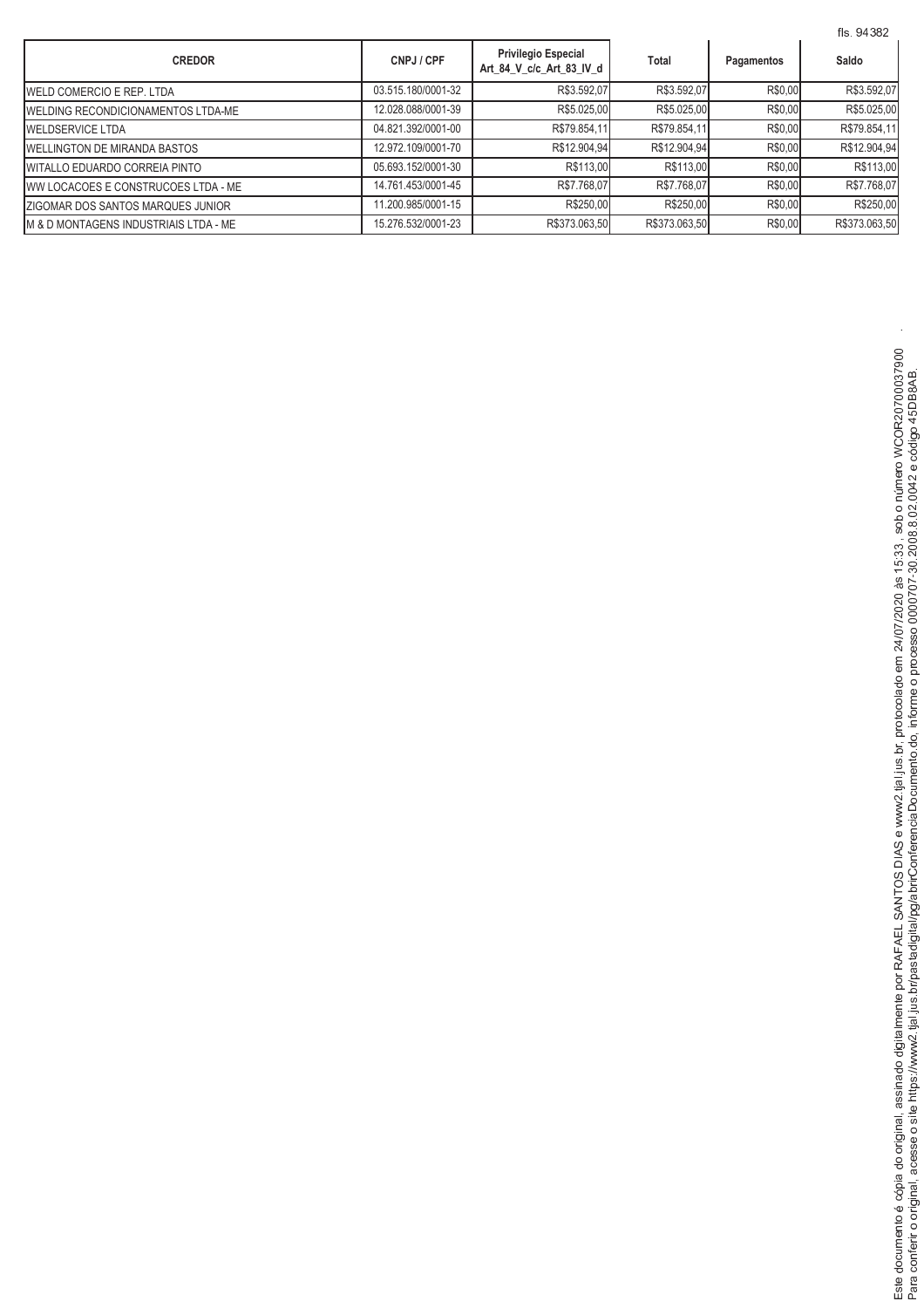#### **MASSA FALIDA DA LAGINHA AGROINDUSTRIAL**

# QUADRO CONSOLIDADO DE CREDORES QUIROGRAFÁRIOS - **JULHO 2020**

# **ART. 84 V, c/c ART. 83 VI a -** QUIROGRAFÁRIO EXTRACONCURSAL

| <b>OTDE DE CREDORES:</b> | 993                |
|--------------------------|--------------------|
| <b>SALDO TOTAL :</b>     | R\$ 240.451.088,69 |

|                                                                        |                    |                                           | R\$ 240.451.088,69 | R\$ 0,00   | R\$ 240.451.088,69              |
|------------------------------------------------------------------------|--------------------|-------------------------------------------|--------------------|------------|---------------------------------|
| <b>CREDOR</b>                                                          | CNPJ / CPF         | Quirografário<br>Art 84 V c/c Art 83 VI a | Total              | Pagamentos | Saldo                           |
| AB AUTO PECAS LTDA ME                                                  | 07.630.340/0001-45 | R\$1.450,50                               | R\$1.450,50        | R\$0,00    | R\$1.450,50                     |
| <b>ABRAAO SOARES BATISTA</b>                                           | 648.317.794-15     | R\$1.314,49                               | R\$1.314,49        | R\$0,00    | R\$1.314,49                     |
| ACIP - APARELHOS DE CONTROLE E INDUSTRIA DE PRECISAC                   | 50.971.365/0001-31 | R\$56,00                                  | R\$56,00           | R\$0,00    | R\$56,00                        |
| ADA GLORIA SOUZA LUIZ                                                  | 084.869.844-40     | R\$6.123,94                               | R\$6.123,94        | R\$0,00    | R\$6.123,94<br>$\beta$          |
| <b>ADAILTON DOS SANTOS</b>                                             | 667.647.774-20     | R\$1.383,77                               | R\$1.383,77        | R\$0,00    | R\$1.383,77                     |
| ADALBERTO RIBEIRO SERAFIM                                              | 112.941.164-87     | R\$64.258,47                              | R\$64.258,47       | R\$0,00    | R\$64.258,47                    |
| ADEILTON DA SILVA                                                      | 516.291.434-72     | R\$2.511,06                               | R\$2.511,06        | R\$0,00    | R\$2.511,06<br>b                |
| ADEILTON JOSE DOS SANTOS                                               | 048.300.104-01     | R\$13.645,13                              | R\$13.645,13       | R\$0,00    | 설<br>R\$13.645,13               |
| ADELMO SERAFIM VIEIRA                                                  | 652.755.604-78     | R\$3.091,33                               | R\$3.091,33        | R\$0,00    | R\$3.091,33<br>Š                |
| ADILSON JOSE RAPOSO TENORIO                                            | 015.314.264-25     | R\$64.518,21                              | R\$64.518,21       | R\$0,00    | R\$64.518,21                    |
| ADMINISTRACAO DO PORTO DE MACEIO                                       | 34.040.345/0003-52 | R\$18.063,14                              | R\$18.063,14       | R\$0,00    | R\$18.063,14                    |
| ADN-IMPEX CONSULTORES ASSOCIADOS SS LTDA.                              | 06.928.702/0001-16 | R\$105.492,96                             | R\$105.492,96      | R\$0,00    | R\$105.492,96                   |
| ADRIANA ZOTTICH REIS DE MELO                                           | 037.242.384-10     | R\$12.582,25                              | R\$12.582,25       | R\$0,00    | R\$12.582,25<br>8               |
| ADRIANO F.DE ANDRADE HORTA E OUTRO                                     | 734.432.126-20     | R\$117.572,79                             | R\$117.572,79      | R\$0,00    | R\$117.572,79                   |
| AERO AGRICOLA NORDESTINA LTDA                                          | 11.037.687/0001-56 | R\$876,00                                 | R\$876,00          | R\$0,00    | ္က<br>R\$876,00                 |
| AFONSO ARINOS DE ANDRADE FAISSOL                                       | 063.953.926-20     | R\$306.187,08                             | R\$306.187,08      | R\$0,00    | R\$306.187,08                   |
| AFRANIO RAPOSO TENORIO                                                 | 092.285.194-87     | R\$382.474,35                             | R\$382.474,35      | R\$0,00    | R\$382.474,35                   |
| AGENOR TOLEDO DE ARAUJO                                                | 007.483.074-00     | R\$9.508,51                               | R\$9.508,51        | R\$0,00    | R\$9.508,51                     |
| AGENOR VIEIRA DE MELO                                                  | 061.734.894-49     | R\$6.224,11                               | R\$6.224,11        | R\$0,00    | <b>S</b><br>R\$6.224,11         |
| AGNALDO FRANCISCO DE OLIVEIRA                                          | 09.171.271/0003-46 | R\$2.115,25                               | R\$2.115,25        | R\$0,00    | R\$2.115,25                     |
| AGRICASE EQUIPAMENTOS AGRICOLAS LTDA.                                  | 05.444.853/0001-36 | R\$47,80                                  | R\$47,80           | R\$0,00    | R\$47,80                        |
| AGRIMIG CALCARIO AGRICOLA LTDA                                         | 21.580.469/0001-17 | R\$25.479,80                              | R\$25.479,80       | R\$0,00    | R\$25.479,80                    |
| AGROFIELD CENTRO-OESTE COMERCIO DE PRODUTOS AGR                        | 09.311.954/0001-90 | R\$10.710.624,42                          | R\$10.710.624,42   | R\$0,00    | R\$10.710.624,42                |
| AGROFIELD COMERCIO E REPRESENTACOES DE PRODUTOS                        | 06.284.974/0006-35 | R\$2.552.330,17                           | R\$2.552.330,17    | R\$0,00    | R\$2.552.330,17                 |
| AJEL SERVICE LTDA                                                      | 02.910.623/0001-27 | R\$5.059,58                               | R\$5.059,58        | R\$0,00    | R\$5.059,58<br>흐                |
| <b>AJON TENORIO COSTA</b>                                              | 003.324.964-49     | R\$61.142,84                              | R\$61.142,84       | R\$0,00    | R\$61.142,84                    |
| ALBERTO BELO PEREIRA                                                   | 004.608.936-53     | R\$143.606,95                             | R\$143.606,95      | R\$0,00    | $\overline{a}$<br>R\$143.606,95 |
| ALBERTO RAPOSO TENORIO                                                 | 177.291.904-78     | R\$665.955,85                             | R\$665.955,85      | R\$0,00    | R\$665.955,85                   |
| ALCY FRANCELINO DE OLIVEIRA                                            | 107.859.736-72     | R\$41.733,99                              | R\$41.733,99       | R\$0,00    | R\$41.733,99                    |
| ALDEVAN ALMEIDA GUIMARAES                                              | 730.010.664-15     | R\$2.697,30                               | R\$2.697,30        | R\$0,00    | R\$2.697,30<br><sub>(</sub>     |
| ALDO ELEUTERIO DA SILVA                                                | 043.023.814-26     | R\$13.083,11                              | R\$13.083,11       | R\$0,00    | R\$13.083,11<br>lā              |
| ALEX STEWART ARMAZENS GERAIS DO BRASIL LTDA                            | 07.394.098/0001-58 | R\$7.601,85                               | R\$7.601,85        | R\$0,00    | 8<br>R\$7.601,85                |
| ALEXANDRE GONDIN DA ROSA OITICICA                                      | 284.303.956-87     | R\$405.571,34                             | R\$405.571,34      | R\$0,00    | R\$405.571,34                   |
| ALEXANDRE MOREIRA DE ARAUJO                                            | 043.400.664-51     | R\$5.000,00                               | R\$5.000,00        | R\$0,00    | R\$5.000,00 0                   |
| ALEXANDRE TENORIO ACIOLY                                               | 210.284.604-06     | R\$14.240,18                              | R\$14.240,18       | R\$0,00    | R\$14.240,18                    |
| ALEXINA FRANCO BERNARDES                                               | 031.159.156-67     | R\$412.061.99                             | R\$412.061.99      | R\$0,00    | R\$412.061,99 ~                 |
| ALFA DISTRIBUIDORA DE AUTO PECAS IMPOO                                 | 04.569.204/0001-07 | R\$80,25                                  | R\$80,25           | R\$0,00    | R\$80,25                        |
| ALFREDO BERTONI NETO                                                   | 742.977.678-72     | R\$114.282,17                             | R\$114.282,17      | R\$0,00    | R\$114.282,17                   |
| ALFREDO TENORIO LINS NETO                                              | 114.532.574-20     | R\$214.705,25                             | R\$214.705,25      | R\$0,00    | R\$214.705,25                   |
| ALIANCA LOCACOES DE MAQUINAS AGRICOLAS LTDA.                           | 05.373.599/0001-22 | R\$63.209.14                              | R\$63.209,14       | R\$0,00    | R\$63.209,14 忌                  |
| ALINE DE FREITAS MELO                                                  | 911.239.686-91     | R\$38.168,46                              | R\$38.168,46       | R\$0,00    | R\$38.168,46                    |
| ALIPIO FERREIRA DOS SANTOS                                             | 545.125.574-15     | R\$3.153,67                               | R\$3.153,67        | R\$0,00    | R\$3.153,67                     |
| ALMEIDA CONSTRUCOES INCORPORACOES E T LTDA                             | 08.620.924/0001-00 | R\$305.804,66                             | R\$305.804,66      | R\$0,00    | R\$305.804,66                   |
| ALMONT DO BRASIL IMP. COM. E REPR. LTDA                                | 01.236.739/0001-60 | R\$1.498,00                               | R\$1.498,00        | R\$0,00    | R\$1.498,00                     |
| ALOISIO LOPES DE M. FILHO                                              | 157.712.884-20     | R\$29.723,19                              | R\$29.723,19       | R\$0,00    | R\$29.723,19                    |
| ALUIZIO NOBERTO DOS SANTOS                                             | 302.512.064-91     | R\$15.947,75                              | R\$15.947,75       | R\$0,00    | R\$15.947,75 5                  |
| ALVARO SILVA JUNIOR                                                    | 007.851.996-91     | R\$54.000,00                              | R\$54.000,00       | R\$0,00    | R\$54.000,00 응                  |
| AMARO FRANCISCO DE SOUZA                                               | 509.137.354-34     | R\$1.800,39                               | R\$1.800,39        | R\$0,00    | $\frac{R$1.800,39}{R$3}$        |
| AMERICA LOCACAO E SERVICOS LTDA                                        | 69.987.733/0001-68 | R\$1.377,58                               | R\$1.377,58        | R\$0,00    | R\$1.377,58 .0                  |
| AMERICA MOURA DE ARAUJO                                                | 786.714.184-72     | R\$23.103,44                              | R\$23.103,44       | R\$0,00    | R\$23.103,44                    |
| AMERICAN TOWER DO BRASIL - CESSAO DE INFRA-ESTRUTUI 04.052.108/0001-89 |                    | R\$8.930,53                               | R\$8.930,53        | R\$0,00    | R\$8.930,53                     |

nferir o original. <sup>C</sup> <sup>K</sup> <sup>G</sup> <sup>L</sup> <sup>F</sup>  $\frac{1}{2}$ tial ius br/p  $\overline{\phantom{a}}$ where the contract of the contract of the contract of the contract of the contract of the contract of the contract of the contract of the contract of the contract of the contract of the contract of the contract of the cont <sup>V</sup> <sup>A</sup> <sup>G</sup> <sup>A</sup> <sup>X</sup> <sup>C</sup> <sup>D</sup> <sup>E</sup> <sup>F</sup> AF <sup>D</sup> <sup>B</sup> <sup>G</sup> @ <sup>Y</sup> <sup>C</sup> <sup>B</sup> <sup>U</sup> ento do. inform n processo 0000707-30.2008 8 02 0042 :<br>' a<sub>5</sub><br>DB8<br>AB <sup>W</sup> <sup>C</sup> <sup>B</sup> <sup>U</sup>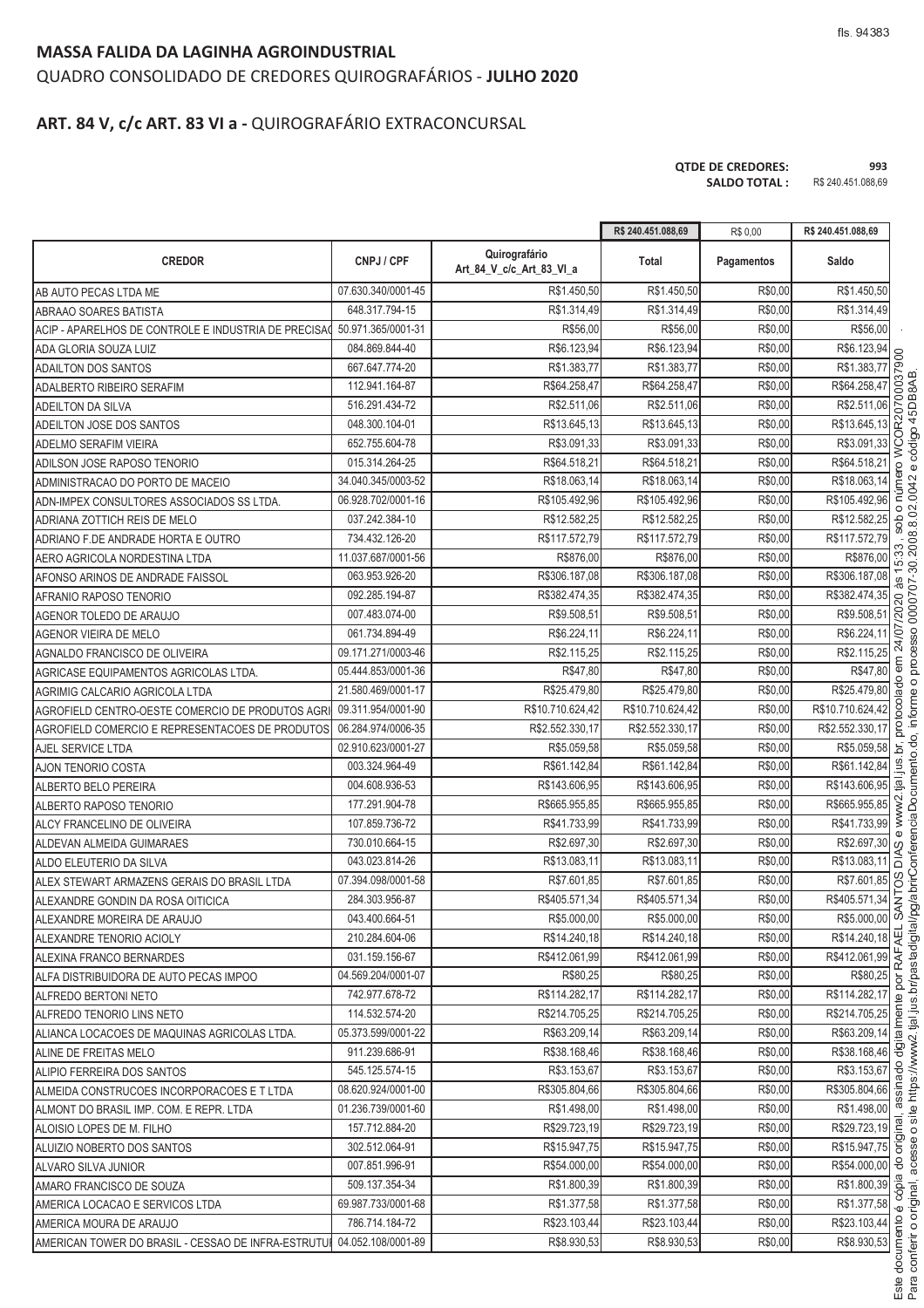| <b>CREDOR</b>                                                        | CNPJ / CPF         | Quirografário<br>Art_84_V_c/c_Art_83_VI_a | Total            | Pagamentos | 113. 9490<br>Saldo                 |                     |
|----------------------------------------------------------------------|--------------------|-------------------------------------------|------------------|------------|------------------------------------|---------------------|
| <b>AMILTON BRAGA DA SILVA</b>                                        | 635.362.264-34     | R\$1.502,57                               | R\$1.502,57      | R\$0,00    | R\$1.502,57                        |                     |
| <b>AMILTON RAPOSO TENORIO</b>                                        | 277.722.924-49     | R\$707.590,45                             | R\$707.590,45    | R\$0,00    | R\$707.590,45                      |                     |
| AMILTON RAPOSO TENORIO FILHO                                         | 053.763.724-99     | R\$76.659.22                              | R\$76.659,22     | R\$0,00    | R\$76.659,22                       |                     |
| ANA CANDIDA DOS REIS                                                 | 802.075.106-87     | R\$532.743,48                             | R\$532.743,48    | R\$0,00    | R\$532.743,48                      |                     |
| ANA CELIA DE ALBUQUERQUE MELO                                        | 700.122.374-34     | R\$6.051,83                               | R\$6.051,83      | R\$0,00    | R\$6.051,83                        |                     |
| ANA FATIMA DE LIMA SILVA                                             | 014.085.381-21     | R\$1.660,04                               | R\$1.660,04      | R\$0,00    | R\$1.660,04                        |                     |
| ANA RAPHAELA GOMES DA SILVA                                          | 064.370.914-28     | R\$13.236,86                              | R\$13.236,86     | R\$0,00    | R\$13.236,86                       |                     |
| ANA ROSA FERREIRA DA SILVA                                           | 008.019.804-02     | R\$3.995,10                               | R\$3.995.10      | R\$0,00    | R\$3.995,10                        |                     |
| ANANIAS GERONIMO DA SILVA                                            | 113.428.814-00     | R\$8.493,64                               | R\$8.493,64      | R\$0,00    | R\$8.493,64                        |                     |
| <b>ANDRE BASTOS SILVA</b>                                            | 291.487.821-49     | R\$116.743,78                             | R\$116.743.78    | R\$0,00    | R\$116.743,78                      |                     |
| <b>ANDRE RIBEIRO MANCINI</b>                                         | 330.056.258-93     | R\$48.751,13                              | R\$48.751,13     | R\$0,00    | R\$48.751,13                       |                     |
| ANDRE TOLEDO DE ALBUQUERQUE                                          | 445.487.454-91     | R\$668.286,54                             | R\$668.286,54    | R\$0,00    | R\$668.286,54                      |                     |
| ANICUNS S/A ALCOOL E DERIVADOS                                       | 02.783.009/0001-41 | R\$170,26                                 | R\$170,26        | R\$0,00    | R\$170,26                          |                     |
| ANIZIO MANOEL DA SILVA                                               | 139.905.274-87     | R\$79.963,40                              | R\$79.963,40     | R\$0,00    | R\$79.963,40                       |                     |
| ANTONIO BADUY FILHO E OUTRO                                          | 004.626.596-15     | R\$85.398,21                              | R\$85.398,2      | R\$0,00    | R\$85.398,21                       | 600                 |
| ANTONIO CARLOS FARIA FILHO                                           | 546.212.751-00     | R\$97.090,19                              | R\$97.090,19     | R\$0,00    | R\$97.090,19                       | S                   |
| <b>ANTONIO CARLOS FERREIRA</b>                                       | 004.801.506-72     | R\$66.669,27                              | R\$66.669.27     | R\$0,00    | R\$66.669,27                       | δŰ                  |
| ANTONIO CARLOS L. DE ALBUQUERQUE                                     | 142.999.174-72     | R\$63.660,49                              | R\$63.660,49     | R\$0,00    | R\$63.660,49                       |                     |
| <b>ANTONIO DE MOURA</b>                                              | 499.644.704-44     | R\$5.630,09                               | R\$5.630,09      | R\$0,00    | R\$5.630,09                        | WCOR207             |
| ANTONIO GOMES DE MELO NETO                                           | 140.127.904-04     | R\$183.448,96                             | R\$183.448,96    | R\$0,00    | R\$183.448,96                      |                     |
| ANTONIO HENRIQUE DE ALMEIDA                                          | 350.345.724-00     | R\$7.917,74                               | R\$7.917,74      | R\$0,00    | R\$7.917,74                        |                     |
| ANTONIO JOSE DE MELO MOREIRA                                         | 240.876.374-68     | R\$64.284,55                              | R\$64.284,55     | R\$0,00    | R\$64.284,55                       |                     |
| ANTONIO LUIZ PERES DRUMMOND                                          | 171.079.626-04     | R\$424.498,18                             | R\$424.498,18    | R\$0,00    | R\$424.498,18                      | $\circ$             |
| ANTONIO MACIEL MEDEIROS BRANDAO                                      | 653.173.354-34     | R\$75.006,57                              | R\$75.006,57     | R\$0,00    | R\$75.006,57                       | dos                 |
| ANTONIO MARINHO DE SOUZA                                             | 419.122.924-91     | R\$55.526,27                              | R\$55.526,27     | R\$0,00    | R\$55.526,27                       | 33                  |
| <b>ANTONIO NUNES NETO</b>                                            | 144.473.554-34     | R\$27.229,93                              | R\$27.229,93     | R\$0,00    | R\$27.229,93                       | $\overline{5}$      |
| ANTONIO PEREIRA DA SILVA                                             | 572.516.654-68     | R\$386,37                                 | R\$386,37        | R\$0,00    | R\$386,37                          | æ                   |
| ANTONIO PEREIRA DOS SANTOS                                           | 469.781.274-34     | R\$10.952,11                              | R\$10.952,11     | R\$0,00    | R\$10.952,11                       | 020                 |
| ANTONIO ROBSON GOMES DE MELO                                         | 384.279.664-15     | R\$79.651,89                              | R\$79.651,89     | R\$0,00    | R\$79.651,89                       | 07/2                |
| <b>ANTONIO TENORIO DE LIMA</b>                                       | 483.888.744-20     | R\$8.996,97                               | R\$8.996,97      | R\$0,00    | R\$8.996,97                        | 24/                 |
| <b>ANTONIO VICENTE FERREIRA</b>                                      | 030.560.864-93     | R\$3.000,00                               | R\$3.000,00      | R\$0,00    | R\$3.000,00                        |                     |
| ANTONIO WENCESLAU P. DOS SANTOS                                      | 139.681.654-20     | R\$51.188,03                              | R\$51.188,03     | R\$0,00    | R\$51.188,03                       | 8                   |
| ANTONIO WILSON FIRMINO DA SILVA                                      | 434.393.304-00     | R\$44.738,15                              | R\$44.738,15     | R\$0,00    | R\$44.738,15                       | ec<br>So            |
| ARAKEN DAMARA DE OMENA FREITAS                                       | 026.435.294-72     | R\$12.369,05                              | R\$12.369.05     | R\$0,00    | R\$12.369,05                       | oto                 |
| ARATROP NORDESTE INDL.COML.IMPOR.EXPOR.LTDA                          | 05.382.505/0001-81 | R\$18.079,74                              | R\$18.079,74     | R\$0,00    | R\$18.079,74                       |                     |
| ARAXA AMBIENTAL LTDA                                                 | 03.417.494/0001-00 | R\$4.925.00                               | R\$4.925,00      | R\$0,00    | R\$4.925,00                        |                     |
| ARCH QUIMICA BRASIL LTDA                                             | 43.677.178/0010-75 | R\$2.145,35                               | R\$2.145,35      | R\$0,00    | R\$2.145,35                        |                     |
| ARIANA MIRANDA MONTENEGRO FAUSTO                                     | 786.458.084-04     | R\$8.629,88                               | R\$8.629,88      | R\$0,00    | R\$8.629,88                        |                     |
| ARLINDO JOSE ALMEIDA DRUMMOND                                        | 460.402.696-34     | R\$191.421,67                             | R\$191.421.67    | R\$0,00    | R\$191.421,67                      |                     |
| ARMCO STACO S.A INDUSTRIA METALURGICA                                | 72.343.882/0001-07 | R\$75.00                                  | R\$75,00         | R\$0,00    | R\$75,00                           |                     |
| ARNALDO ZACARIAS DOS SANTOS                                          | 377.176.004-63     | R\$2.462.03                               | R\$2.462,03      | R\$0,00    | R\$2.462,03                        | 9X<br>≏             |
| ART-ARA-TROP INDUSTRIAL, COMERCIAL, IMP. E EXP. LTDA.                | 01.678.475/0002-85 | R\$40.476,96                              | R\$40.476,96     | R\$0,00    | R\$40.476,96                       |                     |
| ARYL PONTES DE LYRA FILHO                                            | 098.795.284-68     | R\$26.424,36                              | R\$26.424,36     | R\$0,00    | R\$26.424,36<br>R\$44.891,12       |                     |
| ASFOCANA - ASSOCIACAO DOS FORNECEDORES DE CANA                       | 05.483.551/0001-77 | R\$44.891,12                              | R\$44.891,12     | R\$0,00    |                                    |                     |
| ASPLANA - ASSOCIACAO DOS PLANTADORES DE CANA (LEI                    | 12.313.946/0001-97 | R\$2.695.299.10                           | R\$2.695.299,10  | R\$0,00    | R\$2.695.299,10                    | 긊                   |
| ASPROVALE - ASSOCIACAO DOS PLANTADORES DE CANA DO 03.056.305/0001-03 |                    | R\$79.495,64                              | R\$79.495,64     | R\$0,00    | $\frac{R$79.495,64}{R$478.201,64}$ |                     |
| ASSOCIACAO DOS LAVRADORES E FORNECEDORES DE CANA                     | 21.296.322/0001-08 | R\$478.201,64                             | R\$478.201,64    | R\$0,00    | R\$99,48 g                         |                     |
| ATENDEWEB COMERCIO E SISTEMAS LTDA                                   | 03.581.100/0002-28 | R\$99,48                                  | R\$99,48         | R\$0,00    |                                    |                     |
| ATLANTICA MOTOS LTDA                                                 | 05.194.406/0001-76 | R\$1.513,89                               | R\$1.513,89      | R\$0,00    | R\$1.513,89 g                      |                     |
| ATLAS COPCO BRASIL LTDA                                              | 57.029.431/0001-06 | R\$227,44                                 | R\$227,44        | R\$0,00    | R\$227,44<br>R\$74.495,37 등        |                     |
| AURO DE FREITAS MELO                                                 | 351.681.456-04     | R\$74.495,37                              | R\$74.495,37     | R\$0,00    |                                    |                     |
| <b>BANCO BONSUCESSO S/A</b>                                          | 71.027.866/0001-34 | R\$4.951.877,40                           | R\$4.951.877,40  | R\$0,00    | R\$4.951.877,40                    |                     |
| <b>BANCO CREFISA SA</b>                                              | 61.033.106/0001-86 | R\$9.287.674,61                           | R\$9.287.674,61  | R\$0,00    | R\$9.287.674,61                    |                     |
| <b>BANCO DAYCOVAL S/A</b>                                            | 62.232.889/0001-90 | R\$8.138.572,85                           | R\$8.138.572,85  | R\$0,00    | R\$8.138.572,85                    |                     |
| <b>BANCO DO BRASIL S/A</b>                                           | 00.000.000/0001-91 | R\$24.333.132,37                          | R\$24.333.132,37 | R\$0,00    | R\$24.333.132,37                   | $\overline{\sigma}$ |
| <b>BANCO RURAL S/A</b>                                               | 33.124.959/0002-79 | R\$41.250.530,77                          | R\$41.250.530,77 | R\$0,00    | R\$41.250.530,77 ਨੂ                |                     |
| <b>BARTIRA AGROPECUARIA S/A</b>                                      | 20.090.981/0001-12 | R\$2.371.420,25                           | R\$2.371.420,25  | R\$0,00    | R\$2.371.420,25                    |                     |
| <b>BARTOLOMEU RAPOSO TENORIO</b>                                     | 015.314.194-88     | R\$103.252,47                             | R\$103.252,47    | R\$0,00    | R\$103.252,47                      | $\alpha$            |
| <b>BCS BRASIL CHINA SERVICOS S/A</b>                                 | 14.473.956/0001-15 | R\$1.031,40                               | R\$1.031,40      | R\$0,00    | R\$1.031,40 .8                     |                     |
| <b>BELLOTA BRASIL LTDA</b>                                           | 02.588.815/0005-92 | R\$140,81                                 | R\$140,81        | R\$0,00    | R\$140,81                          |                     |
| <b>BENEDICTO PERES DRUMMOND</b>                                      | 037.231.276-49     | R\$1.334.496,91                           | R\$1.334.496,91  | R\$0,00    | R\$1.334.496,91                    |                     |
| <b>BENEDITO ACIOLI LINS</b>                                          | 134.041.724-34     | R\$9.901,70                               | R\$9.901,70      | R\$0,00    | R\$9.901,70                        |                     |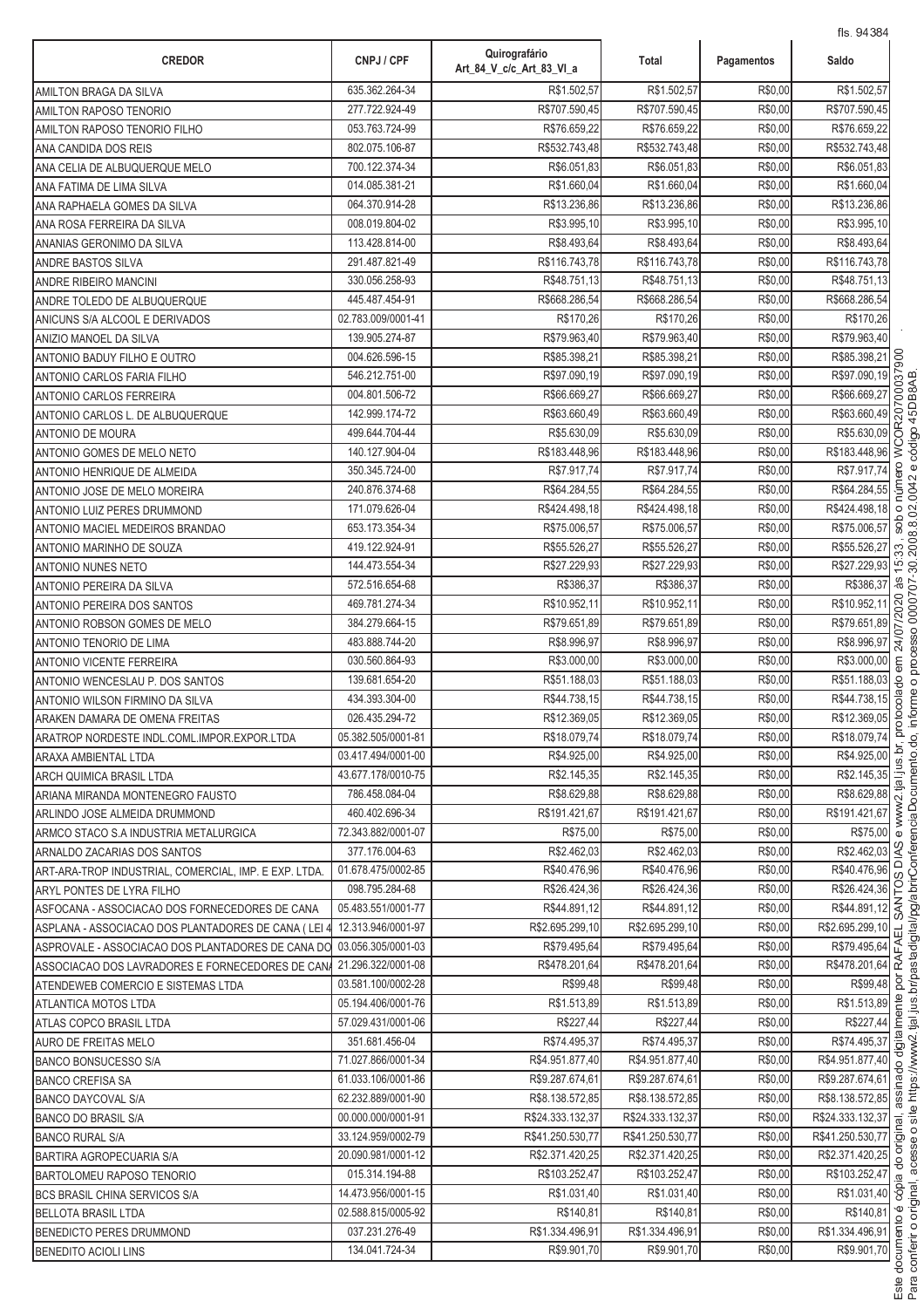| <b>CREDOR</b>                                      | CNPJ / CPF                       | Quirografário<br>Art_84_V_c/c_Art_83_VI_a | Total                       | Pagamentos         | Saldo                                                  |
|----------------------------------------------------|----------------------------------|-------------------------------------------|-----------------------------|--------------------|--------------------------------------------------------|
| <b>BENEDITO CALHEIROS ACIOLI</b>                   | 026.209.874-15                   | R\$18.324,57                              | R\$18.324,57                | R\$0,00            | R\$18.324,57                                           |
| BENEDITO DOS SANTOS                                | 377.121.524-20                   | R\$199,14                                 | R\$199,14                   | R\$0,00            | R\$199,14                                              |
| BENEDITO JOAQUIM DA SILVA                          | 331.395.204-68                   | R\$3.320,27                               | R\$3.320,27                 | R\$0,00            | R\$3.320,27                                            |
| BENEDITO ZACARIAS DOS SANTOS                       | 277.208.024-20                   | R\$894,48                                 | R\$894,48                   | R\$0,00            | R\$894,48                                              |
| BERTO FRANCISCO DOS SANTOS                         | 079.114.244-20                   | R\$17.555,54                              | R\$17.555,54                | R\$0,00            | R\$17.555,54                                           |
| BIOAGENCIA AGENCIA DE FOMENTO DE ENERGIA DE BIOMAS | 04.908.104/0002-30               | R\$16.993,09                              | R\$16.993,09                | R\$0,00            | R\$16.993,09                                           |
| <b>BLUMARE VEICULO LTDA</b>                        | 40.926.263/0001-40               | R\$10,69                                  | R\$10,69                    | R\$0,00            | R\$10,69                                               |
| <b>BONONI EQUIPS INDS LTDA</b>                     | 04.136.069/0001-06               | R\$234.798,01                             | R\$234.798,01               | R\$0,00            | R\$234.798,01                                          |
| <b>BRASPRESS TRANSPORTES URGENTES LTDA</b>         | 48.740.351/0015-60               | R\$759,36                                 | R\$759,36                   | R\$0,00            | R\$759,36                                              |
| <b>BRAZ SILVERIO DA SILVA</b>                      | 133.952.544-53                   | R\$5.489,09                               | R\$5.489,09                 | R\$0,00            | R\$5.489,09                                            |
| BRITO DISTRIBUIDORA DE PECAS LTDA                  | 01.752.598/0001-38               | R\$1.269,70                               | R\$1.269,70                 | R\$0,00            | R\$1.269,70                                            |
| <b>BRUNA RIBEIRO MANCINI</b>                       | 222.420.808-14                   | R\$48.751,13                              | R\$48.751,13                | R\$0,00            | R\$48.751,13                                           |
| BSB PRODUTORA DE EQUIPAMENTOS DE PROTECAO INDIVID  | 10.472.968/0005-06               | R\$30,00                                  | R\$30,00                    | R\$0,00            | R\$30,00                                               |
| <b>BUCKMAN LABORATORIOS LTDA</b>                   | 44.589.885/0001-81               | R\$6.562,50                               | R\$6.562,50                 | R\$0,00            | R\$6.562,50                                            |
| C. A. S. EQUIPAMENTOS LTDA                         | 01.853.591/0001-02               | R\$65.000,00                              | R\$65.000,00                | R\$0,00            |                                                        |
| C. B. SERV. CONSULTORIA LTDA.                      | 43.814.946/0001-02               | R\$10.393,21                              | R\$10.393,21                | R\$0,00            | R\$65.000,00<br>R\$10.393,21<br>R\$274.956,25          |
| CACILDO DE ANDRADE SOUZA                           | 004.650.466-49                   | R\$274.956,25                             | R\$274.956,25               | R\$0,00            | R\$274.956,25                                          |
| CALNIL INDUSTRIA E COMERCIO LTDA                   | 03.111.538/0001-61               | R\$14.302,50                              | R\$14.302,50                | R\$0,00            | R\$14.302,50<br>R\$48.393,50                           |
| <b>CAMILA CINTRA MOURA</b>                         | 071.170.496-18                   | R\$48.393,50                              | R\$48.393,50                | R\$0,00            |                                                        |
| CARAJAS MATERIAL DE CONSTRUCAO LTDA                | 03.656.804/0001-31               | R\$8.243,92                               | R\$8.243,92                 | R\$0,00            | Š<br>R\$8.243,92                                       |
| CARLOS CESAR VIEIRA DE AMORIM                      | 190.483.514-72                   | R\$3.000,00                               | R\$3.000,00                 | R\$0,00            | R\$3.000,00                                            |
| CARLOS ESTEVAO O. DE ALMEIDA                       | 346.472.444-15                   | R\$7.599,57                               | R\$7.599,57                 | R\$0,00            | núm<br>R\$7.599,57                                     |
| CARLOS HENRIQUE ACIOLI TENORIO                     | 505.022.714-34                   | R\$41.876,60                              | R\$41.876,60                | R\$0,00            | R\$41.876,60<br>$\circ$                                |
| CARLOS HENRIQUE DE MELO MORAES                     | 052.647.954-01                   | R\$207.596,61                             | R\$207.596,61               | R\$0,00            | R\$207.596,61                                          |
| CARLOS HENRIQUE SOUZA VIEIRA                       | 540.067.594-87                   | R\$30.089,44                              | R\$30.089,44                | R\$0,00            | R\$30.089,44<br>33                                     |
| CARLOS RAMALHO DA SILVA                            | 002.909.048-20                   | R\$78.398,85                              | R\$78.398,85                | R\$0,00            | R\$78.398,85<br>$\frac{1}{2}$                          |
| CARLOS SARAIVA IMPORTACAO E COMERCIO LTDA.         | 25.760.877/0004-54               | R\$876,48                                 | R\$876,48                   | R\$0,00            | å,<br>R\$876,48                                        |
| CARLOS VILELA JUNIOR                               | 057.296.536-20                   | R\$457.390,55                             | R\$457.390,55               | R\$0,00            | 24/07/2020<br>R\$457.390,55                            |
| CASA BAHIA COMERCIAL LTDA                          | 59.291.534/0708-82               | R\$199,80                                 | R\$199,80                   | R\$0,00            | R\$199,80                                              |
| CASA DAS TINTAS LTDA                               | 09.326.760/0001-68               | R\$161.415,13                             | R\$161.415,13               | R\$0,00            | R\$161.415,13                                          |
| CASSIO RAMALHO DA SILVA                            | 266.921.476-20                   | R\$148.186,38                             | R\$148.186,38               | R\$0,00            | R\$148.186,38<br>$\epsilon$ m                          |
| CAXINAUA SERV. DE ESC. E TRANS.LTDA                | 11.948.718/0001-20               | R\$200,00                                 | R\$200,00                   | R\$0,00            | R\$200,00<br>obeloc                                    |
| CBA CIA DE BEBIDAS E ALIMENTOS DO SAO FRANCISCO    | 08.965.289/0008-61               | R\$98.355,08                              | R\$98.355,08                | R\$0,00            | R\$98.355,08                                           |
| CELIO CORREIA DE AMORIM                            | 006.546.204-15                   | R\$30.000,00                              | R\$30.000,00                | R\$0,00            | oto<br>R\$30.000,00                                    |
| CELSA CALHEIROS LOPES                              | 361.586.824-20                   | R\$47.134,55                              | R\$47.134,55                | R\$0,00            | R\$47.134,55                                           |
| CELSO NOMINANDO DA SILVA NONO                      | 005.830.814-87                   | R\$303.178,52                             | R\$303.178,52               | R\$0,00            | R\$303.178,52                                          |
| <b>CEMIG DISTRIBUICAO S/A</b>                      | 06.981.180/0001-16               | R\$581.243,34                             | R\$581.243,34               | R\$0,00            | $R$581.243,34$ $\frac{5}{8}$                           |
| CENTRAL FELIX LOGISTICA E TRANSPORTES LTDA - ME    | 04.208.610/0004-89               | R\$148.702,41                             | R\$148.702,41               | R\$0,00            | ≑ا<br>R\$148.702,41                                    |
| CESARIO RAMALHO DA SILVA                           | 002.909.128-49                   | R\$180.570,61                             | R\$180.570,61               | R\$0,00            | R\$180.570,61                                          |
| CIA ACUCAREIRA USINA JOAO DE DEUS                  | 12.214.128/0001-37               | R\$67.949,90                              | R\$67.949,90                | R\$0,00            | R\$67.949,90<br>$\omega$<br>R\$4.841,58 <sup>2</sup>   |
| CICERA GOMES DA SILVA                              | 427.760.904-04                   | R\$4.841.58                               | R\$4.841,58                 | R\$0,00            | $\Omega$                                               |
| CICERA MARIA DA SILVA                              | 010.114.404-07                   | R\$1.009,00                               | R\$1.009,00                 | R\$0,00            | R\$1.009,00                                            |
| CICERA MARIA DE OLIVEIRA                           | 014.896.354-40                   | R\$1.439,93                               | R\$1.439,93                 | R\$0,00            | $\frac{R$1.439,93}{R$6.500,00} \times$                 |
| CICERO BENTO DOS SANTOS                            | 148.136.704-82                   | R\$6.500,00                               | R\$6.500,00                 | R\$0,00            |                                                        |
| <b>CICERO DA SILVA</b>                             | 013.722.304-83<br>955.124.034-00 | R\$3.000,00<br>R\$12.439,84               | R\$3.000,00<br>R\$12.439,84 | R\$0,00<br>R\$0,00 | R\$3.000,00<br>司                                       |
| CICERO DOMINGOS DE OLIVEIRA                        | 079.404.244-91                   | R\$52.429,03                              | R\$52.429,03                | R\$0,00            | R\$12.439,84<br>R\$52.429,03                           |
| CICERO FERREIRA DA SILVA                           | 177.705.804-04                   | R\$1.430,25                               | R\$1.430,25                 | R\$0,00            | R\$1.430,25 2                                          |
| CICERO FERREIRA DOS SANTOS                         | 608.208.294-04                   | R\$2.782,34                               | R\$2.782,34                 | R\$0,00            |                                                        |
| CICERO FERREIRA MELO<br><b>CICERO FLORIANO</b>     | 309.625.104-59                   | R\$244,58                                 | R\$244,58                   | R\$0,00            | R\$2.782,34<br>R\$244,58<br>R\$1.000,00<br>R\$1.000,00 |
| CICERO FRANCELINO DA SILVA                         | 163.415.204-25                   | R\$1.000,00                               | R\$1.000,00                 | R\$0,00            |                                                        |
| CICERO FRANCISCO DE OLIVEIRA FILHO                 | 013.262.314-56                   | R\$72,98                                  | R\$72,98                    | R\$0,00            | R\$72,98                                               |
| CICERO GOMES DE FREITAS                            | 346.770.544-87                   | R\$1.415,77                               | R\$1.415,77                 | R\$0,00            | $\frac{R$72,98}{R$1.415,77}$                           |
| CICERO HERMENEGILDO E SILVA                        | 059.953.704-30                   | R\$16.125,90                              | R\$16.125,90                | R\$0,00            | R\$16.125,90                                           |
| CICERO HONORIO DA SILVA                            | 305.409.844-34                   | R\$7.913,75                               | R\$7.913,75                 | R\$0,00            | $\sqrt{R$7.913,75}$                                    |
| CICERO JOSE DA SILVA                               | 144.473.124-68                   | R\$3.618,89                               | R\$3.618,89                 | R\$0,00            | R\$3.618,89                                            |
| CICERO LUIZ FILHO                                  | 986.043.844-72                   | R\$86.403,25                              | R\$86.403,25                | R\$0,00            | R\$86.403,25                                           |
| CICERO MORAES DA COSTA                             | 164.440.784-15                   | R\$5.000,00                               | R\$5.000,00                 | R\$0,00            | $R$5.000,00$ <u>g</u>                                  |
| CICERO PAULINO DE ARAUJO                           | 777.132.814-87                   | R\$5.000,00                               | R\$5.000,00                 | R\$0,00            | R\$5.000,00 8                                          |
| <b>CICERO PEDRO DOS SANTOS</b>                     | 012.072.734-06                   | R\$551,25                                 | R\$551,25                   | R\$0,00            | R\$551,25                                              |
| CICERO ROBERTO PEIXOTO COSTA                       | 035.625.954-41                   | R\$15.000,00                              | R\$15.000,00                | R\$0,00            | R\$15.000,00 高                                         |
| CICERO SIQUEIRA DE ALMEIDA                         | 015.060.284-70                   | R\$6.538,79                               | R\$6.538,79                 | R\$0,00            |                                                        |
|                                                    |                                  |                                           |                             |                    | R\$6.538,79                                            |

.<br>.

:<br>'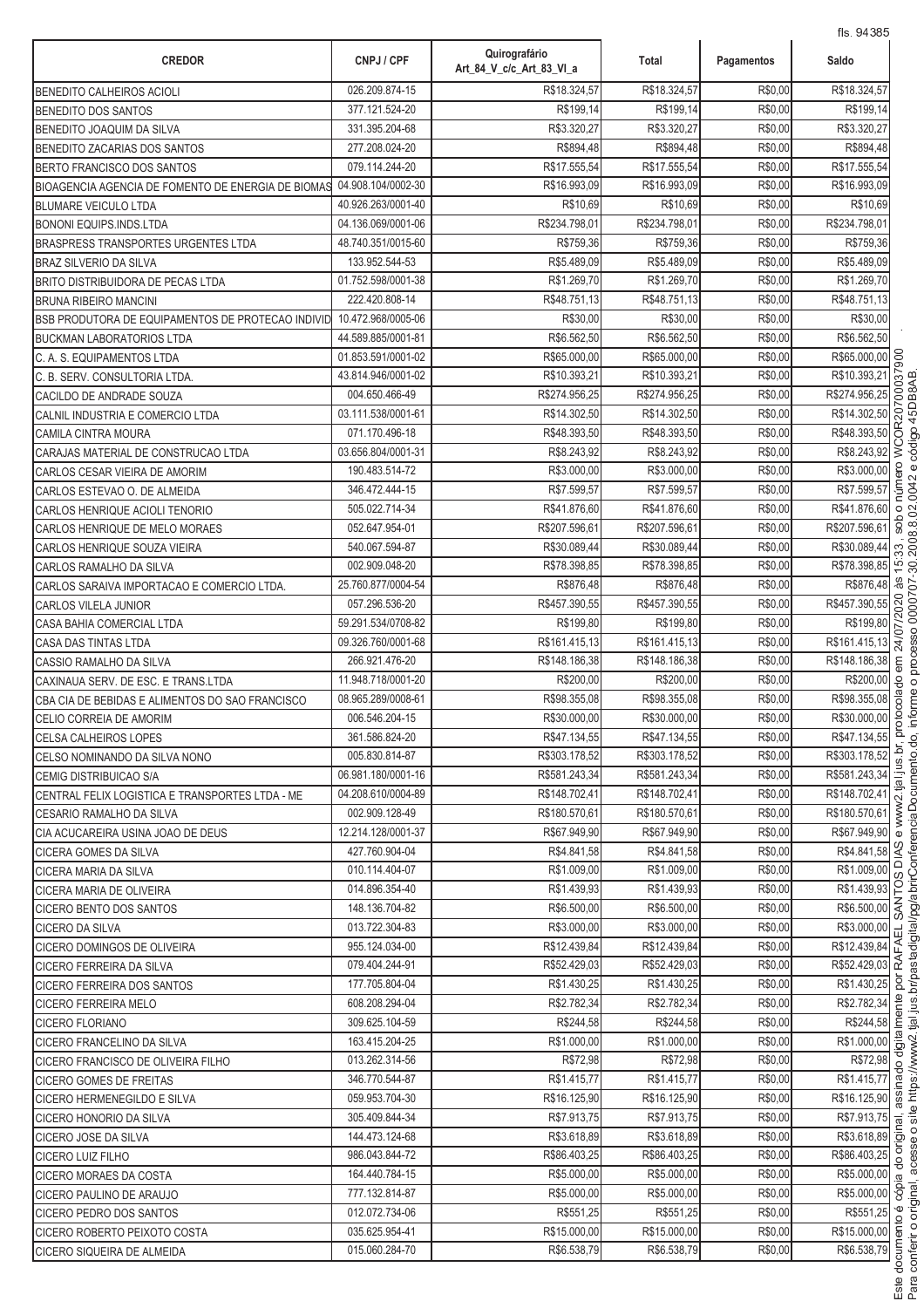| <b>CREDOR</b>                                        | CNPJ / CPF         | Quirografário<br>Art_84_V_c/c_Art_83_VI_a | Total           | Pagamentos | Saldo                                                                              |
|------------------------------------------------------|--------------------|-------------------------------------------|-----------------|------------|------------------------------------------------------------------------------------|
| CICERO VALENTIN DE OLIVEIRA FILHO                    | 010.860.684-83     | R\$1.000,00                               | R\$1.000.00     | R\$0,00    | R\$1.000,00                                                                        |
| CIVEMASA IMP. AGRICOLAS LTDA                         | 02.957.093/0001-72 | R\$411,13                                 | R\$411,13       | R\$0,00    | R\$411,13                                                                          |
| <b>CLAUDENILSON DOS SANTOS PEREIRA</b>               | 776.868.704-30     | R\$646,36                                 | R\$646,36       | R\$0,00    | R\$646,36                                                                          |
| <b>CLAUDETE AMORIM FIDELIS</b>                       | 537.084.234-53     | R\$13.055,63                              | R\$13.055,63    | R\$0,00    | R\$13.055,63                                                                       |
| <b>CLAUDETE PEIXOTO COSTA FREIRE</b>                 | 348.284.354-68     | R\$69.378,30                              | R\$69.378,30    | R\$0,00    | R\$69.378,30                                                                       |
| CLAUDIA RAMALHO DA SILVA DINIZ JUNQUEIRA             | 223.738.238-70     | R\$218.467,98                             | R\$218.467,98   | R\$0,00    | R\$218.467,98                                                                      |
| <b>CLAUDIO AGRA DE ALBUQUERQUE</b>                   | 007.611.094-04     | R\$119.400,72                             | R\$119.400,72   | R\$0,00    | R\$119.400,72                                                                      |
| CLAUDIO PEIXOTO COSTA                                | 652.709.164-87     | R\$86.726.75                              | R\$86.726,75    | R\$0,00    | R\$86.726,75                                                                       |
| CLAUDIO STENIO FERNANDES LIMA                        | 664.614.308-06     | R\$8.345,71                               | R\$8.345,71     | R\$0,00    | R\$8.345,71                                                                        |
| <b>CLAUDIONOR COSTA MOURA</b>                        | 148.147.494-49     | R\$3.809,92                               | R\$3.809,92     | R\$0,00    | R\$3.809,92                                                                        |
| CLC DISTRIBUIDORA DE LIVROS LTDA                     | 07.726.089/0005-40 | R\$90,00                                  | R\$90,00        | R\$0,00    | R\$90,00                                                                           |
| CLEIDE ELIANE DE LIMA TEIXEIRA                       | 292.853.214-53     | R\$8.342,72                               | R\$8.342,72     | R\$0,00    | R\$8.342,72                                                                        |
| <b>CLODOALDO PRUDENTE</b>                            | 004.896.706-87     | R\$49.031,44                              | R\$49.031,44    | R\$0,00    | R\$49.031,44                                                                       |
| CLORINDA ALVES COELHO                                | 321.212.886-00     | R\$166.041,42                             | R\$166.041,42   | R\$0,00    | R\$166.041,42                                                                      |
| <b>CLOVIS VILELA MARQUEZ</b>                         | 340.905.256-91     | R\$340.988.25                             | R\$340.988,25   | R\$0,00    | R\$340.988,25                                                                      |
| CMA CONS. METODOS ASSEC.MERC.LTDA.                   | 43.819.978/0001-92 | R\$4.901.22                               | R\$4.901,22     | R\$0,00    | 00037<br>R\$4.901,22                                                               |
| CMF COMERCIAL DE FERRAMENTAS LTDA                    | 25.321.498/0001-15 | R\$6.233,74                               | R\$6.233.74     | R\$0,00    | R\$6.233,74                                                                        |
| <b>CODEQUIP LTDA.</b>                                | 24.257.461/0001-02 | R\$7.133,41                               | R\$7.133,41     | R\$0,00    | :OR207<br>R\$7.133,41                                                              |
| COMERCIO IMPORTACAO E EXPORTACAO DE ALIMENTOS TIO    | 07.759.102/0001-34 | R\$3.583.640,10                           | R\$3.583.640,10 | R\$0,00    | R\$3.583.640,10                                                                    |
| COMPANHIA BRASILEIRA DE PETROLEO IPIRANGA            | 33.069.766/0173-19 | R\$747.350,59                             | R\$747.350,59   | R\$0,00    | Š<br>R\$747.350,59                                                                 |
| COMPANHIA DE ARMAZENS E SILOS DO ESTADO DE MINAS G   | 17.186.370/0064-41 | R\$237.032,26                             | R\$237.032,26   | R\$0,00    | ero<br>R\$237.032,26                                                               |
| COMPANHIA DE TECNOLOGIA DE SANEAMENTO AMBIENTAL      | 43.776.491/0001-70 | R\$60,30                                  | R\$60,30        | R\$0,00    | núm<br>R\$60,30                                                                    |
| <b>COMPER TRATORES LTDA</b>                          | 00.984.345/0001-27 | R\$621,21                                 | R\$621,21       | R\$0,00    | R\$621,21<br>$\circ$                                                               |
| CONAUT CONTROLES AUTOMATICOS LTDA                    | 60.659.166/0001-46 | R\$889,65                                 | R\$889,65       | R\$0,00    | sob<br>R\$889,65                                                                   |
| CONCEICAO DE OLIVEIRA                                | 048.687.334-00     | R\$1.258,88                               | R\$1.258,88     | R\$0,00    | R\$1.258,88<br>33                                                                  |
| CONCEICAO FREITAS DE OMENA                           | 163.516.144-49     | R\$263.599,77                             | R\$263.599,77   | R\$0,00    | ∣ ত<br>R\$263.599,77                                                               |
| CONCRENOR INDUSTRIA E COMERCIO LTDA                  | 04.692.327/0004-75 | R\$185.907,00                             | R\$185.907,00   | R\$0,00    | às<br>R\$185.907,00                                                                |
| CONSTRUTORA PEREIRA LTDA                             | 12.133.315/0001-96 | R\$365.546,11                             | R\$365.546,11   | R\$0,00    | 24/07/2020<br>R\$365.546,11                                                        |
| CONSULTORIOS MEDICOS INTEGRADOS LTDA                 | 08.907.188/0001-68 | R\$410,00                                 | R\$410,00       | R\$0,00    | R\$410,00                                                                          |
| CONTROL UNION LTDA                                   | 53.281.382/0006-40 | R\$6.762,96                               | R\$6.762,96     | R\$0,00    | R\$6.762,96                                                                        |
| CONTROL UNION WARRANTS LTDA.                         | 04.237.030/0001-77 | R\$9.185,00                               | R\$9.185,00     | R\$0,00    | R\$9.185,00<br>$\epsilon$ m                                                        |
| COOPERATIVA DE CRED. RURAL DOS PLANT. DE CANA DE AL  | 12.272.183/0001-83 | R\$4.701.695,66                           | R\$4.701.695,66 | R\$0,00    | R\$4.701.695,66<br>colado                                                          |
| COOPERATIVA DOS PRODUTORES DE CAL LTDA.              | 04.156.069/0001-60 | R\$1.893,56                               | R\$1.893,56     | R\$0,00    | R\$1.893,56                                                                        |
| CORDELIA JAMBREIRO DE PAULA                          | 301.821.824-87     | R\$3.036,54                               | R\$3.036,54     | R\$0,00    | ð<br>R\$3.036,54                                                                   |
| COREMAL COM. E REPRES. MAIA LTDA                     | 10.793.008/0006-10 | R\$184.759,71                             | R\$184.759,71   | R\$0,00    | R\$184.759,71                                                                      |
| CS PRINTER INSUMOS PARA IMPRESSAO LTDA               | 06.232.713/0001-67 | R\$8,99                                   | R\$8,99         | R\$0,00    | $rac{R$8,99}{R$23.372,58}$                                                         |
| <b>CURINGA CAMINHOES LTDA</b>                        | 02.821.625/0001-40 | R\$23.372,58                              | R\$23.372,58    | R\$0,00    |                                                                                    |
| CYNARA JUVENCIO LUNA                                 | 580.146.914-15     | R\$3.280,82                               | R\$3.280,82     | R\$0,00    | R\$3.280,82                                                                        |
| DAMIAO DOS SANTOS                                    | 955.624.944-34     | R\$662.33                                 | R\$662,33       | R\$0,00    | R\$662,33                                                                          |
| DANCLADS DE MENDONCA UCHOA FILHO                     | 139.820.604-00     | R\$73.290.47                              | R\$73.290,47    | R\$0,00    | R\$73.290,47<br>$\omega$                                                           |
| DANIEL FREITAS DE OMENA                              | 259.229.554-20     | R\$409.113,95                             | R\$409.113,95   | R\$0,00    | R\$409.113,95 <sup>2</sup><br>$\overline{\circ}$                                   |
| DANIELA BASTOS MOUTINHO E SILVA                      | 071.300.356-17     | R\$116.743,78                             | R\$116.743,78   | R\$0,00    | R\$116.743,78                                                                      |
| <b>DAVI PALIS</b>                                    | 004.617.926-72     | R\$443.977,90                             | R\$443.977,90   | R\$0,00    | R\$443.977,90                                                                      |
| DELVAI JOSE DA COSTA ME                              | 00.829.441/0001-09 | R\$42.137,41                              | R\$42.137,41    | R\$0,00    | $R$116.743,78$<br>$R$443.977,90$<br>$R$42.137,41$<br>$R$42.137,41$<br>$R$22.52822$ |
| DENIS ANDRADE DE FREITAS                             | 479.622.086-00     | R\$209.598.87                             | R\$209.598,87   | R\$0,00    | R\$209.598,87<br>\$209.598,87<br>R\$4.000,00<br>R\$358,14                          |
| DIJACI ALVES DE OLIVEIRA                             | 045.336.154-49     | R\$4.000,00                               | R\$4.000,00     | R\$0,00    |                                                                                    |
| DISPARCO INDUSTRIA E COMERCIO LTDA                   | 72.954.993/0001-41 | R\$358,14                                 | R\$358,14       | R\$0,00    | R\$26,67 g                                                                         |
| DISTRIBUIDORA ALAGOANA BATERIAS E ACES. LTDA         | 12.520.599/0001-73 | R\$26,67                                  | R\$26,67        | R\$0,00    |                                                                                    |
| DISTRIBUIDORA DE PRODUTOS ALIMENTICIOS ALFA SUL LTD. | 06.300.205/0001-79 | R\$1.328.024,54                           | R\$1.328.024,54 | R\$0,00    | R\$1.328.024,54                                                                    |
| DLG AUTOMACAO INDUSTRIAL LTDA                        | 01.683.489/0001-06 | R\$7.340,63                               | R\$7.340,63     | R\$0,00    | 1.328.024,54<br>R\$7.340,63<br>R\$9.736,47<br>R\$9.736,47<br>R\$50.00              |
| DONIZETE QUEIROZ BERNARDES                           | 002.839.298-12     | R\$9.736,47                               | R\$9.736,47     | R\$0,00    |                                                                                    |
| E CLIMA NETO \$ CIA LTDA                             | 01.280.709/0002-31 | R\$50,00                                  | R\$50,00        | R\$0,00    | R\$50,00                                                                           |
| E. I. TRANSPORTADORA LTDA ME                         | 05.968.321/0001-06 | R\$11.810,03                              | R\$11.810,03    | R\$0,00    | R\$50,00<br>R\$11.810,03<br>R\$46.628,73<br>8                                      |
| EBERAL CAVALCANTE MOREIRA                            | 940.884.894-20     | R\$46.628,73                              | R\$46.628,73    | R\$0,00    |                                                                                    |
| ECOBLENDING AMBIENTAL LTDA                           | 07.958.062/0001-50 | R\$5.915,13                               | R\$5.915,13     | R\$0,00    | $\overline{R\$5.915,13}$ $\frac{1}{2}$                                             |
| EDILSON LOPES GUEDES                                 | 277.190.548-57     | R\$241,49                                 | R\$241,49       | R\$0,00    | R\$241,49 호                                                                        |
| EDMILSON LINO MONTEIRO                               | 390.599.014-87     | R\$8.059,78                               | R\$8.059,78     | R\$0,00    | R\$8.059,78                                                                        |
| EDMUR GOUVEIA TEODORO JUNIOR                         | 068.307.146-72     | R\$104.456,83                             | R\$104.456,83   | R\$0,00    | $\overline{R$104.456,83}$ $\overline{\omega}$                                      |
| EDNALDO GOMES DA SILVA                               | 924.116.494-87     | R\$85.232,15                              | R\$85.232,15    | R\$0,00    | R\$85.232,15 8                                                                     |
| EDNELMA DE MELO MEDEIROS                             | 020.897.194-78     | R\$3.501,89                               | R\$3.501,89     | R\$0,00    | R\$3.501,89                                                                        |
| EDNILSON PINHEIRO TENORIO                            | 384.231.544-91     | R\$622.184,31                             | R\$622.184,31   | R\$0,00    | R\$622.184,31 6                                                                    |
| <b>EDSON FAUSTO DA SILVA</b>                         | 407.480.224-49     | R\$8.629,88                               | R\$8.629,88     | R\$0,00    | R\$8.629,88                                                                        |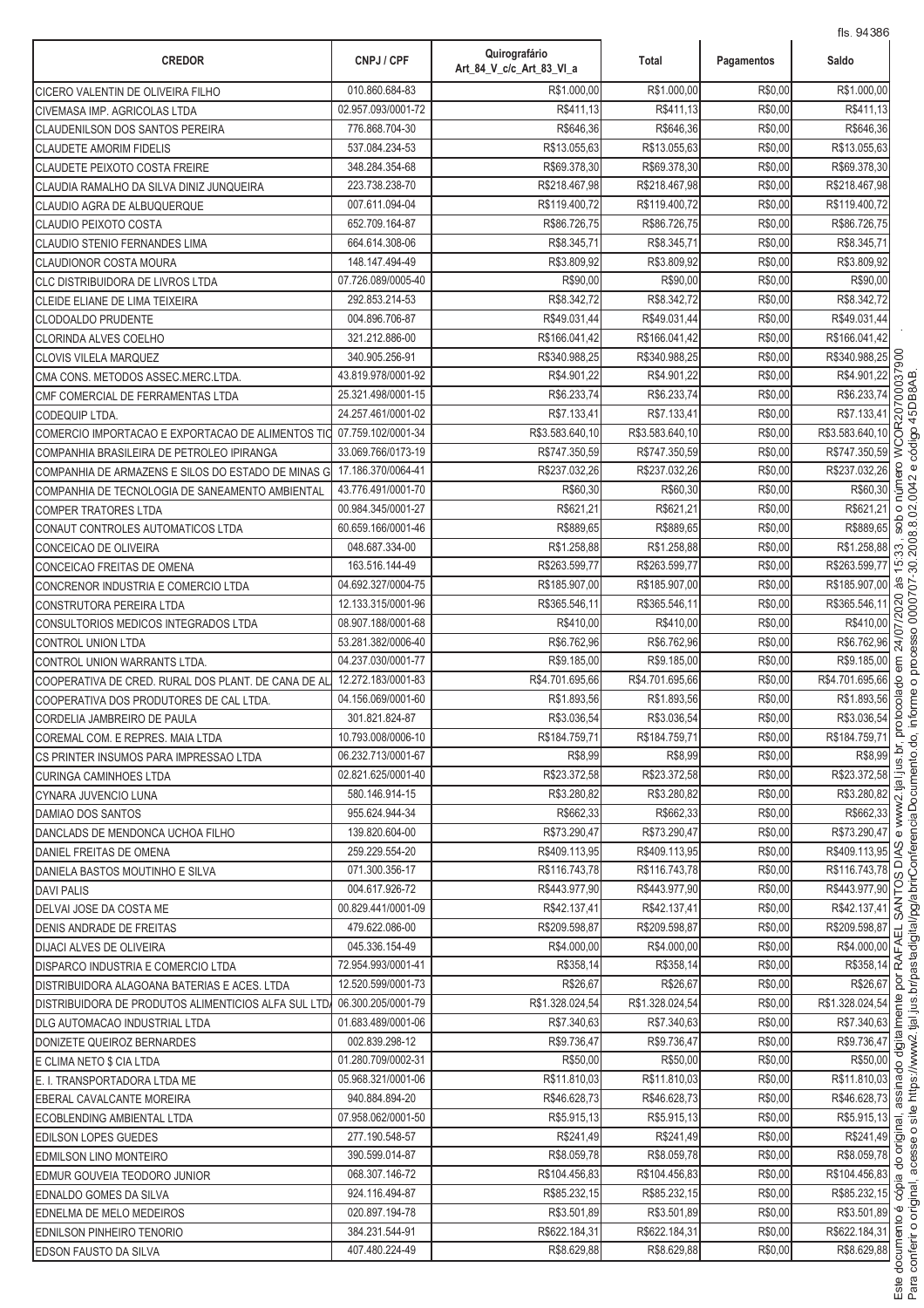| <b>CREDOR</b>                                                                 | CNPJ / CPF                               | Quirografário<br>Art 84 V c/c Art 83 VI a | Total                       | Pagamentos         | Saldo                       |                |
|-------------------------------------------------------------------------------|------------------------------------------|-------------------------------------------|-----------------------------|--------------------|-----------------------------|----------------|
| <b>EDSON VIEIRA DE LIMA</b>                                                   | 129.753.894-34                           | R\$395,64                                 | R\$395,64                   | R\$0,00            | R\$395,64                   |                |
| EDUARDO DE LIMA OLIVEIRA                                                      | 332.487.454-87                           | R\$45.701,03                              | R\$45.701,03                | R\$0,00            | R\$45.701,03                |                |
| EDUARDO DINIZ JUNQUEIRA                                                       | 270.308.688-11                           | R\$240.522,54                             | R\$240.522,54               | R\$0,00            | R\$240.522,54               |                |
| EDUARDO J CHRISTOFOLETTI                                                      | 027.893.668-70                           | R\$329.602.29                             | R\$329.602,29               | R\$0,00            | R\$329.602,29               |                |
| EDUARDO MESSIAS VIEIRA SILVA                                                  | 888.743.206-63                           | R\$106.161,69                             | R\$106.161,69               | R\$0,00            | R\$106.161,69               |                |
| EDUARDO REZENDE FRANCO                                                        | 509.845.356-91                           | R\$657.665,81                             | R\$657.665,81               | R\$0,00            | R\$657.665,81               |                |
| EDVALCIO MONTEIRO DA SILVA                                                    | 133.454.354-20                           | R\$47.707,60                              | R\$47.707.60                | R\$0,00            | R\$47.707,60                |                |
| EDVALDO CASTRO ALVES                                                          | 129.584.334-04                           | R\$376.689,77                             | R\$376.689,77               | R\$0,00            | R\$376.689,77               |                |
| EDVALDO RIBEIRO DOS SANTOS                                                    | 164.349.864-91                           | R\$5.897,02                               | R\$5.897,02                 | R\$0,00            | R\$5.897,02                 |                |
| EFACEC ENERGY SERVICE LTDA                                                    | 06.056.296/0001-49                       | R\$1.489,28                               | R\$1.489,28                 | R\$0,00            | R\$1.489,28                 |                |
| EFIGENIO VIEIRA COSTA                                                         | 008.433.804-03                           | R\$9.589,79                               | R\$9.589,79                 | R\$0,00            | R\$9.589,79                 |                |
| ELENILDA RODRIGUES DE SOUZA LEITE                                             | 083.952.314-90                           | R\$2.129,56                               | R\$2.129,56                 | R\$0,00            | R\$2.129,56                 |                |
| <b>ELETROLUZ LTDA</b>                                                         | 08.441.081/0002-58                       | R\$110,00                                 | R\$110,00                   | R\$0,00            | R\$110,00                   |                |
| <b>ELEVADORES OTIS LTDA</b>                                                   | 29.739.737/0005-36                       | R\$12.704,48                              | R\$12.704,48                | R\$0,00            | R\$12.704,48                |                |
| ELIANA ANTUNES DE OLIVEIRA                                                    | 431.291.886-49                           | R\$6.781,12                               | R\$6.781,12                 | R\$0,00            | R\$6.781,12                 | 800            |
| ELIAS DE ALBUQUERQUE NETTO                                                    | 068.348.174-68                           | R\$8.012,71                               | R\$8.012,7                  | R\$0,00            | R\$8.012,71                 | $\overline{5}$ |
| <b>ELIAS DE MELO</b>                                                          | 730.549.504-25                           | R\$2.681,18                               | R\$2.681,18                 | R\$0,00            | R\$2.681,18                 | $\alpha$       |
| <b>ELIEL DA SILVA</b>                                                         | 083.938.194-82                           | R\$699,68                                 | R\$699.68                   | R\$0,00            | R\$699,68                   | OR207          |
| ELIONARDO MATIAS REGO                                                         | 060.197.654-15                           | R\$112.000,00                             | R\$112.000,00               | R\$0,00            | R\$112.000,00               | Š              |
| ELLO CORRENTES COM. IND. LTDA                                                 | 64.080.021/0001-47                       | R\$25.477,50                              | R\$25.477,50                | R\$0,00            | R\$25.477,50                |                |
| ELOI FIGUEREDO DA SILVA                                                       | 227.596.624-20                           | R\$3.465,10                               | R\$3.465,10                 | R\$0,00            | R\$3.465,10                 |                |
| <b>ELOY PERES MANSANI JUNIOR</b>                                              | 058.914.538-00                           | R\$176.007,13                             | R\$176.007,13               | R\$0,00            | R\$176.007,13               |                |
| <b>ELTON COSTA ACIOLI</b>                                                     | 055.310.064-54                           | R\$4.715,42                               | R\$4.715,42                 | R\$0,00            | R\$4.715,42                 | $\circ$        |
| ELZA DOS SANTOS FERREIRA                                                      | 842.705.004-68                           | R\$2.159,18                               | R\$2.159,18                 | R\$0,00            | R\$2.159,18                 |                |
| <b>ELZA VICENTE DA SILVA</b>                                                  | 383.380.334-72                           | R\$3.686,14                               | R\$3.686,14                 | R\$0,00            | R\$3.686,14                 | 33             |
| <b>EMANUEL GOMES BALBINO</b>                                                  | 776.956.904-49                           | R\$1.598,13                               | R\$1.598,13                 | R\$0,00            | R\$1.598,13                 | $\overline{5}$ |
| EMILIO ELIZEU MAYA DE OMENA                                                   | 002.946.754-34                           | R\$47.717,64<br>R\$166.088,54             | R\$47.717,64                | R\$0,00            | R\$47.717,64                | å.             |
| EMPRESA ALAGOANA DE TERMINAIS LTDA                                            | 35.270.750/0001-68                       |                                           | R\$166.088,54               | R\$0,00            | R\$166.088,54               | 07/2020        |
| ENIO JOSE DE PAULA                                                            | 037.330.926-00                           | R\$28.877,52<br>R\$9.532,85               | R\$28.877,52<br>R\$9.532,85 | R\$0,00<br>R\$0,00 | R\$28.877,52<br>R\$9.532,85 |                |
| EQUIPALCOOL EQUIP, P/ USINAS E DESTILARIAS LTDA.                              | 52.853.181/0001-00<br>07.328.306/0002-00 | R\$231.523,51                             | R\$231.523,51               | R\$0,00            | R\$231.523,51               | $\overline{A}$ |
| EQUIPAMENTOS AGRICOLAS PEREIRA LTDA                                           | 54.383.500/0001-89                       | R\$7.904,36                               | R\$7.904,36                 | R\$0,00            | R\$7.904,36                 |                |
| EQUIPE INDUSTRIA MECANICA LTDA                                                | 040.267.104-08                           | R\$3.988,91                               | R\$3.988,91                 | R\$0,00            | R\$3.988,91                 |                |
| ERALDO JOSE ALBUQUERQUE BRASIL                                                | 059.351.824-16                           | R\$2.210,70                               | R\$2.210,70                 | R\$0,00            | R\$2.210,70                 |                |
| ERIVAN VIEIRA HENRIQUE<br>ESCRITORIO JHARBAS BARSANTI PERICIAS JUDICIAIS LTDA | 04.214.377/0001-02                       | R\$983.179,00                             | R\$983.179,00               | R\$0,00            | R\$983.179,00               |                |
| <b>ESPOLIO DE NELSON SIMOES COSTA</b>                                         | 003.202.344-87                           | R\$336.528,00                             | R\$336.528,00               | R\$0,00            | R\$336.528,00               |                |
| <b>ESPOLIO DE NEWTON PEREIRA GONCALVES</b>                                    | 005.946.444-53                           | R\$127.281,47                             | R\$127.281,47               | R\$0,00            | R\$127.281,47               |                |
| ESTACIO DA SILVEIRA LIMA                                                      | 860.155.914-04                           | R\$19.631,08                              | R\$19.631,08                | R\$0,00            | R\$19.631,08                |                |
| EUDER QUEIROZ DE REZENDE                                                      | 111.639.506-10                           | R\$26.037,39                              | R\$26.037,39                | R\$0,00            | R\$26.037.39                |                |
| EURIPEA CRECENCIA DE SOUZA OLIVEIRA                                           | 05.444.913/0001-10                       | R\$98.94                                  | R\$98,94                    | R\$0,00            | R\$98,94                    |                |
| EURIPEDES VALADAO DA SILVA                                                    | 090.654.581-15                           | R\$79.708,40                              | R\$79.708,40                | R\$0,00            | R\$79.708,40                | $\lambda$ S    |
| EVERALDO PINHEIRO TENORIO                                                     | 039.840.444-53                           | R\$173.240,88                             | R\$173.240,88               | R\$0,00            | R\$173.240,88               |                |
| <b>EXAME AUDITORES INDEPENDENTES</b>                                          | 04.938.537/0001-58                       | R\$1.070.193,82                           | R\$1.070.193,82             | R\$0,00            | R\$1.070.193,82             |                |
| EXECUTIVA BENEFICIADORA E EMPACOTADORA DE PROD AL                             | 06.255.539/0001-78                       | R\$1.110.883,52                           | R\$1.110.883.52             | R\$0,00            | R\$1.110.883,52 중           |                |
| EXITO IMPORTADORA E EXPORTADORA S/A                                           | 07.391.673/0001-69                       | R\$514.324,04                             | R\$514.324,04               | R\$0,00            | R\$514.324,04               | $\Box$         |
| IEXPRESSO MERCURIO S.A                                                        | 95.591.723/0090-94                       | R\$1.483,09                               | R\$1.483,09                 | R\$0,00            | R\$1.483,09                 |                |
| F C L RABELO REPRESENTACOES                                                   | 11.654.195/0001-00                       | R\$1.831.773,01                           | R\$1.831.773,01             | R\$0,00            | R\$1.831.773,01 2           |                |
| FABIANA CARVALHO VILELA                                                       | 846.333.016-91                           | R\$157.872,74                             | R\$157.872,74               | R\$0,00            | R\$157.872,74               |                |
| <b>FABIO BORGES MACEDO</b>                                                    | 021.543.991-00                           | R\$180,00                                 | R\$180,00                   | R\$0,00            | R\$180,00                   |                |
| FABIO FERREIRA DE LIMA                                                        | 050.246.894-70                           | R\$12.701,41                              | R\$12.701,41                | R\$0,00            | R\$12.701,41                |                |
| FABIO JOSE DA SILVA - ME                                                      | 04.693.844/0001-16                       | R\$180,00                                 | R\$180,00                   | R\$0,00            | R\$180,00                   | digita         |
| FABRICIO DOS SANTOS PINHEIRO                                                  | 041.588.424-17                           | R\$1.755,02                               | R\$1.755,02                 | R\$0,00            | R\$1.755,02                 |                |
| FABRICIO OLIVEIRA DE ALBUQUERQUE                                              | 007.511.714-25                           | R\$82.680,46                              | R\$82.680,46                | R\$0,00            | R\$82.680,46                |                |
| FARJALLA MIGUEL JACOB SOBRINHO                                                | 182.517.306-00                           | R\$247.768,20                             | R\$247.768,20               | R\$0,00            | R\$247.768,20               |                |
| FARMACLUB DROGARIAS LTDA.                                                     | 64.963.044/0001-08                       | R\$599,97                                 | R\$599,97                   | R\$0,00            | R\$599,97                   | ∣ಕ             |
| <b>FAUSTO ZACARIAS DOS SANTOS</b>                                             | 228.859.604-00                           | R\$7.088,72                               | R\$7.088,72                 | R\$0,00            | R\$7.088,72 호               |                |
| FAV - FUNDICAO AGUA VERMELHA LTDA                                             | 61.665.527/0001-20                       | R\$8.435,95                               | R\$8.435,95                 | R\$0,00            | R\$8.435,95                 |                |
| FEDERACAO TRAB. NA AGRICULTURA                                                | 12.180.345/0001-53                       | R\$437.299,44                             | R\$437.299,44               | R\$0,00            | R\$437.299,44               |                |
| FELIPE MOREIRA DE PAULA GOMES                                                 | 019.303.394-10                           | R\$3.500,00                               | R\$3.500,00                 | R\$0,00            | R\$3.500,00 8               |                |
| FELLIPE JOSE BANDEIRA CARRILHO                                                | 050.774.394-60                           | R\$3.429,64                               | R\$3.429,64                 | R\$0,00            | R\$3.429,64                 |                |
| FERNANDA AGOSTINHO DE ANDRADE COELHO                                          | 875.076.766-68                           | R\$828.398,00                             | R\$828.398,00               | R\$0,00            | R\$828.398,00               |                |
| <b>FERNANDO ALVES DE MORAIS</b>                                               | 058.226.894-00                           | R\$4.237,44                               | R\$4.237,44                 | R\$0,00            | R\$4.237,44                 |                |
|                                                                               |                                          |                                           |                             |                    |                             |                |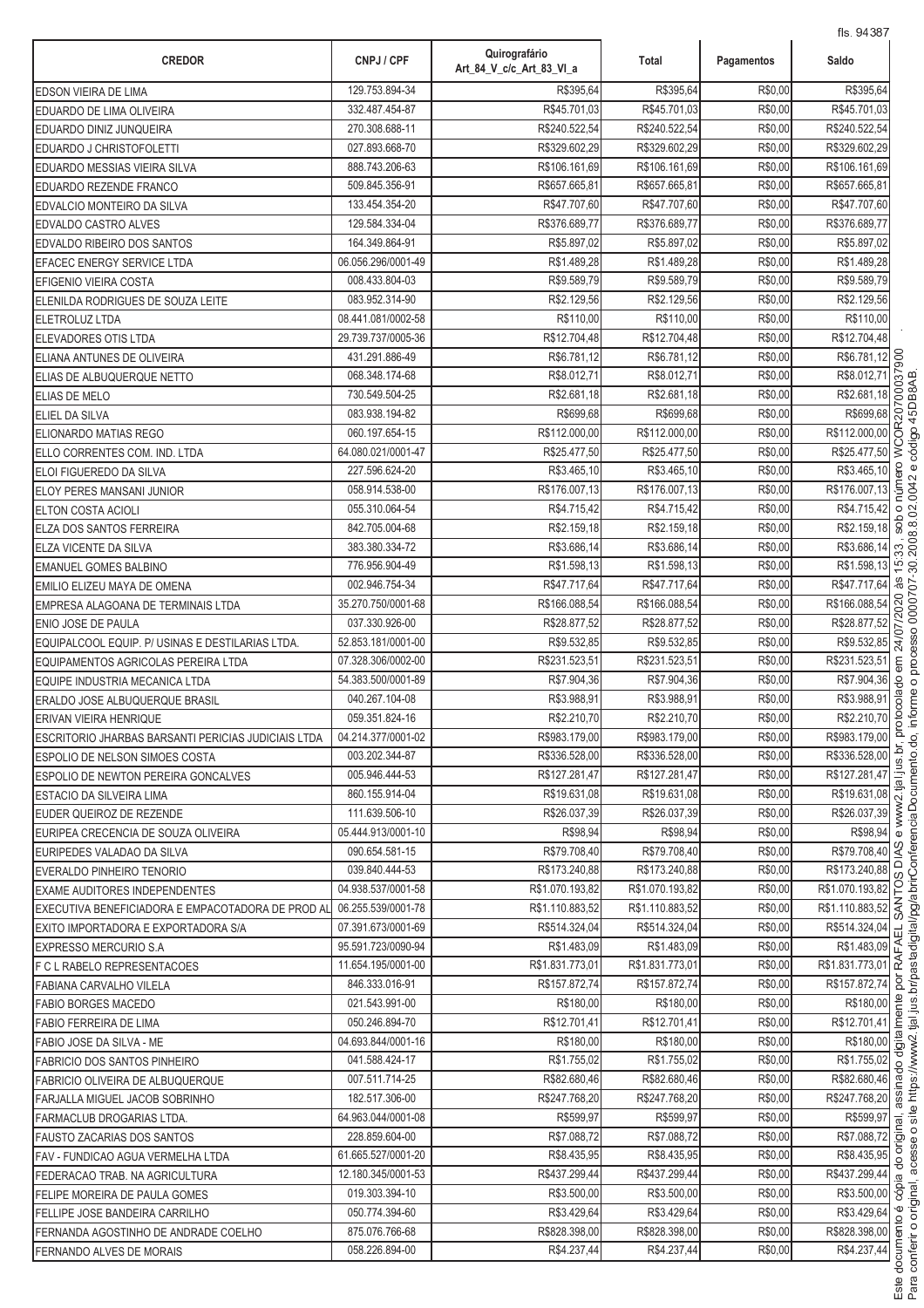| <b>CREDOR</b>                                                                  | CNPJ / CPF                           | Quirografário<br>Art 84 V c/c Art 83 VI a | Total                       | Pagamentos         | Saldo                          |
|--------------------------------------------------------------------------------|--------------------------------------|-------------------------------------------|-----------------------------|--------------------|--------------------------------|
| FERNANDO ANTONIO DE ALBUQUERQUE PINTO                                          | 347.562.644-68                       | R\$4.779,47                               | R\$4.779,47                 | R\$0,00            | R\$4.779,47                    |
| FERNANDO SOARES PEREIRA                                                        | 033.887.204-36                       | R\$169.028,01                             | R\$169.028,01               | R\$0,00            | R\$169.028,0                   |
| FERRAMENTAS GERAIS COMERCIO E IMPORTACAO S/A                                   | 92.664.028/0040-58                   | R\$36,00                                  | R\$36,00                    | R\$0,00            | R\$36,00                       |
| FERTRON CONTROLE E AUTOMACAO INDL.LTDA                                         | 50.391.929/0001-67                   | R\$21.000,00                              | R\$21.000,00                | R\$0,00            | R\$21.000,00                   |
| FESACO COMERCIAL DE FERRO E ACO LTDA                                           | 65.639.296/0001-30                   | R\$63,60                                  | R\$63,60                    | R\$0,00            | R\$63,60                       |
| FLAVIO BERALDO MARTINS                                                         | 210.757.606-82                       | R\$83.124,84                              | R\$83.124,84                | R\$0,00            | R\$83.124,84                   |
| <b>FLAVIO BERNARDO BARROS MARINHO</b>                                          | 113.063.354-34                       | R\$176.671,39                             | R\$176.671,39               | R\$0,00            | R\$176.671,39                  |
| FORMIQUIMICA COMERCIO E INDUSTRIA LTDA                                         | 52.128.535/0001-46                   | R\$1.110,00                               | R\$1.110,00                 | R\$0,00            | R\$1.110,00                    |
| FRANCISCA LUIZA DE OLIVEIRA                                                    | 246.478.536-91                       | R\$154.275,57                             | R\$154.275,57               | R\$0,00            | R\$154.275,57                  |
| FRANCISCO DE SOUZA PIRES                                                       | 24.292.765/0001-00                   | R\$1.477.108,02                           | R\$1.477.108,02             | R\$0,00            | R\$1.477.108,02                |
| FRANCISCO EDILSON MAIA DA COSTA                                                | 130.805.044-53                       | R\$11.310,28                              | R\$11.310,28                | R\$0,00            | R\$11.310,28                   |
| FRANCISCO EDUARDO MEDEIROS DE ALBUQUERQUE                                      | 730.574.104-30                       | R\$77.422,10                              | R\$77.422,10                | R\$0,00            | R\$77.422,10                   |
| FRANCISCO FERREIRA DE LACERDA                                                  | 321.208.184-87                       | R\$3.708,82                               | R\$3.708,82                 | R\$0,00            | R\$3.708,82                    |
| <b>FRANCISCO GERSON</b>                                                        | 496.466.806-15                       | R\$2.662,34                               | R\$2.662,34                 | R\$0,00            | R\$2.662,34                    |
| FRANCISCO HELIO CAVALCANTE JATOBA                                              | 068.454.014-20                       | R\$340.621,04                             | R\$340.621,04               | R\$0,00            | R\$340.621,04                  |
| FRANCISCO PEREIRA CINTRA NETO                                                  | 093.921.666-30                       | R\$48.393.50                              | R\$48.393,50                | R\$0,00            | R\$48.393,50                   |
| <b>FRANCISCO RODRIGUES DA SILVA</b>                                            | 221.243.574-68                       | R\$2.645,69                               | R\$2.645,69                 | R\$0,00            | R\$2.645,69                    |
| FRONTIERS INFORMATICA LTDA                                                     | 01.953.381/0001-96                   | R\$24.670,52                              | R\$24.670,52                | R\$0,00            | R\$24.670,52                   |
| FUNDACAO APOLONIO SALLES DE DESENVOLVIMENTO EDUC                               | 08.961.997/0001-58                   | R\$3.500,00                               | R\$3.500,00                 | R\$0,00            | R\$3.500,00<br>C               |
| <b>FUNDACAO ARTHUR BERNARDES</b>                                               | 20.320.503/0001-51                   | R\$14.389,53                              | R\$14.389,53                | R\$0,00            | R\$14.389,53                   |
| FUNDACAO UNIV. DE DESENV.EXT.E PESQ                                            | 12.449.880/0001-67                   | R\$196.384,27                             | R\$196.384,27               | R\$0,00            | R\$196.384,27                  |
| G. DUBEUX COM. E REP. LTDA.                                                    | 24.093.213/0001-73                   | R\$13.578,93                              | R\$13.578,93                | R\$0,00            | R\$13.578,93                   |
| GA SOLUCOES EM TECNOLOGIA DE INFORMACAO LTDA                                   | 04.585.163/0002-15                   | R\$34.586,51                              | R\$34.586,51                | R\$0,00            | R\$34.586,51                   |
| GE WATER & PROCESS TECHNOLOGIES DO BRASIL LTDA                                 | 01.009.681/0005-45                   | R\$499.011,79                             | R\$499.011,79               | R\$0,00            | R\$499.011,79                  |
| <b>GECI SANTOS SILVA</b>                                                       | 063.769.884-31                       | R\$515,51                                 | R\$515,51                   | R\$0,00            | R\$515,51<br>S.                |
| <b>GEILZA MARIA DA TRINDADE</b>                                                | 039.249.514-70                       | R\$10.900,36                              | R\$10.900,36                | R\$0,00            | R\$10.900,36<br>$\overline{5}$ |
| <b>GELSON LEANDRO DA SILVA</b>                                                 | 309.597.724-72                       | R\$2.732,44                               | R\$2.732,44                 | R\$0,00            | R\$2.732,44                    |
| <b>GENALDO FELIX</b>                                                           | 346.829.454-91                       | R\$27.029,00                              | R\$27.029,00                | R\$0,00            | R\$27.029,00                   |
| GENERAL CHAINS DO BRASIL LTDA                                                  | 00.994.571/0001-99                   | R\$3.332,15                               | R\$3.332,15                 | R\$0,00            | R\$3.332,15                    |
| <b>GENI GOMES ALMEIDA SILVA</b>                                                | 154.026.064-04                       | R\$4.000,00                               | R\$4.000,00                 | R\$0,00            | R\$4.000,00                    |
| GENILDA DA SILVA                                                               | 054.374.954-12                       | R\$5.895,40                               | R\$5.895,40                 | R\$0,00            | R\$5.895,40                    |
| GERALDO JACKSON LISBOA DE AMORIM MELO                                          | 019.642.514-00                       | R\$157.359,90                             | R\$157.359,90               | R\$0,00            | R\$157.359,90                  |
| <b>GERALDO SILVESTRE DA SILVA</b>                                              | 295.069.054-87                       | R\$1.500,00                               | R\$1.500,00                 | R\$0,00            | R\$1.500,00<br>ट्ठ             |
| <b>GERSON DA SILVA</b>                                                         | 071.900.904-95                       | R\$15.847,43                              | R\$15.847,43                | R\$0,00            | R\$15.847,43                   |
| <b>GILBERTO ALMEIDA CAVALCANTE</b>                                             | 022.668.448-22                       | R\$22.224,99                              | R\$22.224,99                | R\$0,00            | R\$22.224,99                   |
| <b>GILBERTO ANTONIO DA SILVA</b>                                               | 524.090.584-34                       | R\$127,12                                 | R\$127.12                   | R\$0,00            | R\$127,12                      |
| GILBERTO JOSE DOS SANTOS                                                       | 153.647.984-53                       | R\$56,21                                  | R\$56,21                    | R\$0,00            | R\$56,21                       |
| GILBERTO RAMALHO DOS SANTOS                                                    | 113.078.704-49                       | R\$7.730,84                               | R\$7.730,84                 | R\$0,00            | R\$7.730,84                    |
| <b>GILMAR ALVES DO NASCIMENTO</b>                                              | 665.179.154-00                       | R\$600,00                                 | R\$600,00                   | R\$0,00            | R\$600,00                      |
| GILSON FERREIRA DOS SANTOS E CIA. LTDA.                                        | 11.662.529/0001-97<br>207.827.564-68 | R\$3.160,00                               | R\$3.160,00                 | R\$0,00            | R\$3.160,00 0<br>Iч            |
| <b>GILVAN FIREMAN TENORIO</b>                                                  |                                      | R\$27.794,14                              | R\$27.794,14<br>R\$2,000.00 | R\$0,00            | R\$27.794,14                   |
| <b>GILVANIA LIMA DE AMORIM</b><br><b>GISELDO BARBOSA DOS SANTOS</b>            | 025.762.184-90<br>298.362.518-47     | R\$2.000,00<br>R\$759,24                  | R\$759,24                   | R\$0,00<br>R\$0,00 | R\$2.000,00<br>R\$759,24       |
|                                                                                | 006.251.858-54                       | R\$2.288,57                               | R\$2.288,57                 | R\$0,00            | R\$2.288,57                    |
| <b>GISELDO FELIX DE FARIAS</b>                                                 | 776.057.994-20                       | R\$37.271,92                              | R\$37.271,92                | R\$0,00            | R\$37.271,92                   |
| GIVALDO MATIAS DA SILVA                                                        | 227.618.534-15                       | R\$9.274,64                               | R\$9.274,64                 | R\$0,00            | R\$9.274,64                    |
| <b>GIVALDO RAMALHO</b>                                                         | 144.881.754-49                       | R\$68.374,43                              | R\$68.374,43                | R\$0,00            | R\$68.374,43 <u>m</u>          |
| <b>GLAUBE FIREMAN TENORIO</b>                                                  | 788.274.344-53                       | R\$19.878,79                              | R\$19.878,79                | R\$0,00            | R\$19.878,79                   |
| <b>GLAUCO BERRETO ANGEIRAS</b><br><b>GLOBALSEG VIGILANCIA E SEGURANCA LTDA</b> | 07.078.994/0001-08                   | R\$251.315,83                             | R\$251.315,83               | R\$0,00            | R\$251.315,83                  |
| GOMES E NASCIMENTO SERVICOS EM TRANSPORTE LTDA                                 | 06.158.062/0001-02                   | R\$19.363,20                              | R\$19.363,20                | R\$0,00            | R\$19.363,20                   |
| <b>GOTEMBURGO VEICULOS LTDA</b>                                                | 02.233.622/0005-19                   | R\$5.609,35                               | R\$5.609,35                 | R\$0,00            | R\$5.609,35                    |
| GREGORIO CARVALHO ALBUQUERQUE                                                  | 894.674.344-15                       | R\$29.153,74                              | R\$29.153,74                | R\$0,00            | R\$29.153,74                   |
| <b>GROUP SERVICES DO BRASIL LTDA</b>                                           | 42.174.805/0002-82                   | R\$1.630,39                               | R\$1.630,39                 | R\$0,00            | R\$1.630,39                    |
| GTS COMERCIAL AGROQUIMICA LTDA                                                 | 09.227.789/0001-92                   | R\$22.694.037,10                          | R\$22.694.037,10            | R\$0,00            | R\$22.694.037,10 0             |
| GUIAFER COM. DE PRODUTOS SIDERURGICOS LTDA-EPP                                 | 07.357.048/0001-09                   | R\$768,40                                 | R\$768,40                   | R\$0,00            | $R$768,40$ $\frac{1}{10}$      |
| GUILHERME JOSE PEREIRA DE LYRA                                                 | 382.995.504-91                       | R\$22.368,11                              | R\$22.368,11                | R\$0,00            | R\$22.368,11 5                 |
| GUILHERME SABINO TENORIO LINS                                                  | 093.083.214-03                       | R\$21.439,28                              | R\$21.439,28                | R\$0,00            | R\$21.439,28                   |
| <b>GUILHERME SCALON</b>                                                        | 023.962.548-04                       | R\$763.671,31                             | R\$763.671,31               | R\$0,00            | R\$763.671,31 @                |
| GUSTAVO DINIZ JUNQUEIRA E OUTROS                                               | 153.612.478-80                       | R\$240.522,54                             | R\$240.522,54               | R\$0,00            | R\$240.522,54                  |
| GUSTAVO JOSE ACIOLI TENORIO                                                    | 504.903.204-06                       | R\$42.690,15                              | R\$42.690,15                | R\$0,00            | R\$42.690,15                   |
| HAMILTON DE SOUZA                                                              | 02.239.298/0001-12                   | R\$1.512,00                               | R\$1.512,00                 | R\$0,00            | R\$1.512,00 5                  |
| HANNA INDUSTRIA MECANICA LTDA                                                  | 60.616.869/0001-97                   | R\$245,24                                 | R\$245,24                   | R\$0,00            | $\overline{R$245,24}$          |
|                                                                                |                                      |                                           |                             |                    |                                |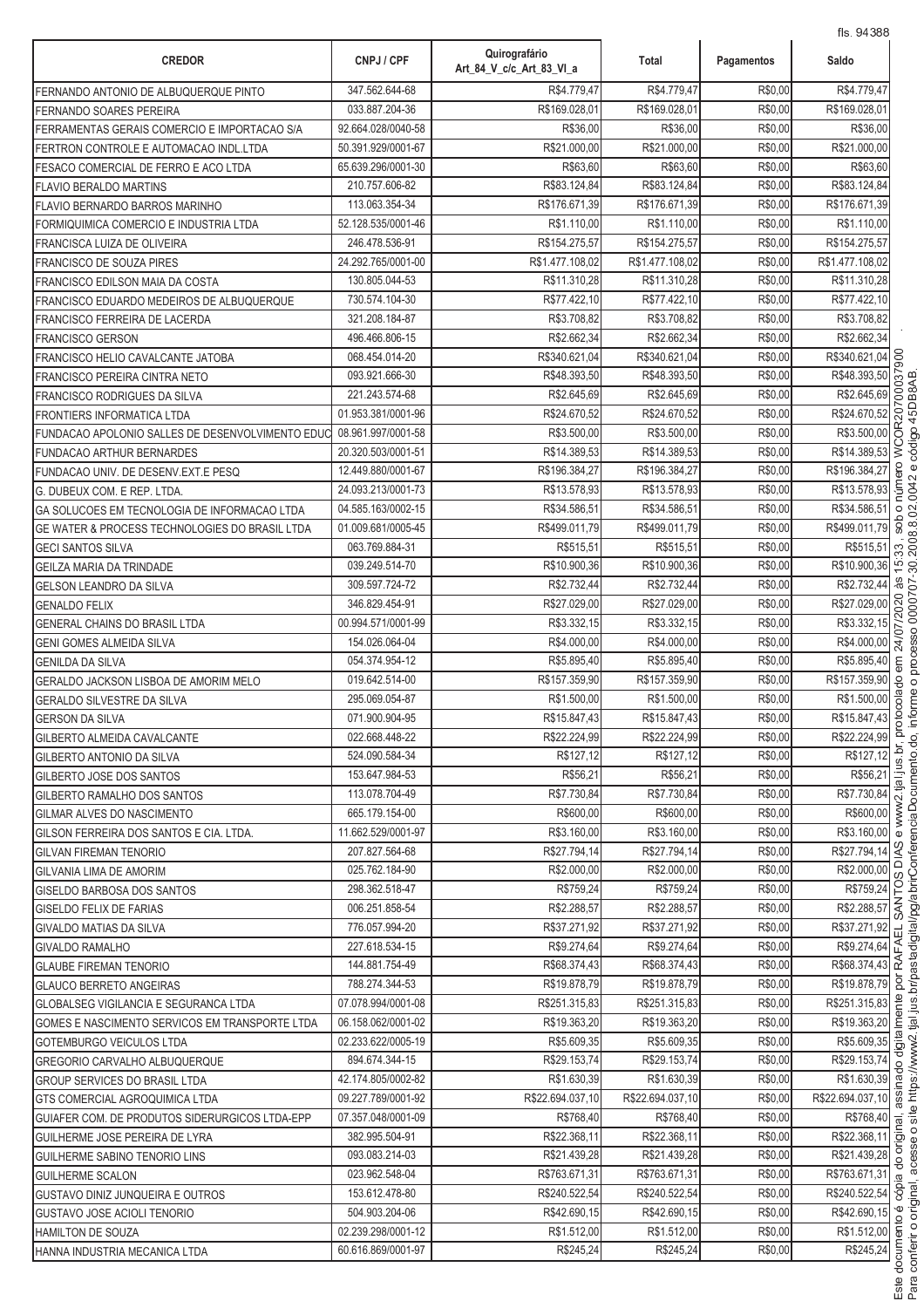| <b>CREDOR</b>                                        | CNPJ / CPF                           | Quirografário<br>Art 84 V c/c Art 83 VI a | Total                        | Pagamentos         | Saldo                         |
|------------------------------------------------------|--------------------------------------|-------------------------------------------|------------------------------|--------------------|-------------------------------|
| HAROLDO FIDELIS DOS SANTOS                           | 152.041.974-00                       | R\$13.058,13                              | R\$13.058,13                 | R\$0,00            | R\$13.058,13                  |
| HELENA QUIRINO CALHEIROS                             | 136.220.994-53                       | R\$380,48                                 | R\$380,48                    | R\$0,00            | R\$380,48                     |
| HELIO BEZERRA BRANDAO                                | 593.962.104-04                       | R\$1.619,79                               | R\$1.619,79                  | R\$0,00            | R\$1.619,79                   |
| <b>HELIO DE ALMEIDA</b>                              | 012.151.238-09                       | R\$9.265,79                               | R\$9.265,79                  | R\$0,00            | R\$9.265,79                   |
| <b>HELIO EUGENIO DA SILVA</b>                        | 298.996.994-20                       | R\$3.581,16                               | R\$3.581,16                  | R\$0,00            | R\$3.581,16                   |
| <b>HELIO LINS MARINHO</b>                            | 059.825.024-72                       | R\$305.199,52                             | R\$305.199,52                | R\$0,00            | R\$305.199,52                 |
| <b>HELIO PINTO DE MORAES</b>                         | 020.906.004-20                       | R\$15.962,72                              | R\$15.962,72                 | R\$0,00            | R\$15.962,72                  |
| HELVIO FRANCELINO DE OLIVEIRA                        | 290.677.901-68                       | R\$4.800,00                               | R\$4.800,00                  | R\$0,00            | R\$4.800,00                   |
| HENRIQUE DINIZ JUNQUEIRA E OUTROS                    | 196.298.648-94                       | R\$240.522,54                             | R\$240.522,54                | R\$0,00            | R\$240.522,54                 |
| HERBICAT LTDA.                                       | 58.613.142/0001-04                   | R\$19.041,30                              | R\$19.041,30                 | R\$0,00            | R\$19.041,30                  |
| HEWLETT-PACKARD BRASIL LTDA                          | 61.797.924/0019-84                   | R\$343,11                                 | R\$343,11                    | R\$0,00            | R\$343,11                     |
| HIDRACROMO HIDRAULICA E CROMAGEM LTDA                | 09.310.632/0001-26                   | R\$31.922,49                              | R\$31.922,49                 | R\$0,00            | R\$31.922,49                  |
| HORACIO GOMES DE MELO                                | 239.708.984-04                       | R\$158.287,64                             | R\$158.287,64                | R\$0,00            | R\$158.287,64                 |
| HORACIO JOAQUIM MELO                                 | 112.549.984-20                       | R\$276,81                                 | R\$276,81                    | R\$0,00            | R\$276,81                     |
| HOTELARIA RODRIGUES DA CUNHA LTDA                    | 04.389.070/0001-34                   | R\$44,00                                  | R\$44,00                     | R\$0,00            | OO<br>R\$44,00                |
| HUMBERTO UCHOA LOPES DE OMENA                        | 002.706.604-53                       | R\$38.636,08                              | R\$38.636,08                 | R\$0,00            | R\$38.636,08                  |
| HUMBERTO VIEIRA DE LIMA                              | 110.794.794-49                       | R\$31.671,87                              | R\$31.671,87                 | R\$0,00            | 8<br>R\$31.671,87             |
| ICAL INDUSTRIA DE CALCINACAO LTDA.                   | 17.157.264/0003-18                   | R\$4.270,39                               | R\$4.270,39                  | R\$0,00            | R\$4.270,39                   |
| <b>IGOR MONTENEGRO FAUSTO</b>                        | 084.574.894-70                       | R\$8.627,63                               | R\$8.627,63                  | R\$0,00            | R\$8.627,63<br>ਠ              |
| IMBIRIBEIRA DIESEL COM. LTDA                         | 10.582.062/0001-02                   | R\$23,00                                  | R\$23,00                     | R\$0,00            | $\lesssim$<br>R\$23,00        |
| <b>INACIO SILVA FREITAS</b>                          | 088.712.458-57                       | R\$12.637,92                              | R\$12.637,92                 | R\$0,00            | R\$12.637,92                  |
| INDUSTRIA BRASILEIRA DE INFLAVEIS NAUTIKA LTDA       | 47.262.407/0001-50                   | R\$70.040,00                              | R\$70.040,00                 | R\$0,00            | R\$70.040,00                  |
| <b>INDUSTRIA BRUNELLI LTDA.</b>                      | 18.118.612/0001-49                   | R\$660,00                                 | R\$660,00                    | R\$0,00            | R\$660,00<br>$\circ$          |
| INDUSTRIA DE RETENTORES ESPECIAIS DICETTI LTDA.      | 62.053.863/0001-84                   | R\$42,12                                  | R\$42,12                     | R\$0,00            | sob<br>R\$42,12               |
| INDUSTRIA E COMERCIO DE JUNTAS LGT LTDA              | 62.714.472/0001-63                   | R\$52,80                                  | R\$52,80                     | R\$0,00            | R\$52,80<br>33                |
| INDUSTRIAS MARQUES DA COSTA                          | 52.045.523/0002-39                   | R\$1.135,00                               | R\$1.135,00                  | R\$0,00            | R\$1.135,00<br>$\overline{5}$ |
| INFRARED SERVICE TECNOLOGIA EM MANUTENCAO PREDIT     | 00.516.634/0001-00                   | R\$638,00                                 | R\$638,00                    | R\$0,00            | às<br>a<br>R\$638,00          |
| <b>INOXFORTE METAIS LTDA</b>                         | 07.801.105/0001-99                   | R\$22,21                                  | R\$22,21                     | R\$0,00            | 020<br>R\$22,21               |
| INTELIGENCIA DE NEGOCIOS, SISTEMAS E INFORMATICA LTD | 06.984.836/0001-54                   | R\$30.869,10                              | R\$30.869,10                 | R\$0,00            | R\$30.869,10                  |
| INTERTEK TESTING SERVICES DO BRASIL LTDA             | 42.565.697/0010-89                   | R\$47.596,66                              | R\$47.596,66                 | R\$0,00            | R\$47.596,66                  |
| <b>IOLANDA ALBUQUERQUE MELO</b>                      | 926.695.903-06                       | R\$20.346,41                              | R\$20.346,41                 | R\$0,00            | R\$20.346,41                  |
| IONE LAGES DE OMENA                                  | 021.783.574-07                       | R\$85.218,89                              | R\$85.218,89                 | R\$0,00            | R\$85.218,89<br>8             |
| <b>IPIRANGA PRODUTOS DE PETROLEO S.A</b>             | 33.337.122/0181-74                   | R\$117.904,12                             | R\$117.904,12                | R\$0,00            | R\$117.904,12                 |
| IRACI ANTONIO DOS SANTOS                             | 341.213.404-00                       | R\$3.713,45                               | R\$3.713,45                  | R\$0,00            | R\$3.713,45                   |
| IRACI LESSA DA SILVA                                 | 438.383.594-53                       | R\$96.896,15                              | R\$96.896,15                 | R\$0,00            | R\$96.896,15                  |
| IRIS VANIA MELO MORAES                               | 036.063.474-56<br>05.144.939/0001-43 | R\$29.523,84<br>R\$80.391,25              | R\$29.523,84<br>R\$80.391,25 | R\$0,00<br>R\$0,00 | R\$29.523,84<br>R\$80.391,25  |
| <b>IRMAOS DINIZ LTDA</b>                             | 21.308.861/0001-01                   | R\$91.00                                  | R\$91,00                     | R\$0,00            | R\$91,00                      |
| IRMAOS MIGUEL RODRIGUES LTDA                         | 133.495.464-04                       | R\$1.299,31                               | R\$1.299,31                  | R\$0,00            | R\$1.299.31                   |
| IVALDO RODRIGUES DOS SANTOS                          | 278.927.004-04                       | R\$2.172,04                               | R\$2.172,04                  | R\$0,00            | R\$2.172,04                   |
| <b>IVAN VIEIRA COSTA</b><br><b>IVANILDA FLOR</b>     | 046.189.454-86                       | R\$1.447,68                               | R\$1.447,68                  | R\$0,00            | R\$1.447,68                   |
| IVANILDO GABRIEL DOS SANTOS                          | 055.618.384-31                       | R\$667,02                                 | R\$667.02                    | R\$0,00            | R\$667,02                     |
| <b>IVANISO MORAES</b>                                | 063.997.624-72                       | R\$109.269,35                             | R\$109.269,35                | R\$0,00            | °⊧<br>R\$109.269,35           |
| <b>IVO REMY RYTCHSYKYI</b>                           | 003.414.794-20                       | R\$187.277,78                             | R\$187.277,78                | R\$0,00            | R\$187.277,78                 |
| IZABEL APARECIDA MANCINI                             | 285.395.418-82                       | R\$46.446,69                              | R\$46.446.69                 | R\$0,00            | R\$46.446,69                  |
| IZABEL CRISTINA F.DOS SANTOS                         | 661.994.414-00                       | R\$4.000,00                               | R\$4.000,00                  | R\$0,00            | $\vec{u}$<br>R\$4.000,00 준    |
| IZAQUE MAURICIO DA SILVA                             | 347.364.844-20                       | R\$24.798,21                              | R\$24.798,21                 | R\$0,00            | R\$24.798,21 $\approx$        |
| J. ALVES TRANSPORTES LTDA                            | 30.764.518/0001-62                   | R\$65.396,02                              | R\$65.396,02                 | R\$0,00            | R\$65.396,02                  |
| J. B. S S/A                                          | 02.916.265/0091-16                   | R\$2.798,58                               | R\$2.798,58                  | R\$0,00            | R\$2.798,58                   |
| J. FREITAS PECAS E EQUIP. INDUSTRIAIS LTDA.          | 08.708.780/0001-30                   | R\$170,56                                 | R\$170,56                    | R\$0,00            | R\$170,56                     |
| J. G. CORREIA DE ARAUJO-ME                           | 03.104.413/0001-04                   | R\$24.969,06                              | R\$24.969,06                 | R\$0,00            | R\$24.969,06                  |
| J. G. DANTAS & CIA LTDA                              | 24.492.126/0001-99                   | R\$1.044.707.75                           | R\$1.044.707,75              | R\$0,00            | R\$1.044.707,75               |
| J. RAIMUNDO FILHO CONSULTORIA                        | 06.086.190/0001-98                   | R\$1.849,75                               | R\$1.849,75                  | R\$0,00            | R\$1.849,75                   |
| JACILDA DE ALBUQUERQUE CALDAS                        | 163.003.004-04                       | R\$59.817,39                              | R\$59.817,39                 | R\$0,00            | R\$59.817,39                  |
| JACIRA DAMARA FREITAS DE OMENA                       | 411.041.704-00                       | R\$715.258,61                             | R\$715.258,61                | R\$0,00            | R\$715.258,61                 |
| JANAINA MONTENEGRO DE ALMEIDA                        | 018.381.374-08                       | R\$19.463,48                              | R\$19.463,48                 | R\$0,00            | R\$19.463,48                  |
| JANETE SAMPAIO DE ARAUJO                             | 724.947.194-53                       | R\$9.508,51                               | R\$9.508,51                  | R\$0,00            | R\$9.508,51                   |
| <b>JDS CONSTRUTORA LTDA</b>                          | 04.018.915/0001-85                   | R\$268.975,80                             | R\$268.975,80                | R\$0,00            | R\$268.975,80                 |
| <b>JENEILDA BEZERRA</b>                              | 013.064.576-10                       | R\$2.000,00                               | R\$2.000,00                  | R\$0,00            | R\$2.000,00 .8                |
| JENISBERTO LEONCIO SILVA                             | 346.775.504-68                       | R\$428,58                                 | R\$428,58                    | R\$0,00            | R\$428,58                     |
| JJR INSTRUMENTAL LTDA.                               | 04.055.105/0001-07                   | R\$3.781,30                               | R\$3.781,30                  | R\$0,00            | R\$3.781,30 8                 |
| JOAO ALVES DE FREITAS                                | 045.071.001-78                       | R\$381.393,50                             | R\$381.393,50                | R\$0,00            | R\$381.393,50                 |

.<br>.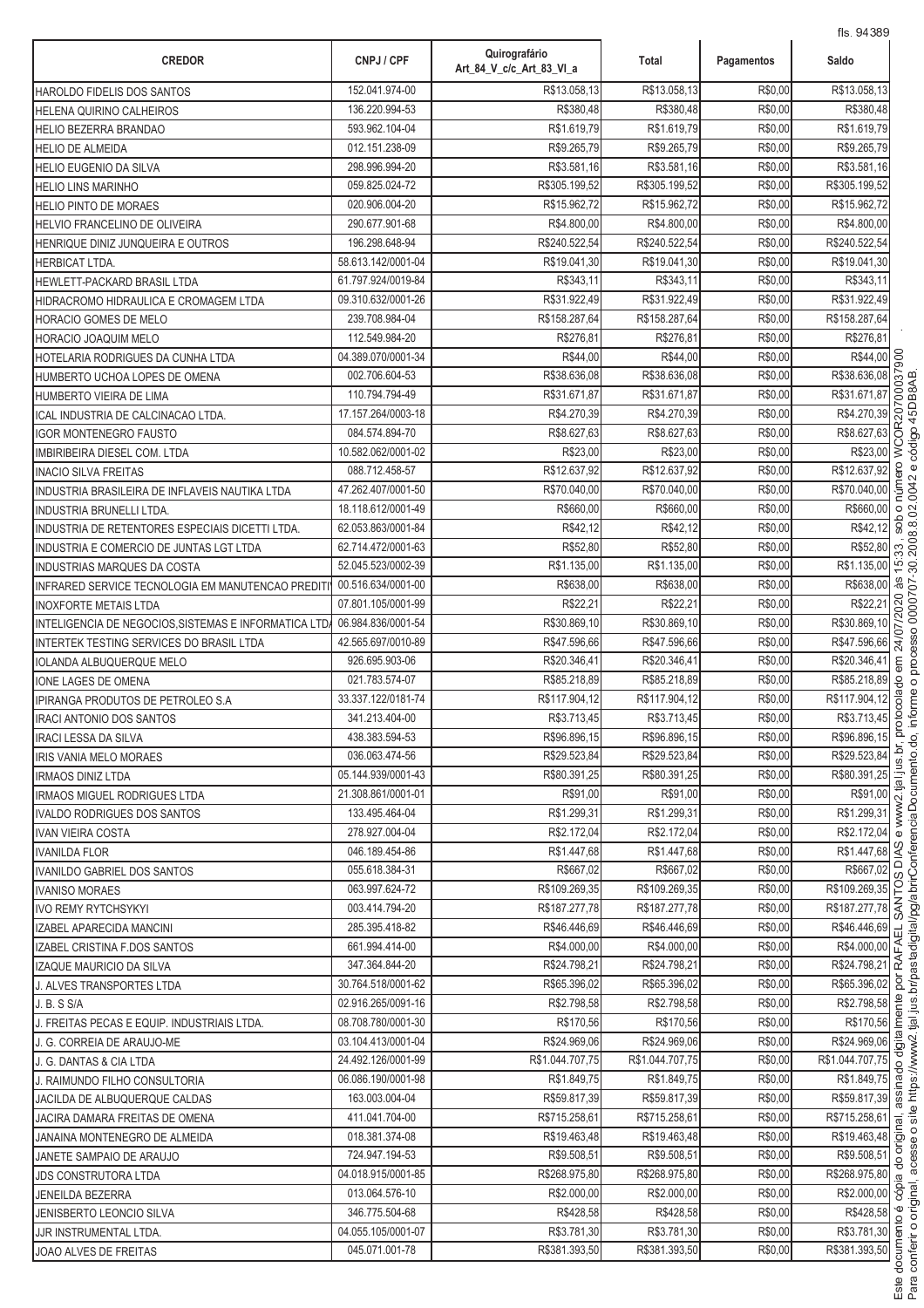| <b>CREDOR</b>                                                     | CNPJ / CPF                       | Quirografário<br>Art_84_V_c/c_Art_83_VI_a | Total                        | Pagamentos         | 115. 94090<br>Saldo                                                               |
|-------------------------------------------------------------------|----------------------------------|-------------------------------------------|------------------------------|--------------------|-----------------------------------------------------------------------------------|
| JOAO ANTONIO DE ALMEIDA                                           | 002.647.844-72                   | R\$108.180.66                             | R\$108.180,66                | R\$0,00            | R\$108.180,66                                                                     |
| JOAO BATISTA LEITE DOS SANTOS                                     | 040.435.084-41                   | R\$3.611,02                               | R\$3.611,02                  | R\$0,00            | R\$3.611,02                                                                       |
| JOAO BISPO                                                        | 014.193.024-18                   | R\$8.449,92                               | R\$8.449,92                  | R\$0,00            | R\$8.449,92                                                                       |
| JOAO CONSTANTINO DOS SANTOS                                       | 259.785.864-20                   | R\$1.750.00                               | R\$1.750,00                  | R\$0,00            | R\$1.750,00                                                                       |
| JOAO CORREIA DE LIMA                                              | 088.113.694-87                   | R\$2.836,70                               | R\$2.836,70                  | R\$0,00            | R\$2.836,70                                                                       |
| JOAO DE FIGUEIREDO LIMA                                           | 007.992.384-49                   | R\$12.273,38                              | R\$12.273,38                 | R\$0,00            | R\$12.273,38                                                                      |
| JOAO FIRMINO DE OLIVEIRA                                          | 144.955.624-87                   | R\$2.532,73                               | R\$2.532,73                  | R\$0,00            | R\$2.532,73                                                                       |
| JOAO FRANCISCO NETO                                               | 122.666.716-34                   | R\$75.958,41                              | R\$75.958,41                 | R\$0,00            | R\$75.958,41                                                                      |
| JOAO JORGE SOBRINHO                                               | 358.042.628-15                   | R\$1.204,18                               | R\$1.204,18                  | R\$0,00            | R\$1.204,18                                                                       |
| JOAO LAURINDO DA SILVA                                            | 027.737.244-53                   | R\$1.174,72                               | R\$1.174,72                  | R\$0,00            | R\$1.174,72                                                                       |
| JOAO LIMA DA SILVA FILHO                                          | 042.911.734-58                   | R\$1.957,59                               | R\$1.957,59                  | R\$0,00            | R\$1.957,59                                                                       |
| JOAO MARCELO VIEIRA DE ALMEIDA                                    | 013.296.804-56                   | R\$13.029,60                              | R\$13.029,60                 | R\$0,00            | R\$13.029,60                                                                      |
| JOAO MARTINS PINTO NETO                                           | 075.357.234-62<br>068.074.996-98 | R\$10.751,85<br>R\$48.393,50              | R\$10.751,85<br>R\$48,393.50 | R\$0,00<br>R\$0,00 | R\$10.751,85                                                                      |
| JOAO MOURA DA SILVA JUNIOR                                        | 140.717.898-91                   |                                           |                              |                    | R\$48.393,50<br>R\$164.434,81                                                     |
| JOAO ROBERTO TOMICIOLI                                            |                                  | R\$164.434,8                              | R\$164.434,81                | R\$0,00            |                                                                                   |
| JOAO SALU DA SILVA                                                | 533.840.594-68<br>208.945.704-04 | R\$8.247,95<br>R\$32.238,85               | R\$8.247,95<br>R\$32.238,85  | R\$0,00<br>R\$0,00 | 00037900<br>R\$8.247,95<br>R\$32.238,85                                           |
| JOAO TOLEDO DE ALBUQUERQUE                                        | 803.245.414-49                   | R\$3.470.97                               | R\$3.470,97                  | R\$0,00            | R\$3.470,97                                                                       |
| JOAO VIEIRA COSTA                                                 | 700.549.674-49                   | R\$16.470,95                              | R\$16.470,95                 | R\$0,00            | R\$16.470,95                                                                      |
| JOAQUIM ANDRE TOLEDO M. DE CASTRO                                 | 163.491.483-04                   | R\$497.026,20                             | R\$497.026,20                | R\$0,00            | WCOR207<br>R\$497.026,20                                                          |
| JOAQUIM BELTRAO SIQUEIRA                                          | 032.787.554-21                   | R\$3.756,32                               | R\$3.756,32                  | R\$0,00            | R\$3.756,32                                                                       |
| JOELMA GOMES PAZ EUGENIO                                          | 038.530.684-99                   | R\$19.463,48                              | R\$19.463,48                 | R\$0,00            | número<br>R\$19.463,48                                                            |
| JOELMA GUIMARAES MONTENEGRO COSTA<br>JONAS EVANGELISTA DOS SANTOS | 816.293.384-00                   | R\$41.137,50                              | R\$41.137,50                 | R\$0,00            | R\$41.137,50<br>$\circ$                                                           |
| JONAS GOMES DE LIMA                                               | 06.941.139/0001-16               | R\$131.813,65                             | R\$131.813,65                | R\$0,00            | sob<br>R\$131.813,65                                                              |
| JONATAN LESSA DOS SANTOS                                          | 049.913.534-24                   | R\$8.403,50                               | R\$8.403,50                  | R\$0,00            | R\$8.403,50                                                                       |
| JONATAS SOUZA LUIZ FELIZARDO                                      | 107.900.644-30                   | R\$277.788,00                             | R\$277.788,00                | R\$0,00            | 33<br>R\$277.788,00<br>$\overline{5}$                                             |
| JORGE LOURENCO DE OMENA                                           | 346.552.804-25                   | R\$9.420,64                               | R\$9.420,64                  | R\$0,00            | æ.<br>R\$9.420,64                                                                 |
| JORGE MIGUEL JUNIOR                                               | 508.450.126-49                   | R\$279.583,87                             | R\$279.583,87                | R\$0,00            | R\$279.583,87                                                                     |
| JORGE VIEIRA DA COSTA                                             | 020.944.874-15                   | R\$62.643,57                              | R\$62.643,57                 | R\$0,00            | 24/07/2020<br>R\$62.643,57                                                        |
| JORNAL GAZETA DE ALAGOAS LTDA.                                    | 12.503.801/0001-59               | R\$5.150,96                               | R\$5.150,96                  | R\$0,00            | R\$5.150,96                                                                       |
| <b>JOSE AFONSO NETO</b>                                           | 240.892.814-15                   | R\$7.078,69                               | R\$7.078,69                  | R\$0,00            | R\$7.078,69<br>Θm                                                                 |
| JOSE AILTON FERREIRA DA SILVA                                     | 029.658.974-88                   | R\$2.000,00                               | R\$2.000,00                  | R\$0,00            | R\$2.000,00 g                                                                     |
| JOSE ANDRE CAVALCANTE LUCENA                                      | 607.030.404-72                   | R\$400,50                                 | R\$400,50                    | R\$0,00            | R\$400,50<br>8\$1.835,55                                                          |
| JOSE ANJO DE SOUZA                                                | 163.547.374-87                   | R\$1.835,55                               | R\$1.835,55                  | R\$0,00            | R\$1.835,55                                                                       |
| JOSE ANTONIO MAXIMIANO                                            | 432.072.866-15                   | R\$949.968,92                             | R\$949.968,92                | R\$0,00            | R\$949.968,92                                                                     |
| JOSE APARECIDO V DA SILVA                                         | 259.621.404-00                   | R\$979,00                                 | R\$979,00                    | R\$0,00            | 요 R\$979,00                                                                       |
| JOSE AUGUSTO BATISTA DA SILVA                                     | 391.780.134-53                   | R\$800,00                                 | R\$800,00                    | R\$0,00            | R\$800,00                                                                         |
| JOSE AUGUSTO TEIXEIRA DA COSTA                                    | 068.219.604-53                   | R\$121.450,46                             | R\$121.450,46                | R\$0,00            | R\$121.450,46                                                                     |
| JOSE BERNARDO DOS SANTOS                                          | 061.811.394-00                   | R\$13.592,85                              | R\$13.592,85                 | R\$0,00            | R\$13.592,85                                                                      |
| <b>JOSE CARLOS NUNES</b>                                          | 448.536.104-72                   | R\$495.12                                 | R\$495.12                    | R\$0,00            | R\$495,12                                                                         |
| JOSE CASAIS FILHO                                                 | 084.040.626-68                   | R\$99.288,85                              | R\$99.288,85                 | R\$0,00            | R\$99.288,85 <sup>9</sup>                                                         |
| JOSE CASSIANO DA SILVA                                            | 139.984.124-68                   | R\$22.169,90                              | R\$22.169,90                 | R\$0,00            | R\$22.169,90                                                                      |
| JOSE CASTENOR DE OLIVEIRA PINHEIRO                                | 894.359.824-68                   | R\$170.376,76                             | R\$170.376,76                | R\$0,00            | $rac{R$22.169,90}{R$170.376,76}$<br>R\$170.376,76<br>R\$10.031,82<br>R\$11.139.88 |
| JOSE CAVALCANTE DE OLIVEIRA                                       | 635.363.404-82                   | R\$10.031,82                              | R\$10.031,82                 | R\$0,00            |                                                                                   |
| <b>JOSE CICERO BEZERRA</b>                                        | 082.239.834-60                   | R\$4.478,62                               | R\$4.478.62                  | R\$0,00            | R\$4.478,62                                                                       |
| JOSE CICERO VERISSIMO DA SILVA                                    | 411.748.874-00                   | R\$2.818,99                               | R\$2.818,99                  | R\$0,00            | $rac{R$4.478,62}{R$2.818,99}$                                                     |
| JOSE CLAUDIO TENORIO ACIOLY                                       | 524.673.414-53                   | R\$149.399,51                             | R\$149.399,51                | R\$0,00            | R\$149.399,51 2                                                                   |
| JOSE CORDEIRO DA SILVA                                            | 209.085.804-44                   | R\$4.812,25                               | R\$4.812,25                  | R\$0,00            | R\$4.812,25 2                                                                     |
| JOSE CORREIA DOS SANTOS                                           | 048.909.224-15                   | R\$557,26                                 | R\$557,26                    | R\$0,00            | $R$557,26$ $\frac{0}{6}$                                                          |
| JOSE COSMO BEZERRA                                                | 071.582.544-53                   | R\$9.955,48                               | R\$9.955,48                  | R\$0,00            | $rac{R$9.955,48}{R$53.488,62}$                                                    |
| JOSE DA CUNHA MACHADO PEDROSA                                     | 007.982.074-34                   | R\$53.488,62                              | R\$53.488,62                 | R\$0,00            |                                                                                   |
| JOSE DE ALMEIDA SILVA                                             | 059.938.304-68                   | R\$6.818,33                               | R\$6.818,33                  | R\$0,00            | R\$6.818,33                                                                       |
| JOSE DE LIMA PINHEIRO NETO                                        | 076.993.744-60                   | R\$5.502,21                               | R\$5.502,21                  | R\$0,00            | R\$5.502,21                                                                       |
| <b>JOSE DE OLIVEIRA</b>                                           | 408.211.024-00                   | R\$1.870,69                               | R\$1.870,69                  | R\$0,00            | R\$1.870,69 @                                                                     |
| JOSE DE SIQUEIRA PAES                                             | 016.349.764-87                   | R\$27.355,52                              | R\$27.355,52                 | R\$0,00            | $\overline{R$27.355,52}$                                                          |
| JOSE DELANE DE OLIVEIRA ACIOLY                                    | 955.760.454-91                   | R\$3.816,84                               | R\$3.816,84                  | R\$0,00            | R\$3.816,84 호                                                                     |
| JOSE DEMAS FIGUEREDO BRAGA                                        | 021.217.404-57                   | R\$5.231,28                               | R\$5.231,28                  | R\$0,00            | R\$5.231,28                                                                       |
| JOSE DEOCLECIO DOS SANTOS                                         | 309.944.034-53                   | R\$1.541,18                               | R\$1.541,18                  | R\$0,00            | $rac{R$1.541,18}{R$2.846,32}$                                                     |
| JOSE DURVAL DE OLIVEIRA ACIOLY                                    | 505.336.304-87                   | R\$2.846,32                               | R\$2.846,32                  | R\$0,00            |                                                                                   |
| JOSE EDNALDO VALENTIM DA SILVA                                    | 037.264.554-26                   | R\$642,33                                 | R\$642,33                    | R\$0,00            | R\$642,33                                                                         |
| <b>JOSE ELOI DA SILVA</b>                                         | 068.345.074-34                   | R\$20.000,00                              | R\$20.000,00                 | R\$0,00            | R\$20.000,00                                                                      |
| JOSE ELVIO DE MEDEIROS BARROS                                     | 060.054.894-53                   | R\$408.370,15                             | R\$408.370.15                | R\$0,00            | R\$408.370,15                                                                     |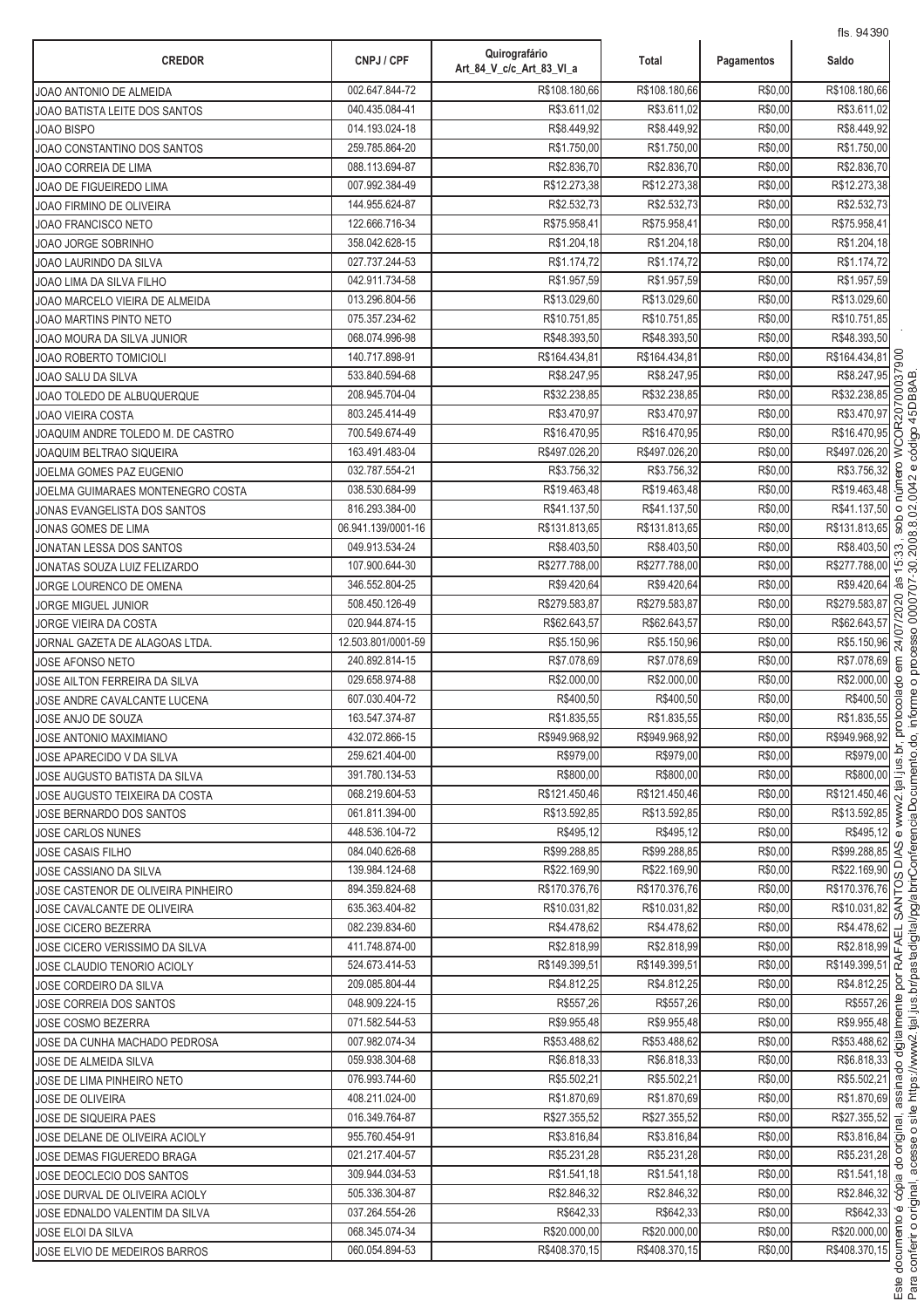| <b>CREDOR</b>                        | CNPJ / CPF         | Quirografário<br>Art_84_V_c/c_Art_83_VI_a | Total           | Pagamentos | Saldo                                                                                                                                   |
|--------------------------------------|--------------------|-------------------------------------------|-----------------|------------|-----------------------------------------------------------------------------------------------------------------------------------------|
| JOSE EMIDIO DOS SANTOS               | 650.858.174-00     | R\$10.377,01                              | R\$10.377,01    | R\$0,00    | R\$10.377,01                                                                                                                            |
| JOSE EURIPEDES MANCINI               | 357.612.708-97     | R\$46.183,20                              | R\$46.183,20    | R\$0,00    | R\$46.183,20                                                                                                                            |
| JOSE FAUSTINO DE OLIVEIRA            | 148.135.134-68     | R\$2.383,17                               | R\$2.383,17     | R\$0,00    | R\$2.383,17                                                                                                                             |
| JOSE FERNANDES SOUZA DE HOLANDA      | 099.356.904-82     | R\$237.336,51                             | R\$237.336,51   | R\$0,00    | R\$237.336,51                                                                                                                           |
| JOSE FERREIRA DOS SANTOS             | 348.701.804-72     | R\$11.679,27                              | R\$11.679,27    | R\$0,00    | R\$11.679,27                                                                                                                            |
| JOSE FLAVIO DA COSTA                 | 021.079.614-68     | R\$112,70                                 | R\$112,70       | R\$0,00    | R\$112,70                                                                                                                               |
| JOSE FRANCISCO DE SOUZA              | 001.728.984-04     | R\$4.000,00                               | R\$4,000.00     | R\$0,00    | R\$4.000,00                                                                                                                             |
| JOSE GELSON DE ALCANTARA             | 347.242.224-68     | R\$101.321,14                             | R\$101.321,14   | R\$0,00    | R\$101.321,14                                                                                                                           |
| JOSE GERALDO GALVAO DE PONTES        | 007.867.134-53     | R\$4.457,57                               | R\$4.457,57     | R\$0,00    | R\$4.457,57                                                                                                                             |
| JOSE GERALDO PINHEIRO DOS SANTOS     | 139.682.114-72     | R\$22.922,51                              | R\$22.922,51    | R\$0,00    | R\$22.922,51                                                                                                                            |
| <b>JOSE GILVAN ATAIDE</b>            | 955.567.024-20     | R\$908,91                                 | R\$908,91       | R\$0,00    | R\$908,91                                                                                                                               |
| JOSE HONORATO DA SILVA               | 14.165.561/0001-55 | R\$8.122,02                               | R\$8.122,02     | R\$0,00    | R\$8.122,02                                                                                                                             |
| <b>JOSE INACIO BEZERRA</b>           | 058.994.034-11     | R\$8.678,33                               | R\$8.678,33     | R\$0,00    | R\$8.678,33                                                                                                                             |
| JOSE JAELSON FERREIRA DOS SANTOS     | 841.617.954-91     | R\$1.010,74                               | R\$1.010,74     | R\$0,00    | R\$1.010,74                                                                                                                             |
| <b>JOSE JILSON NUNES</b>             | 644.754.924-91     | R\$6.997,00                               | R\$6.997,00     | R\$0,00    |                                                                                                                                         |
| JOSE JORGE GOMES LOPES               | 955.832.974-68     | R\$2.338,26                               | R\$2.338.26     | R\$0,00    | R\$6.997,00<br>R\$2.338,26<br>\$139.251,22                                                                                              |
| <b>JOSE LINO MONTEIRO</b>            | 026.401.477-49     | R\$139.251,22                             | R\$139.251,22   | R\$0,00    | R\$139.251,22                                                                                                                           |
| <b>JOSE LINS ACIOLI NETO</b>         | 939.392.644-15     | R\$72.770,01                              | R\$72.770,01    | R\$0,00    | R\$72.770,01                                                                                                                            |
| JOSE LINS PINHEIRO                   | 110.972.054-87     | R\$2.155,49                               | R\$2.155,49     | R\$0,00    | WCOR207<br>R\$2.155,49                                                                                                                  |
| JOSE LOPES DUARTE NETO               | 068.260.244-20     | R\$29.181,02                              | R\$29.181,02    | R\$0,00    | R\$29.181,02                                                                                                                            |
| <b>JOSE LOPES FREIRE</b>             | 309.692.044-34     | R\$4.279,40                               | R\$4.279,40     | R\$0,00    | R\$4.279,40                                                                                                                             |
| JOSE LOURIVAL DA SILVA               | 059.954.004-44     | R\$6.769,18                               | R\$6.769,18     | R\$0,00    | núm<br>R\$6.769,18                                                                                                                      |
| <b>JOSE LUCENA ACIOLI</b>            | 045.256.044-68     | R\$12.132,56                              | R\$12.132,56    | R\$0,00    | R\$12.132,56<br>$\circ$                                                                                                                 |
| JOSE LUIZ DA SILVA FRAGOSO           | 002.600.024-53     | R\$130.276,71                             | R\$130.276,71   | R\$0,00    | sob<br>R\$130.276,71                                                                                                                    |
| JOSE MACIEL FELIX DA SILVA           | 063.397.404-80     | R\$9.306,99                               | R\$9.306,99     | R\$0,00    | R\$9.306,99<br>33                                                                                                                       |
| JOSE MANOEL DOS SANTOS               | 087.511.884-49     | R\$1.995,29                               | R\$1.995,29     | R\$0,00    | $\overline{5}$<br>R\$1.995,29                                                                                                           |
| JOSE MARCELINO VIANA                 | 255.452.214-68     | R\$3.500,00                               | R\$3.500,00     | R\$0,00    | æ.<br>R\$3.500,00                                                                                                                       |
| JOSE MARIO GOMES DE VASCONCELOS      | 319.486.184-00     | R\$205.535,05                             | R\$205.535,05   | R\$0,00    | 24/07/2020<br>R\$205.535,05                                                                                                             |
| JOSE MARQUES DOS SANTOS              | 860.751.014-20     | R\$66,23                                  | R\$66,23        | R\$0,00    | R\$66,23                                                                                                                                |
| JOSE MATIAS DE ALBUQUERQUE           | 114.211.504-68     | R\$4.860,00                               | R\$4.860,00     | R\$0,00    | R\$4.860,00                                                                                                                             |
| JOSE MATIAS NETO                     | 088.182.664-20     | R\$29.000,00                              | R\$29.000,00    | R\$0,00    | R\$29.000,00<br>ξ                                                                                                                       |
| <b>JOSE MAURICIO DE AMORIM</b>       | 021.082.594-49     | R\$63.810,87                              | R\$63.810,87    | R\$0,00    | R\$63.810,87                                                                                                                            |
| JOSE MILTON BARBOSA DE SOUZA ELIAS   | 153.704.614-49     | R\$93.113,79                              | R\$93.113,79    | R\$0,00    | colado<br>R\$93.113,79                                                                                                                  |
| JOSE MILTON DE LIMA DA SILVA         | 021.306.174-09     | R\$3.531,69                               | R\$3.531,69     | R\$0,00    | ōio<br>R\$3.531,69                                                                                                                      |
| JOSE MOREIRA JUNIOR                  | 440.715.906-53     | R\$71.732,36                              | R\$71.732,36    | R\$0,00    | R\$71.732,36                                                                                                                            |
| JOSE PAES DE MELO                    | 122.201.324-04     | R\$27.898,35                              | R\$27.898.35    | R\$0,00    | R\$27.898,35                                                                                                                            |
| JOSE PAULINO DE OLIVEIRA             | 068.458.194-91     | R\$401,04                                 | R\$401,04       | R\$0,00    | $rac{R$401,04}{R$371.378,03}$                                                                                                           |
| JOSE ROBERTO DE OLIVEIRA MARQUEZ     | 240.480.706-49     | R\$371.378,03                             | R\$371.378,03   | R\$0,00    | R\$371.378,03                                                                                                                           |
| JOSE RODRIGUES DE OLIVEIRA           | 060.156.904-02     | R\$3.208,90                               | R\$3.208,90     | R\$0,00    | R\$3.208,90                                                                                                                             |
| JOSE RONALDO ELOI DA SILVA           | 383.250.044-87     | R\$4.000,00                               | R\$4.000.00     | R\$0,00    | R\$4.000,00<br>$\omega$                                                                                                                 |
| JOSE ROSENDO DA SILVA SOBRINHO       | 056.768.024-05     | R\$2.502.31                               | R\$2.502,31     | R\$0,00    | R\$2.502,31 <sup>9</sup><br>$\Omega$                                                                                                    |
| JOSE ROSINALDO ALVES                 | 240.273.084-68     | R\$2.674,80                               | R\$2.674,80     | R\$0,00    | R\$2.674,80                                                                                                                             |
| JOSE RUI LESSA ARAUJO                | 357.022.654-91     | R\$1.012.576,23                           | R\$1.012.576,23 | R\$0,00    | R\$1.012.576,23                                                                                                                         |
| <b>JOSE SANTOS CRUZ</b>              | 007.819.164-53     | R\$81.973,32                              | R\$81.973,32    | R\$0,00    | $\frac{R$2.674,80}{61.012.576,23}$<br>R\$81.973,32<br>R\$81.973,32                                                                      |
| JOSE SEBASTIAO DA SILVA              | 271.923.694-20     | R\$1.386,11                               | R\$1.386,11     | R\$0,00    | R\$1.386,11<br>$\frac{\text{R$1.386,11}}{\text{R$15.413,93}} \begin{array}{c}\n\text{H} \\ \text{H} \\ \text{R$26.042,94}\n\end{array}$ |
| JOSE SEVERINO DA SILVA               | 724.554.204-00     | R\$15.413,93                              | R\$15.413,93    | R\$0,00    |                                                                                                                                         |
| JOSE SILVA MADEIRO                   | 346.753.294-20     | R\$26.042,94                              | R\$26.042,94    | R\$0,00    |                                                                                                                                         |
| JOSE SILVIO OLIVEIRA DE ALMEIDA      | 028.932.348-79     | R\$14.183,09                              | R\$14.183,09    | R\$0,00    | R\$14.183,09 g                                                                                                                          |
| JOSE SIMAO DOS SANTOS                | 814.791.664-72     | R\$294,79                                 | R\$294,79       | R\$0,00    | R\$294,79<br>R\$1.785,48<br>R\$81.666,65<br>R\$4.561.85                                                                                 |
| JOSE SOARES DE ALBUQUERQUE           | 129.755.324-15     | R\$1.785,48                               | R\$1.785,48     | R\$0,00    |                                                                                                                                         |
| <b>JOSE TACIO DA SILVEIRA</b>        | 088.302.904-91     | R\$81.666,65                              | R\$81.666,65    | R\$0,00    |                                                                                                                                         |
| JOSE TENORIO CAVALCANTE              | 061.084.744-91     | R\$4.561,85                               | R\$4.561,85     | R\$0,00    | R\$4.561,85<br>$\frac{8}{10}$                                                                                                           |
| JOSE UBIRAJARA COSTA DE OMENA        | 827.245.044-53     | R\$436,86                                 | R\$436,86       | R\$0,00    | R\$436,86 @                                                                                                                             |
| JOSE VALDEREZ DE BARROS MORAIS       | 126.990.204-00     | R\$126.688,97                             | R\$126.688,97   | R\$0,00    | R\$126.688,97                                                                                                                           |
| JOSE VALENTIM DA SILVA               | 034.003.114-05     | R\$9.083,83                               | R\$9.083,83     | R\$0,00    | $\overline{R$9.083,83}$ $\frac{1}{2}$                                                                                                   |
| JOSE VANIO MELO MORAIS               | 059.054.374-16     | R\$97.287,77                              | R\$97.287,77    | R\$0,00    | R\$97.287,77                                                                                                                            |
| <b>JOSE VIEIRA COSTA II</b>          | 021.107.094-72     | R\$792,20                                 | R\$792,20       | R\$0,00    | $rac{R$792,20}{R$11.279,17}$ $rac{5}{9}$                                                                                                |
| <b>JOSE VIEIRA IRMAO</b>             | 444.861.384-49     | R\$11.279,17                              | R\$11.279,17    | R\$0,00    |                                                                                                                                         |
| JOSEANE MEIRELES VASCONCELOS ANTUNES | 418.856.276-53     | R\$144.620,44                             | R\$144.620,44   | R\$0,00    | R\$144.620,44 S                                                                                                                         |
| <b>JOSENILDO TEIXEIRA VIEIRA</b>     | 548.826.214-87     | R\$3.772,21                               | R\$3.772,21     | R\$0,00    | R\$3.772,21                                                                                                                             |
| JOSIAS EURIPEDES DE MELO E OUTRA     | 012.510.406-59     | R\$396.244,77                             | R\$396.244,77   | R\$0,00    | R\$396.244,77                                                                                                                           |
| JOSILEIDE SILVA SOARES DA COSTA      | 524.801.514-68     | R\$4.768,43                               | R\$4.768,43     | R\$0,00    | R\$4.768,43                                                                                                                             |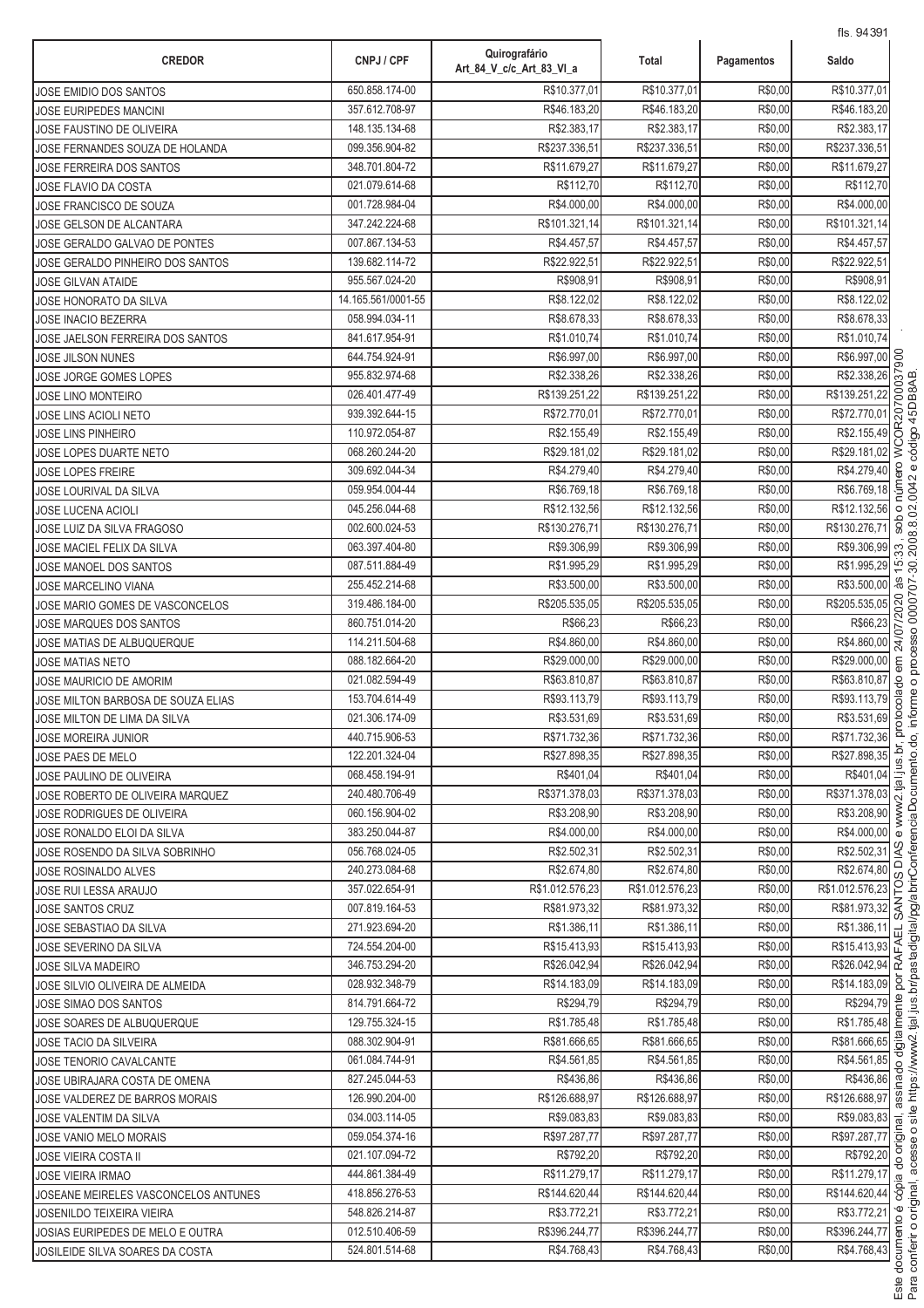| <b>CREDOR</b>                                        | CNPJ / CPF                       | Quirografário<br>Art 84 V c/c Art 83 VI a | Total                    | Pagamentos         | 115. 9439Z<br>Saldo               |                 |
|------------------------------------------------------|----------------------------------|-------------------------------------------|--------------------------|--------------------|-----------------------------------|-----------------|
| JP2 TECNOLOGIA & FINANCAS LTDA.                      | 04.898.154/0001-01               | R\$46.925,00                              | R\$46.925,00             | R\$0,00            | R\$46.925,00                      |                 |
| JUAREZ DA ROCHA ACIOLY JUNIOR                        | 475.198.516-72                   | R\$339.900,00                             | R\$339.900,00            | R\$0,00            | R\$339.900,00                     |                 |
| JUAREZ URSULINO DOS SANTOS                           | 376.241.274-07                   | R\$14.480,12                              | R\$14.480,12             | R\$0,00            | R\$14.480,12                      |                 |
| <b>JULIA AMANCIO DA SILVA</b>                        | 428.925.704-68                   | R\$4.144,38                               | R\$4.144.38              | R\$0,00            | R\$4.144,38                       |                 |
| JULIANO GUIMARAES MONTENEGRO                         | 841.494.774-34                   | R\$19.331,41                              | R\$19.331,41             | R\$0,00            | R\$19.331,41                      |                 |
| <b>JULIO VILELA ARANTES</b>                          | 151.771.306-49                   | R\$31.728,80                              | R\$31.728,80             | R\$0,00            | R\$31.728,80                      |                 |
| JURESA INDUSTRIAL DE FERRO LTDA                      | 60.887.239/0010-48               | R\$798,28                                 | R\$798,28                | R\$0,00            | R\$798,28                         |                 |
| KARLA MARISE LIMA CARVALHO                           | 054.146.504-03                   | R\$8.342,72                               | R\$8.342,72              | R\$0,00            | R\$8.342,72                       |                 |
| KATIA REGINA GARCIA JUNQUEIRA                        | 828.281.136-04                   | R\$635.003,72                             | R\$635.003,72            | R\$0,00            | R\$635.003,72                     |                 |
| KESTRA U.SOLDAS I.COM.IMP.EXP.LTDA                   | 60.627.221/0001-16               | R\$70.906,88                              | R\$70.906,88             | R\$0,00            | R\$70.906,88                      |                 |
| KPMG ASSESSORES TRIBUTARIOS LTDA                     | 05.490.840/0012-56               | R\$104.295,11                             | R\$104.295,11            | R\$0,00            | R\$104.295,11                     |                 |
| <b>KPMG AUDITORES INDEPENDENTES</b>                  | 57.755.217/0002-00               | R\$79.742,63                              | R\$79.742,63             | R\$0,00            | R\$79.742,63                      |                 |
| L. H. B - COM. SERV. E REPRESENT. LTDA.              | 70.224.936/0002-62               | R\$45.582,35                              | R\$45.582,35             | R\$0,00            | R\$45.582,35                      |                 |
| LABORATORIO SAO LUCAS LTDA                           | 62.480.173/0001-01               | R\$4.786,35                               | R\$4.786,35              | R\$0,00            | R\$4.786,35                       |                 |
| LACA COMERCIO E REPRESENTACOES LTDA                  | 10.789.980/0001-07               | R\$10.197,22                              | R\$10.197,22             | R\$0,00            | R\$10.197,22                      | SOG             |
| LAGINHA AGRO INDL.S/A-FIL.V.DO PARANAIBA             | 12.274.379/0009-64               | R\$120,00                                 | R\$120,00                | R\$0,00            | R\$120,00                         |                 |
| LAMPREIA CONSULTORES INTERNACIONAIS LTDA             | 04.471.433/0001-86               | R\$30.492,90                              | R\$30.492,90             | R\$0,00            | R\$30.492,90                      | δ               |
| LARISSE AMORIM FIDELIS                               | 042.612.254-25                   | R\$13.055,63                              | R\$13.055,63             | R\$0,00            | R\$13.055,63                      | COR207          |
| LAYS ANDRADE MONTEIRO                                | 854.908.307-00                   | R\$138.857,57                             | R\$138.857,57            | R\$0,00            | R\$138.857,57                     |                 |
| LAZZARINI REFRATARIOS E MONTAGENS LTDA               | 45.372.109/0001-98               | R\$21.697,00                              | R\$21.697,00             | R\$0,00            | R\$21.697,00                      | š               |
| LEMASA IND E COM. DE BOMBAS DE ALTA PRESSAO LTDA     | 61.991.667/0001-98               | R\$3.680,95                               | R\$3.680,95              | R\$0,00            | R\$3.680,95                       |                 |
| LENIRA CALHEIROS DE ARAUJO COSTA                     | 730.575.844-20                   | R\$119.042,24                             | R\$119.042,24            | R\$0,00            | R\$119.042,24                     |                 |
| LENIRA DE ALBUQUERQUE PINTO                          | 827.908.254-91                   | R\$95.013,87                              | R\$95.013,87             | R\$0,00<br>R\$0,00 | R\$95.013,87                      | $\circ$<br>Sob  |
| LENIRA LOURENCO DOS SANTOS                           | 398.542.137-49                   | R\$53.520,67<br>R\$2.686,61               | R\$53.520,67             |                    | R\$53.520,67                      |                 |
| LEONARDO CORREIA PINTO                               | 010.020.004-40<br>140.477.304-59 | R\$320,53                                 | R\$2.686,61<br>R\$320,53 | R\$0,00<br>R\$0,00 | R\$2.686,61<br>R\$320,53          | 33<br>15        |
| EONARDO JOSE DE FARIAS                               | 926.214.814-34                   | R\$62.252,17                              | R\$62.252,17             | R\$0,00            | R\$62.252,17                      | δř              |
| EONARDO SILVA DE ALMEIDA                             | 045.167.614-91                   | R\$12.366,30                              | R\$12.366,30             | R\$0,00            | R\$12.366,30                      | 020             |
| LEONIDAS DA SILVA MORAIS<br>LEONOR FIRMINO DA SILVA  | 870.661.734-49                   | R\$1.500,00                               | R\$1.500,00              | R\$0,00            | R\$1.500,00                       |                 |
| LETICIA MARIA MOREIRA GOMES                          | 605.873.934-91                   | R\$2.391,00                               | R\$2.391,00              | R\$0,00            | R\$2.391,00                       |                 |
| LIGIA JUNQUEIRA GOUVEIA                              | 182.465.756-00                   | R\$268.982,22                             | R\$268.982,22            | R\$0,00            | R\$268.982,22                     | 24/             |
| LILIANE VIEIRA DE MELO AMORIM                        | 035.694.124-82                   | R\$121.041,09                             | R\$121.041,09            | R\$0,00            | R\$121.041,09                     | 8               |
| LINCE ADMINISTRACAO E PARTICIPACOES LTDA             | 06.021.809/0001-86               | R\$609.049,48                             | R\$609.049,48            | R\$0,00            | R\$609.049,48                     | B <sub>OC</sub> |
| LINDALDO SILVA/THEIVISON VIERIA LOPES ROCHA / NAPOLE |                                  | R\$93.000,00                              | R\$93.000,00             | R\$0,00            | R\$93.000,00                      | oto             |
| LINDOIA NUNES DE SOUZA                               | 397.863.664-68                   | R\$10.314,75                              | R\$10.314,75             | R\$0,00            | R\$10.314,75                      |                 |
| LINK STEEL EQUIPAMENTOS INDUSTRIAIS LTDA             | 46.889.424/0001-50               | R\$313.947,47                             | R\$313.947,47            | R\$0,00            | R\$313.947,47                     | ة.<br>ة         |
| LIVIA MARIA FERREIRA LOPES DA SILVA                  | 954.795.974-34                   | R\$53.018,92                              | R\$53.018,92             | R\$0,00            | R\$53.018,92                      |                 |
| LIVIA MARIA LEONCINI PIVETTA TRANSPORTES-EPP         | 11.309.398/0001-69               | R\$8.584,09                               | R\$8.584.09              | R\$0,00            | R\$8.584,09                       |                 |
| LIVIA MELO DE LIMA                                   | 008.646.074-90                   | R\$6.584,02                               | R\$6.584,02              | R\$0,00            | R\$6.584,02                       |                 |
| LOPES E ROCHA LTDA.                                  | 12.499.984/0001-86               | R\$228,00                                 | R\$228.00                | R\$0,00            | R\$228,00                         |                 |
| LOURIVAL FERREIRA DE LIMA                            | 061.735.194-53                   | R\$755,41                                 | R\$755,41                | R\$0,00            | R\$755,41                         |                 |
| LUCIANA CARVALHO VILELA                              | 846.332.206-91                   | R\$184.810,07                             | R\$184.810,07            | R\$0,00            | R\$184.810,07                     | ᅙ               |
| LUCIANO BIASSUTI DELECAVE                            | 663.613.467-49                   | R\$267.087,65                             | R\$267.087,65            | R\$0,00            | R\$267.087,65                     |                 |
| LUCIANO FARIA DE ANDRADE HORTA                       | 761.153.561-72                   | R\$57.029,76                              | R\$57.029,76             | R\$0,00            | R\$267.087,65<br>R\$57.029,76     |                 |
| LUCIANO FERREIRA LOPES DA SILVA                      | 860.860.814-68                   | R\$34.085.30                              | R\$34.085,30             | R\$0,00            | R\$34.085,30                      | 司               |
| LUCIANO SILVA DE ALMEIDA                             | 485.103.004-53                   | R\$39.703,96                              | R\$39.703,96             | R\$0,00            | $\frac{R$39.703,96}{R$19.507,39}$ |                 |
| LUCIANO VIEIRA DE FARIAS                             | 349.490.974-15                   | R\$19.507,39                              | R\$19.507,39             | R\$0,00            |                                   |                 |
| LUCICREIDE DA SILVA FERREIRA                         | 994.202.954-00                   | R\$742,08                                 | R\$742,08                | R\$0,00            | R\$742,08                         |                 |
| LUCIENE MARIA DA CONCEICAO                           | 080.657.814-97                   | R\$86,57                                  | R\$86,57                 | R\$0,00            | R\$86,57                          |                 |
| LUCIENE RIBEIRO DE ALMEIDA COSTA                     | 770.662.434-04                   | R\$720.216,45                             | R\$720.216,45            | R\$0,00            | R\$720.216,45                     |                 |
| LUCIENE SILVA DE ALMEIDA                             | 740.112.274-04                   | R\$39.703,96                              | R\$39.703,96             | R\$0,00            | R\$39.703,96 음                    |                 |
| LUCIMAR BATISTA BELCHIOR                             | 170.308.206-06                   | R\$74.390,35                              | R\$74.390,35             | R\$0,00            | R\$74.390,35                      |                 |
| LUCIRA DO PRADO TENORIO                              | 208.880.584-20                   | R\$153.097,32                             | R\$153.097,32            | R\$0,00            | R\$153.097,32                     |                 |
| LUIZ ALBERTO VILLAR COUTINHO                         | 018.461.914-91                   | R\$39.893,20                              | R\$39.893,20             | R\$0,00            | R\$39.893,20                      |                 |
| LUIZ ANTONIO DOS SANTOS                              | 639.581.204-15                   | R\$4.549,31                               | R\$4.549,31              | R\$0,00            | $\sqrt{R$4.549,31}$               |                 |
| LUIZ ANTONIO FERREIRA LOPES DA SILVA FRAGOSO         | 637.168.364-00                   | R\$13.745,38                              | R\$13.745,38             | R\$0,00            | R\$13.745,38 호                    |                 |
| LUIZ CARLOS DE BARROS MORAES                         | 140.317.604-34                   | R\$115.459,89                             | R\$115.459,89            | R\$0,00            | R\$115.459,89                     |                 |
| LUIZ CARLOS LOPES DE ALBUQUERQUE                     | 207.973.204-82                   | R\$2.567,70                               | R\$2.567,70              | R\$0,00            | R\$2.567,70                       |                 |
| LUIZ CARLOS SILVA DE ALMEIDA                         | 428.921.124-00                   | R\$39.703,96                              | R\$39.703,96             | R\$0,00            | R\$39.703,96 8                    |                 |
| LUIZ CORREIA DE ARAUJO                               | 509.156.494-20                   | R\$11.295,34                              | R\$11.295,34             | R\$0,00            | R\$11.295,34                      |                 |
| LUIZ EUGENIO DE FREITAS RIBEIRO                      | 498.311.606-06                   | R\$429.749,44                             | R\$429.749,44            | R\$0,00            | R\$429.749,44                     |                 |
| LUIZ EUSTAQUIO S.MOREIRA FILHO                       | 940.750.504-91                   | R\$14.440,79                              | R\$14.440,79             | R\$0,00            | R\$14.440,79                      | ocum            |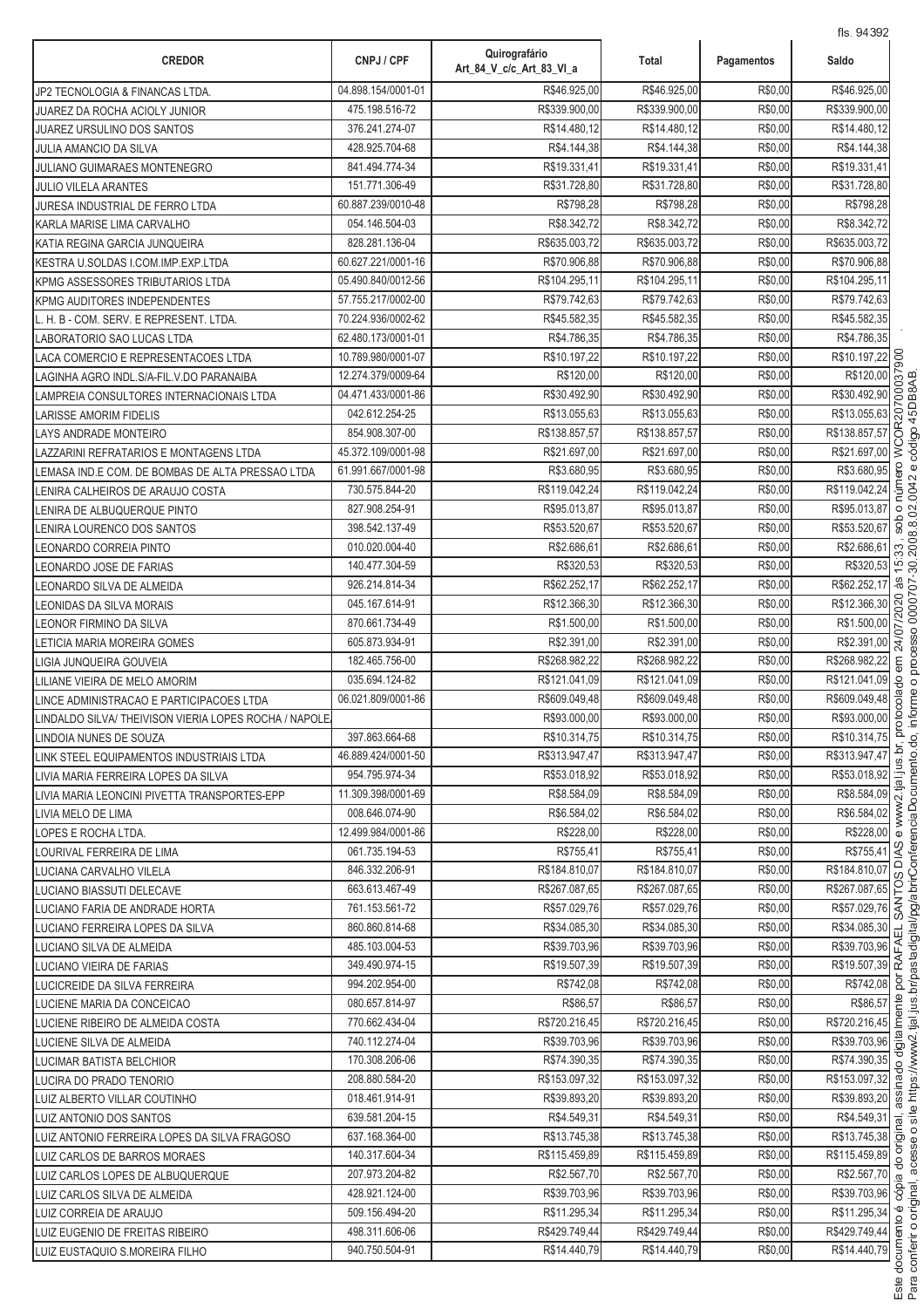| R\$14.665,78<br>002.457.044-34<br>R\$0,00<br>LUIZ GUIMARAES DE MELO<br>R\$14,665.78<br>R\$0,00<br>170.440.734-68<br>R\$570.811,33<br>R\$570.811,33<br>LUIZ HENRIQUE DA SILVA CUNHA<br>R\$0,00<br>081.176.396-02<br>R\$16.426,80<br>R\$16.426,80<br>LUIZ HENRIQUE DE LYRA UCHOA COSTA<br>R\$0,00<br>730.574.364-04<br>R\$75.571,41<br>R\$75.571,41<br>UIZ HENRIQUE MEDEIROS ALBUQUERQUE<br>R\$2.002,14<br>R\$0,00<br>164.496.224-15<br>R\$2.002,14<br>LUIZ ZACARIAS DOS SANTOS<br>R\$52.892,93<br>R\$0,00<br>469.951.614-91<br>R\$52.892,93<br>LUZIA MARIA DANTAS<br>525.494.294-00<br>R\$1.517,84<br>R\$1.517,84<br>R\$0,00<br>LUZINETE FERREIRA DOS SANTOS<br>40.925.711/0001-91<br>R\$383.673,27<br>R\$0,00<br>R\$383.673,27<br>M. S. REPRESENTACOES LTDA<br>R\$0,00<br>03.116.557/0001-80<br>R\$529,00<br>R\$529.00<br>MACRO DISTRIBUIDORA DE MATERIAIS CONSTRUCOES LTDA<br>R\$0,00<br>803.587.994-49<br>R\$91.069,16<br>R\$91.069.16<br>MAFALDA FAZIO DE ARECIPPO MARINHO<br>70.014.808/0001-03<br>R\$2.332,40<br>R\$0,00<br>R\$2.332,40<br>MAGNUM IND. E COM. DE AUTO PECAS LTDA<br>01.871.856/0001-03<br>R\$71.309,07<br>R\$71.309,07<br>R\$0,00<br><b>MAGNUM PETROLEO LTDA</b><br>06.062.240/0001-05<br>R\$0,00<br>R\$369.981,80<br>R\$369.981,80<br>MAIOL ASSESSORIA EM GESTAO EMPRESARIAL E PARTICIPA<br>R\$0,00<br>223.484.509-25<br>R\$270.40<br>R\$270,40<br>MANOEL ALEXANDRE FILHO<br>R\$22.490,76<br>R\$497,72<br>R\$31.584,41<br>008.136.994-87<br>R\$22.490,76<br>R\$0,00<br>R\$22.490,76<br>MANOEL ANTONIO DOS SANTOS<br>029.997.964-47<br>R\$497.72<br>R\$497,72<br>R\$0,00<br>MANOEL BARBOSA DA SILVA<br>280.371.624-00<br>R\$31.584,41<br>R\$31.584,41<br>R\$0,00<br><b>MANOEL BARNABE COSTA</b><br>087.502.464-53<br>R\$4.066,77<br>R\$4.066.77<br>R\$0,00<br>MANOEL CLAUDINO DE OLIVEIRA<br>R\$281.854,91<br>R\$281.854,91<br>R\$0,00<br>063.883.884-34<br>MANOEL DE ALMEIDA E SILVA<br>R\$0,00<br>240.113.554-53<br>R\$200,00<br>R\$200,00<br>MANOEL LEITE CAVALCANTE<br>R\$8.060,87<br>R\$8.060.87<br>R\$0,00<br>708.026.294-15<br>MANOEL MESSIAS DE OLIVEIRA<br>R\$0,00<br>042.146.174-87<br>R\$75.743,76<br>R\$75.743,76<br><b>MANOEL MORAIS DOS SANTOS</b><br>R\$0,00<br>755.659.518-87<br>R\$11.354,23<br>R\$11.354,23<br><b>MANOEL PEDRO DA SILVA</b><br>R\$0,00<br>453.808.644-49<br>R\$4.511,45<br>R\$4.511,45<br>MANOEL ROMUALDO DA SILVA<br>R\$0,00<br>924.692.484-34<br>R\$3.106,16<br>R\$3.106,16<br><b>MANOEL SOARES BATISTA</b><br>R\$0,00<br>05.453.608/0001-95<br>R\$39.898,74<br>R\$39.898,74<br>MAQTRAL MAQUINAS PECAS E TRATORES DE ALAGOAS LTDA<br>R\$0,00<br>67.380.170/0001-10<br>R\$15.660,96<br>R\$15.660,96<br>MARANGHETTI E MARRA LTDA<br>07.021.192/0001-61<br>R\$6.075,84<br>R\$6.075,84<br>R\$0,00<br>MARCELO DA PAZ ACIOLI-ME<br>R\$0,00<br>608.741.986-15<br>R\$117.572,79<br>R\$117.572,79<br>MARCELO FARIA DE ANDRADE HORTA<br>014.147.174-31<br>R\$5.676,71<br>R\$0,00<br>R\$5.676,71<br>MARCELO FERREIRA DE LIMA<br>R\$0,00<br>538.660.376-00<br>R\$75.626,97<br>R\$75.626,97<br><b>MARCELO GOUVEIA GUIMARAES</b><br>483.854.094-91<br>R\$586.645,80<br>R\$0,00<br>R\$586.645,80<br>R\$586.645,80<br>MARCELO JOSE BARBOSA DE ABUQUERQUE<br>R\$0,00<br>047.772.324-17<br>R\$520.039,28<br>R\$520.039,28<br>R\$520.039,28<br>MARCIA FERNANDA PEIXOTO COSTA<br>R\$0,00<br>725.770.614-04<br>R\$9.508,51<br>R\$9.508,51<br>R\$9.508,51<br>MARCIA SAMPAIO DE ARAUJO<br>442.742.204-78<br>R\$53.558,44<br>R\$53.558,44<br>R\$0,00<br>R\$53.558,44<br>MARCIANO LUIZ MEDEIROS BRANDAO<br>R\$132.928,38 0<br>391.340.834-72<br>R\$132.928,38<br>R\$132.928,38<br>R\$0,00<br>MARCIO LUIZ DE ALBUQUERQUE RODRIGUES<br>R\$9.508,51<br>R\$23.817,81<br>483.566.894-49<br>R\$9.508,51<br>R\$9.508,51<br>R\$0,00<br>MARCIO SAMPAIO DE ARAUJO<br>177.783.444-91<br>R\$23.817,81<br>R\$23.817,81<br>R\$0,00<br>R\$23.817,81<br>MARCONDES MANOEL TENORIO ACIOLY<br>564.400.494-53<br>R\$139.396,23<br>R\$139.396.23<br>R\$0,00<br>R\$139.396,23<br>MARCOS FERNANDO PEIXOTO COSTA<br>407.993.794-68<br>R\$17.324,87<br>R\$17.324,87<br>R\$0,00<br>R\$17.324,87<br><b>MARCOS PEREIRA DA SILVA</b><br>R\$58.936,59 <sup>2</sup><br>009.962.036-72<br>R\$58.936.59<br>R\$58.936,59<br>R\$0,00<br><b>MARCUS DE ANDRADE</b><br>R\$103.98<br>R\$0,00<br>R\$103,98<br>05.659.785/0014-47<br>R\$103,98<br><b>MARE CIMENTO LTDA</b><br>$\frac{R$103,98}{R$561,35}$<br>R\$1.154,80<br>R\$1.154,80<br>Conserved So<br>R\$561.35<br>R\$561,35<br>R\$0,00<br>758.694.894-15<br>MARGARIDA BELARMINO DO VALE<br>R\$1.154,80<br>R\$0,00<br>023.455.504-14<br>R\$1.154,80<br>MARIA AFRA BATISTA DA SILVA<br>R\$66,14<br>R\$66,14<br>R\$0,00<br>R\$66,14<br>015.023.134-21<br>MARIA ALVES DA SILVA SANTOS<br>$\frac{R$136.859,54}{R$706,19}$<br>R\$136.859,54<br>R\$136.859,54<br>R\$0,00<br>025.500.416-82<br>MARIA AUXILIADORA CARVALHO FRANCO<br>R\$0,00<br>R\$706,19<br>R\$706,19<br>036.188.004-95<br>MARIA AUXILIADORA FRAGOSO LOPES DA SILVA<br>R\$0,00<br>042.161.484-68<br>R\$390,24<br>R\$390,24<br>MARIA BERNADETE SOARES SILVESTRE<br>R\$69.695,28<br>R\$0,00<br>038.182.894-84<br>R\$69.695,28<br>R\$69.695,28<br>MARIA BETANIA DE MEDEIROS SOARES<br>R\$0,00<br>636.735.684-34<br>R\$1.527,20<br>R\$1.527,20<br>MARIA CARLINA DOS SANTOS ATAIDE<br>R\$35.000,00<br>R\$35.000,00<br>R\$0,00<br>007.270.164-15<br><b>MARIA CELIA PACHECO NUNES</b><br>R\$423.090,32<br>R\$0,00<br>495.451.676-53<br>R\$423.090,32<br>MARIA CLARA GURGEL RIBEIRO OITICICA<br>R\$38.462,54 @<br>R\$38.462,54<br>R\$38.462,54<br>R\$0,00<br>347.400.584-72<br>MARIA CORREIA DE AMORIM<br>R\$13.535,15<br>644.808.524-68<br>R\$13.535,15<br>R\$13.535,15<br>R\$0,00<br>MARIA CRISTINA C. DE OLIVEIRA<br>R\$0,00<br>662.878.204-20<br>R\$102.627,98<br>R\$102.627,98<br>MARIA DA SALETE MEDEIROS ALBUQUERQUE<br>R\$0,00<br>841.359.134-15<br>R\$2.500,00<br>R\$2.500,00<br>MARIA DARCY DE MELO BASTO<br>R\$0,00<br>706.869.396-20<br>R\$11.337,81<br>R\$11.337,81<br>MARIA DAS GRACAS DA SILVA VILELA<br>R\$2.840,40<br>R\$0,00<br>$rac{R$2.840,40}{R$348,74}$<br>038.002.304-02<br>R\$2.840,40<br>MARIA DAS GRACAS DE ARAUJO<br>030.661.594-00<br>R\$348,74<br>R\$348,74<br>R\$0,00<br>MARIA DAS NEVES VIEIRA HENRIQUE<br>381.979.954-00<br>R\$58.000,00<br>R\$58.000,00<br>R\$0,00<br>MARIA DE FATIMA P. COSTA<br>027.929.237-68<br>R\$8.602,87<br>R\$8.602,87<br>R\$0,00<br>MARIA DE LOURDES TENORIO DIAS DE ABREU | <b>CREDOR</b>                       | CNPJ / CPF     | Quirografário<br>Art_84_V_c/c_Art_83_VI_a | Total         | Pagamentos | Saldo                           |
|-----------------------------------------------------------------------------------------------------------------------------------------------------------------------------------------------------------------------------------------------------------------------------------------------------------------------------------------------------------------------------------------------------------------------------------------------------------------------------------------------------------------------------------------------------------------------------------------------------------------------------------------------------------------------------------------------------------------------------------------------------------------------------------------------------------------------------------------------------------------------------------------------------------------------------------------------------------------------------------------------------------------------------------------------------------------------------------------------------------------------------------------------------------------------------------------------------------------------------------------------------------------------------------------------------------------------------------------------------------------------------------------------------------------------------------------------------------------------------------------------------------------------------------------------------------------------------------------------------------------------------------------------------------------------------------------------------------------------------------------------------------------------------------------------------------------------------------------------------------------------------------------------------------------------------------------------------------------------------------------------------------------------------------------------------------------------------------------------------------------------------------------------------------------------------------------------------------------------------------------------------------------------------------------------------------------------------------------------------------------------------------------------------------------------------------------------------------------------------------------------------------------------------------------------------------------------------------------------------------------------------------------------------------------------------------------------------------------------------------------------------------------------------------------------------------------------------------------------------------------------------------------------------------------------------------------------------------------------------------------------------------------------------------------------------------------------------------------------------------------------------------------------------------------------------------------------------------------------------------------------------------------------------------------------------------------------------------------------------------------------------------------------------------------------------------------------------------------------------------------------------------------------------------------------------------------------------------------------------------------------------------------------------------------------------------------------------------------------------------------------------------------------------------------------------------------------------------------------------------------------------------------------------------------------------------------------------------------------------------------------------------------------------------------------------------------------------------------------------------------------------------------------------------------------------------------------------------------------------------------------------------------------------------------------------------------------------------------------------------------------------------------------------------------------------------------------------------------------------------------------------------------------------------------------------------------------------------------------------------------------------------------------------------------------------------------------------------------------------------------------------------------------------------------------------------------------------------------------------------------------------------------------------------------------------------------------------------------------------------------------------------------------------------------------------------------------------------------------------------------------------------------------------------------------------------------------------------------------------------------------------------------------------------------------------------------------------------------------------------------------------------------------------------------------------------------------------------------------------------------------------------------------------------------------------------------------------------------------------------------------------------------------------------------------------------------------------------------------------------------------------------------------------------------------------------------------------------------------------------------------------------------------------------------------------------------------------------------------------------------------------------------------------------------------------------------------------------------------------------------------------------------------------------------------------------------------------------------------------------------------------------------------------------------------------------------------------------------------------------------------------------------------------------------------------------|-------------------------------------|----------------|-------------------------------------------|---------------|------------|---------------------------------|
|                                                                                                                                                                                                                                                                                                                                                                                                                                                                                                                                                                                                                                                                                                                                                                                                                                                                                                                                                                                                                                                                                                                                                                                                                                                                                                                                                                                                                                                                                                                                                                                                                                                                                                                                                                                                                                                                                                                                                                                                                                                                                                                                                                                                                                                                                                                                                                                                                                                                                                                                                                                                                                                                                                                                                                                                                                                                                                                                                                                                                                                                                                                                                                                                                                                                                                                                                                                                                                                                                                                                                                                                                                                                                                                                                                                                                                                                                                                                                                                                                                                                                                                                                                                                                                                                                                                                                                                                                                                                                                                                                                                                                                                                                                                                                                                                                                                                                                                                                                                                                                                                                                                                                                                                                                                                                                                                                                                                                                                                                                                                                                                                                                                                                                                                                                                                                                                                                                                                                                                                                                                                                                                                                                                                                                                                                                                                                                                                                                   |                                     |                |                                           |               |            | R\$14.665,78                    |
|                                                                                                                                                                                                                                                                                                                                                                                                                                                                                                                                                                                                                                                                                                                                                                                                                                                                                                                                                                                                                                                                                                                                                                                                                                                                                                                                                                                                                                                                                                                                                                                                                                                                                                                                                                                                                                                                                                                                                                                                                                                                                                                                                                                                                                                                                                                                                                                                                                                                                                                                                                                                                                                                                                                                                                                                                                                                                                                                                                                                                                                                                                                                                                                                                                                                                                                                                                                                                                                                                                                                                                                                                                                                                                                                                                                                                                                                                                                                                                                                                                                                                                                                                                                                                                                                                                                                                                                                                                                                                                                                                                                                                                                                                                                                                                                                                                                                                                                                                                                                                                                                                                                                                                                                                                                                                                                                                                                                                                                                                                                                                                                                                                                                                                                                                                                                                                                                                                                                                                                                                                                                                                                                                                                                                                                                                                                                                                                                                                   |                                     |                |                                           |               |            | R\$570.811,33                   |
|                                                                                                                                                                                                                                                                                                                                                                                                                                                                                                                                                                                                                                                                                                                                                                                                                                                                                                                                                                                                                                                                                                                                                                                                                                                                                                                                                                                                                                                                                                                                                                                                                                                                                                                                                                                                                                                                                                                                                                                                                                                                                                                                                                                                                                                                                                                                                                                                                                                                                                                                                                                                                                                                                                                                                                                                                                                                                                                                                                                                                                                                                                                                                                                                                                                                                                                                                                                                                                                                                                                                                                                                                                                                                                                                                                                                                                                                                                                                                                                                                                                                                                                                                                                                                                                                                                                                                                                                                                                                                                                                                                                                                                                                                                                                                                                                                                                                                                                                                                                                                                                                                                                                                                                                                                                                                                                                                                                                                                                                                                                                                                                                                                                                                                                                                                                                                                                                                                                                                                                                                                                                                                                                                                                                                                                                                                                                                                                                                                   |                                     |                |                                           |               |            | R\$16.426,80                    |
|                                                                                                                                                                                                                                                                                                                                                                                                                                                                                                                                                                                                                                                                                                                                                                                                                                                                                                                                                                                                                                                                                                                                                                                                                                                                                                                                                                                                                                                                                                                                                                                                                                                                                                                                                                                                                                                                                                                                                                                                                                                                                                                                                                                                                                                                                                                                                                                                                                                                                                                                                                                                                                                                                                                                                                                                                                                                                                                                                                                                                                                                                                                                                                                                                                                                                                                                                                                                                                                                                                                                                                                                                                                                                                                                                                                                                                                                                                                                                                                                                                                                                                                                                                                                                                                                                                                                                                                                                                                                                                                                                                                                                                                                                                                                                                                                                                                                                                                                                                                                                                                                                                                                                                                                                                                                                                                                                                                                                                                                                                                                                                                                                                                                                                                                                                                                                                                                                                                                                                                                                                                                                                                                                                                                                                                                                                                                                                                                                                   |                                     |                |                                           |               |            | R\$75.571,41                    |
|                                                                                                                                                                                                                                                                                                                                                                                                                                                                                                                                                                                                                                                                                                                                                                                                                                                                                                                                                                                                                                                                                                                                                                                                                                                                                                                                                                                                                                                                                                                                                                                                                                                                                                                                                                                                                                                                                                                                                                                                                                                                                                                                                                                                                                                                                                                                                                                                                                                                                                                                                                                                                                                                                                                                                                                                                                                                                                                                                                                                                                                                                                                                                                                                                                                                                                                                                                                                                                                                                                                                                                                                                                                                                                                                                                                                                                                                                                                                                                                                                                                                                                                                                                                                                                                                                                                                                                                                                                                                                                                                                                                                                                                                                                                                                                                                                                                                                                                                                                                                                                                                                                                                                                                                                                                                                                                                                                                                                                                                                                                                                                                                                                                                                                                                                                                                                                                                                                                                                                                                                                                                                                                                                                                                                                                                                                                                                                                                                                   |                                     |                |                                           |               |            | R\$2.002,14                     |
|                                                                                                                                                                                                                                                                                                                                                                                                                                                                                                                                                                                                                                                                                                                                                                                                                                                                                                                                                                                                                                                                                                                                                                                                                                                                                                                                                                                                                                                                                                                                                                                                                                                                                                                                                                                                                                                                                                                                                                                                                                                                                                                                                                                                                                                                                                                                                                                                                                                                                                                                                                                                                                                                                                                                                                                                                                                                                                                                                                                                                                                                                                                                                                                                                                                                                                                                                                                                                                                                                                                                                                                                                                                                                                                                                                                                                                                                                                                                                                                                                                                                                                                                                                                                                                                                                                                                                                                                                                                                                                                                                                                                                                                                                                                                                                                                                                                                                                                                                                                                                                                                                                                                                                                                                                                                                                                                                                                                                                                                                                                                                                                                                                                                                                                                                                                                                                                                                                                                                                                                                                                                                                                                                                                                                                                                                                                                                                                                                                   |                                     |                |                                           |               |            | R\$52.892,93                    |
|                                                                                                                                                                                                                                                                                                                                                                                                                                                                                                                                                                                                                                                                                                                                                                                                                                                                                                                                                                                                                                                                                                                                                                                                                                                                                                                                                                                                                                                                                                                                                                                                                                                                                                                                                                                                                                                                                                                                                                                                                                                                                                                                                                                                                                                                                                                                                                                                                                                                                                                                                                                                                                                                                                                                                                                                                                                                                                                                                                                                                                                                                                                                                                                                                                                                                                                                                                                                                                                                                                                                                                                                                                                                                                                                                                                                                                                                                                                                                                                                                                                                                                                                                                                                                                                                                                                                                                                                                                                                                                                                                                                                                                                                                                                                                                                                                                                                                                                                                                                                                                                                                                                                                                                                                                                                                                                                                                                                                                                                                                                                                                                                                                                                                                                                                                                                                                                                                                                                                                                                                                                                                                                                                                                                                                                                                                                                                                                                                                   |                                     |                |                                           |               |            | R\$1.517,84                     |
|                                                                                                                                                                                                                                                                                                                                                                                                                                                                                                                                                                                                                                                                                                                                                                                                                                                                                                                                                                                                                                                                                                                                                                                                                                                                                                                                                                                                                                                                                                                                                                                                                                                                                                                                                                                                                                                                                                                                                                                                                                                                                                                                                                                                                                                                                                                                                                                                                                                                                                                                                                                                                                                                                                                                                                                                                                                                                                                                                                                                                                                                                                                                                                                                                                                                                                                                                                                                                                                                                                                                                                                                                                                                                                                                                                                                                                                                                                                                                                                                                                                                                                                                                                                                                                                                                                                                                                                                                                                                                                                                                                                                                                                                                                                                                                                                                                                                                                                                                                                                                                                                                                                                                                                                                                                                                                                                                                                                                                                                                                                                                                                                                                                                                                                                                                                                                                                                                                                                                                                                                                                                                                                                                                                                                                                                                                                                                                                                                                   |                                     |                |                                           |               |            | R\$383.673,27                   |
|                                                                                                                                                                                                                                                                                                                                                                                                                                                                                                                                                                                                                                                                                                                                                                                                                                                                                                                                                                                                                                                                                                                                                                                                                                                                                                                                                                                                                                                                                                                                                                                                                                                                                                                                                                                                                                                                                                                                                                                                                                                                                                                                                                                                                                                                                                                                                                                                                                                                                                                                                                                                                                                                                                                                                                                                                                                                                                                                                                                                                                                                                                                                                                                                                                                                                                                                                                                                                                                                                                                                                                                                                                                                                                                                                                                                                                                                                                                                                                                                                                                                                                                                                                                                                                                                                                                                                                                                                                                                                                                                                                                                                                                                                                                                                                                                                                                                                                                                                                                                                                                                                                                                                                                                                                                                                                                                                                                                                                                                                                                                                                                                                                                                                                                                                                                                                                                                                                                                                                                                                                                                                                                                                                                                                                                                                                                                                                                                                                   |                                     |                |                                           |               |            | R\$529,00                       |
|                                                                                                                                                                                                                                                                                                                                                                                                                                                                                                                                                                                                                                                                                                                                                                                                                                                                                                                                                                                                                                                                                                                                                                                                                                                                                                                                                                                                                                                                                                                                                                                                                                                                                                                                                                                                                                                                                                                                                                                                                                                                                                                                                                                                                                                                                                                                                                                                                                                                                                                                                                                                                                                                                                                                                                                                                                                                                                                                                                                                                                                                                                                                                                                                                                                                                                                                                                                                                                                                                                                                                                                                                                                                                                                                                                                                                                                                                                                                                                                                                                                                                                                                                                                                                                                                                                                                                                                                                                                                                                                                                                                                                                                                                                                                                                                                                                                                                                                                                                                                                                                                                                                                                                                                                                                                                                                                                                                                                                                                                                                                                                                                                                                                                                                                                                                                                                                                                                                                                                                                                                                                                                                                                                                                                                                                                                                                                                                                                                   |                                     |                |                                           |               |            | R\$91.069,16                    |
|                                                                                                                                                                                                                                                                                                                                                                                                                                                                                                                                                                                                                                                                                                                                                                                                                                                                                                                                                                                                                                                                                                                                                                                                                                                                                                                                                                                                                                                                                                                                                                                                                                                                                                                                                                                                                                                                                                                                                                                                                                                                                                                                                                                                                                                                                                                                                                                                                                                                                                                                                                                                                                                                                                                                                                                                                                                                                                                                                                                                                                                                                                                                                                                                                                                                                                                                                                                                                                                                                                                                                                                                                                                                                                                                                                                                                                                                                                                                                                                                                                                                                                                                                                                                                                                                                                                                                                                                                                                                                                                                                                                                                                                                                                                                                                                                                                                                                                                                                                                                                                                                                                                                                                                                                                                                                                                                                                                                                                                                                                                                                                                                                                                                                                                                                                                                                                                                                                                                                                                                                                                                                                                                                                                                                                                                                                                                                                                                                                   |                                     |                |                                           |               |            | R\$2.332,40                     |
|                                                                                                                                                                                                                                                                                                                                                                                                                                                                                                                                                                                                                                                                                                                                                                                                                                                                                                                                                                                                                                                                                                                                                                                                                                                                                                                                                                                                                                                                                                                                                                                                                                                                                                                                                                                                                                                                                                                                                                                                                                                                                                                                                                                                                                                                                                                                                                                                                                                                                                                                                                                                                                                                                                                                                                                                                                                                                                                                                                                                                                                                                                                                                                                                                                                                                                                                                                                                                                                                                                                                                                                                                                                                                                                                                                                                                                                                                                                                                                                                                                                                                                                                                                                                                                                                                                                                                                                                                                                                                                                                                                                                                                                                                                                                                                                                                                                                                                                                                                                                                                                                                                                                                                                                                                                                                                                                                                                                                                                                                                                                                                                                                                                                                                                                                                                                                                                                                                                                                                                                                                                                                                                                                                                                                                                                                                                                                                                                                                   |                                     |                |                                           |               |            | R\$71.309,07                    |
|                                                                                                                                                                                                                                                                                                                                                                                                                                                                                                                                                                                                                                                                                                                                                                                                                                                                                                                                                                                                                                                                                                                                                                                                                                                                                                                                                                                                                                                                                                                                                                                                                                                                                                                                                                                                                                                                                                                                                                                                                                                                                                                                                                                                                                                                                                                                                                                                                                                                                                                                                                                                                                                                                                                                                                                                                                                                                                                                                                                                                                                                                                                                                                                                                                                                                                                                                                                                                                                                                                                                                                                                                                                                                                                                                                                                                                                                                                                                                                                                                                                                                                                                                                                                                                                                                                                                                                                                                                                                                                                                                                                                                                                                                                                                                                                                                                                                                                                                                                                                                                                                                                                                                                                                                                                                                                                                                                                                                                                                                                                                                                                                                                                                                                                                                                                                                                                                                                                                                                                                                                                                                                                                                                                                                                                                                                                                                                                                                                   |                                     |                |                                           |               |            | R\$369.981,80                   |
|                                                                                                                                                                                                                                                                                                                                                                                                                                                                                                                                                                                                                                                                                                                                                                                                                                                                                                                                                                                                                                                                                                                                                                                                                                                                                                                                                                                                                                                                                                                                                                                                                                                                                                                                                                                                                                                                                                                                                                                                                                                                                                                                                                                                                                                                                                                                                                                                                                                                                                                                                                                                                                                                                                                                                                                                                                                                                                                                                                                                                                                                                                                                                                                                                                                                                                                                                                                                                                                                                                                                                                                                                                                                                                                                                                                                                                                                                                                                                                                                                                                                                                                                                                                                                                                                                                                                                                                                                                                                                                                                                                                                                                                                                                                                                                                                                                                                                                                                                                                                                                                                                                                                                                                                                                                                                                                                                                                                                                                                                                                                                                                                                                                                                                                                                                                                                                                                                                                                                                                                                                                                                                                                                                                                                                                                                                                                                                                                                                   |                                     |                |                                           |               |            | R\$270,40                       |
|                                                                                                                                                                                                                                                                                                                                                                                                                                                                                                                                                                                                                                                                                                                                                                                                                                                                                                                                                                                                                                                                                                                                                                                                                                                                                                                                                                                                                                                                                                                                                                                                                                                                                                                                                                                                                                                                                                                                                                                                                                                                                                                                                                                                                                                                                                                                                                                                                                                                                                                                                                                                                                                                                                                                                                                                                                                                                                                                                                                                                                                                                                                                                                                                                                                                                                                                                                                                                                                                                                                                                                                                                                                                                                                                                                                                                                                                                                                                                                                                                                                                                                                                                                                                                                                                                                                                                                                                                                                                                                                                                                                                                                                                                                                                                                                                                                                                                                                                                                                                                                                                                                                                                                                                                                                                                                                                                                                                                                                                                                                                                                                                                                                                                                                                                                                                                                                                                                                                                                                                                                                                                                                                                                                                                                                                                                                                                                                                                                   |                                     |                |                                           |               |            |                                 |
|                                                                                                                                                                                                                                                                                                                                                                                                                                                                                                                                                                                                                                                                                                                                                                                                                                                                                                                                                                                                                                                                                                                                                                                                                                                                                                                                                                                                                                                                                                                                                                                                                                                                                                                                                                                                                                                                                                                                                                                                                                                                                                                                                                                                                                                                                                                                                                                                                                                                                                                                                                                                                                                                                                                                                                                                                                                                                                                                                                                                                                                                                                                                                                                                                                                                                                                                                                                                                                                                                                                                                                                                                                                                                                                                                                                                                                                                                                                                                                                                                                                                                                                                                                                                                                                                                                                                                                                                                                                                                                                                                                                                                                                                                                                                                                                                                                                                                                                                                                                                                                                                                                                                                                                                                                                                                                                                                                                                                                                                                                                                                                                                                                                                                                                                                                                                                                                                                                                                                                                                                                                                                                                                                                                                                                                                                                                                                                                                                                   |                                     |                |                                           |               |            |                                 |
|                                                                                                                                                                                                                                                                                                                                                                                                                                                                                                                                                                                                                                                                                                                                                                                                                                                                                                                                                                                                                                                                                                                                                                                                                                                                                                                                                                                                                                                                                                                                                                                                                                                                                                                                                                                                                                                                                                                                                                                                                                                                                                                                                                                                                                                                                                                                                                                                                                                                                                                                                                                                                                                                                                                                                                                                                                                                                                                                                                                                                                                                                                                                                                                                                                                                                                                                                                                                                                                                                                                                                                                                                                                                                                                                                                                                                                                                                                                                                                                                                                                                                                                                                                                                                                                                                                                                                                                                                                                                                                                                                                                                                                                                                                                                                                                                                                                                                                                                                                                                                                                                                                                                                                                                                                                                                                                                                                                                                                                                                                                                                                                                                                                                                                                                                                                                                                                                                                                                                                                                                                                                                                                                                                                                                                                                                                                                                                                                                                   |                                     |                |                                           |               |            |                                 |
|                                                                                                                                                                                                                                                                                                                                                                                                                                                                                                                                                                                                                                                                                                                                                                                                                                                                                                                                                                                                                                                                                                                                                                                                                                                                                                                                                                                                                                                                                                                                                                                                                                                                                                                                                                                                                                                                                                                                                                                                                                                                                                                                                                                                                                                                                                                                                                                                                                                                                                                                                                                                                                                                                                                                                                                                                                                                                                                                                                                                                                                                                                                                                                                                                                                                                                                                                                                                                                                                                                                                                                                                                                                                                                                                                                                                                                                                                                                                                                                                                                                                                                                                                                                                                                                                                                                                                                                                                                                                                                                                                                                                                                                                                                                                                                                                                                                                                                                                                                                                                                                                                                                                                                                                                                                                                                                                                                                                                                                                                                                                                                                                                                                                                                                                                                                                                                                                                                                                                                                                                                                                                                                                                                                                                                                                                                                                                                                                                                   |                                     |                |                                           |               |            | R\$4.066,77                     |
|                                                                                                                                                                                                                                                                                                                                                                                                                                                                                                                                                                                                                                                                                                                                                                                                                                                                                                                                                                                                                                                                                                                                                                                                                                                                                                                                                                                                                                                                                                                                                                                                                                                                                                                                                                                                                                                                                                                                                                                                                                                                                                                                                                                                                                                                                                                                                                                                                                                                                                                                                                                                                                                                                                                                                                                                                                                                                                                                                                                                                                                                                                                                                                                                                                                                                                                                                                                                                                                                                                                                                                                                                                                                                                                                                                                                                                                                                                                                                                                                                                                                                                                                                                                                                                                                                                                                                                                                                                                                                                                                                                                                                                                                                                                                                                                                                                                                                                                                                                                                                                                                                                                                                                                                                                                                                                                                                                                                                                                                                                                                                                                                                                                                                                                                                                                                                                                                                                                                                                                                                                                                                                                                                                                                                                                                                                                                                                                                                                   |                                     |                |                                           |               |            | WCOR207<br>R\$281.854,91        |
|                                                                                                                                                                                                                                                                                                                                                                                                                                                                                                                                                                                                                                                                                                                                                                                                                                                                                                                                                                                                                                                                                                                                                                                                                                                                                                                                                                                                                                                                                                                                                                                                                                                                                                                                                                                                                                                                                                                                                                                                                                                                                                                                                                                                                                                                                                                                                                                                                                                                                                                                                                                                                                                                                                                                                                                                                                                                                                                                                                                                                                                                                                                                                                                                                                                                                                                                                                                                                                                                                                                                                                                                                                                                                                                                                                                                                                                                                                                                                                                                                                                                                                                                                                                                                                                                                                                                                                                                                                                                                                                                                                                                                                                                                                                                                                                                                                                                                                                                                                                                                                                                                                                                                                                                                                                                                                                                                                                                                                                                                                                                                                                                                                                                                                                                                                                                                                                                                                                                                                                                                                                                                                                                                                                                                                                                                                                                                                                                                                   |                                     |                |                                           |               |            | R\$200,00                       |
|                                                                                                                                                                                                                                                                                                                                                                                                                                                                                                                                                                                                                                                                                                                                                                                                                                                                                                                                                                                                                                                                                                                                                                                                                                                                                                                                                                                                                                                                                                                                                                                                                                                                                                                                                                                                                                                                                                                                                                                                                                                                                                                                                                                                                                                                                                                                                                                                                                                                                                                                                                                                                                                                                                                                                                                                                                                                                                                                                                                                                                                                                                                                                                                                                                                                                                                                                                                                                                                                                                                                                                                                                                                                                                                                                                                                                                                                                                                                                                                                                                                                                                                                                                                                                                                                                                                                                                                                                                                                                                                                                                                                                                                                                                                                                                                                                                                                                                                                                                                                                                                                                                                                                                                                                                                                                                                                                                                                                                                                                                                                                                                                                                                                                                                                                                                                                                                                                                                                                                                                                                                                                                                                                                                                                                                                                                                                                                                                                                   |                                     |                |                                           |               |            | R\$8.060,87                     |
|                                                                                                                                                                                                                                                                                                                                                                                                                                                                                                                                                                                                                                                                                                                                                                                                                                                                                                                                                                                                                                                                                                                                                                                                                                                                                                                                                                                                                                                                                                                                                                                                                                                                                                                                                                                                                                                                                                                                                                                                                                                                                                                                                                                                                                                                                                                                                                                                                                                                                                                                                                                                                                                                                                                                                                                                                                                                                                                                                                                                                                                                                                                                                                                                                                                                                                                                                                                                                                                                                                                                                                                                                                                                                                                                                                                                                                                                                                                                                                                                                                                                                                                                                                                                                                                                                                                                                                                                                                                                                                                                                                                                                                                                                                                                                                                                                                                                                                                                                                                                                                                                                                                                                                                                                                                                                                                                                                                                                                                                                                                                                                                                                                                                                                                                                                                                                                                                                                                                                                                                                                                                                                                                                                                                                                                                                                                                                                                                                                   |                                     |                |                                           |               |            | núm<br>R\$75.743,76             |
|                                                                                                                                                                                                                                                                                                                                                                                                                                                                                                                                                                                                                                                                                                                                                                                                                                                                                                                                                                                                                                                                                                                                                                                                                                                                                                                                                                                                                                                                                                                                                                                                                                                                                                                                                                                                                                                                                                                                                                                                                                                                                                                                                                                                                                                                                                                                                                                                                                                                                                                                                                                                                                                                                                                                                                                                                                                                                                                                                                                                                                                                                                                                                                                                                                                                                                                                                                                                                                                                                                                                                                                                                                                                                                                                                                                                                                                                                                                                                                                                                                                                                                                                                                                                                                                                                                                                                                                                                                                                                                                                                                                                                                                                                                                                                                                                                                                                                                                                                                                                                                                                                                                                                                                                                                                                                                                                                                                                                                                                                                                                                                                                                                                                                                                                                                                                                                                                                                                                                                                                                                                                                                                                                                                                                                                                                                                                                                                                                                   |                                     |                |                                           |               |            | R\$11.354,23<br>$\circ$         |
|                                                                                                                                                                                                                                                                                                                                                                                                                                                                                                                                                                                                                                                                                                                                                                                                                                                                                                                                                                                                                                                                                                                                                                                                                                                                                                                                                                                                                                                                                                                                                                                                                                                                                                                                                                                                                                                                                                                                                                                                                                                                                                                                                                                                                                                                                                                                                                                                                                                                                                                                                                                                                                                                                                                                                                                                                                                                                                                                                                                                                                                                                                                                                                                                                                                                                                                                                                                                                                                                                                                                                                                                                                                                                                                                                                                                                                                                                                                                                                                                                                                                                                                                                                                                                                                                                                                                                                                                                                                                                                                                                                                                                                                                                                                                                                                                                                                                                                                                                                                                                                                                                                                                                                                                                                                                                                                                                                                                                                                                                                                                                                                                                                                                                                                                                                                                                                                                                                                                                                                                                                                                                                                                                                                                                                                                                                                                                                                                                                   |                                     |                |                                           |               |            | sob<br>R\$4.511,45              |
|                                                                                                                                                                                                                                                                                                                                                                                                                                                                                                                                                                                                                                                                                                                                                                                                                                                                                                                                                                                                                                                                                                                                                                                                                                                                                                                                                                                                                                                                                                                                                                                                                                                                                                                                                                                                                                                                                                                                                                                                                                                                                                                                                                                                                                                                                                                                                                                                                                                                                                                                                                                                                                                                                                                                                                                                                                                                                                                                                                                                                                                                                                                                                                                                                                                                                                                                                                                                                                                                                                                                                                                                                                                                                                                                                                                                                                                                                                                                                                                                                                                                                                                                                                                                                                                                                                                                                                                                                                                                                                                                                                                                                                                                                                                                                                                                                                                                                                                                                                                                                                                                                                                                                                                                                                                                                                                                                                                                                                                                                                                                                                                                                                                                                                                                                                                                                                                                                                                                                                                                                                                                                                                                                                                                                                                                                                                                                                                                                                   |                                     |                |                                           |               |            | R\$3.106,16<br>33               |
|                                                                                                                                                                                                                                                                                                                                                                                                                                                                                                                                                                                                                                                                                                                                                                                                                                                                                                                                                                                                                                                                                                                                                                                                                                                                                                                                                                                                                                                                                                                                                                                                                                                                                                                                                                                                                                                                                                                                                                                                                                                                                                                                                                                                                                                                                                                                                                                                                                                                                                                                                                                                                                                                                                                                                                                                                                                                                                                                                                                                                                                                                                                                                                                                                                                                                                                                                                                                                                                                                                                                                                                                                                                                                                                                                                                                                                                                                                                                                                                                                                                                                                                                                                                                                                                                                                                                                                                                                                                                                                                                                                                                                                                                                                                                                                                                                                                                                                                                                                                                                                                                                                                                                                                                                                                                                                                                                                                                                                                                                                                                                                                                                                                                                                                                                                                                                                                                                                                                                                                                                                                                                                                                                                                                                                                                                                                                                                                                                                   |                                     |                |                                           |               |            | $\overline{5}$<br>R\$39.898,74  |
|                                                                                                                                                                                                                                                                                                                                                                                                                                                                                                                                                                                                                                                                                                                                                                                                                                                                                                                                                                                                                                                                                                                                                                                                                                                                                                                                                                                                                                                                                                                                                                                                                                                                                                                                                                                                                                                                                                                                                                                                                                                                                                                                                                                                                                                                                                                                                                                                                                                                                                                                                                                                                                                                                                                                                                                                                                                                                                                                                                                                                                                                                                                                                                                                                                                                                                                                                                                                                                                                                                                                                                                                                                                                                                                                                                                                                                                                                                                                                                                                                                                                                                                                                                                                                                                                                                                                                                                                                                                                                                                                                                                                                                                                                                                                                                                                                                                                                                                                                                                                                                                                                                                                                                                                                                                                                                                                                                                                                                                                                                                                                                                                                                                                                                                                                                                                                                                                                                                                                                                                                                                                                                                                                                                                                                                                                                                                                                                                                                   |                                     |                |                                           |               |            | æ.<br>R\$15.660,96              |
|                                                                                                                                                                                                                                                                                                                                                                                                                                                                                                                                                                                                                                                                                                                                                                                                                                                                                                                                                                                                                                                                                                                                                                                                                                                                                                                                                                                                                                                                                                                                                                                                                                                                                                                                                                                                                                                                                                                                                                                                                                                                                                                                                                                                                                                                                                                                                                                                                                                                                                                                                                                                                                                                                                                                                                                                                                                                                                                                                                                                                                                                                                                                                                                                                                                                                                                                                                                                                                                                                                                                                                                                                                                                                                                                                                                                                                                                                                                                                                                                                                                                                                                                                                                                                                                                                                                                                                                                                                                                                                                                                                                                                                                                                                                                                                                                                                                                                                                                                                                                                                                                                                                                                                                                                                                                                                                                                                                                                                                                                                                                                                                                                                                                                                                                                                                                                                                                                                                                                                                                                                                                                                                                                                                                                                                                                                                                                                                                                                   |                                     |                |                                           |               |            | R\$6.075,84                     |
|                                                                                                                                                                                                                                                                                                                                                                                                                                                                                                                                                                                                                                                                                                                                                                                                                                                                                                                                                                                                                                                                                                                                                                                                                                                                                                                                                                                                                                                                                                                                                                                                                                                                                                                                                                                                                                                                                                                                                                                                                                                                                                                                                                                                                                                                                                                                                                                                                                                                                                                                                                                                                                                                                                                                                                                                                                                                                                                                                                                                                                                                                                                                                                                                                                                                                                                                                                                                                                                                                                                                                                                                                                                                                                                                                                                                                                                                                                                                                                                                                                                                                                                                                                                                                                                                                                                                                                                                                                                                                                                                                                                                                                                                                                                                                                                                                                                                                                                                                                                                                                                                                                                                                                                                                                                                                                                                                                                                                                                                                                                                                                                                                                                                                                                                                                                                                                                                                                                                                                                                                                                                                                                                                                                                                                                                                                                                                                                                                                   |                                     |                |                                           |               |            | 24/07/2020<br>R\$117.572,79     |
|                                                                                                                                                                                                                                                                                                                                                                                                                                                                                                                                                                                                                                                                                                                                                                                                                                                                                                                                                                                                                                                                                                                                                                                                                                                                                                                                                                                                                                                                                                                                                                                                                                                                                                                                                                                                                                                                                                                                                                                                                                                                                                                                                                                                                                                                                                                                                                                                                                                                                                                                                                                                                                                                                                                                                                                                                                                                                                                                                                                                                                                                                                                                                                                                                                                                                                                                                                                                                                                                                                                                                                                                                                                                                                                                                                                                                                                                                                                                                                                                                                                                                                                                                                                                                                                                                                                                                                                                                                                                                                                                                                                                                                                                                                                                                                                                                                                                                                                                                                                                                                                                                                                                                                                                                                                                                                                                                                                                                                                                                                                                                                                                                                                                                                                                                                                                                                                                                                                                                                                                                                                                                                                                                                                                                                                                                                                                                                                                                                   |                                     |                |                                           |               |            | R\$5.676,71                     |
|                                                                                                                                                                                                                                                                                                                                                                                                                                                                                                                                                                                                                                                                                                                                                                                                                                                                                                                                                                                                                                                                                                                                                                                                                                                                                                                                                                                                                                                                                                                                                                                                                                                                                                                                                                                                                                                                                                                                                                                                                                                                                                                                                                                                                                                                                                                                                                                                                                                                                                                                                                                                                                                                                                                                                                                                                                                                                                                                                                                                                                                                                                                                                                                                                                                                                                                                                                                                                                                                                                                                                                                                                                                                                                                                                                                                                                                                                                                                                                                                                                                                                                                                                                                                                                                                                                                                                                                                                                                                                                                                                                                                                                                                                                                                                                                                                                                                                                                                                                                                                                                                                                                                                                                                                                                                                                                                                                                                                                                                                                                                                                                                                                                                                                                                                                                                                                                                                                                                                                                                                                                                                                                                                                                                                                                                                                                                                                                                                                   |                                     |                |                                           |               |            | R\$75.626,97<br>em              |
|                                                                                                                                                                                                                                                                                                                                                                                                                                                                                                                                                                                                                                                                                                                                                                                                                                                                                                                                                                                                                                                                                                                                                                                                                                                                                                                                                                                                                                                                                                                                                                                                                                                                                                                                                                                                                                                                                                                                                                                                                                                                                                                                                                                                                                                                                                                                                                                                                                                                                                                                                                                                                                                                                                                                                                                                                                                                                                                                                                                                                                                                                                                                                                                                                                                                                                                                                                                                                                                                                                                                                                                                                                                                                                                                                                                                                                                                                                                                                                                                                                                                                                                                                                                                                                                                                                                                                                                                                                                                                                                                                                                                                                                                                                                                                                                                                                                                                                                                                                                                                                                                                                                                                                                                                                                                                                                                                                                                                                                                                                                                                                                                                                                                                                                                                                                                                                                                                                                                                                                                                                                                                                                                                                                                                                                                                                                                                                                                                                   |                                     |                |                                           |               |            | 8                               |
|                                                                                                                                                                                                                                                                                                                                                                                                                                                                                                                                                                                                                                                                                                                                                                                                                                                                                                                                                                                                                                                                                                                                                                                                                                                                                                                                                                                                                                                                                                                                                                                                                                                                                                                                                                                                                                                                                                                                                                                                                                                                                                                                                                                                                                                                                                                                                                                                                                                                                                                                                                                                                                                                                                                                                                                                                                                                                                                                                                                                                                                                                                                                                                                                                                                                                                                                                                                                                                                                                                                                                                                                                                                                                                                                                                                                                                                                                                                                                                                                                                                                                                                                                                                                                                                                                                                                                                                                                                                                                                                                                                                                                                                                                                                                                                                                                                                                                                                                                                                                                                                                                                                                                                                                                                                                                                                                                                                                                                                                                                                                                                                                                                                                                                                                                                                                                                                                                                                                                                                                                                                                                                                                                                                                                                                                                                                                                                                                                                   |                                     |                |                                           |               |            | cola                            |
|                                                                                                                                                                                                                                                                                                                                                                                                                                                                                                                                                                                                                                                                                                                                                                                                                                                                                                                                                                                                                                                                                                                                                                                                                                                                                                                                                                                                                                                                                                                                                                                                                                                                                                                                                                                                                                                                                                                                                                                                                                                                                                                                                                                                                                                                                                                                                                                                                                                                                                                                                                                                                                                                                                                                                                                                                                                                                                                                                                                                                                                                                                                                                                                                                                                                                                                                                                                                                                                                                                                                                                                                                                                                                                                                                                                                                                                                                                                                                                                                                                                                                                                                                                                                                                                                                                                                                                                                                                                                                                                                                                                                                                                                                                                                                                                                                                                                                                                                                                                                                                                                                                                                                                                                                                                                                                                                                                                                                                                                                                                                                                                                                                                                                                                                                                                                                                                                                                                                                                                                                                                                                                                                                                                                                                                                                                                                                                                                                                   |                                     |                |                                           |               |            | ē                               |
|                                                                                                                                                                                                                                                                                                                                                                                                                                                                                                                                                                                                                                                                                                                                                                                                                                                                                                                                                                                                                                                                                                                                                                                                                                                                                                                                                                                                                                                                                                                                                                                                                                                                                                                                                                                                                                                                                                                                                                                                                                                                                                                                                                                                                                                                                                                                                                                                                                                                                                                                                                                                                                                                                                                                                                                                                                                                                                                                                                                                                                                                                                                                                                                                                                                                                                                                                                                                                                                                                                                                                                                                                                                                                                                                                                                                                                                                                                                                                                                                                                                                                                                                                                                                                                                                                                                                                                                                                                                                                                                                                                                                                                                                                                                                                                                                                                                                                                                                                                                                                                                                                                                                                                                                                                                                                                                                                                                                                                                                                                                                                                                                                                                                                                                                                                                                                                                                                                                                                                                                                                                                                                                                                                                                                                                                                                                                                                                                                                   |                                     |                |                                           |               |            |                                 |
|                                                                                                                                                                                                                                                                                                                                                                                                                                                                                                                                                                                                                                                                                                                                                                                                                                                                                                                                                                                                                                                                                                                                                                                                                                                                                                                                                                                                                                                                                                                                                                                                                                                                                                                                                                                                                                                                                                                                                                                                                                                                                                                                                                                                                                                                                                                                                                                                                                                                                                                                                                                                                                                                                                                                                                                                                                                                                                                                                                                                                                                                                                                                                                                                                                                                                                                                                                                                                                                                                                                                                                                                                                                                                                                                                                                                                                                                                                                                                                                                                                                                                                                                                                                                                                                                                                                                                                                                                                                                                                                                                                                                                                                                                                                                                                                                                                                                                                                                                                                                                                                                                                                                                                                                                                                                                                                                                                                                                                                                                                                                                                                                                                                                                                                                                                                                                                                                                                                                                                                                                                                                                                                                                                                                                                                                                                                                                                                                                                   |                                     |                |                                           |               |            |                                 |
|                                                                                                                                                                                                                                                                                                                                                                                                                                                                                                                                                                                                                                                                                                                                                                                                                                                                                                                                                                                                                                                                                                                                                                                                                                                                                                                                                                                                                                                                                                                                                                                                                                                                                                                                                                                                                                                                                                                                                                                                                                                                                                                                                                                                                                                                                                                                                                                                                                                                                                                                                                                                                                                                                                                                                                                                                                                                                                                                                                                                                                                                                                                                                                                                                                                                                                                                                                                                                                                                                                                                                                                                                                                                                                                                                                                                                                                                                                                                                                                                                                                                                                                                                                                                                                                                                                                                                                                                                                                                                                                                                                                                                                                                                                                                                                                                                                                                                                                                                                                                                                                                                                                                                                                                                                                                                                                                                                                                                                                                                                                                                                                                                                                                                                                                                                                                                                                                                                                                                                                                                                                                                                                                                                                                                                                                                                                                                                                                                                   |                                     |                |                                           |               |            |                                 |
|                                                                                                                                                                                                                                                                                                                                                                                                                                                                                                                                                                                                                                                                                                                                                                                                                                                                                                                                                                                                                                                                                                                                                                                                                                                                                                                                                                                                                                                                                                                                                                                                                                                                                                                                                                                                                                                                                                                                                                                                                                                                                                                                                                                                                                                                                                                                                                                                                                                                                                                                                                                                                                                                                                                                                                                                                                                                                                                                                                                                                                                                                                                                                                                                                                                                                                                                                                                                                                                                                                                                                                                                                                                                                                                                                                                                                                                                                                                                                                                                                                                                                                                                                                                                                                                                                                                                                                                                                                                                                                                                                                                                                                                                                                                                                                                                                                                                                                                                                                                                                                                                                                                                                                                                                                                                                                                                                                                                                                                                                                                                                                                                                                                                                                                                                                                                                                                                                                                                                                                                                                                                                                                                                                                                                                                                                                                                                                                                                                   |                                     |                |                                           |               |            |                                 |
|                                                                                                                                                                                                                                                                                                                                                                                                                                                                                                                                                                                                                                                                                                                                                                                                                                                                                                                                                                                                                                                                                                                                                                                                                                                                                                                                                                                                                                                                                                                                                                                                                                                                                                                                                                                                                                                                                                                                                                                                                                                                                                                                                                                                                                                                                                                                                                                                                                                                                                                                                                                                                                                                                                                                                                                                                                                                                                                                                                                                                                                                                                                                                                                                                                                                                                                                                                                                                                                                                                                                                                                                                                                                                                                                                                                                                                                                                                                                                                                                                                                                                                                                                                                                                                                                                                                                                                                                                                                                                                                                                                                                                                                                                                                                                                                                                                                                                                                                                                                                                                                                                                                                                                                                                                                                                                                                                                                                                                                                                                                                                                                                                                                                                                                                                                                                                                                                                                                                                                                                                                                                                                                                                                                                                                                                                                                                                                                                                                   |                                     |                |                                           |               |            |                                 |
|                                                                                                                                                                                                                                                                                                                                                                                                                                                                                                                                                                                                                                                                                                                                                                                                                                                                                                                                                                                                                                                                                                                                                                                                                                                                                                                                                                                                                                                                                                                                                                                                                                                                                                                                                                                                                                                                                                                                                                                                                                                                                                                                                                                                                                                                                                                                                                                                                                                                                                                                                                                                                                                                                                                                                                                                                                                                                                                                                                                                                                                                                                                                                                                                                                                                                                                                                                                                                                                                                                                                                                                                                                                                                                                                                                                                                                                                                                                                                                                                                                                                                                                                                                                                                                                                                                                                                                                                                                                                                                                                                                                                                                                                                                                                                                                                                                                                                                                                                                                                                                                                                                                                                                                                                                                                                                                                                                                                                                                                                                                                                                                                                                                                                                                                                                                                                                                                                                                                                                                                                                                                                                                                                                                                                                                                                                                                                                                                                                   |                                     |                |                                           |               |            | $\omega$                        |
|                                                                                                                                                                                                                                                                                                                                                                                                                                                                                                                                                                                                                                                                                                                                                                                                                                                                                                                                                                                                                                                                                                                                                                                                                                                                                                                                                                                                                                                                                                                                                                                                                                                                                                                                                                                                                                                                                                                                                                                                                                                                                                                                                                                                                                                                                                                                                                                                                                                                                                                                                                                                                                                                                                                                                                                                                                                                                                                                                                                                                                                                                                                                                                                                                                                                                                                                                                                                                                                                                                                                                                                                                                                                                                                                                                                                                                                                                                                                                                                                                                                                                                                                                                                                                                                                                                                                                                                                                                                                                                                                                                                                                                                                                                                                                                                                                                                                                                                                                                                                                                                                                                                                                                                                                                                                                                                                                                                                                                                                                                                                                                                                                                                                                                                                                                                                                                                                                                                                                                                                                                                                                                                                                                                                                                                                                                                                                                                                                                   |                                     |                |                                           |               |            | $\Box$                          |
|                                                                                                                                                                                                                                                                                                                                                                                                                                                                                                                                                                                                                                                                                                                                                                                                                                                                                                                                                                                                                                                                                                                                                                                                                                                                                                                                                                                                                                                                                                                                                                                                                                                                                                                                                                                                                                                                                                                                                                                                                                                                                                                                                                                                                                                                                                                                                                                                                                                                                                                                                                                                                                                                                                                                                                                                                                                                                                                                                                                                                                                                                                                                                                                                                                                                                                                                                                                                                                                                                                                                                                                                                                                                                                                                                                                                                                                                                                                                                                                                                                                                                                                                                                                                                                                                                                                                                                                                                                                                                                                                                                                                                                                                                                                                                                                                                                                                                                                                                                                                                                                                                                                                                                                                                                                                                                                                                                                                                                                                                                                                                                                                                                                                                                                                                                                                                                                                                                                                                                                                                                                                                                                                                                                                                                                                                                                                                                                                                                   |                                     |                |                                           |               |            |                                 |
|                                                                                                                                                                                                                                                                                                                                                                                                                                                                                                                                                                                                                                                                                                                                                                                                                                                                                                                                                                                                                                                                                                                                                                                                                                                                                                                                                                                                                                                                                                                                                                                                                                                                                                                                                                                                                                                                                                                                                                                                                                                                                                                                                                                                                                                                                                                                                                                                                                                                                                                                                                                                                                                                                                                                                                                                                                                                                                                                                                                                                                                                                                                                                                                                                                                                                                                                                                                                                                                                                                                                                                                                                                                                                                                                                                                                                                                                                                                                                                                                                                                                                                                                                                                                                                                                                                                                                                                                                                                                                                                                                                                                                                                                                                                                                                                                                                                                                                                                                                                                                                                                                                                                                                                                                                                                                                                                                                                                                                                                                                                                                                                                                                                                                                                                                                                                                                                                                                                                                                                                                                                                                                                                                                                                                                                                                                                                                                                                                                   |                                     |                |                                           |               |            |                                 |
|                                                                                                                                                                                                                                                                                                                                                                                                                                                                                                                                                                                                                                                                                                                                                                                                                                                                                                                                                                                                                                                                                                                                                                                                                                                                                                                                                                                                                                                                                                                                                                                                                                                                                                                                                                                                                                                                                                                                                                                                                                                                                                                                                                                                                                                                                                                                                                                                                                                                                                                                                                                                                                                                                                                                                                                                                                                                                                                                                                                                                                                                                                                                                                                                                                                                                                                                                                                                                                                                                                                                                                                                                                                                                                                                                                                                                                                                                                                                                                                                                                                                                                                                                                                                                                                                                                                                                                                                                                                                                                                                                                                                                                                                                                                                                                                                                                                                                                                                                                                                                                                                                                                                                                                                                                                                                                                                                                                                                                                                                                                                                                                                                                                                                                                                                                                                                                                                                                                                                                                                                                                                                                                                                                                                                                                                                                                                                                                                                                   |                                     |                |                                           |               |            |                                 |
|                                                                                                                                                                                                                                                                                                                                                                                                                                                                                                                                                                                                                                                                                                                                                                                                                                                                                                                                                                                                                                                                                                                                                                                                                                                                                                                                                                                                                                                                                                                                                                                                                                                                                                                                                                                                                                                                                                                                                                                                                                                                                                                                                                                                                                                                                                                                                                                                                                                                                                                                                                                                                                                                                                                                                                                                                                                                                                                                                                                                                                                                                                                                                                                                                                                                                                                                                                                                                                                                                                                                                                                                                                                                                                                                                                                                                                                                                                                                                                                                                                                                                                                                                                                                                                                                                                                                                                                                                                                                                                                                                                                                                                                                                                                                                                                                                                                                                                                                                                                                                                                                                                                                                                                                                                                                                                                                                                                                                                                                                                                                                                                                                                                                                                                                                                                                                                                                                                                                                                                                                                                                                                                                                                                                                                                                                                                                                                                                                                   |                                     |                |                                           |               |            | 파                               |
|                                                                                                                                                                                                                                                                                                                                                                                                                                                                                                                                                                                                                                                                                                                                                                                                                                                                                                                                                                                                                                                                                                                                                                                                                                                                                                                                                                                                                                                                                                                                                                                                                                                                                                                                                                                                                                                                                                                                                                                                                                                                                                                                                                                                                                                                                                                                                                                                                                                                                                                                                                                                                                                                                                                                                                                                                                                                                                                                                                                                                                                                                                                                                                                                                                                                                                                                                                                                                                                                                                                                                                                                                                                                                                                                                                                                                                                                                                                                                                                                                                                                                                                                                                                                                                                                                                                                                                                                                                                                                                                                                                                                                                                                                                                                                                                                                                                                                                                                                                                                                                                                                                                                                                                                                                                                                                                                                                                                                                                                                                                                                                                                                                                                                                                                                                                                                                                                                                                                                                                                                                                                                                                                                                                                                                                                                                                                                                                                                                   |                                     |                |                                           |               |            |                                 |
|                                                                                                                                                                                                                                                                                                                                                                                                                                                                                                                                                                                                                                                                                                                                                                                                                                                                                                                                                                                                                                                                                                                                                                                                                                                                                                                                                                                                                                                                                                                                                                                                                                                                                                                                                                                                                                                                                                                                                                                                                                                                                                                                                                                                                                                                                                                                                                                                                                                                                                                                                                                                                                                                                                                                                                                                                                                                                                                                                                                                                                                                                                                                                                                                                                                                                                                                                                                                                                                                                                                                                                                                                                                                                                                                                                                                                                                                                                                                                                                                                                                                                                                                                                                                                                                                                                                                                                                                                                                                                                                                                                                                                                                                                                                                                                                                                                                                                                                                                                                                                                                                                                                                                                                                                                                                                                                                                                                                                                                                                                                                                                                                                                                                                                                                                                                                                                                                                                                                                                                                                                                                                                                                                                                                                                                                                                                                                                                                                                   |                                     |                |                                           |               |            | R\$390,24 <u>효</u>              |
|                                                                                                                                                                                                                                                                                                                                                                                                                                                                                                                                                                                                                                                                                                                                                                                                                                                                                                                                                                                                                                                                                                                                                                                                                                                                                                                                                                                                                                                                                                                                                                                                                                                                                                                                                                                                                                                                                                                                                                                                                                                                                                                                                                                                                                                                                                                                                                                                                                                                                                                                                                                                                                                                                                                                                                                                                                                                                                                                                                                                                                                                                                                                                                                                                                                                                                                                                                                                                                                                                                                                                                                                                                                                                                                                                                                                                                                                                                                                                                                                                                                                                                                                                                                                                                                                                                                                                                                                                                                                                                                                                                                                                                                                                                                                                                                                                                                                                                                                                                                                                                                                                                                                                                                                                                                                                                                                                                                                                                                                                                                                                                                                                                                                                                                                                                                                                                                                                                                                                                                                                                                                                                                                                                                                                                                                                                                                                                                                                                   |                                     |                |                                           |               |            |                                 |
|                                                                                                                                                                                                                                                                                                                                                                                                                                                                                                                                                                                                                                                                                                                                                                                                                                                                                                                                                                                                                                                                                                                                                                                                                                                                                                                                                                                                                                                                                                                                                                                                                                                                                                                                                                                                                                                                                                                                                                                                                                                                                                                                                                                                                                                                                                                                                                                                                                                                                                                                                                                                                                                                                                                                                                                                                                                                                                                                                                                                                                                                                                                                                                                                                                                                                                                                                                                                                                                                                                                                                                                                                                                                                                                                                                                                                                                                                                                                                                                                                                                                                                                                                                                                                                                                                                                                                                                                                                                                                                                                                                                                                                                                                                                                                                                                                                                                                                                                                                                                                                                                                                                                                                                                                                                                                                                                                                                                                                                                                                                                                                                                                                                                                                                                                                                                                                                                                                                                                                                                                                                                                                                                                                                                                                                                                                                                                                                                                                   |                                     |                |                                           |               |            |                                 |
|                                                                                                                                                                                                                                                                                                                                                                                                                                                                                                                                                                                                                                                                                                                                                                                                                                                                                                                                                                                                                                                                                                                                                                                                                                                                                                                                                                                                                                                                                                                                                                                                                                                                                                                                                                                                                                                                                                                                                                                                                                                                                                                                                                                                                                                                                                                                                                                                                                                                                                                                                                                                                                                                                                                                                                                                                                                                                                                                                                                                                                                                                                                                                                                                                                                                                                                                                                                                                                                                                                                                                                                                                                                                                                                                                                                                                                                                                                                                                                                                                                                                                                                                                                                                                                                                                                                                                                                                                                                                                                                                                                                                                                                                                                                                                                                                                                                                                                                                                                                                                                                                                                                                                                                                                                                                                                                                                                                                                                                                                                                                                                                                                                                                                                                                                                                                                                                                                                                                                                                                                                                                                                                                                                                                                                                                                                                                                                                                                                   |                                     |                |                                           |               |            |                                 |
|                                                                                                                                                                                                                                                                                                                                                                                                                                                                                                                                                                                                                                                                                                                                                                                                                                                                                                                                                                                                                                                                                                                                                                                                                                                                                                                                                                                                                                                                                                                                                                                                                                                                                                                                                                                                                                                                                                                                                                                                                                                                                                                                                                                                                                                                                                                                                                                                                                                                                                                                                                                                                                                                                                                                                                                                                                                                                                                                                                                                                                                                                                                                                                                                                                                                                                                                                                                                                                                                                                                                                                                                                                                                                                                                                                                                                                                                                                                                                                                                                                                                                                                                                                                                                                                                                                                                                                                                                                                                                                                                                                                                                                                                                                                                                                                                                                                                                                                                                                                                                                                                                                                                                                                                                                                                                                                                                                                                                                                                                                                                                                                                                                                                                                                                                                                                                                                                                                                                                                                                                                                                                                                                                                                                                                                                                                                                                                                                                                   |                                     |                |                                           |               |            | R\$423.090,32                   |
|                                                                                                                                                                                                                                                                                                                                                                                                                                                                                                                                                                                                                                                                                                                                                                                                                                                                                                                                                                                                                                                                                                                                                                                                                                                                                                                                                                                                                                                                                                                                                                                                                                                                                                                                                                                                                                                                                                                                                                                                                                                                                                                                                                                                                                                                                                                                                                                                                                                                                                                                                                                                                                                                                                                                                                                                                                                                                                                                                                                                                                                                                                                                                                                                                                                                                                                                                                                                                                                                                                                                                                                                                                                                                                                                                                                                                                                                                                                                                                                                                                                                                                                                                                                                                                                                                                                                                                                                                                                                                                                                                                                                                                                                                                                                                                                                                                                                                                                                                                                                                                                                                                                                                                                                                                                                                                                                                                                                                                                                                                                                                                                                                                                                                                                                                                                                                                                                                                                                                                                                                                                                                                                                                                                                                                                                                                                                                                                                                                   |                                     |                |                                           |               |            |                                 |
|                                                                                                                                                                                                                                                                                                                                                                                                                                                                                                                                                                                                                                                                                                                                                                                                                                                                                                                                                                                                                                                                                                                                                                                                                                                                                                                                                                                                                                                                                                                                                                                                                                                                                                                                                                                                                                                                                                                                                                                                                                                                                                                                                                                                                                                                                                                                                                                                                                                                                                                                                                                                                                                                                                                                                                                                                                                                                                                                                                                                                                                                                                                                                                                                                                                                                                                                                                                                                                                                                                                                                                                                                                                                                                                                                                                                                                                                                                                                                                                                                                                                                                                                                                                                                                                                                                                                                                                                                                                                                                                                                                                                                                                                                                                                                                                                                                                                                                                                                                                                                                                                                                                                                                                                                                                                                                                                                                                                                                                                                                                                                                                                                                                                                                                                                                                                                                                                                                                                                                                                                                                                                                                                                                                                                                                                                                                                                                                                                                   |                                     |                |                                           |               |            |                                 |
|                                                                                                                                                                                                                                                                                                                                                                                                                                                                                                                                                                                                                                                                                                                                                                                                                                                                                                                                                                                                                                                                                                                                                                                                                                                                                                                                                                                                                                                                                                                                                                                                                                                                                                                                                                                                                                                                                                                                                                                                                                                                                                                                                                                                                                                                                                                                                                                                                                                                                                                                                                                                                                                                                                                                                                                                                                                                                                                                                                                                                                                                                                                                                                                                                                                                                                                                                                                                                                                                                                                                                                                                                                                                                                                                                                                                                                                                                                                                                                                                                                                                                                                                                                                                                                                                                                                                                                                                                                                                                                                                                                                                                                                                                                                                                                                                                                                                                                                                                                                                                                                                                                                                                                                                                                                                                                                                                                                                                                                                                                                                                                                                                                                                                                                                                                                                                                                                                                                                                                                                                                                                                                                                                                                                                                                                                                                                                                                                                                   |                                     |                |                                           |               |            | R\$102.627,98<br>$\overline{a}$ |
|                                                                                                                                                                                                                                                                                                                                                                                                                                                                                                                                                                                                                                                                                                                                                                                                                                                                                                                                                                                                                                                                                                                                                                                                                                                                                                                                                                                                                                                                                                                                                                                                                                                                                                                                                                                                                                                                                                                                                                                                                                                                                                                                                                                                                                                                                                                                                                                                                                                                                                                                                                                                                                                                                                                                                                                                                                                                                                                                                                                                                                                                                                                                                                                                                                                                                                                                                                                                                                                                                                                                                                                                                                                                                                                                                                                                                                                                                                                                                                                                                                                                                                                                                                                                                                                                                                                                                                                                                                                                                                                                                                                                                                                                                                                                                                                                                                                                                                                                                                                                                                                                                                                                                                                                                                                                                                                                                                                                                                                                                                                                                                                                                                                                                                                                                                                                                                                                                                                                                                                                                                                                                                                                                                                                                                                                                                                                                                                                                                   |                                     |                |                                           |               |            | R\$2.500,00 호                   |
|                                                                                                                                                                                                                                                                                                                                                                                                                                                                                                                                                                                                                                                                                                                                                                                                                                                                                                                                                                                                                                                                                                                                                                                                                                                                                                                                                                                                                                                                                                                                                                                                                                                                                                                                                                                                                                                                                                                                                                                                                                                                                                                                                                                                                                                                                                                                                                                                                                                                                                                                                                                                                                                                                                                                                                                                                                                                                                                                                                                                                                                                                                                                                                                                                                                                                                                                                                                                                                                                                                                                                                                                                                                                                                                                                                                                                                                                                                                                                                                                                                                                                                                                                                                                                                                                                                                                                                                                                                                                                                                                                                                                                                                                                                                                                                                                                                                                                                                                                                                                                                                                                                                                                                                                                                                                                                                                                                                                                                                                                                                                                                                                                                                                                                                                                                                                                                                                                                                                                                                                                                                                                                                                                                                                                                                                                                                                                                                                                                   |                                     |                |                                           |               |            | R\$11.337,81                    |
|                                                                                                                                                                                                                                                                                                                                                                                                                                                                                                                                                                                                                                                                                                                                                                                                                                                                                                                                                                                                                                                                                                                                                                                                                                                                                                                                                                                                                                                                                                                                                                                                                                                                                                                                                                                                                                                                                                                                                                                                                                                                                                                                                                                                                                                                                                                                                                                                                                                                                                                                                                                                                                                                                                                                                                                                                                                                                                                                                                                                                                                                                                                                                                                                                                                                                                                                                                                                                                                                                                                                                                                                                                                                                                                                                                                                                                                                                                                                                                                                                                                                                                                                                                                                                                                                                                                                                                                                                                                                                                                                                                                                                                                                                                                                                                                                                                                                                                                                                                                                                                                                                                                                                                                                                                                                                                                                                                                                                                                                                                                                                                                                                                                                                                                                                                                                                                                                                                                                                                                                                                                                                                                                                                                                                                                                                                                                                                                                                                   |                                     |                |                                           |               |            |                                 |
|                                                                                                                                                                                                                                                                                                                                                                                                                                                                                                                                                                                                                                                                                                                                                                                                                                                                                                                                                                                                                                                                                                                                                                                                                                                                                                                                                                                                                                                                                                                                                                                                                                                                                                                                                                                                                                                                                                                                                                                                                                                                                                                                                                                                                                                                                                                                                                                                                                                                                                                                                                                                                                                                                                                                                                                                                                                                                                                                                                                                                                                                                                                                                                                                                                                                                                                                                                                                                                                                                                                                                                                                                                                                                                                                                                                                                                                                                                                                                                                                                                                                                                                                                                                                                                                                                                                                                                                                                                                                                                                                                                                                                                                                                                                                                                                                                                                                                                                                                                                                                                                                                                                                                                                                                                                                                                                                                                                                                                                                                                                                                                                                                                                                                                                                                                                                                                                                                                                                                                                                                                                                                                                                                                                                                                                                                                                                                                                                                                   |                                     |                |                                           |               |            |                                 |
|                                                                                                                                                                                                                                                                                                                                                                                                                                                                                                                                                                                                                                                                                                                                                                                                                                                                                                                                                                                                                                                                                                                                                                                                                                                                                                                                                                                                                                                                                                                                                                                                                                                                                                                                                                                                                                                                                                                                                                                                                                                                                                                                                                                                                                                                                                                                                                                                                                                                                                                                                                                                                                                                                                                                                                                                                                                                                                                                                                                                                                                                                                                                                                                                                                                                                                                                                                                                                                                                                                                                                                                                                                                                                                                                                                                                                                                                                                                                                                                                                                                                                                                                                                                                                                                                                                                                                                                                                                                                                                                                                                                                                                                                                                                                                                                                                                                                                                                                                                                                                                                                                                                                                                                                                                                                                                                                                                                                                                                                                                                                                                                                                                                                                                                                                                                                                                                                                                                                                                                                                                                                                                                                                                                                                                                                                                                                                                                                                                   |                                     |                |                                           |               |            | ۰Φ<br>R\$58.000,00              |
|                                                                                                                                                                                                                                                                                                                                                                                                                                                                                                                                                                                                                                                                                                                                                                                                                                                                                                                                                                                                                                                                                                                                                                                                                                                                                                                                                                                                                                                                                                                                                                                                                                                                                                                                                                                                                                                                                                                                                                                                                                                                                                                                                                                                                                                                                                                                                                                                                                                                                                                                                                                                                                                                                                                                                                                                                                                                                                                                                                                                                                                                                                                                                                                                                                                                                                                                                                                                                                                                                                                                                                                                                                                                                                                                                                                                                                                                                                                                                                                                                                                                                                                                                                                                                                                                                                                                                                                                                                                                                                                                                                                                                                                                                                                                                                                                                                                                                                                                                                                                                                                                                                                                                                                                                                                                                                                                                                                                                                                                                                                                                                                                                                                                                                                                                                                                                                                                                                                                                                                                                                                                                                                                                                                                                                                                                                                                                                                                                                   |                                     |                |                                           |               |            | R\$8.602,87                     |
|                                                                                                                                                                                                                                                                                                                                                                                                                                                                                                                                                                                                                                                                                                                                                                                                                                                                                                                                                                                                                                                                                                                                                                                                                                                                                                                                                                                                                                                                                                                                                                                                                                                                                                                                                                                                                                                                                                                                                                                                                                                                                                                                                                                                                                                                                                                                                                                                                                                                                                                                                                                                                                                                                                                                                                                                                                                                                                                                                                                                                                                                                                                                                                                                                                                                                                                                                                                                                                                                                                                                                                                                                                                                                                                                                                                                                                                                                                                                                                                                                                                                                                                                                                                                                                                                                                                                                                                                                                                                                                                                                                                                                                                                                                                                                                                                                                                                                                                                                                                                                                                                                                                                                                                                                                                                                                                                                                                                                                                                                                                                                                                                                                                                                                                                                                                                                                                                                                                                                                                                                                                                                                                                                                                                                                                                                                                                                                                                                                   | MARIA DELMA MEDEIROS GOMES FERREIRA | 076.048.744-87 | R\$113.863,09                             | R\$113.863,09 | R\$0,00    | R\$113.863,09 5                 |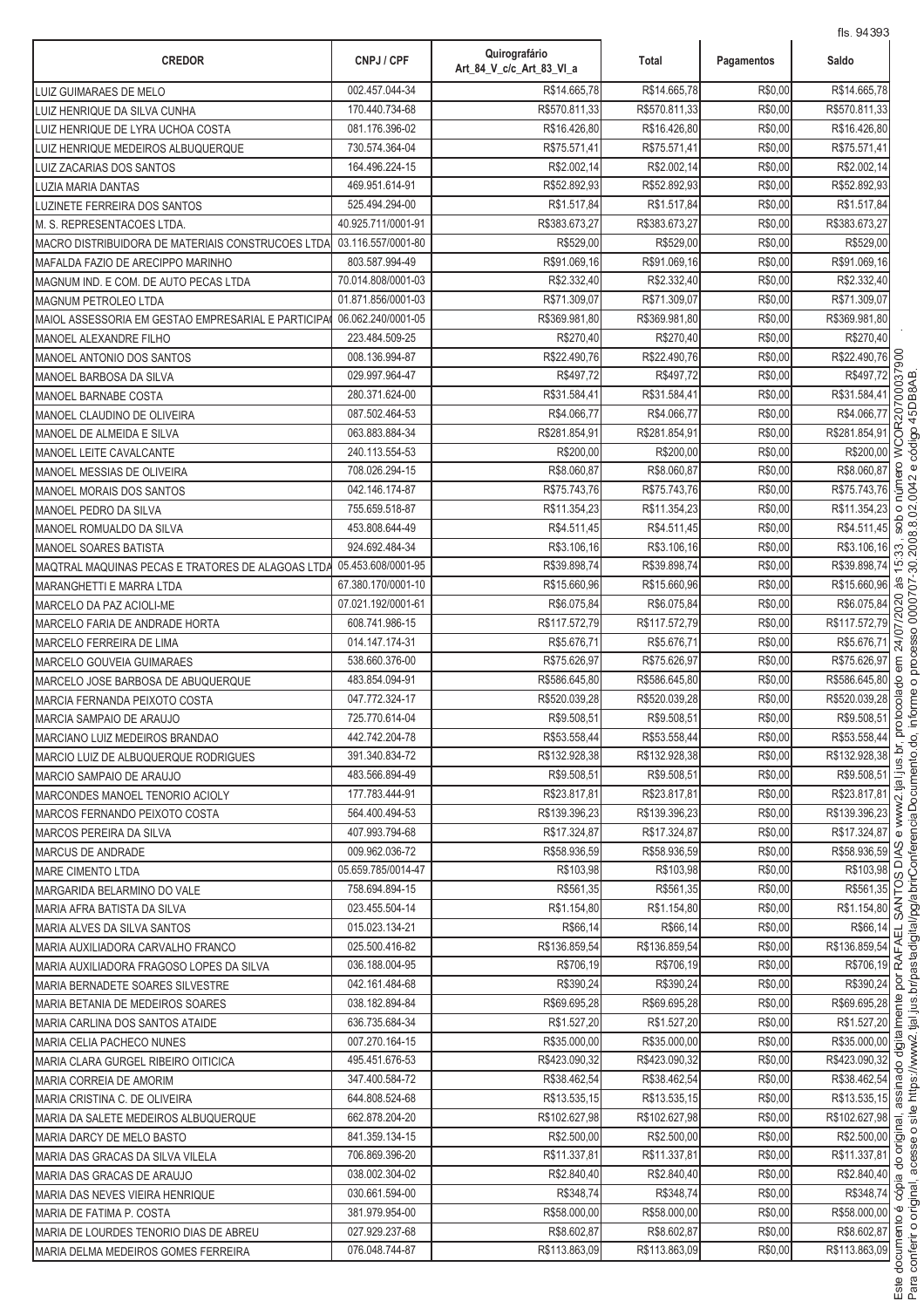| <b>CREDOR</b>                                                     | CNPJ / CPF                       | Quirografário<br>Art 84 V c/c Art 83 VI a | Total                        | Pagamentos         | Saldo                               |
|-------------------------------------------------------------------|----------------------------------|-------------------------------------------|------------------------------|--------------------|-------------------------------------|
| <b>MARIA DILMA COUTINHO LINS</b>                                  | 140.438.154-68                   | R\$21.065,00                              | R\$21.065,00                 | R\$0,00            | R\$21.065,00                        |
| MARIA DO ROSARIO VIEIRA COSTA                                     | 367.628.224-87                   | R\$211.776,33                             | R\$211.776,33                | R\$0,00            | R\$211.776,33                       |
| MARIA DO SOCORRO FERREIRA DOS SANTOS                              | 020.983.444-73                   | R\$2.157,79                               | R\$2.157,79                  | R\$0,00            | R\$2.157,79                         |
| MARIA EDINEIDE DE OLIVEIRA DOS SANTOS                             | 058.676.214-05                   | R\$622,31                                 | R\$622,31                    | R\$0,00            | R\$622,31                           |
| <b>MARIA ELOI DA SILVA</b>                                        | 661.585.407-49                   | R\$10,04                                  | R\$10,04                     | R\$0,00            | R\$10,04                            |
| MARIA HELENA CANDIDO DA SILVA                                     | 021.947.194-07                   | R\$9.027,73                               | R\$9.027,73                  | R\$0,00            | R\$9.027,73                         |
| <b>MARIA IVONE ALVES</b>                                          | 475.516.316-15                   | R\$206.204,38                             | R\$206.204,38                | R\$0,00            | R\$206.204,38                       |
| MARIA JANIA DOS SANTOS                                            | 069.794.814-52                   | R\$703.15                                 | R\$703.15                    | R\$0,00            | R\$703,15                           |
| MARIA JOSE ARAUJO SILVA                                           | 018.446.974-01                   | R\$13.039,48                              | R\$13.039,48                 | R\$0,00            | R\$13.039,48                        |
| MARIA JOSE BISPO DA SILVA                                         | 006.008.304-20                   | R\$3.987,86                               | R\$3.987,86                  | R\$0,00            | R\$3.987,86                         |
| <b>MARIA JOSE DE OLIVEIRA FREIRE</b>                              | 034.842.714-00                   | R\$12.327,83                              | R\$12.327,83                 | R\$0,00            | R\$12.327,83                        |
| <b>MARIA LIDIA FIREMAN TENORIO</b>                                | 445.496.104-25                   | R\$486,74                                 | R\$486,74                    | R\$0,00            | R\$486,74                           |
| MARIA LUCI VIEIRA DE MELO                                         | 438.143.444-72                   | R\$74.540,03                              | R\$74.540,03                 | R\$0,00            | R\$74.540,03                        |
| MARIA LUCIENE DA SILVA                                            | 985.832.554-15                   | R\$704,44                                 | R\$704,44                    | R\$0,00            | R\$704,44                           |
| MARIA LUIZA FRANCO BARBOSA                                        | 012.457.736-90                   | R\$251.364,36                             | R\$251.364,36                | R\$0,00            | 00 <sub>6</sub><br>R\$251.364,36    |
| MARIA LUZINETE SILVESTRE INACIO                                   | 724.401.124-53                   | R\$6.000,00                               | R\$6.000,00                  | R\$0,00            | R\$6.000,00                         |
| MARIA MARLENE ALMEIDA FERREIRA                                    | 420.572.054-87                   | R\$8.434,49                               | R\$8.434,49                  | R\$0,00            | R\$8.434,49                         |
| <b>MARIA PUREZA MARTINS ACIOLE</b>                                | 826.064.204-20                   | R\$4.800,55                               | R\$4.800,55                  | R\$0,00            | R\$4.800,55                         |
| <b>MARIA SALETE DOS SANTOS</b>                                    | 027.298.846-45                   | R\$101.023,33                             | R\$101.023,33                | R\$0,00            | R\$101.023,33<br>ō                  |
| MARIA TEREZA DE ALBUQUERQUE T.BELTRAO                             | 287.025.304-49                   | R\$40.664,47                              | R\$40.664,47                 | R\$0,00            | R\$40.664,47<br>Š                   |
| MARIANA LUIZA DO PRADO                                            | 672.023.656-34                   | R\$5.600,00                               | R\$5.600,00                  | R\$0,00            | R\$5.600,00                         |
| <b>MARIETA TEIXEIRA VIEIRA</b>                                    | 023.637.444-38                   | R\$1.338,15                               | R\$1.338,15                  | R\$0,00            | R\$1.338,15                         |
| <b>MARILEIDE DA SILVA</b>                                         | 925.120.464-00                   | R\$1.587,27                               | R\$1.587,27                  | R\$0,00            | R\$1.587,27<br>$\circ$<br>es<br>So  |
| <b>MARILENE DOS SANTOS</b>                                        | 719.968.266-20                   | R\$900,00                                 | R\$900,00                    | R\$0,00            | R\$900,00                           |
| <b>MARINETE FERNANDES FIDELIS</b>                                 | 815.462.384-68                   | R\$13.064,45                              | R\$13.064,45<br>R\$5.575,58  | R\$0,00            | R\$13.064,45<br>33                  |
| <b>MARINITA DA SILVA</b>                                          | 376.985.404-72                   | R\$5.575,58                               |                              | R\$0,00            | $\overline{5}$<br>R\$5.575,58<br>às |
| MARIO ALFREDO HORA DA SILVA                                       | 530.231.454-15<br>107.598.246-49 | R\$1.403,07<br>R\$450.701,71              | R\$1.403,07<br>R\$450.701,71 | R\$0,00            | R\$1.403,07<br>R\$450.701,71        |
| <b>MARIO ATTIE JUNIOR</b>                                         | 004.622.416-53                   | R\$958.531,16                             | R\$958.531,16                | R\$0,00<br>R\$0,00 | /2020<br>R\$958.531,16              |
| <b>MARIO JACOB YUNES</b>                                          | 484.434.334-34                   | R\$3.842,62                               | R\$3.842,62                  | R\$0,00            | R\$3.842,62                         |
| MARIO SOARES DE OMENA                                             | 532.779.456-34                   | R\$228.478,54                             | R\$228.478,54                | R\$0,00            | R\$228.478,54                       |
| MARISTELA ALVES JUNQUEIRA E SOUZA<br>MARIVON GOMES DE VASCONCELOS | 457.683.404-59                   | R\$121.787,04                             | R\$121.787,04                | R\$0,00            | R\$121.787,04                       |
| <b>MARLENE BORBA LEITE</b>                                        | 954.774.704-53                   | R\$32.692,60                              | R\$32.692,60                 | R\$0,00            | R\$32.692,60                        |
| <b>MARLI GOMES DA SILVA</b>                                       | 648.625.264-20                   | R\$2.868,22                               | R\$2.868,22                  | R\$0,00            | R\$2.868,22                         |
| MARLUVAS CALCADOS DE SEGURANCA LTDA                               | 19.653.054/0011-56               | R\$99.495,64                              | R\$99.495,64                 | R\$0,00            | R\$99.495,64                        |
| <b>MAURO ALVES</b>                                                | 068.312.906-63                   | R\$1.011.490,53                           | R\$1.011.490,53              | R\$0,00            | R\$1.011.490,53                     |
| <b>MAURO BADUY</b>                                                | 004.626.406-04                   | R\$84.659,48                              | R\$84.659,48                 | R\$0,00            | R\$84.659,48                        |
| <b>MAURO COELHO</b>                                               | 323.244.806-20                   | R\$48.644.56                              | R\$48.644,56                 | R\$0,00            | R\$48.644,56                        |
| <b>MAURO MURTA DA SILVA</b>                                       | 331.692.414-00                   | R\$54,48                                  | R\$54,48                     | R\$0,00            | R\$54,48                            |
| <b>MAURO SOUZA VILELA</b>                                         | 210.920.286-68                   | R\$218.809.09                             | R\$218.809,09                | R\$0,00            | R\$218.809,09                       |
| MAXWELL GOMES DE VASCONCELOS                                      | 351.234.944-72                   | R\$59.400,06                              | R\$59.400,06                 | R\$0,00            | R\$59.400,06 <sup>2</sup>           |
| METALINOX ACOS E METAIS LTDA                                      | 48.790.539/0001-18               | R\$220,56                                 | R\$220,56                    | R\$0,00            | R\$220,56                           |
| METALTEC COM.REPRES.SERVICOS LTDA                                 | 01.636.651/0001-35               | R\$62.381.41                              | R\$62.381,41                 | R\$0,00            | R\$62.381,41                        |
| MEYER COMERCIO E SERVICOS LTDA                                    | 01.199.931/0001-23               | R\$1.700,00                               | R\$1.700,00                  | R\$0,00            | R\$1.700,00 주                       |
| MIBASA - MINERACAO BARRETO S.A.                                   | 13.342.753/0004-70               | R\$277.472,86                             | R\$277.472,86                | R\$0,00            | R\$277.472,86<br>$\vec{u}$          |
| MIGUEL FELIZARDO DE SOUZA                                         | 021.075.114-20                   | R\$810.077,03                             | R\$810.077,03                | R\$0,00            | R\$810.077,03 준                     |
| <b>MILTON BENEDITO DA SILVA</b>                                   | 656.939.304-91                   | R\$1.970,16                               | R\$1.970,16                  | R\$0,00            | R\$1.970,16 2                       |
| <b>MILTON ELOI DA SILVA</b>                                       | 045.150.564-68                   | R\$86.646,85                              | R\$86.646,85                 | R\$0,00            | R\$86.646,85                        |
| MINERACAO OURO BRANCO LTDA                                        | 05.050.532/0001-57               | R\$85,60                                  | R\$85,60                     | R\$0,00            | R\$85,60                            |
| <b>MOACYR DIAS DE ANDRADE</b>                                     | 080.286.306-00                   | R\$31.510,58                              | R\$31.510,58                 | R\$0,00            | R\$31.510,58                        |
| MONICA CHAGAS JUSTIMIANO                                          | 042.155.686-25                   | R\$4.476,00                               | R\$4.476,00                  | R\$0,00            | R\$4.476,00                         |
| MORELATE DISTRIB. DE AUTO PECAS LTDA                              | 04.125.812/0006-29               | R\$55,88                                  | R\$55,88                     | R\$0,00            | R\$55,88                            |
| MORENO EQUIPAMENTOS PESADOS LTDA                                  | 45.373.107/0001-13               | R\$16.343,88                              | R\$16.343,88                 | R\$0,00            | R\$16.343,88                        |
| MUELLER EQUIPAMENTOS ACESSORIOS LTDA                              | 01.592.697/0001-08               | R\$9,00                                   | R\$9,00                      | R\$0,00            | R\$9,00                             |
| NADEGE DE ARAUJO SILVA                                            | 280.369.804-87                   | R\$227,04                                 | R\$227,04                    | R\$0,00            | R\$227,04                           |
| NADIA FERES VILELA                                                | 365.273.276-68                   | R\$325.934,08                             | R\$325.934,08                | R\$0,00            | R\$325.934,08                       |
| NAILZA RAPOSO TENORIO                                             | 088.198.904-53                   | R\$62.660,65                              | R\$62.660,65                 | R\$0,00            | R\$62.660,65                        |
| NALDEIR MENEZES DA SILVA SOUZA                                    | 777.502.924-20                   | R\$250.138,88                             | R\$250.138,88                | R\$0,00            | R\$250.138,88                       |
| NANCY RIBEIRO DA SILVA                                            | 005.655.268-80                   | R\$48.751,13                              | R\$48.751,13                 | R\$0,00            | R\$48.751,13 8                      |
| NANETE MELO DE ALBUQUERQUE COSTA                                  | 208.597.164-49                   | R\$191.298,15                             | R\$191.298,15                | R\$0,00            | R\$191.298,15                       |
| NARCISO ALVES DA SILVA                                            | 491.586.784-68                   | R\$30.069,12                              | R\$30.069,12                 | R\$0,00            | R\$30.069,12 §                      |
| NASA AVIACAO AGRICOLA LTDA                                        | 07.068.725/0001-60               | R\$75.602,00                              | R\$75.602,00                 | R\$0,00            | R\$75.602,00                        |

.<br>.

:<br>'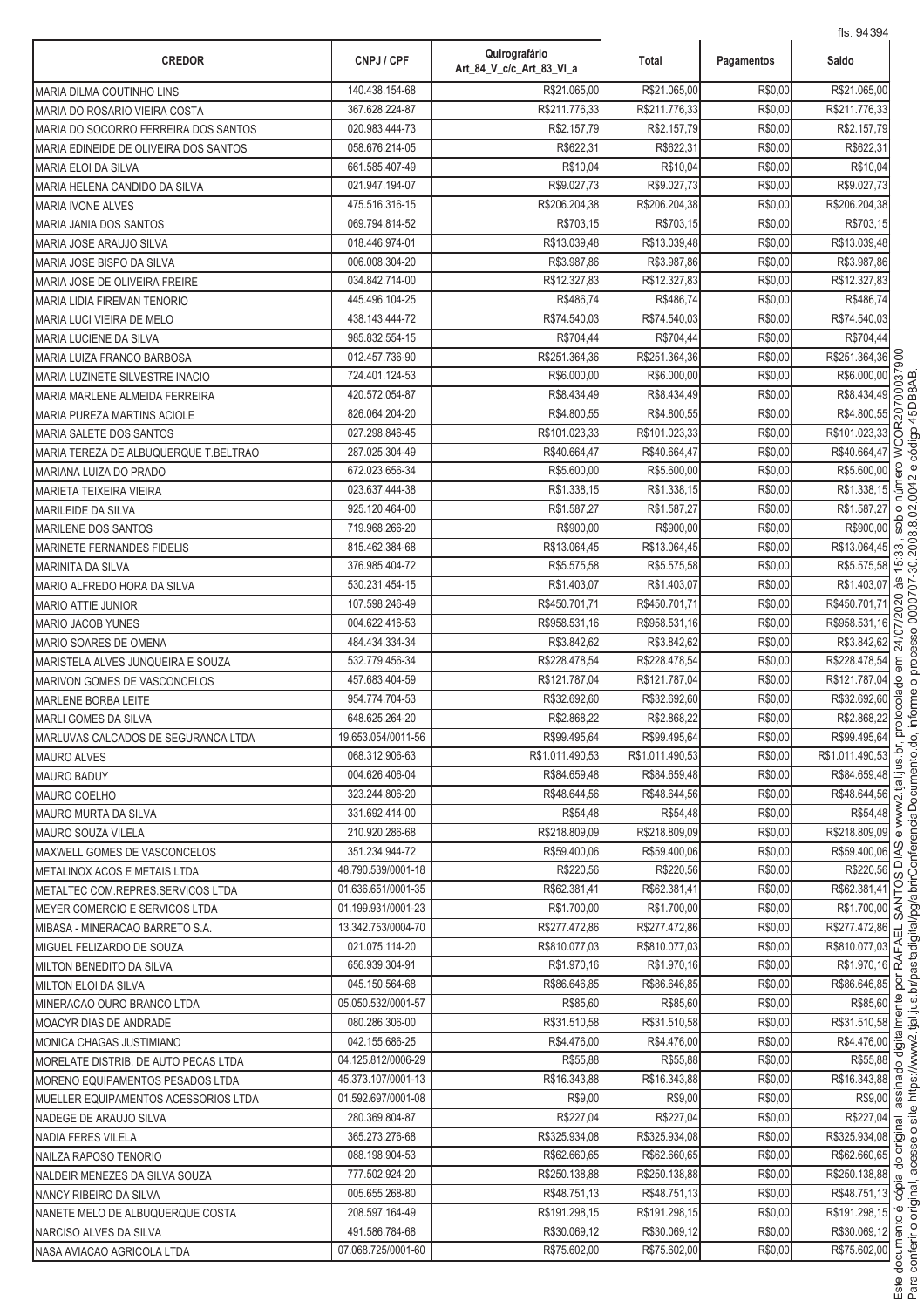| 071.927.464-87<br>R\$893,01<br>R\$893,01<br>R\$0,00<br>R\$893.01<br>NATALICIO MAURICIO V. DE AMORIM<br>R\$769.473,70<br>R\$769.473,70<br>R\$0,00<br>11.058.289/0001-16<br>NATIVA FERTILIZANTES LTDA<br>R\$316,73<br>R\$316,73<br>R\$0,00<br>349.159.664-53<br>R\$316,73<br><b>NELSON AMADOR DE MESSIAS</b><br>R\$3.661,72<br>R\$3.661,72<br>R\$0,00<br>924.825.384-91<br>NELSON RAMALHO DA SILVA<br>R\$252,18<br>R\$252,18<br>R\$0,00<br>R\$252,18<br>008.441.634-30<br>NERILDO JOSE DA SILVA<br>R\$191.563,97<br>R\$191.563,97<br>R\$0,00<br>R\$191.563,97<br>287.279.674-68<br>NEWTON CARLOS LOPES DE ALBUQUERQUE<br>33.500.612/0005-26<br>R\$296,68<br>R\$296,68<br>R\$0,00<br>R\$296,68<br>NIAGARA COM. E IND. DE VALVULAS LTDA<br>R\$198,31<br>R\$0,00<br>R\$198,31<br>52.462.637/0001-01<br>R\$198,31<br>NICROSOL IND. COM.SOLDAS ESPECIAIS LTDA.<br>R\$80,23<br>R\$0,00<br>R\$80,23<br>60.618.139/0003-97<br>R\$80,23<br>NIEMER COMERCIAL LTDA<br>R\$206.506,06<br>R\$0,00<br>R\$206.506,06<br>003.410.704-59<br>R\$206.506,06<br>NILSON AGRA DE ALBUQUERQUE<br>040.688.826-49<br>R\$110.978,86<br>R\$110.978,86<br>R\$0,00<br>R\$110.978,86<br>NILTON DE SOUZA RIBEIRO<br>R\$0,00<br>309.711.524-20<br>R\$63.875,16<br>R\$63.875,16<br>R\$63.875,16<br>NILZA DE ALBUQUERQUE SILVA<br>864.991.228-15<br>R\$1.232.846,86<br>R\$1.232.846,86<br>R\$0,00<br>R\$1.232.846,86<br>NIVALDO LOURENCO<br>R\$0,00<br>014.032.054-77<br>R\$4.407,17<br>R\$4.407,17<br>R\$4.407,17<br>NIVALDO PROCOPIO DOS SANTOS<br>R\$4.925,00<br>12.777.573/0001-05<br>R\$4.925,00<br>R\$4.925.00<br>R\$0,00<br><b>NOVA ENERGIA SERVICOS LTDA</b><br>R\$1.841,00<br>05.064.187/0001-00<br>R\$1.841,00<br>R\$1.841,00<br>R\$0,00<br>NOVA IMAGEM DIAGNOSTICO POR IMAGEM LTDA.<br>R\$0,00<br>R\$1.331,20<br>02.613.465/0001-43<br>R\$1.331,20<br>R\$1.331,20<br>O MUNDO DAS CAMARAS LTDA.<br>R\$35.219,74<br>R\$35.219,74<br>R\$0,00<br>R\$35.219,74<br>05.423.963/0001-11<br>OI MOVEL S.A.<br>122.629.004-34<br>R\$1.546,28<br>R\$1.546,28<br>R\$0,00<br>R\$1.546,28<br>OLIVAR SEVERIANO DE OLIVEIRA<br>025.845.106-85<br>R\$141.191,30<br>R\$141.191,30<br>R\$0,00<br>R\$141.191,30<br>OLIVIA HELENA BERTONI PALIS<br>01.792.898/0001-40<br>R\$743.136,18<br>R\$743.136,18<br>R\$0,00<br>R\$743.136,18<br>ORLANDO AUTO PECAS LTDA<br>046.745.994-07<br>R\$5.503,65<br>R\$0,00<br>R\$5.503,65<br>R\$5.503,65<br>OSVALDO TENORIO GAMELEIRA JUNIOR<br>301.748.214-68<br>R\$529,11<br>R\$529,11<br>R\$0,00<br>R\$529,11<br>OTACILIO VIEIRA DE ARAUJO<br>330.056.318-69<br>R\$48.751,13<br>R\$48.751,13<br>R\$0,00<br>R\$48.751,13<br>PAOLA RIBEIRO MANCINI<br>050.364.694-61<br>R\$173.686,66<br>R\$173.686,66<br>R\$0,00<br>R\$173.686,66<br>PAULA GABRIELA MELO MORAES<br>R\$74.799,55<br>903.082.474-34<br>R\$74.799,55<br>R\$74.799,55<br>R\$0,00<br>PAULINE DE FATIMA PEREIRA DE ALBUQUERQUE<br>R\$282,96<br>R\$0,00<br>R\$282,96<br>42.846.634/0002-90<br>R\$282,96<br>PAULINERIS TRANSPORTES E ENCOMENDAS LTDA<br>R\$2.799,65<br>R\$2.799,65<br>R\$0,00<br>R\$2.799,65<br>028.024.354-50<br>PAULO CALHEIROS DE OMENA NETTO<br>R\$0,00<br>061.638.904-34<br>R\$8.971,17<br>R\$8.971,17<br>R\$8.971,17<br>PAULO CESAR DA COSTA MORAES<br>R\$9.342,15<br>R\$0,00<br>R\$9.342,15<br>164.706.304-30<br>R\$9.342,15<br>PAULO EMANUEL A. TENORIO<br>R\$69.145,77<br>R\$69.145,77<br>R\$0,00<br>123.082.166-03<br>R\$69.145,77<br>PAULO FELIPE SOUZA SANTOS<br>045.269.964-91<br>R\$3.000,00<br>R\$3.000,00<br>R\$0,00<br>R\$3.000,00<br>PAULO FIDELIS DE MOURA<br>R\$181.355,59<br>R\$0,00<br>R\$181.355,59<br>209.914.014-68<br>R\$181.355,59<br>PAULO JOSE BARBOSA DE ALBUQUERQUE<br>R\$0,00<br>543.418.924-87<br>R\$600,00<br>R\$600,00<br>R\$600,00<br>PAULO JOSE BEZERRA<br>R\$3.598,01<br>R\$3.598,01<br>R\$0,00<br>R\$3.598,01<br>139.990.954-15<br>PAULO NEWTON DE PAIVA GONCALVES<br>R\$0,00<br>R\$37.726,59<br>803.004.484-49<br>R\$37.726,59<br>R\$37.726,59<br>PAULO ROBERTO CORREIA DE AMORIM<br>R\$179.078,21<br>R\$179.078,21<br>R\$0,00<br>R\$179.078,21<br>382.383.574-20<br>PAULO SERGIO PASSOS LESSA<br>R\$2.000,00<br>R\$0,00<br>R\$2.000,00<br>229.024.224-15<br>R\$2.000,00<br>PAULO VENANCIO DOS SANTOS<br>R\$2.173,95<br>479.034.904-78<br>R\$2.173.95<br>R\$2.173.95<br>R\$0,00<br>PEDRO JULIO COSTA<br>870.630.344-72<br>R\$1.997,81<br>R\$1.997,81<br>R\$0,00<br>R\$1.997,81<br>PEDRO JUVENCIO LUNA<br>039.781.384-84<br>R\$3.376,38<br>R\$3.376,38<br>R\$0,00<br>PEDRO LOPES ACIOLY NETO<br>R\$12.558,14<br>R\$12.558,14<br>R\$0,00<br>R\$12.558,14<br>725.449.294-72<br>PEDRO MANOEL DA SILVA<br>R\$393,74<br>R\$0,00<br>052.570.734-47<br>R\$393,74<br>PEDRO SANTANA JUNIOR<br>08.489.098/0001-02<br>R\$109.550.24<br>R\$109.550,24<br>R\$0,00<br>PEMAGRI PECAS E MAQUINAS AGRICOLAS LTDA<br>07.233.692/0002-48<br>R\$707.265,95<br>R\$0,00<br>R\$707.265,95<br>R\$707.265,95<br>PEREIRA RENTAL EQUIPAMENTOS AGRICOLA LTDA<br>730.992.364-20<br>R\$882,44<br>R\$882,44<br>R\$0,00<br>PERICLES DA CUNHA LIMA<br>01.125.282/0006-20<br>R\$2.200.836,71<br>R\$2.200.836,71<br>R\$0,00<br>PETROBAHIA S.A.<br>34.274.233/0001-02<br>R\$8.084.015,10<br>R\$0,00<br>R\$8.084.015,10<br>PETROBRAS DISTRIBUIDORA S/A<br>02.709.449/0060-09<br>R\$813.334,16<br>R\$813.334,16<br>R\$0,00<br>PETROBRAS TRANSPORTE S/A.-TRANSPETRO<br>05.594.763/0003-93<br>R\$1.725.000,00<br>R\$0,00<br>R\$1.725.000,00<br>PETROMAIS DISTRIBUIDORA DE PETROLEO LTDA<br>01.557.353/0001-50<br>R\$114.150,00<br>R\$114.150,00<br>R\$0,00<br>PETROSERRA DISTRIBUIDORA DE PETROLEO LTDA<br>R\$0,00<br>R\$5.554,70<br>079.301.604-59<br>R\$5.554,70<br>R\$5.554,70<br>PETRUCIO TENORIO LOBO<br>R\$1.073,71<br>R\$1.073,71<br>R\$0,00<br>087.492.804-49<br>PLINIO BATISTA<br>R\$1.179,37<br>R\$1.179,37<br>R\$0,00<br>76.518.356/0001-83<br>PLONA EQUIPAMENTOS INDUSTRIA DE COMPONENTES MECA<br>R\$0,00<br>08.678.386/0001-05<br>R\$36.933,99<br>R\$36.933,99<br>PNEUBRAS COMERCIO DE PNEUS LTDA<br>R\$0,00<br>11.966.132/0001-99<br>R\$96,00<br>R\$96,00<br>POLIPHOS QUIMICA LTDA<br>R\$7.020,32<br>R\$7.020,32<br>R\$0,00<br>07.073.715/0001-13<br>PONTES E SOARES INFORMATICA LTDA EPP<br>R\$533,03<br>R\$533,03<br>R\$0,00<br>86.378.189/0001-76<br>PORCELANAS INDUSTRIAIS GERMER S/A<br>R\$47.120,09<br>R\$47.120,09<br>R\$0,00<br>222.671.234-87<br>PORFIRIO CALHEIROS LOPES<br>R\$52.963,02<br>R\$52.963,02<br>R\$0,00<br>07.741.126/0001-66<br>PRATENSE QUIMICA INDUSTRIAL LTDA<br>R\$11.462,59<br>R\$0,00<br>59.894.113/0001-20<br>R\$11.462,59<br>PRESYS INSTRUMENTOS E SISTEMAS LTDA<br>090.929.384-83<br>R\$3.869,13<br>R\$3.869,13<br>R\$0,00 | <b>CREDOR</b>        | CNPJ / CPF | Quirografário<br>Art_84_V_c/c_Art_83_VI_a | Total | Pagamentos | Saldo                               |
|-----------------------------------------------------------------------------------------------------------------------------------------------------------------------------------------------------------------------------------------------------------------------------------------------------------------------------------------------------------------------------------------------------------------------------------------------------------------------------------------------------------------------------------------------------------------------------------------------------------------------------------------------------------------------------------------------------------------------------------------------------------------------------------------------------------------------------------------------------------------------------------------------------------------------------------------------------------------------------------------------------------------------------------------------------------------------------------------------------------------------------------------------------------------------------------------------------------------------------------------------------------------------------------------------------------------------------------------------------------------------------------------------------------------------------------------------------------------------------------------------------------------------------------------------------------------------------------------------------------------------------------------------------------------------------------------------------------------------------------------------------------------------------------------------------------------------------------------------------------------------------------------------------------------------------------------------------------------------------------------------------------------------------------------------------------------------------------------------------------------------------------------------------------------------------------------------------------------------------------------------------------------------------------------------------------------------------------------------------------------------------------------------------------------------------------------------------------------------------------------------------------------------------------------------------------------------------------------------------------------------------------------------------------------------------------------------------------------------------------------------------------------------------------------------------------------------------------------------------------------------------------------------------------------------------------------------------------------------------------------------------------------------------------------------------------------------------------------------------------------------------------------------------------------------------------------------------------------------------------------------------------------------------------------------------------------------------------------------------------------------------------------------------------------------------------------------------------------------------------------------------------------------------------------------------------------------------------------------------------------------------------------------------------------------------------------------------------------------------------------------------------------------------------------------------------------------------------------------------------------------------------------------------------------------------------------------------------------------------------------------------------------------------------------------------------------------------------------------------------------------------------------------------------------------------------------------------------------------------------------------------------------------------------------------------------------------------------------------------------------------------------------------------------------------------------------------------------------------------------------------------------------------------------------------------------------------------------------------------------------------------------------------------------------------------------------------------------------------------------------------------------------------------------------------------------------------------------------------------------------------------------------------------------------------------------------------------------------------------------------------------------------------------------------------------------------------------------------------------------------------------------------------------------------------------------------------------------------------------------------------------------------------------------------------------------------------------------------------------------------------------------------------------------------------------------------------------------------------------------------------------------------------------------------------------------------------------------------------------------------------------------------------------------------------------------------------------------------------------------------------------------------------------------------------------------------------------------------------------------------------------------------------------------------------------------------------------------------------------------------------------------------------------------------------------------------------------------------------------------------------------------------------------------------------------------------------------------------------------------------------------------------------------------------------------------------------------------------------------------------------------------------------------------------------------------------------------------------------------------------------------------------------------------------------------------------------------------------------------------------------------------|----------------------|------------|-------------------------------------------|-------|------------|-------------------------------------|
|                                                                                                                                                                                                                                                                                                                                                                                                                                                                                                                                                                                                                                                                                                                                                                                                                                                                                                                                                                                                                                                                                                                                                                                                                                                                                                                                                                                                                                                                                                                                                                                                                                                                                                                                                                                                                                                                                                                                                                                                                                                                                                                                                                                                                                                                                                                                                                                                                                                                                                                                                                                                                                                                                                                                                                                                                                                                                                                                                                                                                                                                                                                                                                                                                                                                                                                                                                                                                                                                                                                                                                                                                                                                                                                                                                                                                                                                                                                                                                                                                                                                                                                                                                                                                                                                                                                                                                                                                                                                                                                                                                                                                                                                                                                                                                                                                                                                                                                                                                                                                                                                                                                                                                                                                                                                                                                                                                                                                                                                                                                                                                                                                                                                                                                                                                                                                                                                                                                                                                                                                                                                                                                                                                                                                                                                                                                                                                                                                                                                                                                                                                                                                                   |                      |            |                                           |       |            |                                     |
|                                                                                                                                                                                                                                                                                                                                                                                                                                                                                                                                                                                                                                                                                                                                                                                                                                                                                                                                                                                                                                                                                                                                                                                                                                                                                                                                                                                                                                                                                                                                                                                                                                                                                                                                                                                                                                                                                                                                                                                                                                                                                                                                                                                                                                                                                                                                                                                                                                                                                                                                                                                                                                                                                                                                                                                                                                                                                                                                                                                                                                                                                                                                                                                                                                                                                                                                                                                                                                                                                                                                                                                                                                                                                                                                                                                                                                                                                                                                                                                                                                                                                                                                                                                                                                                                                                                                                                                                                                                                                                                                                                                                                                                                                                                                                                                                                                                                                                                                                                                                                                                                                                                                                                                                                                                                                                                                                                                                                                                                                                                                                                                                                                                                                                                                                                                                                                                                                                                                                                                                                                                                                                                                                                                                                                                                                                                                                                                                                                                                                                                                                                                                                                   |                      |            |                                           |       |            | R\$769.473,70                       |
|                                                                                                                                                                                                                                                                                                                                                                                                                                                                                                                                                                                                                                                                                                                                                                                                                                                                                                                                                                                                                                                                                                                                                                                                                                                                                                                                                                                                                                                                                                                                                                                                                                                                                                                                                                                                                                                                                                                                                                                                                                                                                                                                                                                                                                                                                                                                                                                                                                                                                                                                                                                                                                                                                                                                                                                                                                                                                                                                                                                                                                                                                                                                                                                                                                                                                                                                                                                                                                                                                                                                                                                                                                                                                                                                                                                                                                                                                                                                                                                                                                                                                                                                                                                                                                                                                                                                                                                                                                                                                                                                                                                                                                                                                                                                                                                                                                                                                                                                                                                                                                                                                                                                                                                                                                                                                                                                                                                                                                                                                                                                                                                                                                                                                                                                                                                                                                                                                                                                                                                                                                                                                                                                                                                                                                                                                                                                                                                                                                                                                                                                                                                                                                   |                      |            |                                           |       |            |                                     |
|                                                                                                                                                                                                                                                                                                                                                                                                                                                                                                                                                                                                                                                                                                                                                                                                                                                                                                                                                                                                                                                                                                                                                                                                                                                                                                                                                                                                                                                                                                                                                                                                                                                                                                                                                                                                                                                                                                                                                                                                                                                                                                                                                                                                                                                                                                                                                                                                                                                                                                                                                                                                                                                                                                                                                                                                                                                                                                                                                                                                                                                                                                                                                                                                                                                                                                                                                                                                                                                                                                                                                                                                                                                                                                                                                                                                                                                                                                                                                                                                                                                                                                                                                                                                                                                                                                                                                                                                                                                                                                                                                                                                                                                                                                                                                                                                                                                                                                                                                                                                                                                                                                                                                                                                                                                                                                                                                                                                                                                                                                                                                                                                                                                                                                                                                                                                                                                                                                                                                                                                                                                                                                                                                                                                                                                                                                                                                                                                                                                                                                                                                                                                                                   |                      |            |                                           |       |            | R\$3.661.72                         |
|                                                                                                                                                                                                                                                                                                                                                                                                                                                                                                                                                                                                                                                                                                                                                                                                                                                                                                                                                                                                                                                                                                                                                                                                                                                                                                                                                                                                                                                                                                                                                                                                                                                                                                                                                                                                                                                                                                                                                                                                                                                                                                                                                                                                                                                                                                                                                                                                                                                                                                                                                                                                                                                                                                                                                                                                                                                                                                                                                                                                                                                                                                                                                                                                                                                                                                                                                                                                                                                                                                                                                                                                                                                                                                                                                                                                                                                                                                                                                                                                                                                                                                                                                                                                                                                                                                                                                                                                                                                                                                                                                                                                                                                                                                                                                                                                                                                                                                                                                                                                                                                                                                                                                                                                                                                                                                                                                                                                                                                                                                                                                                                                                                                                                                                                                                                                                                                                                                                                                                                                                                                                                                                                                                                                                                                                                                                                                                                                                                                                                                                                                                                                                                   |                      |            |                                           |       |            |                                     |
|                                                                                                                                                                                                                                                                                                                                                                                                                                                                                                                                                                                                                                                                                                                                                                                                                                                                                                                                                                                                                                                                                                                                                                                                                                                                                                                                                                                                                                                                                                                                                                                                                                                                                                                                                                                                                                                                                                                                                                                                                                                                                                                                                                                                                                                                                                                                                                                                                                                                                                                                                                                                                                                                                                                                                                                                                                                                                                                                                                                                                                                                                                                                                                                                                                                                                                                                                                                                                                                                                                                                                                                                                                                                                                                                                                                                                                                                                                                                                                                                                                                                                                                                                                                                                                                                                                                                                                                                                                                                                                                                                                                                                                                                                                                                                                                                                                                                                                                                                                                                                                                                                                                                                                                                                                                                                                                                                                                                                                                                                                                                                                                                                                                                                                                                                                                                                                                                                                                                                                                                                                                                                                                                                                                                                                                                                                                                                                                                                                                                                                                                                                                                                                   |                      |            |                                           |       |            |                                     |
|                                                                                                                                                                                                                                                                                                                                                                                                                                                                                                                                                                                                                                                                                                                                                                                                                                                                                                                                                                                                                                                                                                                                                                                                                                                                                                                                                                                                                                                                                                                                                                                                                                                                                                                                                                                                                                                                                                                                                                                                                                                                                                                                                                                                                                                                                                                                                                                                                                                                                                                                                                                                                                                                                                                                                                                                                                                                                                                                                                                                                                                                                                                                                                                                                                                                                                                                                                                                                                                                                                                                                                                                                                                                                                                                                                                                                                                                                                                                                                                                                                                                                                                                                                                                                                                                                                                                                                                                                                                                                                                                                                                                                                                                                                                                                                                                                                                                                                                                                                                                                                                                                                                                                                                                                                                                                                                                                                                                                                                                                                                                                                                                                                                                                                                                                                                                                                                                                                                                                                                                                                                                                                                                                                                                                                                                                                                                                                                                                                                                                                                                                                                                                                   |                      |            |                                           |       |            |                                     |
|                                                                                                                                                                                                                                                                                                                                                                                                                                                                                                                                                                                                                                                                                                                                                                                                                                                                                                                                                                                                                                                                                                                                                                                                                                                                                                                                                                                                                                                                                                                                                                                                                                                                                                                                                                                                                                                                                                                                                                                                                                                                                                                                                                                                                                                                                                                                                                                                                                                                                                                                                                                                                                                                                                                                                                                                                                                                                                                                                                                                                                                                                                                                                                                                                                                                                                                                                                                                                                                                                                                                                                                                                                                                                                                                                                                                                                                                                                                                                                                                                                                                                                                                                                                                                                                                                                                                                                                                                                                                                                                                                                                                                                                                                                                                                                                                                                                                                                                                                                                                                                                                                                                                                                                                                                                                                                                                                                                                                                                                                                                                                                                                                                                                                                                                                                                                                                                                                                                                                                                                                                                                                                                                                                                                                                                                                                                                                                                                                                                                                                                                                                                                                                   |                      |            |                                           |       |            |                                     |
|                                                                                                                                                                                                                                                                                                                                                                                                                                                                                                                                                                                                                                                                                                                                                                                                                                                                                                                                                                                                                                                                                                                                                                                                                                                                                                                                                                                                                                                                                                                                                                                                                                                                                                                                                                                                                                                                                                                                                                                                                                                                                                                                                                                                                                                                                                                                                                                                                                                                                                                                                                                                                                                                                                                                                                                                                                                                                                                                                                                                                                                                                                                                                                                                                                                                                                                                                                                                                                                                                                                                                                                                                                                                                                                                                                                                                                                                                                                                                                                                                                                                                                                                                                                                                                                                                                                                                                                                                                                                                                                                                                                                                                                                                                                                                                                                                                                                                                                                                                                                                                                                                                                                                                                                                                                                                                                                                                                                                                                                                                                                                                                                                                                                                                                                                                                                                                                                                                                                                                                                                                                                                                                                                                                                                                                                                                                                                                                                                                                                                                                                                                                                                                   |                      |            |                                           |       |            |                                     |
|                                                                                                                                                                                                                                                                                                                                                                                                                                                                                                                                                                                                                                                                                                                                                                                                                                                                                                                                                                                                                                                                                                                                                                                                                                                                                                                                                                                                                                                                                                                                                                                                                                                                                                                                                                                                                                                                                                                                                                                                                                                                                                                                                                                                                                                                                                                                                                                                                                                                                                                                                                                                                                                                                                                                                                                                                                                                                                                                                                                                                                                                                                                                                                                                                                                                                                                                                                                                                                                                                                                                                                                                                                                                                                                                                                                                                                                                                                                                                                                                                                                                                                                                                                                                                                                                                                                                                                                                                                                                                                                                                                                                                                                                                                                                                                                                                                                                                                                                                                                                                                                                                                                                                                                                                                                                                                                                                                                                                                                                                                                                                                                                                                                                                                                                                                                                                                                                                                                                                                                                                                                                                                                                                                                                                                                                                                                                                                                                                                                                                                                                                                                                                                   |                      |            |                                           |       |            |                                     |
|                                                                                                                                                                                                                                                                                                                                                                                                                                                                                                                                                                                                                                                                                                                                                                                                                                                                                                                                                                                                                                                                                                                                                                                                                                                                                                                                                                                                                                                                                                                                                                                                                                                                                                                                                                                                                                                                                                                                                                                                                                                                                                                                                                                                                                                                                                                                                                                                                                                                                                                                                                                                                                                                                                                                                                                                                                                                                                                                                                                                                                                                                                                                                                                                                                                                                                                                                                                                                                                                                                                                                                                                                                                                                                                                                                                                                                                                                                                                                                                                                                                                                                                                                                                                                                                                                                                                                                                                                                                                                                                                                                                                                                                                                                                                                                                                                                                                                                                                                                                                                                                                                                                                                                                                                                                                                                                                                                                                                                                                                                                                                                                                                                                                                                                                                                                                                                                                                                                                                                                                                                                                                                                                                                                                                                                                                                                                                                                                                                                                                                                                                                                                                                   |                      |            |                                           |       |            |                                     |
|                                                                                                                                                                                                                                                                                                                                                                                                                                                                                                                                                                                                                                                                                                                                                                                                                                                                                                                                                                                                                                                                                                                                                                                                                                                                                                                                                                                                                                                                                                                                                                                                                                                                                                                                                                                                                                                                                                                                                                                                                                                                                                                                                                                                                                                                                                                                                                                                                                                                                                                                                                                                                                                                                                                                                                                                                                                                                                                                                                                                                                                                                                                                                                                                                                                                                                                                                                                                                                                                                                                                                                                                                                                                                                                                                                                                                                                                                                                                                                                                                                                                                                                                                                                                                                                                                                                                                                                                                                                                                                                                                                                                                                                                                                                                                                                                                                                                                                                                                                                                                                                                                                                                                                                                                                                                                                                                                                                                                                                                                                                                                                                                                                                                                                                                                                                                                                                                                                                                                                                                                                                                                                                                                                                                                                                                                                                                                                                                                                                                                                                                                                                                                                   |                      |            |                                           |       |            |                                     |
|                                                                                                                                                                                                                                                                                                                                                                                                                                                                                                                                                                                                                                                                                                                                                                                                                                                                                                                                                                                                                                                                                                                                                                                                                                                                                                                                                                                                                                                                                                                                                                                                                                                                                                                                                                                                                                                                                                                                                                                                                                                                                                                                                                                                                                                                                                                                                                                                                                                                                                                                                                                                                                                                                                                                                                                                                                                                                                                                                                                                                                                                                                                                                                                                                                                                                                                                                                                                                                                                                                                                                                                                                                                                                                                                                                                                                                                                                                                                                                                                                                                                                                                                                                                                                                                                                                                                                                                                                                                                                                                                                                                                                                                                                                                                                                                                                                                                                                                                                                                                                                                                                                                                                                                                                                                                                                                                                                                                                                                                                                                                                                                                                                                                                                                                                                                                                                                                                                                                                                                                                                                                                                                                                                                                                                                                                                                                                                                                                                                                                                                                                                                                                                   |                      |            |                                           |       |            |                                     |
|                                                                                                                                                                                                                                                                                                                                                                                                                                                                                                                                                                                                                                                                                                                                                                                                                                                                                                                                                                                                                                                                                                                                                                                                                                                                                                                                                                                                                                                                                                                                                                                                                                                                                                                                                                                                                                                                                                                                                                                                                                                                                                                                                                                                                                                                                                                                                                                                                                                                                                                                                                                                                                                                                                                                                                                                                                                                                                                                                                                                                                                                                                                                                                                                                                                                                                                                                                                                                                                                                                                                                                                                                                                                                                                                                                                                                                                                                                                                                                                                                                                                                                                                                                                                                                                                                                                                                                                                                                                                                                                                                                                                                                                                                                                                                                                                                                                                                                                                                                                                                                                                                                                                                                                                                                                                                                                                                                                                                                                                                                                                                                                                                                                                                                                                                                                                                                                                                                                                                                                                                                                                                                                                                                                                                                                                                                                                                                                                                                                                                                                                                                                                                                   |                      |            |                                           |       |            |                                     |
|                                                                                                                                                                                                                                                                                                                                                                                                                                                                                                                                                                                                                                                                                                                                                                                                                                                                                                                                                                                                                                                                                                                                                                                                                                                                                                                                                                                                                                                                                                                                                                                                                                                                                                                                                                                                                                                                                                                                                                                                                                                                                                                                                                                                                                                                                                                                                                                                                                                                                                                                                                                                                                                                                                                                                                                                                                                                                                                                                                                                                                                                                                                                                                                                                                                                                                                                                                                                                                                                                                                                                                                                                                                                                                                                                                                                                                                                                                                                                                                                                                                                                                                                                                                                                                                                                                                                                                                                                                                                                                                                                                                                                                                                                                                                                                                                                                                                                                                                                                                                                                                                                                                                                                                                                                                                                                                                                                                                                                                                                                                                                                                                                                                                                                                                                                                                                                                                                                                                                                                                                                                                                                                                                                                                                                                                                                                                                                                                                                                                                                                                                                                                                                   |                      |            |                                           |       |            | 90                                  |
|                                                                                                                                                                                                                                                                                                                                                                                                                                                                                                                                                                                                                                                                                                                                                                                                                                                                                                                                                                                                                                                                                                                                                                                                                                                                                                                                                                                                                                                                                                                                                                                                                                                                                                                                                                                                                                                                                                                                                                                                                                                                                                                                                                                                                                                                                                                                                                                                                                                                                                                                                                                                                                                                                                                                                                                                                                                                                                                                                                                                                                                                                                                                                                                                                                                                                                                                                                                                                                                                                                                                                                                                                                                                                                                                                                                                                                                                                                                                                                                                                                                                                                                                                                                                                                                                                                                                                                                                                                                                                                                                                                                                                                                                                                                                                                                                                                                                                                                                                                                                                                                                                                                                                                                                                                                                                                                                                                                                                                                                                                                                                                                                                                                                                                                                                                                                                                                                                                                                                                                                                                                                                                                                                                                                                                                                                                                                                                                                                                                                                                                                                                                                                                   |                      |            |                                           |       |            |                                     |
|                                                                                                                                                                                                                                                                                                                                                                                                                                                                                                                                                                                                                                                                                                                                                                                                                                                                                                                                                                                                                                                                                                                                                                                                                                                                                                                                                                                                                                                                                                                                                                                                                                                                                                                                                                                                                                                                                                                                                                                                                                                                                                                                                                                                                                                                                                                                                                                                                                                                                                                                                                                                                                                                                                                                                                                                                                                                                                                                                                                                                                                                                                                                                                                                                                                                                                                                                                                                                                                                                                                                                                                                                                                                                                                                                                                                                                                                                                                                                                                                                                                                                                                                                                                                                                                                                                                                                                                                                                                                                                                                                                                                                                                                                                                                                                                                                                                                                                                                                                                                                                                                                                                                                                                                                                                                                                                                                                                                                                                                                                                                                                                                                                                                                                                                                                                                                                                                                                                                                                                                                                                                                                                                                                                                                                                                                                                                                                                                                                                                                                                                                                                                                                   |                      |            |                                           |       |            |                                     |
|                                                                                                                                                                                                                                                                                                                                                                                                                                                                                                                                                                                                                                                                                                                                                                                                                                                                                                                                                                                                                                                                                                                                                                                                                                                                                                                                                                                                                                                                                                                                                                                                                                                                                                                                                                                                                                                                                                                                                                                                                                                                                                                                                                                                                                                                                                                                                                                                                                                                                                                                                                                                                                                                                                                                                                                                                                                                                                                                                                                                                                                                                                                                                                                                                                                                                                                                                                                                                                                                                                                                                                                                                                                                                                                                                                                                                                                                                                                                                                                                                                                                                                                                                                                                                                                                                                                                                                                                                                                                                                                                                                                                                                                                                                                                                                                                                                                                                                                                                                                                                                                                                                                                                                                                                                                                                                                                                                                                                                                                                                                                                                                                                                                                                                                                                                                                                                                                                                                                                                                                                                                                                                                                                                                                                                                                                                                                                                                                                                                                                                                                                                                                                                   |                      |            |                                           |       |            |                                     |
|                                                                                                                                                                                                                                                                                                                                                                                                                                                                                                                                                                                                                                                                                                                                                                                                                                                                                                                                                                                                                                                                                                                                                                                                                                                                                                                                                                                                                                                                                                                                                                                                                                                                                                                                                                                                                                                                                                                                                                                                                                                                                                                                                                                                                                                                                                                                                                                                                                                                                                                                                                                                                                                                                                                                                                                                                                                                                                                                                                                                                                                                                                                                                                                                                                                                                                                                                                                                                                                                                                                                                                                                                                                                                                                                                                                                                                                                                                                                                                                                                                                                                                                                                                                                                                                                                                                                                                                                                                                                                                                                                                                                                                                                                                                                                                                                                                                                                                                                                                                                                                                                                                                                                                                                                                                                                                                                                                                                                                                                                                                                                                                                                                                                                                                                                                                                                                                                                                                                                                                                                                                                                                                                                                                                                                                                                                                                                                                                                                                                                                                                                                                                                                   |                      |            |                                           |       |            | Ō                                   |
|                                                                                                                                                                                                                                                                                                                                                                                                                                                                                                                                                                                                                                                                                                                                                                                                                                                                                                                                                                                                                                                                                                                                                                                                                                                                                                                                                                                                                                                                                                                                                                                                                                                                                                                                                                                                                                                                                                                                                                                                                                                                                                                                                                                                                                                                                                                                                                                                                                                                                                                                                                                                                                                                                                                                                                                                                                                                                                                                                                                                                                                                                                                                                                                                                                                                                                                                                                                                                                                                                                                                                                                                                                                                                                                                                                                                                                                                                                                                                                                                                                                                                                                                                                                                                                                                                                                                                                                                                                                                                                                                                                                                                                                                                                                                                                                                                                                                                                                                                                                                                                                                                                                                                                                                                                                                                                                                                                                                                                                                                                                                                                                                                                                                                                                                                                                                                                                                                                                                                                                                                                                                                                                                                                                                                                                                                                                                                                                                                                                                                                                                                                                                                                   |                      |            |                                           |       |            | ₹                                   |
|                                                                                                                                                                                                                                                                                                                                                                                                                                                                                                                                                                                                                                                                                                                                                                                                                                                                                                                                                                                                                                                                                                                                                                                                                                                                                                                                                                                                                                                                                                                                                                                                                                                                                                                                                                                                                                                                                                                                                                                                                                                                                                                                                                                                                                                                                                                                                                                                                                                                                                                                                                                                                                                                                                                                                                                                                                                                                                                                                                                                                                                                                                                                                                                                                                                                                                                                                                                                                                                                                                                                                                                                                                                                                                                                                                                                                                                                                                                                                                                                                                                                                                                                                                                                                                                                                                                                                                                                                                                                                                                                                                                                                                                                                                                                                                                                                                                                                                                                                                                                                                                                                                                                                                                                                                                                                                                                                                                                                                                                                                                                                                                                                                                                                                                                                                                                                                                                                                                                                                                                                                                                                                                                                                                                                                                                                                                                                                                                                                                                                                                                                                                                                                   |                      |            |                                           |       |            |                                     |
|                                                                                                                                                                                                                                                                                                                                                                                                                                                                                                                                                                                                                                                                                                                                                                                                                                                                                                                                                                                                                                                                                                                                                                                                                                                                                                                                                                                                                                                                                                                                                                                                                                                                                                                                                                                                                                                                                                                                                                                                                                                                                                                                                                                                                                                                                                                                                                                                                                                                                                                                                                                                                                                                                                                                                                                                                                                                                                                                                                                                                                                                                                                                                                                                                                                                                                                                                                                                                                                                                                                                                                                                                                                                                                                                                                                                                                                                                                                                                                                                                                                                                                                                                                                                                                                                                                                                                                                                                                                                                                                                                                                                                                                                                                                                                                                                                                                                                                                                                                                                                                                                                                                                                                                                                                                                                                                                                                                                                                                                                                                                                                                                                                                                                                                                                                                                                                                                                                                                                                                                                                                                                                                                                                                                                                                                                                                                                                                                                                                                                                                                                                                                                                   |                      |            |                                           |       |            |                                     |
|                                                                                                                                                                                                                                                                                                                                                                                                                                                                                                                                                                                                                                                                                                                                                                                                                                                                                                                                                                                                                                                                                                                                                                                                                                                                                                                                                                                                                                                                                                                                                                                                                                                                                                                                                                                                                                                                                                                                                                                                                                                                                                                                                                                                                                                                                                                                                                                                                                                                                                                                                                                                                                                                                                                                                                                                                                                                                                                                                                                                                                                                                                                                                                                                                                                                                                                                                                                                                                                                                                                                                                                                                                                                                                                                                                                                                                                                                                                                                                                                                                                                                                                                                                                                                                                                                                                                                                                                                                                                                                                                                                                                                                                                                                                                                                                                                                                                                                                                                                                                                                                                                                                                                                                                                                                                                                                                                                                                                                                                                                                                                                                                                                                                                                                                                                                                                                                                                                                                                                                                                                                                                                                                                                                                                                                                                                                                                                                                                                                                                                                                                                                                                                   |                      |            |                                           |       |            | $\circ$                             |
|                                                                                                                                                                                                                                                                                                                                                                                                                                                                                                                                                                                                                                                                                                                                                                                                                                                                                                                                                                                                                                                                                                                                                                                                                                                                                                                                                                                                                                                                                                                                                                                                                                                                                                                                                                                                                                                                                                                                                                                                                                                                                                                                                                                                                                                                                                                                                                                                                                                                                                                                                                                                                                                                                                                                                                                                                                                                                                                                                                                                                                                                                                                                                                                                                                                                                                                                                                                                                                                                                                                                                                                                                                                                                                                                                                                                                                                                                                                                                                                                                                                                                                                                                                                                                                                                                                                                                                                                                                                                                                                                                                                                                                                                                                                                                                                                                                                                                                                                                                                                                                                                                                                                                                                                                                                                                                                                                                                                                                                                                                                                                                                                                                                                                                                                                                                                                                                                                                                                                                                                                                                                                                                                                                                                                                                                                                                                                                                                                                                                                                                                                                                                                                   |                      |            |                                           |       |            |                                     |
|                                                                                                                                                                                                                                                                                                                                                                                                                                                                                                                                                                                                                                                                                                                                                                                                                                                                                                                                                                                                                                                                                                                                                                                                                                                                                                                                                                                                                                                                                                                                                                                                                                                                                                                                                                                                                                                                                                                                                                                                                                                                                                                                                                                                                                                                                                                                                                                                                                                                                                                                                                                                                                                                                                                                                                                                                                                                                                                                                                                                                                                                                                                                                                                                                                                                                                                                                                                                                                                                                                                                                                                                                                                                                                                                                                                                                                                                                                                                                                                                                                                                                                                                                                                                                                                                                                                                                                                                                                                                                                                                                                                                                                                                                                                                                                                                                                                                                                                                                                                                                                                                                                                                                                                                                                                                                                                                                                                                                                                                                                                                                                                                                                                                                                                                                                                                                                                                                                                                                                                                                                                                                                                                                                                                                                                                                                                                                                                                                                                                                                                                                                                                                                   |                      |            |                                           |       |            | 33<br>$\overline{5}$                |
|                                                                                                                                                                                                                                                                                                                                                                                                                                                                                                                                                                                                                                                                                                                                                                                                                                                                                                                                                                                                                                                                                                                                                                                                                                                                                                                                                                                                                                                                                                                                                                                                                                                                                                                                                                                                                                                                                                                                                                                                                                                                                                                                                                                                                                                                                                                                                                                                                                                                                                                                                                                                                                                                                                                                                                                                                                                                                                                                                                                                                                                                                                                                                                                                                                                                                                                                                                                                                                                                                                                                                                                                                                                                                                                                                                                                                                                                                                                                                                                                                                                                                                                                                                                                                                                                                                                                                                                                                                                                                                                                                                                                                                                                                                                                                                                                                                                                                                                                                                                                                                                                                                                                                                                                                                                                                                                                                                                                                                                                                                                                                                                                                                                                                                                                                                                                                                                                                                                                                                                                                                                                                                                                                                                                                                                                                                                                                                                                                                                                                                                                                                                                                                   |                      |            |                                           |       |            |                                     |
|                                                                                                                                                                                                                                                                                                                                                                                                                                                                                                                                                                                                                                                                                                                                                                                                                                                                                                                                                                                                                                                                                                                                                                                                                                                                                                                                                                                                                                                                                                                                                                                                                                                                                                                                                                                                                                                                                                                                                                                                                                                                                                                                                                                                                                                                                                                                                                                                                                                                                                                                                                                                                                                                                                                                                                                                                                                                                                                                                                                                                                                                                                                                                                                                                                                                                                                                                                                                                                                                                                                                                                                                                                                                                                                                                                                                                                                                                                                                                                                                                                                                                                                                                                                                                                                                                                                                                                                                                                                                                                                                                                                                                                                                                                                                                                                                                                                                                                                                                                                                                                                                                                                                                                                                                                                                                                                                                                                                                                                                                                                                                                                                                                                                                                                                                                                                                                                                                                                                                                                                                                                                                                                                                                                                                                                                                                                                                                                                                                                                                                                                                                                                                                   |                      |            |                                           |       |            | 020                                 |
|                                                                                                                                                                                                                                                                                                                                                                                                                                                                                                                                                                                                                                                                                                                                                                                                                                                                                                                                                                                                                                                                                                                                                                                                                                                                                                                                                                                                                                                                                                                                                                                                                                                                                                                                                                                                                                                                                                                                                                                                                                                                                                                                                                                                                                                                                                                                                                                                                                                                                                                                                                                                                                                                                                                                                                                                                                                                                                                                                                                                                                                                                                                                                                                                                                                                                                                                                                                                                                                                                                                                                                                                                                                                                                                                                                                                                                                                                                                                                                                                                                                                                                                                                                                                                                                                                                                                                                                                                                                                                                                                                                                                                                                                                                                                                                                                                                                                                                                                                                                                                                                                                                                                                                                                                                                                                                                                                                                                                                                                                                                                                                                                                                                                                                                                                                                                                                                                                                                                                                                                                                                                                                                                                                                                                                                                                                                                                                                                                                                                                                                                                                                                                                   |                      |            |                                           |       |            |                                     |
|                                                                                                                                                                                                                                                                                                                                                                                                                                                                                                                                                                                                                                                                                                                                                                                                                                                                                                                                                                                                                                                                                                                                                                                                                                                                                                                                                                                                                                                                                                                                                                                                                                                                                                                                                                                                                                                                                                                                                                                                                                                                                                                                                                                                                                                                                                                                                                                                                                                                                                                                                                                                                                                                                                                                                                                                                                                                                                                                                                                                                                                                                                                                                                                                                                                                                                                                                                                                                                                                                                                                                                                                                                                                                                                                                                                                                                                                                                                                                                                                                                                                                                                                                                                                                                                                                                                                                                                                                                                                                                                                                                                                                                                                                                                                                                                                                                                                                                                                                                                                                                                                                                                                                                                                                                                                                                                                                                                                                                                                                                                                                                                                                                                                                                                                                                                                                                                                                                                                                                                                                                                                                                                                                                                                                                                                                                                                                                                                                                                                                                                                                                                                                                   |                      |            |                                           |       |            |                                     |
|                                                                                                                                                                                                                                                                                                                                                                                                                                                                                                                                                                                                                                                                                                                                                                                                                                                                                                                                                                                                                                                                                                                                                                                                                                                                                                                                                                                                                                                                                                                                                                                                                                                                                                                                                                                                                                                                                                                                                                                                                                                                                                                                                                                                                                                                                                                                                                                                                                                                                                                                                                                                                                                                                                                                                                                                                                                                                                                                                                                                                                                                                                                                                                                                                                                                                                                                                                                                                                                                                                                                                                                                                                                                                                                                                                                                                                                                                                                                                                                                                                                                                                                                                                                                                                                                                                                                                                                                                                                                                                                                                                                                                                                                                                                                                                                                                                                                                                                                                                                                                                                                                                                                                                                                                                                                                                                                                                                                                                                                                                                                                                                                                                                                                                                                                                                                                                                                                                                                                                                                                                                                                                                                                                                                                                                                                                                                                                                                                                                                                                                                                                                                                                   |                      |            |                                           |       |            |                                     |
|                                                                                                                                                                                                                                                                                                                                                                                                                                                                                                                                                                                                                                                                                                                                                                                                                                                                                                                                                                                                                                                                                                                                                                                                                                                                                                                                                                                                                                                                                                                                                                                                                                                                                                                                                                                                                                                                                                                                                                                                                                                                                                                                                                                                                                                                                                                                                                                                                                                                                                                                                                                                                                                                                                                                                                                                                                                                                                                                                                                                                                                                                                                                                                                                                                                                                                                                                                                                                                                                                                                                                                                                                                                                                                                                                                                                                                                                                                                                                                                                                                                                                                                                                                                                                                                                                                                                                                                                                                                                                                                                                                                                                                                                                                                                                                                                                                                                                                                                                                                                                                                                                                                                                                                                                                                                                                                                                                                                                                                                                                                                                                                                                                                                                                                                                                                                                                                                                                                                                                                                                                                                                                                                                                                                                                                                                                                                                                                                                                                                                                                                                                                                                                   |                      |            |                                           |       |            |                                     |
|                                                                                                                                                                                                                                                                                                                                                                                                                                                                                                                                                                                                                                                                                                                                                                                                                                                                                                                                                                                                                                                                                                                                                                                                                                                                                                                                                                                                                                                                                                                                                                                                                                                                                                                                                                                                                                                                                                                                                                                                                                                                                                                                                                                                                                                                                                                                                                                                                                                                                                                                                                                                                                                                                                                                                                                                                                                                                                                                                                                                                                                                                                                                                                                                                                                                                                                                                                                                                                                                                                                                                                                                                                                                                                                                                                                                                                                                                                                                                                                                                                                                                                                                                                                                                                                                                                                                                                                                                                                                                                                                                                                                                                                                                                                                                                                                                                                                                                                                                                                                                                                                                                                                                                                                                                                                                                                                                                                                                                                                                                                                                                                                                                                                                                                                                                                                                                                                                                                                                                                                                                                                                                                                                                                                                                                                                                                                                                                                                                                                                                                                                                                                                                   |                      |            |                                           |       |            | 8                                   |
|                                                                                                                                                                                                                                                                                                                                                                                                                                                                                                                                                                                                                                                                                                                                                                                                                                                                                                                                                                                                                                                                                                                                                                                                                                                                                                                                                                                                                                                                                                                                                                                                                                                                                                                                                                                                                                                                                                                                                                                                                                                                                                                                                                                                                                                                                                                                                                                                                                                                                                                                                                                                                                                                                                                                                                                                                                                                                                                                                                                                                                                                                                                                                                                                                                                                                                                                                                                                                                                                                                                                                                                                                                                                                                                                                                                                                                                                                                                                                                                                                                                                                                                                                                                                                                                                                                                                                                                                                                                                                                                                                                                                                                                                                                                                                                                                                                                                                                                                                                                                                                                                                                                                                                                                                                                                                                                                                                                                                                                                                                                                                                                                                                                                                                                                                                                                                                                                                                                                                                                                                                                                                                                                                                                                                                                                                                                                                                                                                                                                                                                                                                                                                                   |                      |            |                                           |       |            |                                     |
|                                                                                                                                                                                                                                                                                                                                                                                                                                                                                                                                                                                                                                                                                                                                                                                                                                                                                                                                                                                                                                                                                                                                                                                                                                                                                                                                                                                                                                                                                                                                                                                                                                                                                                                                                                                                                                                                                                                                                                                                                                                                                                                                                                                                                                                                                                                                                                                                                                                                                                                                                                                                                                                                                                                                                                                                                                                                                                                                                                                                                                                                                                                                                                                                                                                                                                                                                                                                                                                                                                                                                                                                                                                                                                                                                                                                                                                                                                                                                                                                                                                                                                                                                                                                                                                                                                                                                                                                                                                                                                                                                                                                                                                                                                                                                                                                                                                                                                                                                                                                                                                                                                                                                                                                                                                                                                                                                                                                                                                                                                                                                                                                                                                                                                                                                                                                                                                                                                                                                                                                                                                                                                                                                                                                                                                                                                                                                                                                                                                                                                                                                                                                                                   |                      |            |                                           |       |            |                                     |
|                                                                                                                                                                                                                                                                                                                                                                                                                                                                                                                                                                                                                                                                                                                                                                                                                                                                                                                                                                                                                                                                                                                                                                                                                                                                                                                                                                                                                                                                                                                                                                                                                                                                                                                                                                                                                                                                                                                                                                                                                                                                                                                                                                                                                                                                                                                                                                                                                                                                                                                                                                                                                                                                                                                                                                                                                                                                                                                                                                                                                                                                                                                                                                                                                                                                                                                                                                                                                                                                                                                                                                                                                                                                                                                                                                                                                                                                                                                                                                                                                                                                                                                                                                                                                                                                                                                                                                                                                                                                                                                                                                                                                                                                                                                                                                                                                                                                                                                                                                                                                                                                                                                                                                                                                                                                                                                                                                                                                                                                                                                                                                                                                                                                                                                                                                                                                                                                                                                                                                                                                                                                                                                                                                                                                                                                                                                                                                                                                                                                                                                                                                                                                                   |                      |            |                                           |       |            |                                     |
|                                                                                                                                                                                                                                                                                                                                                                                                                                                                                                                                                                                                                                                                                                                                                                                                                                                                                                                                                                                                                                                                                                                                                                                                                                                                                                                                                                                                                                                                                                                                                                                                                                                                                                                                                                                                                                                                                                                                                                                                                                                                                                                                                                                                                                                                                                                                                                                                                                                                                                                                                                                                                                                                                                                                                                                                                                                                                                                                                                                                                                                                                                                                                                                                                                                                                                                                                                                                                                                                                                                                                                                                                                                                                                                                                                                                                                                                                                                                                                                                                                                                                                                                                                                                                                                                                                                                                                                                                                                                                                                                                                                                                                                                                                                                                                                                                                                                                                                                                                                                                                                                                                                                                                                                                                                                                                                                                                                                                                                                                                                                                                                                                                                                                                                                                                                                                                                                                                                                                                                                                                                                                                                                                                                                                                                                                                                                                                                                                                                                                                                                                                                                                                   |                      |            |                                           |       |            |                                     |
|                                                                                                                                                                                                                                                                                                                                                                                                                                                                                                                                                                                                                                                                                                                                                                                                                                                                                                                                                                                                                                                                                                                                                                                                                                                                                                                                                                                                                                                                                                                                                                                                                                                                                                                                                                                                                                                                                                                                                                                                                                                                                                                                                                                                                                                                                                                                                                                                                                                                                                                                                                                                                                                                                                                                                                                                                                                                                                                                                                                                                                                                                                                                                                                                                                                                                                                                                                                                                                                                                                                                                                                                                                                                                                                                                                                                                                                                                                                                                                                                                                                                                                                                                                                                                                                                                                                                                                                                                                                                                                                                                                                                                                                                                                                                                                                                                                                                                                                                                                                                                                                                                                                                                                                                                                                                                                                                                                                                                                                                                                                                                                                                                                                                                                                                                                                                                                                                                                                                                                                                                                                                                                                                                                                                                                                                                                                                                                                                                                                                                                                                                                                                                                   |                      |            |                                           |       |            |                                     |
|                                                                                                                                                                                                                                                                                                                                                                                                                                                                                                                                                                                                                                                                                                                                                                                                                                                                                                                                                                                                                                                                                                                                                                                                                                                                                                                                                                                                                                                                                                                                                                                                                                                                                                                                                                                                                                                                                                                                                                                                                                                                                                                                                                                                                                                                                                                                                                                                                                                                                                                                                                                                                                                                                                                                                                                                                                                                                                                                                                                                                                                                                                                                                                                                                                                                                                                                                                                                                                                                                                                                                                                                                                                                                                                                                                                                                                                                                                                                                                                                                                                                                                                                                                                                                                                                                                                                                                                                                                                                                                                                                                                                                                                                                                                                                                                                                                                                                                                                                                                                                                                                                                                                                                                                                                                                                                                                                                                                                                                                                                                                                                                                                                                                                                                                                                                                                                                                                                                                                                                                                                                                                                                                                                                                                                                                                                                                                                                                                                                                                                                                                                                                                                   |                      |            |                                           |       |            |                                     |
|                                                                                                                                                                                                                                                                                                                                                                                                                                                                                                                                                                                                                                                                                                                                                                                                                                                                                                                                                                                                                                                                                                                                                                                                                                                                                                                                                                                                                                                                                                                                                                                                                                                                                                                                                                                                                                                                                                                                                                                                                                                                                                                                                                                                                                                                                                                                                                                                                                                                                                                                                                                                                                                                                                                                                                                                                                                                                                                                                                                                                                                                                                                                                                                                                                                                                                                                                                                                                                                                                                                                                                                                                                                                                                                                                                                                                                                                                                                                                                                                                                                                                                                                                                                                                                                                                                                                                                                                                                                                                                                                                                                                                                                                                                                                                                                                                                                                                                                                                                                                                                                                                                                                                                                                                                                                                                                                                                                                                                                                                                                                                                                                                                                                                                                                                                                                                                                                                                                                                                                                                                                                                                                                                                                                                                                                                                                                                                                                                                                                                                                                                                                                                                   |                      |            |                                           |       |            |                                     |
|                                                                                                                                                                                                                                                                                                                                                                                                                                                                                                                                                                                                                                                                                                                                                                                                                                                                                                                                                                                                                                                                                                                                                                                                                                                                                                                                                                                                                                                                                                                                                                                                                                                                                                                                                                                                                                                                                                                                                                                                                                                                                                                                                                                                                                                                                                                                                                                                                                                                                                                                                                                                                                                                                                                                                                                                                                                                                                                                                                                                                                                                                                                                                                                                                                                                                                                                                                                                                                                                                                                                                                                                                                                                                                                                                                                                                                                                                                                                                                                                                                                                                                                                                                                                                                                                                                                                                                                                                                                                                                                                                                                                                                                                                                                                                                                                                                                                                                                                                                                                                                                                                                                                                                                                                                                                                                                                                                                                                                                                                                                                                                                                                                                                                                                                                                                                                                                                                                                                                                                                                                                                                                                                                                                                                                                                                                                                                                                                                                                                                                                                                                                                                                   |                      |            |                                           |       |            | R\$3.376,38                         |
|                                                                                                                                                                                                                                                                                                                                                                                                                                                                                                                                                                                                                                                                                                                                                                                                                                                                                                                                                                                                                                                                                                                                                                                                                                                                                                                                                                                                                                                                                                                                                                                                                                                                                                                                                                                                                                                                                                                                                                                                                                                                                                                                                                                                                                                                                                                                                                                                                                                                                                                                                                                                                                                                                                                                                                                                                                                                                                                                                                                                                                                                                                                                                                                                                                                                                                                                                                                                                                                                                                                                                                                                                                                                                                                                                                                                                                                                                                                                                                                                                                                                                                                                                                                                                                                                                                                                                                                                                                                                                                                                                                                                                                                                                                                                                                                                                                                                                                                                                                                                                                                                                                                                                                                                                                                                                                                                                                                                                                                                                                                                                                                                                                                                                                                                                                                                                                                                                                                                                                                                                                                                                                                                                                                                                                                                                                                                                                                                                                                                                                                                                                                                                                   |                      |            |                                           |       |            |                                     |
|                                                                                                                                                                                                                                                                                                                                                                                                                                                                                                                                                                                                                                                                                                                                                                                                                                                                                                                                                                                                                                                                                                                                                                                                                                                                                                                                                                                                                                                                                                                                                                                                                                                                                                                                                                                                                                                                                                                                                                                                                                                                                                                                                                                                                                                                                                                                                                                                                                                                                                                                                                                                                                                                                                                                                                                                                                                                                                                                                                                                                                                                                                                                                                                                                                                                                                                                                                                                                                                                                                                                                                                                                                                                                                                                                                                                                                                                                                                                                                                                                                                                                                                                                                                                                                                                                                                                                                                                                                                                                                                                                                                                                                                                                                                                                                                                                                                                                                                                                                                                                                                                                                                                                                                                                                                                                                                                                                                                                                                                                                                                                                                                                                                                                                                                                                                                                                                                                                                                                                                                                                                                                                                                                                                                                                                                                                                                                                                                                                                                                                                                                                                                                                   |                      |            |                                           |       |            | R\$393,74                           |
|                                                                                                                                                                                                                                                                                                                                                                                                                                                                                                                                                                                                                                                                                                                                                                                                                                                                                                                                                                                                                                                                                                                                                                                                                                                                                                                                                                                                                                                                                                                                                                                                                                                                                                                                                                                                                                                                                                                                                                                                                                                                                                                                                                                                                                                                                                                                                                                                                                                                                                                                                                                                                                                                                                                                                                                                                                                                                                                                                                                                                                                                                                                                                                                                                                                                                                                                                                                                                                                                                                                                                                                                                                                                                                                                                                                                                                                                                                                                                                                                                                                                                                                                                                                                                                                                                                                                                                                                                                                                                                                                                                                                                                                                                                                                                                                                                                                                                                                                                                                                                                                                                                                                                                                                                                                                                                                                                                                                                                                                                                                                                                                                                                                                                                                                                                                                                                                                                                                                                                                                                                                                                                                                                                                                                                                                                                                                                                                                                                                                                                                                                                                                                                   |                      |            |                                           |       |            | R\$109.550,24 주                     |
|                                                                                                                                                                                                                                                                                                                                                                                                                                                                                                                                                                                                                                                                                                                                                                                                                                                                                                                                                                                                                                                                                                                                                                                                                                                                                                                                                                                                                                                                                                                                                                                                                                                                                                                                                                                                                                                                                                                                                                                                                                                                                                                                                                                                                                                                                                                                                                                                                                                                                                                                                                                                                                                                                                                                                                                                                                                                                                                                                                                                                                                                                                                                                                                                                                                                                                                                                                                                                                                                                                                                                                                                                                                                                                                                                                                                                                                                                                                                                                                                                                                                                                                                                                                                                                                                                                                                                                                                                                                                                                                                                                                                                                                                                                                                                                                                                                                                                                                                                                                                                                                                                                                                                                                                                                                                                                                                                                                                                                                                                                                                                                                                                                                                                                                                                                                                                                                                                                                                                                                                                                                                                                                                                                                                                                                                                                                                                                                                                                                                                                                                                                                                                                   |                      |            |                                           |       |            | 급                                   |
|                                                                                                                                                                                                                                                                                                                                                                                                                                                                                                                                                                                                                                                                                                                                                                                                                                                                                                                                                                                                                                                                                                                                                                                                                                                                                                                                                                                                                                                                                                                                                                                                                                                                                                                                                                                                                                                                                                                                                                                                                                                                                                                                                                                                                                                                                                                                                                                                                                                                                                                                                                                                                                                                                                                                                                                                                                                                                                                                                                                                                                                                                                                                                                                                                                                                                                                                                                                                                                                                                                                                                                                                                                                                                                                                                                                                                                                                                                                                                                                                                                                                                                                                                                                                                                                                                                                                                                                                                                                                                                                                                                                                                                                                                                                                                                                                                                                                                                                                                                                                                                                                                                                                                                                                                                                                                                                                                                                                                                                                                                                                                                                                                                                                                                                                                                                                                                                                                                                                                                                                                                                                                                                                                                                                                                                                                                                                                                                                                                                                                                                                                                                                                                   |                      |            |                                           |       |            | R\$882,44 <u>【</u>                  |
|                                                                                                                                                                                                                                                                                                                                                                                                                                                                                                                                                                                                                                                                                                                                                                                                                                                                                                                                                                                                                                                                                                                                                                                                                                                                                                                                                                                                                                                                                                                                                                                                                                                                                                                                                                                                                                                                                                                                                                                                                                                                                                                                                                                                                                                                                                                                                                                                                                                                                                                                                                                                                                                                                                                                                                                                                                                                                                                                                                                                                                                                                                                                                                                                                                                                                                                                                                                                                                                                                                                                                                                                                                                                                                                                                                                                                                                                                                                                                                                                                                                                                                                                                                                                                                                                                                                                                                                                                                                                                                                                                                                                                                                                                                                                                                                                                                                                                                                                                                                                                                                                                                                                                                                                                                                                                                                                                                                                                                                                                                                                                                                                                                                                                                                                                                                                                                                                                                                                                                                                                                                                                                                                                                                                                                                                                                                                                                                                                                                                                                                                                                                                                                   |                      |            |                                           |       |            | R\$2.200.836,71                     |
|                                                                                                                                                                                                                                                                                                                                                                                                                                                                                                                                                                                                                                                                                                                                                                                                                                                                                                                                                                                                                                                                                                                                                                                                                                                                                                                                                                                                                                                                                                                                                                                                                                                                                                                                                                                                                                                                                                                                                                                                                                                                                                                                                                                                                                                                                                                                                                                                                                                                                                                                                                                                                                                                                                                                                                                                                                                                                                                                                                                                                                                                                                                                                                                                                                                                                                                                                                                                                                                                                                                                                                                                                                                                                                                                                                                                                                                                                                                                                                                                                                                                                                                                                                                                                                                                                                                                                                                                                                                                                                                                                                                                                                                                                                                                                                                                                                                                                                                                                                                                                                                                                                                                                                                                                                                                                                                                                                                                                                                                                                                                                                                                                                                                                                                                                                                                                                                                                                                                                                                                                                                                                                                                                                                                                                                                                                                                                                                                                                                                                                                                                                                                                                   |                      |            |                                           |       |            | R\$8.084.015,10                     |
|                                                                                                                                                                                                                                                                                                                                                                                                                                                                                                                                                                                                                                                                                                                                                                                                                                                                                                                                                                                                                                                                                                                                                                                                                                                                                                                                                                                                                                                                                                                                                                                                                                                                                                                                                                                                                                                                                                                                                                                                                                                                                                                                                                                                                                                                                                                                                                                                                                                                                                                                                                                                                                                                                                                                                                                                                                                                                                                                                                                                                                                                                                                                                                                                                                                                                                                                                                                                                                                                                                                                                                                                                                                                                                                                                                                                                                                                                                                                                                                                                                                                                                                                                                                                                                                                                                                                                                                                                                                                                                                                                                                                                                                                                                                                                                                                                                                                                                                                                                                                                                                                                                                                                                                                                                                                                                                                                                                                                                                                                                                                                                                                                                                                                                                                                                                                                                                                                                                                                                                                                                                                                                                                                                                                                                                                                                                                                                                                                                                                                                                                                                                                                                   |                      |            |                                           |       |            | R\$813.334,16                       |
|                                                                                                                                                                                                                                                                                                                                                                                                                                                                                                                                                                                                                                                                                                                                                                                                                                                                                                                                                                                                                                                                                                                                                                                                                                                                                                                                                                                                                                                                                                                                                                                                                                                                                                                                                                                                                                                                                                                                                                                                                                                                                                                                                                                                                                                                                                                                                                                                                                                                                                                                                                                                                                                                                                                                                                                                                                                                                                                                                                                                                                                                                                                                                                                                                                                                                                                                                                                                                                                                                                                                                                                                                                                                                                                                                                                                                                                                                                                                                                                                                                                                                                                                                                                                                                                                                                                                                                                                                                                                                                                                                                                                                                                                                                                                                                                                                                                                                                                                                                                                                                                                                                                                                                                                                                                                                                                                                                                                                                                                                                                                                                                                                                                                                                                                                                                                                                                                                                                                                                                                                                                                                                                                                                                                                                                                                                                                                                                                                                                                                                                                                                                                                                   |                      |            |                                           |       |            | R\$1.725.000,00                     |
|                                                                                                                                                                                                                                                                                                                                                                                                                                                                                                                                                                                                                                                                                                                                                                                                                                                                                                                                                                                                                                                                                                                                                                                                                                                                                                                                                                                                                                                                                                                                                                                                                                                                                                                                                                                                                                                                                                                                                                                                                                                                                                                                                                                                                                                                                                                                                                                                                                                                                                                                                                                                                                                                                                                                                                                                                                                                                                                                                                                                                                                                                                                                                                                                                                                                                                                                                                                                                                                                                                                                                                                                                                                                                                                                                                                                                                                                                                                                                                                                                                                                                                                                                                                                                                                                                                                                                                                                                                                                                                                                                                                                                                                                                                                                                                                                                                                                                                                                                                                                                                                                                                                                                                                                                                                                                                                                                                                                                                                                                                                                                                                                                                                                                                                                                                                                                                                                                                                                                                                                                                                                                                                                                                                                                                                                                                                                                                                                                                                                                                                                                                                                                                   |                      |            |                                           |       |            | R\$114.150,00                       |
|                                                                                                                                                                                                                                                                                                                                                                                                                                                                                                                                                                                                                                                                                                                                                                                                                                                                                                                                                                                                                                                                                                                                                                                                                                                                                                                                                                                                                                                                                                                                                                                                                                                                                                                                                                                                                                                                                                                                                                                                                                                                                                                                                                                                                                                                                                                                                                                                                                                                                                                                                                                                                                                                                                                                                                                                                                                                                                                                                                                                                                                                                                                                                                                                                                                                                                                                                                                                                                                                                                                                                                                                                                                                                                                                                                                                                                                                                                                                                                                                                                                                                                                                                                                                                                                                                                                                                                                                                                                                                                                                                                                                                                                                                                                                                                                                                                                                                                                                                                                                                                                                                                                                                                                                                                                                                                                                                                                                                                                                                                                                                                                                                                                                                                                                                                                                                                                                                                                                                                                                                                                                                                                                                                                                                                                                                                                                                                                                                                                                                                                                                                                                                                   |                      |            |                                           |       |            |                                     |
|                                                                                                                                                                                                                                                                                                                                                                                                                                                                                                                                                                                                                                                                                                                                                                                                                                                                                                                                                                                                                                                                                                                                                                                                                                                                                                                                                                                                                                                                                                                                                                                                                                                                                                                                                                                                                                                                                                                                                                                                                                                                                                                                                                                                                                                                                                                                                                                                                                                                                                                                                                                                                                                                                                                                                                                                                                                                                                                                                                                                                                                                                                                                                                                                                                                                                                                                                                                                                                                                                                                                                                                                                                                                                                                                                                                                                                                                                                                                                                                                                                                                                                                                                                                                                                                                                                                                                                                                                                                                                                                                                                                                                                                                                                                                                                                                                                                                                                                                                                                                                                                                                                                                                                                                                                                                                                                                                                                                                                                                                                                                                                                                                                                                                                                                                                                                                                                                                                                                                                                                                                                                                                                                                                                                                                                                                                                                                                                                                                                                                                                                                                                                                                   |                      |            |                                           |       |            | R\$1.073,71                         |
|                                                                                                                                                                                                                                                                                                                                                                                                                                                                                                                                                                                                                                                                                                                                                                                                                                                                                                                                                                                                                                                                                                                                                                                                                                                                                                                                                                                                                                                                                                                                                                                                                                                                                                                                                                                                                                                                                                                                                                                                                                                                                                                                                                                                                                                                                                                                                                                                                                                                                                                                                                                                                                                                                                                                                                                                                                                                                                                                                                                                                                                                                                                                                                                                                                                                                                                                                                                                                                                                                                                                                                                                                                                                                                                                                                                                                                                                                                                                                                                                                                                                                                                                                                                                                                                                                                                                                                                                                                                                                                                                                                                                                                                                                                                                                                                                                                                                                                                                                                                                                                                                                                                                                                                                                                                                                                                                                                                                                                                                                                                                                                                                                                                                                                                                                                                                                                                                                                                                                                                                                                                                                                                                                                                                                                                                                                                                                                                                                                                                                                                                                                                                                                   |                      |            |                                           |       |            | R\$1.179,37                         |
|                                                                                                                                                                                                                                                                                                                                                                                                                                                                                                                                                                                                                                                                                                                                                                                                                                                                                                                                                                                                                                                                                                                                                                                                                                                                                                                                                                                                                                                                                                                                                                                                                                                                                                                                                                                                                                                                                                                                                                                                                                                                                                                                                                                                                                                                                                                                                                                                                                                                                                                                                                                                                                                                                                                                                                                                                                                                                                                                                                                                                                                                                                                                                                                                                                                                                                                                                                                                                                                                                                                                                                                                                                                                                                                                                                                                                                                                                                                                                                                                                                                                                                                                                                                                                                                                                                                                                                                                                                                                                                                                                                                                                                                                                                                                                                                                                                                                                                                                                                                                                                                                                                                                                                                                                                                                                                                                                                                                                                                                                                                                                                                                                                                                                                                                                                                                                                                                                                                                                                                                                                                                                                                                                                                                                                                                                                                                                                                                                                                                                                                                                                                                                                   |                      |            |                                           |       |            | R\$36.933,99<br>$\overline{\sigma}$ |
|                                                                                                                                                                                                                                                                                                                                                                                                                                                                                                                                                                                                                                                                                                                                                                                                                                                                                                                                                                                                                                                                                                                                                                                                                                                                                                                                                                                                                                                                                                                                                                                                                                                                                                                                                                                                                                                                                                                                                                                                                                                                                                                                                                                                                                                                                                                                                                                                                                                                                                                                                                                                                                                                                                                                                                                                                                                                                                                                                                                                                                                                                                                                                                                                                                                                                                                                                                                                                                                                                                                                                                                                                                                                                                                                                                                                                                                                                                                                                                                                                                                                                                                                                                                                                                                                                                                                                                                                                                                                                                                                                                                                                                                                                                                                                                                                                                                                                                                                                                                                                                                                                                                                                                                                                                                                                                                                                                                                                                                                                                                                                                                                                                                                                                                                                                                                                                                                                                                                                                                                                                                                                                                                                                                                                                                                                                                                                                                                                                                                                                                                                                                                                                   |                      |            |                                           |       |            | R\$96,00                            |
|                                                                                                                                                                                                                                                                                                                                                                                                                                                                                                                                                                                                                                                                                                                                                                                                                                                                                                                                                                                                                                                                                                                                                                                                                                                                                                                                                                                                                                                                                                                                                                                                                                                                                                                                                                                                                                                                                                                                                                                                                                                                                                                                                                                                                                                                                                                                                                                                                                                                                                                                                                                                                                                                                                                                                                                                                                                                                                                                                                                                                                                                                                                                                                                                                                                                                                                                                                                                                                                                                                                                                                                                                                                                                                                                                                                                                                                                                                                                                                                                                                                                                                                                                                                                                                                                                                                                                                                                                                                                                                                                                                                                                                                                                                                                                                                                                                                                                                                                                                                                                                                                                                                                                                                                                                                                                                                                                                                                                                                                                                                                                                                                                                                                                                                                                                                                                                                                                                                                                                                                                                                                                                                                                                                                                                                                                                                                                                                                                                                                                                                                                                                                                                   |                      |            |                                           |       |            | R\$7.020,32                         |
|                                                                                                                                                                                                                                                                                                                                                                                                                                                                                                                                                                                                                                                                                                                                                                                                                                                                                                                                                                                                                                                                                                                                                                                                                                                                                                                                                                                                                                                                                                                                                                                                                                                                                                                                                                                                                                                                                                                                                                                                                                                                                                                                                                                                                                                                                                                                                                                                                                                                                                                                                                                                                                                                                                                                                                                                                                                                                                                                                                                                                                                                                                                                                                                                                                                                                                                                                                                                                                                                                                                                                                                                                                                                                                                                                                                                                                                                                                                                                                                                                                                                                                                                                                                                                                                                                                                                                                                                                                                                                                                                                                                                                                                                                                                                                                                                                                                                                                                                                                                                                                                                                                                                                                                                                                                                                                                                                                                                                                                                                                                                                                                                                                                                                                                                                                                                                                                                                                                                                                                                                                                                                                                                                                                                                                                                                                                                                                                                                                                                                                                                                                                                                                   |                      |            |                                           |       |            | R\$533,03                           |
|                                                                                                                                                                                                                                                                                                                                                                                                                                                                                                                                                                                                                                                                                                                                                                                                                                                                                                                                                                                                                                                                                                                                                                                                                                                                                                                                                                                                                                                                                                                                                                                                                                                                                                                                                                                                                                                                                                                                                                                                                                                                                                                                                                                                                                                                                                                                                                                                                                                                                                                                                                                                                                                                                                                                                                                                                                                                                                                                                                                                                                                                                                                                                                                                                                                                                                                                                                                                                                                                                                                                                                                                                                                                                                                                                                                                                                                                                                                                                                                                                                                                                                                                                                                                                                                                                                                                                                                                                                                                                                                                                                                                                                                                                                                                                                                                                                                                                                                                                                                                                                                                                                                                                                                                                                                                                                                                                                                                                                                                                                                                                                                                                                                                                                                                                                                                                                                                                                                                                                                                                                                                                                                                                                                                                                                                                                                                                                                                                                                                                                                                                                                                                                   |                      |            |                                           |       |            | .<br>So<br>R\$47.120,09             |
|                                                                                                                                                                                                                                                                                                                                                                                                                                                                                                                                                                                                                                                                                                                                                                                                                                                                                                                                                                                                                                                                                                                                                                                                                                                                                                                                                                                                                                                                                                                                                                                                                                                                                                                                                                                                                                                                                                                                                                                                                                                                                                                                                                                                                                                                                                                                                                                                                                                                                                                                                                                                                                                                                                                                                                                                                                                                                                                                                                                                                                                                                                                                                                                                                                                                                                                                                                                                                                                                                                                                                                                                                                                                                                                                                                                                                                                                                                                                                                                                                                                                                                                                                                                                                                                                                                                                                                                                                                                                                                                                                                                                                                                                                                                                                                                                                                                                                                                                                                                                                                                                                                                                                                                                                                                                                                                                                                                                                                                                                                                                                                                                                                                                                                                                                                                                                                                                                                                                                                                                                                                                                                                                                                                                                                                                                                                                                                                                                                                                                                                                                                                                                                   |                      |            |                                           |       |            | R\$52.963,02                        |
|                                                                                                                                                                                                                                                                                                                                                                                                                                                                                                                                                                                                                                                                                                                                                                                                                                                                                                                                                                                                                                                                                                                                                                                                                                                                                                                                                                                                                                                                                                                                                                                                                                                                                                                                                                                                                                                                                                                                                                                                                                                                                                                                                                                                                                                                                                                                                                                                                                                                                                                                                                                                                                                                                                                                                                                                                                                                                                                                                                                                                                                                                                                                                                                                                                                                                                                                                                                                                                                                                                                                                                                                                                                                                                                                                                                                                                                                                                                                                                                                                                                                                                                                                                                                                                                                                                                                                                                                                                                                                                                                                                                                                                                                                                                                                                                                                                                                                                                                                                                                                                                                                                                                                                                                                                                                                                                                                                                                                                                                                                                                                                                                                                                                                                                                                                                                                                                                                                                                                                                                                                                                                                                                                                                                                                                                                                                                                                                                                                                                                                                                                                                                                                   |                      |            |                                           |       |            | R\$11.462,59 &                      |
|                                                                                                                                                                                                                                                                                                                                                                                                                                                                                                                                                                                                                                                                                                                                                                                                                                                                                                                                                                                                                                                                                                                                                                                                                                                                                                                                                                                                                                                                                                                                                                                                                                                                                                                                                                                                                                                                                                                                                                                                                                                                                                                                                                                                                                                                                                                                                                                                                                                                                                                                                                                                                                                                                                                                                                                                                                                                                                                                                                                                                                                                                                                                                                                                                                                                                                                                                                                                                                                                                                                                                                                                                                                                                                                                                                                                                                                                                                                                                                                                                                                                                                                                                                                                                                                                                                                                                                                                                                                                                                                                                                                                                                                                                                                                                                                                                                                                                                                                                                                                                                                                                                                                                                                                                                                                                                                                                                                                                                                                                                                                                                                                                                                                                                                                                                                                                                                                                                                                                                                                                                                                                                                                                                                                                                                                                                                                                                                                                                                                                                                                                                                                                                   | PRISCILA CRUZ MIZAEL |            |                                           |       |            | R\$3.869,13                         |

.<br>.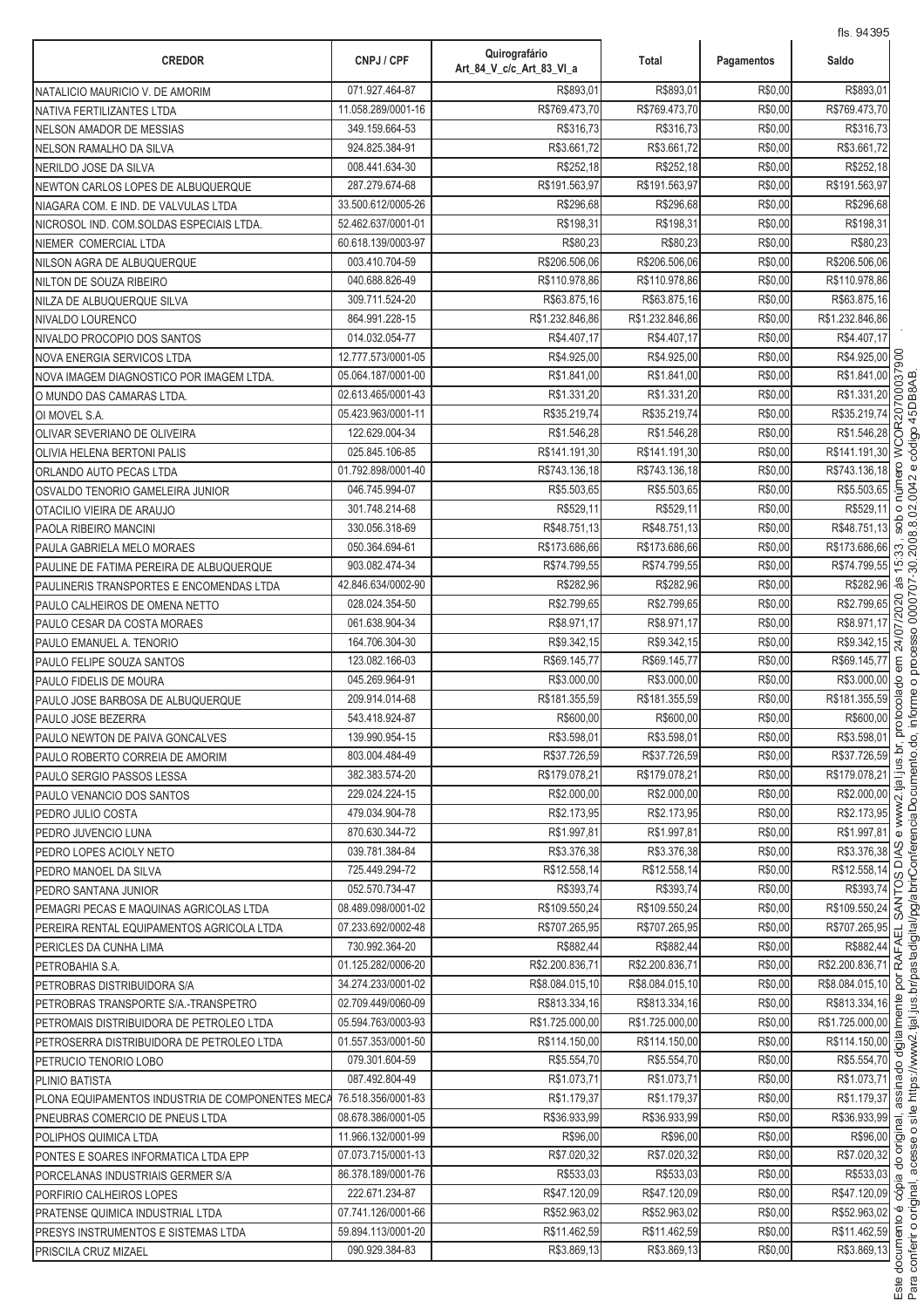| <b>CREDOR</b>                                 | CNPJ / CPF         | Quirografário<br>Art 84 V c/c Art 83 VI a | Total         | Pagamentos | 115. 94090<br>Saldo                                                            |
|-----------------------------------------------|--------------------|-------------------------------------------|---------------|------------|--------------------------------------------------------------------------------|
| PRODUQUIMICA INDUSTRIA E COMERCIO S/A         | 60.398.138/0012-75 | R\$21.870,00                              | R\$21.870.00  | R\$0,00    | R\$21.870,00                                                                   |
| PROSUGAR CANE BRASIL                          | 04.694.533/0001-71 | R\$829,00                                 | R\$829,00     | R\$0,00    | R\$829,00                                                                      |
| PUMA STORAGE DO BRASIL LTDA                   | 04.809.710/0001-18 | R\$124.557,98                             | R\$124.557,98 | R\$0,00    | R\$124.557,98                                                                  |
| QUIMIS APARELHOS CIENTIFICOS LTDA             | 48.071.377/0001-68 | R\$4.224,00                               | R\$4.224,00   | R\$0,00    | R\$4.224,00                                                                    |
| R. G. SERTAL-INDUSTRIA E COMERCIO LTDA        | 60.627.312/0002-32 | R\$23.544,35                              | R\$23.544,35  | R\$0,00    | R\$23.544,35                                                                   |
| RAFAEL BRYAN MONTENEGRO FAUSTO                | 077.215.554-26     | R\$8.627,63                               | R\$8.627,63   | R\$0,00    | R\$8.627,63                                                                    |
| RAFAEL LISBOA DE AMORIM MELO                  | 035.886.644-83     | R\$193.954.02                             | R\$193.954,02 | R\$0,00    | R\$193.954,02                                                                  |
| RAIMUNDO CICERO AMORIM MEDEIROS               | 003.960.014-91     | R\$64.674,54                              | R\$64.674.54  | R\$0,00    | R\$64.674,54                                                                   |
| RAIMUNDO MOREIRA DA SILVA                     | 057.414.634-28     | R\$1.008,64                               | R\$1.008.64   | R\$0,00    | R\$1.008,64                                                                    |
| RAIMUNDO NONATO DE M.BARROS                   | 006.667.854-49     | R\$20.000,00                              | R\$20,000.00  | R\$0,00    | R\$20.000,00                                                                   |
| RAPIDO 900 DE TRANSPORTES RODOVIARIOS LTDA    | 60.510.583/0003-94 | R\$59,97                                  | R\$59,97      | R\$0,00    | R\$59,97                                                                       |
| RAPIDO TRANSPAULO LTDA                        | 00.636.524/0001-73 | R\$54,55                                  | R\$54,55      | R\$0,00    | R\$54,55                                                                       |
| RAPIDO TRASNSPAULO                            | 88.317.847/0009-00 | R\$90,19                                  | R\$90,19      | R\$0,00    | R\$90,19                                                                       |
| RAYZA CAVALCANTE VERISSIMO DA SILVA           | 087.421.574-98     | R\$1.905,36                               | R\$1.905,36   | R\$0,00    | R\$1.905,36                                                                    |
| RBS ENGENHARIA E CALDEIRARIA LTDA             | 06.536.887/0001-13 | R\$417.349,22                             | R\$417.349,22 | R\$0,00    | 17.349,22<br>R\$552,48<br>332.608,38<br>R\$417.349,22                          |
| RC COMERCIO DE ROLAMENTOS E CORR. LTDA        | 06.955.917/0001-26 | R\$552,48                                 | R\$552,48     | R\$0,00    |                                                                                |
| REINALDO ANGELO DA SILVA                      | 349.985.276-49     | R\$32.608.38                              | R\$32.608,38  | R\$0,00    | R\$32.608,38                                                                   |
| REINALDO BERTONI JUNIOR                       | 210.915.796-87     | R\$418.678,21                             | R\$418.678,21 | R\$0,00    | R\$418.678,21                                                                  |
| REINALDO DUARTE VASCONCELOS                   | 088.022.704-49     | R\$6.865,35                               | R\$6.865,35   | R\$0,00    | WCOR207<br>R\$6.865,35                                                         |
| REINALDO LINS MARINHO                         | 016.824.744-53     | R\$267.258,78                             | R\$267.258,78 | R\$0,00    | R\$267.258,78                                                                  |
| REINALDO LINS MARINHO FILHO                   | 010.382.474-03     | R\$24.543,17                              | R\$24.543,17  | R\$0,00    | ero<br>R\$24.543,17                                                            |
| RELUZ NORDESTE INDUSTRIA E COMERCIO LTDA      | 05.862.270/0001-25 | R\$22.484,00                              | R\$22.484,00  | R\$0,00    | núm<br>R\$22.484,00                                                            |
| RENAN CALHEIROS COSTA                         | 457.667.894-91     | R\$90.018,04                              | R\$90.018,04  | R\$0,00    | R\$90.018,04<br>$\circ$                                                        |
| RENATO HUMBERTO CALCAGNO JUNIOR               | 511.434.026-34     | R\$239.615,99                             | R\$239.615,99 | R\$0,00    | sob<br>R\$239.615,99                                                           |
| RENILDE FERREIRA MARINHO                      | 183.542.467-87     | R\$6.750,00                               | R\$6.750,00   | R\$0,00    | R\$6.750,00<br>33                                                              |
| RIBEIRAO VEDACOES COMERCIAL LTDA              | 03.483.168/0001-93 | R\$4.500,00                               | R\$4.500,00   | R\$0,00    | R\$4.500,00 년                                                                  |
| RICARDO BARRETO DANTAS                        | 389.238.905-53     | R\$6.767,14                               | R\$6.767,14   | R\$0,00    | às<br>R\$6.767,14                                                              |
| RICARDO TENORIO NONO                          | 148.348.634-68     | R\$2.854,77                               | R\$2.854,77   | R\$0,00    | $\frac{182.854,77}{82.000,00}$<br>R\$700,00<br>R\$700,00<br>R\$2.854,77        |
| RILVAN JOSE RUFINO DA SILVA                   | 679.779.364-53     | R\$2.000,00                               | R\$2.000,00   | R\$0,00    | R\$2.000,00                                                                    |
| RIO MAR AUTO PECAS LTDA                       | 07.203.966/0001-75 | R\$700,00                                 | R\$700,00     | R\$0,00    |                                                                                |
| RIOUNI TRANSPORTES DE CARGAS S/A              | 06.925.462/0007-91 | R\$570,62                                 | R\$570,62     | R\$0,00    | R\$570,62<br>$\epsilon$ m                                                      |
| RIVALDO MORAES DE LIMA                        | 020.555.054-16     | R\$10.895,26                              | R\$10.895,26  | R\$0,00    | R\$10.895,26<br>$\theta$                                                       |
| ROBERTA AMARAL COSTA MACHADO                  | 065.057.864-30     | R\$20.346,41                              | R\$20.346,41  | R\$0,00    | cola<br>R\$20.346,41                                                           |
| ROBERTO DINIZ JUNQUEIRA FILHO                 | 425.044.308-68     | R\$213.379,00                             | R\$213.379,00 | R\$0,00    | poto<br>R\$213.379,00                                                          |
| ROBERTO GOMES DOS SANTOS                      | 758.812.684-15     | R\$3.416,79                               | R\$3.416,79   | R\$0,00    | R\$3.416,79 <sup>2</sup>                                                       |
| ROBERTO MELO MOREIRA                          | 051.528.144-12     | R\$2.993,03                               | R\$2.993,03   | R\$0,00    | R\$2.993,03 0                                                                  |
| ROBERTO RODRIGUES DE MELO                     | 382.442.254-91     | R\$4.500,00                               | R\$4.500,00   | R\$0,00    | $rac{R$4.500,00}{R$4.994,07}$ $rac{5}{\frac{10}{\sqrt{5}}}$                    |
| ROBERTO ROMOALDO DA SILVA                     | 125.181.957-50     | R\$4.994,07                               | R\$4.994,07   | R\$0,00    |                                                                                |
| ROBSON MEDEIROS DE MELO NETO                  | 035.888.104-80     | R\$68.782,71                              | R\$68.782,71  | R\$0,00    | R\$68.782,71                                                                   |
| RODOVIARIO MATSUDA LTDA                       | 03.837.329/0007-95 | R\$1.440,91                               | R\$1.440,91   | R\$0,00    | R\$1.440,91                                                                    |
| RODRIGO ANTONIO VIEIRA DE ALMEIDA             | 038.855.164-03     | R\$13.029,60                              | R\$13.029,60  | R\$0,00    | R\$13.029,60 <sup>2</sup><br>ō                                                 |
| RODRIGO BARBOSA DE ALMEIDA                    | 042.567.044-93     | R\$1.297,72                               | R\$1.297,72   | R\$0,00    | R\$1.297.72                                                                    |
| RODRIGO MEDEIROS DE ALBUQUERQUE               | 039.330.874-06     | R\$33.640,47                              | R\$33.640,47  | R\$0,00    | $rac{R$3.297,72}{R$33.640,47}$<br>R\$33.640,47<br>R\$55.104,20<br>R\$55.104,20 |
| RODRIGUES AUTO PECAS LTDA.                    | 08.619.793/0001-33 | R\$55.104,20                              | R\$55.104,20  | R\$0,00    |                                                                                |
| RODRIGUES PNEUS LTDA.                         | 10.829.166/0001-79 | R\$29.583,00                              | R\$29.583,00  | R\$0,00    | R\$29.583,00<br>긊                                                              |
| ROGERIO DE ALBUQUERQUE CALDAS                 | 022.163.234-46     | R\$59.817,39                              | R\$59.817,39  | R\$0,00    | $\frac{R$59.817,39}{R$105,07} \times \frac{12}{R}$                             |
| ROLAMENTOS CBF LTDA                           | 61.072.625/0001-53 | R\$105,07                                 | R\$105,07     | R\$0,00    |                                                                                |
| ROMES ALVES DE ALMEIDA                        | 210.906.616-49     | R\$8.893,25                               | R\$8.893,25   | R\$0,00    | R\$8.893,25 2                                                                  |
| ROMULO MACIEL CAMARGO                         | 240.027.636-68     | R\$44.407,79                              | R\$44.407,79  | R\$0,00    | R\$44.407,79                                                                   |
| RONALDO DE OLIVEIRA CALDAS FILHO              | 525.030.204-10     | R\$59.804,25                              | R\$59.804,25  | R\$0,00    | $rac{R$59.804,25}{R$55.521,59}$                                                |
| RONALDO JORGE TENORIO DA COSTA                | 148.938.944-04     | R\$55.521,59                              | R\$55.521,59  | R\$0,00    |                                                                                |
| ROSA MARIA DAS GRACAS FIREMAN DE CASTRO SILVA | 439.697.714-04     | R\$465,11                                 | R\$465,11     | R\$0,00    | R\$465,11<br>$\circ$                                                           |
| ROSA NAILDES FIREMAN TENORIO                  | 228.675.034-34     | R\$19.169,85                              | R\$19.169,85  | R\$0,00    | R\$19.169,85 @                                                                 |
| ROSALVO JOSE ACIOLY LINS                      | 140.067.234-15     | R\$14.252,22                              | R\$14.252,22  | R\$0,00    | R\$14.252,22                                                                   |
| ROSE MARY MORAES DUARTE                       | 347.804.324-72     | R\$66.913,97                              | R\$66.913,97  | R\$0,00    | R\$66.913,97 <u>m</u>                                                          |
| ROSI APARECIDA NUNES DE VASCONCELOS           | 397.863.744-87     | R\$133.485,05                             | R\$133.485,05 | R\$0,00    | R\$133.485,05 호                                                                |
| ROSICLEIDE PEDRO LUIZ                         | 025.277.144-39     | R\$370.181,45                             | R\$370.181,45 | R\$0,00    | R\$370.181,45                                                                  |
| ROSIMEIRE FRANCISCA DA SILVA                  | 106.295.184-08     | R\$3.152,61                               | R\$3.152,61   | R\$0,00    | $R$3.152,61$ <u>m</u>                                                          |
| <b>RUBENS FABIO DE LIMA</b>                   | 008.161.374-12     | R\$1.501,03                               | R\$1.501,03   | R\$0,00    | R\$1.501,03 §                                                                  |
| <b>SAMIR TANNUS</b>                           | 040.050.666-15     | R\$573.351,59                             | R\$573.351,59 | R\$0,00    | R\$573.351,59 °                                                                |
| SANDOVAL CLEMENTE DA SILVA                    | 814.745.044-34     | R\$11.954.47                              | R\$11.954,47  | R\$0,00    | R\$11.954,47 6                                                                 |
| SATURNINO FRANCISCO DOS SANTOS                | 133.643.404-04     | R\$999,63                                 | R\$999,63     | R\$0,00    | R\$999,63                                                                      |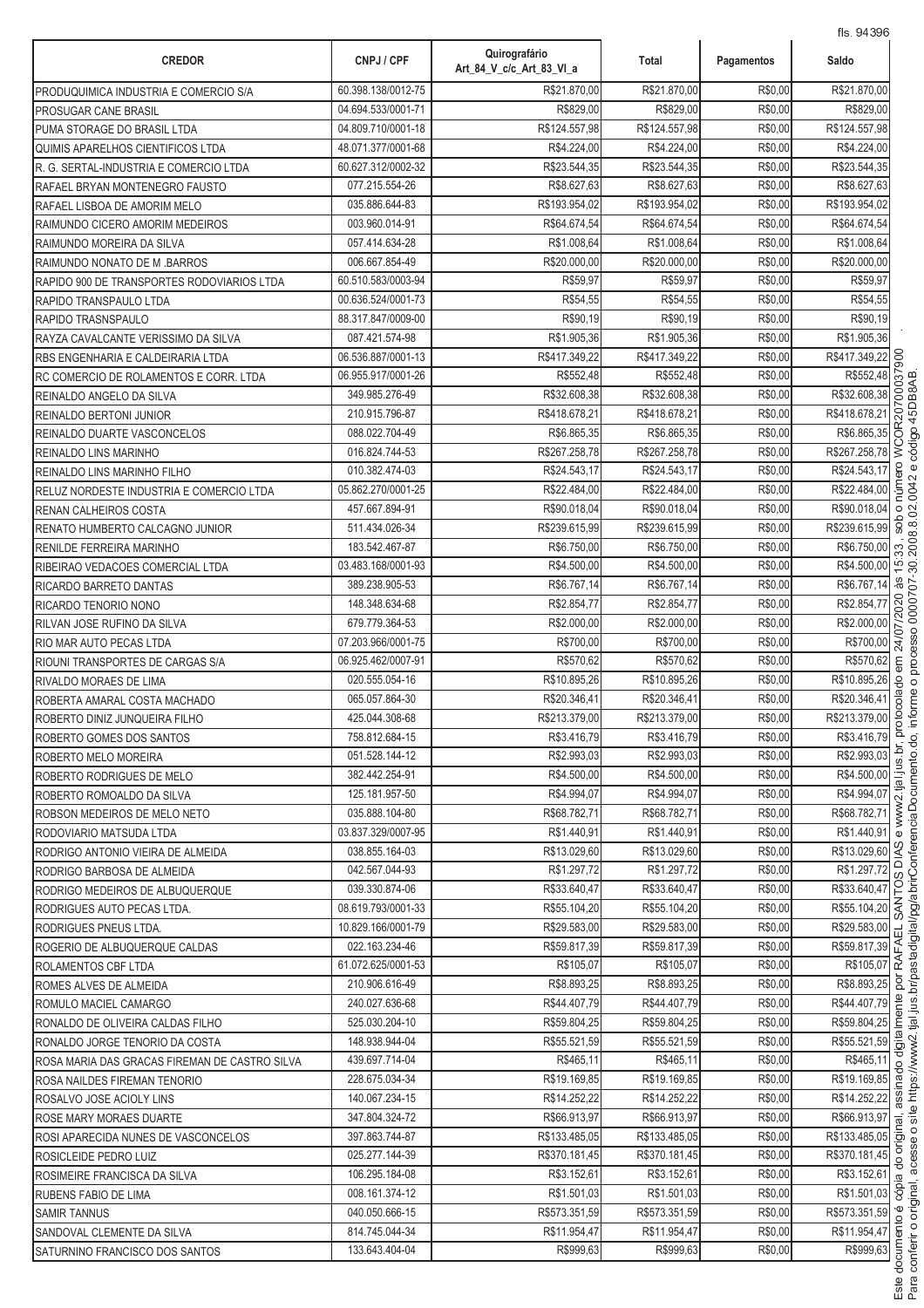| 01.178.071/0003-03<br>R\$2.130,55<br>R\$2.130,55<br>R\$0,00<br>SAYBOLT CONCREMAT INSPECOES TECNICAS LTDA<br>R\$73.99<br>R\$73.99<br>280.149.284-15<br>R\$0,00<br>SEBASTIAO BATISTA DA SILVA<br>059.953.964-04<br>R\$55,67<br>R\$55,67<br>R\$0,00<br>SEBASTIAO BELARMINO DA SILVA<br>348.576.134-68<br>R\$4.110.70<br>R\$4.110.70<br>R\$0,00<br>SEBASTIAO BRAZ DA SILVA<br>R\$2.684,24<br>R\$2.684,24<br>R\$0,00<br>259.778.144-53<br>SEBASTIAO CASSIANO DUARTE<br>026.248.424-20<br>R\$85.408,00<br>R\$85.408,00<br>R\$0,00<br>SEBASTIAO CUSTODIO PORTO<br>888.919.094-91<br>R\$12.244,17<br>R\$12.244,17<br>R\$0,00<br>SEBASTIAO DA COSTA MEDEIROS NETO<br>R\$114,33<br>R\$114,33<br>R\$0,00<br>543.254.474-15<br>SEBASTIAO DA SILVA<br>R\$0,00<br>074.089.674-19<br>R\$619,44<br>R\$619,44<br>SEBASTIAO FERREIRA NETO<br>R\$0,00<br>377.195.054-68<br>R\$799,70<br>R\$799.70<br>SEBASTIAO FIRMINO DE OLIVEIRA<br>423.956.156-68<br>R\$68.359,39<br>R\$68.359,39<br>R\$0,00<br>SEBASTIAO LUIZ DE ALMEIDA FILHO<br>064.005.824-87<br>R\$47.805,44<br>R\$0,00<br>R\$47.805,44<br>SEBASTIAO LUIZ RODRIGUES<br>068.206.624-91<br>R\$48.830,69<br>R\$48.830,69<br>R\$0,00<br>SEBASTIAO PEREIRA ACIOLI<br>09.632.105/0001-38<br>R\$51.782,83<br>R\$0,00<br>R\$51.782,83<br>SEGURAR VIGILANCIA E SEGURANCA PATRIMONIAL LTDA<br>098.787.934-00<br>R\$66.995,00<br>R\$66.995,00<br>R\$0,00<br>SELMA DE MEDEIROS PACHECO<br>R\$58.743,78<br>R\$58.743,78<br>R\$0,00<br>548.275.076-00<br><b>SERGIO BASTOS SILVA</b><br>034.569.964-54<br>R\$3.412,38<br>R\$3.412,38<br>R\$0,00<br>SERGIO HERCILIO T CORREIA FILHO<br>185.287.084-20<br>R\$144,09<br>R\$0,00<br>R\$144,09<br>SERGIO MARCOLINO DOS SANTOS<br>R\$195.964,20<br>R\$195.964,20<br>R\$0,00<br>00.006.027/0001-91<br>SERQUIMICA INDUSTRIA E COMERCIO DE PRODUTOS QUIMIO<br>R\$0,00<br>06.121.325/0001-09<br>R\$96,96<br>R\$96,96<br>SERQUIP TRATAMENTOS RESIDUOS AL LTDA<br>R\$5.480,00<br>R\$0,00<br>62.838.610/0001-16<br>R\$5.480,00<br>SERVAL IND. E COM. DE VALVULAS LTDA<br>R\$0,00<br>04.106.832/0001-48<br>R\$80,93<br>R\$80,93<br>SETORIAL IRRIGACAO COMERCIAL LTDA<br>R\$490,28<br>R\$490,28<br>R\$0,00<br>331.878.434-68<br>SEVERINO FEITOSA DA SILVA<br>R\$7.233,64<br>R\$7.233,64<br>R\$0,00<br>144.886.044-04<br>SEVERINO FERREIRA DE ALBUQUERQUE<br>R\$0,00<br>814.938.604-10<br>R\$1.952,20<br>R\$1.952,20<br>SEVERINO MESSIAS DA SILVA<br>R\$0,00<br>834.230.108-78<br>R\$104.187,38<br>R\$104.187,38<br>SEVERINO OTAVIO VELLUDO SOUZA MEIRELLES<br>R\$4.627,17<br>494.666.744-04<br>R\$4.627,17<br>R\$0,00<br>SEVERINO QUIRINO DA SILVA<br>33.182.809/0006-45<br>R\$77.027,49<br>R\$77.027,49<br>R\$0,00<br>SGS DO BRASIL LTDA<br>R\$150.721,90<br>02.989.905/0001-61<br>R\$150.721,90<br>R\$150.721,90<br>R\$0,00<br>SIL VILLE SERVICOS S/C LTDA.<br>060.960.074-57<br>R\$7.478,86<br>R\$7.478,86<br>R\$0,00<br>SILENE LOURENCO DA SILVA<br>R\$33.825,94<br>617.973.084-91<br>R\$33.825,94<br>R\$0,00<br>R\$33.825,94<br>SILVANO CARDOSO ALBUQUERQUE<br>R\$0,00<br>R\$3.413,00<br>06.929.331/0001-97<br>R\$3.413,00<br>R\$3.413,00<br>SILVIA HELENA DA CUNHA SILVA TRANSPORTES<br>924.701.574-04<br>R\$480.05<br>R\$480,05<br>R\$0,00<br>R\$480,05<br>SIMONE MIZAEL DA SILVA<br>12.158.226/0001-02<br>R\$933.092,36<br>R\$933.092,36<br>R\$0,00<br>R\$933.092,36<br>SINDICATO DOS TRABALHADORES DA INDUSTRIA DO ACUCA<br>SINDICATO DOS TRABALHADORES E TRABALHADORAS ASSA 12.371.159/0001-00<br>R\$329.778,55<br>R\$329.778,55<br>R\$0,00<br>R\$329.778,55<br>R\$50.471,84<br>12.424.370/0001-35<br>R\$50.471.84<br>R\$50.471,84<br>R\$0,00<br>SINDICATO DOS TRABALHADORES E TRABALHADORAS ASSAI<br>12.425.054/0001-88<br>R\$119.228,31<br>R\$119.228,31<br>R\$0,00<br>R\$119.228,31<br>SINDICATO DOS TRABALHADORES E TRABALHADORAS ASSA<br>24.464.091/0001-84<br>R\$410.404,22<br>R\$410.404,22<br>R\$0,00<br>R\$410.404,22<br>SINDICATO DOS TRABALHADORES E TRABALHADORAS RURA<br>12.342.416/0001-77<br>R\$13.155.17<br>R\$13.155,17<br>R\$0,00<br>R\$13.155,17<br>SINDICATO DOS TRABALHADORES NA LAVOURA DE PILAR<br>12.404.737/0001-59<br>R\$11.088,48<br>R\$11.088,48<br>R\$0,00<br>R\$11.088,48<br>SINDICATO DOS TRABALHADORES RURAIS AGRICULTORES E<br>R\$8.657,08<br>SINDICATO DOS TRABALHADORES RURAIS AGRICULTORES E 12.705.265/0001-74<br>R\$8.657,08<br>R\$8.657,08<br>R\$0,00<br>SINDICATO DOS TRABALHADORES RURAIS AGRICULTORES E 07.422.088/0001-89<br>R\$4.770,95<br>R\$4.770,95<br>R\$0,00<br>R\$4.770,95<br>R\$616.420,76<br>SINDICATO DOS TRABALHADORES RURAIS AGRICULTORES E 12.762.936/0001-39<br>R\$616.420,76<br>R\$616.420,76<br>R\$0,00<br>R\$0,00<br>12.226.619/0001-06<br>R\$68.288,85<br>R\$68.288,85<br>R\$68.288,85<br>SINDICATO DOS TRABALHADORES RURAIS DE BRANQUINHA<br>12.419.818/0001-22<br>R\$5.527,05<br>R\$5.527,05<br>R\$0,00<br>R\$5.527,05<br>SINDICATO DOS TRABALHADORES RURAIS DE TAQUARANA<br>R\$10.360,30<br>R\$10.360,30<br>R\$0,00<br>R\$10.360,30 소<br>12.958.377/0001-37<br>SINDICATO DOS TRABALHADORES RURAIS DE TEOTONIO VIL<br>R\$28.376,16 2<br>R\$28.376,16<br>R\$28.376,16<br>R\$0,00<br>46.761.730/0001-06<br>SMAR EQUIPAMENTOS INDUSTRIAIS LTDA<br>R\$2.000,00<br>04.213.976/0001-01<br>R\$2.000,00<br>R\$2.000,00<br>R\$0,00<br>SOCIEDADE COMUNITARIA DE RADIOFUSAO DE CANAPOLIS<br>R\$2.096.838,84<br>R\$2.096.838,84<br>R\$0,00<br>R\$2.096.838,84<br>003.413.124-87<br>SOLANGE QUEIROZ RAMIRO COSTA<br>R\$0,00<br>R\$13.874,58<br>10.558.224/0001-77<br>R\$13.874,58<br>R\$13.874,58<br>SOLDACO COM.ATACADISTA DE ELETRODOS LTDA<br>R\$0,00<br>321.187.676-68<br>R\$117.382,73<br>R\$117.382,73<br>R\$117.382,73<br>SONIA COELHO<br>R\$10.147,35<br>R\$10.147,35<br>R\$0,00<br>R\$10.147,35<br>60.835.162/0001-71<br>SOPETRA ROLAMENTOS E PECAS LTDA<br>14.517.992/0001-33<br>R\$3.586,01<br>R\$3.586,01<br>R\$0,00<br>R\$3.586,01<br>SR TUBOS COM.IMP.EXP.DE TUBOS LTDA<br>R\$4.243,07<br>R\$4.243,07<br>R\$4.243,07<br>R\$0,00<br>04.032.707/0001-30<br>STEELCIFA INTERN. COM. IMP. EXP. LTDA<br>007.313.154-72<br>R\$1.502.531,08<br>R\$1.502.531,08<br>R\$0,00<br>R\$1.502.531,08<br>STELIO DARCI CERQUEIRA DE ALBUQUERQUE<br>R\$3.945,32<br>02.748.818/0001-12<br>R\$3.945,32<br>R\$0,00<br>SUA MAJESTADE TRANSPORTES LOG. E ARMAZENAGEM LTD<br>11.076.465/0001-42<br>R\$5.634,80<br>R\$5.634,80<br>R\$0,00<br>R\$5.634,80<br>SUPERMERCADO GRAO DE OURO<br>01.526.831/0001-64<br>R\$5.910,00<br>R\$5.910,00<br>R\$0,00<br><b>SURVEYSEED WARRANTS LTDA</b><br>61.170.536/0001-40<br>R\$6.918,72<br>R\$6.918,72<br>R\$0,00<br>T. J. A INDUSTRIA E COMERCIO LTDA-EPP<br>009.278.414-36<br>R\$4.904,35<br>R\$4.904,35<br>R\$0,00<br>TACYARA JUVENCIO LUNA<br>228.459.414-04<br>R\$207.428,54<br>R\$207.428,54<br>R\$0,00<br>TADEU ALBUQUERQUE PINTO | <b>CREDOR</b>          | CNPJ / CPF     | Quirografário<br>Art_84_V_c/c_Art_83_VI_a | Total         | Pagamentos | Saldo                               |
|--------------------------------------------------------------------------------------------------------------------------------------------------------------------------------------------------------------------------------------------------------------------------------------------------------------------------------------------------------------------------------------------------------------------------------------------------------------------------------------------------------------------------------------------------------------------------------------------------------------------------------------------------------------------------------------------------------------------------------------------------------------------------------------------------------------------------------------------------------------------------------------------------------------------------------------------------------------------------------------------------------------------------------------------------------------------------------------------------------------------------------------------------------------------------------------------------------------------------------------------------------------------------------------------------------------------------------------------------------------------------------------------------------------------------------------------------------------------------------------------------------------------------------------------------------------------------------------------------------------------------------------------------------------------------------------------------------------------------------------------------------------------------------------------------------------------------------------------------------------------------------------------------------------------------------------------------------------------------------------------------------------------------------------------------------------------------------------------------------------------------------------------------------------------------------------------------------------------------------------------------------------------------------------------------------------------------------------------------------------------------------------------------------------------------------------------------------------------------------------------------------------------------------------------------------------------------------------------------------------------------------------------------------------------------------------------------------------------------------------------------------------------------------------------------------------------------------------------------------------------------------------------------------------------------------------------------------------------------------------------------------------------------------------------------------------------------------------------------------------------------------------------------------------------------------------------------------------------------------------------------------------------------------------------------------------------------------------------------------------------------------------------------------------------------------------------------------------------------------------------------------------------------------------------------------------------------------------------------------------------------------------------------------------------------------------------------------------------------------------------------------------------------------------------------------------------------------------------------------------------------------------------------------------------------------------------------------------------------------------------------------------------------------------------------------------------------------------------------------------------------------------------------------------------------------------------------------------------------------------------------------------------------------------------------------------------------------------------------------------------------------------------------------------------------------------------------------------------------------------------------------------------------------------------------------------------------------------------------------------------------------------------------------------------------------------------------------------------------------------------------------------------------------------------------------------------------------------------------------------------------------------------------------------------------------------------------------------------------------------------------------------------------------------------------------------------------------------------------------------------------------------------------------------------------------------------------------------------------------------------------------------------------------------------------------------------------------------------------------------------------------------------------------------------------------------------------------------------------------------------------------------------------------------------------------------------------------------------------------------------------------------------------------------------------------------------------------------------------------------------------------------------------------------------------------------------------------------------------------------------------------------------------------------------------------------------------------------------------------------------------------------------------------------------------------------------------------------------------------------------------------------------------------------------------------------------------------------------------------------------------------------------------------------------------------------------------------------------------------------------------------------------------------------------------------------------------------------------------------------------------------------------------------------------------------------------------------------------------------------------------------------------------------------------------------------------------------------------------------------------------------------------------------------|------------------------|----------------|-------------------------------------------|---------------|------------|-------------------------------------|
|                                                                                                                                                                                                                                                                                                                                                                                                                                                                                                                                                                                                                                                                                                                                                                                                                                                                                                                                                                                                                                                                                                                                                                                                                                                                                                                                                                                                                                                                                                                                                                                                                                                                                                                                                                                                                                                                                                                                                                                                                                                                                                                                                                                                                                                                                                                                                                                                                                                                                                                                                                                                                                                                                                                                                                                                                                                                                                                                                                                                                                                                                                                                                                                                                                                                                                                                                                                                                                                                                                                                                                                                                                                                                                                                                                                                                                                                                                                                                                                                                                                                                                                                                                                                                                                                                                                                                                                                                                                                                                                                                                                                                                                                                                                                                                                                                                                                                                                                                                                                                                                                                                                                                                                                                                                                                                                                                                                                                                                                                                                                                                                                                                                                                                                                                                                                                                                                                                                                                                                                                                                                                                                                                                                                                                                                                                                                                                                                                                                                                                                                                                                                                                                                                                                                                                                      |                        |                |                                           |               |            | R\$2.130,55                         |
|                                                                                                                                                                                                                                                                                                                                                                                                                                                                                                                                                                                                                                                                                                                                                                                                                                                                                                                                                                                                                                                                                                                                                                                                                                                                                                                                                                                                                                                                                                                                                                                                                                                                                                                                                                                                                                                                                                                                                                                                                                                                                                                                                                                                                                                                                                                                                                                                                                                                                                                                                                                                                                                                                                                                                                                                                                                                                                                                                                                                                                                                                                                                                                                                                                                                                                                                                                                                                                                                                                                                                                                                                                                                                                                                                                                                                                                                                                                                                                                                                                                                                                                                                                                                                                                                                                                                                                                                                                                                                                                                                                                                                                                                                                                                                                                                                                                                                                                                                                                                                                                                                                                                                                                                                                                                                                                                                                                                                                                                                                                                                                                                                                                                                                                                                                                                                                                                                                                                                                                                                                                                                                                                                                                                                                                                                                                                                                                                                                                                                                                                                                                                                                                                                                                                                                                      |                        |                |                                           |               |            | R\$73,99                            |
|                                                                                                                                                                                                                                                                                                                                                                                                                                                                                                                                                                                                                                                                                                                                                                                                                                                                                                                                                                                                                                                                                                                                                                                                                                                                                                                                                                                                                                                                                                                                                                                                                                                                                                                                                                                                                                                                                                                                                                                                                                                                                                                                                                                                                                                                                                                                                                                                                                                                                                                                                                                                                                                                                                                                                                                                                                                                                                                                                                                                                                                                                                                                                                                                                                                                                                                                                                                                                                                                                                                                                                                                                                                                                                                                                                                                                                                                                                                                                                                                                                                                                                                                                                                                                                                                                                                                                                                                                                                                                                                                                                                                                                                                                                                                                                                                                                                                                                                                                                                                                                                                                                                                                                                                                                                                                                                                                                                                                                                                                                                                                                                                                                                                                                                                                                                                                                                                                                                                                                                                                                                                                                                                                                                                                                                                                                                                                                                                                                                                                                                                                                                                                                                                                                                                                                                      |                        |                |                                           |               |            | R\$55,67                            |
|                                                                                                                                                                                                                                                                                                                                                                                                                                                                                                                                                                                                                                                                                                                                                                                                                                                                                                                                                                                                                                                                                                                                                                                                                                                                                                                                                                                                                                                                                                                                                                                                                                                                                                                                                                                                                                                                                                                                                                                                                                                                                                                                                                                                                                                                                                                                                                                                                                                                                                                                                                                                                                                                                                                                                                                                                                                                                                                                                                                                                                                                                                                                                                                                                                                                                                                                                                                                                                                                                                                                                                                                                                                                                                                                                                                                                                                                                                                                                                                                                                                                                                                                                                                                                                                                                                                                                                                                                                                                                                                                                                                                                                                                                                                                                                                                                                                                                                                                                                                                                                                                                                                                                                                                                                                                                                                                                                                                                                                                                                                                                                                                                                                                                                                                                                                                                                                                                                                                                                                                                                                                                                                                                                                                                                                                                                                                                                                                                                                                                                                                                                                                                                                                                                                                                                                      |                        |                |                                           |               |            | R\$4.110,70                         |
|                                                                                                                                                                                                                                                                                                                                                                                                                                                                                                                                                                                                                                                                                                                                                                                                                                                                                                                                                                                                                                                                                                                                                                                                                                                                                                                                                                                                                                                                                                                                                                                                                                                                                                                                                                                                                                                                                                                                                                                                                                                                                                                                                                                                                                                                                                                                                                                                                                                                                                                                                                                                                                                                                                                                                                                                                                                                                                                                                                                                                                                                                                                                                                                                                                                                                                                                                                                                                                                                                                                                                                                                                                                                                                                                                                                                                                                                                                                                                                                                                                                                                                                                                                                                                                                                                                                                                                                                                                                                                                                                                                                                                                                                                                                                                                                                                                                                                                                                                                                                                                                                                                                                                                                                                                                                                                                                                                                                                                                                                                                                                                                                                                                                                                                                                                                                                                                                                                                                                                                                                                                                                                                                                                                                                                                                                                                                                                                                                                                                                                                                                                                                                                                                                                                                                                                      |                        |                |                                           |               |            | R\$2.684,24                         |
|                                                                                                                                                                                                                                                                                                                                                                                                                                                                                                                                                                                                                                                                                                                                                                                                                                                                                                                                                                                                                                                                                                                                                                                                                                                                                                                                                                                                                                                                                                                                                                                                                                                                                                                                                                                                                                                                                                                                                                                                                                                                                                                                                                                                                                                                                                                                                                                                                                                                                                                                                                                                                                                                                                                                                                                                                                                                                                                                                                                                                                                                                                                                                                                                                                                                                                                                                                                                                                                                                                                                                                                                                                                                                                                                                                                                                                                                                                                                                                                                                                                                                                                                                                                                                                                                                                                                                                                                                                                                                                                                                                                                                                                                                                                                                                                                                                                                                                                                                                                                                                                                                                                                                                                                                                                                                                                                                                                                                                                                                                                                                                                                                                                                                                                                                                                                                                                                                                                                                                                                                                                                                                                                                                                                                                                                                                                                                                                                                                                                                                                                                                                                                                                                                                                                                                                      |                        |                |                                           |               |            | R\$85.408,00                        |
|                                                                                                                                                                                                                                                                                                                                                                                                                                                                                                                                                                                                                                                                                                                                                                                                                                                                                                                                                                                                                                                                                                                                                                                                                                                                                                                                                                                                                                                                                                                                                                                                                                                                                                                                                                                                                                                                                                                                                                                                                                                                                                                                                                                                                                                                                                                                                                                                                                                                                                                                                                                                                                                                                                                                                                                                                                                                                                                                                                                                                                                                                                                                                                                                                                                                                                                                                                                                                                                                                                                                                                                                                                                                                                                                                                                                                                                                                                                                                                                                                                                                                                                                                                                                                                                                                                                                                                                                                                                                                                                                                                                                                                                                                                                                                                                                                                                                                                                                                                                                                                                                                                                                                                                                                                                                                                                                                                                                                                                                                                                                                                                                                                                                                                                                                                                                                                                                                                                                                                                                                                                                                                                                                                                                                                                                                                                                                                                                                                                                                                                                                                                                                                                                                                                                                                                      |                        |                |                                           |               |            | R\$12.244,17                        |
|                                                                                                                                                                                                                                                                                                                                                                                                                                                                                                                                                                                                                                                                                                                                                                                                                                                                                                                                                                                                                                                                                                                                                                                                                                                                                                                                                                                                                                                                                                                                                                                                                                                                                                                                                                                                                                                                                                                                                                                                                                                                                                                                                                                                                                                                                                                                                                                                                                                                                                                                                                                                                                                                                                                                                                                                                                                                                                                                                                                                                                                                                                                                                                                                                                                                                                                                                                                                                                                                                                                                                                                                                                                                                                                                                                                                                                                                                                                                                                                                                                                                                                                                                                                                                                                                                                                                                                                                                                                                                                                                                                                                                                                                                                                                                                                                                                                                                                                                                                                                                                                                                                                                                                                                                                                                                                                                                                                                                                                                                                                                                                                                                                                                                                                                                                                                                                                                                                                                                                                                                                                                                                                                                                                                                                                                                                                                                                                                                                                                                                                                                                                                                                                                                                                                                                                      |                        |                |                                           |               |            | R\$114,33                           |
|                                                                                                                                                                                                                                                                                                                                                                                                                                                                                                                                                                                                                                                                                                                                                                                                                                                                                                                                                                                                                                                                                                                                                                                                                                                                                                                                                                                                                                                                                                                                                                                                                                                                                                                                                                                                                                                                                                                                                                                                                                                                                                                                                                                                                                                                                                                                                                                                                                                                                                                                                                                                                                                                                                                                                                                                                                                                                                                                                                                                                                                                                                                                                                                                                                                                                                                                                                                                                                                                                                                                                                                                                                                                                                                                                                                                                                                                                                                                                                                                                                                                                                                                                                                                                                                                                                                                                                                                                                                                                                                                                                                                                                                                                                                                                                                                                                                                                                                                                                                                                                                                                                                                                                                                                                                                                                                                                                                                                                                                                                                                                                                                                                                                                                                                                                                                                                                                                                                                                                                                                                                                                                                                                                                                                                                                                                                                                                                                                                                                                                                                                                                                                                                                                                                                                                                      |                        |                |                                           |               |            | R\$619,44                           |
|                                                                                                                                                                                                                                                                                                                                                                                                                                                                                                                                                                                                                                                                                                                                                                                                                                                                                                                                                                                                                                                                                                                                                                                                                                                                                                                                                                                                                                                                                                                                                                                                                                                                                                                                                                                                                                                                                                                                                                                                                                                                                                                                                                                                                                                                                                                                                                                                                                                                                                                                                                                                                                                                                                                                                                                                                                                                                                                                                                                                                                                                                                                                                                                                                                                                                                                                                                                                                                                                                                                                                                                                                                                                                                                                                                                                                                                                                                                                                                                                                                                                                                                                                                                                                                                                                                                                                                                                                                                                                                                                                                                                                                                                                                                                                                                                                                                                                                                                                                                                                                                                                                                                                                                                                                                                                                                                                                                                                                                                                                                                                                                                                                                                                                                                                                                                                                                                                                                                                                                                                                                                                                                                                                                                                                                                                                                                                                                                                                                                                                                                                                                                                                                                                                                                                                                      |                        |                |                                           |               |            | R\$799.70                           |
|                                                                                                                                                                                                                                                                                                                                                                                                                                                                                                                                                                                                                                                                                                                                                                                                                                                                                                                                                                                                                                                                                                                                                                                                                                                                                                                                                                                                                                                                                                                                                                                                                                                                                                                                                                                                                                                                                                                                                                                                                                                                                                                                                                                                                                                                                                                                                                                                                                                                                                                                                                                                                                                                                                                                                                                                                                                                                                                                                                                                                                                                                                                                                                                                                                                                                                                                                                                                                                                                                                                                                                                                                                                                                                                                                                                                                                                                                                                                                                                                                                                                                                                                                                                                                                                                                                                                                                                                                                                                                                                                                                                                                                                                                                                                                                                                                                                                                                                                                                                                                                                                                                                                                                                                                                                                                                                                                                                                                                                                                                                                                                                                                                                                                                                                                                                                                                                                                                                                                                                                                                                                                                                                                                                                                                                                                                                                                                                                                                                                                                                                                                                                                                                                                                                                                                                      |                        |                |                                           |               |            | R\$68.359,39                        |
|                                                                                                                                                                                                                                                                                                                                                                                                                                                                                                                                                                                                                                                                                                                                                                                                                                                                                                                                                                                                                                                                                                                                                                                                                                                                                                                                                                                                                                                                                                                                                                                                                                                                                                                                                                                                                                                                                                                                                                                                                                                                                                                                                                                                                                                                                                                                                                                                                                                                                                                                                                                                                                                                                                                                                                                                                                                                                                                                                                                                                                                                                                                                                                                                                                                                                                                                                                                                                                                                                                                                                                                                                                                                                                                                                                                                                                                                                                                                                                                                                                                                                                                                                                                                                                                                                                                                                                                                                                                                                                                                                                                                                                                                                                                                                                                                                                                                                                                                                                                                                                                                                                                                                                                                                                                                                                                                                                                                                                                                                                                                                                                                                                                                                                                                                                                                                                                                                                                                                                                                                                                                                                                                                                                                                                                                                                                                                                                                                                                                                                                                                                                                                                                                                                                                                                                      |                        |                |                                           |               |            | R\$47.805,44                        |
|                                                                                                                                                                                                                                                                                                                                                                                                                                                                                                                                                                                                                                                                                                                                                                                                                                                                                                                                                                                                                                                                                                                                                                                                                                                                                                                                                                                                                                                                                                                                                                                                                                                                                                                                                                                                                                                                                                                                                                                                                                                                                                                                                                                                                                                                                                                                                                                                                                                                                                                                                                                                                                                                                                                                                                                                                                                                                                                                                                                                                                                                                                                                                                                                                                                                                                                                                                                                                                                                                                                                                                                                                                                                                                                                                                                                                                                                                                                                                                                                                                                                                                                                                                                                                                                                                                                                                                                                                                                                                                                                                                                                                                                                                                                                                                                                                                                                                                                                                                                                                                                                                                                                                                                                                                                                                                                                                                                                                                                                                                                                                                                                                                                                                                                                                                                                                                                                                                                                                                                                                                                                                                                                                                                                                                                                                                                                                                                                                                                                                                                                                                                                                                                                                                                                                                                      |                        |                |                                           |               |            | R\$48.830,69                        |
|                                                                                                                                                                                                                                                                                                                                                                                                                                                                                                                                                                                                                                                                                                                                                                                                                                                                                                                                                                                                                                                                                                                                                                                                                                                                                                                                                                                                                                                                                                                                                                                                                                                                                                                                                                                                                                                                                                                                                                                                                                                                                                                                                                                                                                                                                                                                                                                                                                                                                                                                                                                                                                                                                                                                                                                                                                                                                                                                                                                                                                                                                                                                                                                                                                                                                                                                                                                                                                                                                                                                                                                                                                                                                                                                                                                                                                                                                                                                                                                                                                                                                                                                                                                                                                                                                                                                                                                                                                                                                                                                                                                                                                                                                                                                                                                                                                                                                                                                                                                                                                                                                                                                                                                                                                                                                                                                                                                                                                                                                                                                                                                                                                                                                                                                                                                                                                                                                                                                                                                                                                                                                                                                                                                                                                                                                                                                                                                                                                                                                                                                                                                                                                                                                                                                                                                      |                        |                |                                           |               |            | R\$51.782,83                        |
|                                                                                                                                                                                                                                                                                                                                                                                                                                                                                                                                                                                                                                                                                                                                                                                                                                                                                                                                                                                                                                                                                                                                                                                                                                                                                                                                                                                                                                                                                                                                                                                                                                                                                                                                                                                                                                                                                                                                                                                                                                                                                                                                                                                                                                                                                                                                                                                                                                                                                                                                                                                                                                                                                                                                                                                                                                                                                                                                                                                                                                                                                                                                                                                                                                                                                                                                                                                                                                                                                                                                                                                                                                                                                                                                                                                                                                                                                                                                                                                                                                                                                                                                                                                                                                                                                                                                                                                                                                                                                                                                                                                                                                                                                                                                                                                                                                                                                                                                                                                                                                                                                                                                                                                                                                                                                                                                                                                                                                                                                                                                                                                                                                                                                                                                                                                                                                                                                                                                                                                                                                                                                                                                                                                                                                                                                                                                                                                                                                                                                                                                                                                                                                                                                                                                                                                      |                        |                |                                           |               |            | g<br>R\$66.995,00                   |
|                                                                                                                                                                                                                                                                                                                                                                                                                                                                                                                                                                                                                                                                                                                                                                                                                                                                                                                                                                                                                                                                                                                                                                                                                                                                                                                                                                                                                                                                                                                                                                                                                                                                                                                                                                                                                                                                                                                                                                                                                                                                                                                                                                                                                                                                                                                                                                                                                                                                                                                                                                                                                                                                                                                                                                                                                                                                                                                                                                                                                                                                                                                                                                                                                                                                                                                                                                                                                                                                                                                                                                                                                                                                                                                                                                                                                                                                                                                                                                                                                                                                                                                                                                                                                                                                                                                                                                                                                                                                                                                                                                                                                                                                                                                                                                                                                                                                                                                                                                                                                                                                                                                                                                                                                                                                                                                                                                                                                                                                                                                                                                                                                                                                                                                                                                                                                                                                                                                                                                                                                                                                                                                                                                                                                                                                                                                                                                                                                                                                                                                                                                                                                                                                                                                                                                                      |                        |                |                                           |               |            | R\$58.743,78                        |
|                                                                                                                                                                                                                                                                                                                                                                                                                                                                                                                                                                                                                                                                                                                                                                                                                                                                                                                                                                                                                                                                                                                                                                                                                                                                                                                                                                                                                                                                                                                                                                                                                                                                                                                                                                                                                                                                                                                                                                                                                                                                                                                                                                                                                                                                                                                                                                                                                                                                                                                                                                                                                                                                                                                                                                                                                                                                                                                                                                                                                                                                                                                                                                                                                                                                                                                                                                                                                                                                                                                                                                                                                                                                                                                                                                                                                                                                                                                                                                                                                                                                                                                                                                                                                                                                                                                                                                                                                                                                                                                                                                                                                                                                                                                                                                                                                                                                                                                                                                                                                                                                                                                                                                                                                                                                                                                                                                                                                                                                                                                                                                                                                                                                                                                                                                                                                                                                                                                                                                                                                                                                                                                                                                                                                                                                                                                                                                                                                                                                                                                                                                                                                                                                                                                                                                                      |                        |                |                                           |               |            | R\$3.412,38                         |
|                                                                                                                                                                                                                                                                                                                                                                                                                                                                                                                                                                                                                                                                                                                                                                                                                                                                                                                                                                                                                                                                                                                                                                                                                                                                                                                                                                                                                                                                                                                                                                                                                                                                                                                                                                                                                                                                                                                                                                                                                                                                                                                                                                                                                                                                                                                                                                                                                                                                                                                                                                                                                                                                                                                                                                                                                                                                                                                                                                                                                                                                                                                                                                                                                                                                                                                                                                                                                                                                                                                                                                                                                                                                                                                                                                                                                                                                                                                                                                                                                                                                                                                                                                                                                                                                                                                                                                                                                                                                                                                                                                                                                                                                                                                                                                                                                                                                                                                                                                                                                                                                                                                                                                                                                                                                                                                                                                                                                                                                                                                                                                                                                                                                                                                                                                                                                                                                                                                                                                                                                                                                                                                                                                                                                                                                                                                                                                                                                                                                                                                                                                                                                                                                                                                                                                                      |                        |                |                                           |               |            | R\$144,09                           |
|                                                                                                                                                                                                                                                                                                                                                                                                                                                                                                                                                                                                                                                                                                                                                                                                                                                                                                                                                                                                                                                                                                                                                                                                                                                                                                                                                                                                                                                                                                                                                                                                                                                                                                                                                                                                                                                                                                                                                                                                                                                                                                                                                                                                                                                                                                                                                                                                                                                                                                                                                                                                                                                                                                                                                                                                                                                                                                                                                                                                                                                                                                                                                                                                                                                                                                                                                                                                                                                                                                                                                                                                                                                                                                                                                                                                                                                                                                                                                                                                                                                                                                                                                                                                                                                                                                                                                                                                                                                                                                                                                                                                                                                                                                                                                                                                                                                                                                                                                                                                                                                                                                                                                                                                                                                                                                                                                                                                                                                                                                                                                                                                                                                                                                                                                                                                                                                                                                                                                                                                                                                                                                                                                                                                                                                                                                                                                                                                                                                                                                                                                                                                                                                                                                                                                                                      |                        |                |                                           |               |            | R\$195.964,20<br>$\overline{\circ}$ |
|                                                                                                                                                                                                                                                                                                                                                                                                                                                                                                                                                                                                                                                                                                                                                                                                                                                                                                                                                                                                                                                                                                                                                                                                                                                                                                                                                                                                                                                                                                                                                                                                                                                                                                                                                                                                                                                                                                                                                                                                                                                                                                                                                                                                                                                                                                                                                                                                                                                                                                                                                                                                                                                                                                                                                                                                                                                                                                                                                                                                                                                                                                                                                                                                                                                                                                                                                                                                                                                                                                                                                                                                                                                                                                                                                                                                                                                                                                                                                                                                                                                                                                                                                                                                                                                                                                                                                                                                                                                                                                                                                                                                                                                                                                                                                                                                                                                                                                                                                                                                                                                                                                                                                                                                                                                                                                                                                                                                                                                                                                                                                                                                                                                                                                                                                                                                                                                                                                                                                                                                                                                                                                                                                                                                                                                                                                                                                                                                                                                                                                                                                                                                                                                                                                                                                                                      |                        |                |                                           |               |            | <b>S</b><br>R\$96,96                |
|                                                                                                                                                                                                                                                                                                                                                                                                                                                                                                                                                                                                                                                                                                                                                                                                                                                                                                                                                                                                                                                                                                                                                                                                                                                                                                                                                                                                                                                                                                                                                                                                                                                                                                                                                                                                                                                                                                                                                                                                                                                                                                                                                                                                                                                                                                                                                                                                                                                                                                                                                                                                                                                                                                                                                                                                                                                                                                                                                                                                                                                                                                                                                                                                                                                                                                                                                                                                                                                                                                                                                                                                                                                                                                                                                                                                                                                                                                                                                                                                                                                                                                                                                                                                                                                                                                                                                                                                                                                                                                                                                                                                                                                                                                                                                                                                                                                                                                                                                                                                                                                                                                                                                                                                                                                                                                                                                                                                                                                                                                                                                                                                                                                                                                                                                                                                                                                                                                                                                                                                                                                                                                                                                                                                                                                                                                                                                                                                                                                                                                                                                                                                                                                                                                                                                                                      |                        |                |                                           |               |            | R\$5.480,00                         |
|                                                                                                                                                                                                                                                                                                                                                                                                                                                                                                                                                                                                                                                                                                                                                                                                                                                                                                                                                                                                                                                                                                                                                                                                                                                                                                                                                                                                                                                                                                                                                                                                                                                                                                                                                                                                                                                                                                                                                                                                                                                                                                                                                                                                                                                                                                                                                                                                                                                                                                                                                                                                                                                                                                                                                                                                                                                                                                                                                                                                                                                                                                                                                                                                                                                                                                                                                                                                                                                                                                                                                                                                                                                                                                                                                                                                                                                                                                                                                                                                                                                                                                                                                                                                                                                                                                                                                                                                                                                                                                                                                                                                                                                                                                                                                                                                                                                                                                                                                                                                                                                                                                                                                                                                                                                                                                                                                                                                                                                                                                                                                                                                                                                                                                                                                                                                                                                                                                                                                                                                                                                                                                                                                                                                                                                                                                                                                                                                                                                                                                                                                                                                                                                                                                                                                                                      |                        |                |                                           |               |            | R\$80,93                            |
|                                                                                                                                                                                                                                                                                                                                                                                                                                                                                                                                                                                                                                                                                                                                                                                                                                                                                                                                                                                                                                                                                                                                                                                                                                                                                                                                                                                                                                                                                                                                                                                                                                                                                                                                                                                                                                                                                                                                                                                                                                                                                                                                                                                                                                                                                                                                                                                                                                                                                                                                                                                                                                                                                                                                                                                                                                                                                                                                                                                                                                                                                                                                                                                                                                                                                                                                                                                                                                                                                                                                                                                                                                                                                                                                                                                                                                                                                                                                                                                                                                                                                                                                                                                                                                                                                                                                                                                                                                                                                                                                                                                                                                                                                                                                                                                                                                                                                                                                                                                                                                                                                                                                                                                                                                                                                                                                                                                                                                                                                                                                                                                                                                                                                                                                                                                                                                                                                                                                                                                                                                                                                                                                                                                                                                                                                                                                                                                                                                                                                                                                                                                                                                                                                                                                                                                      |                        |                |                                           |               |            | R\$490,28                           |
|                                                                                                                                                                                                                                                                                                                                                                                                                                                                                                                                                                                                                                                                                                                                                                                                                                                                                                                                                                                                                                                                                                                                                                                                                                                                                                                                                                                                                                                                                                                                                                                                                                                                                                                                                                                                                                                                                                                                                                                                                                                                                                                                                                                                                                                                                                                                                                                                                                                                                                                                                                                                                                                                                                                                                                                                                                                                                                                                                                                                                                                                                                                                                                                                                                                                                                                                                                                                                                                                                                                                                                                                                                                                                                                                                                                                                                                                                                                                                                                                                                                                                                                                                                                                                                                                                                                                                                                                                                                                                                                                                                                                                                                                                                                                                                                                                                                                                                                                                                                                                                                                                                                                                                                                                                                                                                                                                                                                                                                                                                                                                                                                                                                                                                                                                                                                                                                                                                                                                                                                                                                                                                                                                                                                                                                                                                                                                                                                                                                                                                                                                                                                                                                                                                                                                                                      |                        |                |                                           |               |            | es<br>So<br>R\$7.233,64             |
|                                                                                                                                                                                                                                                                                                                                                                                                                                                                                                                                                                                                                                                                                                                                                                                                                                                                                                                                                                                                                                                                                                                                                                                                                                                                                                                                                                                                                                                                                                                                                                                                                                                                                                                                                                                                                                                                                                                                                                                                                                                                                                                                                                                                                                                                                                                                                                                                                                                                                                                                                                                                                                                                                                                                                                                                                                                                                                                                                                                                                                                                                                                                                                                                                                                                                                                                                                                                                                                                                                                                                                                                                                                                                                                                                                                                                                                                                                                                                                                                                                                                                                                                                                                                                                                                                                                                                                                                                                                                                                                                                                                                                                                                                                                                                                                                                                                                                                                                                                                                                                                                                                                                                                                                                                                                                                                                                                                                                                                                                                                                                                                                                                                                                                                                                                                                                                                                                                                                                                                                                                                                                                                                                                                                                                                                                                                                                                                                                                                                                                                                                                                                                                                                                                                                                                                      |                        |                |                                           |               |            | R\$1.952,20<br>33                   |
|                                                                                                                                                                                                                                                                                                                                                                                                                                                                                                                                                                                                                                                                                                                                                                                                                                                                                                                                                                                                                                                                                                                                                                                                                                                                                                                                                                                                                                                                                                                                                                                                                                                                                                                                                                                                                                                                                                                                                                                                                                                                                                                                                                                                                                                                                                                                                                                                                                                                                                                                                                                                                                                                                                                                                                                                                                                                                                                                                                                                                                                                                                                                                                                                                                                                                                                                                                                                                                                                                                                                                                                                                                                                                                                                                                                                                                                                                                                                                                                                                                                                                                                                                                                                                                                                                                                                                                                                                                                                                                                                                                                                                                                                                                                                                                                                                                                                                                                                                                                                                                                                                                                                                                                                                                                                                                                                                                                                                                                                                                                                                                                                                                                                                                                                                                                                                                                                                                                                                                                                                                                                                                                                                                                                                                                                                                                                                                                                                                                                                                                                                                                                                                                                                                                                                                                      |                        |                |                                           |               |            | $\overline{5}$<br>R\$104.187,38     |
|                                                                                                                                                                                                                                                                                                                                                                                                                                                                                                                                                                                                                                                                                                                                                                                                                                                                                                                                                                                                                                                                                                                                                                                                                                                                                                                                                                                                                                                                                                                                                                                                                                                                                                                                                                                                                                                                                                                                                                                                                                                                                                                                                                                                                                                                                                                                                                                                                                                                                                                                                                                                                                                                                                                                                                                                                                                                                                                                                                                                                                                                                                                                                                                                                                                                                                                                                                                                                                                                                                                                                                                                                                                                                                                                                                                                                                                                                                                                                                                                                                                                                                                                                                                                                                                                                                                                                                                                                                                                                                                                                                                                                                                                                                                                                                                                                                                                                                                                                                                                                                                                                                                                                                                                                                                                                                                                                                                                                                                                                                                                                                                                                                                                                                                                                                                                                                                                                                                                                                                                                                                                                                                                                                                                                                                                                                                                                                                                                                                                                                                                                                                                                                                                                                                                                                                      |                        |                |                                           |               |            | às.<br>R\$4.627,17                  |
|                                                                                                                                                                                                                                                                                                                                                                                                                                                                                                                                                                                                                                                                                                                                                                                                                                                                                                                                                                                                                                                                                                                                                                                                                                                                                                                                                                                                                                                                                                                                                                                                                                                                                                                                                                                                                                                                                                                                                                                                                                                                                                                                                                                                                                                                                                                                                                                                                                                                                                                                                                                                                                                                                                                                                                                                                                                                                                                                                                                                                                                                                                                                                                                                                                                                                                                                                                                                                                                                                                                                                                                                                                                                                                                                                                                                                                                                                                                                                                                                                                                                                                                                                                                                                                                                                                                                                                                                                                                                                                                                                                                                                                                                                                                                                                                                                                                                                                                                                                                                                                                                                                                                                                                                                                                                                                                                                                                                                                                                                                                                                                                                                                                                                                                                                                                                                                                                                                                                                                                                                                                                                                                                                                                                                                                                                                                                                                                                                                                                                                                                                                                                                                                                                                                                                                                      |                        |                |                                           |               |            | 020<br>R\$77.027,49                 |
|                                                                                                                                                                                                                                                                                                                                                                                                                                                                                                                                                                                                                                                                                                                                                                                                                                                                                                                                                                                                                                                                                                                                                                                                                                                                                                                                                                                                                                                                                                                                                                                                                                                                                                                                                                                                                                                                                                                                                                                                                                                                                                                                                                                                                                                                                                                                                                                                                                                                                                                                                                                                                                                                                                                                                                                                                                                                                                                                                                                                                                                                                                                                                                                                                                                                                                                                                                                                                                                                                                                                                                                                                                                                                                                                                                                                                                                                                                                                                                                                                                                                                                                                                                                                                                                                                                                                                                                                                                                                                                                                                                                                                                                                                                                                                                                                                                                                                                                                                                                                                                                                                                                                                                                                                                                                                                                                                                                                                                                                                                                                                                                                                                                                                                                                                                                                                                                                                                                                                                                                                                                                                                                                                                                                                                                                                                                                                                                                                                                                                                                                                                                                                                                                                                                                                                                      |                        |                |                                           |               |            |                                     |
|                                                                                                                                                                                                                                                                                                                                                                                                                                                                                                                                                                                                                                                                                                                                                                                                                                                                                                                                                                                                                                                                                                                                                                                                                                                                                                                                                                                                                                                                                                                                                                                                                                                                                                                                                                                                                                                                                                                                                                                                                                                                                                                                                                                                                                                                                                                                                                                                                                                                                                                                                                                                                                                                                                                                                                                                                                                                                                                                                                                                                                                                                                                                                                                                                                                                                                                                                                                                                                                                                                                                                                                                                                                                                                                                                                                                                                                                                                                                                                                                                                                                                                                                                                                                                                                                                                                                                                                                                                                                                                                                                                                                                                                                                                                                                                                                                                                                                                                                                                                                                                                                                                                                                                                                                                                                                                                                                                                                                                                                                                                                                                                                                                                                                                                                                                                                                                                                                                                                                                                                                                                                                                                                                                                                                                                                                                                                                                                                                                                                                                                                                                                                                                                                                                                                                                                      |                        |                |                                           |               |            | R\$7.478,86<br>$\overline{24}$      |
|                                                                                                                                                                                                                                                                                                                                                                                                                                                                                                                                                                                                                                                                                                                                                                                                                                                                                                                                                                                                                                                                                                                                                                                                                                                                                                                                                                                                                                                                                                                                                                                                                                                                                                                                                                                                                                                                                                                                                                                                                                                                                                                                                                                                                                                                                                                                                                                                                                                                                                                                                                                                                                                                                                                                                                                                                                                                                                                                                                                                                                                                                                                                                                                                                                                                                                                                                                                                                                                                                                                                                                                                                                                                                                                                                                                                                                                                                                                                                                                                                                                                                                                                                                                                                                                                                                                                                                                                                                                                                                                                                                                                                                                                                                                                                                                                                                                                                                                                                                                                                                                                                                                                                                                                                                                                                                                                                                                                                                                                                                                                                                                                                                                                                                                                                                                                                                                                                                                                                                                                                                                                                                                                                                                                                                                                                                                                                                                                                                                                                                                                                                                                                                                                                                                                                                                      |                        |                |                                           |               |            |                                     |
|                                                                                                                                                                                                                                                                                                                                                                                                                                                                                                                                                                                                                                                                                                                                                                                                                                                                                                                                                                                                                                                                                                                                                                                                                                                                                                                                                                                                                                                                                                                                                                                                                                                                                                                                                                                                                                                                                                                                                                                                                                                                                                                                                                                                                                                                                                                                                                                                                                                                                                                                                                                                                                                                                                                                                                                                                                                                                                                                                                                                                                                                                                                                                                                                                                                                                                                                                                                                                                                                                                                                                                                                                                                                                                                                                                                                                                                                                                                                                                                                                                                                                                                                                                                                                                                                                                                                                                                                                                                                                                                                                                                                                                                                                                                                                                                                                                                                                                                                                                                                                                                                                                                                                                                                                                                                                                                                                                                                                                                                                                                                                                                                                                                                                                                                                                                                                                                                                                                                                                                                                                                                                                                                                                                                                                                                                                                                                                                                                                                                                                                                                                                                                                                                                                                                                                                      |                        |                |                                           |               |            | 응                                   |
|                                                                                                                                                                                                                                                                                                                                                                                                                                                                                                                                                                                                                                                                                                                                                                                                                                                                                                                                                                                                                                                                                                                                                                                                                                                                                                                                                                                                                                                                                                                                                                                                                                                                                                                                                                                                                                                                                                                                                                                                                                                                                                                                                                                                                                                                                                                                                                                                                                                                                                                                                                                                                                                                                                                                                                                                                                                                                                                                                                                                                                                                                                                                                                                                                                                                                                                                                                                                                                                                                                                                                                                                                                                                                                                                                                                                                                                                                                                                                                                                                                                                                                                                                                                                                                                                                                                                                                                                                                                                                                                                                                                                                                                                                                                                                                                                                                                                                                                                                                                                                                                                                                                                                                                                                                                                                                                                                                                                                                                                                                                                                                                                                                                                                                                                                                                                                                                                                                                                                                                                                                                                                                                                                                                                                                                                                                                                                                                                                                                                                                                                                                                                                                                                                                                                                                                      |                        |                |                                           |               |            |                                     |
|                                                                                                                                                                                                                                                                                                                                                                                                                                                                                                                                                                                                                                                                                                                                                                                                                                                                                                                                                                                                                                                                                                                                                                                                                                                                                                                                                                                                                                                                                                                                                                                                                                                                                                                                                                                                                                                                                                                                                                                                                                                                                                                                                                                                                                                                                                                                                                                                                                                                                                                                                                                                                                                                                                                                                                                                                                                                                                                                                                                                                                                                                                                                                                                                                                                                                                                                                                                                                                                                                                                                                                                                                                                                                                                                                                                                                                                                                                                                                                                                                                                                                                                                                                                                                                                                                                                                                                                                                                                                                                                                                                                                                                                                                                                                                                                                                                                                                                                                                                                                                                                                                                                                                                                                                                                                                                                                                                                                                                                                                                                                                                                                                                                                                                                                                                                                                                                                                                                                                                                                                                                                                                                                                                                                                                                                                                                                                                                                                                                                                                                                                                                                                                                                                                                                                                                      |                        |                |                                           |               |            |                                     |
|                                                                                                                                                                                                                                                                                                                                                                                                                                                                                                                                                                                                                                                                                                                                                                                                                                                                                                                                                                                                                                                                                                                                                                                                                                                                                                                                                                                                                                                                                                                                                                                                                                                                                                                                                                                                                                                                                                                                                                                                                                                                                                                                                                                                                                                                                                                                                                                                                                                                                                                                                                                                                                                                                                                                                                                                                                                                                                                                                                                                                                                                                                                                                                                                                                                                                                                                                                                                                                                                                                                                                                                                                                                                                                                                                                                                                                                                                                                                                                                                                                                                                                                                                                                                                                                                                                                                                                                                                                                                                                                                                                                                                                                                                                                                                                                                                                                                                                                                                                                                                                                                                                                                                                                                                                                                                                                                                                                                                                                                                                                                                                                                                                                                                                                                                                                                                                                                                                                                                                                                                                                                                                                                                                                                                                                                                                                                                                                                                                                                                                                                                                                                                                                                                                                                                                                      |                        |                |                                           |               |            |                                     |
|                                                                                                                                                                                                                                                                                                                                                                                                                                                                                                                                                                                                                                                                                                                                                                                                                                                                                                                                                                                                                                                                                                                                                                                                                                                                                                                                                                                                                                                                                                                                                                                                                                                                                                                                                                                                                                                                                                                                                                                                                                                                                                                                                                                                                                                                                                                                                                                                                                                                                                                                                                                                                                                                                                                                                                                                                                                                                                                                                                                                                                                                                                                                                                                                                                                                                                                                                                                                                                                                                                                                                                                                                                                                                                                                                                                                                                                                                                                                                                                                                                                                                                                                                                                                                                                                                                                                                                                                                                                                                                                                                                                                                                                                                                                                                                                                                                                                                                                                                                                                                                                                                                                                                                                                                                                                                                                                                                                                                                                                                                                                                                                                                                                                                                                                                                                                                                                                                                                                                                                                                                                                                                                                                                                                                                                                                                                                                                                                                                                                                                                                                                                                                                                                                                                                                                                      |                        |                |                                           |               |            |                                     |
|                                                                                                                                                                                                                                                                                                                                                                                                                                                                                                                                                                                                                                                                                                                                                                                                                                                                                                                                                                                                                                                                                                                                                                                                                                                                                                                                                                                                                                                                                                                                                                                                                                                                                                                                                                                                                                                                                                                                                                                                                                                                                                                                                                                                                                                                                                                                                                                                                                                                                                                                                                                                                                                                                                                                                                                                                                                                                                                                                                                                                                                                                                                                                                                                                                                                                                                                                                                                                                                                                                                                                                                                                                                                                                                                                                                                                                                                                                                                                                                                                                                                                                                                                                                                                                                                                                                                                                                                                                                                                                                                                                                                                                                                                                                                                                                                                                                                                                                                                                                                                                                                                                                                                                                                                                                                                                                                                                                                                                                                                                                                                                                                                                                                                                                                                                                                                                                                                                                                                                                                                                                                                                                                                                                                                                                                                                                                                                                                                                                                                                                                                                                                                                                                                                                                                                                      |                        |                |                                           |               |            |                                     |
|                                                                                                                                                                                                                                                                                                                                                                                                                                                                                                                                                                                                                                                                                                                                                                                                                                                                                                                                                                                                                                                                                                                                                                                                                                                                                                                                                                                                                                                                                                                                                                                                                                                                                                                                                                                                                                                                                                                                                                                                                                                                                                                                                                                                                                                                                                                                                                                                                                                                                                                                                                                                                                                                                                                                                                                                                                                                                                                                                                                                                                                                                                                                                                                                                                                                                                                                                                                                                                                                                                                                                                                                                                                                                                                                                                                                                                                                                                                                                                                                                                                                                                                                                                                                                                                                                                                                                                                                                                                                                                                                                                                                                                                                                                                                                                                                                                                                                                                                                                                                                                                                                                                                                                                                                                                                                                                                                                                                                                                                                                                                                                                                                                                                                                                                                                                                                                                                                                                                                                                                                                                                                                                                                                                                                                                                                                                                                                                                                                                                                                                                                                                                                                                                                                                                                                                      |                        |                |                                           |               |            |                                     |
|                                                                                                                                                                                                                                                                                                                                                                                                                                                                                                                                                                                                                                                                                                                                                                                                                                                                                                                                                                                                                                                                                                                                                                                                                                                                                                                                                                                                                                                                                                                                                                                                                                                                                                                                                                                                                                                                                                                                                                                                                                                                                                                                                                                                                                                                                                                                                                                                                                                                                                                                                                                                                                                                                                                                                                                                                                                                                                                                                                                                                                                                                                                                                                                                                                                                                                                                                                                                                                                                                                                                                                                                                                                                                                                                                                                                                                                                                                                                                                                                                                                                                                                                                                                                                                                                                                                                                                                                                                                                                                                                                                                                                                                                                                                                                                                                                                                                                                                                                                                                                                                                                                                                                                                                                                                                                                                                                                                                                                                                                                                                                                                                                                                                                                                                                                                                                                                                                                                                                                                                                                                                                                                                                                                                                                                                                                                                                                                                                                                                                                                                                                                                                                                                                                                                                                                      |                        |                |                                           |               |            |                                     |
|                                                                                                                                                                                                                                                                                                                                                                                                                                                                                                                                                                                                                                                                                                                                                                                                                                                                                                                                                                                                                                                                                                                                                                                                                                                                                                                                                                                                                                                                                                                                                                                                                                                                                                                                                                                                                                                                                                                                                                                                                                                                                                                                                                                                                                                                                                                                                                                                                                                                                                                                                                                                                                                                                                                                                                                                                                                                                                                                                                                                                                                                                                                                                                                                                                                                                                                                                                                                                                                                                                                                                                                                                                                                                                                                                                                                                                                                                                                                                                                                                                                                                                                                                                                                                                                                                                                                                                                                                                                                                                                                                                                                                                                                                                                                                                                                                                                                                                                                                                                                                                                                                                                                                                                                                                                                                                                                                                                                                                                                                                                                                                                                                                                                                                                                                                                                                                                                                                                                                                                                                                                                                                                                                                                                                                                                                                                                                                                                                                                                                                                                                                                                                                                                                                                                                                                      |                        |                |                                           |               |            | ୁ                                   |
|                                                                                                                                                                                                                                                                                                                                                                                                                                                                                                                                                                                                                                                                                                                                                                                                                                                                                                                                                                                                                                                                                                                                                                                                                                                                                                                                                                                                                                                                                                                                                                                                                                                                                                                                                                                                                                                                                                                                                                                                                                                                                                                                                                                                                                                                                                                                                                                                                                                                                                                                                                                                                                                                                                                                                                                                                                                                                                                                                                                                                                                                                                                                                                                                                                                                                                                                                                                                                                                                                                                                                                                                                                                                                                                                                                                                                                                                                                                                                                                                                                                                                                                                                                                                                                                                                                                                                                                                                                                                                                                                                                                                                                                                                                                                                                                                                                                                                                                                                                                                                                                                                                                                                                                                                                                                                                                                                                                                                                                                                                                                                                                                                                                                                                                                                                                                                                                                                                                                                                                                                                                                                                                                                                                                                                                                                                                                                                                                                                                                                                                                                                                                                                                                                                                                                                                      |                        |                |                                           |               |            |                                     |
|                                                                                                                                                                                                                                                                                                                                                                                                                                                                                                                                                                                                                                                                                                                                                                                                                                                                                                                                                                                                                                                                                                                                                                                                                                                                                                                                                                                                                                                                                                                                                                                                                                                                                                                                                                                                                                                                                                                                                                                                                                                                                                                                                                                                                                                                                                                                                                                                                                                                                                                                                                                                                                                                                                                                                                                                                                                                                                                                                                                                                                                                                                                                                                                                                                                                                                                                                                                                                                                                                                                                                                                                                                                                                                                                                                                                                                                                                                                                                                                                                                                                                                                                                                                                                                                                                                                                                                                                                                                                                                                                                                                                                                                                                                                                                                                                                                                                                                                                                                                                                                                                                                                                                                                                                                                                                                                                                                                                                                                                                                                                                                                                                                                                                                                                                                                                                                                                                                                                                                                                                                                                                                                                                                                                                                                                                                                                                                                                                                                                                                                                                                                                                                                                                                                                                                                      |                        |                |                                           |               |            |                                     |
|                                                                                                                                                                                                                                                                                                                                                                                                                                                                                                                                                                                                                                                                                                                                                                                                                                                                                                                                                                                                                                                                                                                                                                                                                                                                                                                                                                                                                                                                                                                                                                                                                                                                                                                                                                                                                                                                                                                                                                                                                                                                                                                                                                                                                                                                                                                                                                                                                                                                                                                                                                                                                                                                                                                                                                                                                                                                                                                                                                                                                                                                                                                                                                                                                                                                                                                                                                                                                                                                                                                                                                                                                                                                                                                                                                                                                                                                                                                                                                                                                                                                                                                                                                                                                                                                                                                                                                                                                                                                                                                                                                                                                                                                                                                                                                                                                                                                                                                                                                                                                                                                                                                                                                                                                                                                                                                                                                                                                                                                                                                                                                                                                                                                                                                                                                                                                                                                                                                                                                                                                                                                                                                                                                                                                                                                                                                                                                                                                                                                                                                                                                                                                                                                                                                                                                                      |                        |                |                                           |               |            |                                     |
|                                                                                                                                                                                                                                                                                                                                                                                                                                                                                                                                                                                                                                                                                                                                                                                                                                                                                                                                                                                                                                                                                                                                                                                                                                                                                                                                                                                                                                                                                                                                                                                                                                                                                                                                                                                                                                                                                                                                                                                                                                                                                                                                                                                                                                                                                                                                                                                                                                                                                                                                                                                                                                                                                                                                                                                                                                                                                                                                                                                                                                                                                                                                                                                                                                                                                                                                                                                                                                                                                                                                                                                                                                                                                                                                                                                                                                                                                                                                                                                                                                                                                                                                                                                                                                                                                                                                                                                                                                                                                                                                                                                                                                                                                                                                                                                                                                                                                                                                                                                                                                                                                                                                                                                                                                                                                                                                                                                                                                                                                                                                                                                                                                                                                                                                                                                                                                                                                                                                                                                                                                                                                                                                                                                                                                                                                                                                                                                                                                                                                                                                                                                                                                                                                                                                                                                      |                        |                |                                           |               |            | SAN                                 |
|                                                                                                                                                                                                                                                                                                                                                                                                                                                                                                                                                                                                                                                                                                                                                                                                                                                                                                                                                                                                                                                                                                                                                                                                                                                                                                                                                                                                                                                                                                                                                                                                                                                                                                                                                                                                                                                                                                                                                                                                                                                                                                                                                                                                                                                                                                                                                                                                                                                                                                                                                                                                                                                                                                                                                                                                                                                                                                                                                                                                                                                                                                                                                                                                                                                                                                                                                                                                                                                                                                                                                                                                                                                                                                                                                                                                                                                                                                                                                                                                                                                                                                                                                                                                                                                                                                                                                                                                                                                                                                                                                                                                                                                                                                                                                                                                                                                                                                                                                                                                                                                                                                                                                                                                                                                                                                                                                                                                                                                                                                                                                                                                                                                                                                                                                                                                                                                                                                                                                                                                                                                                                                                                                                                                                                                                                                                                                                                                                                                                                                                                                                                                                                                                                                                                                                                      |                        |                |                                           |               |            | 급                                   |
|                                                                                                                                                                                                                                                                                                                                                                                                                                                                                                                                                                                                                                                                                                                                                                                                                                                                                                                                                                                                                                                                                                                                                                                                                                                                                                                                                                                                                                                                                                                                                                                                                                                                                                                                                                                                                                                                                                                                                                                                                                                                                                                                                                                                                                                                                                                                                                                                                                                                                                                                                                                                                                                                                                                                                                                                                                                                                                                                                                                                                                                                                                                                                                                                                                                                                                                                                                                                                                                                                                                                                                                                                                                                                                                                                                                                                                                                                                                                                                                                                                                                                                                                                                                                                                                                                                                                                                                                                                                                                                                                                                                                                                                                                                                                                                                                                                                                                                                                                                                                                                                                                                                                                                                                                                                                                                                                                                                                                                                                                                                                                                                                                                                                                                                                                                                                                                                                                                                                                                                                                                                                                                                                                                                                                                                                                                                                                                                                                                                                                                                                                                                                                                                                                                                                                                                      |                        |                |                                           |               |            |                                     |
|                                                                                                                                                                                                                                                                                                                                                                                                                                                                                                                                                                                                                                                                                                                                                                                                                                                                                                                                                                                                                                                                                                                                                                                                                                                                                                                                                                                                                                                                                                                                                                                                                                                                                                                                                                                                                                                                                                                                                                                                                                                                                                                                                                                                                                                                                                                                                                                                                                                                                                                                                                                                                                                                                                                                                                                                                                                                                                                                                                                                                                                                                                                                                                                                                                                                                                                                                                                                                                                                                                                                                                                                                                                                                                                                                                                                                                                                                                                                                                                                                                                                                                                                                                                                                                                                                                                                                                                                                                                                                                                                                                                                                                                                                                                                                                                                                                                                                                                                                                                                                                                                                                                                                                                                                                                                                                                                                                                                                                                                                                                                                                                                                                                                                                                                                                                                                                                                                                                                                                                                                                                                                                                                                                                                                                                                                                                                                                                                                                                                                                                                                                                                                                                                                                                                                                                      |                        |                |                                           |               |            |                                     |
|                                                                                                                                                                                                                                                                                                                                                                                                                                                                                                                                                                                                                                                                                                                                                                                                                                                                                                                                                                                                                                                                                                                                                                                                                                                                                                                                                                                                                                                                                                                                                                                                                                                                                                                                                                                                                                                                                                                                                                                                                                                                                                                                                                                                                                                                                                                                                                                                                                                                                                                                                                                                                                                                                                                                                                                                                                                                                                                                                                                                                                                                                                                                                                                                                                                                                                                                                                                                                                                                                                                                                                                                                                                                                                                                                                                                                                                                                                                                                                                                                                                                                                                                                                                                                                                                                                                                                                                                                                                                                                                                                                                                                                                                                                                                                                                                                                                                                                                                                                                                                                                                                                                                                                                                                                                                                                                                                                                                                                                                                                                                                                                                                                                                                                                                                                                                                                                                                                                                                                                                                                                                                                                                                                                                                                                                                                                                                                                                                                                                                                                                                                                                                                                                                                                                                                                      |                        |                |                                           |               |            |                                     |
|                                                                                                                                                                                                                                                                                                                                                                                                                                                                                                                                                                                                                                                                                                                                                                                                                                                                                                                                                                                                                                                                                                                                                                                                                                                                                                                                                                                                                                                                                                                                                                                                                                                                                                                                                                                                                                                                                                                                                                                                                                                                                                                                                                                                                                                                                                                                                                                                                                                                                                                                                                                                                                                                                                                                                                                                                                                                                                                                                                                                                                                                                                                                                                                                                                                                                                                                                                                                                                                                                                                                                                                                                                                                                                                                                                                                                                                                                                                                                                                                                                                                                                                                                                                                                                                                                                                                                                                                                                                                                                                                                                                                                                                                                                                                                                                                                                                                                                                                                                                                                                                                                                                                                                                                                                                                                                                                                                                                                                                                                                                                                                                                                                                                                                                                                                                                                                                                                                                                                                                                                                                                                                                                                                                                                                                                                                                                                                                                                                                                                                                                                                                                                                                                                                                                                                                      |                        |                |                                           |               |            |                                     |
|                                                                                                                                                                                                                                                                                                                                                                                                                                                                                                                                                                                                                                                                                                                                                                                                                                                                                                                                                                                                                                                                                                                                                                                                                                                                                                                                                                                                                                                                                                                                                                                                                                                                                                                                                                                                                                                                                                                                                                                                                                                                                                                                                                                                                                                                                                                                                                                                                                                                                                                                                                                                                                                                                                                                                                                                                                                                                                                                                                                                                                                                                                                                                                                                                                                                                                                                                                                                                                                                                                                                                                                                                                                                                                                                                                                                                                                                                                                                                                                                                                                                                                                                                                                                                                                                                                                                                                                                                                                                                                                                                                                                                                                                                                                                                                                                                                                                                                                                                                                                                                                                                                                                                                                                                                                                                                                                                                                                                                                                                                                                                                                                                                                                                                                                                                                                                                                                                                                                                                                                                                                                                                                                                                                                                                                                                                                                                                                                                                                                                                                                                                                                                                                                                                                                                                                      |                        |                |                                           |               |            |                                     |
|                                                                                                                                                                                                                                                                                                                                                                                                                                                                                                                                                                                                                                                                                                                                                                                                                                                                                                                                                                                                                                                                                                                                                                                                                                                                                                                                                                                                                                                                                                                                                                                                                                                                                                                                                                                                                                                                                                                                                                                                                                                                                                                                                                                                                                                                                                                                                                                                                                                                                                                                                                                                                                                                                                                                                                                                                                                                                                                                                                                                                                                                                                                                                                                                                                                                                                                                                                                                                                                                                                                                                                                                                                                                                                                                                                                                                                                                                                                                                                                                                                                                                                                                                                                                                                                                                                                                                                                                                                                                                                                                                                                                                                                                                                                                                                                                                                                                                                                                                                                                                                                                                                                                                                                                                                                                                                                                                                                                                                                                                                                                                                                                                                                                                                                                                                                                                                                                                                                                                                                                                                                                                                                                                                                                                                                                                                                                                                                                                                                                                                                                                                                                                                                                                                                                                                                      |                        |                |                                           |               |            |                                     |
|                                                                                                                                                                                                                                                                                                                                                                                                                                                                                                                                                                                                                                                                                                                                                                                                                                                                                                                                                                                                                                                                                                                                                                                                                                                                                                                                                                                                                                                                                                                                                                                                                                                                                                                                                                                                                                                                                                                                                                                                                                                                                                                                                                                                                                                                                                                                                                                                                                                                                                                                                                                                                                                                                                                                                                                                                                                                                                                                                                                                                                                                                                                                                                                                                                                                                                                                                                                                                                                                                                                                                                                                                                                                                                                                                                                                                                                                                                                                                                                                                                                                                                                                                                                                                                                                                                                                                                                                                                                                                                                                                                                                                                                                                                                                                                                                                                                                                                                                                                                                                                                                                                                                                                                                                                                                                                                                                                                                                                                                                                                                                                                                                                                                                                                                                                                                                                                                                                                                                                                                                                                                                                                                                                                                                                                                                                                                                                                                                                                                                                                                                                                                                                                                                                                                                                                      |                        |                |                                           |               |            |                                     |
|                                                                                                                                                                                                                                                                                                                                                                                                                                                                                                                                                                                                                                                                                                                                                                                                                                                                                                                                                                                                                                                                                                                                                                                                                                                                                                                                                                                                                                                                                                                                                                                                                                                                                                                                                                                                                                                                                                                                                                                                                                                                                                                                                                                                                                                                                                                                                                                                                                                                                                                                                                                                                                                                                                                                                                                                                                                                                                                                                                                                                                                                                                                                                                                                                                                                                                                                                                                                                                                                                                                                                                                                                                                                                                                                                                                                                                                                                                                                                                                                                                                                                                                                                                                                                                                                                                                                                                                                                                                                                                                                                                                                                                                                                                                                                                                                                                                                                                                                                                                                                                                                                                                                                                                                                                                                                                                                                                                                                                                                                                                                                                                                                                                                                                                                                                                                                                                                                                                                                                                                                                                                                                                                                                                                                                                                                                                                                                                                                                                                                                                                                                                                                                                                                                                                                                                      |                        |                |                                           |               |            |                                     |
|                                                                                                                                                                                                                                                                                                                                                                                                                                                                                                                                                                                                                                                                                                                                                                                                                                                                                                                                                                                                                                                                                                                                                                                                                                                                                                                                                                                                                                                                                                                                                                                                                                                                                                                                                                                                                                                                                                                                                                                                                                                                                                                                                                                                                                                                                                                                                                                                                                                                                                                                                                                                                                                                                                                                                                                                                                                                                                                                                                                                                                                                                                                                                                                                                                                                                                                                                                                                                                                                                                                                                                                                                                                                                                                                                                                                                                                                                                                                                                                                                                                                                                                                                                                                                                                                                                                                                                                                                                                                                                                                                                                                                                                                                                                                                                                                                                                                                                                                                                                                                                                                                                                                                                                                                                                                                                                                                                                                                                                                                                                                                                                                                                                                                                                                                                                                                                                                                                                                                                                                                                                                                                                                                                                                                                                                                                                                                                                                                                                                                                                                                                                                                                                                                                                                                                                      |                        |                |                                           |               |            |                                     |
|                                                                                                                                                                                                                                                                                                                                                                                                                                                                                                                                                                                                                                                                                                                                                                                                                                                                                                                                                                                                                                                                                                                                                                                                                                                                                                                                                                                                                                                                                                                                                                                                                                                                                                                                                                                                                                                                                                                                                                                                                                                                                                                                                                                                                                                                                                                                                                                                                                                                                                                                                                                                                                                                                                                                                                                                                                                                                                                                                                                                                                                                                                                                                                                                                                                                                                                                                                                                                                                                                                                                                                                                                                                                                                                                                                                                                                                                                                                                                                                                                                                                                                                                                                                                                                                                                                                                                                                                                                                                                                                                                                                                                                                                                                                                                                                                                                                                                                                                                                                                                                                                                                                                                                                                                                                                                                                                                                                                                                                                                                                                                                                                                                                                                                                                                                                                                                                                                                                                                                                                                                                                                                                                                                                                                                                                                                                                                                                                                                                                                                                                                                                                                                                                                                                                                                                      |                        |                |                                           |               |            | R\$3.945,32 E                       |
|                                                                                                                                                                                                                                                                                                                                                                                                                                                                                                                                                                                                                                                                                                                                                                                                                                                                                                                                                                                                                                                                                                                                                                                                                                                                                                                                                                                                                                                                                                                                                                                                                                                                                                                                                                                                                                                                                                                                                                                                                                                                                                                                                                                                                                                                                                                                                                                                                                                                                                                                                                                                                                                                                                                                                                                                                                                                                                                                                                                                                                                                                                                                                                                                                                                                                                                                                                                                                                                                                                                                                                                                                                                                                                                                                                                                                                                                                                                                                                                                                                                                                                                                                                                                                                                                                                                                                                                                                                                                                                                                                                                                                                                                                                                                                                                                                                                                                                                                                                                                                                                                                                                                                                                                                                                                                                                                                                                                                                                                                                                                                                                                                                                                                                                                                                                                                                                                                                                                                                                                                                                                                                                                                                                                                                                                                                                                                                                                                                                                                                                                                                                                                                                                                                                                                                                      |                        |                |                                           |               |            |                                     |
|                                                                                                                                                                                                                                                                                                                                                                                                                                                                                                                                                                                                                                                                                                                                                                                                                                                                                                                                                                                                                                                                                                                                                                                                                                                                                                                                                                                                                                                                                                                                                                                                                                                                                                                                                                                                                                                                                                                                                                                                                                                                                                                                                                                                                                                                                                                                                                                                                                                                                                                                                                                                                                                                                                                                                                                                                                                                                                                                                                                                                                                                                                                                                                                                                                                                                                                                                                                                                                                                                                                                                                                                                                                                                                                                                                                                                                                                                                                                                                                                                                                                                                                                                                                                                                                                                                                                                                                                                                                                                                                                                                                                                                                                                                                                                                                                                                                                                                                                                                                                                                                                                                                                                                                                                                                                                                                                                                                                                                                                                                                                                                                                                                                                                                                                                                                                                                                                                                                                                                                                                                                                                                                                                                                                                                                                                                                                                                                                                                                                                                                                                                                                                                                                                                                                                                                      |                        |                |                                           |               |            | R\$5.910,00<br>$\overline{\omega}$  |
|                                                                                                                                                                                                                                                                                                                                                                                                                                                                                                                                                                                                                                                                                                                                                                                                                                                                                                                                                                                                                                                                                                                                                                                                                                                                                                                                                                                                                                                                                                                                                                                                                                                                                                                                                                                                                                                                                                                                                                                                                                                                                                                                                                                                                                                                                                                                                                                                                                                                                                                                                                                                                                                                                                                                                                                                                                                                                                                                                                                                                                                                                                                                                                                                                                                                                                                                                                                                                                                                                                                                                                                                                                                                                                                                                                                                                                                                                                                                                                                                                                                                                                                                                                                                                                                                                                                                                                                                                                                                                                                                                                                                                                                                                                                                                                                                                                                                                                                                                                                                                                                                                                                                                                                                                                                                                                                                                                                                                                                                                                                                                                                                                                                                                                                                                                                                                                                                                                                                                                                                                                                                                                                                                                                                                                                                                                                                                                                                                                                                                                                                                                                                                                                                                                                                                                                      |                        |                |                                           |               |            | R\$6.918,72 8                       |
|                                                                                                                                                                                                                                                                                                                                                                                                                                                                                                                                                                                                                                                                                                                                                                                                                                                                                                                                                                                                                                                                                                                                                                                                                                                                                                                                                                                                                                                                                                                                                                                                                                                                                                                                                                                                                                                                                                                                                                                                                                                                                                                                                                                                                                                                                                                                                                                                                                                                                                                                                                                                                                                                                                                                                                                                                                                                                                                                                                                                                                                                                                                                                                                                                                                                                                                                                                                                                                                                                                                                                                                                                                                                                                                                                                                                                                                                                                                                                                                                                                                                                                                                                                                                                                                                                                                                                                                                                                                                                                                                                                                                                                                                                                                                                                                                                                                                                                                                                                                                                                                                                                                                                                                                                                                                                                                                                                                                                                                                                                                                                                                                                                                                                                                                                                                                                                                                                                                                                                                                                                                                                                                                                                                                                                                                                                                                                                                                                                                                                                                                                                                                                                                                                                                                                                                      |                        |                |                                           |               |            | R\$4.904,35                         |
|                                                                                                                                                                                                                                                                                                                                                                                                                                                                                                                                                                                                                                                                                                                                                                                                                                                                                                                                                                                                                                                                                                                                                                                                                                                                                                                                                                                                                                                                                                                                                                                                                                                                                                                                                                                                                                                                                                                                                                                                                                                                                                                                                                                                                                                                                                                                                                                                                                                                                                                                                                                                                                                                                                                                                                                                                                                                                                                                                                                                                                                                                                                                                                                                                                                                                                                                                                                                                                                                                                                                                                                                                                                                                                                                                                                                                                                                                                                                                                                                                                                                                                                                                                                                                                                                                                                                                                                                                                                                                                                                                                                                                                                                                                                                                                                                                                                                                                                                                                                                                                                                                                                                                                                                                                                                                                                                                                                                                                                                                                                                                                                                                                                                                                                                                                                                                                                                                                                                                                                                                                                                                                                                                                                                                                                                                                                                                                                                                                                                                                                                                                                                                                                                                                                                                                                      |                        |                |                                           |               |            | R\$207.428,54                       |
|                                                                                                                                                                                                                                                                                                                                                                                                                                                                                                                                                                                                                                                                                                                                                                                                                                                                                                                                                                                                                                                                                                                                                                                                                                                                                                                                                                                                                                                                                                                                                                                                                                                                                                                                                                                                                                                                                                                                                                                                                                                                                                                                                                                                                                                                                                                                                                                                                                                                                                                                                                                                                                                                                                                                                                                                                                                                                                                                                                                                                                                                                                                                                                                                                                                                                                                                                                                                                                                                                                                                                                                                                                                                                                                                                                                                                                                                                                                                                                                                                                                                                                                                                                                                                                                                                                                                                                                                                                                                                                                                                                                                                                                                                                                                                                                                                                                                                                                                                                                                                                                                                                                                                                                                                                                                                                                                                                                                                                                                                                                                                                                                                                                                                                                                                                                                                                                                                                                                                                                                                                                                                                                                                                                                                                                                                                                                                                                                                                                                                                                                                                                                                                                                                                                                                                                      | TADEU FREITAS DE OMENA | 354.233.744-72 | R\$133.840,99                             | R\$133.840,99 | R\$0,00    | R\$133.840,99                       |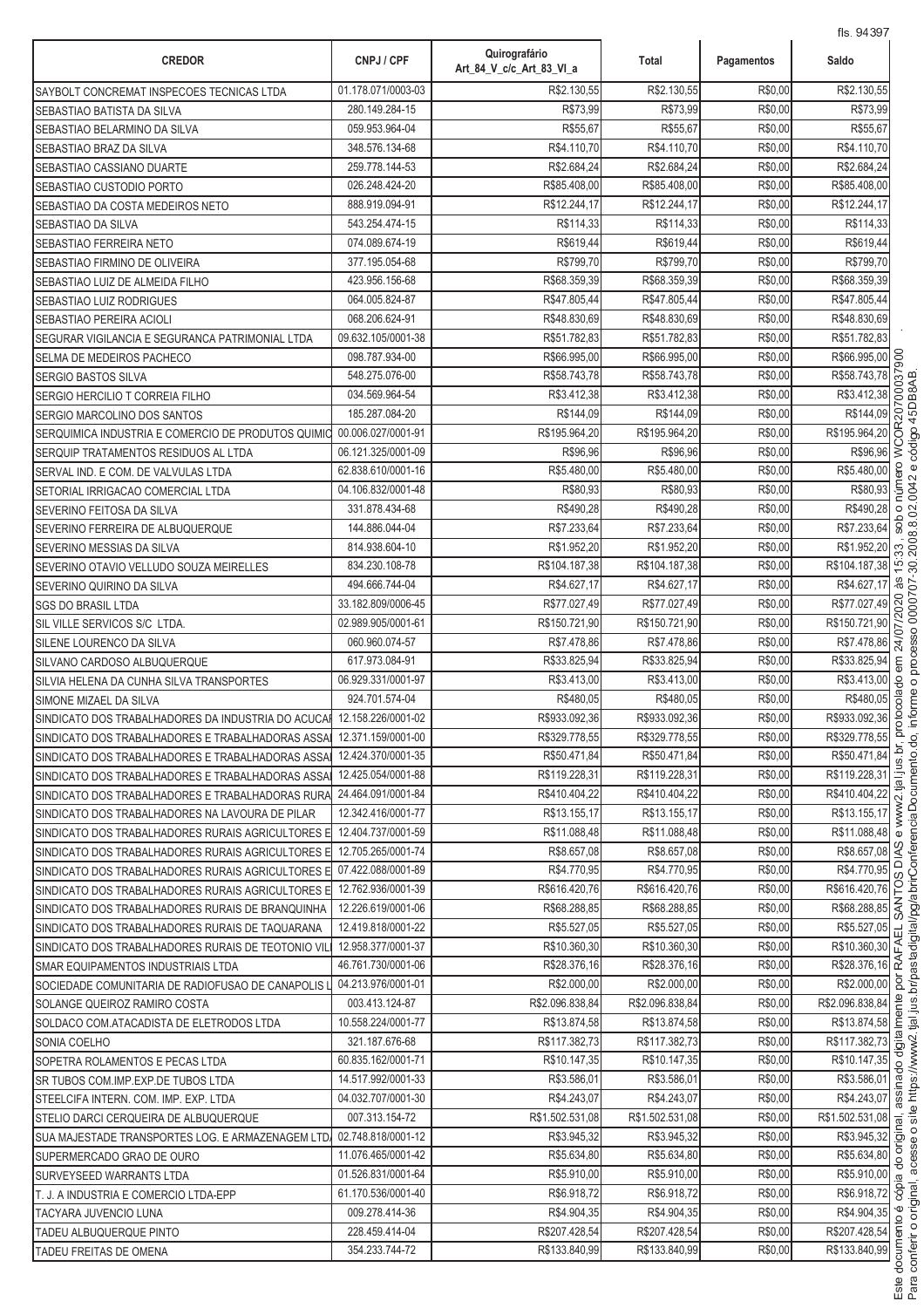| <b>CREDOR</b>                                      | CNPJ / CPF         | Quirografário<br>Art_84_V_c/c_Art_83_VI_a | Total           | Pagamentos | <b>IIS. 94398</b><br>Saldo                                                                                                                                                                                                                                                                                                                                 |
|----------------------------------------------------|--------------------|-------------------------------------------|-----------------|------------|------------------------------------------------------------------------------------------------------------------------------------------------------------------------------------------------------------------------------------------------------------------------------------------------------------------------------------------------------------|
| TANIA LUCIA BARBOSA DE ALBUQUERQUE                 | 207.973.464-49     | R\$21.614,03                              | R\$21.614,03    | R\$0,00    | R\$21.614,03                                                                                                                                                                                                                                                                                                                                               |
| TANIA MARIA DE MEDEIROS                            | 031.820.294-87     | R\$32.988,47                              | R\$32.988,47    | R\$0,00    | R\$32.988,47                                                                                                                                                                                                                                                                                                                                               |
| TECIDOS TITA LTDA                                  | 01.534.593/0002-10 | R\$237,50                                 | R\$237,50       | R\$0,00    | R\$237,50                                                                                                                                                                                                                                                                                                                                                  |
| TEKNOL ELETRONICA INDUSTRIAL LTDA                  | 24.252.447/0001-16 | R\$2.117,65                               | R\$2.117,65     | R\$0,00    | R\$2.117,65                                                                                                                                                                                                                                                                                                                                                |
| TELEMAR NORTE LESTE S/A                            | 33.000.118/0013-02 | R\$103.255,33                             | R\$103.255,33   | R\$0,00    | R\$103.255,33                                                                                                                                                                                                                                                                                                                                              |
| <b>TEREZA ACIOLY TENORIO</b>                       | 312.675.564-04     | R\$2.009,45                               | R\$2.009,45     | R\$0,00    | R\$2.009,45                                                                                                                                                                                                                                                                                                                                                |
| TEREZINHA OLIVEIRA SILVA                           | 059.817.514-87     | R\$61.857,76                              | R\$61.857,76    | R\$0,00    | R\$61.857,76                                                                                                                                                                                                                                                                                                                                               |
| TGM - TURBINAS INDUSTRIA E COMERCIO LTDA           | 67.356.345/0001-53 | R\$57.820,31                              | R\$57.820,31    | R\$0,00    | R\$57.820,31                                                                                                                                                                                                                                                                                                                                               |
| TGM TRANSMISSOES IND. E COMERCIO DE REDUTORES LTDA | 05.729.768/0001-14 | R\$45.660,65                              | R\$45,660.65    | R\$0,00    | R\$45.660,65                                                                                                                                                                                                                                                                                                                                               |
| THAIS BASTOS SILVA                                 | 321.270.066-15     | R\$116.743,63                             | R\$116.743,63   | R\$0,00    | R\$116.743,63                                                                                                                                                                                                                                                                                                                                              |
| THIAGO MAIA DE SOUZA VALENTE                       | 007.961.394-23     | R\$20.396,33                              | R\$20.396,33    | R\$0,00    | R\$20.396,33                                                                                                                                                                                                                                                                                                                                               |
| THIAGO TENORIO MARINHO                             | 030.029.314-38     | R\$90.261,24                              | R\$90.261,24    | R\$0,00    | R\$90.261,24                                                                                                                                                                                                                                                                                                                                               |
| THYAGO MORAIS DE MELO                              | 022.255.894-61     | R\$29.181,02                              | R\$29.181,02    | R\$0,00    | R\$29.181,02                                                                                                                                                                                                                                                                                                                                               |
| TOLEDO DO BRASIL INDUSTRIA DE BALANCAS LTDA        | 59.704.510/0002-73 | R\$9,50                                   | R\$9,50         | R\$0,00    | R\$9,50                                                                                                                                                                                                                                                                                                                                                    |
| TOTAL MAQUINAS E EQUIPAMENTOS S/A                  | 12.103.781/0001-29 | R\$24.315,52                              | R\$24.315,52    | R\$0,00    | R\$24.315,52                                                                                                                                                                                                                                                                                                                                               |
| TRACTORGYN EQUIPAMENTOS E PECAS LTDA.              | 05.524.540/0001-98 | R\$3.329,49                               | R\$3.329,49     | R\$0,00    |                                                                                                                                                                                                                                                                                                                                                            |
| TRANSPORTADORA AMERICAN LTDA                       | 10.425.075/0001-78 | R\$35.615,05                              | R\$35.615,05    | R\$0,00    | R\$35.615,05                                                                                                                                                                                                                                                                                                                                               |
| TRANSPORTADORA EVANDRO LTDA                        | 07.471.770/0001-61 | R\$1.600,00                               | R\$1.600,00     | R\$0,00    |                                                                                                                                                                                                                                                                                                                                                            |
| TRIM DISTRIBUIDORA DE DERIVADOS DE PETROLEO LTDA - | 10.496.076/0002-94 | R\$1.430,00                               | R\$1.430,00     | R\$0,00    |                                                                                                                                                                                                                                                                                                                                                            |
| TULIO MAURICIO ACIOLY TENORIO                      | 210.108.464-34     | R\$30.218,78                              | R\$30.218,78    | R\$0,00    | R\$24.315,52<br>R\$3.329,49<br>R\$3.329,49<br>R\$35.615,05<br>R\$1.600,00<br>R\$1.430,00<br>R\$1.430,00<br>R\$30.218,78<br>R\$30.218,78                                                                                                                                                                                                                    |
| <b>TUPER S/A</b>                                   | 81.315.426/0001-36 | R\$360,55                                 | R\$360,55       | R\$0,00    | e.o<br>R\$360,55                                                                                                                                                                                                                                                                                                                                           |
| TUVIL S/A HOTEIS COM. E IND.                       | 25.629.528/0001-55 | R\$605,90                                 | R\$605,90       | R\$0,00    | R\$605,90                                                                                                                                                                                                                                                                                                                                                  |
| TYRESOLES DE ALAGOAS LTDA                          | 12.268.652/0001-90 | R\$1.980,00                               | R\$1.980,00     | R\$0,00    | R\$1.980,00<br>$\circ$                                                                                                                                                                                                                                                                                                                                     |
| UBALDINA NAVES CALGAGNO                            | 753.937.946-49     | R\$980.487,87                             | R\$980.487,87   | R\$0,00    | sob<br>R\$980.487,87                                                                                                                                                                                                                                                                                                                                       |
| UBERLANDIA CAMINHOES E ONIBUS LTDA.                | 25.757.972/0004-07 | R\$100,00                                 | R\$100,00       | R\$0,00    | R\$100,00<br>33                                                                                                                                                                                                                                                                                                                                            |
| ULTRAX DO BRASIL INDUSTRIA QUIMICA LTDA            | 05.131.638/0001-85 | R\$187.792,01                             | R\$187.792,01   | R\$0,00    | R\$187.792,01<br>$\overline{5}$                                                                                                                                                                                                                                                                                                                            |
| UNIMED ITUIUTABA/MG COOPERATIVA DE TRABALHO MEDIC  | 41.871.989/0001-96 | R\$107.759,33                             | R\$107.759,33   | R\$0,00    | æ.<br>R\$107.759,33                                                                                                                                                                                                                                                                                                                                        |
| VALDERICO LUIZ DA SILVA                            | 182.537.336-15     | R\$4.350,00                               | R\$4.350,00     | R\$0,00    |                                                                                                                                                                                                                                                                                                                                                            |
| VALDIR ELOI DA SILVA                               | 208.433.304-06     | R\$16.791,22                              | R\$16.791,22    | R\$0,00    | R\$16.791,22                                                                                                                                                                                                                                                                                                                                               |
| <b>VALDO MAXIMINO</b>                              | 516.358.444-87     | R\$910.08                                 | R\$910.08       | R\$0,00    | R\$4.350,00<br>R\$16.791,22<br>R\$910,08<br>R\$910,08                                                                                                                                                                                                                                                                                                      |
| <b>VALMIR BEZERRA</b>                              | 216.317.268-62     | R\$59.841,13                              | R\$59.841,13    | R\$0,00    | R\$59.841,13<br>em                                                                                                                                                                                                                                                                                                                                         |
| VALTER LUCCAS ALVES LINO CARVALHO                  | 063.038.514-95     | R\$42.872,00                              | R\$42.872,00    | R\$0,00    | R\$42.872,00<br>g                                                                                                                                                                                                                                                                                                                                          |
| VALTER SILVA DE PAIVA                              | 170.194.436-72     | R\$62.572,49                              | R\$62.572,49    | R\$0,00    | R\$62.572,49                                                                                                                                                                                                                                                                                                                                               |
| VALVULAS S. F. INDUSTRIA E COMERCIO LTDA           | 03.138.553/0001-01 | R\$6.822,84                               | R\$6.822,84     | R\$0,00    | otocola<br>R\$6.822,84                                                                                                                                                                                                                                                                                                                                     |
| VANIA VILELA MARQUEZ                               | 539.613.906-49     | R\$1.070.711,53                           | R\$1.070.711,53 | R\$0,00    | R\$1.070.711,53                                                                                                                                                                                                                                                                                                                                            |
| VARIAN INDUSTRIA E COMERCIO LTDA                   | 61.691.507/0001-23 | R\$841,80                                 | R\$841,80       | R\$0,00    | R\$841,80                                                                                                                                                                                                                                                                                                                                                  |
| VEDACAO BRASIL IND. DE GAXETAS LTDA                | 13.498.733/0001-40 | R\$9.780,90                               | R\$9.780,90     | R\$0,00    | $\frac{13}{12}$<br>R\$9.780,90                                                                                                                                                                                                                                                                                                                             |
| <b>VEDANTES E ISOLANTES LIDER LTDA</b>             | 62.422.654/0001-60 | R\$6.436,97                               | R\$6.436,97     | R\$0,00    | R\$6.436,97                                                                                                                                                                                                                                                                                                                                                |
| VELEIRO TRANSPORTES E TURISMO LTDA.                | 03.202.226/0001-63 | R\$142.804,30                             | R\$142.804,30   | R\$0,00    | R\$142.804,30                                                                                                                                                                                                                                                                                                                                              |
| VENTURE VEICULOS LTDA.                             | 00.738.238/0001-19 | R\$14.472.91                              | R\$14.472,91    | R\$0,00    | R\$14.472,91<br>$\omega$                                                                                                                                                                                                                                                                                                                                   |
| VERONICA ZLOCCOWICK DE MELO                        | 348.063.004-97     | R\$120.580,86                             | R\$120.580,86   | R\$0,00    | R\$120.580,86 9                                                                                                                                                                                                                                                                                                                                            |
| VIA 3 EMPREEDIMENTOS LTDA                          | 05.776.739/0001-03 | R\$25.000,00                              | R\$25.000.00    | R\$0,00    | R\$25.000,00                                                                                                                                                                                                                                                                                                                                               |
| VIACAO ESTRELA LTDA.                               | 25.629.544/0001-48 | R\$13,78                                  | R\$13,78        | R\$0,00    |                                                                                                                                                                                                                                                                                                                                                            |
| VINICIUS ANTONIO AFONSO DE ALBUQUERQUE             | 066.102.474-12     | R\$29.181,13                              | R\$29.181,13    | R\$0,00    | $\frac{R$25.000,00}{R$13,78} \times \frac{1}{R$29.181,13} \times \frac{1}{R$29.181,13} \times \frac{1}{R$19.119} \times \frac{1}{R$19.119} \times \frac{1}{R$19.119} \times \frac{1}{R$19.119} \times \frac{1}{R$19.119} \times \frac{1}{R$19.119} \times \frac{1}{R$19.119} \times \frac{1}{R$19.119} \times \frac{1}{R$19.119} \times \frac{1}{R$19.119$ |
| VIRGINIA LEMOS DA SILVA SCHAEFER                   | 082.658.578-70     | R\$449.077,11                             | R\$449.077.11   | R\$0,00    | R\$449.077,11                                                                                                                                                                                                                                                                                                                                              |
| VIRGOLINO MANOEL GUERRA MOLEIRINHO                 | 008.397.228-50     | R\$38.285,85                              | R\$38.285,85    | R\$0,00    | 긊<br>R\$38.285,85                                                                                                                                                                                                                                                                                                                                          |
| VITOR SANTOS DE ALBUQUERQUE                        | 039.660.064-64     | R\$356.167,29                             | R\$356.167,29   | R\$0,00    | R\$356.167,29 $\overrightarrow{\alpha}$                                                                                                                                                                                                                                                                                                                    |
| <b>VIVIANE FREITAS DA SILVA</b>                    | 055.207.234-60     | R\$6.651,60                               | R\$6.651,60     | R\$0,00    | R\$6.651,60 2                                                                                                                                                                                                                                                                                                                                              |
| <b>VOLNEIR GOMES MORAES</b>                        | 210.763.326-68     | R\$760,00                                 | R\$760,00       | R\$0,00    | R\$760,00 음                                                                                                                                                                                                                                                                                                                                                |
| WADIA RIBEIRO CUNHA                                | 288.092.036-15     | R\$1.424,45                               | R\$1.424,45     | R\$0,00    |                                                                                                                                                                                                                                                                                                                                                            |
| WAGNER CALHEIROS MOURA                             | 020.494.414-79     | R\$4.890,90                               | R\$4.890,90     | R\$0,00    | $\frac{R$1.424,45}{R$4.890,90}$ $\frac{E}{B}$                                                                                                                                                                                                                                                                                                              |
| WALDEMAR ALVES DO NASCIMENTO                       | 024.524.806-49     | R\$394.791,45                             | R\$394.791,45   | R\$0,00    | R\$394.791,45                                                                                                                                                                                                                                                                                                                                              |
| WALDOMIRO OLIVEIRA SILVA                           | 027.431.164-04     | R\$32.739,04                              | R\$32.739,04    | R\$0,00    | R\$32.739,04 g                                                                                                                                                                                                                                                                                                                                             |
| WALTER ALVES DO NASCIMENTO                         | 806.582.296-72     | R\$329,66                                 | R\$329,66       | R\$0,00    | R\$329,66 %                                                                                                                                                                                                                                                                                                                                                |
| <b>WALTER CINQUINI ESPOLIO</b>                     | 004.649.106-68     | R\$28.352,82                              | R\$28.352,82    | R\$0,00    | $\sqrt{R$28.352,82}$                                                                                                                                                                                                                                                                                                                                       |
| WEDJA CHRISTINA DAMASCENO DOS SANROS               | 309.736.864-72     | R\$13.587,70                              | R\$13.587,70    | R\$0,00    | R\$13.587,70 호                                                                                                                                                                                                                                                                                                                                             |
| WEG AUTOMACAO CRITICAL POWER LTDA                  | 00.668.382/0001-26 | R\$1.750,00                               | R\$1.750,00     | R\$0,00    | R\$1.750,00                                                                                                                                                                                                                                                                                                                                                |
| WELDING SOLDAGEM E INSPECOES LTDA.                 | 60.244.217/0001-79 | R\$2.250,00                               | R\$2.250,00     | R\$0,00    | R\$1.750,00<br>R\$2.250,00<br>R\$8.562,49<br>8                                                                                                                                                                                                                                                                                                             |
|                                                    | 648.670.994-49     | R\$8.562,49                               | R\$8.562,49     | R\$0,00    |                                                                                                                                                                                                                                                                                                                                                            |
| <b>WELLINGTON BEZERRA BRANDAO</b>                  | 05.551.222/0001-16 | R\$13,18                                  | R\$13,18        | R\$0,00    | R\$13,18                                                                                                                                                                                                                                                                                                                                                   |
| WERK-SCHOTT MIRASSOL AUT. PNEUM. LTDA              | 24.380.578/0002-60 | R\$43.037,65                              | R\$43.037,65    | R\$0,00    | R\$43.037,65 <u>e</u>                                                                                                                                                                                                                                                                                                                                      |
| WHITE MARTINS GASES IND.DO NORDESTE S/A            | 35.820.448/0039-09 | R\$1.214,81                               | R\$1.214,81     | R\$0,00    | R\$1.214,81                                                                                                                                                                                                                                                                                                                                                |
| WHITE MARTINS GASES INDUSTRIAIS LTDA               |                    |                                           |                 |            |                                                                                                                                                                                                                                                                                                                                                            |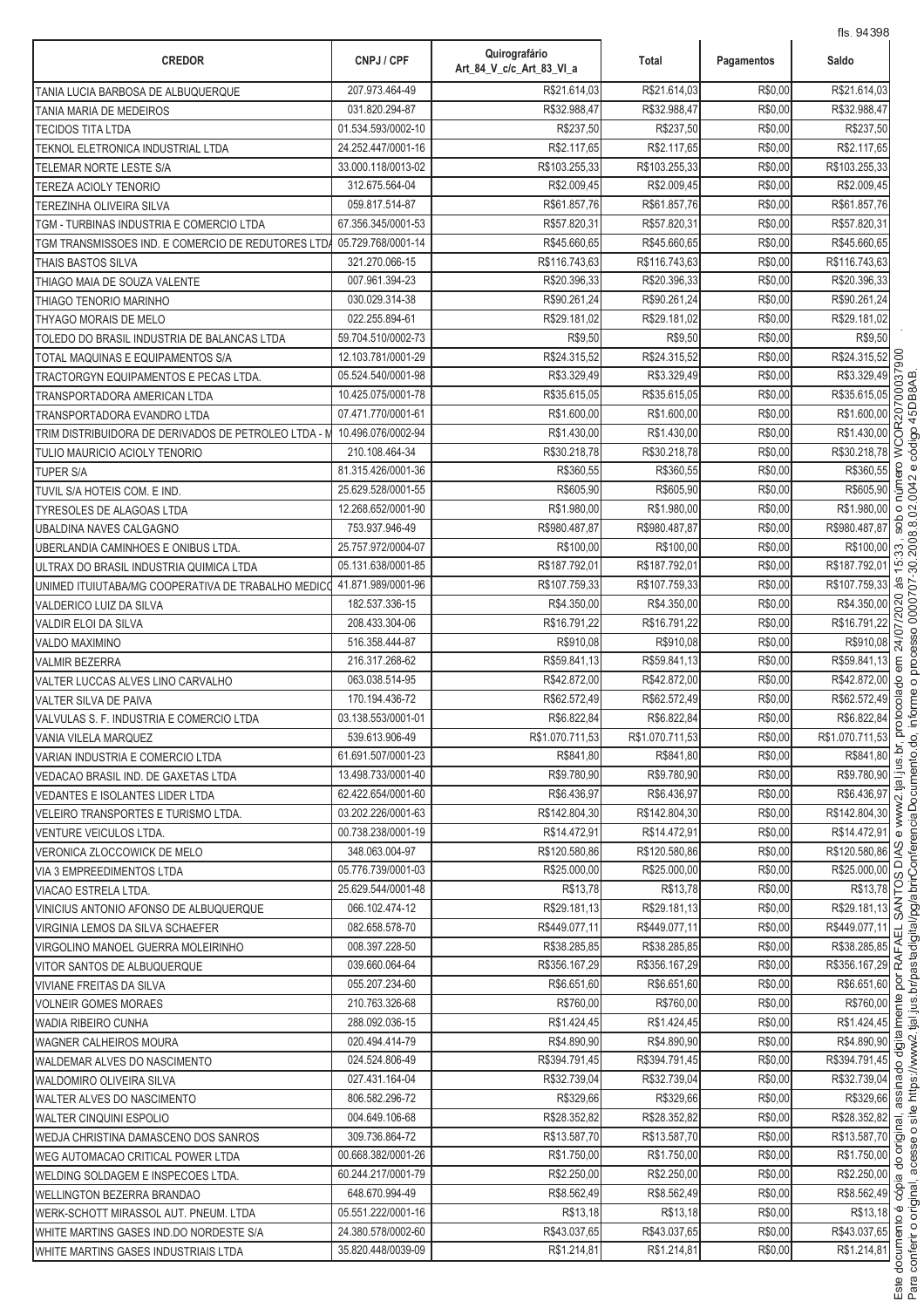|                                        |                    |                                           |                 |            | fls. 94399      |
|----------------------------------------|--------------------|-------------------------------------------|-----------------|------------|-----------------|
| <b>CREDOR</b>                          | CNPJ / CPF         | Quirografário<br>Art 84 V c/c Art 83 VI a | Total           | Pagamentos | Saldo           |
| <b>WILIAN RAIMONDI KUPAS</b>           | 11.739.082/0001-07 | R\$74.400,86                              | R\$74.400,86    | R\$0,00    | R\$74.400,86    |
| <b>IWINSTON PERES DRUMMOND</b>         | 047.413.586-15     | R\$175.979,31                             | R\$175.979,31   | R\$0,00    | R\$175.979,31   |
| YALDA CAVALCANTE MOREIRA               | 239.427.974-53     | R\$18.110,81                              | R\$18.110,81    | R\$0,00    | R\$18.110,81    |
| <b>ZAIRA NUNES VILELA</b>              | 004.191.796-07     | R\$1.928.213,96                           | R\$1.928.213,96 | R\$0,00    | R\$1.928.213,96 |
| <b>ZAMPIERI IMOVEIS LTDA</b>           | 69.975.654/0001-37 | R\$29.550,00                              | R\$29.550,00    | R\$0,00    | R\$29.550,00    |
| ZANARDO INSTRUMENTACAO INDUSTRIAL LTDA | 78.748.183/0001-15 | R\$8.359,27                               | R\$8.359,27     | R\$0,00    | R\$8.359,27     |
| <b>ZARAPLAST S.A.</b>                  | 61.827.663/0009-26 | R\$20.537,52                              | R\$20.537,52    | R\$0,00    | R\$20.537,52    |
| <b>IZELIA MELO DE LIMA</b>             | 861.316.214-20     | R\$5.356,91                               | R\$5.356,91     | R\$0,00    | R\$5.356,91     |
| <b>ZILDA VIEIRA DE PAULA</b>           | 568.845.166-15     | R\$69.436,40                              | R\$69.436,40    | R\$0,00    | R\$69.436,40    |
| <b>ZILMA HELENA ANDRADE DE FREITAS</b> | 595.753.606-72     | R\$379.796,12                             | R\$379.796,12   | R\$0,00    | R\$379.796,12   |
| ZORAINE MENDONCA VIEIRA                | 350.089.706-15     | R\$12.960,29                              | R\$12.960,29    | R\$0,00    | R\$12.960,29    |
| <b>ZULEIDA MARIA REZENDE</b>           | 012.953.426-93     | R\$11.370,46                              | R\$11.370,46    | R\$0,00    | R\$11.370,46    |